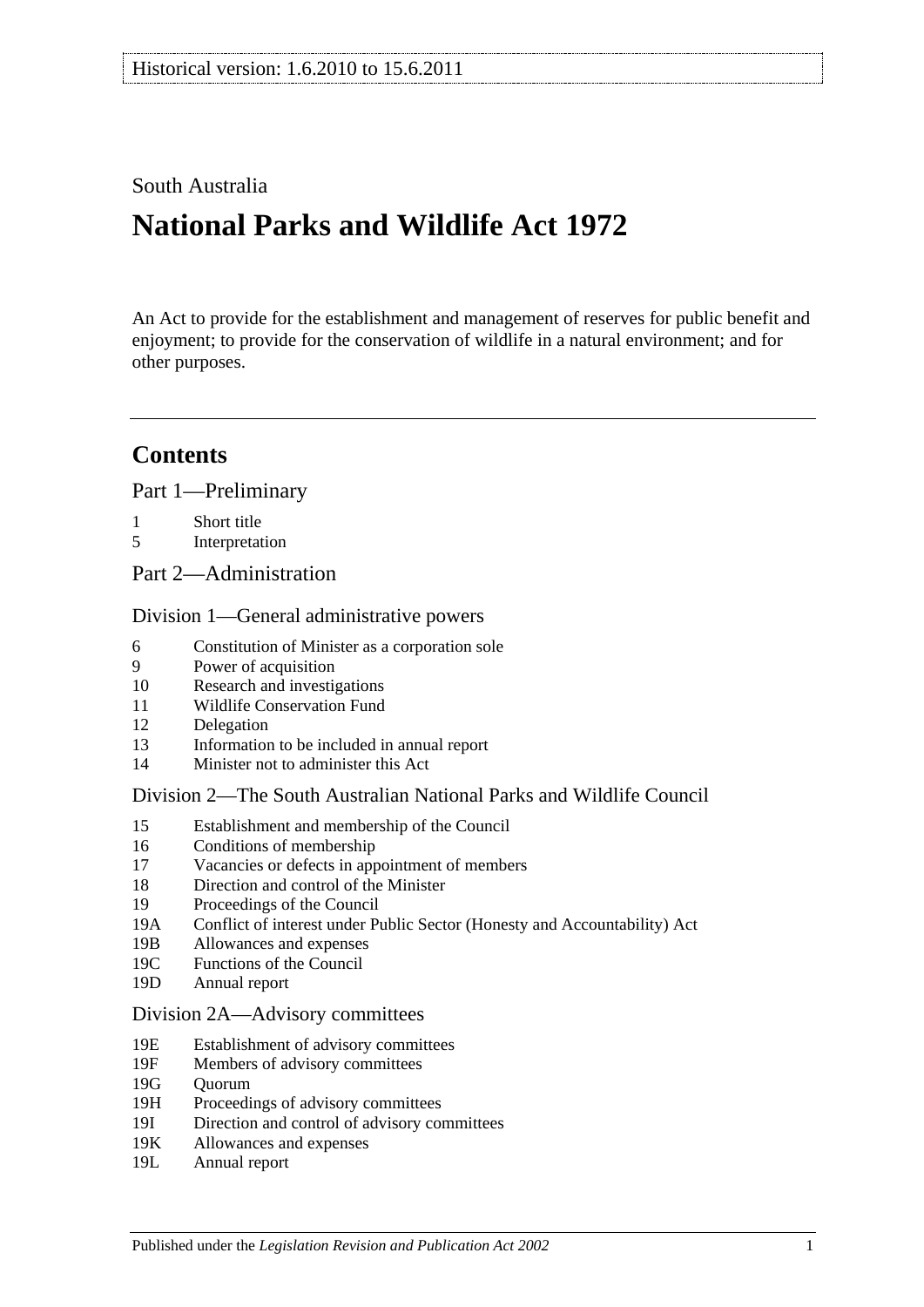#### [Division 2B—Consultative committees](#page-17-0)

- 19M [Establishment of consultative committees](#page-17-1)<br>19N Ouorum
- Ouorum
- 19O [Proceedings of consultative committees](#page-17-3)

#### [Division 3—Appointment and powers of wardens](#page-17-4)

- 20 [Appointment of wardens](#page-17-5)
- 21 [Assistance to warden](#page-18-0)
- 22 [Powers of wardens](#page-18-1)
- 23 [Forfeiture](#page-19-0)
- 24 [Hindering of wardens etc](#page-21-0)
- 24A [Offences by wardens etc](#page-21-1)
- 25 [Power of arrest](#page-21-2)<br>26 False represents
- [False representation](#page-21-3)

#### [Part 3—Reserves and sanctuaries](#page-22-0)

#### [Division 1—National parks](#page-22-1)

- 27 [Constitution of national parks by statute](#page-22-2)
- 28 [Constitution of national parks by proclamation](#page-22-3)<br>28A Certain co-managed national parks cease on ter
- [Certain co-managed national parks cease on termination of co-management agreement](#page-23-0)

#### [Division 2—Conservation parks](#page-23-1)

- 29 [Constitution of conservation parks by statute](#page-23-2)
- 30 [Constitution of conservation parks by proclamation](#page-23-3)
- 30A [Certain co-managed conservation parks cease on termination of co-management](#page-24-0)  [agreement](#page-24-0)

#### [Division 3—Game reserves](#page-24-1)

- 31 [Constitution of game reserves by statute](#page-24-2)
- 32 [Constitution of game reserves by proclamation](#page-25-0)

#### [Division 4—Recreation parks](#page-25-1)

- 33 [Constitution of recreation parks by statute](#page-25-2)
- 34 [Constitution of recreation parks by proclamation](#page-25-3)

#### [Division 4A—Regional reserves](#page-26-0)

- 34A [Constitution of regional reserves by proclamation](#page-26-1)
- [Division 4B—Native title](#page-26-2)
- 34B [Native title in relation to reserves](#page-26-3)

#### [Division 5—Control and management of reserves](#page-27-0)

- 35 [Control of reserves](#page-27-1)
- 36 [Management of reserves](#page-28-0)
- 37 [Objectives of management](#page-28-1)
- 38 [Management plans](#page-29-0)
- 39 [Creation of zones within a reserve](#page-31-0)
- 40 [Implementation of management plan](#page-31-1)
- 40A [Agreement as to conditions](#page-31-2)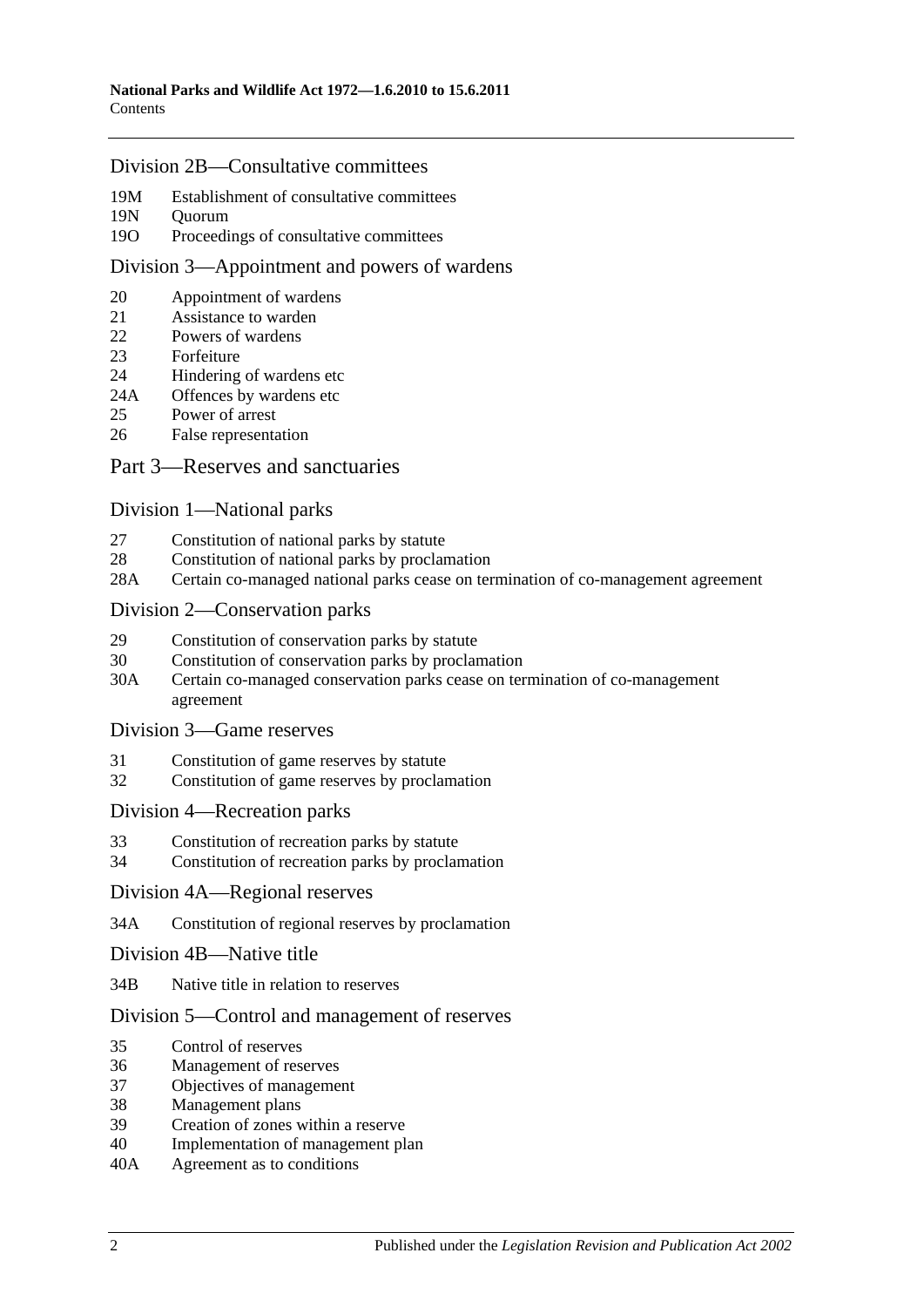[Division 6—Miscellaneous provisions relating to reserves](#page-31-3)

- 41 [Approval of proposal for constitution of reserve](#page-31-4)<br>41A Alteration of boundaries of reserves
- [Alteration of boundaries of reserves](#page-32-0)
- 42 [Prohibited areas](#page-32-1)
- 43 [Rights of prospecting and mining](#page-33-0)
- 43A [Prospecting and mining in regional reserves](#page-34-0)
- 43AB [Power to prohibit prospecting and mining in the Innamincka Regional Reserve](#page-34-1)
- 43B [Entry onto reserves for purpose of investigation and survey](#page-35-0)
- 43C [Entrance fees etc for reserves](#page-35-1)

[Division 6A—Provisions relating to co-managed parks](#page-35-2)

[Subdivision 1—Preliminary](#page-35-3)

43D [Application](#page-35-4)

43E [Objects](#page-35-5)

[Subdivision 2—Co-management agreements](#page-36-0)

43F [Co-management agreement](#page-36-1)

[Subdivision 3—Co-management Boards](#page-37-0)

- 43G [Establishment of co-management boards by regulation](#page-37-1)
- 43H [Corporate nature of co-management board](#page-38-0)
- 43I Dissolution or [suspension of co-management boards](#page-38-1)

#### [Subdivision 4—Miscellaneous](#page-39-0)

43J [Staff](#page-39-1)

43K [Accounts and audit](#page-39-2)

43L [Annual report](#page-39-3)

[Division 7—Sanctuaries](#page-40-0)

44 [Establishment of sanctuaries](#page-40-1)

45 [Protection of animals and plants in sanctuary](#page-40-2)

## [Part 3A—Development Trusts](#page-42-0)

#### [Division 1—Development Trusts](#page-42-1)

- 45A [Interpretation and application](#page-42-2)
- 45B [Development Trusts](#page-42-3)
- 45BA [The General Reserves Trust](#page-42-4)
- 45C [Trust to be body corporate](#page-42-5)
- 45D [Appointment of members to a Trust](#page-43-0)
- 45E [Chairman and meetings of a Trust](#page-43-1)
- 45F [Functions of a Trust](#page-43-2)
- 45G [Trust may delegate](#page-44-0)
- 45H [Staff of a Trust](#page-44-1)
- 45I [Acquisition of land](#page-45-0)
- 45J [Financial provisions](#page-45-1)
- 45L [Dissolution of a Trust](#page-45-2)

#### [Division 2—The General Reserves Trust Fund](#page-45-3)

45M [Establishment of the Fund](#page-45-4)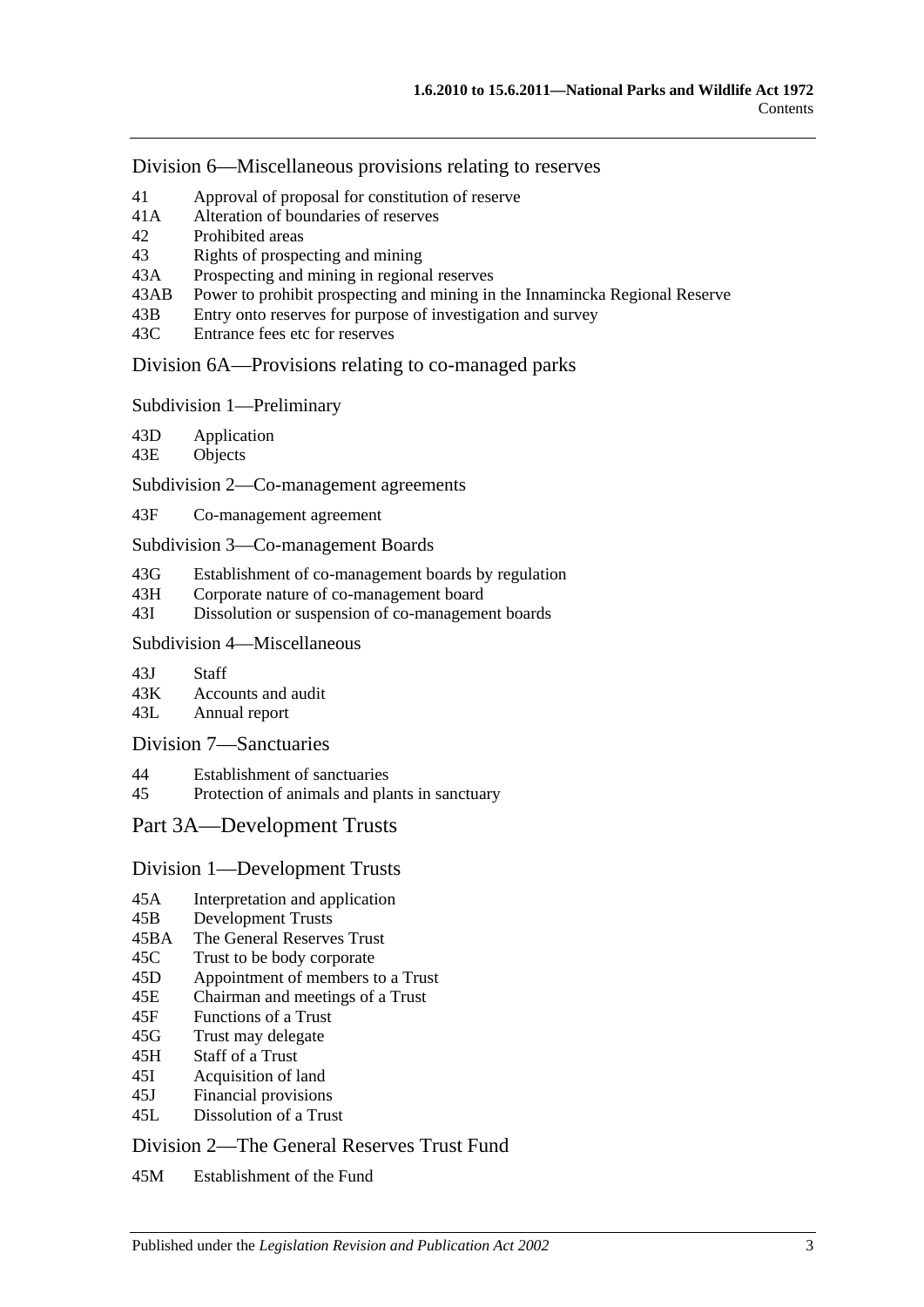| 45N | Investment of the fund            |
|-----|-----------------------------------|
| 150 | A a a annual a ann ann a bhain an |

45O [Accounts and auditing](#page-46-1)

## [Part 4—Conservation of native plants](#page-48-0)

- 46 [Application of this Part](#page-48-1)
- 47 [Unlawful taking of native plants](#page-48-2)
- 48 [Unlawful disposal of native plants](#page-49-0)
- 48A [Illegal possession of native plants](#page-49-1)
- 49 [Permits](#page-49-2)
- 49A [Permits for commercial purposes](#page-50-0)

## Part [5—Conservation of native animals](#page-52-0)

## [Division 1—Application of this Part](#page-52-1)

50 [Application of this Part](#page-52-2)

# [Division 2—Restrictions upon the taking of protected animals](#page-52-3)

- 51 [Taking of protected animals etc](#page-52-4)
- 52 [Open season](#page-52-5)
- 53 [Permits to take protected animals](#page-53-0)
- 53A [Review of decision of the Minister under section](#page-54-0) 53
- 54 [Dangerous magpies and poisonous reptiles](#page-54-1)

## [Division 3—Release of protected animals](#page-54-2)

55 [Restriction on release of protected animals](#page-54-3)

[Division 4—Prohibitions and restrictions upon the keeping of protected animals and](#page-55-0)  [certain dealings in protected animals](#page-55-0)

- 58 [Keeping and sale of protected animals](#page-55-1)
- 58A [Restriction on keeping protected animals in certain areas](#page-56-0)
- 59 [Export and import of protected animals and native plants](#page-56-1)
- 60 [Illegal possession of animals etc](#page-56-2)

## [Division 4A—Farming of protected animals](#page-57-0)

- 60B [Interpretation](#page-57-1)
- 60BA [Declaration of species for trial farming](#page-57-2)
- 60C [Permit for farming protected animals](#page-58-0)
- 60D [Code of management](#page-59-0)
- 60E [Royalty](#page-60-0)
- 60F [Application of fees and royalty](#page-60-1)

## [Division 4B—Harvesting of protected animals](#page-61-0)

- 60G [Application of Division](#page-61-1)
- 60H [Interpretation](#page-61-2)
- 60I [Plan of management](#page-61-3)
- 60J [Permit for harvesting protected animals](#page-62-0)
- 60K [Royalty](#page-63-0)
- 60L [Application of fees and royalty](#page-63-1)

## [Division 5—Royalty](#page-64-0)

61 [Royalty](#page-64-1)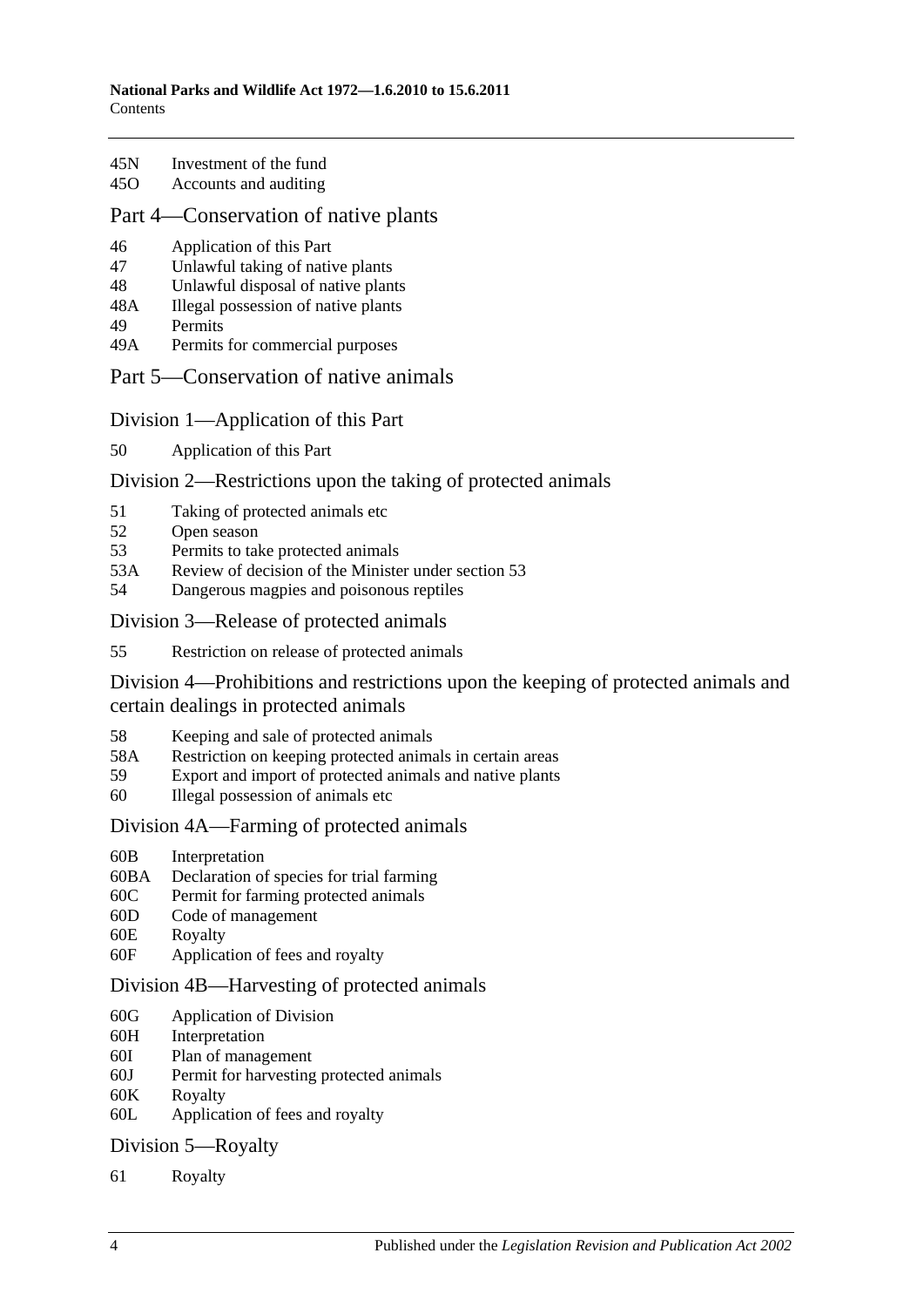- 62 [Demand for royalty](#page-64-2)
- 63 [Recovery of royalty by civil action](#page-64-3)

#### [Division 6—General provisions](#page-65-0)

- 64 [Unlawful entry on land](#page-65-1)
- 65 [Use of poison](#page-65-2)
- 66 [Restriction on use of certain devices](#page-66-0)
- 67 [Devices for the illegal taking of animals](#page-66-1)
- 68 [Molestation etc of protected animals](#page-66-2)

#### [Part 5A—Hunting](#page-68-0)

#### [Division 1—Hunting generally](#page-68-1)

68A [Hunting permits](#page-68-2)

68B [Unlawful entry on land](#page-68-3)

#### [Division 2—Hunting and food gathering by Aboriginal persons](#page-69-0)

- 68C [Interpretation](#page-69-1)
- 68D [Hunting and food gathering by Aboriginal persons](#page-69-2)
- 68E [Exemption from requirement to hold hunting permit](#page-70-0)

#### [Part 6—Miscellaneous provisions](#page-72-0)

- 69 [Permits](#page-72-1)
- 70 [Obligation to produce permit](#page-74-0)
- 70A [Failure to comply with authority](#page-74-1)
- 71 [Duplicate](#page-74-2)
- 72 [False or misleading statement](#page-75-0)
- 73 [Offences against provisions of proclamations and notices](#page-75-1)
- 73A [Liability of vehicle owners and expiation of certain offences](#page-75-2)
- 74 [Additional penalty](#page-77-0)
- 74A [Maximum penalties in relation to wilderness protection areas and zones](#page-78-0)
- 75 [Evidentiary provisions](#page-78-1)
- 75A [Defence](#page-78-2)
- 77 [Powers of court](#page-78-3)
- 78 [Financial provision](#page-79-0)
- 79 [Wilful damage to reserve or property of Minister or relevant board](#page-79-1)
- 80 [Regulations](#page-79-2)
- 81 [Codes of practice etc](#page-81-0)

[Schedule 3—National parks](#page-82-0)

#### [Schedule 4—Conservation parks](#page-82-1)

[Schedule 5—Game reserves](#page-87-0)

## [Schedule 6—Recreation parks](#page-88-0)

#### [Schedule 7—Endangered species](#page-89-0)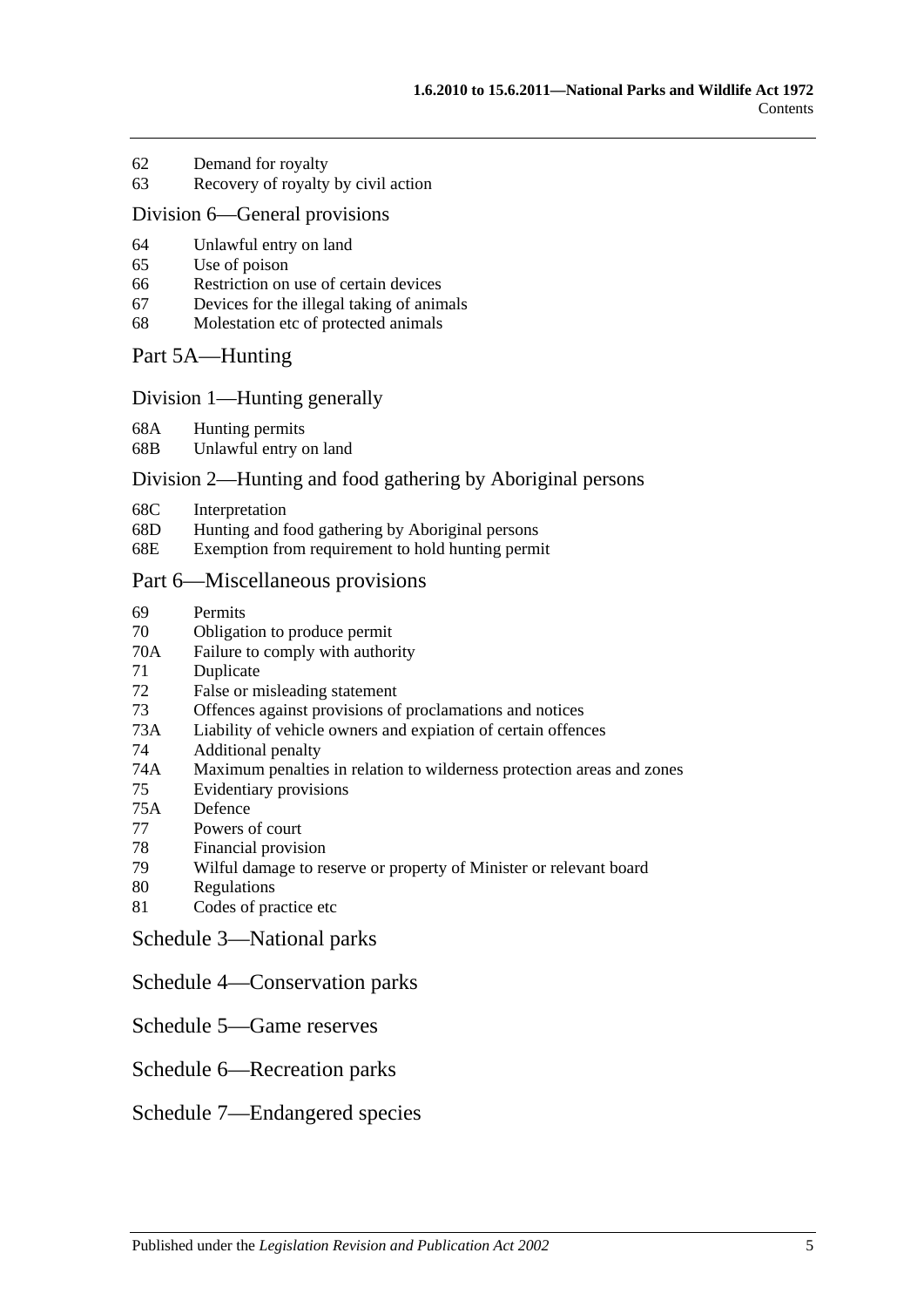Part 1—Animals Part 2—Plants [Schedule 8—Vulnerable species](#page-101-0) Part 1—Animals Part 2—Plants [Schedule 9—Rare species](#page-114-0) Part 1—Animals Part 2—Plants [Schedule 10—Unprotected species](#page-137-0) [Schedule 11—Species to which Part 5 Division 4A](#page-138-0) applies [Legislative history](#page-140-0)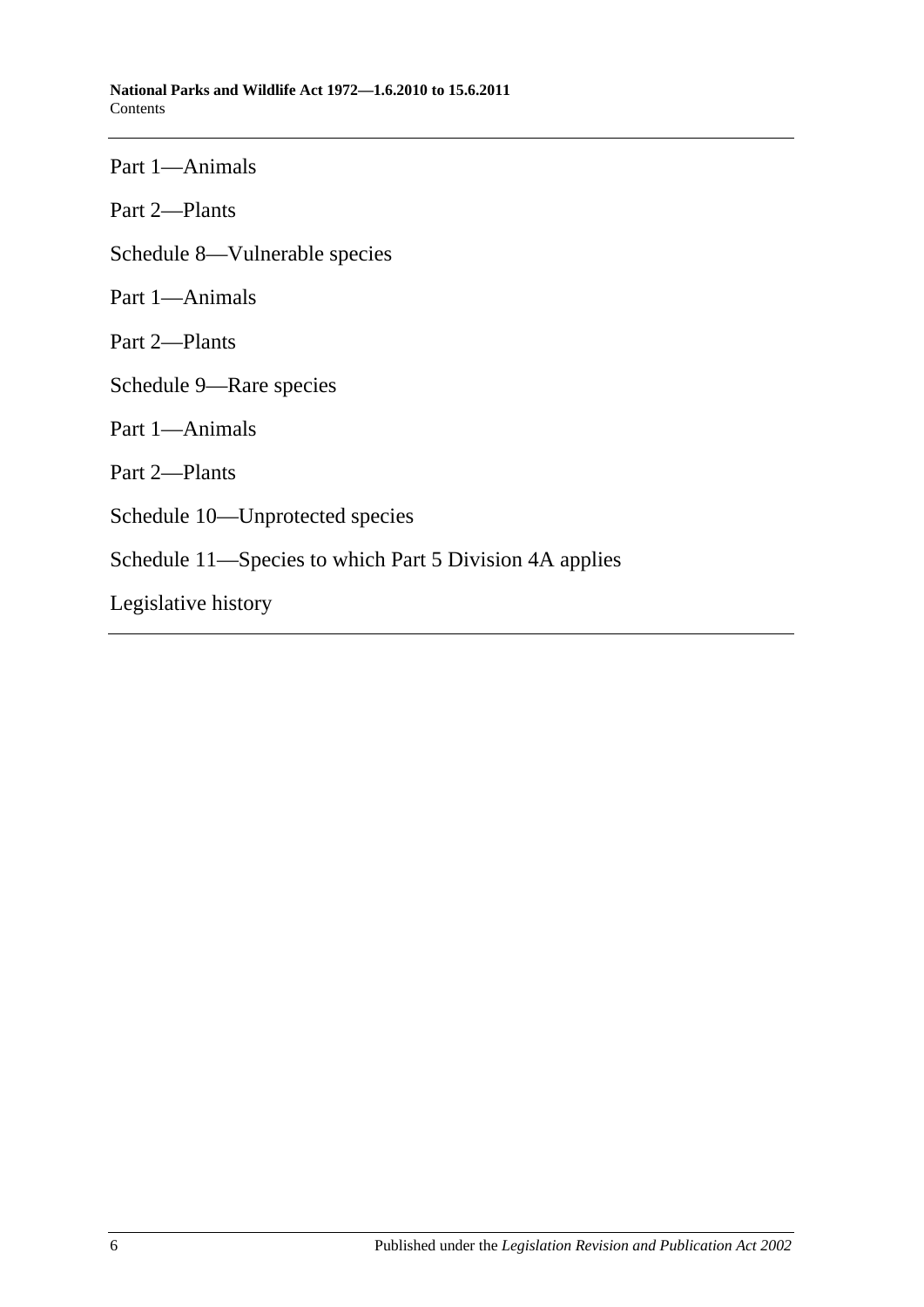## <span id="page-6-0"></span>**The Parliament of South Australia enacts as follows:**

# **Part 1—Preliminary**

## <span id="page-6-1"></span>**1—Short title**

This Act may be cited as the *National Parks and Wildlife Act 1972*.

#### <span id="page-6-2"></span>**5—Interpretation**

In this Act, unless the contrary intention appears—

*Aboriginal* means of, or pertaining to, the people who inhabited Australia before European colonisation or their descendants;

*Aboriginal-owned land* means land the fee simple in which is vested in—

- (a) the Aboriginal Lands Trust; or
- (b) a body that represents the interests of the relevant Aboriginal group;

*Aboriginal person* means a person of Aboriginal descent who is accepted as a member by a group in the community who claim Aboriginal descent;

*Adelaide Dolphin Sanctuary* has the same meaning as in the *[Adelaide Dolphin](http://www.legislation.sa.gov.au/index.aspx?action=legref&type=act&legtitle=Adelaide%20Dolphin%20Sanctuary%20Act%202005)  [Sanctuary Act](http://www.legislation.sa.gov.au/index.aspx?action=legref&type=act&legtitle=Adelaide%20Dolphin%20Sanctuary%20Act%202005) 2005*;

*aircraft* includes a glider or balloon capable of carrying a person;

*appointed member* in relation to the Council means a member of the Council appointed by the Governor under [Part 2 Division 2;](#page-12-1)

*animal* includes any species of animal;

*carcass* of an animal means the whole or any part of—

- (a) the flesh or internal organs of the animal; or
- (b) the feathers, wool, hair, skin or hide of the animal; or
- (c) the bones, horns or hooves of the animal;

*the Chief Executive* means the person appointed to, or assigned to act in, the position of Chief Executive of the Department;

*co-managed park* means a national park or conservation park in relation to which a co-management agreement is in force under [Part 3;](#page-22-0)

*co-management agreement* means a co-management agreement under [Division 6A](#page-35-2) of Part 3:

*co-management board* for a co-managed park means a board established under [Division 6A](#page-35-2) of [Part 3,](#page-22-0) or under any other Act, to manage the co-managed park;

*conservation park* means land constituted, and for the time being continuing, as a conservation park under [Part 3;](#page-22-0)

*controlled species* means a species of animal declared to be a controlled species pursuant to this Act;

*the Council* means the South Australian National Parks and Wildlife Council established by this Act;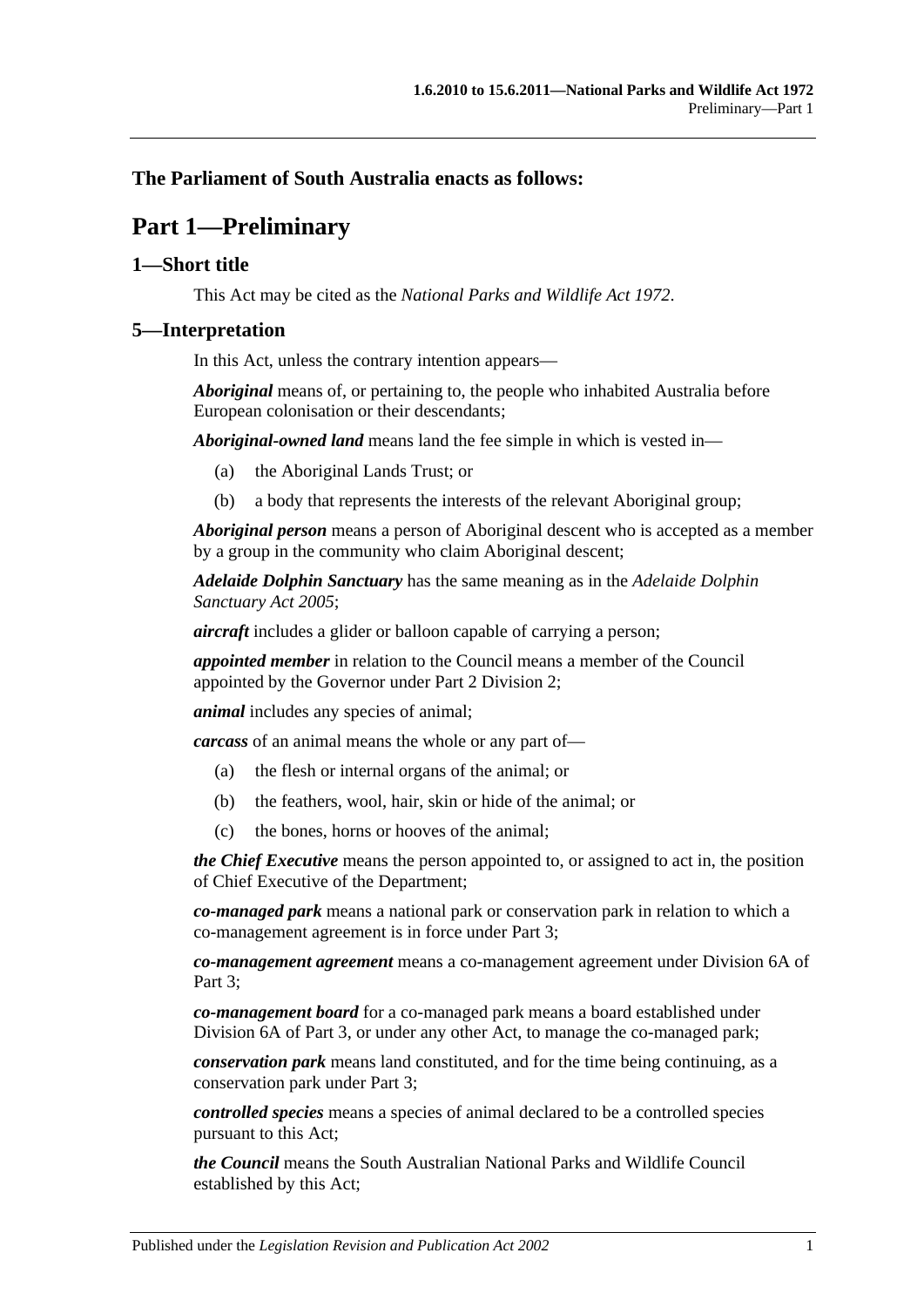#### *Crown land* means—

- (a) unalienated land of the Crown; or
- (b) land held by a Minister, agent or instrumentality of the Crown on behalf of the Crown;

*day* means any period of 24 hours, commencing at midnight;

*the Department* means the administrative unit that is responsible for the administration of this Act;

*device* means any trap, net, snare or other device for taking or facilitating the taking of animals and includes any substance that can be used for that purpose;

*the Director* means the person for the time being holding, or acting in, the office of, Director of National Parks and Wildlife;

*egg* includes any part of an egg or egg shell;

*endangered species* means a species of animal or plant referred to in [Schedule 7;](#page-89-0)

*firearm* includes any device from which any kind of shot, bullet, or other missile can be discharged;

*forest reserve* means a forest reserve within the meaning of the *[Forestry Act](http://www.legislation.sa.gov.au/index.aspx?action=legref&type=act&legtitle=Forestry%20Act%201950) 1950*;

*game reserve* means land constituted, and for the time being continuing, as a game reserve under [Part 3;](#page-22-0)

*land* includes waters;

*marine mammal* means a seal or sea lion (order Pinnipedia) or a dolphin or whale (order Cetacea);

*mining Act* means the *[Mining Act](http://www.legislation.sa.gov.au/index.aspx?action=legref&type=act&legtitle=Mining%20Act%201971) 1971*, the *[Offshore Minerals Act](http://www.legislation.sa.gov.au/index.aspx?action=legref&type=act&legtitle=Offshore%20Minerals%20Act%202000) 2000*, the *[Opal](http://www.legislation.sa.gov.au/index.aspx?action=legref&type=act&legtitle=Opal%20Mining%20Act%201995)  [Mining Act](http://www.legislation.sa.gov.au/index.aspx?action=legref&type=act&legtitle=Opal%20Mining%20Act%201995) 1995*, the *[Petroleum Act](http://www.legislation.sa.gov.au/index.aspx?action=legref&type=act&legtitle=Petroleum%20Act%202000) 2000* or the *[Petroleum \(Submerged Lands\)](http://www.legislation.sa.gov.au/index.aspx?action=legref&type=act&legtitle=Petroleum%20(Submerged%20Lands)%20Act%201982)  Act [1982](http://www.legislation.sa.gov.au/index.aspx?action=legref&type=act&legtitle=Petroleum%20(Submerged%20Lands)%20Act%201982)*;

#### *mining production tenement* means—

- (a) a mining lease, or a miscellaneous purposes licence, granted under the *[Mining](http://www.legislation.sa.gov.au/index.aspx?action=legref&type=act&legtitle=Mining%20Act%201971)  Act [1971](http://www.legislation.sa.gov.au/index.aspx?action=legref&type=act&legtitle=Mining%20Act%201971)*;
- (ab) a registered precious stones claim or a registered opal development lease registered under the *[Opal Mining Act](http://www.legislation.sa.gov.au/index.aspx?action=legref&type=act&legtitle=Opal%20Mining%20Act%201995) 1995*;
- (b) a production licence or a pipeline licence granted under the *[Petroleum](http://www.legislation.sa.gov.au/index.aspx?action=legref&type=act&legtitle=Petroleum%20Act%202000)  Act [2000](http://www.legislation.sa.gov.au/index.aspx?action=legref&type=act&legtitle=Petroleum%20Act%202000)*;
- (c) a production licence, or pipeline licence, granted under the *[Petroleum](http://www.legislation.sa.gov.au/index.aspx?action=legref&type=act&legtitle=Petroleum%20(Submerged%20Lands)%20Act%201982)  [\(Submerged Lands\) Act](http://www.legislation.sa.gov.au/index.aspx?action=legref&type=act&legtitle=Petroleum%20(Submerged%20Lands)%20Act%201982) 1982*;
- (d) a mining licence (or a works licence for activities that are directly connected with activities that are carried out, or are to be carried out under a mining licence) under the *[Offshore Minerals Act](http://www.legislation.sa.gov.au/index.aspx?action=legref&type=act&legtitle=Offshore%20Minerals%20Act%202000) 2000*;

*mining tenement* means a claim, lease, licence, permit or other authority granted under a mining Act;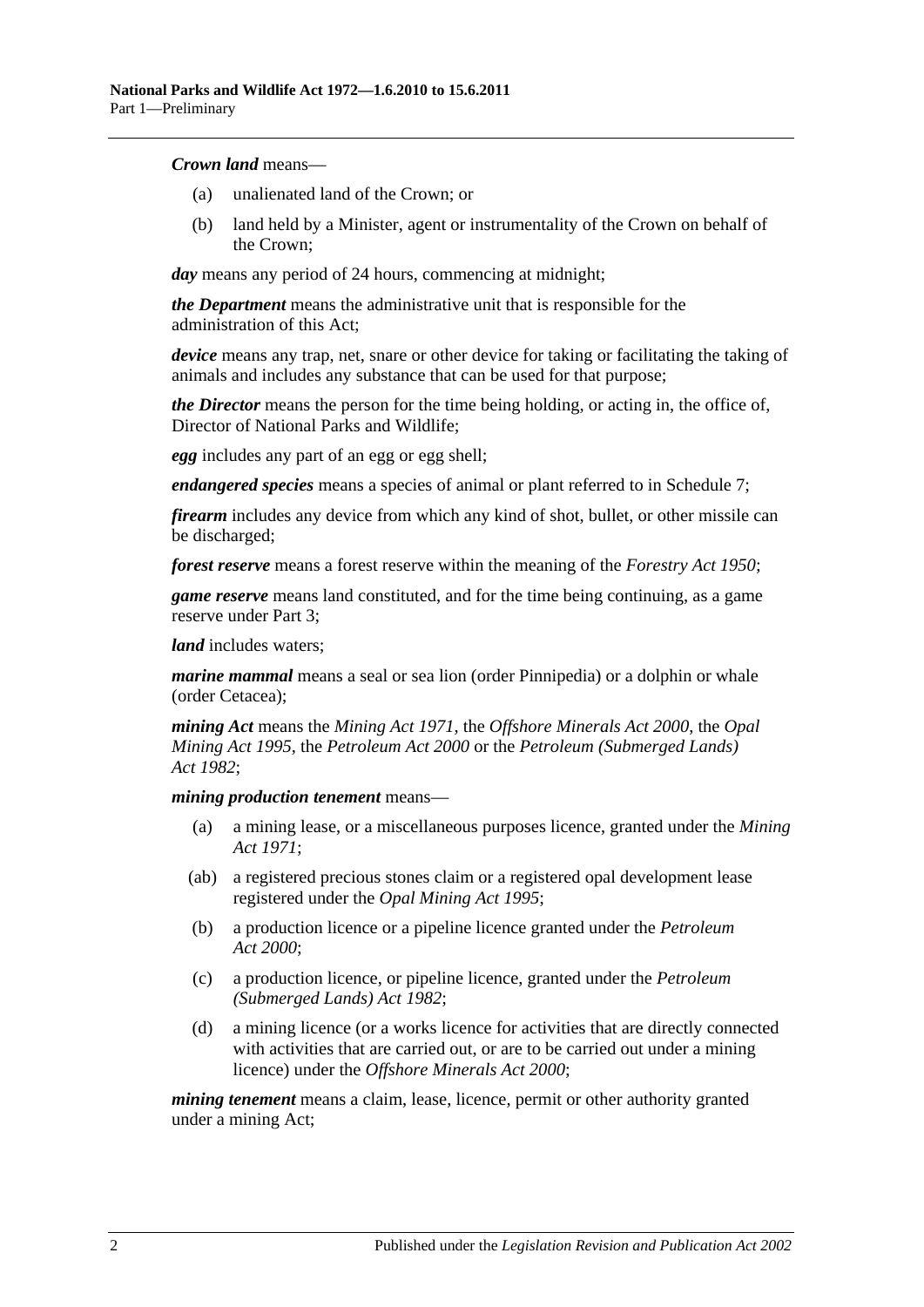*minor alterations or additions to a public road* means alterations or additions by way of realignment or reforming of a public road that are desirable in the interests of safety;

*Murray-Darling Basin* has the same meaning as in the *[Murray-Darling Basin](http://www.legislation.sa.gov.au/index.aspx?action=legref&type=act&legtitle=Murray-Darling%20Basin%20Act%201993)  Act [1993](http://www.legislation.sa.gov.au/index.aspx?action=legref&type=act&legtitle=Murray-Darling%20Basin%20Act%201993)*;

*national park* means land constituted, and for the time being continuing, as a national park under [Part 3;](#page-22-0)

*native plant* means any plant that is indigenous to Australia and includes any plant of a species declared by regulation to be a native plant;

*owner* in relation to land, means the holder of any estate or interest in the land, and includes—

- (a) the occupier of the land; or
- (b) a person to whom the care, control and management of the land has been committed;

*plant* means vegetation of any species including—

- (a) its flowers; or
- (b) its seeds; or
- (c) any other part of the vegetation;

*premises* includes vacant land;

*private land* means any land except Crown land;

*prohibited species* means a species of animal declared to be a prohibited species pursuant to this Act;

*protected animal* means—

- (a) any mammal, bird or reptile indigenous to Australia; or
- (b) any migratory mammal, bird or reptile that periodically or occasionally migrates to, and lives in, Australia; or
- (c) any animal of a species referred to in [Schedule 7,](#page-89-0) [8](#page-101-0) or [9;](#page-114-0) or
- (d) any animal of a species declared by regulation to be a species of protected animals,

but does not include animals of the species referred to in [Schedule 10](#page-137-0) or any animals declared by regulation to be unprotected;

*public road* means a road—

- (a) to which the public has access; and
- (b) which is under the control of the Commissioner of Highways or a council constituted under the *[Local Government Act](http://www.legislation.sa.gov.au/index.aspx?action=legref&type=act&legtitle=Local%20Government%20Act%201999) 1999*;

*rare species* means a species of animal or plant referred to in [Schedule 9;](#page-114-0)

*recreation park* means land constituted, and for the time being continuing, as a recreation park under [Part 3;](#page-22-0)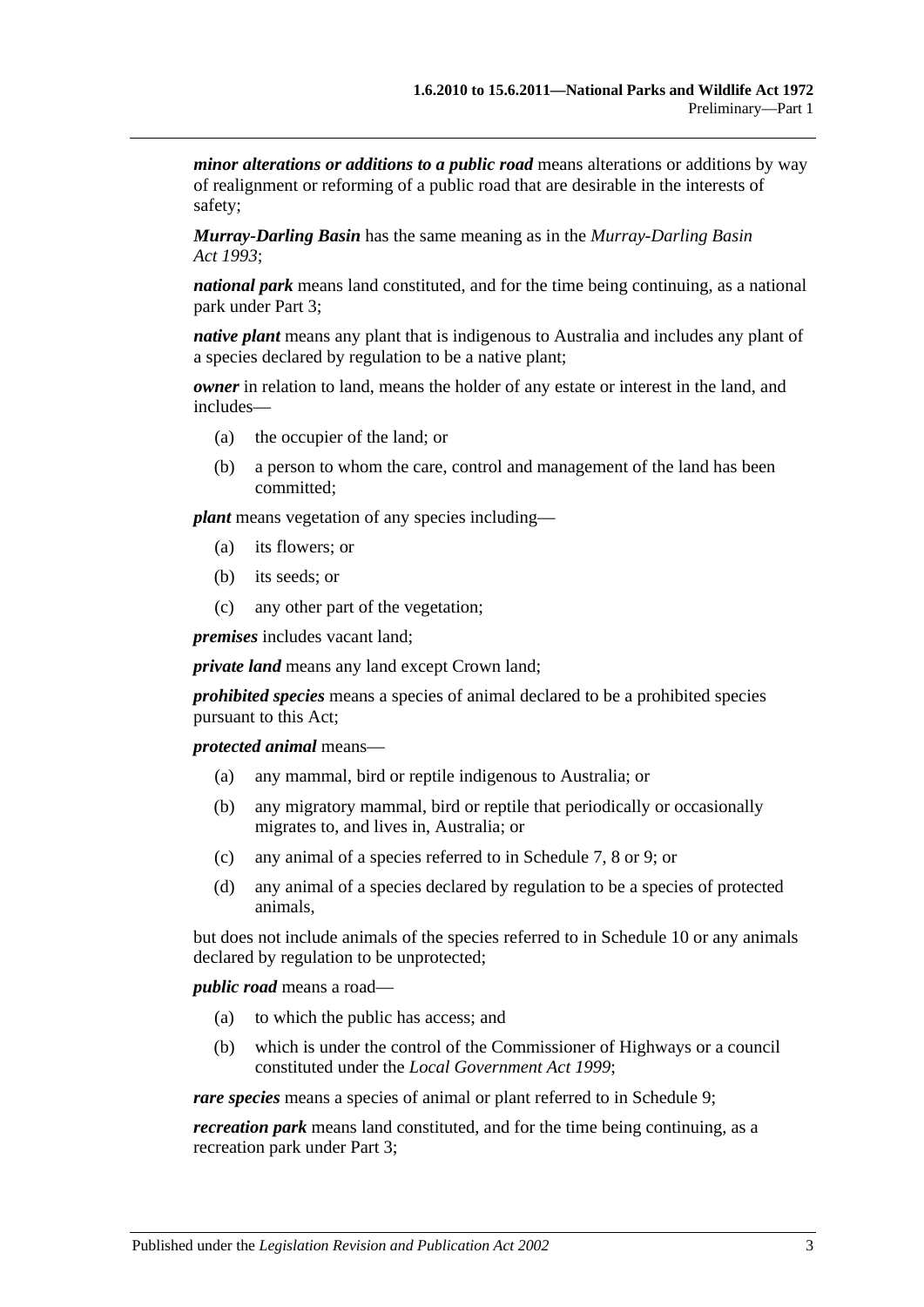*relevant Aboriginal group*, in relation to particular land, means an Aboriginal group or community with a traditional association with that land;

*relevant mining Minister* in relation to a mining tenement means the Minister administering the Act under which the tenement is granted;

*reserve* means any national park, conservation park, game reserve, recreation park or regional reserve constituted under this Act;

*River Murray Protection Area* means a River Murray Protection Area under the *[River](http://www.legislation.sa.gov.au/index.aspx?action=legref&type=act&legtitle=River%20Murray%20Act%202003)  [Murray Act](http://www.legislation.sa.gov.au/index.aspx?action=legref&type=act&legtitle=River%20Murray%20Act%202003) 2003*;

*sell* means—

- (a) sell, barter or exchange;
- (b) agree or offer to sell, barter or exchange;
- (c) receive, expose, store, have in possession, send, consign or deliver for or in pursuance of sale, barter or exchange,

and *sale* has a corresponding meaning;

*take*—

- (a) with reference to an animal, includes any act of hunting, catching, restraining, killing or injuring, and any act of attempting or assisting to hunt, catch, restrain, kill or injure; and
- (b) with reference to a plant means—
	- (i) to remove the plant or part of the plant, from the place in which it is growing; or
	- (ii) to damage the plant;

*to hunt* means to take any mammal or bird that has not been domesticated or brought into captivity;

*traditional association*, in relation to particular land, means an association with that land consisting of social, economic or spiritual affiliations with, and responsibilities for, the land in accordance with Aboriginal tradition;

*vehicle* includes—

- (a) a caravan or trailer;
- (b) an aircraft;
- (c) a ship, boat or vessel;

*vulnerable species* means a species of animal or plant referred to in [Schedule 8;](#page-101-0)

*warden* means a person for the time being holding the office of warden under this Act;

*wilderness protection area* means land constituted as a wilderness protection area under the *[Wilderness Protection Act](http://www.legislation.sa.gov.au/index.aspx?action=legref&type=act&legtitle=Wilderness%20Protection%20Act%201992) 1992*;

*wilderness protection zone* means land constituted as a wilderness protection zone under the *[Wilderness Protection Act](http://www.legislation.sa.gov.au/index.aspx?action=legref&type=act&legtitle=Wilderness%20Protection%20Act%201992) 1992*;

*wildlife* means all native plants and animals indigenous to Australia existing apart from cultivation or domestication.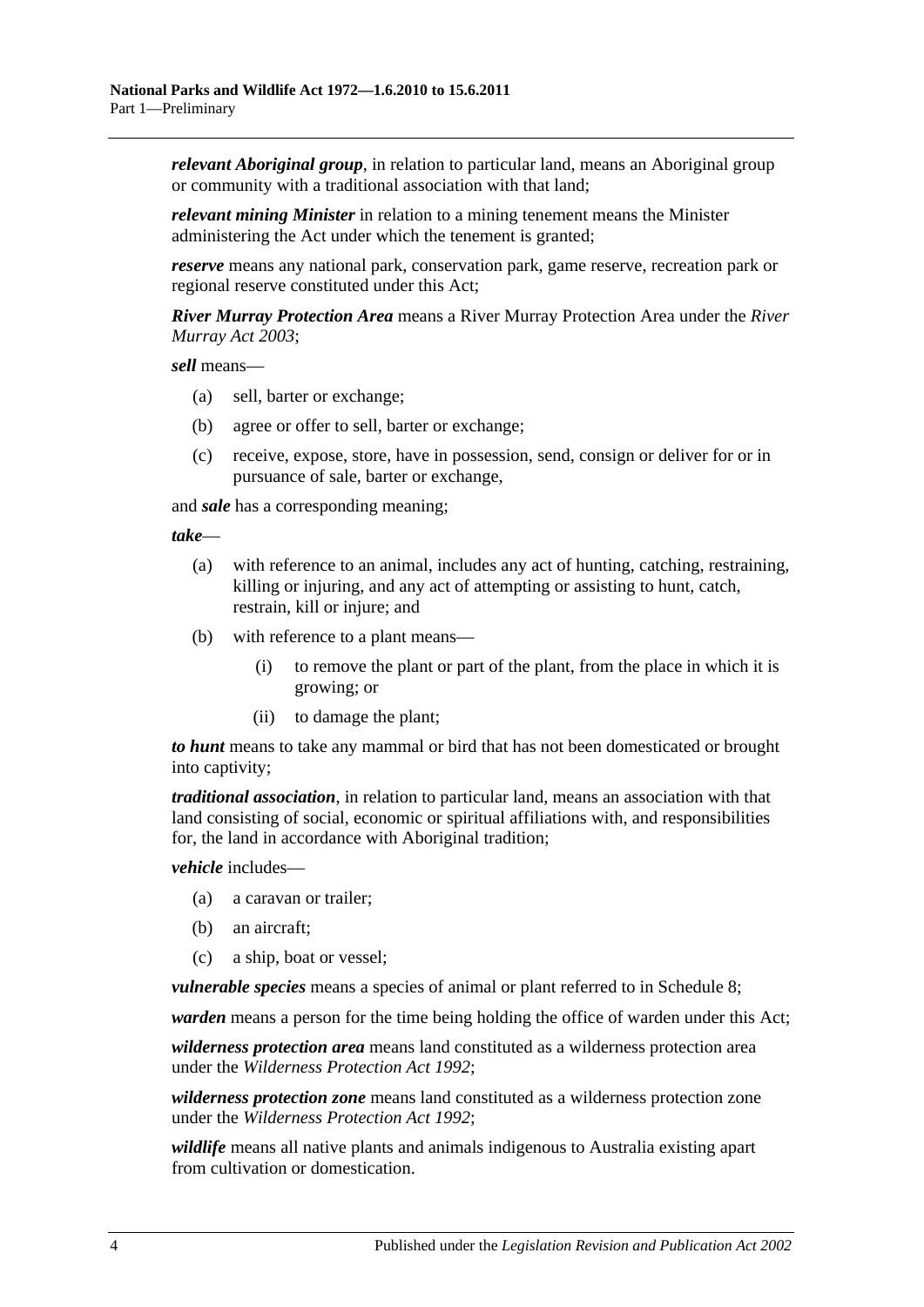# <span id="page-10-0"></span>**Part 2—Administration**

# <span id="page-10-1"></span>**Division 1—General administrative powers**

## <span id="page-10-2"></span>**6—Constitution of Minister as a corporation sole**

- (1) The Minister is a corporation sole.
- (2) The Minister is, in that corporate capacity, capable of acquiring, holding and disposing of real and personal property and of performing any other acts that lie within the capacity of a person of full age and capacity.
- (3) In any legal proceedings a document apparently bearing the signature or the common seal of the Minister will, in the absence of evidence to the contrary, be taken to have been duly executed by the Minister.

# <span id="page-10-3"></span>**9—Power of acquisition**

- (1) The Minister may, subject to and in accordance with the *[Land Acquisition Act](http://www.legislation.sa.gov.au/index.aspx?action=legref&type=act&legtitle=Land%20Acquisition%20Act%201969) 1969*, acquire land for the purposes of this Act.
- <span id="page-10-6"></span>(2) Where a notice of intention to acquire land has been served, a person who wilfully damages the land or destroys or harms wildlife on the land is guilty of an offence. Maximum penalty: \$5 000 or imprisonment for 12 months.
- <span id="page-10-7"></span>(3) Where the Minister has reasonable cause to suspect that a person may act in contravention of [subsection](#page-10-6) (2), the Minister may authorise a warden to enter upon the land and to exercise such force as may be necessary or expedient to prevent the commission of an offence under that subsection.
- (4) A warden authorised under [subsection](#page-10-7) (3) may enter upon the land and use such force as may be necessary or expedient to prevent the commission of an offence under this section.

## <span id="page-10-4"></span>**10—Research and investigations**

- (1) The Minister may—
	- (a) cause research to be carried out into problems relating to the conservation of wildlife; or
	- (b) collaborate with any other person, body or authority in the conduct of any such research; or
	- (c) cause an investigation to be made into the possibility of establishing further reserves or adding to existing reserves.
- (2) The Minister may make available to the public the results of any research or investigation conducted under this section.

## <span id="page-10-5"></span>**11—Wildlife Conservation Fund**

- (1) The *Wildlife Conservation Fund* is established.
- (2) The fund consists of—
	- (a) money derived by the Minister from any donation or grant made for the purposes of the fund; and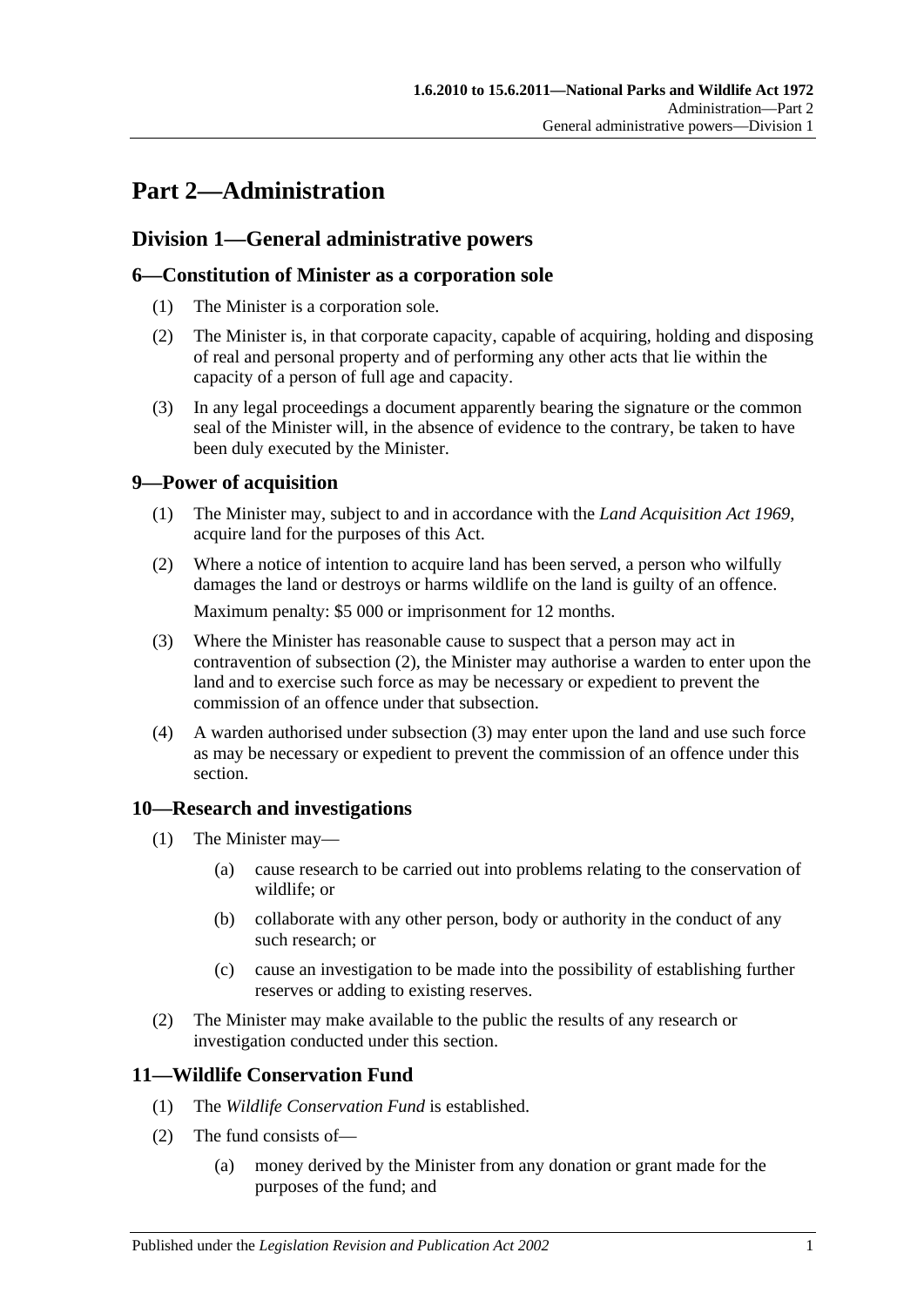- (b) money provided by Parliament for the purposes of the fund; and
- (c) money arising from any sale that the Minister is authorised to make in pursuance of powers conferred by this Act; and
- (ca) money arising from the sale of an animal, or the carcass or eggs of an animal, surrendered to the Minister, the Director or the Department; and
- (d) fees paid for permits under [Part 5A;](#page-68-0) and
- (e) fees and royalties to be paid into the fund under any other provision of this Act; and
- (f) interest and accretions arising from investment of the fund.
- (3) Subject to this Act, the Minister may apply any portion of the fund towards—
	- (a) the conservation of wildlife, and land constituting the natural environment or habitat of wildlife, in such manner as the Minister may, upon the recommendation of the South Australian National Parks and Wildlife Council, determine; and
	- (b) the promotion of research into problems relating to the conservation of wildlife; and
	- (c) any other purpose for which the fund may be applied under this Act.
- (4) The Minister may invest any money of the fund that is not immediately required for the purposes of the fund in such manner as is approved by the Treasurer.

#### <span id="page-11-0"></span>**12—Delegation**

- (1) The Minister may delegate to the Chief Executive, the Director, the Council, an advisory committee or to any other person any of the Minister's powers under this Act.
- (2) The Chief Executive may, with the Minister's consent, delegate to the Director, the Council, an advisory committee or to any other person any of the powers delegated to the Chief Executive.
- (3) The Director may delegate to the Council, an advisory committee or any other person any of the Director's powers under this Act, including, with the consent of the person who has delegated the power, a power delegated to the Director under this section.
- (4) A delegation under this section may be expressed as a delegation to a Public Service employee for the time being performing particular duties or holding or acting in a particular position.
- (5) A delegation under this section may be revoked at will by the delegator and does not prevent the exercise of any power by the delegator.

#### <span id="page-11-2"></span><span id="page-11-1"></span>**13—Information to be included in annual report**

- (1) The annual report of the Department must include the following information:
	- (a) the aggregate amount of fees paid for entrance to reserves during the relevant year; and
	- (b) the aggregate amount paid pursuant to leases, licences and other agreements referred to in [section](#page-27-1) 35 during the relevant year; and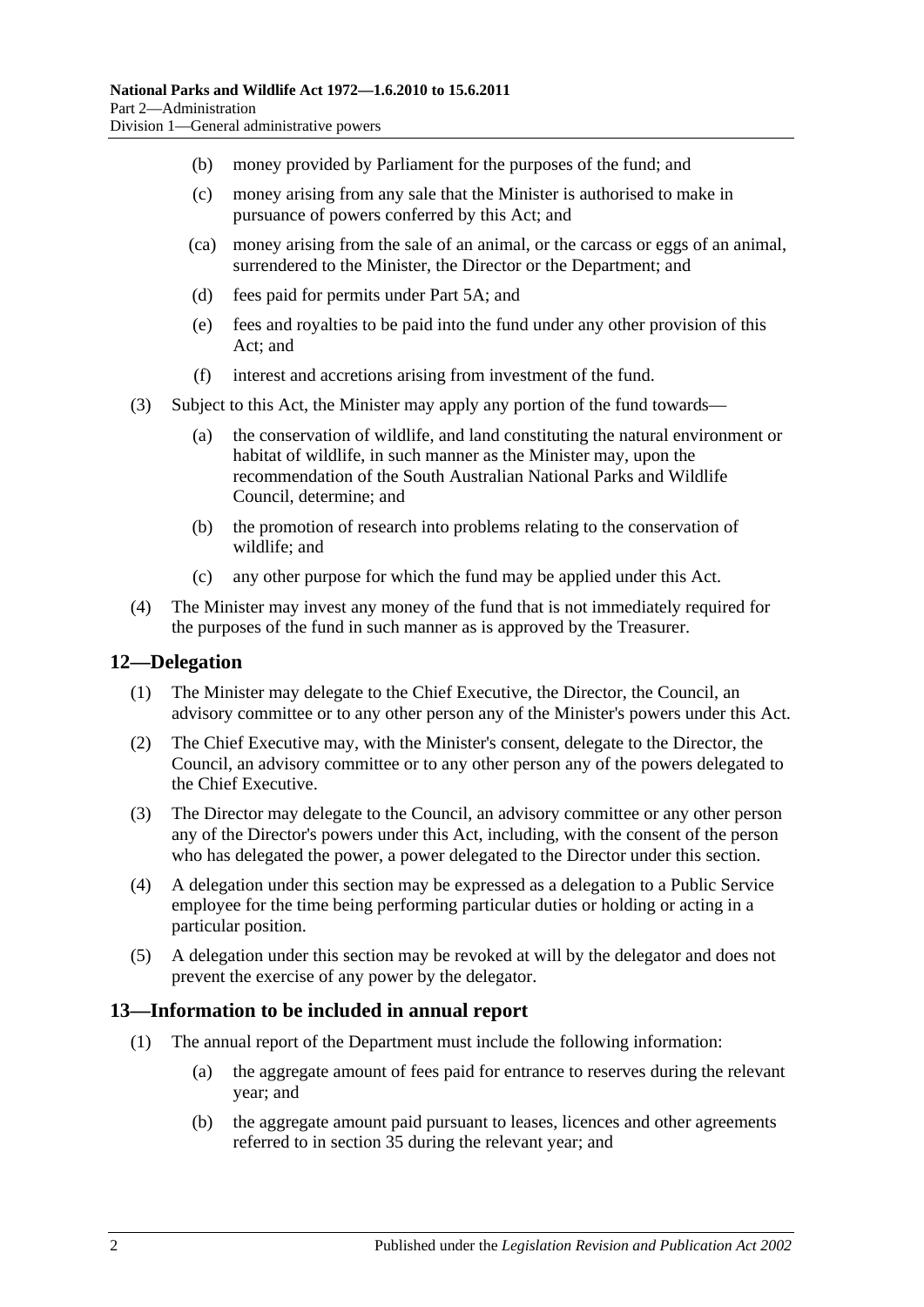- (c) the aggregate amount of fees and other charges paid for camping and other accommodation on reserves during the relevant year; and
- (d) the aggregate amount paid for guided tours during the relevant year.
- (2) Every second annual report referred to in [subsection](#page-11-2) (1) must include an assessment of the desirability of amending [Schedules 7,](#page-89-0) [8,](#page-101-0) [9](#page-114-0) and [10.](#page-137-0)

#### <span id="page-12-0"></span>**14—Minister not to administer this Act**

The Minister administering a mining Act must not assume responsibility for the administration of this Act.

# <span id="page-12-1"></span>**Division 2—The South Australian National Parks and Wildlife Council**

#### <span id="page-12-2"></span>**15—Establishment and membership of the Council**

- (1) The *South Australian National Parks and Wildlife Council* is established.
- (2) The Council consists of eight members seven of whom will be appointed by the Governor on the recommendation of the Minister.
- (3) The other member of the Council is the Director.
- (4) Of the appointed members—
	- (a) one must have qualifications or experience in the conservation of animals, plants and ecosystems;
	- (b) another must be a person selected by the Minister from a panel of two men and two women nominated by the Conservation Council of South Australia Incorporated;
	- (c) another must have qualifications or experience in the management of natural resources;
	- (d) another must have qualifications or experience in organising community involvement in the conservation of animals, plants or other natural resources;
	- (e) another must have qualifications or experience in a field of science that is relevant to the conservation of ecosystems and to the relationship of wildlife with its environment;
	- (f) each of the remaining two must have qualifications or experience in at least one of the following:
		- (i) ecologically based tourism; or
		- (ii) business management; or
		- (iii) financial management; or
		- (iv) marketing,

being an area in which the other does not have qualifications or experience.

- (5) Each of the appointed members of the Council must be a person who, in the opinion of the Minister, has a commitment to the conservation of animals, plants and other natural resources.
- (6) At least two of the members of the Council must be men and two must be women.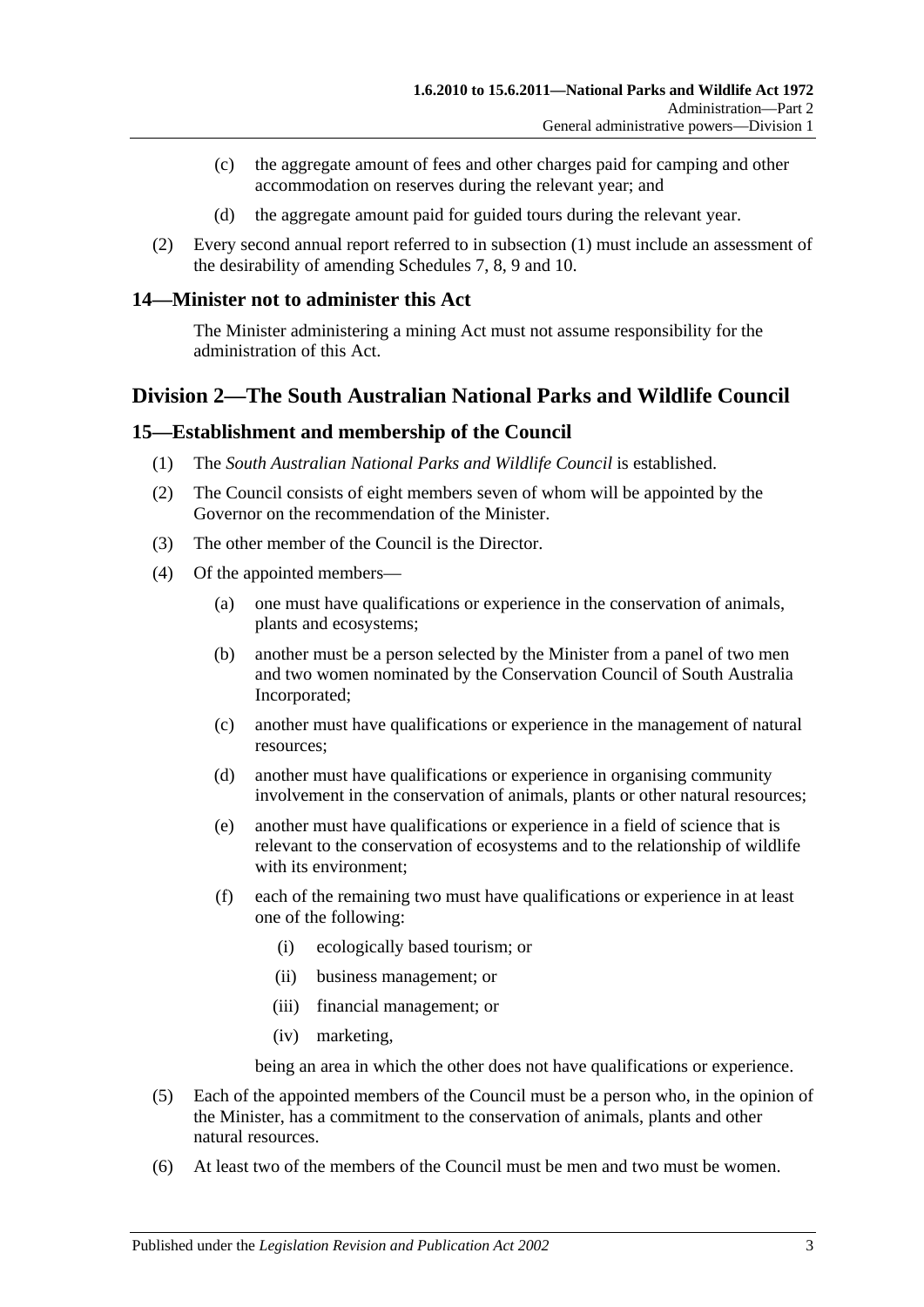(7) One of the appointed members of the Council will be appointed by the Governor, on the recommendation of the Minister, to be the presiding member of the Council.

## <span id="page-13-0"></span>**16—Conditions of membership**

- (1) A member appointed by the Governor will be appointed for a term, not exceeding three years, specified in the instrument of appointment and will, at the expiration of a term of appointment, be eligible for reappointment.
- <span id="page-13-4"></span>(2) The Governor may remove an appointed member from office—
	- (a) for misconduct; or
	- (b) for failure or incapacity to carry out the duties of his or her office satisfactorily.
- (3) The office of an appointed member becomes vacant if the member—
	- (a) dies; or
	- (b) completes a term of office and is not reappointed; or
	- (c) resigns by written notice to the Minister; or
	- (d) is removed from office under [subsection](#page-13-4) (2).
- (4) If the office of an appointed member of the Council becomes vacant a person must be appointed by the Governor in accordance with [section](#page-12-2) 15 to the vacant office.

#### <span id="page-13-1"></span>**17—Vacancies or defects in appointment of members**

An act of the Council is not invalid by reason only of a vacancy in its membership or a defect in the appointment of a member.

#### <span id="page-13-2"></span>**18—Direction and control of the Minister**

The Council is subject to the direction and control of the Minister.

#### <span id="page-13-3"></span>**19—Proceedings of the Council**

- (1) Five of the members of the Council appointed by the Governor constitute a quorum of the Council and no business may be conducted by the Council unless a quorum is present.
- (2) The presiding member will preside at each meeting of the Council at which he or she is present.
- (3) If the presiding member is absent, an appointed member chosen by the appointed members present will preside at the meeting.
- (4) A decision carried by a majority of the votes cast by appointed members at a meeting is a decision of the Council.
- (5) Each appointed member present at a meeting of the Council has one vote on any question arising for decision and, if the votes are equal, the member presiding at the meeting may exercise a casting vote.
- (6) The Director is not entitled to vote at a meeting of the Council.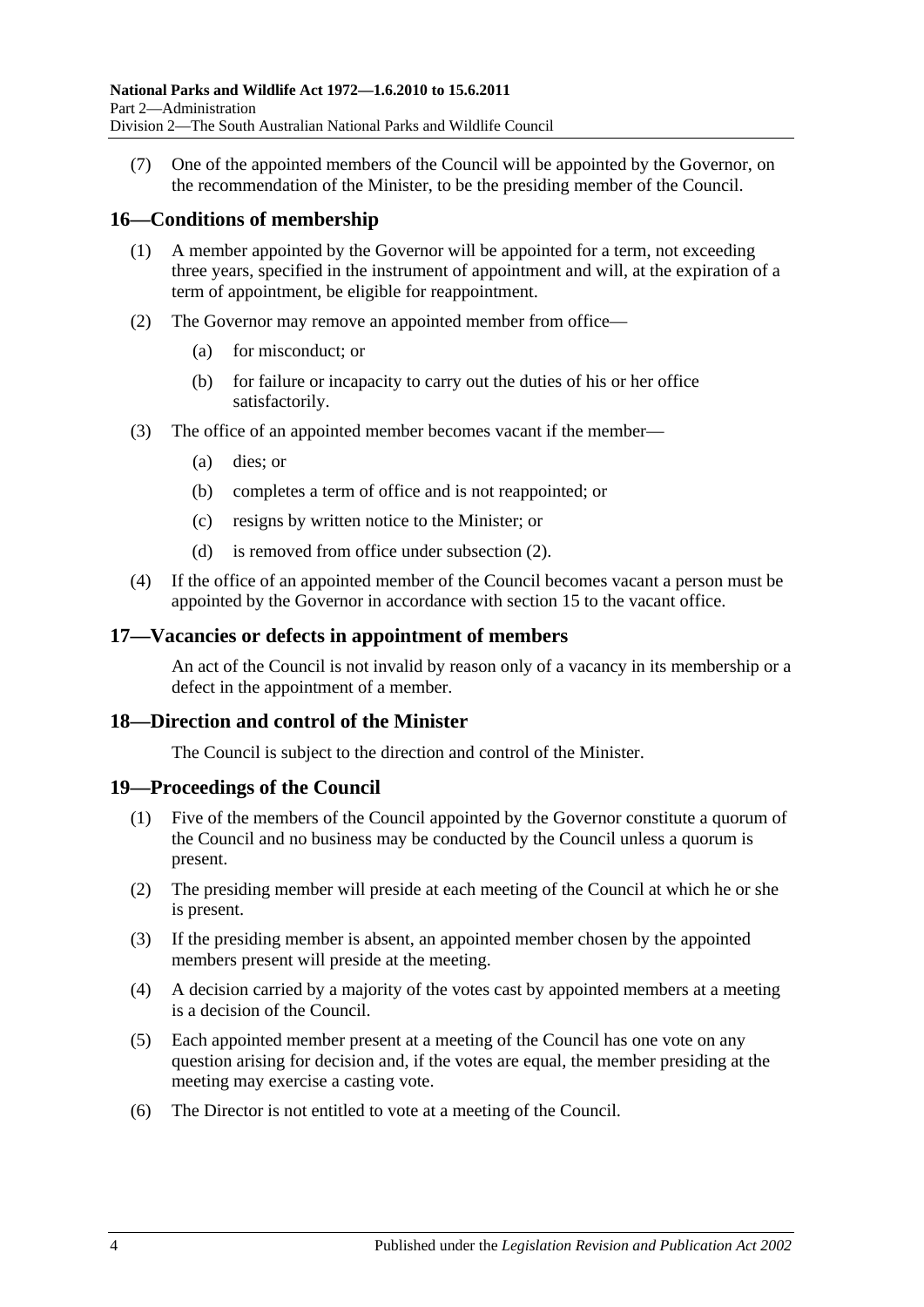- (7) A conference by telephone or other electronic means between members will, for the purposes of this section, be taken to be a meeting of the Council at which the participating members are present if—
	- (a) notice of the conference is given to all members in the manner determined by the Council for that purpose; and
	- (b) each participating member is capable of communicating with every other participating member during the conference.
- (8) A proposed resolution of the Council becomes a valid decision of the Council despite the fact that it is not voted on at a meeting of the Council if—
	- (a) notice of the proposed resolution is given to all members in accordance with procedures determined by the Council; and
	- (b) a majority of the appointed members express their concurrence in the proposed resolution by letter, telex, facsimile transmission or other written communication setting out the terms of the resolution.
- (9) The Council must cause accurate minutes to be kept of its proceedings.
- (10) Subject to this Act, the Council may determine its own procedures.

## <span id="page-14-0"></span>**19A—Conflict of interest under Public Sector (Honesty and Accountability) Act**

A member of the Council will not be taken to have a direct or indirect interest in a matter for the purposes of the *[Public Sector \(Honesty and Accountability\) Act](http://www.legislation.sa.gov.au/index.aspx?action=legref&type=act&legtitle=Public%20Sector%20(Honesty%20and%20Accountability)%20Act%201995) 1995* by reason only of the fact that the member has an interest in a matter that is shared in common with those engaged in or associated with ecologically-based tourism generally, or a substantial section of those engaged in or associated with ecologically-based tourism.

#### <span id="page-14-1"></span>**19B—Allowances and expenses**

The appointed members of the Council are entitled to such allowances and expenses as may be determined by the Minister.

## <span id="page-14-2"></span>**19C—Functions of the Council**

- <span id="page-14-3"></span>(1) The functions of the Council are—
	- (a) to provide advice to the Minister at the Minister's request or on its own initiative on any matter relating to the administration of this Act; and
	- (b) such other functions as are set out in this Act.
- (2) Without limiting [subsection](#page-14-3)  $(1)(a)$ , the Council may advise the Minister on the following matters relating to the administration of this Act:
	- (a) planning in relation to the management of reserves;
	- (b) the conservation of wildlife;
	- (c) funding (including matters relating to sponsorship) and the development and marketing of commercial activities;
	- (d) community participation in the management of reserves and the conservation of wildlife;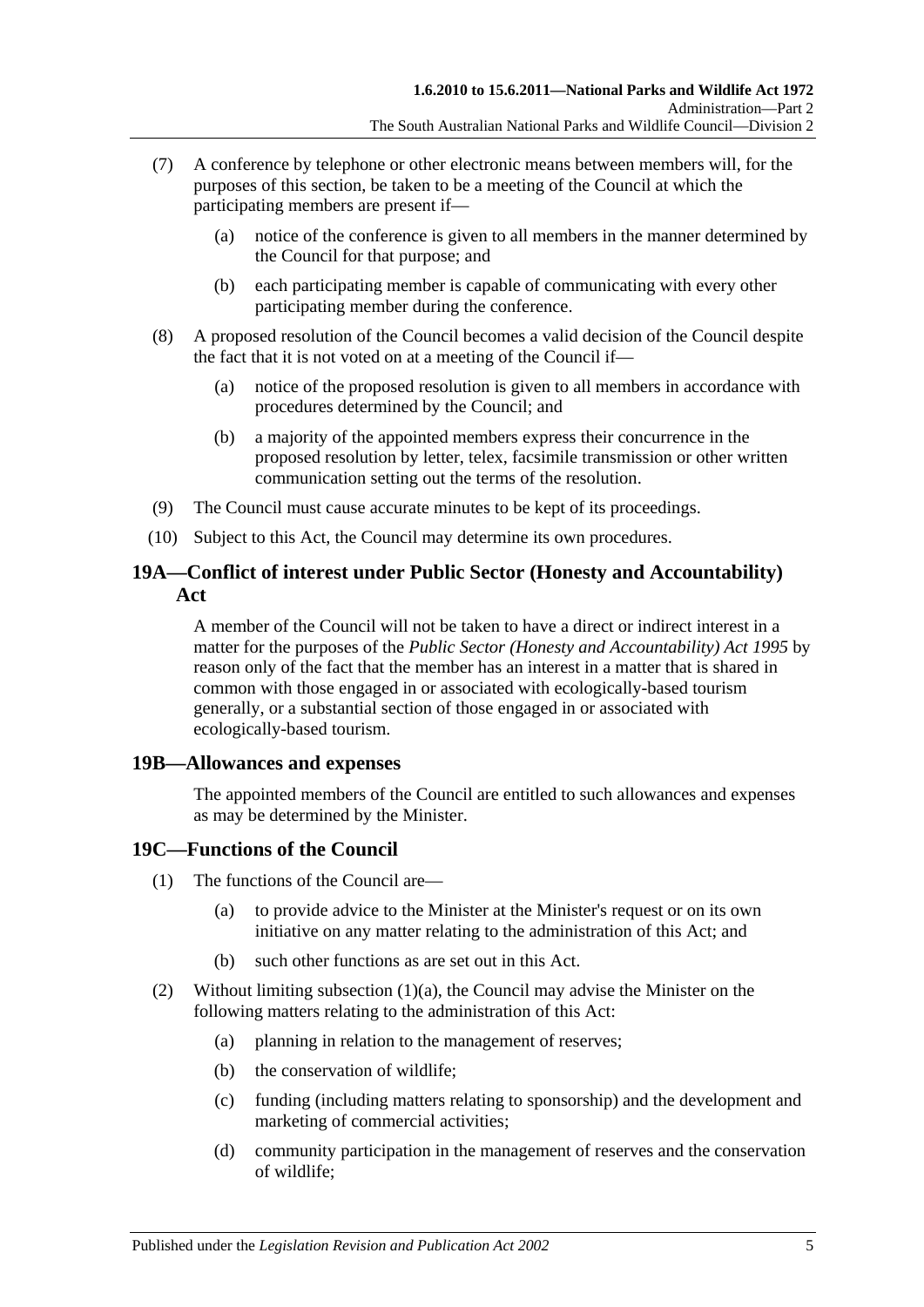- (e) the development of policy;
- (f) existing or proposed national or international agreements relating to the conservation of animals, plants and ecosystems;
- (g) the promotion (including public education) of the conservation of wildlife and other natural resources;
- (h) the Council's assessment of the performance of the Department in administering this Act;
- (i) any other matter referred to the Council by the Minister or on which the Council believes it should advise the Minister.

#### <span id="page-15-0"></span>**19D—Annual report**

- (1) The Council must, on or before 30 September in each year, prepare and deliver to the Minister a report on its operations during the preceding financial year.
- (2) The Minister must, within 12 sitting days after receiving a report, cause copies of the report to be laid before both Houses of Parliament.

## <span id="page-15-1"></span>**Division 2A—Advisory committees**

#### <span id="page-15-2"></span>**19E—Establishment of advisory committees**

- (1) The Minister may establish one or more advisory committees to advise the Minister on any matter relating to the administration of this Act.
- (2) The Minister may, at the request of the Council, establish one or more advisory committees to advise the Council on any matter relating to the performance by the Council of its functions.
- (3) An advisory committee may, but need not, consist of, or include, members of the Council.
- (4) Without limiting the matters on which an advisory committee may advise the Minister or the Council, a committee may provide advice as to—
	- (a) the classification of species of animals or plants on the basis of the species' risk of extinction;
	- (b) the management of wildlife including—
		- (i) the harvesting and farming of wildlife;
		- (ii) population control of wildlife;
		- (iii) the reintroduction of particular species of wildlife to parts of the State in which those species once lived or grew;
		- (iv) the declaration of open seasons in relation to particular species of protected animals;
		- (v) the issuing of permits under this Act;
		- (vi) the management of endangered, vulnerable and rare species;
	- (c) the plan of management for a particular reserve or plans of management generally;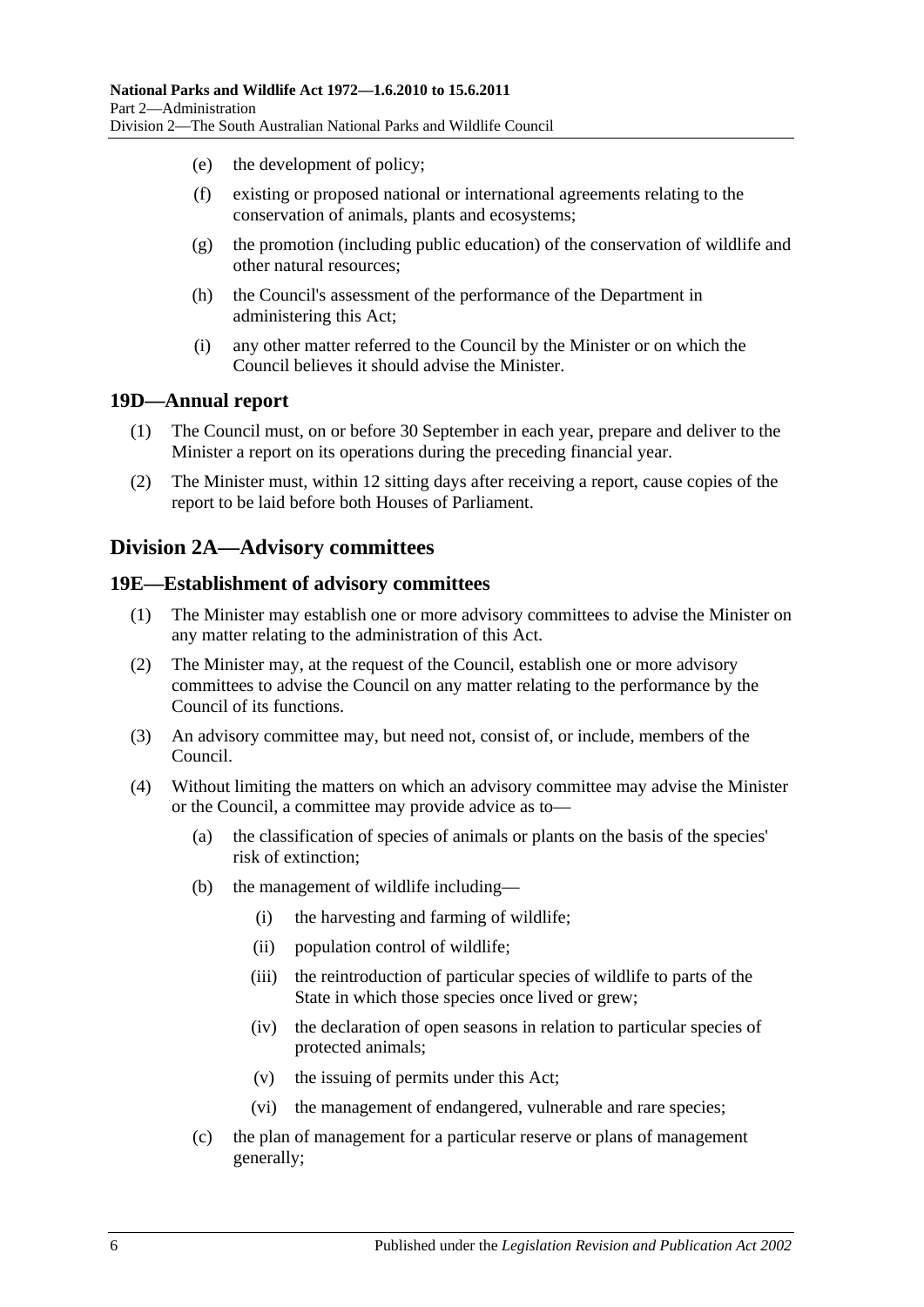- (d) the involvement of Aboriginal people in the management of land and wildlife;
- (e) private sector sponsorship for the management of reserves and wildlife.

## <span id="page-16-0"></span>**19F—Members of advisory committees**

- (1) Members of committees will be appointed by the Minister for a term, not exceeding three years, specified in the instrument of appointment and will, at the expiration of a term of appointment, be eligible for reappointment.
- <span id="page-16-6"></span>(2) The Minister may remove a member of a committee from office—
	- (a) for misconduct; or
	- (b) for failure or incapacity to carry out the duties of his or her office satisfactorily.
- (3) The office of a member becomes vacant if the member—
	- (a) dies; or
	- (b) completes a term of office and is not reappointed; or
	- (c) resigns by written notice to the Minister or to the Council; or
	- (d) is removed from office under [subsection](#page-16-6) (2).

# <span id="page-16-1"></span>**19G—Quorum**

The quorum for the transaction of business at a meeting of an advisory committee is determined by dividing the number of members of the committee by two, disregarding any fraction and adding one.

## <span id="page-16-2"></span>**19H—Proceedings of advisory committees**

- (1) Meetings of advisory committees must be held in accordance with procedures prescribed by regulation.
- (2) To the extent that procedures are not prescribed by regulation, meetings must be held in accordance with directions of the Minister.
- (3) Subject to procedures prescribed by regulation or directed by the Minister, an advisory committee may determine its own procedures.

## <span id="page-16-3"></span>**19I—Direction and control of advisory committees**

- (1) Subject to [subsection](#page-16-7) (2), advisory committees are under the direction and control of the Minister.
- <span id="page-16-7"></span>(2) An advisory committee established by the Minister at the request of the Council is under the direction and control of the Council.

## <span id="page-16-4"></span>**19K—Allowances and expenses**

The members of a committee are entitled to such allowances and expenses as may be determined by the Minister.

## <span id="page-16-8"></span><span id="page-16-5"></span>**19L—Annual report**

(1) A committee must, on or before 30 September in each year, prepare and deliver to the Minister a report on its operations during the preceding financial year.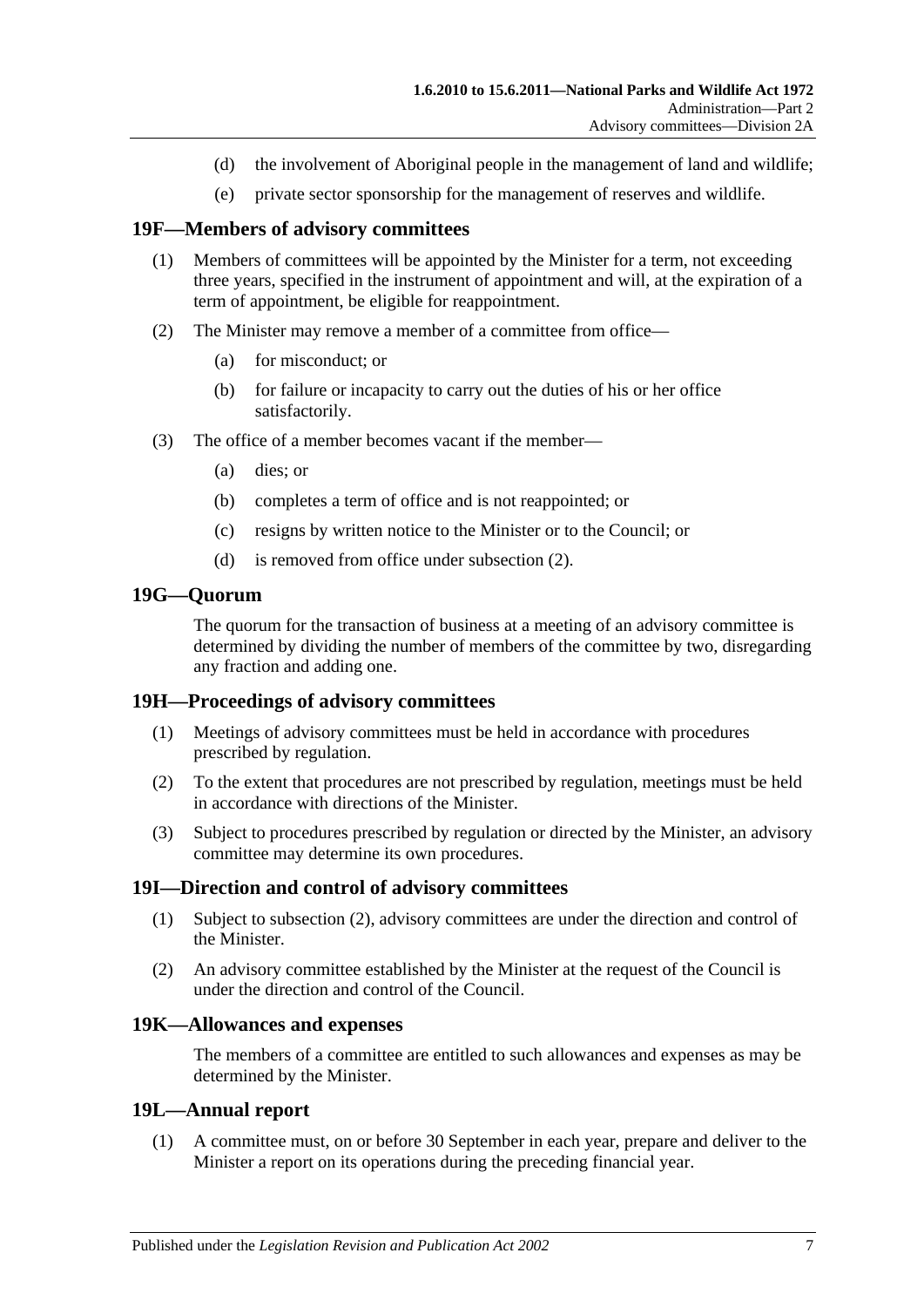- (2) The Minister must, within 12 sitting days after receiving a report, cause copies of the report to be laid before both Houses of Parliament.
- (3) [Subsection](#page-16-8) (1) does not apply to a committee that is established on or after 1 July in a financial year and is dissolved before 30 June in the same year.

# <span id="page-17-0"></span>**Division 2B—Consultative committees**

#### <span id="page-17-1"></span>**19M—Establishment of consultative committees**

- (1) The Minister may establish consultative committees to represent the community interest in the management of reserves and the conservation of animals, plants and ecosystems in a particular part of the State.
- (2) The members of a consultative committee must be persons who, in the opinion of the Minister, have local knowledge that is relevant to, or who are interested in, the management of reserves or the conservation of animals, plants and ecosystems in the part of the State in relation to which the consultative committee is established.
- (3) Members of consultative committees hold office at the pleasure of the Minister.

#### <span id="page-17-2"></span>**19N—Quorum**

The quorum for the transaction of business at a meeting of a consultative committee is determined by dividing the number of members of the committee by two, disregarding any fraction and adding one.

#### <span id="page-17-3"></span>**19O—Proceedings of consultative committees**

- (1) Meetings of consultative committees must be held in accordance with procedures prescribed by regulation.
- (2) To the extent that procedures are not prescribed by regulation meetings must be held in accordance with directions of the Minister.
- (3) Subject to procedures prescribed by regulation or directed by the Minister, a consultative committee may determine its own procedures.

# <span id="page-17-4"></span>**Division 3—Appointment and powers of wardens**

## <span id="page-17-6"></span><span id="page-17-5"></span>**20—Appointment of wardens**

- (1) Subject to [subsection](#page-18-2) (7), the Minister may, by instrument in writing, appoint any person who has prescribed qualifications to be a warden under this Act.
- (2) A warden will be appointed for a term specified in the instrument of appointment.
- (3) An appointment under [subsection](#page-17-6) (1) may be subject to conditions or limitations specified in the instrument of appointment that govern the exercise of the appointee's powers as a warden.
- (5) Every police officer is, while holding office as such, a warden competent to exercise powers as such in any part of the State.
- (6) A warden must, while acting as such, carry an identity card issued by the Minister or, if the warden is a police officer, the officer's warrant card, and the warden must produce the card for inspection by the person against whom the warden proposes to exercise any of the powers conferred by this Act.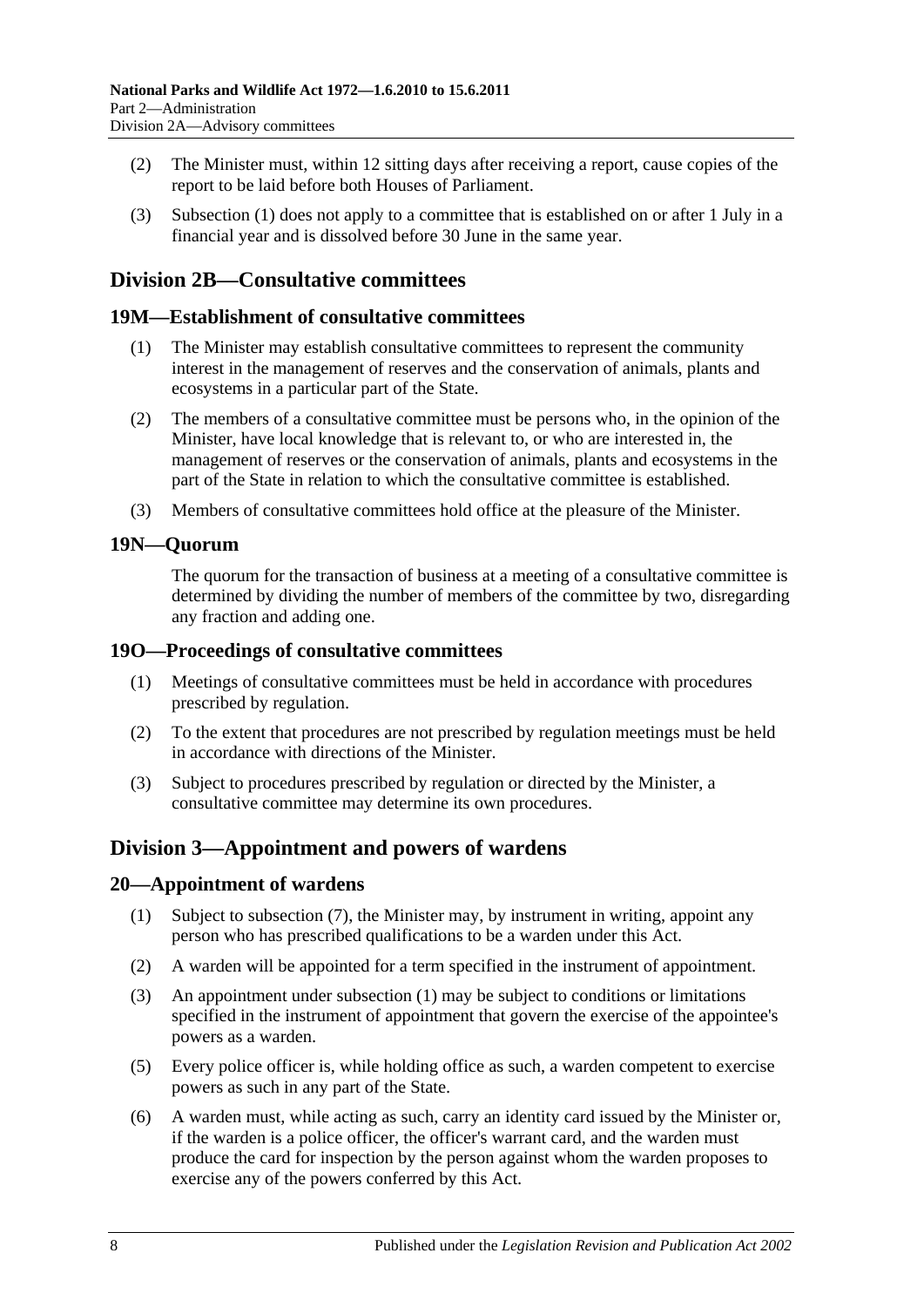- <span id="page-18-2"></span>(7) The Minister may not appoint a warden with powers limited in application to a co-managed park except—
	- (a) if there is a co-management board for the park—with the agreement of the co-management board; or
	- (b) in any other case—after consultation with the other party to the co-management agreement for the park.

#### <span id="page-18-0"></span>**21—Assistance to warden**

- (1) A warden may request any suitable person to assist the warden in the exercise of powers under this Act.
- (2) A person, while assisting a warden in response to a request for assistance by the warden, has the powers of a warden.

#### <span id="page-18-1"></span>**22—Powers of wardens**

- (1) If a warden suspects on reasonable grounds that an offence against this Act is being, or has been committed, the warden may—
	- (a) enter and search any premises or vehicle connected with the suspected offence;
	- (b) in order to exercise his or her powers under this section or under any other provision of this Act, give directions to a person in, or in charge of, a vehicle to stop the vehicle or to move it to a particular place;
	- (ba) give directions to a person in, or in charge of, a vehicle in order to facilitate a search of the vehicle;
	- (c) require the person suspected of having committed the offence to state his or her full name and usual place of residence;
	- (ca) subject to [subsection](#page-18-3) (1c), take blood or other material (or authorise any other person to take blood or other material) from an animal, or the carcass or egg of an animal, for the purpose of obtaining a DNA profile;
	- (cb) take photographs, films or video or audio recordings or make a record in any other manner or by any other means;
	- (d) if the suspect is on a reserve—order him or her off the reserve for a stated period (not exceeding 24 hours).
- <span id="page-18-5"></span><span id="page-18-4"></span>(1a) Subject to [subsection](#page-18-3) (1c), a person who has possession or control of an animal, or the carcass or egg of an animal, must, if a warden requires him or her to do so, permit the warden, or a person authorised by the warden, to take blood or other material pursuant to [subsection](#page-18-4)  $(1)(ca)$  from the animal, carcass or egg.
- (1b) A warden, or a person authorised by a warden, may only take blood or other material from an animal, carcass or egg pursuant to [subsection](#page-18-4) (1)(ca) if he or she does so in a manner that does not injure or cause pain or distress to the animal or damage the carcass or egg to a greater extent than is necessary.
- <span id="page-18-3"></span>(1c) A warden cannot act under [subsection](#page-18-4)  $(1)(ca)$  or make a requirement under [subsection](#page-18-5) (1a) without the oral or written authority of the Director given by the Director personally.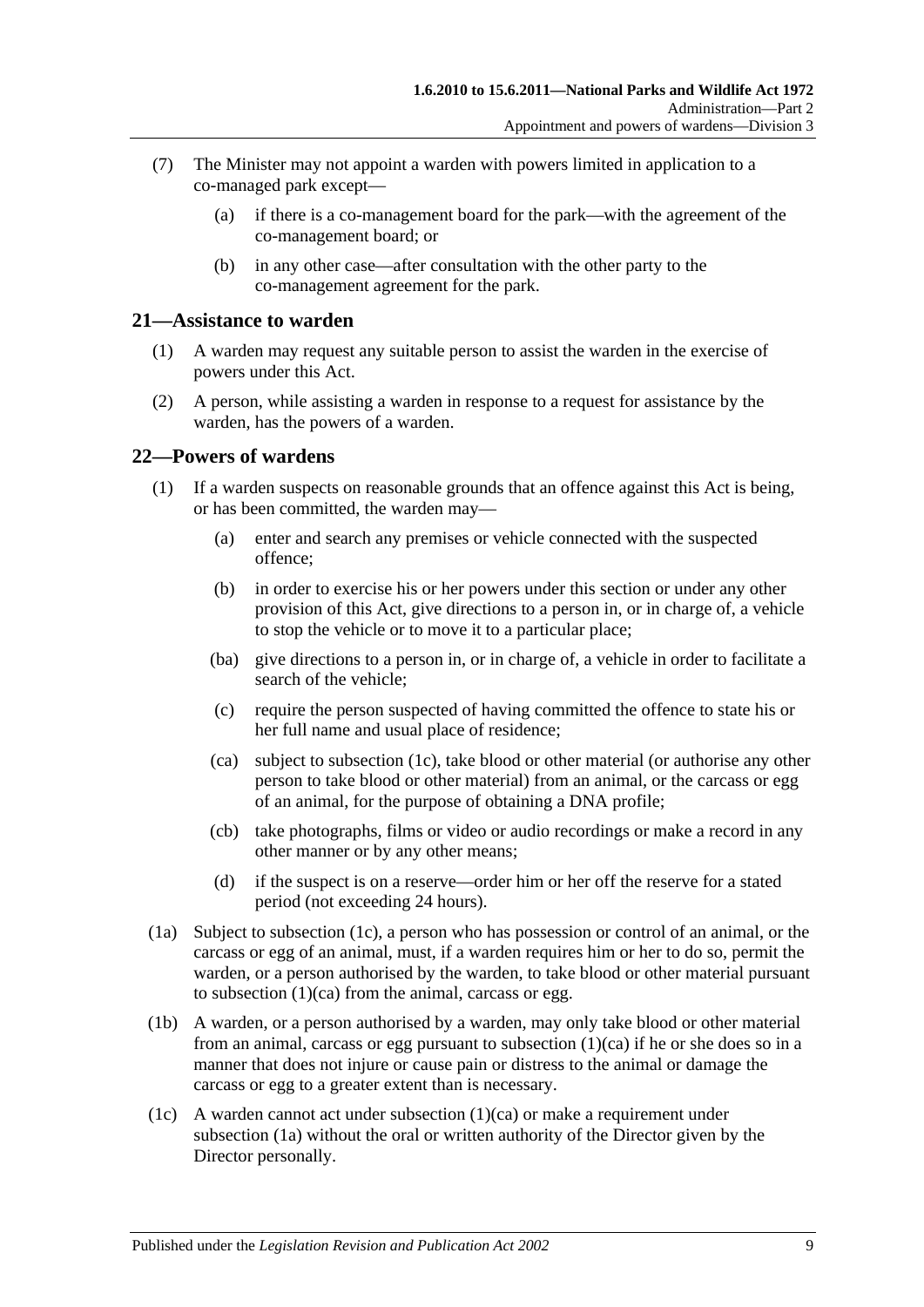- (2) If a warden suspects on reasonable grounds that a person is about to commit an offence against this Act the warden may require the person to state his or her full name and usual place of residence.
- (3) If a warden suspects on reasonable grounds that the name or place of residence stated pursuant to this section is false, the warden may require the person to produce evidence of his or her full name or usual place of residence.
- (4) A warden may—
	- (a) enter and inspect premises—
		- (i) on which a protected animal is kept; or
		- (ii) on which some other activity is carried on in pursuance of a permit under this Act;
	- (b) examine a protected animal kept on such premises;
	- (c) require any person carrying on an activity for which a permit is required under this Act to produce the permit for the warden's inspection.
- (5) For the purpose of entering and searching premises or a vehicle, a warden may break into the premises or vehicle, or anything on the premises or in the vehicle, using so much force as is necessary for that purpose—
	- (a) if authorised by warrant under [subsection](#page-19-1) (6); or
	- (b) if the warden has reason to believe that urgent action is necessary in the circumstances of the particular case.
- <span id="page-19-1"></span>(6) A justice may, if satisfied on the application of a warden that there is proper ground for the issue of a warrant, issue a warrant authorising the warden to break into and search premises or a vehicle or anything on premises or in a vehicle.
- (7) A person who contravenes, or fails to comply with, a direction, requirement or order of a warden under this section is guilty of an offence. Maximum penalty: \$1 000.
- (8) A warden must not exercise a power under this Act in relation to a co-managed park contrary to any provision relating to the exercise of the power contained in the co-management agreement for the reserve.

# <span id="page-19-2"></span><span id="page-19-0"></span>**23—Forfeiture**

- <span id="page-19-3"></span>(1) An object is liable to confiscation under this section if—
	- (a) it has been used in the commission, or is likely to be used in the commission, of an offence against this Act; or
	- (b) it furnishes evidence of the commission of an offence against this Act; or
	- (c) where the object is an animal, carcass, egg or plant—
		- (i) it has been taken in contravention of this Act; or
		- (ii) it is, or has been, in the possession of a person in contravention of this Act.
- (2) A vehicle is liable to confiscation under [subsection](#page-19-2) (1) only in relation to an offence that is punishable by imprisonment.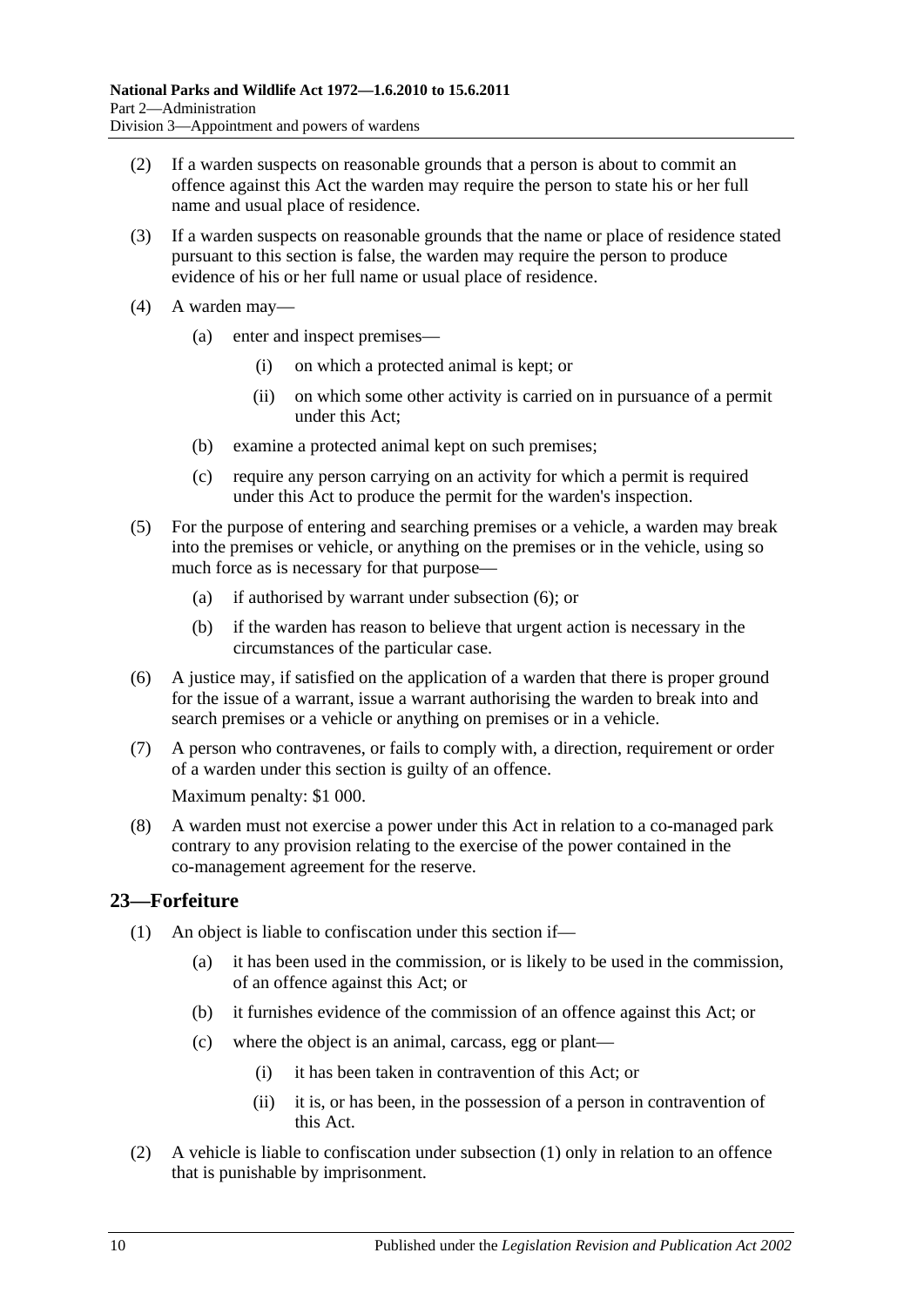- <span id="page-20-0"></span>(3) If a warden suspects on reasonable grounds that an object is liable to confiscation under this section, the warden may seize the object.
- <span id="page-20-2"></span><span id="page-20-1"></span>(4) Where an object is seized under [subsection](#page-20-0) (3), the following provisions apply:
	- (a) if proceedings for an offence against this Act in relation to the object seized are not commenced within three months of the date of seizure, the object must be returned to the owner;
	- (b) if such proceedings are commenced against the owner of the object within three months of the date of seizure and the owner is, in the course of those proceedings, convicted of such an offence—
		- (i) the court may order that the object be forfeited to the Crown; and
		- (ii) where the object is an animal, carcass, egg or plant and the prosecutor applies for its forfeiture—the court must order that the object be forfeited to the Crown;
	- (c) the object must be returned to the owner of the object if—
		- (i) in the circumstances referred to in [paragraph](#page-20-1) (b), the owner is not convicted or the court does not make an order for forfeiture; or
		- (ii) in any other circumstances, the object is no longer required to furnish evidence of the commission of an offence;
	- (d) an object forfeited to the Crown may be sold or disposed of as the Minister thinks fit and, if sold, the proceeds of sale must be paid into the Wildlife Conservation Fund.
- (5) Despite [subsection](#page-20-2) (4)—
	- (a) where a living animal is seized under this section, a warden may release it from captivity;
	- (b) if the Minister is unable, after reasonable inquiry, to ascertain the whereabouts of a person to whom an object is to be returned under [subsection](#page-20-2) (4), the object may be sold or disposed of as the Minister thinks fit and, if sold, the proceeds of sale must be paid into the Wildlife Conservation Fund.
- (5a) Despite [subsection](#page-20-2) (4) where, in the opinion of the Minister, an animal, carcass, egg or plant confiscated under [subsection](#page-19-3) (1)(c) will suffer a substantial loss in its value before the question of its forfeiture under this section can be determined, the Minister may sell the object (unless it is required for evidentiary purposes) and the proceeds of the sale will be dealt with under this section as if they were the object.
- (6) In this section—

*convicted* includes found guilty without a conviction being recorded;

*object* includes—

- (a) an animal, carcass or egg;
- (b) a plant;
- (c) a vehicle;
- (d) a cage or container;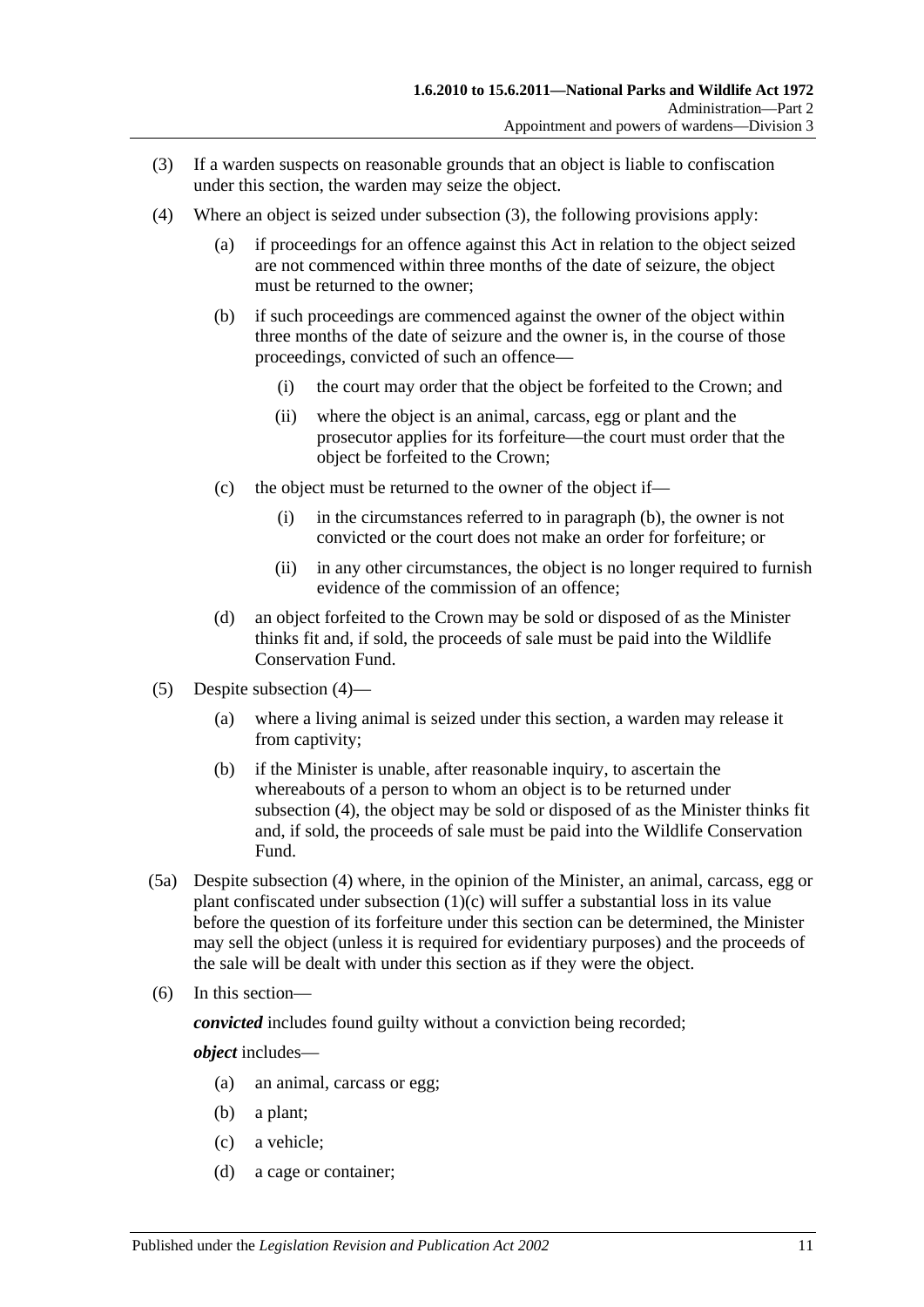- (e) a firearm or device;
- (f) a poison or other substance;
- (g) a document or record;

*owner* in relation to an object seized under this section means either or both of the following persons:

- (a) a person who has legal title to the object;
- (b) a person who was, immediately before seizure of the object, legally in possession or control of the object.

#### <span id="page-21-0"></span>**24—Hindering of wardens etc**

(1) A person must not hinder a warden, or a person assisting a warden, in the exercise of powers or functions under this Act.

Maximum penalty: \$2 500.

- (2) A person must not use abusive, threatening or insulting language to a warden, or a person assisting a warden, in the exercise of powers or functions under this Act. Maximum penalty: \$2 500.
- (3) A person must not assault a warden, or a person assisting a warden, in the exercise of powers or functions under this Act.

Maximum penalty: \$5 000 or imprisonment for 2 years.

## <span id="page-21-1"></span>**24A—Offences by wardens etc**

Subject to section 26A, a warden, or a person assisting a warden, who—

- (a) addresses offensive language to any other person; or
- (b) without lawful authority, hinders or obstructs, or uses or threatens to use force in relation to, any other person,

is guilty of an offence.

Maximum penalty: \$2 500.

#### <span id="page-21-2"></span>**25—Power of arrest**

- (1) A warden may, without warrant, arrest a person—
	- (a) who fails to comply with a direction, requirement or order of a warden under this Act; or
	- (b) who hinders a warden in the exercise of powers or functions under this Act.
- (2) Where a warden arrests a person under this section, the warden must, as soon as possible, take the person, or have the person taken, to the nearest police station at which facilities are continuously available for the care and custody of the person arrested.

#### <span id="page-21-3"></span>**26—False representation**

A person must not, by words or conduct, falsely represent that he or she is a warden. Maximum penalty: \$2 000 or imprisonment for 3 months.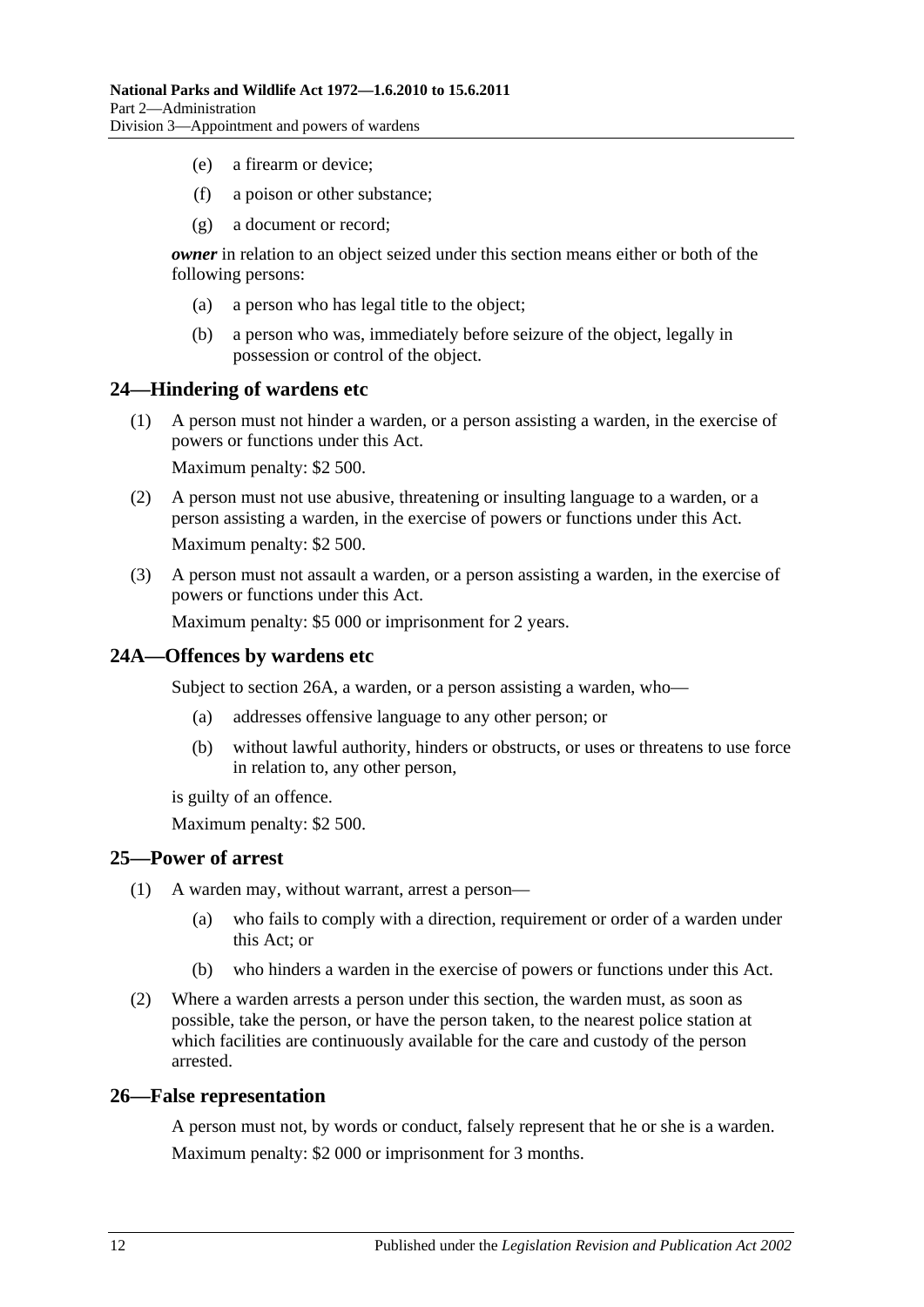# <span id="page-22-0"></span>**Part 3—Reserves and sanctuaries**

# <span id="page-22-1"></span>**Division 1—National parks**

# <span id="page-22-4"></span><span id="page-22-2"></span>**27—Constitution of national parks by statute**

- (1) The areas declared in [Schedule 3](#page-82-0) to be national parks are constituted national parks.
- (2) The names assigned in [Schedule 3](#page-82-0) to the national parks constituted under [subsection](#page-22-4) (1) are, subject to this Division, the names of those national parks.
- <span id="page-22-6"></span><span id="page-22-5"></span>(3) The Governor may, by proclamation—
	- (a) abolish a national park constituted under this section; or
	- (b) alter the boundaries of a national park constituted under this section; or
	- (c) alter the name assigned to a national park under this section.
- <span id="page-22-8"></span><span id="page-22-7"></span>(4) A proclamation must not be made under [subsection](#page-22-5)  $(3)(a)$  or [\(b\)](#page-22-6) by virtue of which any land ceases to be, or ceases to be included in, a national park except in pursuance of a resolution passed by both Houses of Parliament.
- (5) Notice of a motion for a resolution under [subsection](#page-22-7) (4) must be given at least 14 sitting days before the motion is passed.
- (6) A proclamation must not be made under [subsection](#page-22-6)  $(3)(b)$  or [\(c\)](#page-22-8) in relation to a national park constituted of Aboriginal-owned land except with the agreement of the registered proprietor of the land.

# <span id="page-22-9"></span><span id="page-22-3"></span>**28—Constitution of national parks by proclamation**

- (1) The Governor may, by proclamation—
	- (a) constitute as a national park any specified Crown land, or specified Aboriginal-owned land, the Governor considers to be of national significance by reason of the wildlife or natural features of that land; and
	- (b) assign a name to a national park so constituted.
- (1a) A proclamation must not be made under [subsection](#page-22-9)  $(1)$ 
	- (a) constituting a national park of Aboriginal-owned land unless a co-management agreement has been made for the park; or
	- (b) assigning a name to such a park unless the name has been nominated by the registered proprietor of the land.
- <span id="page-22-11"></span><span id="page-22-10"></span>(2) The Governor may, by subsequent proclamation—
	- (a) abolish a national park constituted under this section; or
	- (b) alter the boundaries of a national park constituted under this section; or
	- (c) alter the name of a national park constituted under this section.
- <span id="page-22-13"></span><span id="page-22-12"></span>(3) A proclamation must not be made under [subsection](#page-22-10)  $(2)(a)$  or [\(b\)](#page-22-11) by virtue of which any land ceases to be, or ceases to be included in, a national park except in pursuance of a resolution passed by both Houses of Parliament.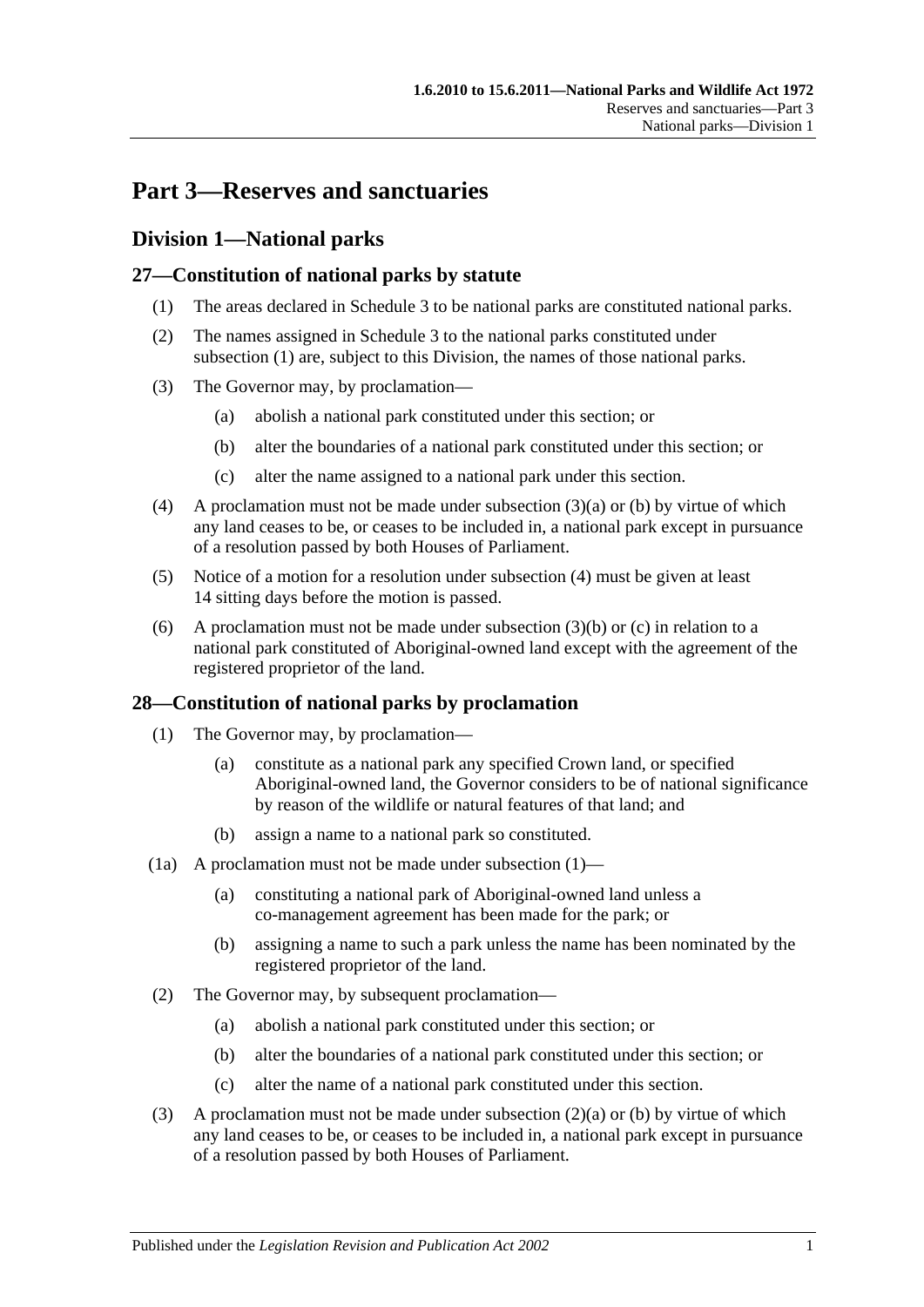- (4) Notice of a motion for a resolution under [subsection](#page-22-12) (3) must be given at least 14 sitting days before the motion is passed.
- (5) A proclamation must not be made under [subsection](#page-22-11) (2)(b) or [\(c\)](#page-22-13) in relation to a national park constituted of Aboriginal-owned land except with the agreement of the registered proprietor of the land.

## <span id="page-23-0"></span>**28A—Certain co-managed national parks cease on termination of co-management agreement**

- (1) This section applies to a co-managed national park comprised of Aboriginal-owned land that was Aboriginal-owned land before it was constituted a national park.
- (2) If the co-management agreement for a national park to which this section applies is terminated—
	- (a) the land ceases to be a national park; and
	- (b) the Minister must cause notice of that fact to be published in the Gazette.

# <span id="page-23-1"></span>**Division 2—Conservation parks**

## <span id="page-23-4"></span><span id="page-23-2"></span>**29—Constitution of conservation parks by statute**

- (1) The areas declared in [Schedule 4](#page-82-1) to be conservation parks are constituted conservation parks.
- (2) The names assigned in [Schedule 4](#page-82-1) to the conservation parks constituted under [subsection](#page-23-4) (1) are, subject to this Division, the names of those conservation parks.
- <span id="page-23-6"></span><span id="page-23-5"></span>(3) The Governor may, by proclamation—
	- (a) abolish a conservation park constituted under this section; or
	- (b) alter the boundaries of a conservation park constituted under this section; or
	- (c) alter the name assigned to a conservation park under this section.
- <span id="page-23-8"></span><span id="page-23-7"></span>(4) A proclamation must not be made under [subsection](#page-23-5) (3)(a) or [\(b\)](#page-23-6) by virtue of which any land ceases to be, or ceases to be included in, a conservation park, except in pursuance of a resolution passed by both Houses of Parliament.
- (5) Notice of a motion for a resolution under [subsection](#page-23-7) (4) must be given at least 14 sitting days before the motion is passed.
- (6) A proclamation must not be made under [subsection](#page-23-6)  $(3)(b)$  or [\(c\)](#page-23-8) in relation to a conservation park constituted of Aboriginal-owned land except with the agreement of the registered proprietor of the land.

## <span id="page-23-9"></span><span id="page-23-3"></span>**30—Constitution of conservation parks by proclamation**

- (1) The Governor may, by proclamation—
	- (a) constitute as a conservation park any specified Crown land, or specified Aboriginal-owned land, that should, in the Governor's opinion, be protected or preserved for the purpose of conserving any wildlife or the natural or historic features of that land; and
	- (b) assign a name to a conservation park so constituted.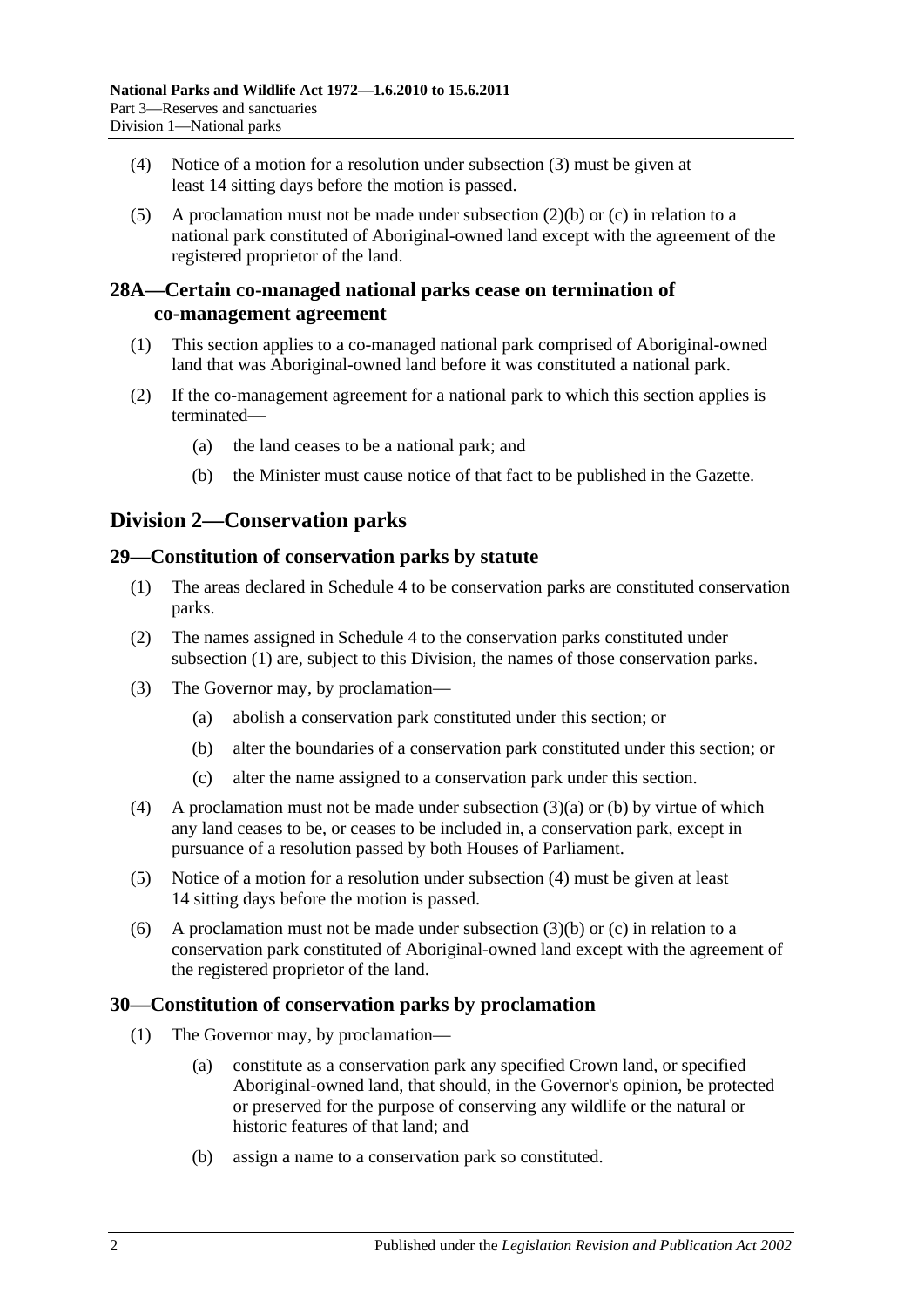- (1a) A proclamation must not be made under [subsection](#page-23-9)  $(1)$ 
	- (a) constituting a conservation park of Aboriginal-owned land unless a co-management agreement has been made for the park; or
	- (b) assigning a name to such a park unless the name has been nominated by the registered proprietor of the land.
- <span id="page-24-4"></span><span id="page-24-3"></span>(2) The Governor may, by subsequent proclamation—
	- (a) abolish a conservation park constituted under this section; or
	- (b) alter the boundaries of a conservation park constituted under this section; or
	- (c) alter the name of a conservation park constituted under this section.
- <span id="page-24-6"></span><span id="page-24-5"></span>(3) A proclamation must not be made under [subsection](#page-24-3) (2)(a) or [\(b\)](#page-24-4) by virtue of which any land ceases to be, or ceases to be included in, a conservation park, except in pursuance of a resolution passed by both Houses of Parliament.
- (4) Notice of a motion for a resolution under [subsection](#page-24-5) (3) must be given at least 14 sitting days before the motion is passed.
- (5) A proclamation must not be made under [subsection](#page-24-4)  $(2)(b)$  or [\(c\)](#page-24-6) in relation to a conservation park constituted of Aboriginal-owned land except with the agreement of the registered proprietor of the land.

## <span id="page-24-0"></span>**30A—Certain co-managed conservation parks cease on termination of co-management agreement**

- (1) This section applies to a co-managed conservation park comprised of Aboriginal-owned land that was Aboriginal-owned land before it was constituted a conservation park.
- (2) If the co-management agreement for a conservation park to which this section applies is terminated—
	- (a) the land ceases to be a conservation park; and
	- (b) the Minister must cause notice of that fact to be published in the Gazette.

## <span id="page-24-1"></span>**Division 3—Game reserves**

#### <span id="page-24-7"></span><span id="page-24-2"></span>**31—Constitution of game reserves by statute**

- (1) The areas declared in [Schedule 5](#page-87-0) to be game reserves are constituted game reserves.
- (2) The names assigned in [Schedule 5](#page-87-0) to the game reserves constituted under [subsection](#page-24-7) (1) are, subject to this Division, the names of those game reserves.
- <span id="page-24-9"></span><span id="page-24-8"></span>(3) The Governor may, by proclamation—
	- (a) abolish a game reserve constituted under this section; or
	- (b) alter the boundaries of a game reserve constituted under this section; or
	- (c) alter the name of a game reserve constituted under this section.
- <span id="page-24-10"></span>(4) A proclamation must not be made under [subsection](#page-24-8) (3)(a) or [\(b\)](#page-24-9) by virtue of which any land ceases to be, or ceases to be included in, a game reserve, except in pursuance of a resolution passed by both Houses of Parliament.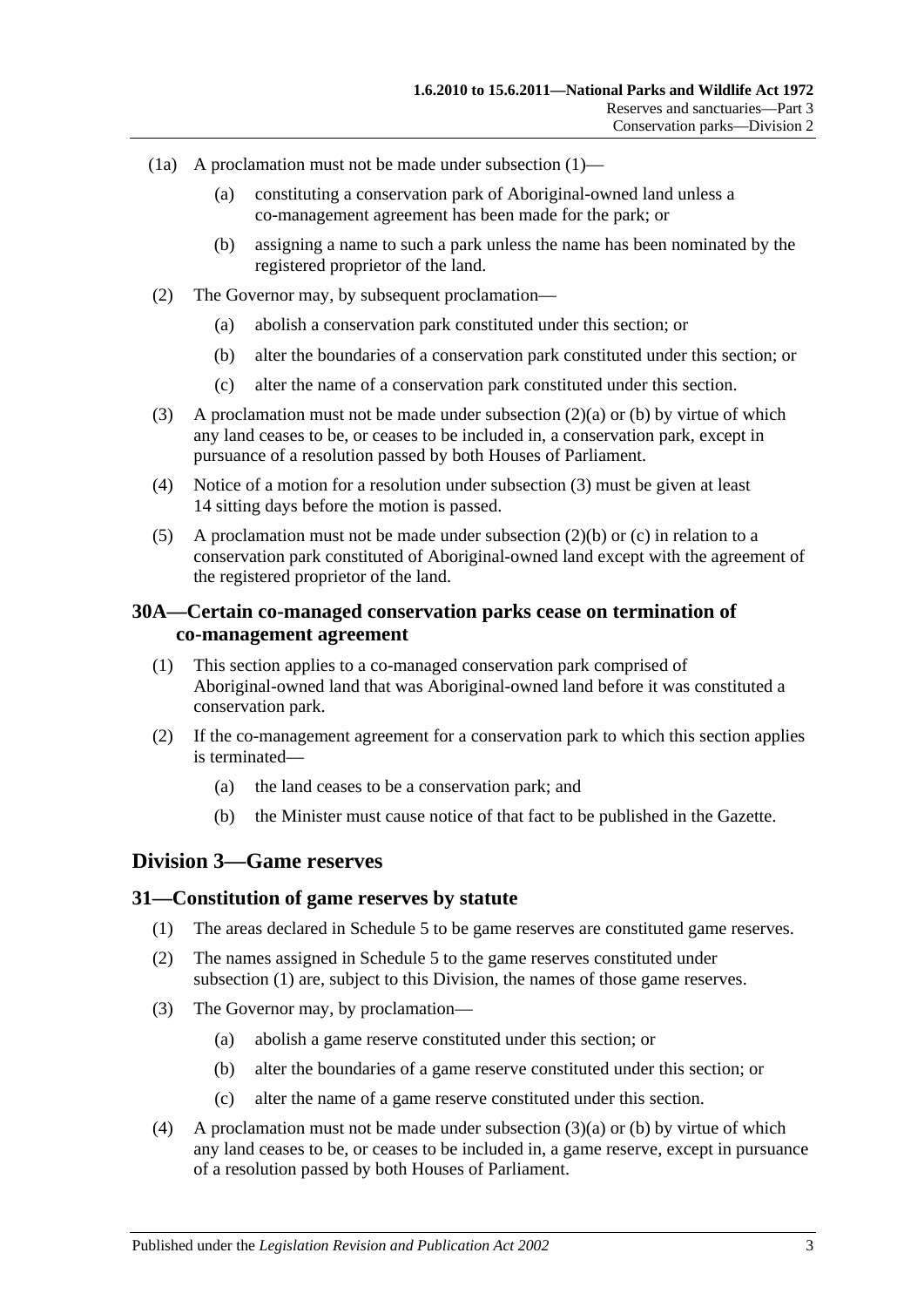(5) Notice of motion for a resolution under [subsection](#page-24-10) (4) must be given at least 14 sitting days before the motion is passed.

## <span id="page-25-0"></span>**32—Constitution of game reserves by proclamation**

- (1) The Governor may, by proclamation—
	- (a) constitute as a game reserve any Crown land that should in the Governor's opinion be preserved for the conservation of wildlife and management of game; and
	- (b) assign a name to a game reserve so constituted.
- (2) The Governor may, by subsequent proclamation—
	- (a) abolish a game reserve constituted under this section; or
	- (b) alter the boundaries of a game reserve constituted under this section; or
	- (c) alter the name assigned to a game reserve under this section.

# <span id="page-25-1"></span>**Division 4—Recreation parks**

#### <span id="page-25-4"></span><span id="page-25-2"></span>**33—Constitution of recreation parks by statute**

- (1) The areas declared in [Schedule 6](#page-88-0) to be recreation parks are constituted recreation parks.
- (2) The names assigned in [Schedule 6](#page-88-0) to the recreation parks constituted under [subsection](#page-25-4) (1) are, subject to this Division, the names of those recreation parks.
- <span id="page-25-6"></span><span id="page-25-5"></span>(3) The Governor may, by proclamation—
	- (a) abolish a recreation park constituted under this section; or
	- (b) alter the boundaries of a recreation park constituted under this section; or
	- (c) alter the name assigned to a recreation park under this section.
- <span id="page-25-7"></span>(4) A proclamation must not be made under [subsection](#page-25-5) (3)(a) or [\(b\)](#page-25-6) by virtue of which any land ceases to be, or ceases to be included in, the Para Wirra Recreation Park except in pursuance of a resolution passed by both Houses of Parliament.
- (5) Notice of a motion for a resolution under [subsection](#page-25-7) (4) must be given at least 14 sitting days before the motion is passed.

## <span id="page-25-3"></span>**34—Constitution of recreation parks by proclamation**

- (1) The Governor may, by proclamation—
	- (a) constitute as a recreation park any specified Crown land that should in the Governor's opinion be conserved and managed for public recreation and enjoyment; and
	- (b) assign a name to a recreation park so constituted.
- (2) The Governor may, by subsequent proclamation—
	- (a) abolish a recreation park constituted under this section; or
	- (b) alter the boundaries of a recreation park constituted under this section; or
	- (c) alter the name assigned to a recreation park constituted under this section.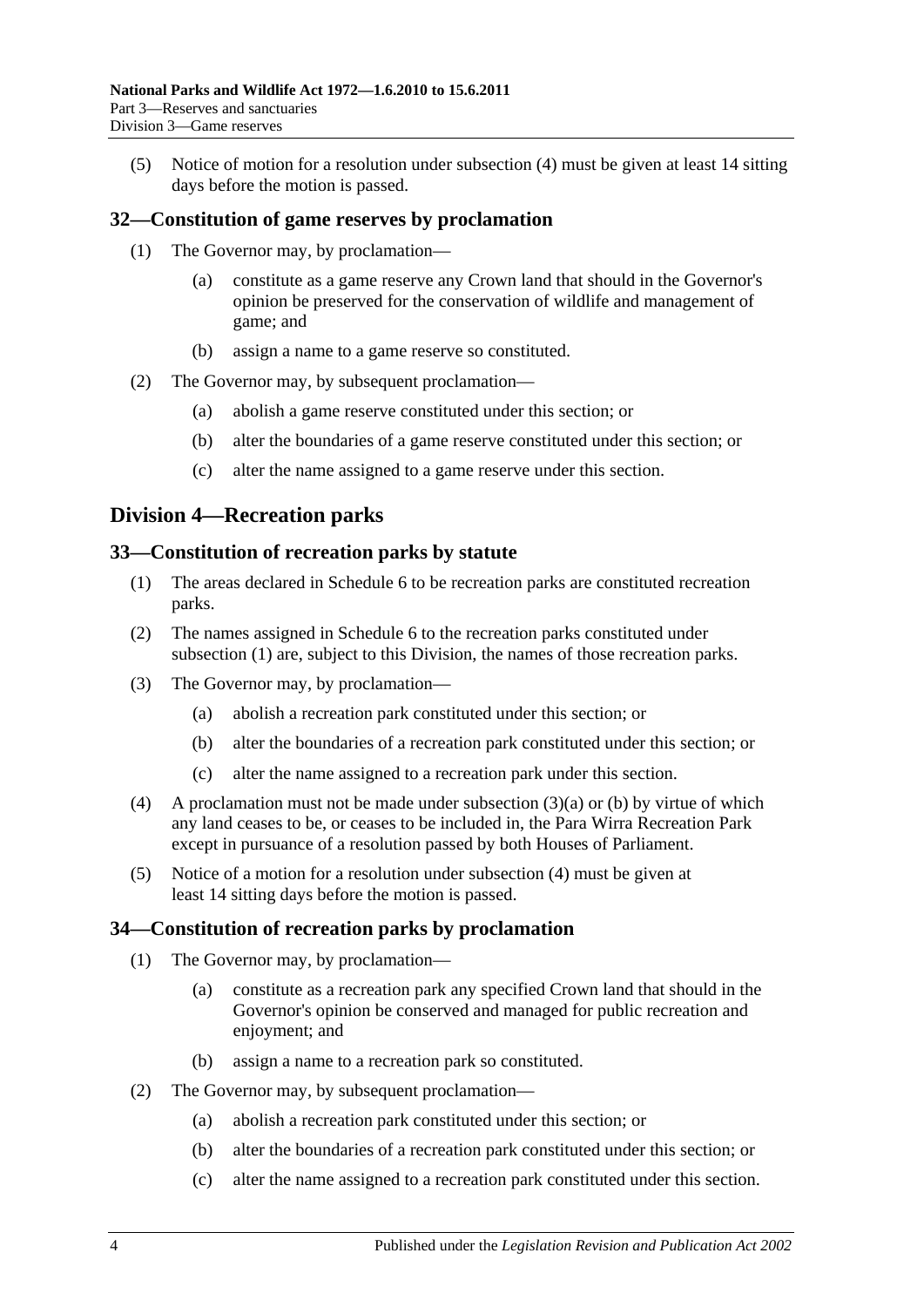# <span id="page-26-0"></span>**Division 4A—Regional reserves**

#### <span id="page-26-1"></span>**34A—Constitution of regional reserves by proclamation**

- (1) The Governor may, by proclamation—
	- (a) constitute as a regional reserve any specified Crown land for the purpose of conserving any wildlife or the natural or historic features of that land while, at the same time, permitting the utilisation of the natural resources of that land; and
	- (b) assign a name to a regional reserve so constituted.
- <span id="page-26-5"></span><span id="page-26-4"></span>(2) The Governor may, by subsequent proclamation—
	- (a) abolish a regional reserve constituted under this section; or
	- (b) alter the boundaries of a regional reserve constituted under this section; or
	- (c) alter the name of a regional reserve constituted under this section.
- <span id="page-26-6"></span>(3) A proclamation must not be made under [subsection](#page-26-4)  $(2)(a)$  or [\(b\)](#page-26-5) by virtue of which any land ceases to be, or ceases to be included in, a regional reserve except in pursuance of a resolution passed by both Houses of Parliament.
- (4) Notice of a motion for a resolution under [subsection](#page-26-6) (3) must be given at least 14 sitting days before the motion is passed.
- (5) The Minister must, in relation to each regional reserve constituted under this Act, at intervals of not more than ten years—
	- (a) prepare a report—
		- (i) assessing the impact of the utilisation of natural resources on the conservation of the wildlife and the natural and historic features of the reserve; and
		- (ii) assessing the impact, or the potential impact, of the utilisation of the natural resources of the reserve on the economy of the State; and
		- (iii) making recommendations as to the future status under this Act of the land constituting the reserve; and
	- (b) cause a copy of the report to be laid before each House of Parliament.

## <span id="page-26-2"></span>**Division 4B—Native title**

#### <span id="page-26-3"></span>**34B—Native title in relation to reserves**

- (1) The constitution of a reserve by proclamation under this Part on or after 1 January 1994 is subject to native title existing when the proclamation was made.
- (2) The addition of land to a reserve by proclamation under this Part on or after 1 January 1994 is subject to native title existing when the proclamation was made.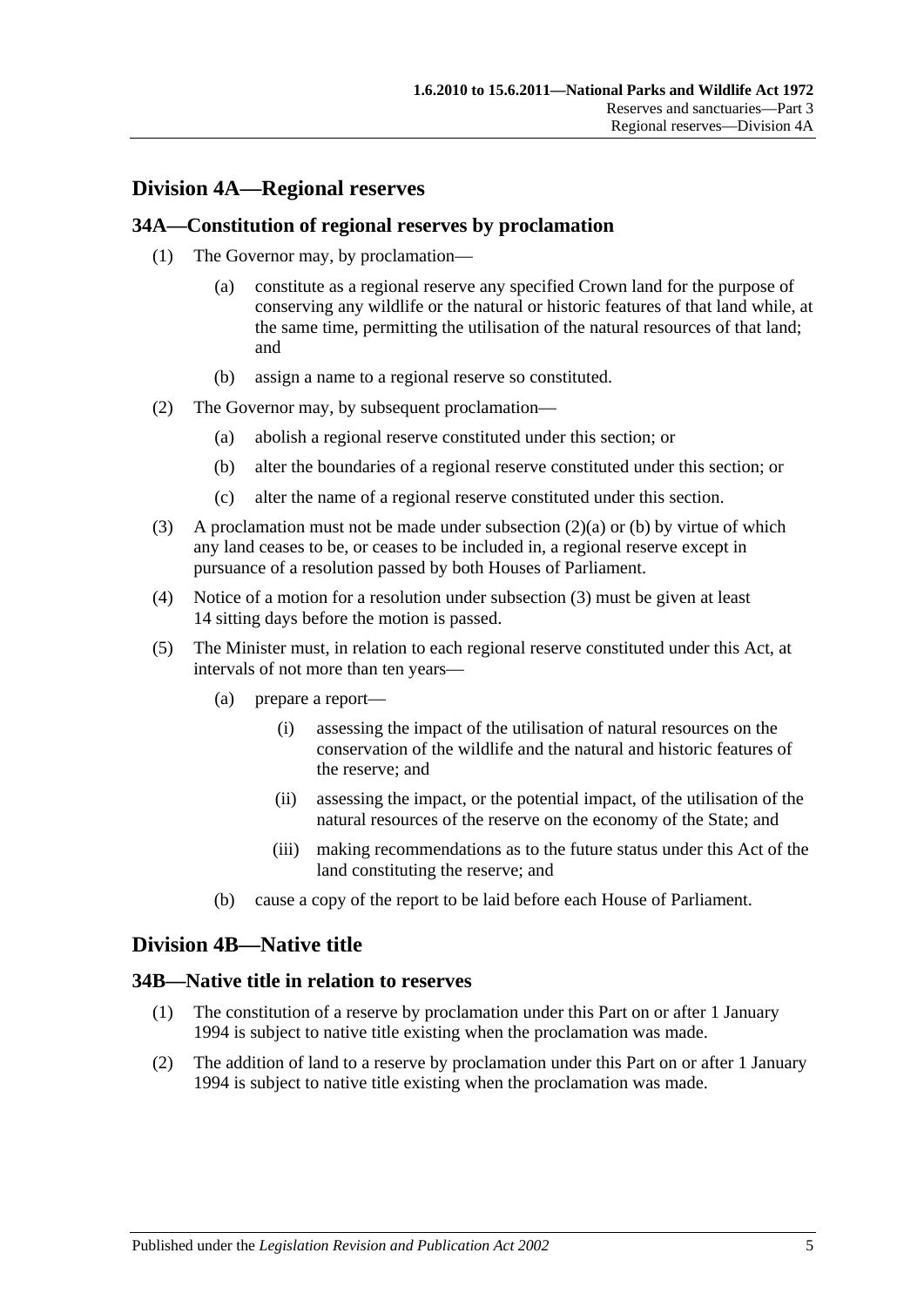# <span id="page-27-0"></span>**Division 5—Control and management of reserves**

#### <span id="page-27-1"></span>**35—Control of reserves**

- (1) Subject to [Part 3A,](#page-42-0) the Minister has the control of all reserves, other than co-managed parks, constituted under this Act.
- (2) All reserves, other than national parks or conservation parks constituted of Aboriginal-owned land, are vested in the Crown.
- (2a) A co-managed park is—
	- (a) if there is a co-management board for the park—under the control of the board, subject to [Division 6A;](#page-35-2) or
	- (b) in any other case—under the control of the Minister, subject to the provisions of the co-management agreement for the park.
- <span id="page-27-2"></span>(3) The relevant authority may enter into a lease with another person authorising that person, or a person or persons authorised by that person, to enter and use a specified reserve pursuant to the lease for a specified purpose or purposes.
- <span id="page-27-3"></span>(4) The relevant authority may grant a licence to, or enter into an agreement with, a person authorising that person, or a person or persons authorised by that person, to enter and use a specified reserve pursuant to the licence or agreement for a specified purpose or purposes.
- <span id="page-27-4"></span>(5) Subject to this section, a lease, licence or agreement referred to in [subsection](#page-27-2) (3) or [\(4\)](#page-27-3) will be subject to such terms, conditions and limitations (including the payment of a fee, a bond or other charge) as the relevant authority thinks fit.
- (5a) If a lease, licence or agreement referred to in [subsection](#page-27-2) (3) or [\(4\)](#page-27-3) relates to a reserve located wholly or partly within a River Murray Protection Area, the lease, licence or agreement must be consistent with the objects of the *[River Murray Act](http://www.legislation.sa.gov.au/index.aspx?action=legref&type=act&legtitle=River%20Murray%20Act%202003) 2003* and the *Objectives for a Healthy River Murray* under that Act.
- (5b) If a lease, licence or agreement referred to in [subsection](#page-27-2) (3) or [\(4\)](#page-27-3) relates to a reserve located wholly or partly within a River Murray Protection Area and is within a class of lease, licence or agreement prescribed by the regulations for the purposes of this provision (which classes may be prescribed so as to consist of applications for all such leases, licences or agreements), the Minister or the Director (as the case may be) must, before granting the lease or licence or entering into the agreement—
	- (a) consult the Minister to whom the administration of the *[River Murray](http://www.legislation.sa.gov.au/index.aspx?action=legref&type=act&legtitle=River%20Murray%20Act%202003)  Act [2003](http://www.legislation.sa.gov.au/index.aspx?action=legref&type=act&legtitle=River%20Murray%20Act%202003)* is committed; and
	- (b) comply with the Minister's directions (if any) in relation to the lease, licence or agreement (including a direction that the lease or licence not be granted or the agreement not be entered into, or that if it is to be granted or entered into, then the lease, licence or agreement be subject to conditions specified by the Minister).
- <span id="page-27-5"></span>(6) Any lease or licence entered into or granted in respect of land constituted as a reserve under this Act that was in force immediately before the land was so constituted continues, subject to its terms and conditions, in force for the remainder of its term as if it had been entered into by the relevant authority under this section.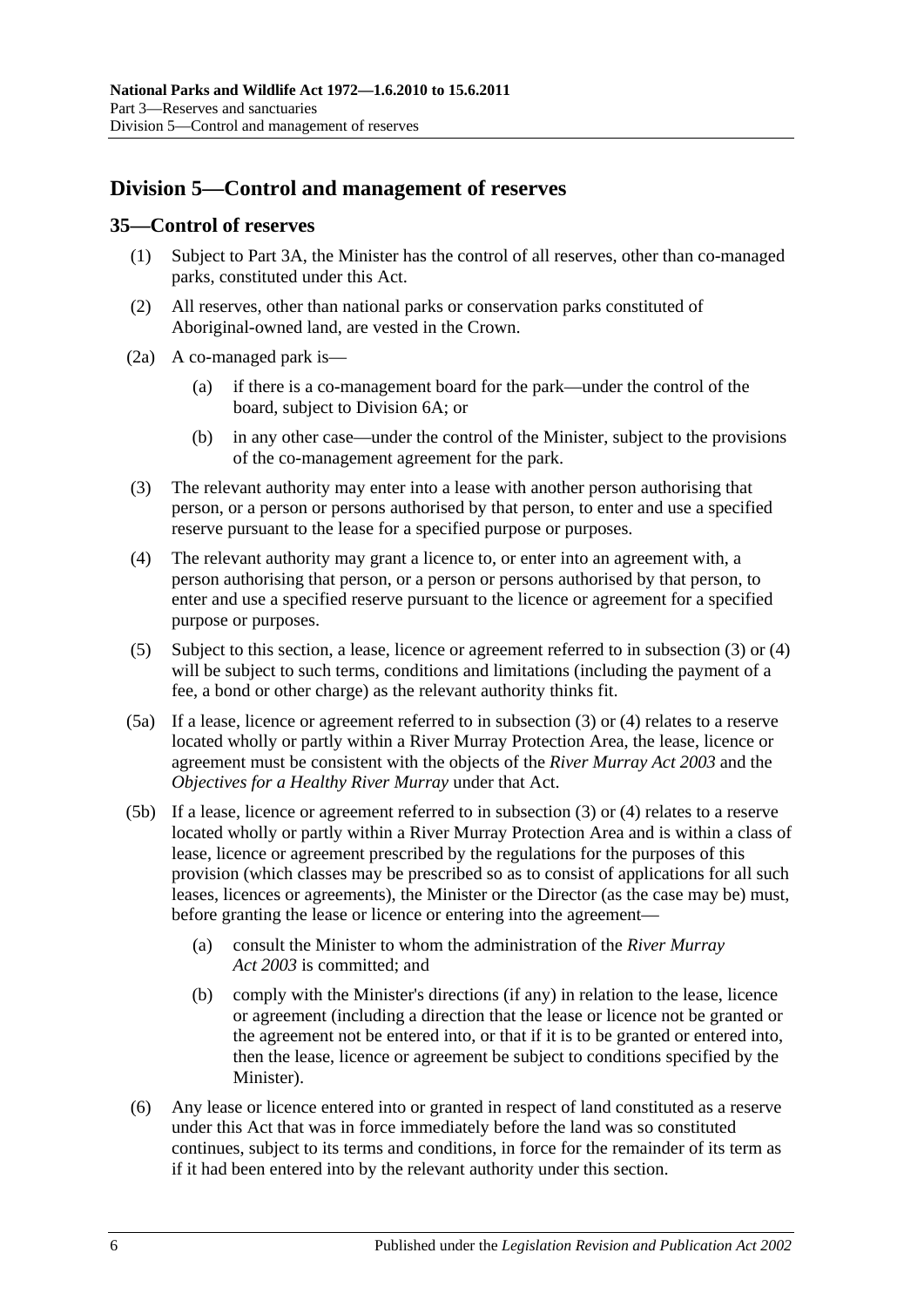- (7) The powers of the Minister under [subsections](#page-27-2) (3), [\(4\),](#page-27-3) [\(5\)](#page-27-4) or [\(6\)](#page-27-5) apply in relation to a co-managed park for which there is not a co-management board subject to the provisions of the co-management agreement for the park.
- (8) In this section—

#### *relevant authority* means—

- (a) in relation to a co-managed park for which there is a co-management board—the co-management board for the park; or
- (b) in any other case—the Minister.

## <span id="page-28-0"></span>**36—Management of reserves**

- (1) Subject to this section, and to [Part 3A,](#page-42-0) all reserves, other than co-managed parks, are under the management of the Director.
- (2) A co-managed park is—
	- (a) if there is a co-management board for the park—under the management of the board, subject to [Division 6A](#page-35-2) and the provisions of the co-management agreement; or
	- (b) in any other case—under the management of the Director, subject to the provisions of the co-management agreement for the park.
- (3) The Director must observe any direction of the Minister or the Chief Executive relating to the management of reserves generally or any particular reserve (provided that, in the case of a co-managed park, the direction is consistent with the provisions of the co-management agreement for the park).
- (4) If there is a co-management board for the park, the board must comply with any provisions of the co-management agreement relating to the management of the park.

## <span id="page-28-1"></span>**37—Objectives of management**

- (1) The Minister, the Chief Executive, the Director or a co-management board must have regard to the following objectives in managing reserves:
	- (a) the preservation and management of wildlife; and
	- (b) the preservation of historic sites, objects and structures of historic or scientific interest within reserves; and
	- (c) the preservation of features of geographical, natural or scenic interest; and
	- (d) the destruction of dangerous weeds and the eradication or control of noxious weeds and exotic plants; and
	- (e) the control of vermin and exotic animals; and
	- (f) the control and eradication of disease of animals and vegetation; and
	- (g) the prevention and suppression of bush fires and other hazards; and
	- (h) the encouragement of public use and enjoyment of reserves and education in, and a proper understanding and recognition of, their purpose and significance; and
	- (i) generally the promotion of the public interest; and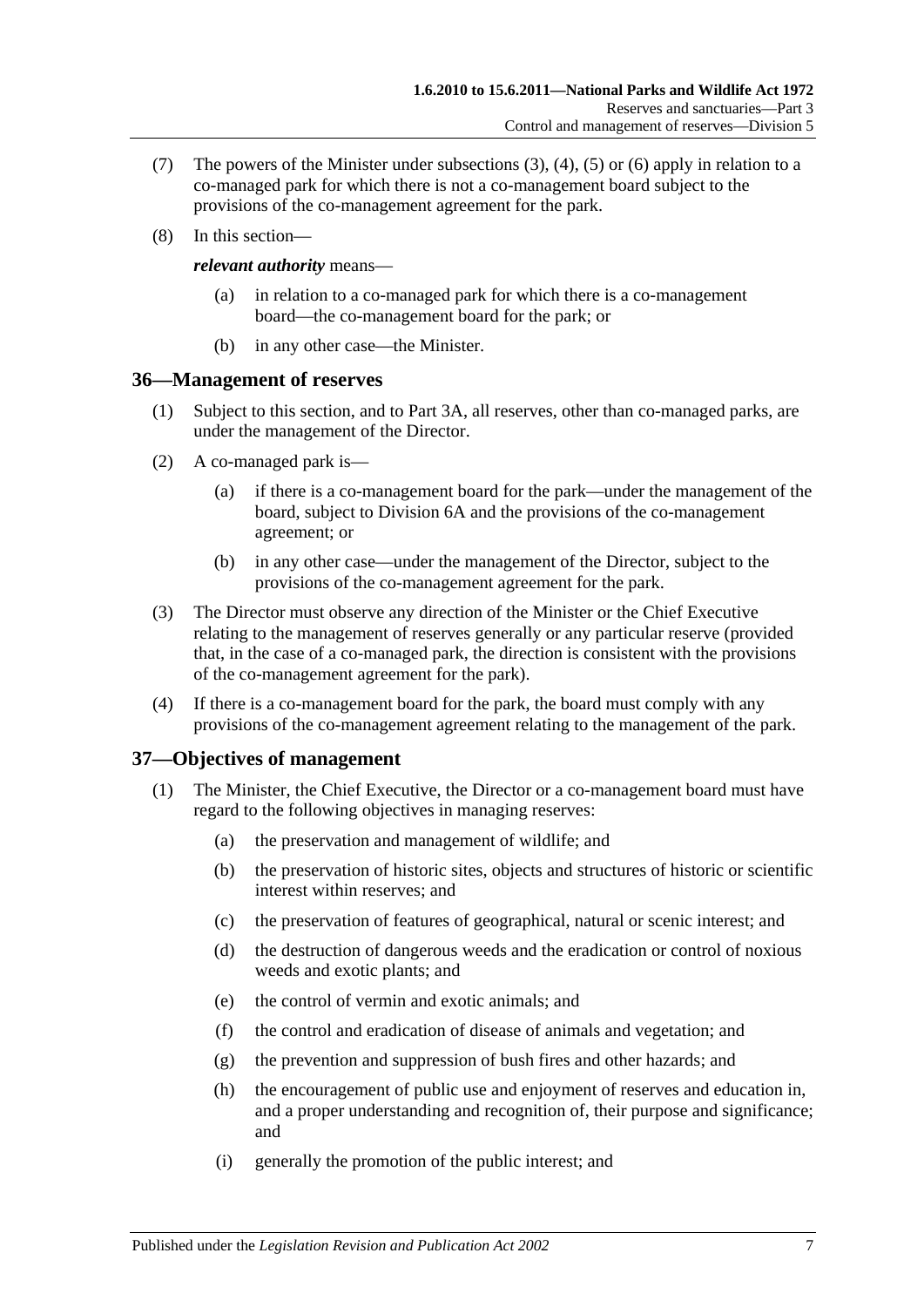- (j) in relation to managing a regional reserve—to permit the utilisation of natural resources while conserving wildlife and the natural or historic features of the land; and
- (k) insofar as a reserve is located wholly or partly within the Murray-Darling Basin, the promotion of the objects of the *[River Murray Act](http://www.legislation.sa.gov.au/index.aspx?action=legref&type=act&legtitle=River%20Murray%20Act%202003) 2003* and the *Objectives for a Healthy River Murray* under that Act; and
- (l) the preservation and protection of Aboriginal sites, features, objects and structures of spiritual or cultural significance within reserves.
- (2) The Minister, the Chief Executive and the Director must, in managing a reserve that is situated wholly or partly within the Adelaide Dolphin Sanctuary, seek to further the objects and objectives of the *[Adelaide Dolphin Sanctuary Act](http://www.legislation.sa.gov.au/index.aspx?action=legref&type=act&legtitle=Adelaide%20Dolphin%20Sanctuary%20Act%202005) 2005* (insofar as they may be relevant).

## <span id="page-29-0"></span>**38—Management plans**

- (1) The Minister must—
	- (a) in the case of a reserve that is a co-managed park—as soon as practicable after the making of the co-management agreement for the reserve; or
	- (b) in the case of any other reserve—as soon as practicable after the constitution of the reserve,

prepare a plan of management in relation to the reserve.

- (1a) However, the Minister need not prepare a plan of management in relation to a reserve (whether or not the reserve is a co-managed park) if a plan of management has been adopted under this section in relation to the reserve.
- (2) The Minister may, at any time, prepare an amendment to a plan of management, or prepare a plan of management to be substituted for a previous plan (and in a subsequent provision of this section, a reference to a plan of management includes a reference to such an amendment or plan to be substituted).
- (2a) A plan of management must be prepared—
	- (a) after consultation with the Development Policy Advisory Committee under the *[Development Act](http://www.legislation.sa.gov.au/index.aspx?action=legref&type=act&legtitle=Development%20Act%201993) 1993*; and
	- (b) having regard to—
		- (i) the principles and policies of the Planning Strategy under the *[Development Act](http://www.legislation.sa.gov.au/index.aspx?action=legref&type=act&legtitle=Development%20Act%201993) 1993*; and
		- (ii) the provisions of any relevant Development Plan under that Act; and
	- (c) in the case of a co-managed park—
		- (i) for which there is a co-management board—in collaboration with the board; or
		- (ii) in any case—after consultation with the other party to the co-management agreement for the park.
- (3) Where the Minister has prepared a plan of management in respect of a reserve the Minister must cause notice that the plan of management has been prepared to be published in the Gazette and in a newspaper circulating generally throughout the State.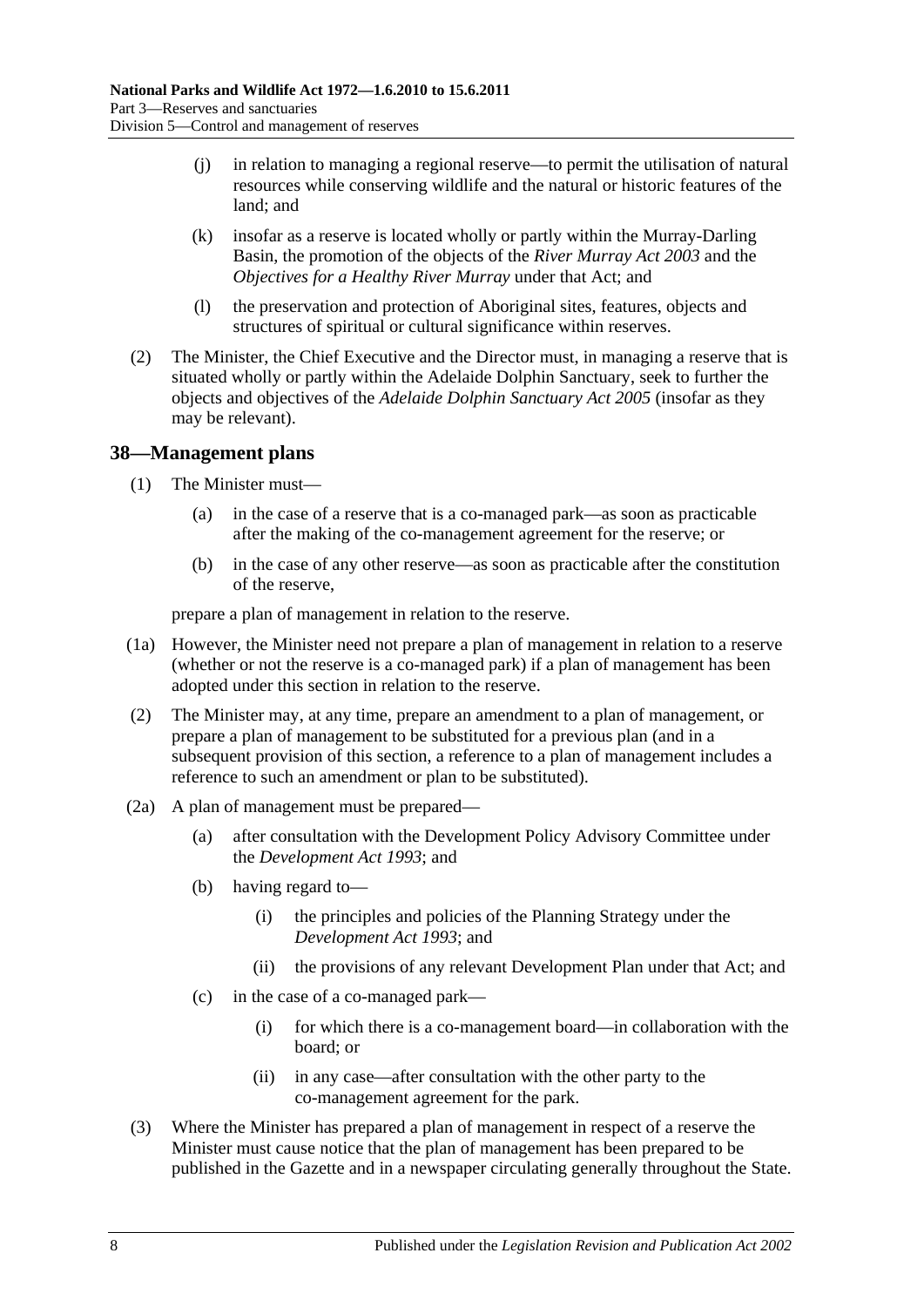- (4) The plan of management must—
	- (a) set forth proposals of the Minister in relation to the management and improvement of the reserve; and
	- (b) set forth any other proposals by which the Minister proposes to accomplish the objectives of this Act in relation to the reserve.
- (4a) The plan of management in respect of a co-managed park must deal with such matters and include such material as is required by regulation.
- (5) The notice must—
	- (a) specify an address at which copies of the plan of management may be inspected; and
	- (b) specify an address to which representations in connection with the plan of management may be forwarded.
- (6) Any person may within three months after publication of the notice, or such longer period as may be specified in the notice, make representations to the Minister in connection with the plan of management.
- (7) At the expiration of the period during which representations may be made, the Minister must refer the plan of management together with any representations to the South Australian National Parks and Wildlife Council for its consideration and advice.
- (8) After consideration by the Council, the plan of management must be forwarded to the Minister together with any comments or suggestions of the Council.
- <span id="page-30-0"></span>(9) The Minister may—
	- (a) adopt a management plan—
		- (i) without alteration; or
		- (ii) with such alterations as the Minister thinks reasonable in view of the representations that were made; or
	- (b) may refer the management plan back to the Council for further consideration.
- (9a) The Minister may not exercise a power of the Minister under [subsection](#page-30-0) (9) in relation to a proposed plan of management for a co-managed park except—
	- (a) if there is a co-management board for the park—with the agreement of the board; or
	- (b) in any other case—after consultation with the other party to the co-management agreement for the park.
- (10) When the Minister adopts a plan of management, notice of that fact must be published in the Gazette.
- (10a) A plan of management must not provide for the culling of protected animals from the reserve unless—
	- (a) the Minister is of the opinion that the culling of those animals is the only practicable option for controlling an overpopulation of animals of that species in the reserve; and
	- (b) the plan sets out the Minister's reasons for that opinion.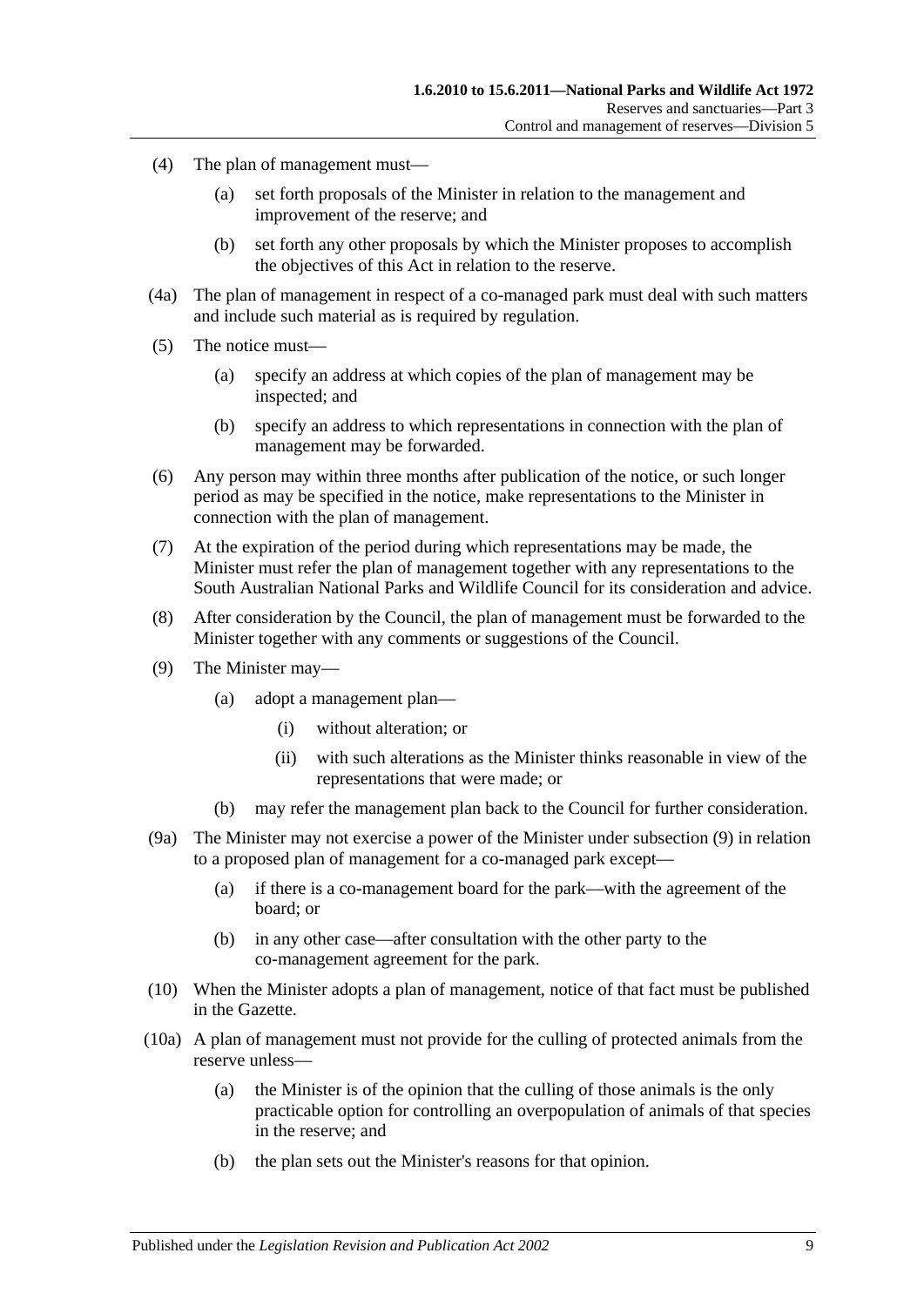(11) The Director must, upon the application of any member of the public and payment of the prescribed fee, furnish that person with a copy of a plan of management adopted under this section.

## <span id="page-31-0"></span>**39—Creation of zones within a reserve**

- (1) A management plan may provide for the division of a reserve into zones.
- (2) Where a zone is created within a reserve the land within that zone must be kept and maintained in accordance with the conditions, declared by the plan of management to be appropriate to that zone.

#### <span id="page-31-1"></span>**40—Implementation of management plan**

- (1) Subject to [subsection](#page-31-5) (2), where the Minister has adopted a plan of management in relation to a reserve—
	- (a) the provisions of the plan must be carried out in relation to that reserve; and
	- (b) operations must not be undertaken in relation to that reserve unless those operations are in accordance with the plan of management.
- <span id="page-31-5"></span>(2) Where a mining tenement has been granted in relation to land that is, or has become, a regional reserve, the management of the reserve is subject to the exercise by the holder of the tenement of rights under the tenement.

#### <span id="page-31-6"></span><span id="page-31-2"></span>**40A—Agreement as to conditions**

- (1) The Minister administering this Act and the relevant mining Minister may enter into an agreement with the holder of a mining tenement granted in relation to land that is, or has become, a regional reserve imposing conditions limiting or restricting the exercise of rights under the tenement by the holder of the tenement and by his or her successors in title.
- <span id="page-31-7"></span>(2) If a person contravenes, or fails to comply with, a condition imposed by agreement under [subsection](#page-31-6) (1) in relation to a mining tenement, the relevant mining Minister must, at the request of the Minister administering this Act, serve notice on the holder of the tenement requiring the holder to rectify the contravention or failure in the manner and within the period (which must not exceed three months) set out in the notice.
- (3) If the holder of a tenement on whom a notice has been served under [subsection](#page-31-7) (2) fails to comply with the notice, the relevant mining Minister may cancel the tenement.

# <span id="page-31-3"></span>**Division 6—Miscellaneous provisions relating to reserves**

## <span id="page-31-4"></span>**41—Approval of proposal for constitution of reserve**

- (1) The Minister must—
	- (a) submit any proposal to constitute, or alter the boundaries of, a reserve to the Minister administering the *[Crown Lands Act](http://www.legislation.sa.gov.au/index.aspx?action=legref&type=act&legtitle=Crown%20Lands%20Act%201929) 1929* for approval;
	- (b) submit any such proposal to each Minister administering a mining Act and consider the views of that Minister in relation to the proposal;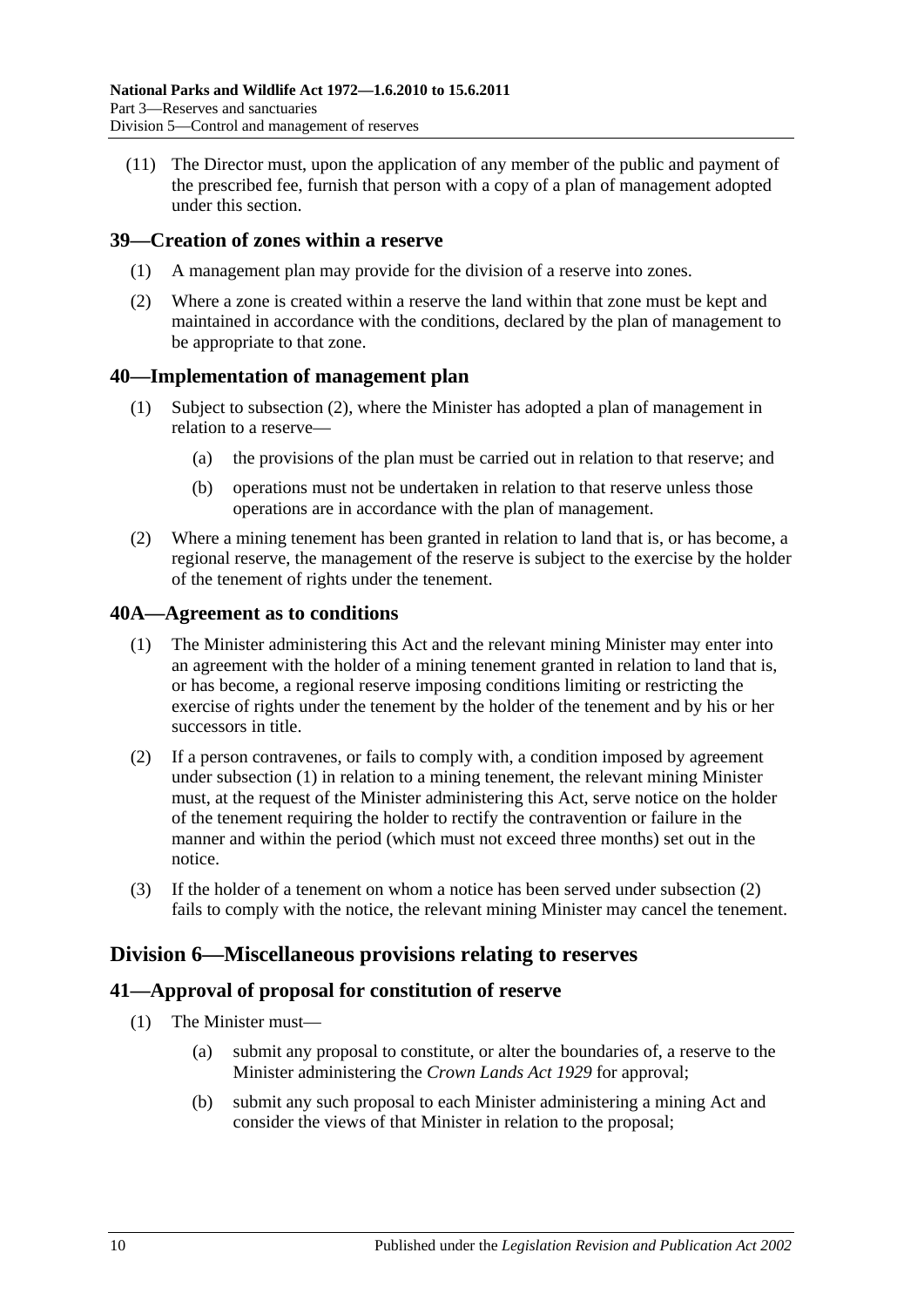- (c) submit any such proposal in respect of a reserve that includes or is to include land within the Murray-Darling Basin to the Minister to whom the administration of the *[River Murray Act](http://www.legislation.sa.gov.au/index.aspx?action=legref&type=act&legtitle=River%20Murray%20Act%202003) 2003* is committed and consider the views of that Minister in relation to the proposal.
- (2) A proposal to constitute, or alter the boundaries of, a reserve that includes or is to include land that is vested in or is under the care, control and management of the Minister administering the *[Harbors and Navigation Act](http://www.legislation.sa.gov.au/index.aspx?action=legref&type=act&legtitle=Harbors%20and%20Navigation%20Act%201993) 1993* must be submitted to, and approved by, that Minister.
- (3) A proclamation for the purpose of constituting, or altering the boundaries of, a reserve must not be made without the approval or approvals required by this section.

## <span id="page-32-3"></span><span id="page-32-0"></span>**41A—Alteration of boundaries of reserves**

- (1) The Governor may, by proclamation made on the recommendation of the Minister, alter the boundaries of a reserve for the purpose of making, or allowing for the making of, minor alterations or additions to a public road that intersects, or is adjacent to, the reserve.
- <span id="page-32-2"></span>(2) At least two months before making a recommendation to the Governor, the Minister must cause to be published in the Gazette and in a newspaper circulating generally throughout the State an advertisement—
	- (a) giving notice of the place or places at which a plan showing the proposed alterations is available for inspection; and
	- (b) inviting interested persons to make written submissions to the Minister in relation to the proposal.
- (3) The Minister must give consideration to any submissions made in response to an advertisement under [subsection](#page-32-2) (2).
- (4) The Minister must not make a recommendation if the Minister is satisfied that the proposed alteration would—
	- (a) significantly prejudice the fulfilment of the management objectives contained in [section](#page-28-1) 37 as they relate to that reserve; or
	- (b) be contrary to the plan of management prepared in accordance with [section](#page-29-0) 38 in relation to that reserve.
- (5) No parliamentary resolution is required in relation to a proclamation under this section.
- (6) The Minister must, as soon as practicable after a proclamation has been made under [subsection](#page-32-3) (1), cause a copy of the proclamation to be laid before each House of Parliament.

## <span id="page-32-4"></span><span id="page-32-1"></span>**42—Prohibited areas**

(1) Where the Minister is satisfied that it is expedient for the purpose of protecting human life or conserving native plants or animals the Minister may, by notice published in the Gazette, declare any portion of the reserve to be a prohibited area.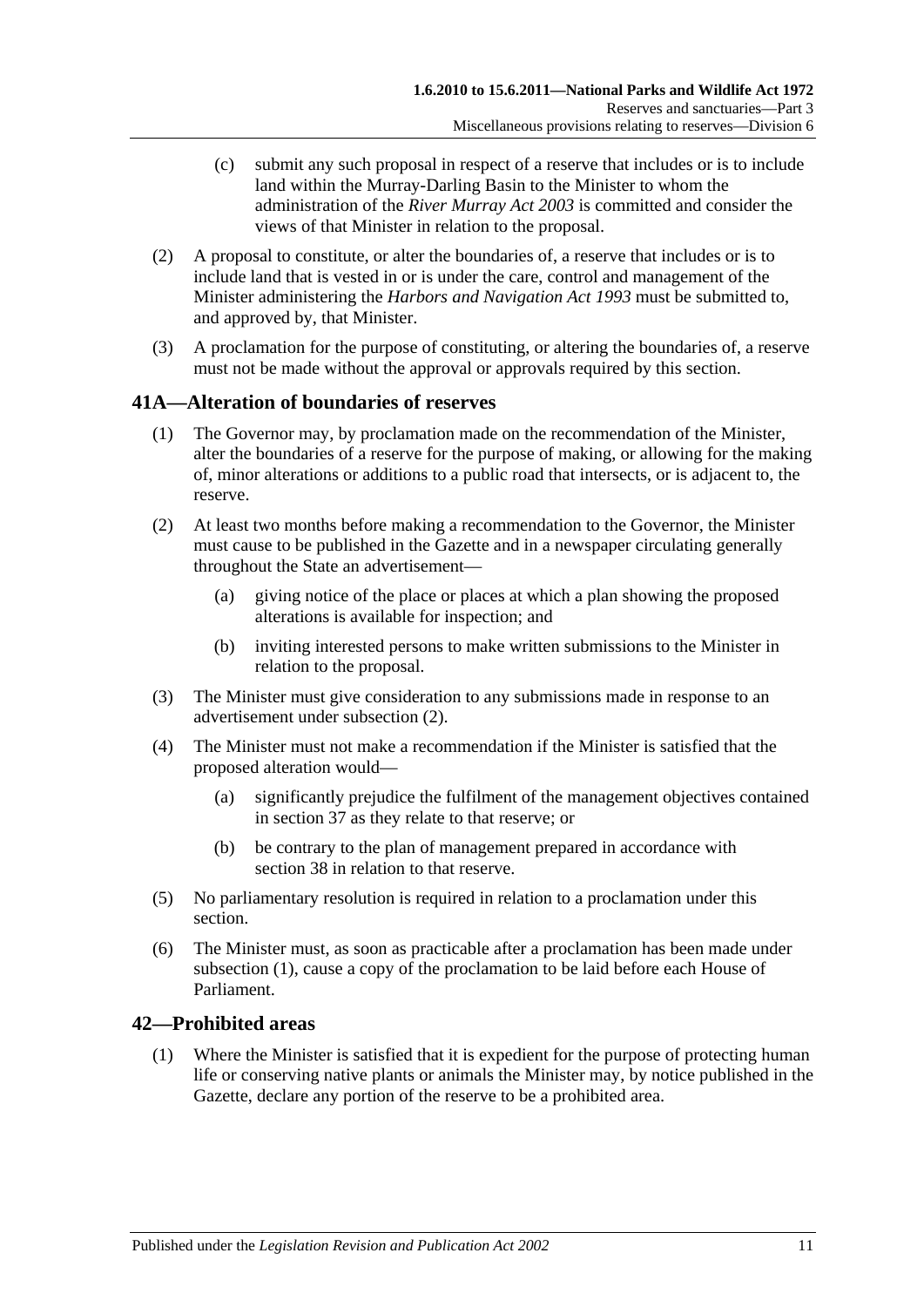- (1a) Except in an emergency, the Minister may only make a declaration under [subsection](#page-32-4) (1) in relation to a co-managed park—
	- (a) if there is a co-management board for the park—with the agreement of the board; or
	- (b) in any other case—after consultation with the other party to the co-management agreement for the park.
- (2) Any notice published under [subsection](#page-32-4) (1) must state the grounds upon which the declaration is made.
- (3) A person must not be within a prohibited area unless authorised to enter the area by a permit issued by the Minister under this section. Maximum penalty: \$1 000.
- (4) The Minister may, on appropriate terms and conditions, issue to any person a permit to be within a prohibited area.
- (5) The Minister may, at the request of the co-management board for a co-managed park, exempt members of the relevant Aboriginal group from the restriction applying to a prohibited area within the co-managed park under this section.

## <span id="page-33-2"></span><span id="page-33-0"></span>**43—Rights of prospecting and mining**

- (1) Subject to [subsection](#page-33-1) (2), rights of entry, prospecting, exploration, or mining cannot be acquired or exercised pursuant to a mining Act in respect of land constituting a reserve.
- (1a) [Subsection](#page-33-2) (1) does not apply to a regional reserve.
- <span id="page-33-1"></span>(2) The Governor may, by proclamation, declare that subject to any conditions specified in the proclamation rights of entry, prospecting, exploration, or mining may be acquired and exercised in respect of land constituting a reserve or portion of a reserve, to which [subsection](#page-33-2) (1) applies.
- (2a) A person must not contravene or fail to comply with a condition of a proclamation under this section.

Maximum penalty: \$10 000 or imprisonment for 2 years, or both.

- (3) A proclamation under [subsection](#page-33-1) (2) has effect in accordance with its terms.
- (4) The Governor may, by proclamation, vary or revoke a proclamation under [subsection](#page-33-1) (2).
- <span id="page-33-3"></span>(5) A proclamation under this section in respect of land constituting a national park, a conservation park or the Para Wirra Recreation Park (except a proclamation revoking a previous proclamation) must not be made unless—
	- (a) the proclamation is made for the purpose of continuing rights of entry, prospecting, exploration or mining vested in any person immediately before the commencement of this Act in respect of that land; or
	- (b) the proclamation is made simultaneously with the proclamation constituting that land a national park or a conservation park; or
	- (c) the proclamation is made in pursuance of a resolution passed by both Houses of Parliament.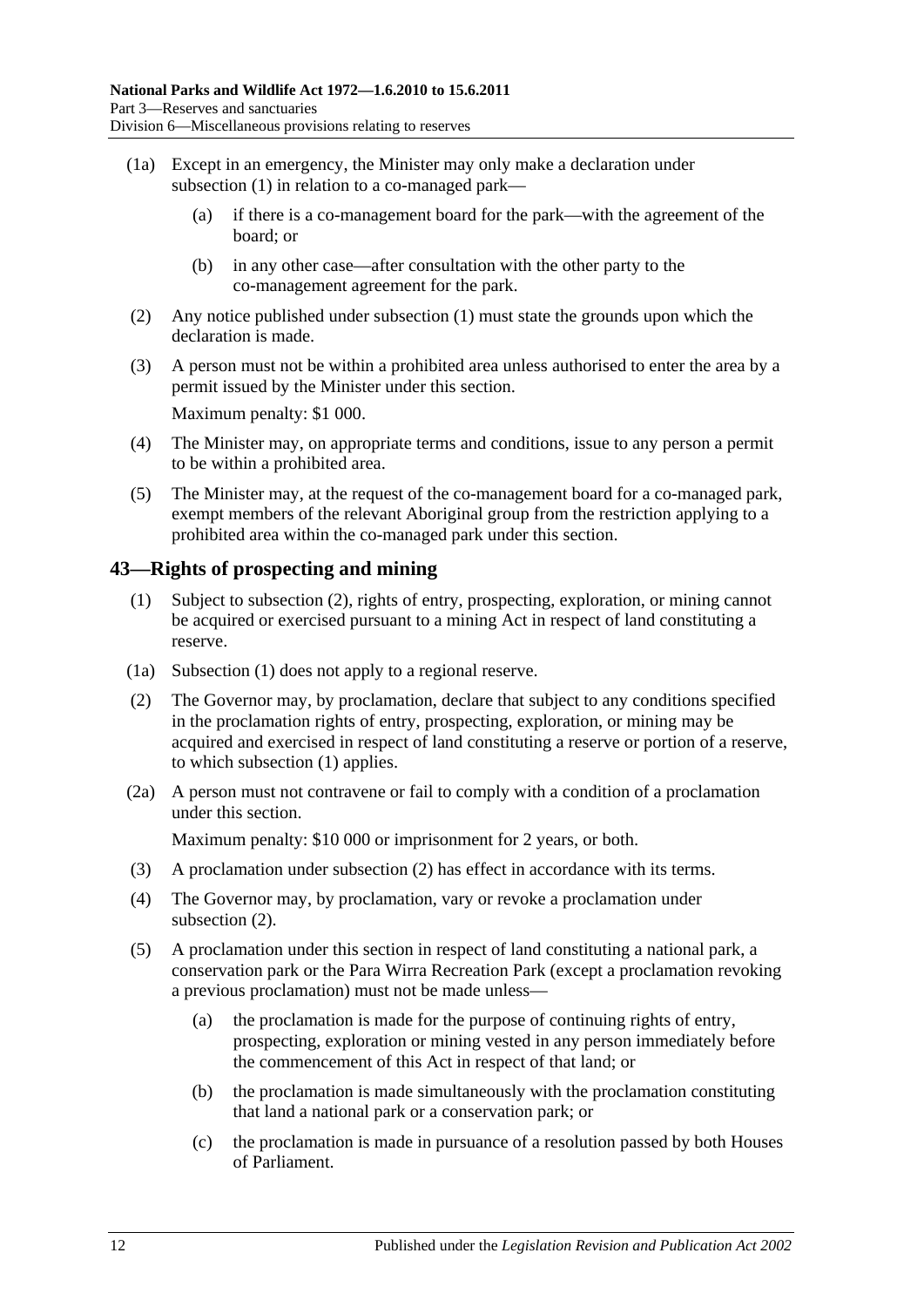- (6) Notice of a motion for a resolution under [subsection](#page-33-3)  $(5)(c)$  must be given at least 14 sitting days before the resolution is passed.
- (7) A proclamation must not be made under this section in relation to a co-managed park constituted of Aboriginal-owned land except with the agreement of the registered proprietor of the land.

## <span id="page-34-0"></span>**43A—Prospecting and mining in regional reserves**

- (1) The relevant mining Minister must not grant an application for a mining tenement in relation to a regional reserve without first submitting the application to the Minister administering this Act.
- <span id="page-34-2"></span>(2) In the case of an application for a mining production tenement in relation to a regional reserve, the relevant mining Minister must not grant the application without the approval of the Minister administering this Act.
- (3) In the case of an application for any other kind of mining tenement in relation to a regional reserve the relevant mining Minister must not grant the application without considering the views of the Minister administering this Act.
- (4) If the Minister administering this Act refuses to give the approval required by [subsection](#page-34-2) (2) the relevant mining Minister may refer the matter to the Governor and may, with the Governor's approval, grant the application.
- (5) The holder of a precious stones prospecting permit under the *[Opal Mining Act](http://www.legislation.sa.gov.au/index.aspx?action=legref&type=act&legtitle=Opal%20Mining%20Act%201995) 1995* cannot peg out an area for a precious stones tenement on a regional reserve without the approval of the Minister administering this Act, or if the Minister refuses to give approval, without the approval of the Governor.
- (6) [Subsection](#page-34-2) (2) does not apply to a petroleum production licence that the Minister administering the *[Cooper Basin \(Ratification\) Act](http://www.legislation.sa.gov.au/index.aspx?action=legref&type=act&legtitle=Cooper%20Basin%20(Ratification)%20Act%201975) 1975* is authorised to grant by section 9 of that Act.
- (7) A reference in this section to *the relevant mining Minister* in relation to the granting of a mining tenement is, if the mining Act under which the tenement is granted provides for it to be granted by any authority other than the relevant mining Minister, a reference to that authority.

## <span id="page-34-1"></span>**43AB—Power to prohibit prospecting and mining in the Innamincka Regional Reserve**

- <span id="page-34-3"></span>(1) The Governor may, by proclamation, create a zone within the Innamincka Regional Reserve.
- (2) Rights of entry, prospecting, exploration or mining cannot be acquired or exercised pursuant to a mining Act in respect of land within a zone created under this section.
- (3) If or when a proclamation is made under [subsection](#page-34-3) (1), the Governor cannot, by subsequent proclamation, expand the area within the zone, or create a second or subsequent zone.
- <span id="page-34-4"></span>(4) However, the Governor may, by subsequent proclamation—
	- (a) vary a proclamation made under [subsection](#page-34-3) (1) to reduce the area of a zone; or
	- (b) revoke a proclamation made under [subsection](#page-34-3) (1).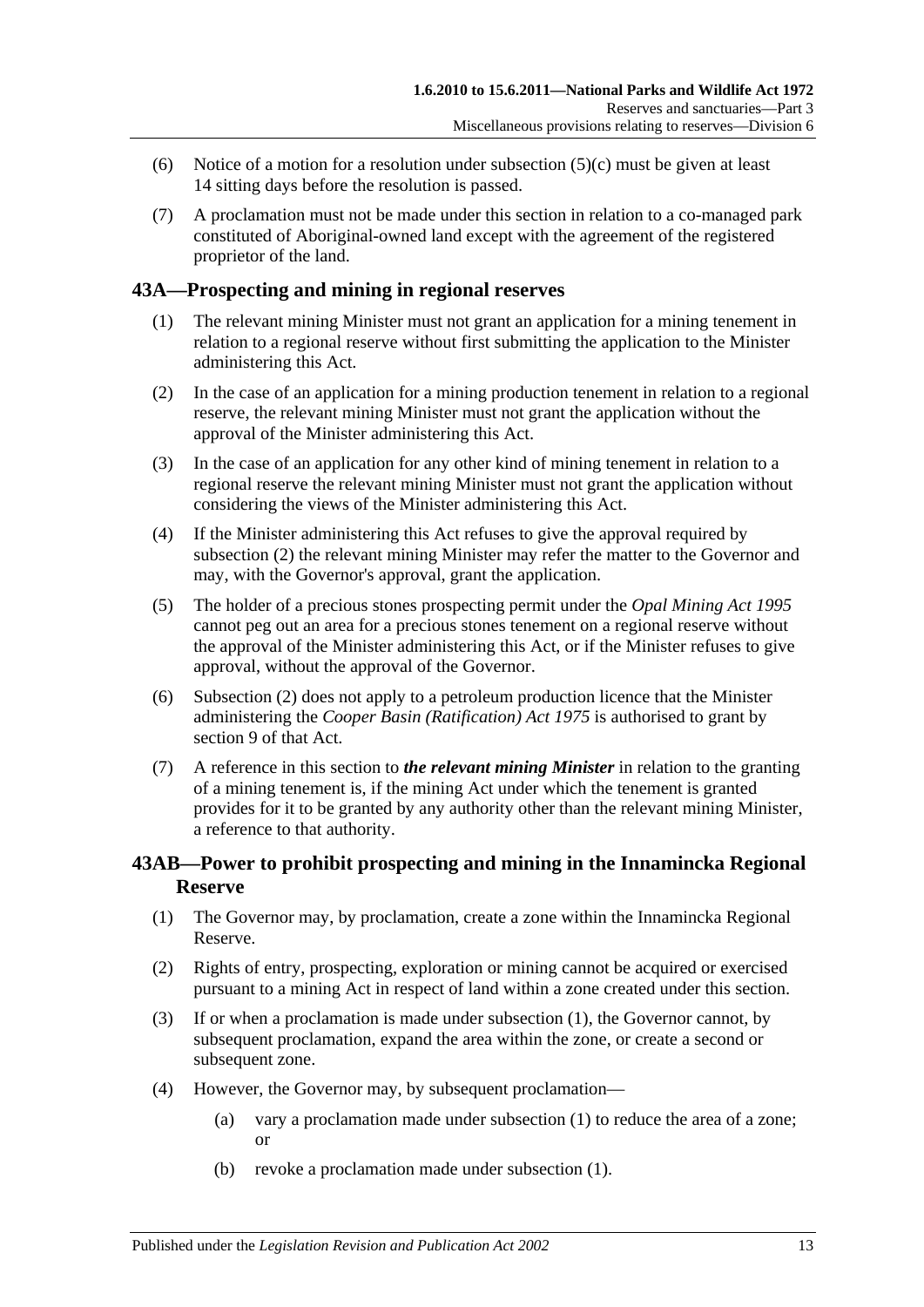- <span id="page-35-6"></span>(5) A proclamation must not be made under [subsection](#page-34-4) (4) except in pursuance of a resolution of both Houses of Parliament.
- (6) Notice of a motion for a resolution under [subsection](#page-35-6) (5) must be given at least 14 sitting days before the motion is passed.

## <span id="page-35-7"></span><span id="page-35-0"></span>**43B—Entry onto reserves for purpose of investigation and survey**

- (1) The Minister administering a mining Act or a person authorised by that Minister may enter onto any reserve for the purpose of a geological, geophysical or geochemical investigation or survey without the approval of the Minister administering this Act if the investigation or survey will not result in disturbance of the land.
- (2) A person who wishes to enter onto a reserve pursuant to [subsection](#page-35-7) (1) must, before doing so, consult the Minister administering this Act.
- (3) This section does not apply to a zone created within the Innamincka Regional Reserve under [section](#page-34-1) 43AB.

#### <span id="page-35-8"></span><span id="page-35-1"></span>**43C—Entrance fees etc for reserves**

- (1) Fees for entrance to reserves, fees for camping in reserves, fees for an activity authorised by a permit or permission granted under the regulations and fees for the use of facilities and services provided in reserves may be fixed by the relevant authority with the approval of the Minister.
- (2) Where a fee fixed under [subsection](#page-35-8) (1) is payable, or has been paid, the relevant authority may, if he or she thinks fit, waive or refund the whole or part of the fee.
- (3) In this section—

#### *relevant authority* means—

- (a) in relation to a co-managed park for which there is a co-management board—the co-management board for the park; or
- (b) in any other case—the Director.

# <span id="page-35-3"></span><span id="page-35-2"></span>**Division 6A—Provisions relating to co-managed parks**

## **Subdivision 1—Preliminary**

#### <span id="page-35-4"></span>**43D—Application**

This Division applies to a national park or conservation park, or proposed national park or conservation park, that is or is to be constituted of Aboriginal-owned land or land with which an Aboriginal group or community has a traditional association.

#### <span id="page-35-5"></span>**43E—Objects**

- (1) The principal object of this Division is to provide for effective co-management of parks to which this Division applies by representatives of the relevant Aboriginal groups and the Minister, and, as far as practicable, to—
	- (a) ensure the continued enjoyment of the parks by the relevant Aboriginal groups for cultural, spiritual and traditional uses; and
	- (b) ensure the continued enjoyment of the parks by members of the public in a manner consistent with the co-management agreements for the parks; and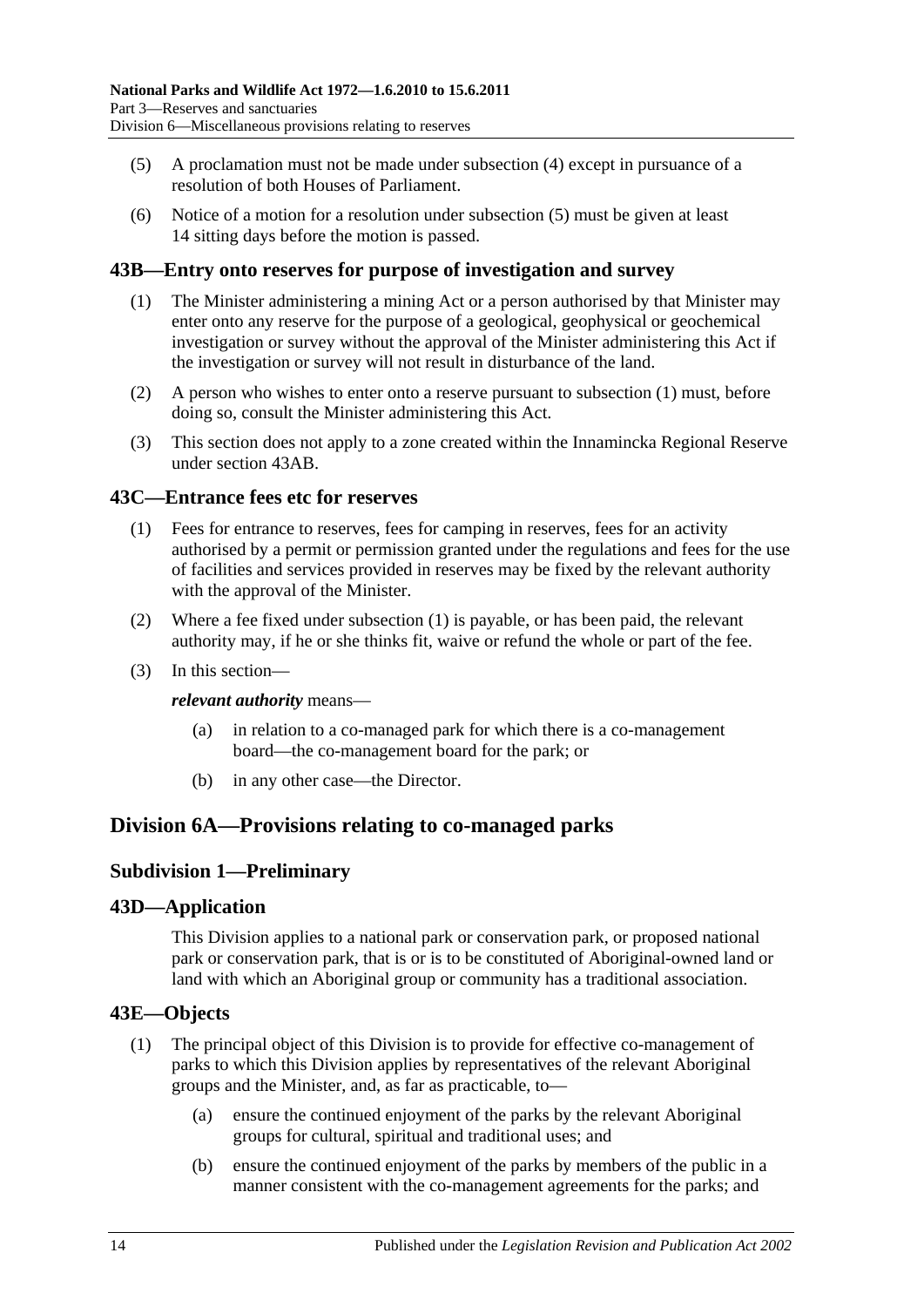- (c) ensure the preservation and protection of Aboriginal sites, features, objects and structures of spiritual or cultural significance within the parks; and
- (d) provide protection for the natural resources, wildlife, vegetation and other features of the parks.
- (2) The Minister must, in administering this Division, have regard to, and seek to further, the objects.

### **Subdivision 2—Co-management agreements**

#### **43F—Co-management agreement**

- (1) The Minister may enter into a co-management agreement for—
	- (a) a national park or conservation park to be constituted of Aboriginal-owned land; or
	- (b) a national park or conservation park constituted of land with which an Aboriginal group or community has a traditional association.
- (2) The parties to a co-management agreement will consist of or include the Minister and—
	- (a) in the case of a national park or conservation park to be constituted of Aboriginal-owned land—the registered proprietor of the land, or the body in which the land is to be vested; or
	- (b) in the case of a national park or conservation park constituted of Crown land—a body representing the interests of the relevant Aboriginal group.
- (3) A co-management agreement under this section may provide for—
	- (a) if a co-management board is to be established for the co-managed park—the constitution of the board; and
	- (b) if a co-management board is not to be established for the co-managed park—any limitations or conditions applying to the exercise of the Minister's or Director's powers in relation to the park and responsibilities to be assumed by or on behalf of the relevant Aboriginal group; and
	- (c) preparation of a plan of management for the co-managed park; and
	- (d) measures related to the preservation and protection of Aboriginal sites, features, objects and structures of spiritual or cultural significance; and
	- (e) implementation of the plan of management for the co-managed park; and
	- (f) funding arrangements relating to the management of the co-managed park; and
	- (g) the appointment of wardens; and
	- (h) the exercising of powers by wardens in relation to members of the relevant Aboriginal group; and
	- (i) employment of staff; and
	- (j) dispute resolution; and
	- (k) park entrance fees; and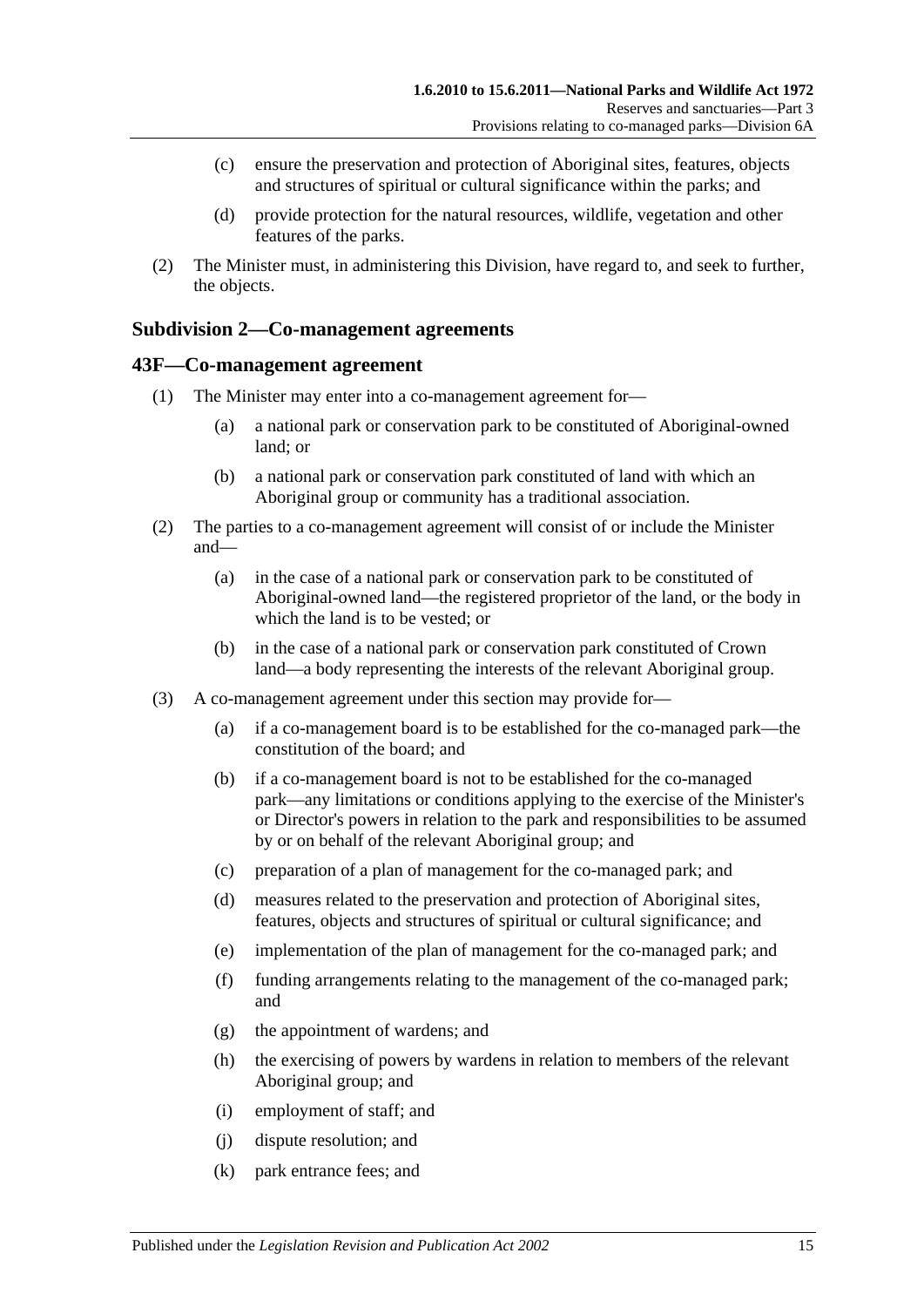- (l) access by members of the public to the co-managed park; and
- (m) the taking of plants and animals by members of the relevant Aboriginal group; and
- (n) any other matter specified by the Minister.
- (4) A co-management agreement may be varied in accordance with processes set out in the agreement.
- (5) The following provisions apply to the termination of a co-management agreement:
	- (a) in the case of a co-management agreement for a national park or conservation park constituted of Aboriginal-owned land that was Aboriginal-owned land before the park was constituted—
		- (i) the agreement may be terminated unilaterally;
		- (ii) the agreement may specify a minimum period that must elapse before the agreement may be terminated;
	- (b) in the case of a co-management agreement for a national park or conservation park constituted of Aboriginal-owned land that was Crown land before the co-management agreement was made—
		- (i) the agreement may only be terminated by agreement between the Minister and registered proprietor of the Aboriginal-owned land;
		- (ii) the agreement may specify a minimum period that must elapse before the agreement may be terminated;
	- (c) in the case of a co-management agreement for a national park or conservation park constituted of Crown land—the agreement may only be terminated by the Minister by notice in writing to the other party to the agreement.
- (6) If a co-management agreement is entered into or terminated under this section, the Minister must cause notice of that fact to be published in the Gazette.
- (7) The Minister must, on the application of a member of the public and payment of the prescribed fee, furnish the person with a copy of a co-management agreement under this section.

### **Subdivision 3—Co-management Boards**

#### **43G—Establishment of co-management boards by regulation**

- (1) The Governor may, by regulation, establish a co-management board for a co-managed park.
- <span id="page-37-0"></span>(2) Subject to this section, regulations establishing a co-management board—
	- (a) must not be inconsistent with the co-management agreement for the co-managed park; and
	- (b) must name the board; and
	- (c) must provide for the appointment, term and conditions of office and removal of the members of the board; and
	- (d) must provide for the procedures governing the board's proceedings; and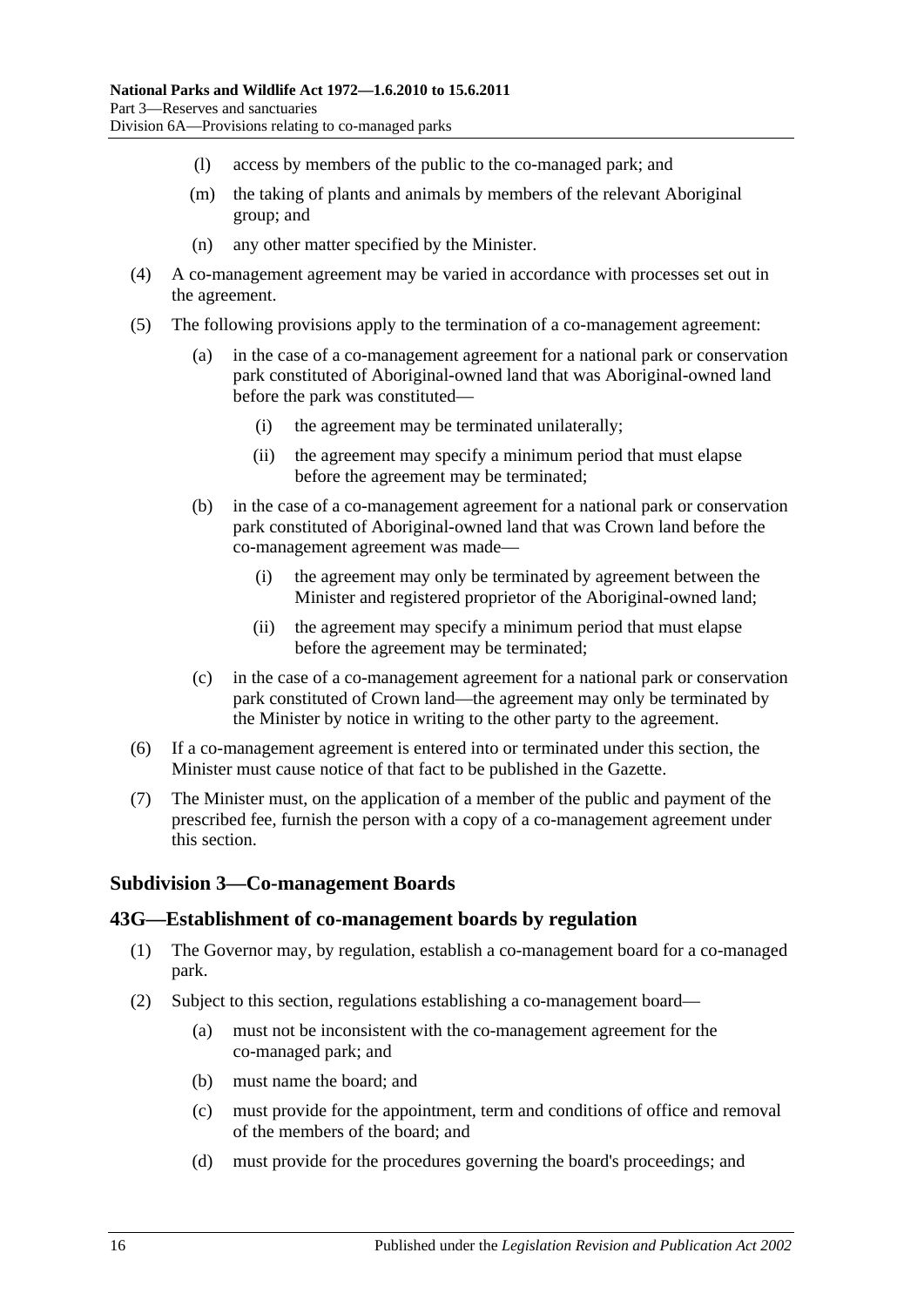- (e) may limit the powers and functions of the board; and
- (f) may provide for delegation by the board; and
- (g) may provide for the remuneration of members; and
- (h) may require reporting by the board to the Minister; and
- (i) may make any other provision (not inconsistent with this Act) that is necessary or expedient for the purposes of this Act.
- (3) The regulations establishing a co-management board for a co-managed park constituted of Aboriginal-owned land must (in addition to providing for the matters required under [subsection](#page-37-0) (2)) provide for—
	- (a) the co-management board to have a majority of members who are members of the relevant Aboriginal group; and
	- (b) the co-management board to be chaired by a person nominated by the registered proprietor of the land constituting the co-managed park; and
	- (c) the quorum of the co-management board to have a majority of members who are members of the relevant Aboriginal group.
- (4) If a regulation establishing a co-management board is disallowed by either House of Parliament, the assets and liabilities of the board will be dealt with in accordance with the directions of the Minister.

#### **43H—Corporate nature of co-management board**

- (1) A co-management board established under this Division—
	- (a) is a body corporate; and
	- (b) has perpetual succession and a common seal; and
	- (c) can sue and be sued in its corporate name; and
	- (d) has all the powers of a natural person that are capable of being exercised by a body corporate; and
	- (e) has the functions and powers assigned or conferred by or under this or any other Act.
- (2) If a document appears to bear the common seal of the co-management board, it will be presumed, in the absence of proof to the contrary, that the common seal of the co-management board was duly fixed to the document.

#### **43I—Dissolution or suspension of co-management boards**

- (1) Subject to this section, the Governor may, by regulation, dissolve or suspend a co-management board established under this Division.
- (2) The co-management board for a co-managed park must not be dissolved under this section unless—
	- (a) the co-managed park is abolished; or
	- (b) the co-management agreement for the co-managed park is terminated.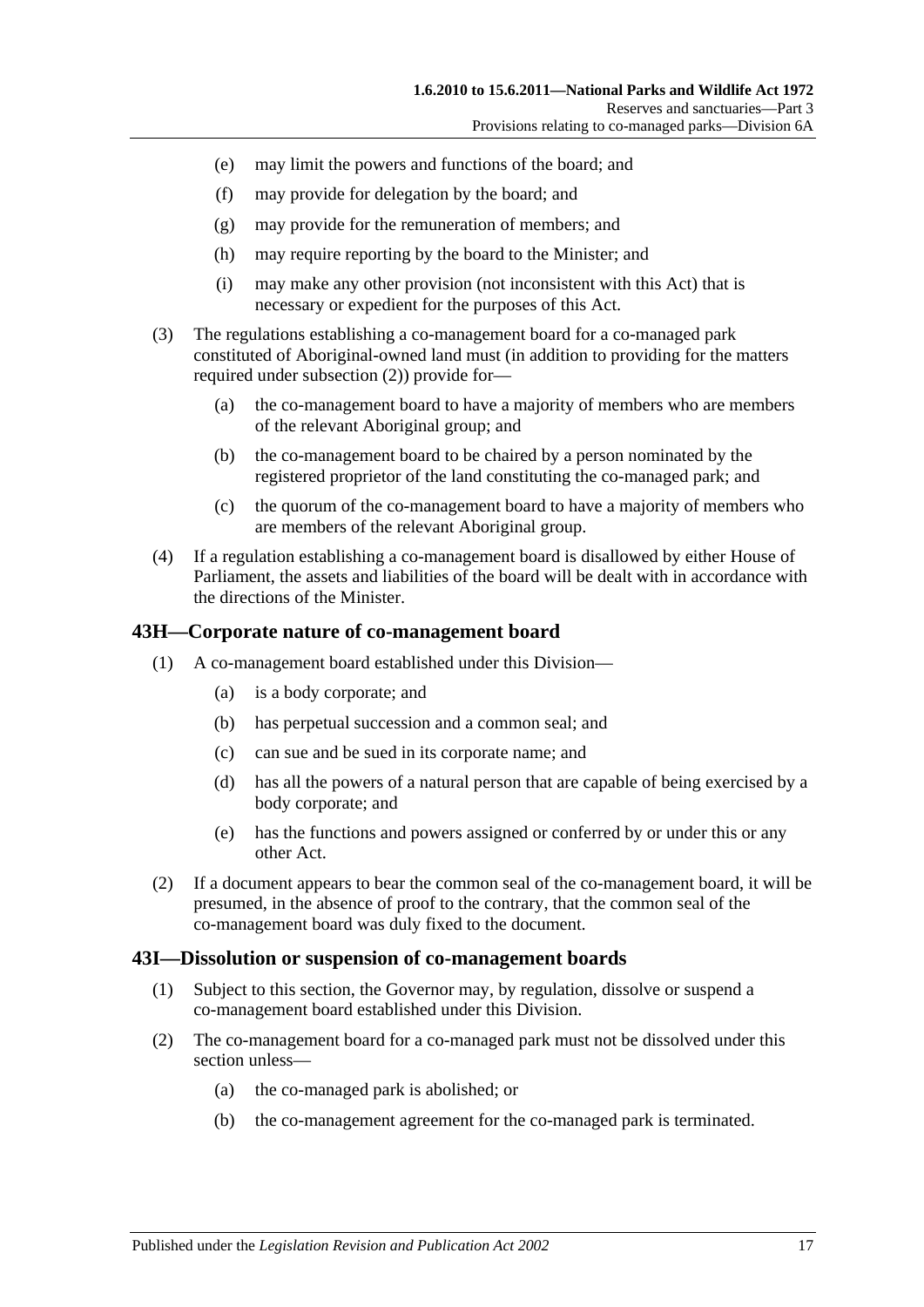- (3) The co-management board for a co-managed park must not be suspended under this section unless the Minister is satisfied that such action is warranted due to continuing failure by the board properly to discharge its responsibilities.
- (4) On dissolution and during any suspension of a co-management board under this section, any assets and liabilities of the board will be dealt with or disposed of in accordance with the directions of the Minister.

### **Subdivision 4—Miscellaneous**

### <span id="page-39-0"></span>**43J—Staff**

- (1) The staffing arrangements for a co-management board established under this Division will be determined or approved by the Minister after consultation with the relevant Aboriginal group.
- (2) Any staff under [subsection](#page-39-0) (1) will be—
	- (a) Public Service employees assigned to work with the co-management board; or
	- (b) if appointments have been made under [subsection](#page-39-1) (3)—the persons holding those appointments.
- <span id="page-39-1"></span>(3) A co-management board established under this Division may, with the approval of the Minister—
	- (a) appoint persons to the staff of the board; and
	- (b) appoint persons to assist in the management of a co-managed park.
- (4) A co-management board established under this Division may, with the approval of the Minister administering an administrative unit of the Public Service, on terms and conditions mutually arranged, make use of the services of any officer, or use any facilities or equipment, of that unit.
- (5) A person employed under [subsection](#page-39-1) (3) is not a Public Service employee.

### **43K—Accounts and audit**

- (1) A co-management board established under this Division must cause proper accounts to be kept of its financial affairs.
- (2) The Auditor-General may at any time, and must in respect of each financial year, audit the accounts of the co-management board.

### **43L—Annual report**

- (1) A co-management board established under this Division must, on or before 30 September in each year, prepare and deliver to the Minister a report on its operations during the preceding financial year.
- (2) The report must include—
	- (a) the audited accounts of the co-management board; and
	- (b) any other information required by or under the regulations.
- (3) The Minister must, within 6 sitting days after receiving a report, cause copies of the report to be laid before both Houses of Parliament.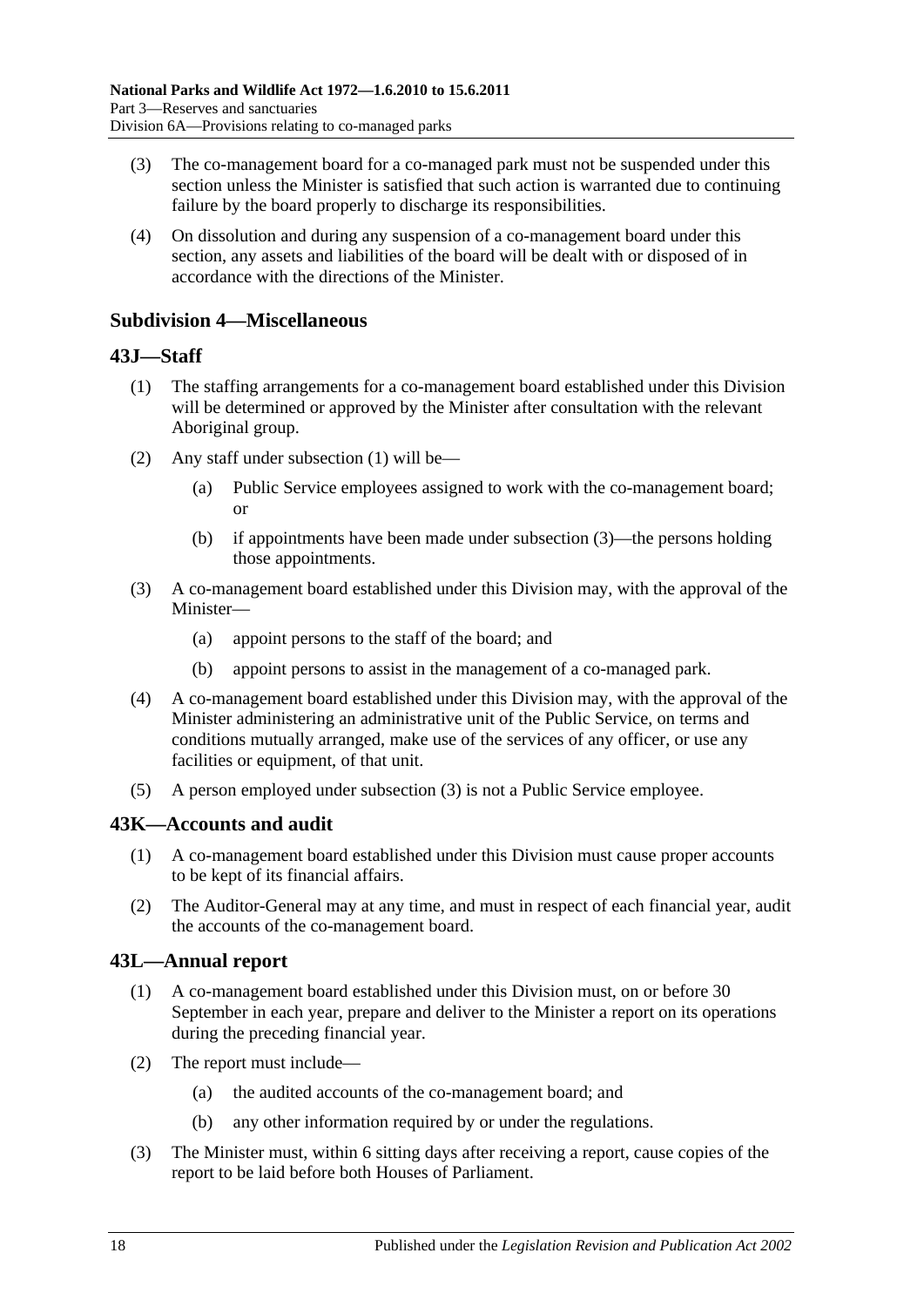### **Division 7—Sanctuaries**

### <span id="page-40-0"></span>**44—Establishment of sanctuaries**

- (1) If the Minister is of the opinion that it is desirable to conserve the animals or plants for which any land is a natural habitat or environment and—
	- (a) where the land is reserved for or dedicated to, a public purpose, the person to whom the care, control and management of that land has been committed has consented to a declaration under this section; or
	- (b) where the land is private land, the owner and occupier of the land have consented to a declaration under this section,

the Minister may, by notice in the Gazette, declare the land to be a sanctuary.

- (1a) The declaration of land as a sanctuary under [subsection](#page-40-0) (1) on or after 1 January 1994 is subject to native title existing when the declaration was made.
- (2) The Minister—
	- (a) may revoke any declaration under this section; and
	- (b) where private land constitutes a sanctuary, and the owner of that land, by instrument in writing, requests that the land should cease to be a sanctuary, must revoke the declaration under which that land is constituted a sanctuary.
- <span id="page-40-1"></span>(3) In this section—

*owner* in relation to private land means—

- (a) in the case of private land that is held in fee simple—the holder of the estate in fee simple; or
- (b) in the case of private land that is subject to a lease granted under the *[Crown](http://www.legislation.sa.gov.au/index.aspx?action=legref&type=act&legtitle=Crown%20Land%20Management%20Act%202009)  [Land Management Act](http://www.legislation.sa.gov.au/index.aspx?action=legref&type=act&legtitle=Crown%20Land%20Management%20Act%202009) 2009* or the *[Pastoral Land Management and](http://www.legislation.sa.gov.au/index.aspx?action=legref&type=act&legtitle=Pastoral%20Land%20Management%20and%20Conservation%20Act%201989)  [Conservation Act](http://www.legislation.sa.gov.au/index.aspx?action=legref&type=act&legtitle=Pastoral%20Land%20Management%20and%20Conservation%20Act%201989) 1989*—the lessee under that lease.
- (4) If, before the commencement of Schedule 1 Part 2 of the *[Crown Land Management](http://www.legislation.sa.gov.au/index.aspx?action=legref&type=act&legtitle=Crown%20Land%20Management%20Act%202009)  Act [2009](http://www.legislation.sa.gov.au/index.aspx?action=legref&type=act&legtitle=Crown%20Land%20Management%20Act%202009)*—
	- (a) a declaration was purportedly made under this section in relation to land subject to a lease under the *[Crown Lands Act](http://www.legislation.sa.gov.au/index.aspx?action=legref&type=act&legtitle=Crown%20Lands%20Act%201929) 1929* or the *[Pastoral Land](http://www.legislation.sa.gov.au/index.aspx?action=legref&type=act&legtitle=Pastoral%20Land%20Management%20and%20Conservation%20Act%201989)  [Management and Conservation Act](http://www.legislation.sa.gov.au/index.aspx?action=legref&type=act&legtitle=Pastoral%20Land%20Management%20and%20Conservation%20Act%201989) 1989*; and
	- (b) the lessee under that lease consented to the making of the declaration,

the declaration will not be taken to be invalid by reason only that the consent of the owner of the land (as defined under [subsection](#page-40-1) (3) as in force before the commencement of Schedule 1 Part 2 of the *[Crown Land Management Act](http://www.legislation.sa.gov.au/index.aspx?action=legref&type=act&legtitle=Crown%20Land%20Management%20Act%202009) 2009*) was not obtained before the making of the declaration.

### **45—Protection of animals and plants in sanctuary**

(1) A person must not take an animal, or the eggs of an animal, or a native plant within a sanctuary except in pursuance of this section. Maximum penalty: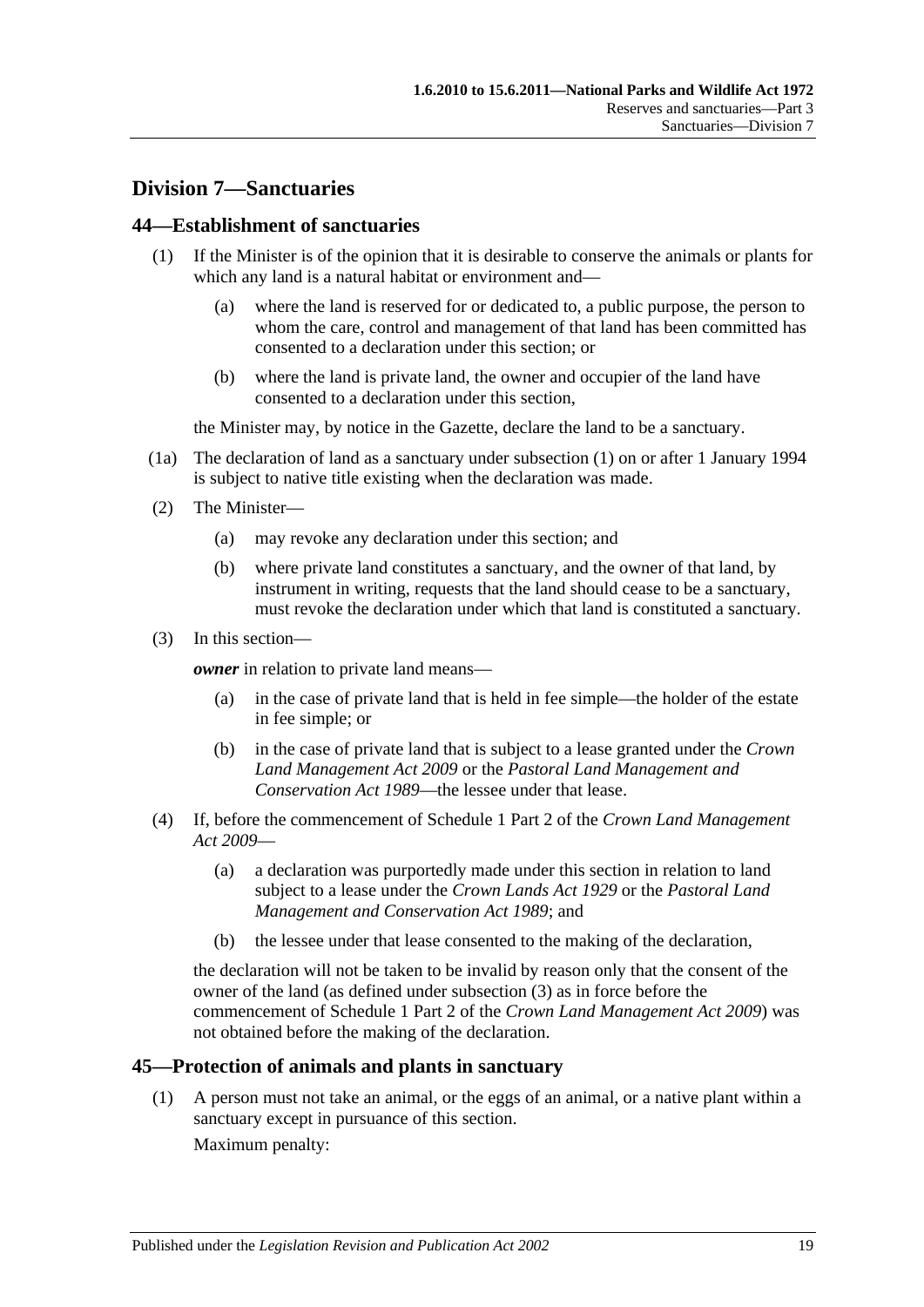In the case of an animal, or the eggs of an animal, or a native plant of an endangered species, \$10 000 or imprisonment for 2 years.

In the case of an animal, or the eggs of an animal, or a native plant of a vulnerable species, \$7 500 or imprisonment for 18 months.

In the case of an animal, or the eggs of an animal, or a native plant of a rare species, \$5 000 or imprisonment for 12 months.

In any other case, \$2 500 or imprisonment for 6 months.

- <span id="page-41-0"></span>(2) The Minister may, if satisfied that it is in the interests of conserving wildlife to do so, grant a permit authorising the holder of the permit to take animals, or the eggs of animals, or native plants within a sanctuary in accordance with the terms of the permit.
- (3) The owner of land constituting a sanctuary, or a person authorised by the owner, may take an animal, or the eggs of an animal that is not a protected animal in the sanctuary without a permit under [subsection](#page-41-0) (2).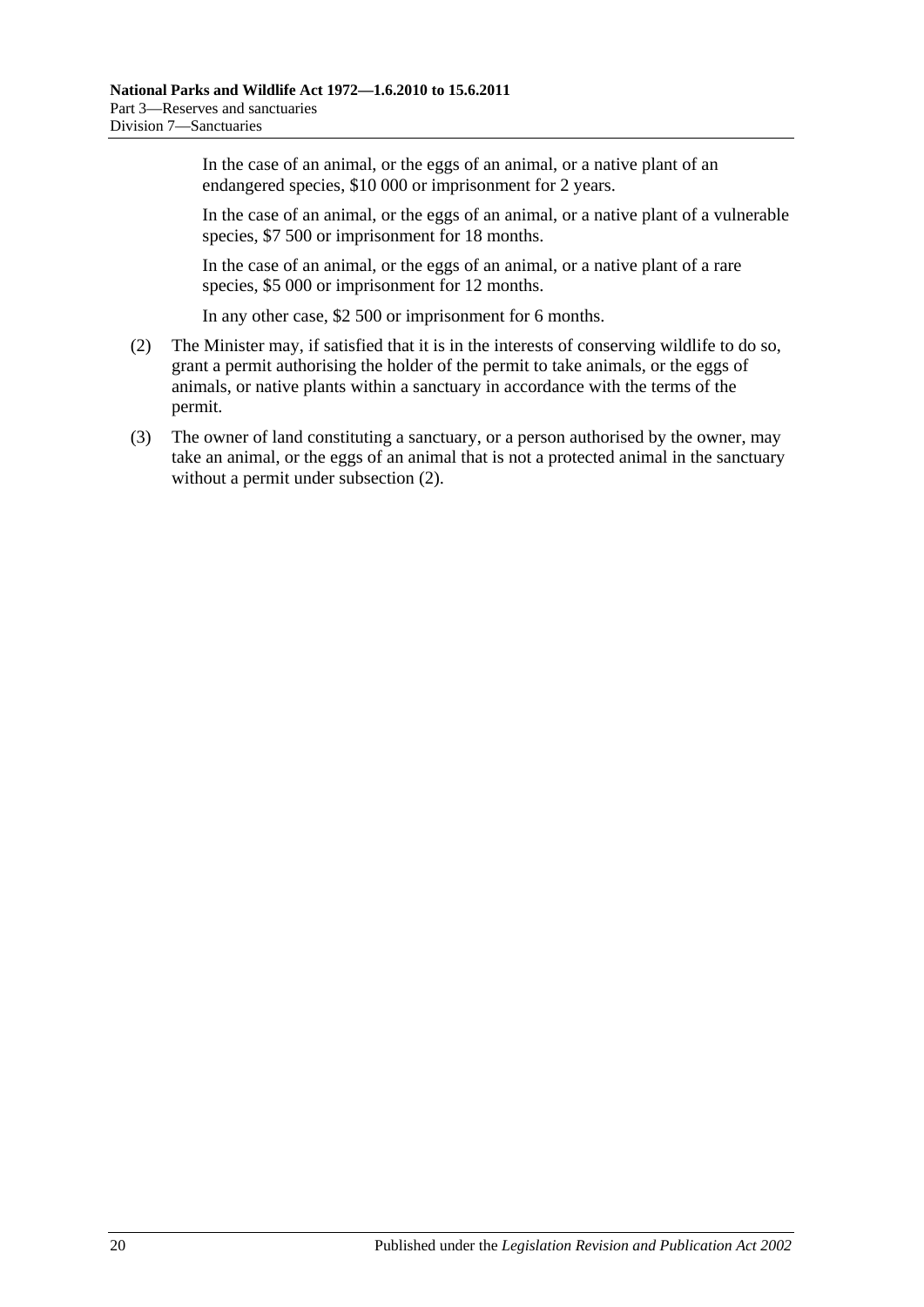# **Part 3A—Development Trusts**

### **Division 1—Development Trusts**

### **45A—Interpretation and application**

(1) In this Part—

*General Reserves Trust* means the General Reserves Trust established by proclamation under [section](#page-42-0) 45B on 30 November 1978 (see *Gazette 30.11.1978 p2096 and 2097*);

*reserve* includes part of a reserve, or any two or more reserves;

*Trust* means a development trust established under [section](#page-42-0) 45B.

(2) This Part does not apply to a co-managed park constituted of Aboriginal-owned land.

### <span id="page-42-1"></span><span id="page-42-0"></span>**45B—Development Trusts**

- (1) The Governor may, by proclamation, establish a Development Trust in respect of a reserve.
- (2) A proclamation under [subsection](#page-42-1) (1) must—
	- (a) (except in the case of the General Reserves Trust) designate the reserve in relation to which the Development Trust is to be created;
	- (b) designate the Trust by a distinctive name;
	- (c) fix the number of members of the Trust and the method by which they are appointed or elected;
	- (d) fix the quorum for meetings of the Trust;
	- (e) fix the terms and conditions upon which members of the Trust will hold office;
	- (f) provide for the removal of members of the Trust from office and for the filling of vacant offices.
- (3) The Governor may, by further proclamation, vary any proclamation made under [subsection](#page-42-1)  $(1)$ .

#### **45BA—The General Reserves Trust**

The General Reserves Trust will be taken to have been established in relation to all reserves constituted under this Act except those in relation to which another Development Trust is for the time being established by proclamation under [section](#page-42-0) 45B.

#### **45C—Trust to be body corporate**

- (1) A Trust is a body corporate with perpetual succession and a common seal, and—
	- (a) is capable of suing and being sued; and
	- (b) is capable of holding, acquiring, dealing with and disposing of real and personal property; and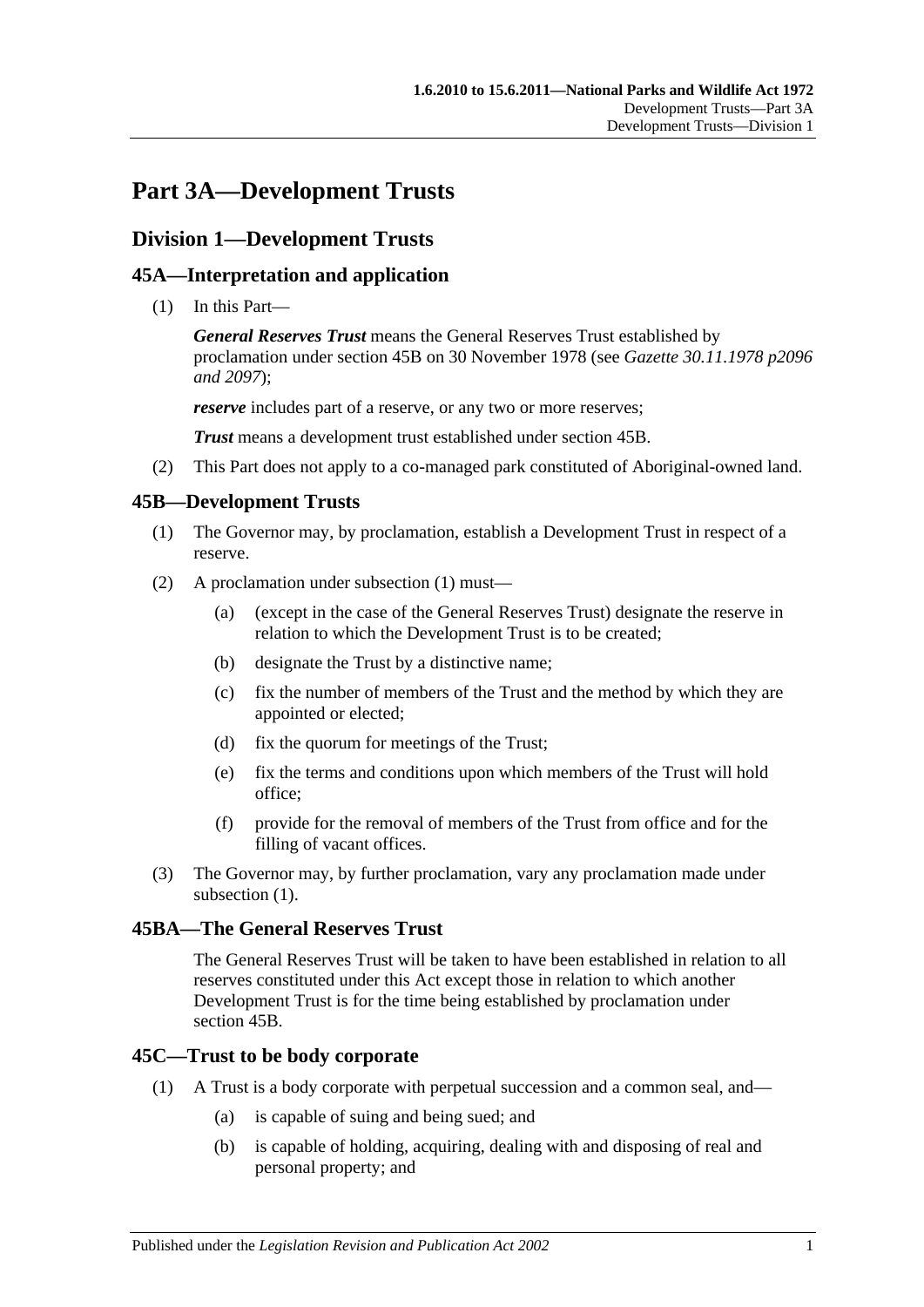- (c) is capable of acquiring or incurring any other rights and liabilities; and
- (d) has the powers, rights, duties and functions conferred, imposed or prescribed by or under this Act or any other Act; and
- (e) holds its property on behalf of the Crown.
- (2) Where an apparently genuine document purports to bear the common seal of a Trust, it will be presumed in any legal proceedings, in the absence of proof to the contrary, that the common seal of that Trust has been duly affixed to that document.

### **45D—Appointment of members to a Trust**

- (1) Upon the establishment of a Trust under this Act the members of the Trust must be appointed or elected, as the case may require, in accordance with the proclamation.
- (2) A member of a Trust is entitled to payment from the funds of the Trust of such remuneration, allowances and expenses as the Governor may determine.
- (3) An act or proceeding of a Trust is not invalid by reason of a vacancy in its membership or any defect in the appointment or election of a member.
- (4) No liability attaches to a member of a Trust for an act or omission by the member or the Trust in good faith and in the exercise or purported exercise of functions under this Act.
- (5) A member of a Trust who is an officer or employee of the Trust will not by reason of that fact be taken to have a financial or material interest in any matter or thing relating to rates of remuneration or other terms and conditions of employment of officers or employees of the Trust.

#### **45E—Chairman and meetings of a Trust**

- (1) The members of a Trust must elect one of their number to be presiding member of the Trust for such period as the Trust may determine.
- (2) The presiding member, if present at a meeting of the Trust, must preside at that meeting.
- (3) In the absence of the presiding member, the members present at a meeting must elect one of their number to preside at that meeting.
- (4) A decision carried by a majority of the votes cast by the members present at a meeting is a decision of the Trust.
- (5) The person presiding at a meeting of a Trust has, in the event of an equality of votes, a casting vote in addition to a deliberative vote.
- (6) Subject to this Act, a Trust may conduct its business in such manner as it thinks fit.

#### **45F—Functions of a Trust**

- (1) Subject to this section and the other provisions of this Act, the functions of a Trust are to perform such duties in relation to the development or management of the reserve in relation to which it was established as are from time to time assigned to it by the Minister by notice in writing.
- (1b) It is an additional function of the General Reserves Trust to manage and control the General Reserves Trust Fund established under [Division 2.](#page-45-0)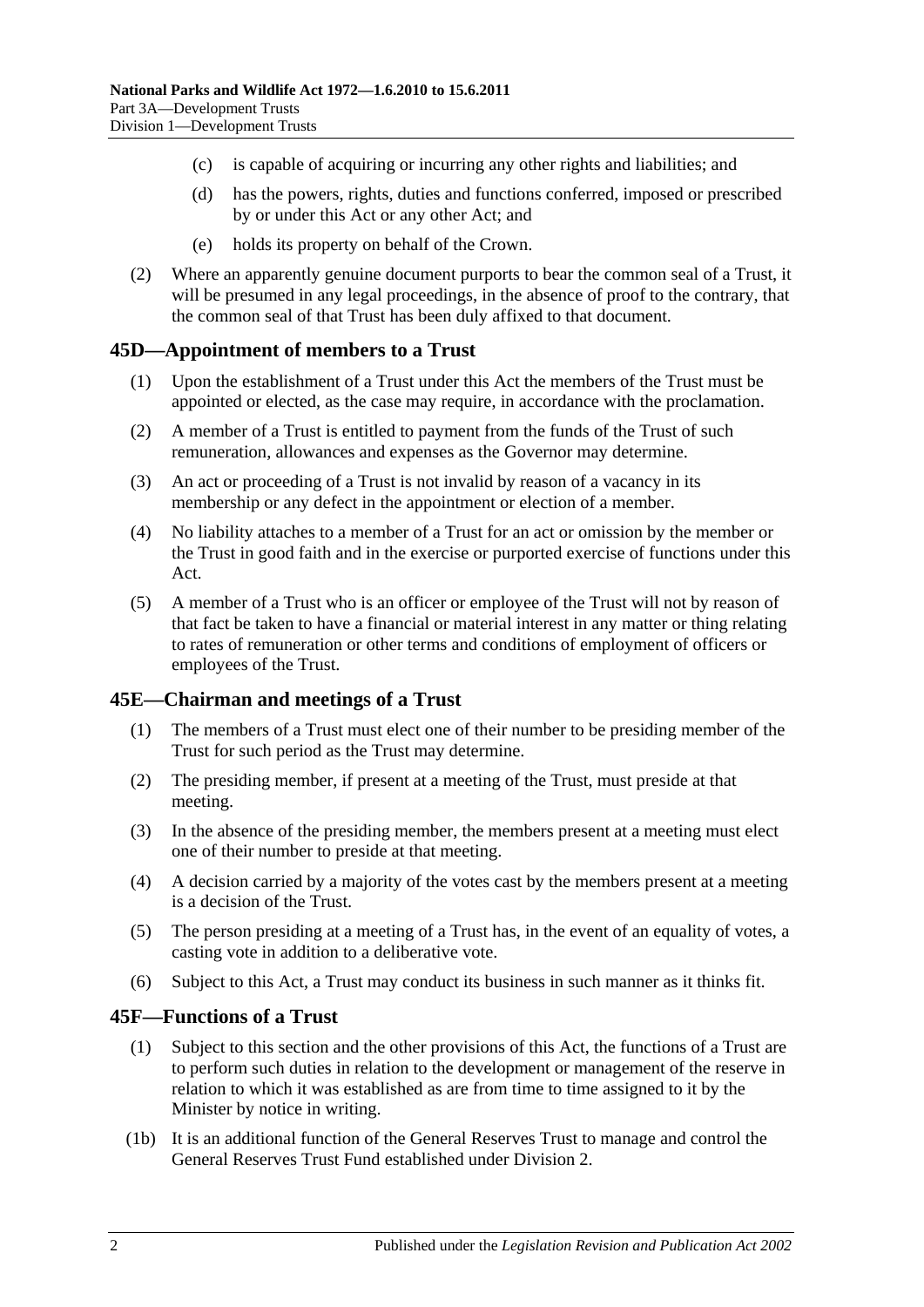- <span id="page-44-0"></span>(2) A Trust has and may exercise all such powers as are necessary for or incidental to the performance of its functions.
- (2a) Without limiting [subsection](#page-44-0) (2), a Trust may charge and recover such amounts as it thinks fit in respect of facilities and services provided to the public by the Trust.
- <span id="page-44-1"></span>(2b) Where the Minister has entered into a lease, or the Minister or the Director has granted a licence or entered into an agreement, in relation to a reserve under [section](#page-27-0) 35, the Minister or Director may direct that money payable pursuant to the lease, licence or agreement be paid to the Trust that has been established in relation to the reserve.
- (2c) A Trust (not being the General Reserves Trust) may retain and apply money received by the Trust—
	- (a) pursuant to [subsection](#page-44-1) (2b); or
	- (b) being fees paid for entrance to the reserve or reserves in relation to which the Trust has been established (the Trust's reserves); or
	- (c) being fees or other money paid for—
		- (i) the use of the Trust's reserves; or
		- (ii) the use of facilities or services provided by the Trust; or
	- (d) being money that it has borrowed with the approval of the Treasurer for the purposes of the Trust; or
	- (e) as a donation or grant for the purposes of the Trust; or
	- (f) as interest or accretions arising from investment of money held by the Trust,

for the purpose of performing and discharging its functions and duties under this or any other Act without further appropriation by Parliament.

- (2d) A Trust must keep proper accounts of receipts and payments in relation to performing and discharging its functions and duties under this or any other Act and the Auditor-General may at any time, and must at least once in each year, audit the accounts kept by the Trust under this subsection.
- (3) In the exercise of its powers and the performance of its functions a Trust is, except where it is required to make a report to the Minister, subject to the general control and direction of the Minister.

### **45G—Trust may delegate**

- (1) A Trust may delegate any of its powers, functions or duties to any committee appointed by the Trust, or to any member of the Trust or officer or employee of the Trust.
- (2) A delegation of powers, functions or duties by a Trust does not derogate from the power of the Trust to act itself in any matter and is revocable by the Trust at will.

### **45H—Staff of a Trust**

- (1) A Trust may appoint, upon terms and conditions approved by the Minister, such officers and employees as it thinks necessary or desirable for the proper carrying out of the functions and duties of the Trust.
- (2) The employment of an officer or employee by a Trust will be taken, for the purposes of the *[Superannuation Act](http://www.legislation.sa.gov.au/index.aspx?action=legref&type=act&legtitle=Superannuation%20Act%201988) 1988*, to be employment to which that Act applies.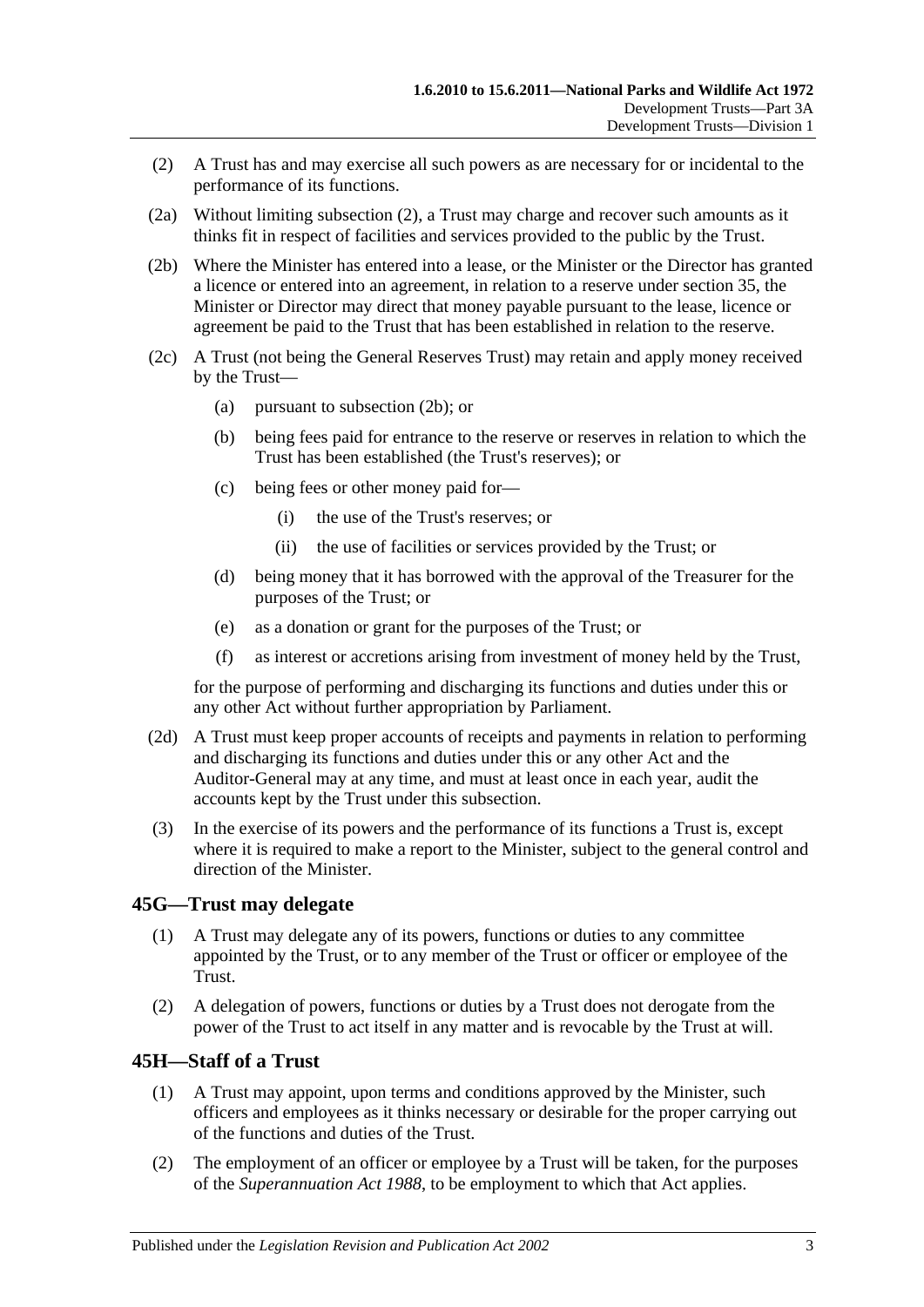- (3) Where a person becomes an officer or employee of a Trust, that person's existing and accruing rights in respect of recreation leave, sick leave and long service leave will, where employment by the trust follows immediately upon—
	- (a) employment in the Public Service of the State; or
	- (b) employment by another Trust; or
	- (c) any other prescribed employment,

continue in full force and effect as if that previous employment were employment with the Trust.

### <span id="page-45-1"></span>**45I—Acquisition of land**

A Trust may, with the approval of the Minister, acquire land pursuant to a contract with the owner of the land or pursuant to the *[Land Acquisition Act](http://www.legislation.sa.gov.au/index.aspx?action=legref&type=act&legtitle=Land%20Acquisition%20Act%201969) 1969*—

- (a) for the purposes of carrying out its functions;
- (b) without limiting [paragraph](#page-45-1) (a)—for the purposes of a reserve or to enlarge or extend an existing reserve.

### <span id="page-45-2"></span>**45J—Financial provisions**

- (1) A Trust may, with the approval of the Treasurer, borrow money for the purpose of enabling it to perform and discharge its functions and duties under this or any other Act.
- (2) The Treasurer may, at his or her discretion, guarantee the discharge by a Trust of any liability incurred by it in respect of any loan under [subsection](#page-45-2) (1).
- (3) The Treasurer may, without any authority other than this section, pay out of the Consolidated Account any money required for the purpose of discharging obligations arising by virtue of a guarantee given under this section.
- (4) A Trust may, with the approval of the Treasurer, invest any of the money of the Trust that is not for the time being required for the purposes of the Trust, in such investments as may be approved by the Treasurer.

### <span id="page-45-3"></span>**45L—Dissolution of a Trust**

- (1) The Governor may, by proclamation, dissolve a Trust.
- (2) Upon the dissolution of a Trust pursuant to [subsection](#page-45-3) (1), the assets of the Trust will be disposed of and the liabilities of the Trust will be discharged in accordance with the directions of the Governor.

### <span id="page-45-0"></span>**Division 2—The General Reserves Trust Fund**

### **45M—Establishment of the Fund**

- (1) The General Reserves Trust Fund is established.
- (2) The fund is under the management and control of the General Reserves Trust.
- (3) The fund consists of—
	- (a) money provided by Parliament for the purposes of the fund; and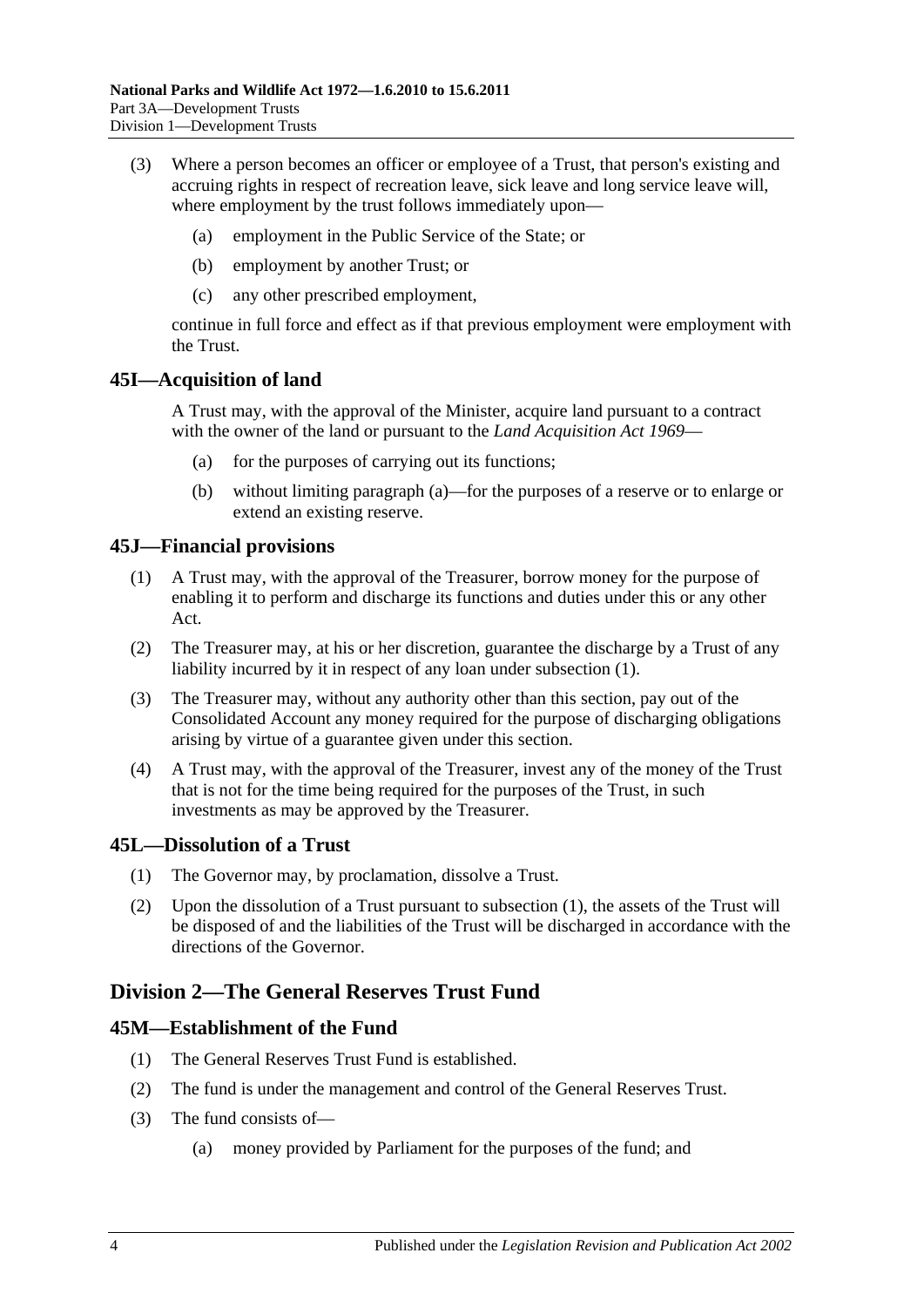- (b) fees paid for entrance to reserves in relation to which the General Reserves Trust has been established (the Trust's reserves); and
- <span id="page-46-0"></span>(c) money that is payable pursuant to a lease, licence or other agreement entered into by the Minister or Director under [section](#page-27-0) 35 in relation to a reserve for which the General Reserve Trust is responsible that the Minister or Director has directed be paid into the fund; and
- (d) fees or other money not referred to in [paragraph](#page-46-0) (c) paid for—
	- (i) the use of the Trust's reserves; or
	- (ii) the use of facilities or services provided on the Trust's reserves; and
- (e) money borrowed by the Trust with the approval of the Treasurer for the purposes of the fund; and
- (f) any donation or grant made for the purposes of the fund; and
- (g) interest and accretions arising from investment of the fund.
- (4) The Trust may apply the fund—
	- (a) for or in relation to the development and management of one or more of its reserves; and
	- (b) in repayment of money borrowed by the Trust for the purposes of the fund and interest payable in respect of that money; and
	- (c) for or in relation to the management and control of the fund.

#### **45N—Investment of the fund**

The Trust may invest any of the money of the fund that is not immediately required for the purposes of the fund in such manner as is approved by the Treasurer.

### <span id="page-46-1"></span>**45O—Accounts and auditing**

- (1) The Trust must keep proper accounts of receipts and payments in relation to the fund.
- (2) The Auditor-General may at any time, and must at least once in each year, audit the accounts kept by the Trust under [subsection](#page-46-1) (1).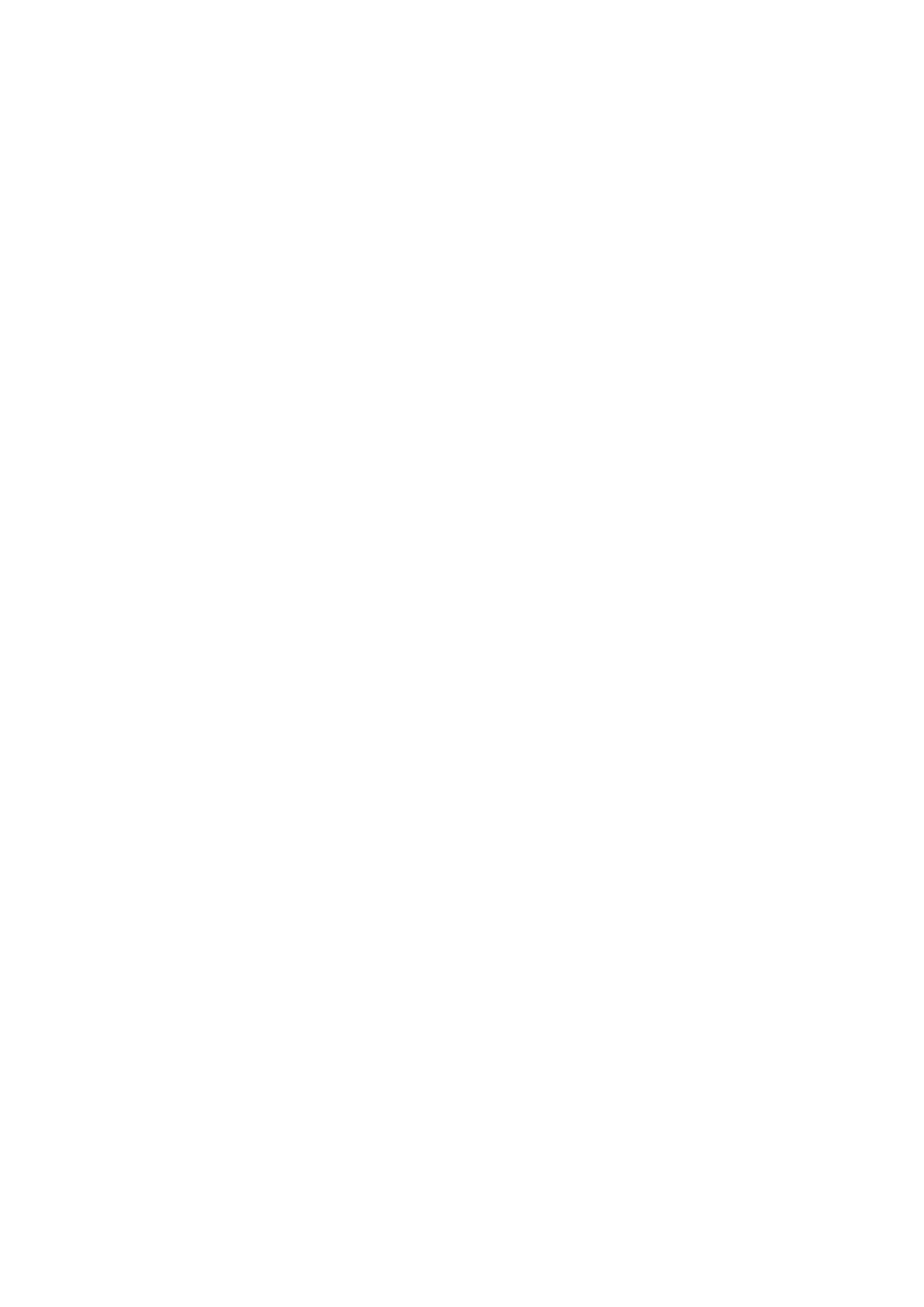# **Part 4—Conservation of native plants**

### **46—Application of this Part**

- (1) Subject to this section, this Part applies throughout the State.
- (2) The Governor may, by proclamation, declare that this Part, or any provisions of this Part specified in the proclamation, will not apply at any time or during periods specified in the proclamation—
	- (a) within a part of the State specified in the proclamation; or
	- (b) to a specified species of native plant; or
	- (c) to a specified species of native plant in a specified part of the State,

and the operation of this Part will be modified accordingly.

(3) The Governor may, by proclamation, revoke or vary a proclamation under this section.

### <span id="page-48-0"></span>**47—Unlawful taking of native plants**

- (1) Subject to this Part, a person must not take a native plant—
	- (a) on any reserve, wilderness protection area or wilderness protection zone; or
	- (b) on any other Crown land; or
	- (c) on any land reserved for or dedicated to public purposes; or
	- (d) on any forest reserve.
- <span id="page-48-1"></span>(2) A person must not take a native plant of a prescribed species on private land.
- (3) A person who contravenes [subsection](#page-48-0) (1) or [\(2\)](#page-48-1) is guilty of an offence. Maximum penalty:

In the case of a native plant of an endangered species, \$10 000 or imprisonment for 2 years.

In the case of a native plant of a vulnerable species, \$7 500 or imprisonment for 18 months.

In the case of a native plant of a rare species, \$5 000 or imprisonment for 12 months.

In any other case, \$2 500 or imprisonment for 6 months.

(4) A person must not take a native plant on private land without the consent of the owner of the land.

Maximum penalty: \$1 000.

Expiation fee: \$150.

(5) If in proceedings for an offence against this section it is proved that the defendant was found in possession of a native plant, it will be presumed, in the absence of proof to the contrary, that the defendant took the plant in contravention of this Act.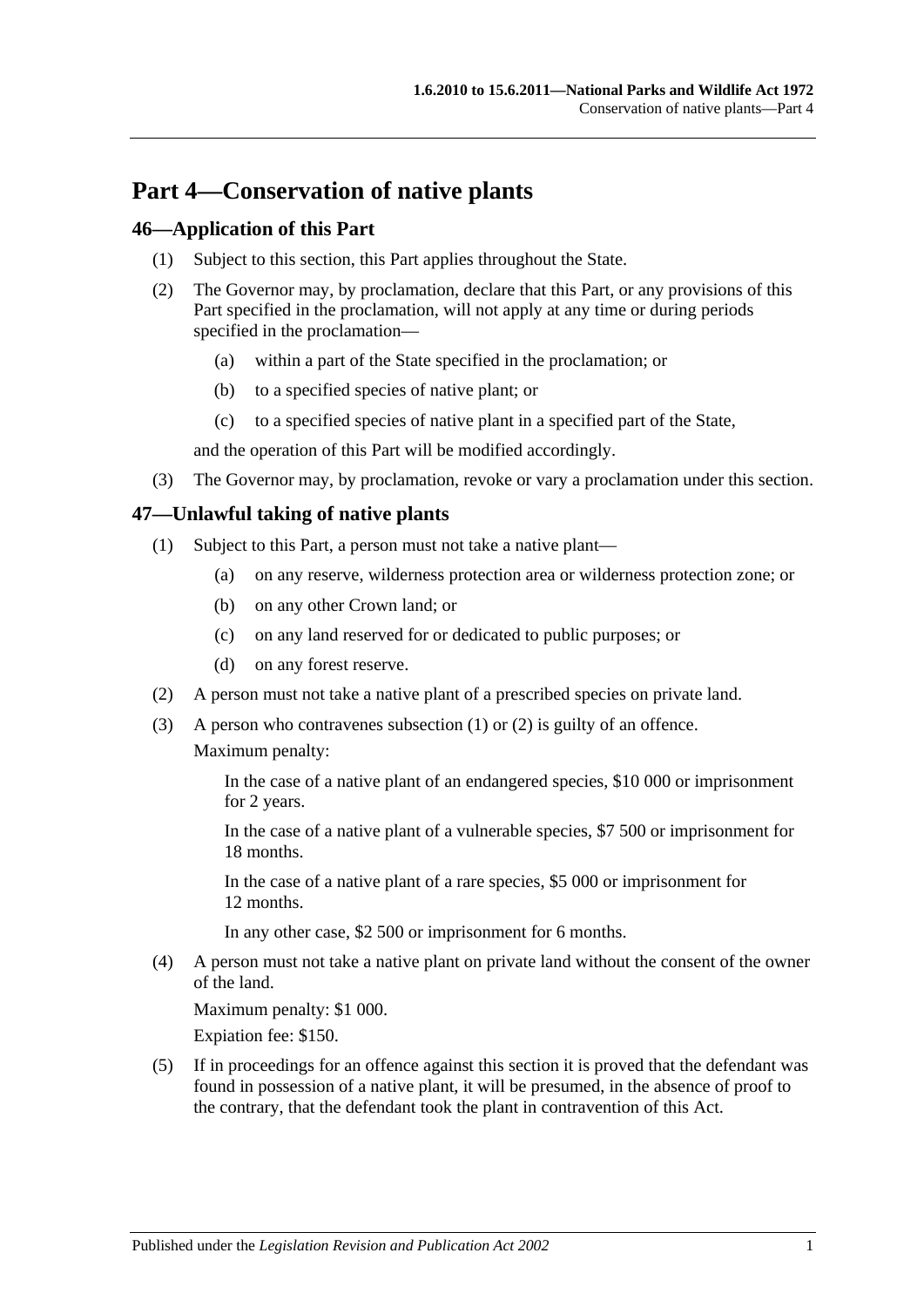- (6) It is a defence to a charge of an offence against this section to prove that the act alleged against the defendant—
	- (a) was neither intentional nor negligent; or
	- (b) was done in pursuance of some statutory authority.

### **48—Unlawful disposal of native plants**

- (1) A person must not sell or give away a native plant of a prescribed species.
	- Maximum penalty:

In the case of a native plant of an endangered species, \$10 000 or imprisonment for 2 years.

In the case of a native plant of a vulnerable species, \$7 500 or imprisonment for 18 months.

In the case of a native plant of a rare species, \$5 000 or imprisonment for 12 months.

In any other case, \$2 500 or imprisonment for 6 months.

(2) It is a defence to a charge of an offence against this section to prove that the native plant was taken pursuant to a licence under the *[Forestry Act](http://www.legislation.sa.gov.au/index.aspx?action=legref&type=act&legtitle=Forestry%20Act%201950) 1950*.

#### **48A—Illegal possession of native plants**

(1) A person must not have in his or her possession or control a native plant that has been illegally taken or acquired.

Maximum penalty:

In the case of a native plant of an endangered species, \$10 000 or imprisonment for 2 years.

In the case of a native plant of a vulnerable species, \$7 500 or imprisonment for 18 months.

In the case of a native plant of a rare species, \$5 000 or imprisonment for 12 months.

In any other case, \$2 500 or imprisonment for 6 months.

- (2) For the purposes of this section, a native plant is illegally taken or acquired if taken or acquired contrary to this Act or any other Act or law of the State, or contrary to the law of another State or Territory of the Commonwealth.
- (3) In proceedings for an offence against this section the onus lies on the defendant to prove that the native plant was not taken or acquired illegally.

#### <span id="page-49-0"></span>**49—Permits**

- (1) The Minister may grant a permit authorising—
	- (a) the taking of native plants; or
	- (b) the sale or gift of native plants,

subject to the conditions of the permit.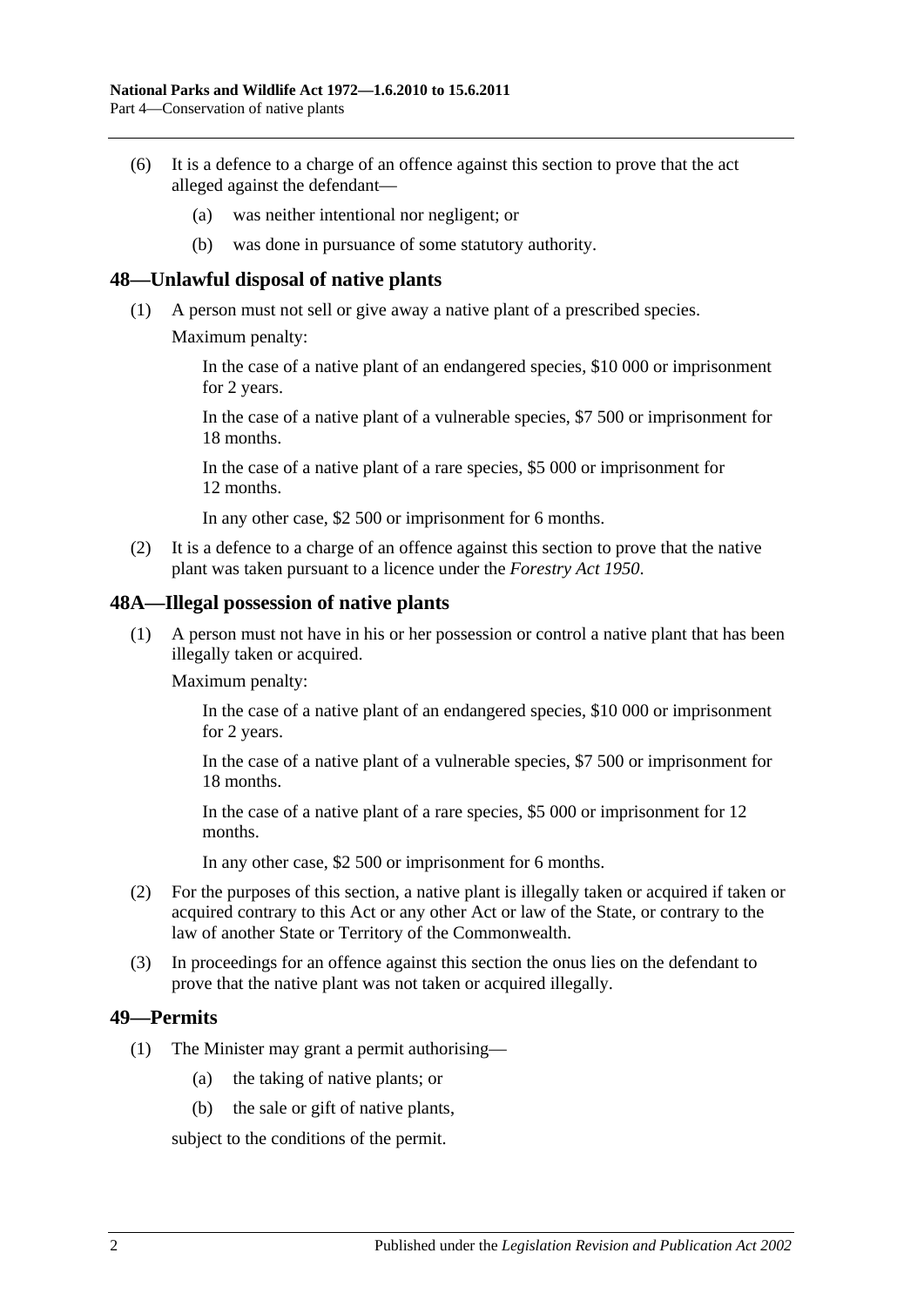(2) No offence is committed by reason of the taking, or the sale, of native plants in accordance with a permit under this section.

### **49A—Permits for commercial purposes**

- <span id="page-50-0"></span>(1) The Minister may, by notice published in the Gazette and in a newspaper circulating generally throughout the State—
	- (a) declare that this section applies to, and in relation to, a species of plant; and
	- (b) vary or revoke a declaration referred to in [paragraph](#page-50-0) (a).
- (2) Where this section applies to, and in relation to, a species of plant, the Minister must prepare draft recommendations in relation to the following matters:
	- (a) the effect of taking individual plants for commercial purposes on the species and on the ecosystem of which the plants taken formed part; and
	- (b) the need for research in relation to that species; and
	- (c) the identification of plants and plant products; and
	- (d) any other matters that should, in the opinion of the Minister be addressed,

and must make the recommendations available to the public for at least three months for comment before adoption by the Minister.

- (3) Before adopting the draft recommendation, the Minister must have regard to comments (if any) made by members of the public and may, if the Minister thinks fit, vary the recommendations to take account of those comments.
- (4) Recommendations adopted by the Minister must be published in the Gazette and in a newspaper circulating generally throughout the State and may be revoked or varied by further recommendations prepared by the Minister in accordance with this section.
- (5) The taking and sale of plants of a species to which this section applies for commercial purposes pursuant to a permit under [section](#page-49-0) 49 is subject to restrictions or conditions imposed from time to time by regulation or by the Minister when granting the permit.
- (6) Restrictions and conditions imposed by regulation must implement recommendations adopted by the Minister under this section in relation to the commercial taking and sale of plants of the species concerned.
- (7) Where a permit granted for commercial purposes relates to plants of a species to which this section applies and a royalty is payable under this Act in respect of the taking of plants of that species, the Minister may require the applicant to pay in advance an amount equal to the total amount of royalty that would be payable if all the plants that could be taken pursuant to the permit were taken.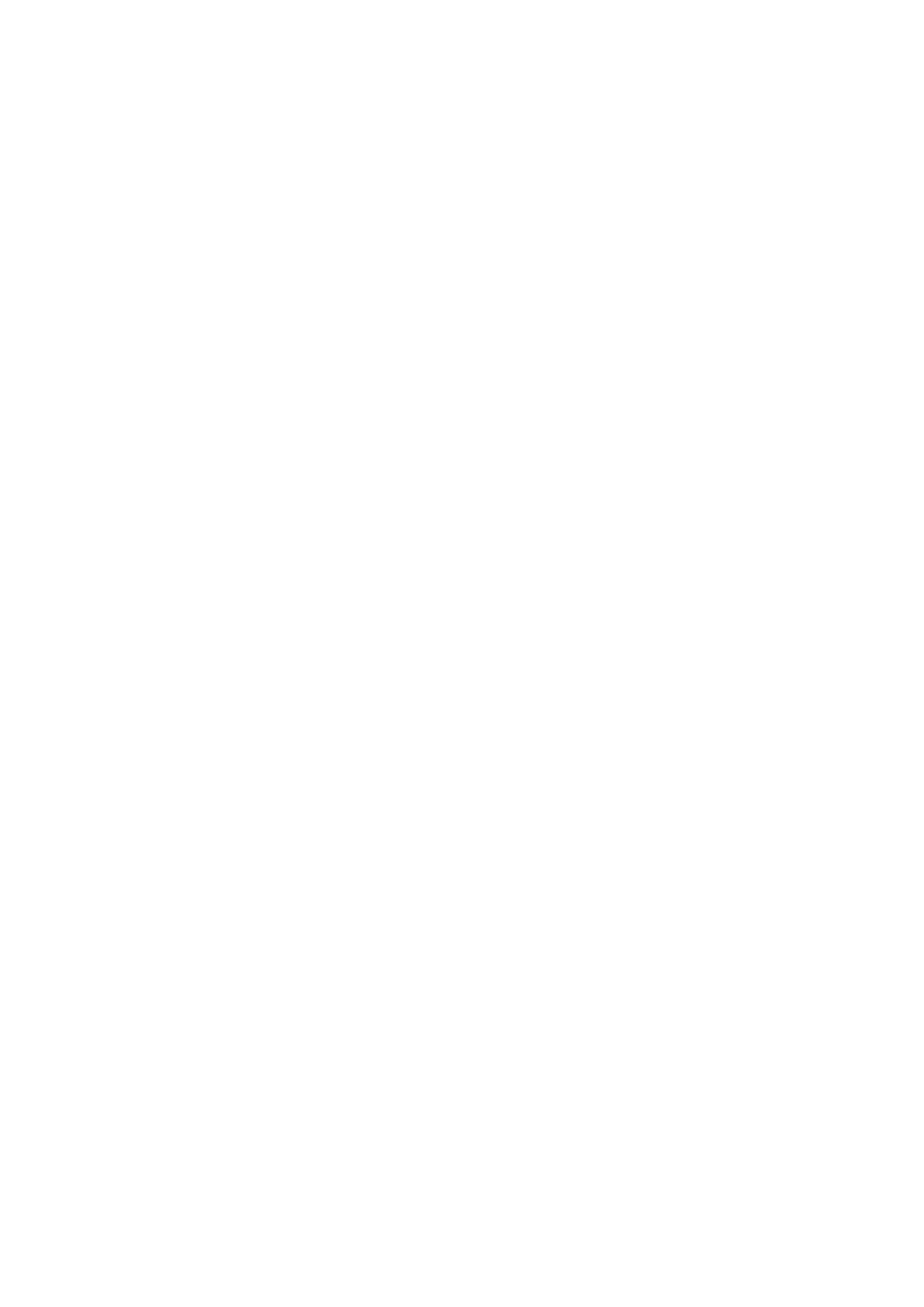# **Part 5—Conservation of native animals**

# **Division 1—Application of this Part**

### **50—Application of this Part**

- (1) Subject to this section, this Part applies throughout the State.
- (2) The Governor may, by proclamation, declare that this Part or any provisions of this Part specified in the proclamation do not apply—
	- (a) within a part of the State defined or referred to in the proclamation; or
	- (b) to a specified species of animal; or
	- (c) to a specified species of animal in a specified part of the State.
- (3) The Governor may, by proclamation, revoke or vary any proclamation under this Part.

## **Division 2—Restrictions upon the taking of protected animals**

### <span id="page-52-0"></span>**51—Taking of protected animals etc**

(1) Subject to this Part, a person must not take a protected animal or the eggs of a protected animal.

Maximum penalty:

In the case of a marine mammal—\$100 000 or imprisonment for 2 years.

In the case of an animal (not being a marine mammal), or the eggs of an animal, of an endangered species—\$10 000 or imprisonment for 2 years.

In the case of an animal (not being a marine mammal), or the eggs of an animal, of a vulnerable species—\$7 500 or imprisonment for 18 months.

In the case of an animal (not being a marine mammal), or the eggs of an animal, of a rare species—\$5 000 or imprisonment for 12 months.

In any other case—\$2 500 or imprisonment for 6 months.

(2) In any prosecution under this section, it is a defence that the defendant did not wilfully or negligently commit the act subject to the charge.

### **52—Open season**

- (1) The Minister may, by notice published in a newspaper circulating generally throughout the State, declare an open season for the taking of protected animals of a specified species.
- (2) A notice under this section—
	- (a) must not relate to animals of an endangered species; and
	- (b) does not apply in relation to animals within—
		- (i) a reserve, other than a game reserve; or
		- (ii) a wilderness protection area or wilderness protection zone; and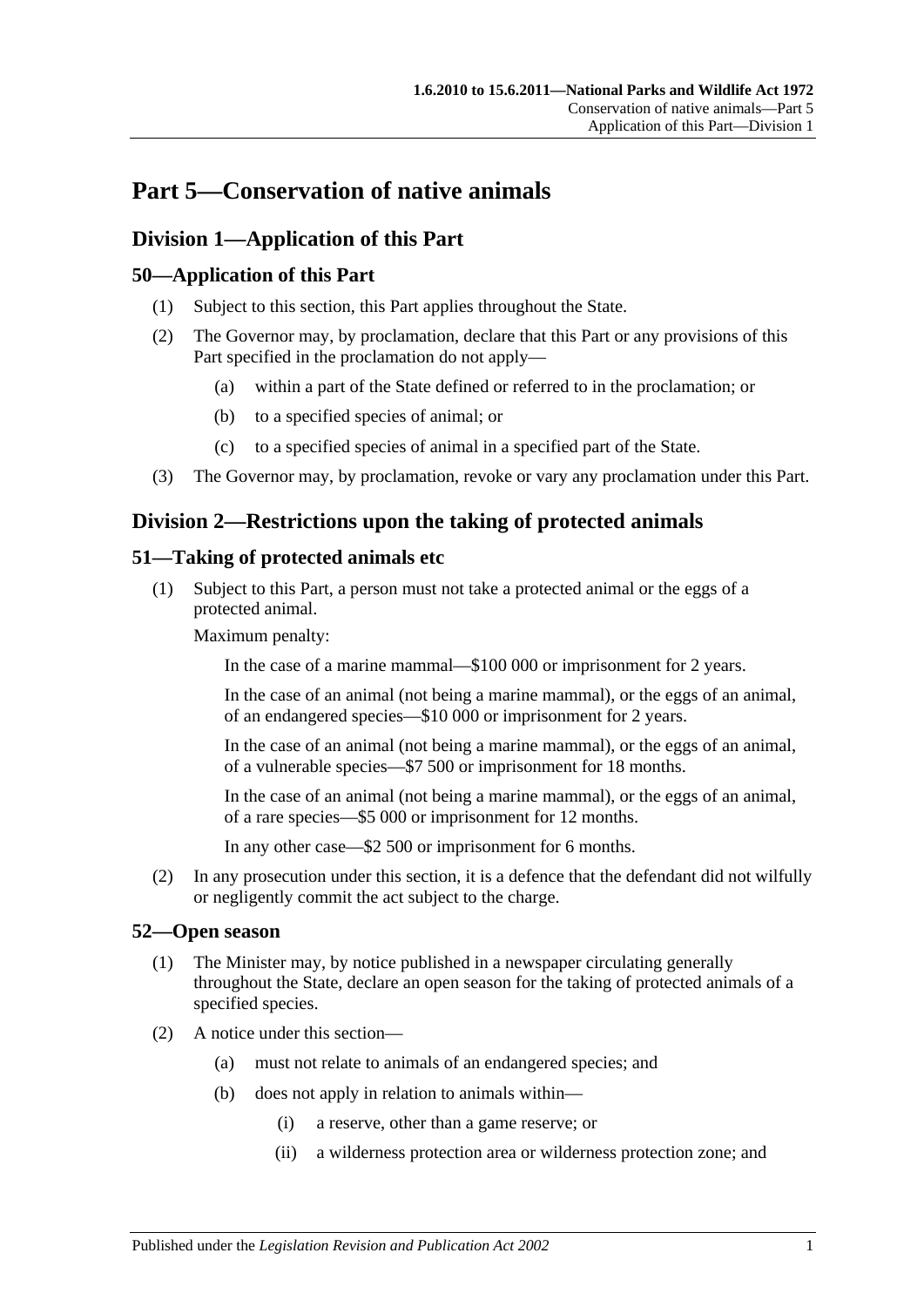- (c) does not apply in relation to animals within a game reserve unless the notice expressly provides that the open season applies in relation to that reserve.
- (3) A notice under this section—
	- (a) must state—
		- (i) the period of the open season (including, if the Minister thinks fit, the hours of the day during which animals may be taken); and
		- (ii) the parts of the State to which the open season applies; and
		- (iii) whether eggs may be taken; and
	- (b) may prescribe restrictions or conditions applicable to the open season; and
	- (c) may be varied or revoked by the Minister by a subsequent notice published in a newspaper circulating generally throughout the State.
- (4) It is lawful to take a protected animal in accordance with a notice under this section.

### <span id="page-53-0"></span>**53—Permits to take protected animals**

- (1) The Minister may grant to any person a permit to take protected animals or the eggs of protected animals, if satisfied that it is desirable to grant the permit—
	- (a) to facilitate scientific research; or
	- (b) to enable the person to place bands, marks or tags upon such animals and then to release them; or
	- (c) to permit the destruction or removal of animals that are causing, or are likely to cause, damage to the environment or to crops, stock or other property; or
	- (d) for any other purpose (other than for sale) that the Minister considers proper and not inconsistent with the objectives of this Act.
- (2) A permit under this section remains in force for such term, not exceeding 12 months, as is specified in the permit.
- (3) The Minister may at any time revoke a permit granted under this section.
- (4) A person to whom a permit to take protected animals has been granted must, within 14 days after the expiration or revocation of the permit, deliver to the Minister a report in the prescribed form stating the number of animals of each species taken in pursuance of the permit and the number of eggs of any protected animal taken in pursuance of the permit.

Maximum penalty: \$1 000.

Expiation fee: \$150.

- (5) Without limiting the conditions subject to which a permit may be granted under this section those conditions may—
	- (a) limit the areas in which protected animals or the eggs of protected animals may be taken; and
	- (b) limit the number of animals or eggs that may be taken in pursuance of the permit.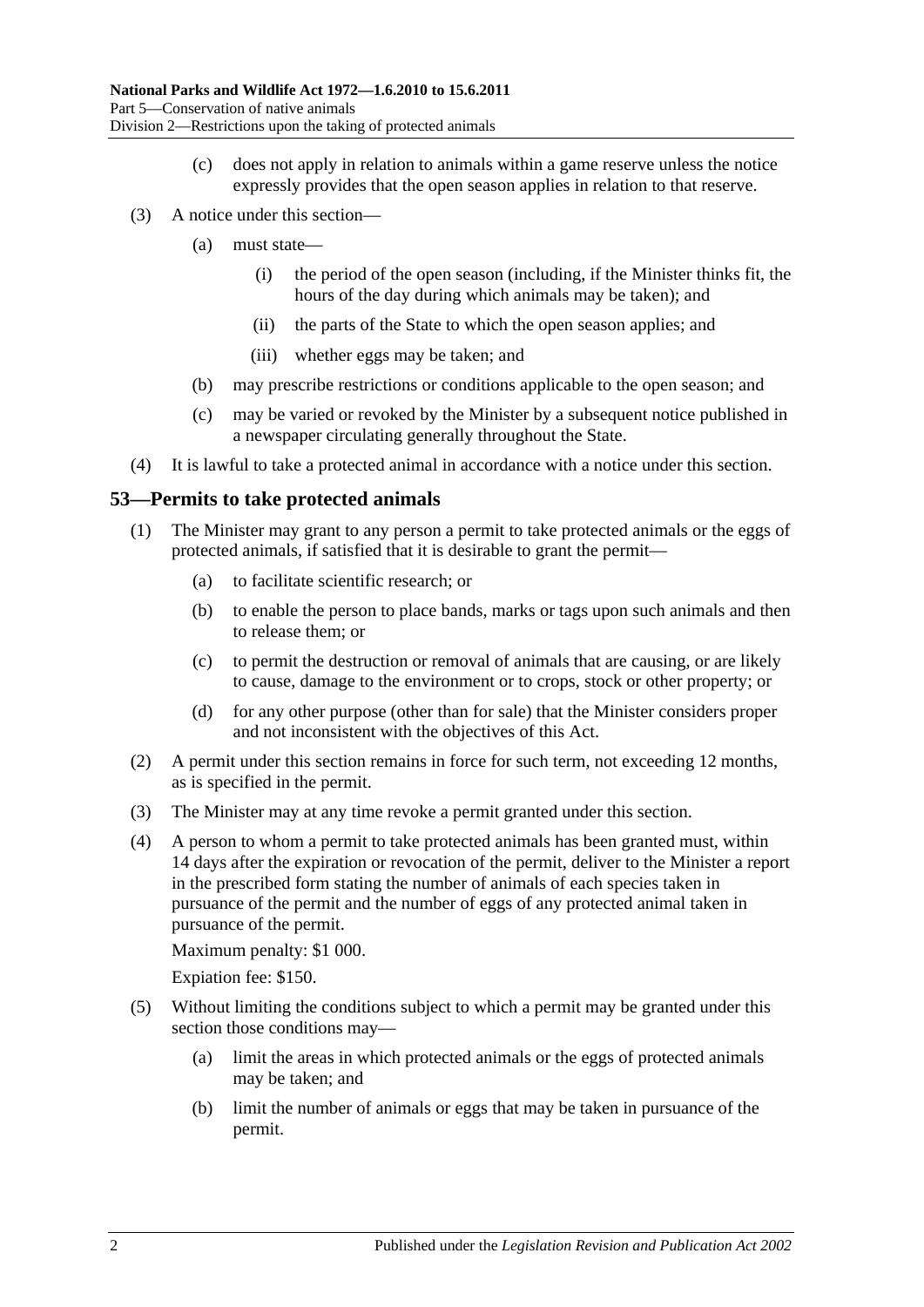(6) Where a permit relates to animals in respect of which a royalty is payable under this Act, the Minister may require the applicant to pay in advance an amount equal to the amount of royalty that would be payable in respect of all the animals in respect of which the permit is granted.

### **53A—Review of decision of the Minister under [section](#page-53-0) 53**

- (1) The South Australian National Parks and Wildlife Council may, on the application of a person who has applied for a permit under [section](#page-53-0) 53, review a decision of the Minister—
	- (a) to refuse to grant the permit; or
	- (b) to grant the permit subject to limitations, restrictions or conditions; or
	- (c) as to the term of the permit; or
	- (d) to revoke the permit.
- (2) The application must be made—
	- (a) within two months after the applicant is notified by the Minister of the decision; and
	- (b) in accordance with the requirements of the Council.
- (3) The Council may, following the review, make recommendations to the Minister.
- (4) The Minister may, after considering the Council's recommendations—
	- (a) vary or revoke the decision; or
	- (b) substitute any other decision that he or she could have made in the first instance for the original decision; or
	- (c) confirm the original decision.

### **54—Dangerous magpies and poisonous reptiles**

- (1) It is lawful for any person without any permit or other authority under this Act, to kill any Australian magpie that has attacked or is attacking any person.
- (2) It is lawful for any person without any permit or other authority under this Act, to kill any poisonous reptile that—
	- (a) has attacked, is attacking or is likely to attack, any person; or
	- (b) is in dangerous proximity to any person; or
	- (c) is, or has been, in such proximity to a person as to cause reasonable anxiety to that person.

### **Division 3—Release of protected animals**

### **55—Restriction on release of protected animals**

A person must not release a protected animal or an animal of a species listed in [Schedule 10](#page-137-0) from captivity unless that person is authorised to do so by a permit granted by the Minister.

Maximum penalty: \$2 500.

Expiation fee: \$210.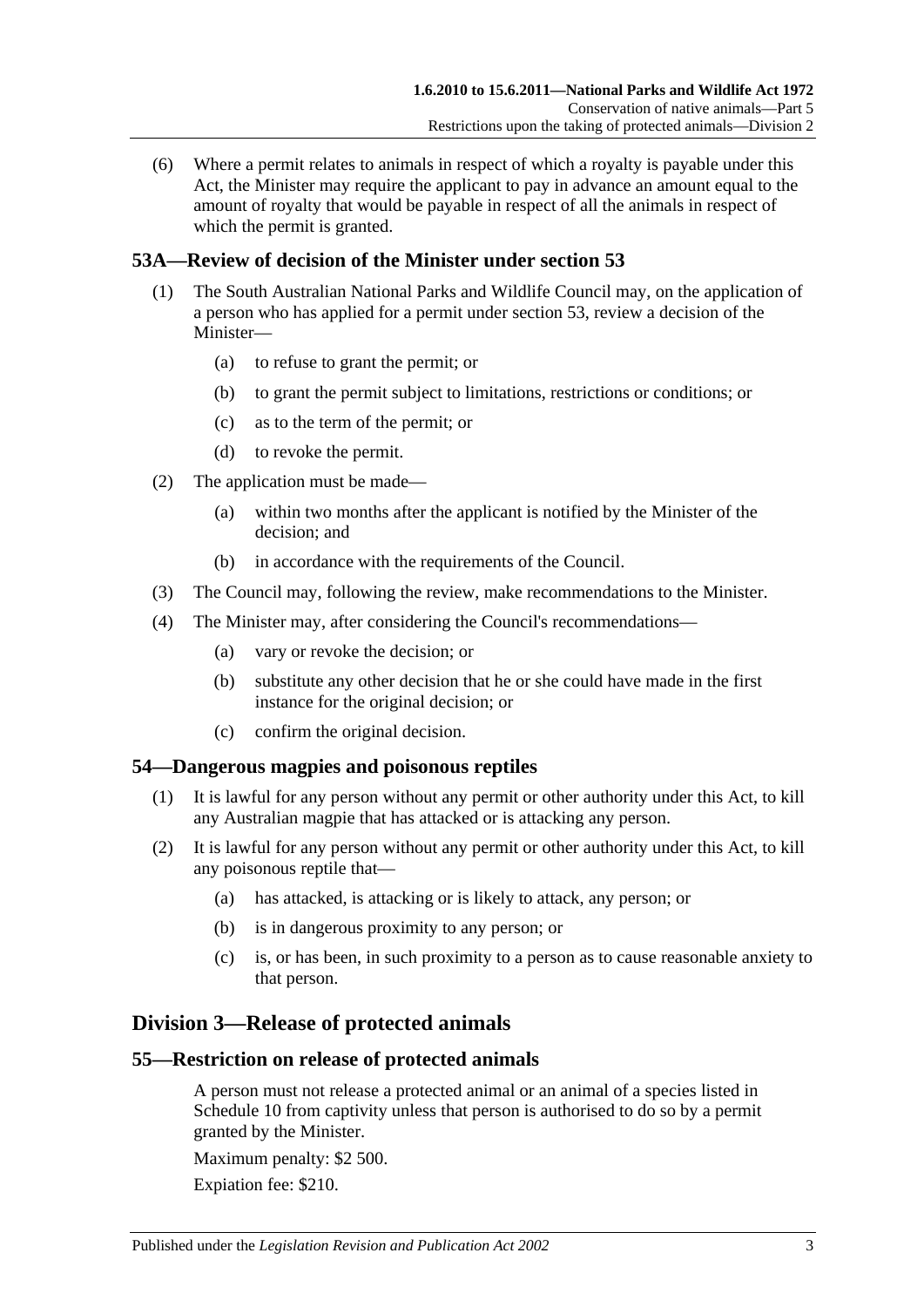# **Division 4—Prohibitions and restrictions upon the keeping of protected animals and certain dealings in protected animals**

### <span id="page-55-0"></span>**58—Keeping and sale of protected animals**

- (1) Subject to this section, a person must not—
	- (a) keep more than one animal that is a protected animal of a prescribed species; or
	- (b) keep a protected animal of any other species,

unless authorised to do so by permit granted by the Minister.

Maximum penalty: \$2 500.

- <span id="page-55-1"></span>(2) Subject to this section, a person must not—
	- (a) have possession or control of more than five eggs that are the eggs of a protected animal of a prescribed species; or
	- (b) have possession or control of the eggs of a protected animal of any other species,

unless authorised to do so by permit granted by the Minister.

Maximum penalty: \$2 500.

<span id="page-55-2"></span>(3) Subject to this section, a person must not sell or give away a protected animal or the carcass or eggs of a protected animal unless authorised to do so by permit granted by the Minister.

Maximum penalty: \$2 500.

- <span id="page-55-3"></span>(4) [Subsections](#page-55-0) (1), [\(2\)](#page-55-1) and [\(3\)](#page-55-2) do not apply in relation to an animal, or the carcass or eggs of an animal, of a species that is excluded from the operation of those subsections by proclamation.
- (4a) A proclamation under [subsection](#page-55-3) (4)
	- (a) may operate in relation to one or two or all of [subsections](#page-55-0)  $(1)$ ,  $(2)$  and  $(3)$ ;
	- (b) may operate differently in relation to different classes of persons or in relation to different circumstances specified in the proclamation;
	- (c) is subject to such conditions or restrictions as are specified in the proclamation.
- (5) The Governor may, by proclamation, vary or revoke a proclamation referred to in [subsection](#page-55-3) (4).
- (6) A permit granted by the Minister under this section does not apply in relation to an animal, or the carcass or eggs of an animal, taken illegally or brought into this State illegally.
- (7) The holder of a permit under this section must provide the Minister with such information as is required by regulation.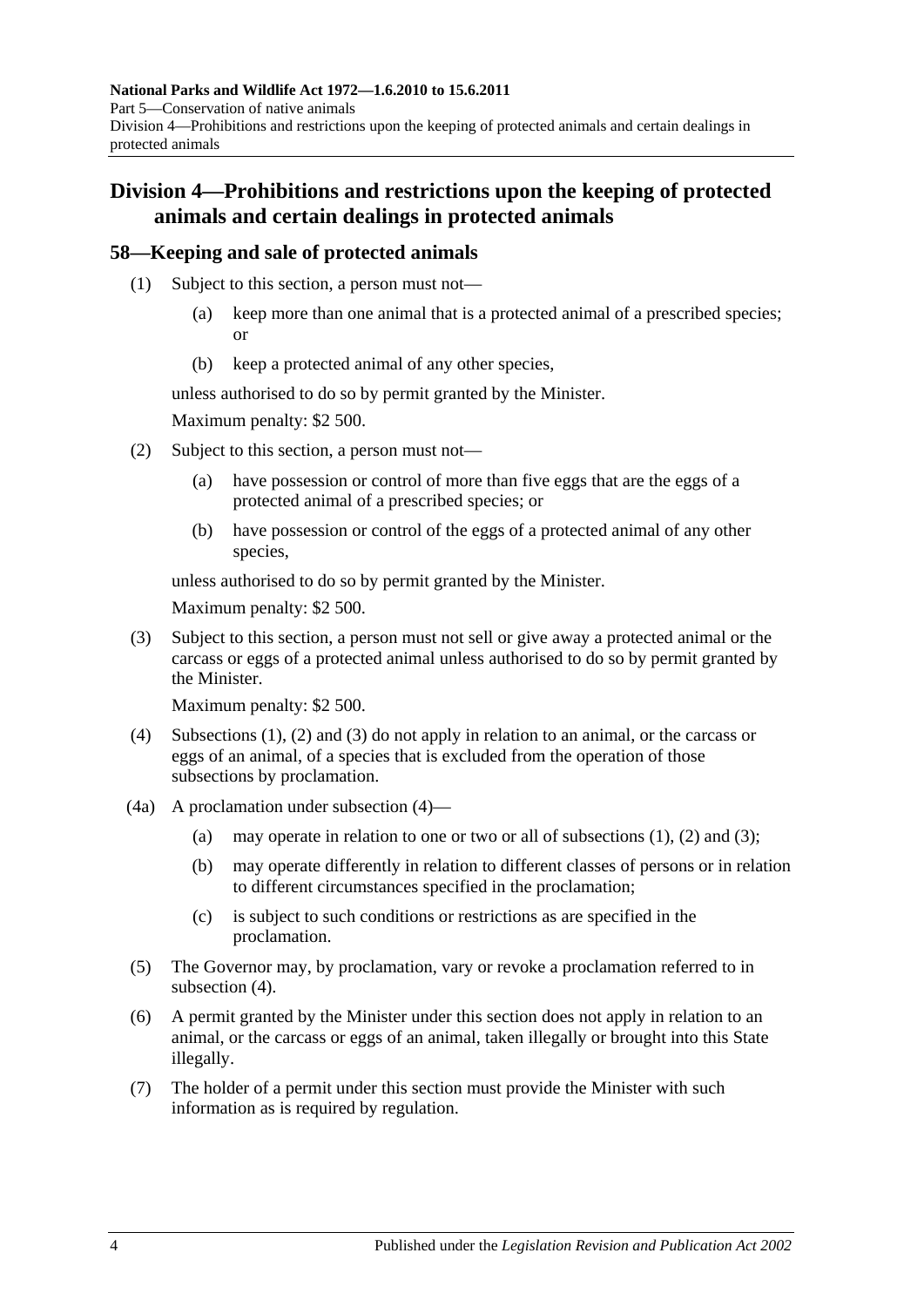(8) A person who keeps an animal, or has possession or control of the eggs of an animal, taken in pursuance of a permit granted by the Minister to take protected animals, or the eggs of protected animals, for scientific research does not contravene [subsection](#page-55-0)  $(1)$ .

### **58A—Restriction on keeping protected animals in certain areas**

A person must not keep a protected animal in an area declared by regulation to be a prohibited area in relation to animals of that species unless that person is authorised to do so by a permit granted by the Minister.

Maximum penalty: \$2 500.

### **59—Export and import of protected animals and native plants**

- (1) A person must not—
	- (a) export—
		- (i) a protected animal or the carcass or egg of a protected animal; or
		- (ii) a native plant of a species prescribed by regulation,

from a place within the State to a place outside the State except in pursuance of a permit granted under this section; or

- (b) import into the State—
	- (i) a protected animal or the carcass or egg of a protected animal; or
	- (ii) a native plant of a species prescribed by regulation,

from a place outside the State except in pursuance of a permit granted under this section.

Maximum penalty: \$2 000.

Expiation fee: \$200.

- (2) The Minister may grant to any person a permit to export from the State or import into the State a protected animal, or the carcass or eggs of a protected animal, of a species specified in the permit or a native plant of a species specified in the permit.
- (3) In this section—

*to export* in relation to an animal, carcass, egg or plant includes to remove the animal, carcass, egg or plant from the State for any reason;

*to import* in relation to an animal, carcass, egg or plant includes to bring the animal, carcass, egg or plant into the State for any reason.

### **60—Illegal possession of animals etc**

- (1) A person must not have in his or her possession or control—
	- (a) an animal; or
	- (b) the carcass of an animal; or
	- (c) an egg,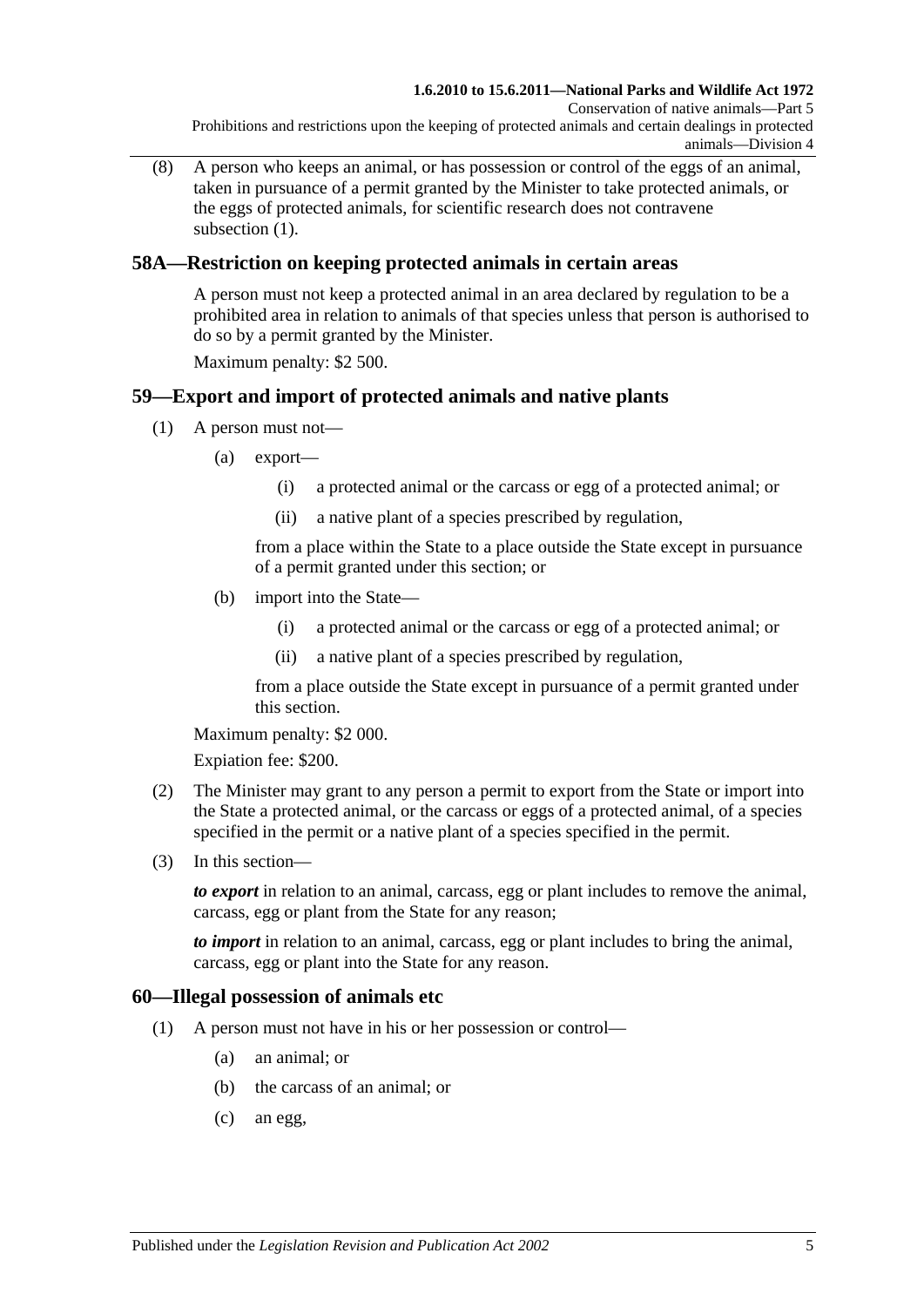#### **National Parks and Wildlife Act 1972—1.6.2010 to 15.6.2011**

Part 5—Conservation of native animals

Division 4—Prohibitions and restrictions upon the keeping of protected animals and certain dealings in protected animals

that has been illegally taken or acquired.

Maximum penalty:

In the case of a marine mammal or the carcass of a marine mammal—\$100 000 or imprisonment for 2 years.

In the case of an animal, (not being a marine mammal), or the carcass or eggs of an animal, of an endangered species—\$10 000 or imprisonment for 2 years.

In the case of an animal (not being a marine mammal), or the carcass or eggs of an animal, of a vulnerable species—\$7 500 or imprisonment for 18 months.

In the case of an animal (not being a marine mammal), or the carcass or eggs of an animal, of a rare species—\$5 000 or imprisonment for 12 months.

In any other case—\$2 500 or imprisonment for 6 months.

- (2) For the purposes of this section an animal, carcass or egg is illegally taken or acquired if taken or acquired contrary to this Act or any other Act or law of the State, or contrary to the law of another State or Territory of the Commonwealth.
- (3) In proceedings for an offence against this section the onus lies on the defendant to prove that the animal, carcass or egg was not taken or acquired illegally.

## **Division 4A—Farming of protected animals**

### **60B—Interpretation**

In this Division, unless the contrary intention appears—

*animal* means—

- (a) a protected animal of a species named in [Schedule 11;](#page-138-0) or
- (b) a protected animal of a species that is the subject of a declaration under [section](#page-57-0) 60BA that is in force;

*the business of farming animals* means the business of farming animals for one or both of the following purposes:

- (a) to produce carcasses, skins and other products upon slaughter of the animals;
- (b) to sell live animals or eggs to another person who carries on the business of farming animals of the same species;

*commercial farming of protected animals* means the business of farming protected animals of a species named in [Schedule 11;](#page-138-0)

*trial farming of protected animals* means the business of farming protected animals of a species that is not named in [Schedule 11](#page-138-0) but that is the subject of a declaration under [section](#page-57-0) 60BA that is in force.

### <span id="page-57-1"></span><span id="page-57-0"></span>**60BA—Declaration of species for trial farming**

- (1) The Governor may by regulation declare that a species of protected animal is a species for the purpose of trial farming under this Division.
- <span id="page-57-2"></span>(2) The Minister must, by notice published in the Gazette, set out conditions to which a permit granted under this Division in relation to animals of the species referred to in a regulation under [subsection](#page-57-1) (1) will be subject.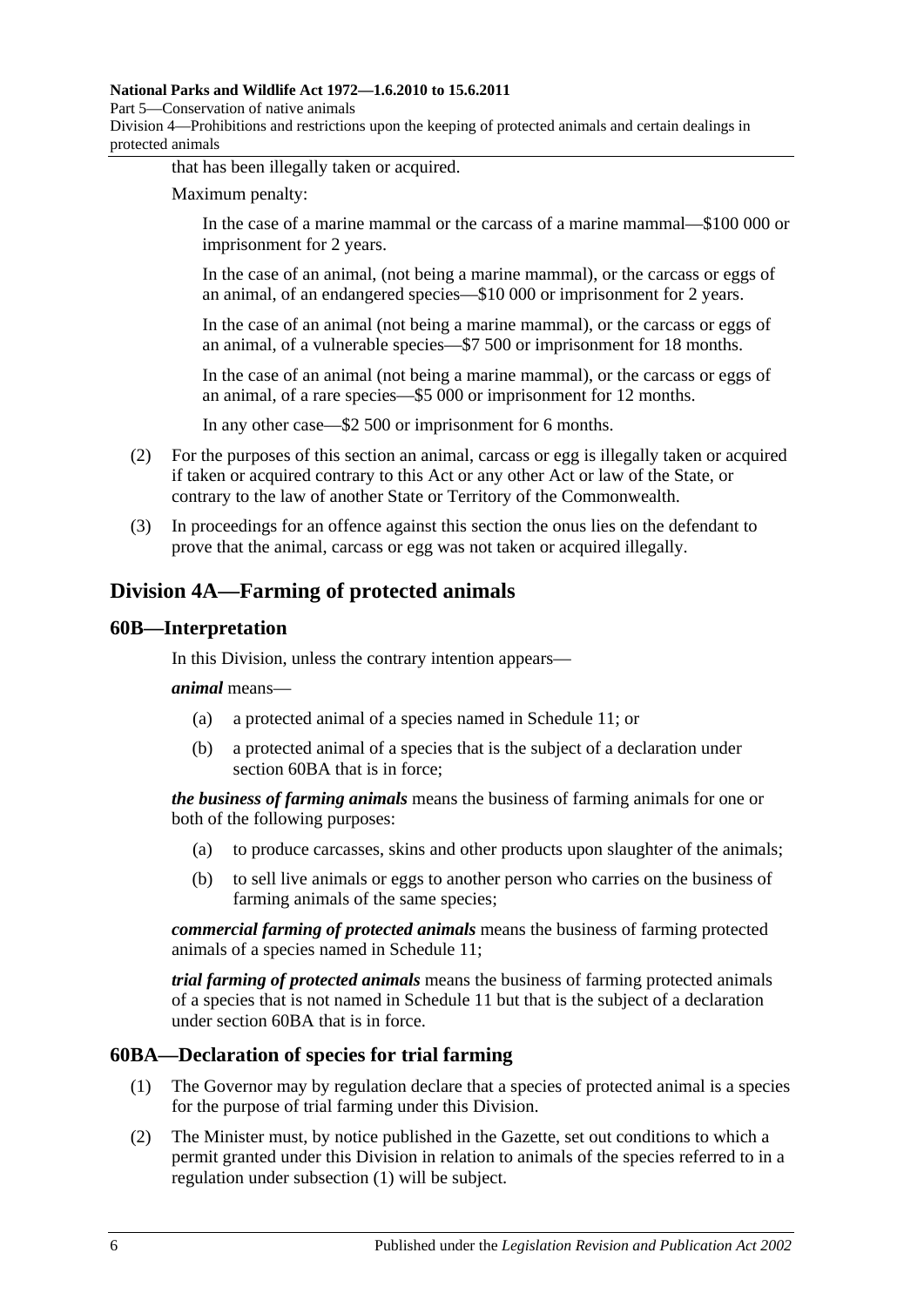- (3) The notice must be published in the same issue of the Gazette as the regulation.
- (4) [Subsection](#page-57-2) (2) does not limit the imposition of other conditions under section [60C\(6\).](#page-58-0)
- (5) A regulation under [subsection](#page-57-1) (1) expires on the fourth anniversary of its commencement and cannot be remade in relation to the same species of animal.

#### <span id="page-58-1"></span>**60C—Permit for farming protected animals**

- (1) The Minister may grant to a person a permit—
	- (a) to take an animal or the eggs of an animal from the wild or to slaughter or destroy in any other manner an animal in captivity; or
	- (b) to keep an animal or to have possession or control of the eggs of an animal; or
	- (c) to sell an animal or the carcass or eggs of an animal,

in the course of carrying on the business of farming animals of that species.

- (2) A person is not entitled to carry on the commercial farming of protected animals pursuant to a permit granted under any other provision of this Act after the expiration of 12 months following the inclusion in [Schedule 11](#page-138-0) of the species to which the animals belong.
- <span id="page-58-2"></span>(3) The Minister must not grant a permit under [subsection](#page-58-1) (1) for the commercial farming of protected animals—
	- (a) if a code of management has not been adopted by the Minister under this Division in respect of the species of animal to which the permit will relate; or
	- (b) if the permit would, in the Minister's opinion, be seriously at variance with the code of management referred to in [paragraph](#page-58-2) (a).
- (4) A permit for the trial farming of protected animals of a particular species expires at the expiration of the term for which it was granted or when the declaration under [section](#page-57-0) 60BA in relation to that species expires whichever occurs first.
- (5) The Minister must not grant a permit under [subsection](#page-58-1) (1) to take an animal or the eggs of an animal from the wild unless he or she is satisfied that the removal of animals or eggs pursuant to the permit is desirable in order to reduce or control a population of animals that is causing, or is likely to cause, damage to the environment or to crops, stock or other property.
- <span id="page-58-0"></span>(6) A permit granted under [subsection](#page-58-1) (1) is subject to such limitations, restrictions or conditions as are imposed by this section or by the Minister under [section](#page-72-0) 69 or by a notice under [section](#page-57-0) 60BA or are prescribed from time to time by regulation.
- (7) An animal taken from the wild or an animal raised from an egg taken from the wild cannot be slaughtered or destroyed in any other manner pursuant to a permit granted under [subsection](#page-58-1) (1) except—
	- (a) as a last resort to terminate the animal's suffering; or
	- (b) to prevent the spread of a disease with which the animal is infected.
- (8) A permit that enables the holder to take an animal or the eggs of an animal from the wild is subject to a condition requiring the holder within 14 days after taking animals or eggs pursuant to the permit to deliver to the Minister a report in the prescribed form stating the number of animals and eggs taken.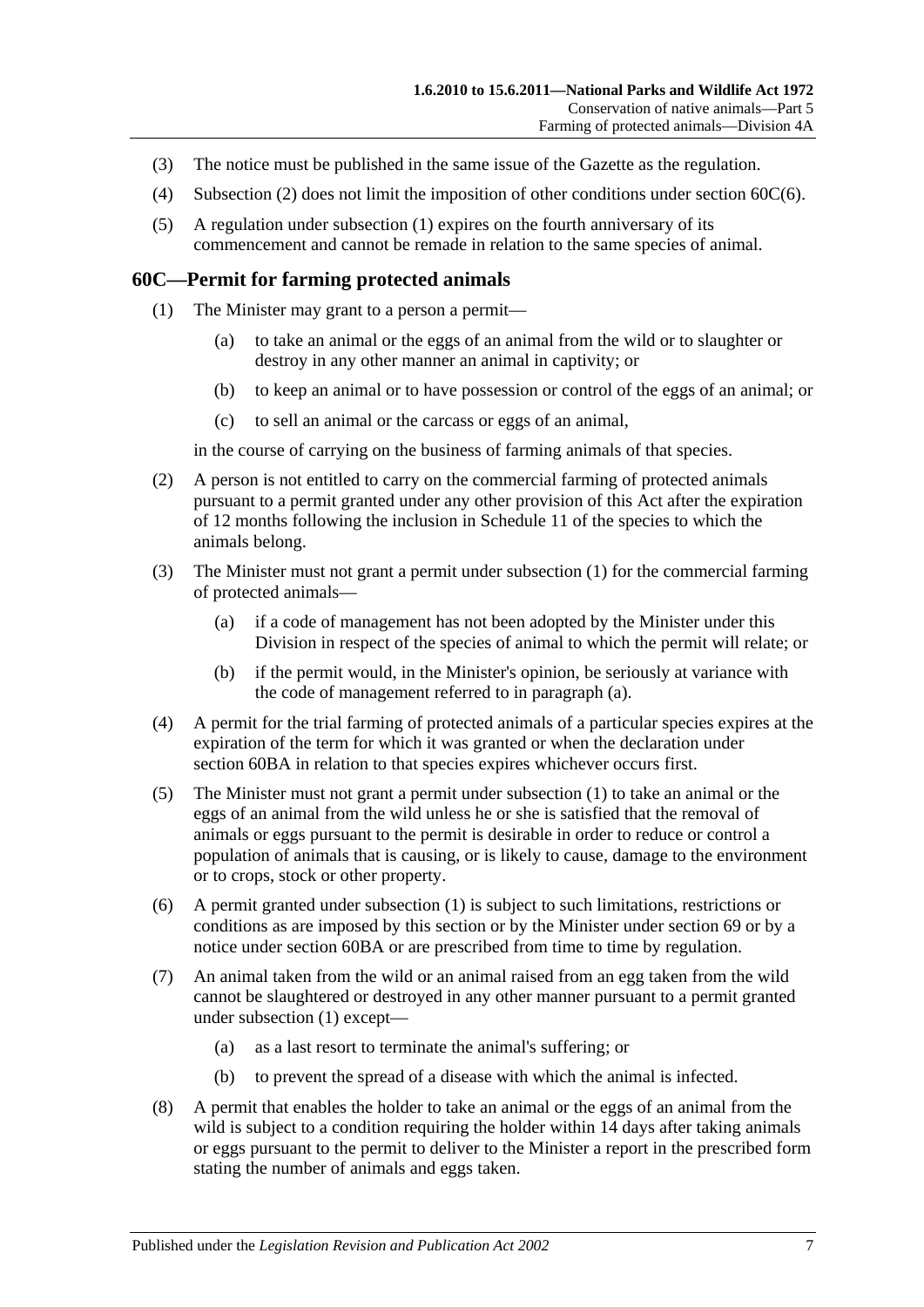- (9) A permit granted under [subsection](#page-58-1) (1) authorises—
	- (a) the sale of eggs of the species to which the permit relates to a person who carries on the business of farming animals of that species; and
	- (b) the sale of eggs of that species to any other person subject to the written approval of the Minister.
- (10) It is lawful to—
	- (a) take a protected animal or the eggs of a protected animal from the wild or to slaughter or destroy in any other manner an animal in captivity; or
	- (b) keep a protected animal or to have possession or control of the eggs of a protected animal; or
	- (c) sell a protected animal or the carcass or eggs of a protected animal,

pursuant to a permit granted under [subsection](#page-58-1) (1).

### **60D—Code of management**

- (1) The Minister must prepare a draft code of management in respect of each species of animal named in [Schedule 11.](#page-138-0)
- <span id="page-59-0"></span>(1a) The Minister may prepare a draft code of management in respect of a species of animal that has been declared to be a species for the purpose of trial farming under this Division.
- (2) A draft code must address the following matters:
	- (a) the effect of taking individual animals or eggs from the wild on the species concerned and on the ecosystem of which they formed part; and
	- (b) the welfare of the animals in captivity; and
	- (c) the need for research in relation to farming the species concerned; and
	- (d) the identification of animals and animal products; and
	- (e) any other matters that should, in the opinion of the Minister, be addressed.
- (3) A draft code may incorporate the whole or part of the Australian Model Code of Practice for the time being applicable to the welfare of the species to which the draft code relates by reference to the model code or to the relevant parts of it.
- (4) The Minister must provide the Minister administering the *[Livestock Act](http://www.legislation.sa.gov.au/index.aspx?action=legref&type=act&legtitle=Livestock%20Act%201997) 1997* with a copy of the draft code of management for comment.
- (5) The Minister must, by notice published in the Gazette and in a newspaper circulating generally throughout the State—
	- (a) state the place or places at which copies of the draft code can be inspected or purchased; and
	- (b) invite interested persons to provide the Minister with written comments in relation to the draft code.
- (5a) A draft code must be made available for public comment for at least three months before adoption by the Minister.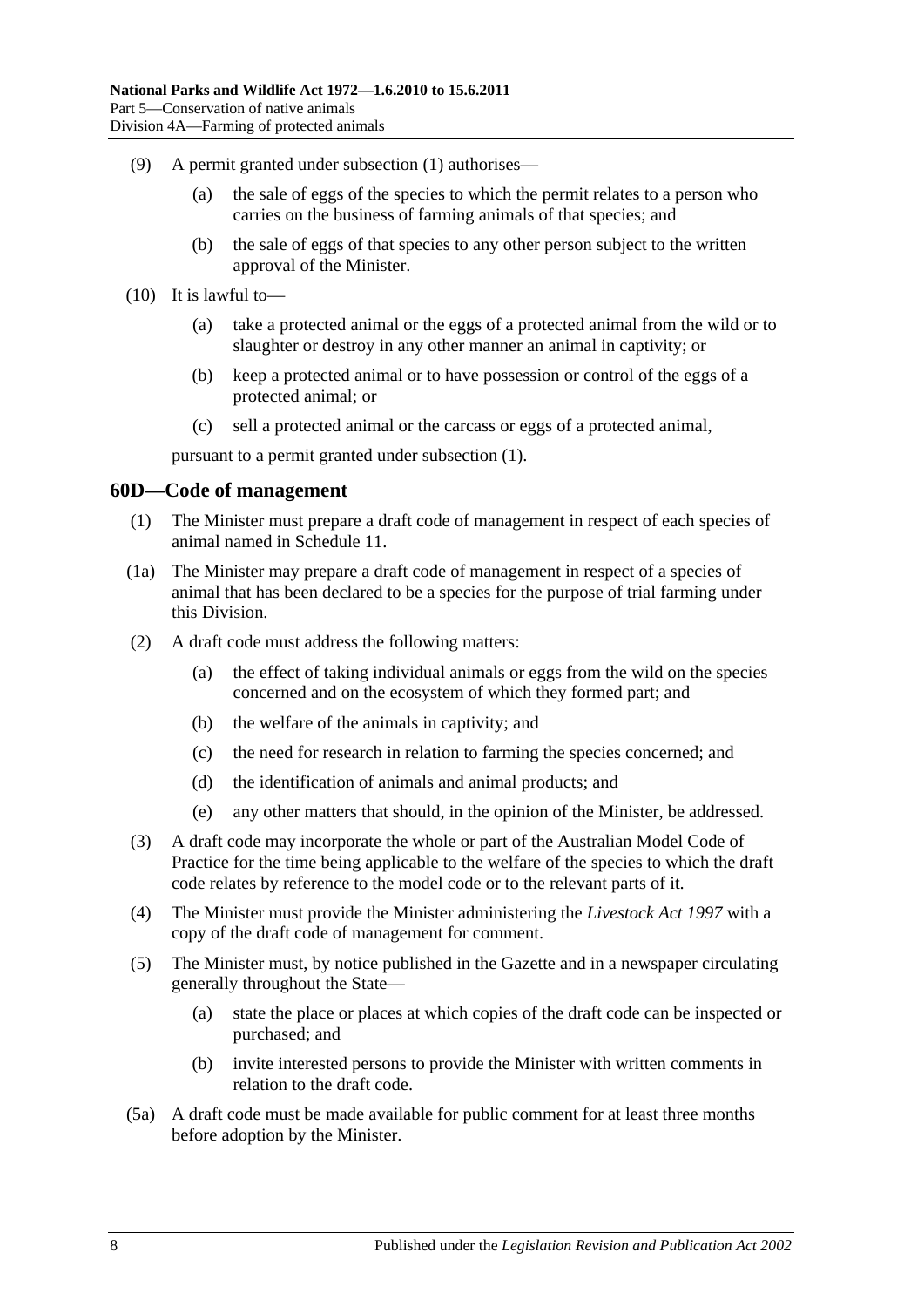- (6) Before adopting a draft code of management the Minister must have regard to comments (if any) made by the Minister administering the *[Livestock Act](http://www.legislation.sa.gov.au/index.aspx?action=legref&type=act&legtitle=Livestock%20Act%201997) 1997* or by members of the public and may, if the Minister thinks fit, vary the draft code to take account of those comments.
- (7) A code of management adopted by the Minister must be published in the Gazette and a notice stating the place or places at which copies of the code may be inspected or purchased must be published in a newspaper circulating generally throughout the State.
- (8) A code of management may be replaced or varied by a further code prepared and adopted by the Minister in accordance with this section.
- (9) If a draft code of management has been prepared under [subsection](#page-59-0) (1a) and made available to the public for comment within 12 months before the species to which the code relates is named in [Schedule 11,](#page-138-0) the draft code will be taken to have been drafted and made available to the public after the species was named in [Schedule 11.](#page-138-0)

### **60E—Royalty**

- (1) Where royalty is payable under this Act in respect of a species to which a permit granted under this Division applies, royalty is payable—
	- (a) in respect of an animal or the eggs of an animal of that species taken from the wild pursuant to the permit; and
	- (b) in respect of an animal of that species slaughtered in captivity pursuant to the permit.
- (2) Where a permit relates to animals in respect of which a royalty is payable under this Act, the Minister may require the applicant to pay (when the permit is granted or at any later time) an amount equal to the total amount of royalty that would be payable if all the animals that could be taken or slaughtered, and all the eggs that could be taken, pursuant to the permit were taken or slaughtered.

### **60F—Application of fees and royalty**

- (1) Fees paid in respect of permits granted under this Division and royalty paid under this Act in respect of animals or eggs to which those permits relate must be paid into the Wildlife Conservation Fund and must be applied from the Fund—
	- (a) in payment of the costs of administering this Division; and
	- (b) for the benefit of the industry of farming the species of animal to which the permits relate; and
	- (c) for research into the impact upon the species of animal to which the permits relate of the taking of animals and eggs from the wild pursuant to those permits.
- (2) The fees fixed by regulation in respect of permits granted under this Division may exceed the Minister's costs in granting the permits and administering this Division in relation to the permits.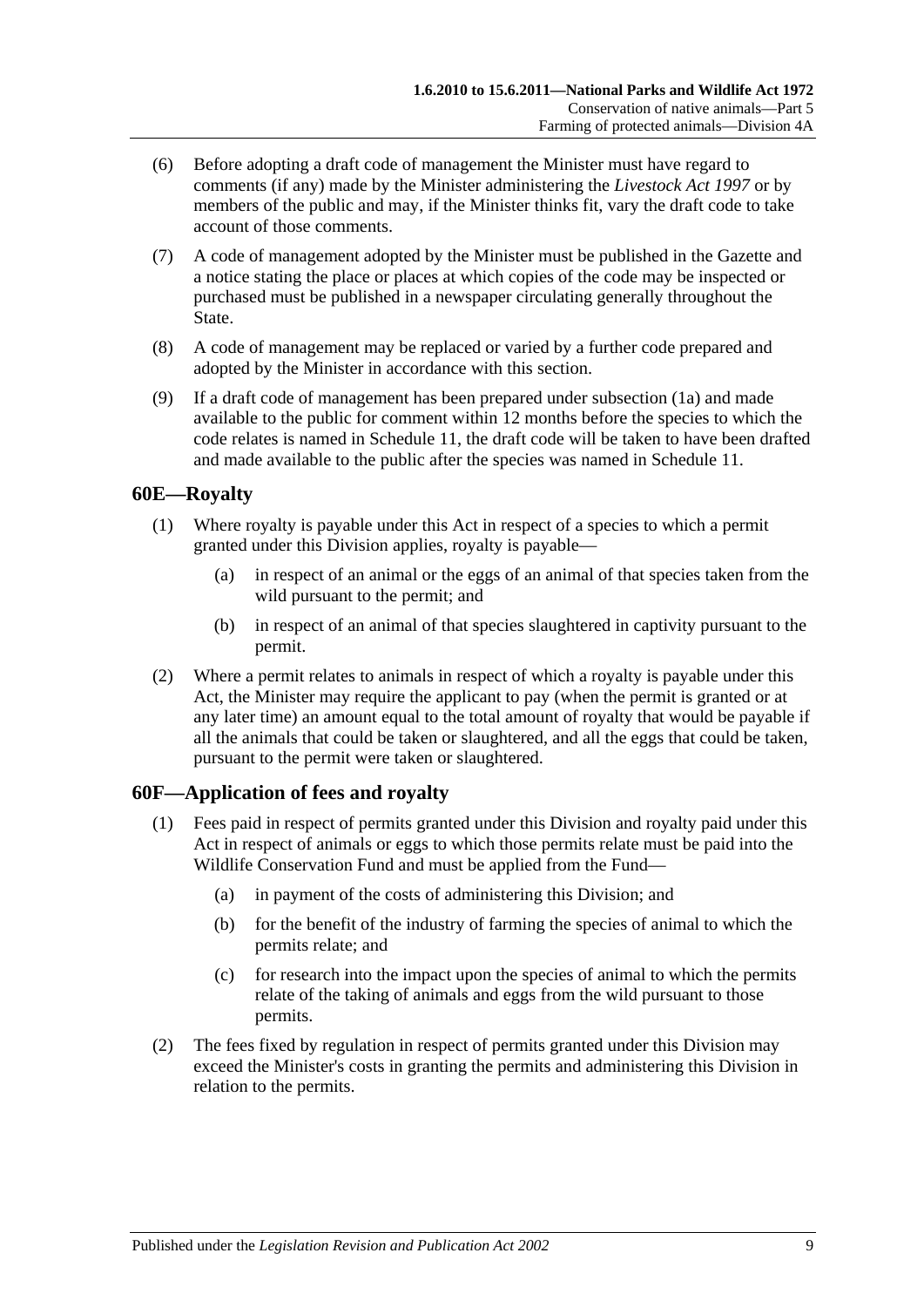# **Division 4B—Harvesting of protected animals**

### <span id="page-61-0"></span>**60G—Application of Division**

- (1) The Minister may, by notice published in the Gazette, declare that this Division applies to, and in relation to, animals of one or more of the following species:
	- (a) red kangaroo—*macropus rufus*;
	- (b) western grey kangaroo—*macropus fuliginosus melanops*;
	- (c) euro (wallaroo) (hill kangaroo)—*macropus robustus*.
- (2) The Minister may, by subsequent notice published in the Gazette, vary or revoke a notice under [subsection](#page-61-0) (1).
- <span id="page-61-1"></span>(3) The Governor may, by regulation made on the recommendation of the Minister, declare that this Division applies to, and in relation to, protected animals of a species (not being a species referred to in [subsection](#page-61-0) (1)) named in the regulation.
- (4) The Minister must not make a recommendation under [subsection](#page-61-1) (3) unless he or she is satisfied that there is sufficient scientific knowledge available in relation to the species concerned to enable the matters referred to in section  $60I(2)(a)$ , [\(b\),](#page-61-3) [\(c\)](#page-61-4) and [\(d\)](#page-62-0) to be addressed adequately.

### **60H—Interpretation**

In this Division, unless the contrary intention appears—

*harvesting* of a protected animal means—

- (a) to kill the protected animal in the wild; or
- (b) to capture the protected animal from the wild and then kill it,

in order to sell the carcass of the animal or to use it for any other purpose.

#### **60I—Plan of management**

- (1) The Minister must prepare a draft plan of management in relation to the harvesting of each species of protected animal to which this Division applies.
- <span id="page-61-4"></span><span id="page-61-3"></span><span id="page-61-2"></span>(2) The draft plan must—
	- (a) assess the likely impact of harvesting animals of that species—
		- (i) on the species concerned; and
		- (ii) on the ecosystems which animals of that species form part; and
		- (iii) on the diversity of the species of animals and plants comprising those ecosystems; and
		- (iv) on the ability of the species to maintain natural genetic diversity throughout its population; and
	- (b) identify factors that are likely to reduce or increase the number of animals of the species to be harvested; and
	- (c) identify any other factors that will affect the species as a renewable resource for the purposes of harvesting in the future; and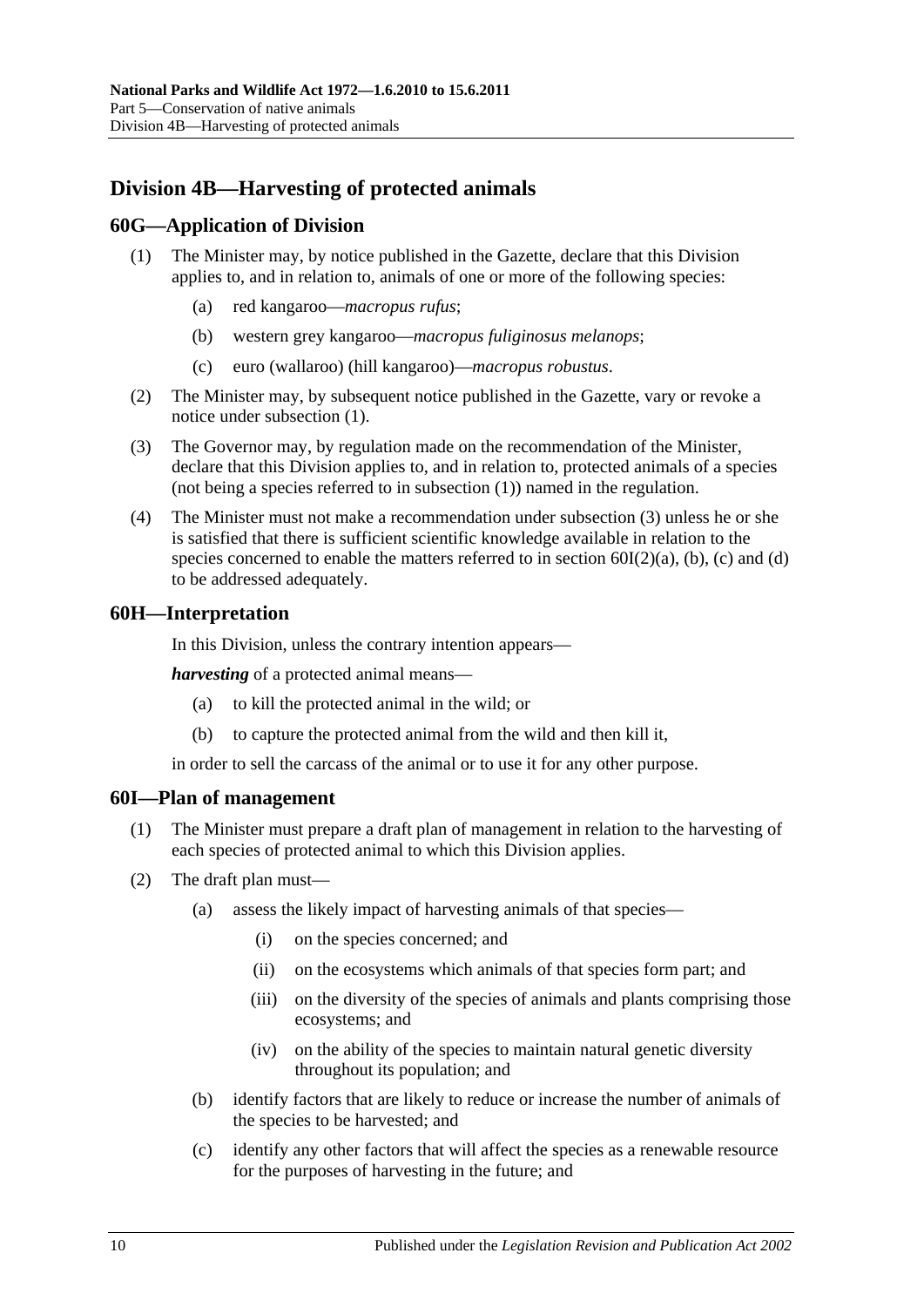- <span id="page-62-0"></span>(d) assess whether there is a need to reduce the number of animals of the species to protect the environment, crops, stock or other property; and
- (e) specify humane methods and procedures for the killing, capturing and killing and treatment after capture of animals pursuant to a permit under this Division; and
- (f) address any other matters that should, in the opinion of the Minister, be addressed.
- (3) The Minister must provide the Minister administering the *[Livestock Act](http://www.legislation.sa.gov.au/index.aspx?action=legref&type=act&legtitle=Livestock%20Act%201997) 1997* with a copy of the draft plan of management for comment.
- (4) The Minister must, by notice published in the Gazette and in a newspaper circulating generally throughout the State—
	- (a) state the place or places at which copies of the draft plan can be inspected or purchased; and
	- (b) invite interested persons to provide the Minister with written comments in relation to the draft plan.
- (5) A draft plan must be made available for public comment for at least three months before adoption by the Minister.
- (6) Before adopting a draft plan the Minister must have regard to comments (if any) made by the Minister administering the *[Livestock Act](http://www.legislation.sa.gov.au/index.aspx?action=legref&type=act&legtitle=Livestock%20Act%201997) 1997* or by members of the public and may, if the Minister thinks fit, vary the draft plan to take account of those comments.
- <span id="page-62-1"></span>(7) Notice that a plan of management has been adopted by the Minister must be published in the Gazette and a newspaper circulating generally throughout the State.
- (7a) A notice under [subsection](#page-62-1) (7) must state the place or places at which copies of the plan may be inspected or purchased.
- (8) A plan of management may be replaced or varied by a further plan prepared and adopted by the Minister in accordance with this section.

### <span id="page-62-2"></span>**60J—Permit for harvesting protected animals**

- (1) If a plan of management has been adopted by the Minister under this Division in relation to a species of protected animal, the Minister may grant a permit to a person to harvest animals of that species and to sell or use the carcasses of the animals that have been harvested.
- (2) The Minister must not grant a permit under [subsection](#page-62-2) (1) to take animals on a reserve except animals of the following species—
	- (a) red kangaroo—*macropus rufus*;
	- (b) western grey kangaroo—*macropus fuliginosus melanops*;
	- (c) euro (wallaroo) (hill kangaroo)—*macropus robustus*,

and then only if—

(d) the Minister has adopted a plan of management under [section](#page-29-0) 38 in relation to the reserve; and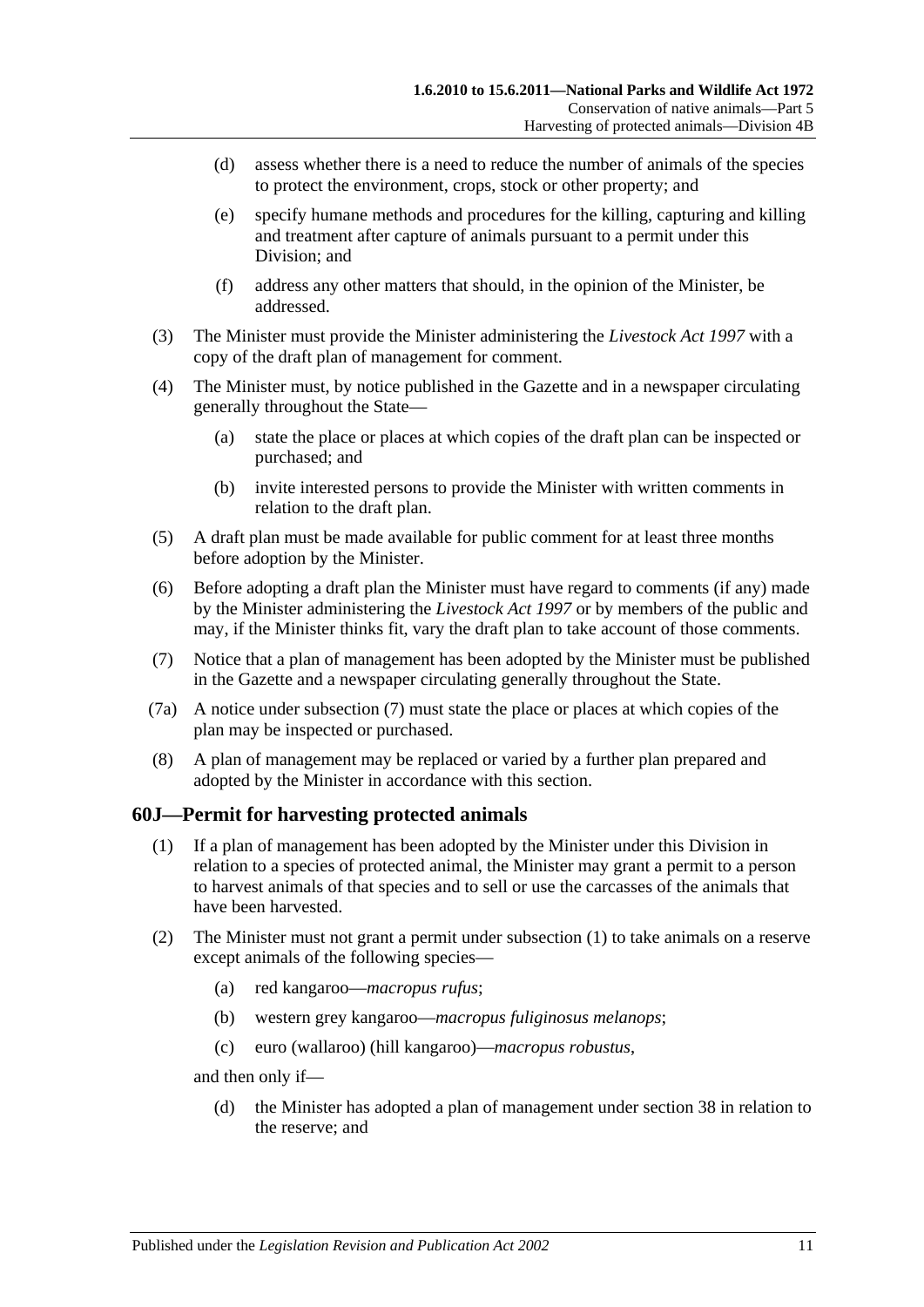- (e) the plan of management provides for the culling of animals of the species to which the permit relates in order to preserve animal or plant habitats or wildlife; and
- (f) the permit only authorises the harvesting of animals that would otherwise be culled from the reserve pursuant to the plan of management.
- (3) The Minister must not grant a permit under [subsection](#page-62-2) (1) unless he or she is satisfied that the taking of animals of the species concerned pursuant to the permit and all other permits granted under this section or under some other section of this Act—
	- (a) will not adversely affect the ecosystems which animals of that species form part or the diversity of the species of animals and plants comprising those ecosystems; and
	- (b) will not adversely affect the species as a renewable resource for harvesting in the future.
- (4) A permit granted under [subsection](#page-62-2) (1) is subject to such limitations, restrictions or conditions as are imposed by this section or by the Minister under [section](#page-72-0) 69 or are prescribed from time to time by regulation.
- (5) A permit granted under [subsection](#page-62-2) (1) is subject to a condition requiring the holder of the permit to use the methods and observe the procedures set out in the management plan for the killing, the capture and killing and the treatment after capture, of animals of the species to which the permit relates.
- (6) It is lawful to—
	- (a) harvest protected animals; and
	- (b) sell, use or give away the carcass of a protected animal,

pursuant to a permit granted under [subsection](#page-62-2) (1).

### **60K—Royalty**

Where a permit under this Division relates to animals in respect of which a royalty is payable under this Act, the Minister may require the applicant to pay (when the permit is granted or at any later time) an amount equal to the total amount of royalty that would be payable if all the animals that could be harvested pursuant to the permit were harvested.

### **60L—Application of fees and royalty**

- (1) Fees paid in respect of permits granted under this Division and royalty paid under this Act in respect of animals to which those permits relate must be paid into the Wildlife Conservation Fund and must be applied from the Fund—
	- (a) in payment of the costs of administering this Division; and
	- (b) for research into the impact on the species of animals to which the permits relate of the harvesting of animals pursuant to those permits.
- (2) The fees fixed by regulation in respect of permits granted under this Division may exceed the Minister's costs in granting the permits and administering this Division in relation to the permits.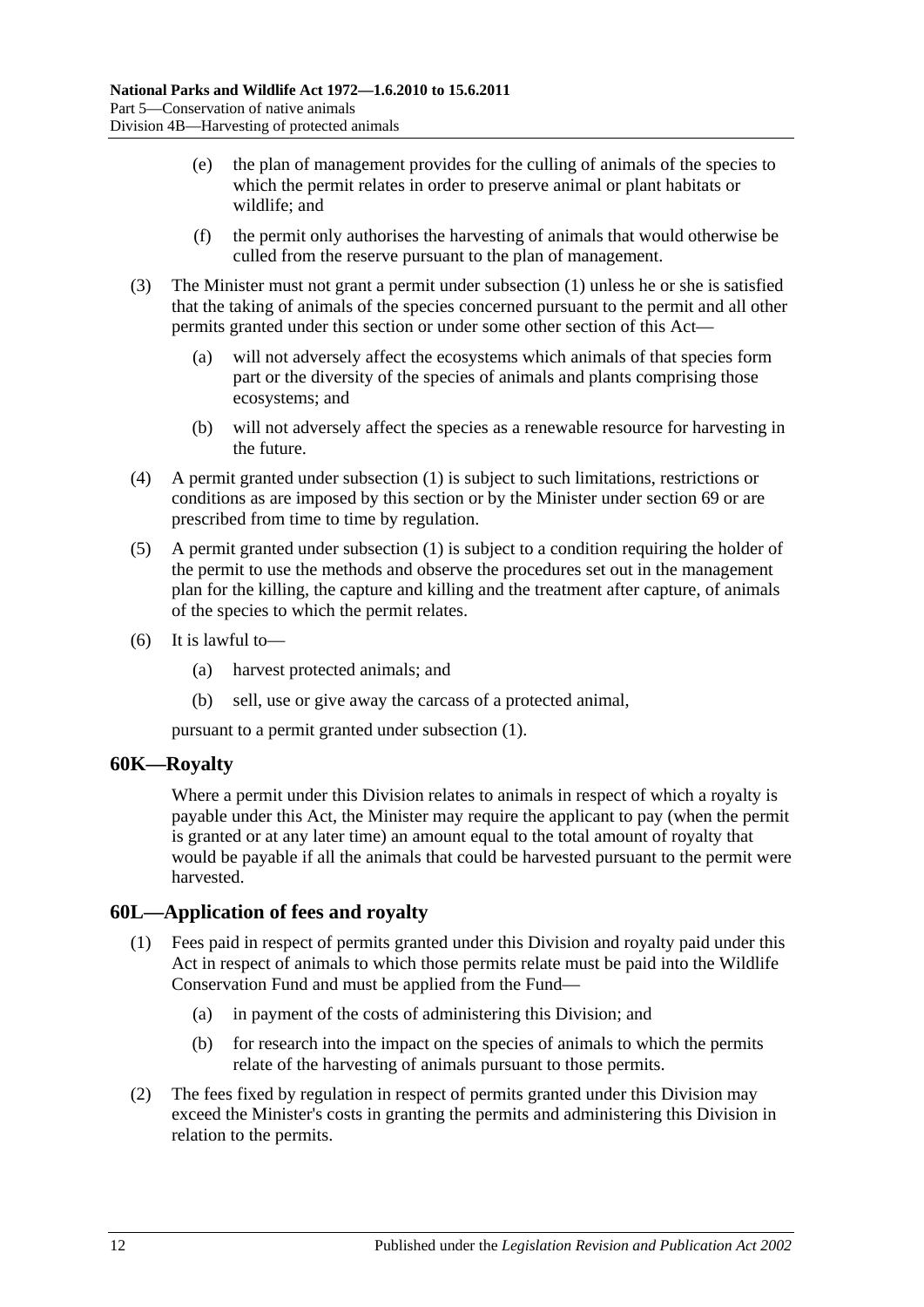# **Division 5—Royalty**

### <span id="page-64-0"></span>**61—Royalty**

- (1) The Governor may, by regulation, declare that royalty is payable to the Wildlife Conservation Fund—
	- (a) on an animal specified in the regulation; or
	- (b) on the carcass or skin of an animal specified in the regulation; or
	- (c) on any egg of an animal specified in the regulation; or
	- (d) on a native plant specified in the regulation,

by any person by whom any such animal, carcass, skin, egg or plant is taken.

- (2) An animal, or the carcass, skin or egg of an animal or a native plant may be specified in a regulation under [subsection](#page-64-0) (1) by reference to the species of the animal or plant or by reference to any other class to which the animal or plant belongs.
- <span id="page-64-2"></span><span id="page-64-1"></span>(3) The amount of royalty fixed by a regulation may vary according to—
	- (a) the species or other class to which the animal or plant belongs; or
	- (b) the size, age, quality, standard or condition of the animal, carcass, skin, egg or plant; or
	- (c) a combination of the factors referred to in [paragraphs](#page-64-1) (a) and [\(b\).](#page-64-2)
- (4) Without limiting any other provision of this section, a regulation under this section may provide that it applies only in respect of an animal, or the carcass, skin or egg of an animal, taken in a game reserve.

### <span id="page-64-3"></span>**62—Demand for royalty**

- (1) The Director or a warden may demand orally or in writing that any person pay to the Director all royalty for which that person is liable under this Act.
- (2) A person who fails to comply with a demand under [subsection](#page-64-3) (1) within 48 hours of the demand is guilty of an offence.

Maximum penalty: \$1 000.

- (3) In any proceedings under this section the court may order the defendant to pay to the Director any amount fixed by the court by way of royalty under this Act.
- (4) Where a person fails to comply with a demand under [subsection](#page-64-3) (1), the Director or a warden may seize any animals, carcasses, skins, eggs or plants upon which royalty is unpaid.
- (5) The Minister may sell any animals, carcasses, skins, eggs or plants seized under this section and must apply any proceeds of the sale in payment of the unpaid royalty and any amount remaining to the owner of the animals, carcasses, skins, eggs or plants.

### **63—Recovery of royalty by civil action**

(1) The Minister may, by action in any court of competent jurisdiction, recover, as a debt, from any person an amount of royalty for which that person is liable under this Act.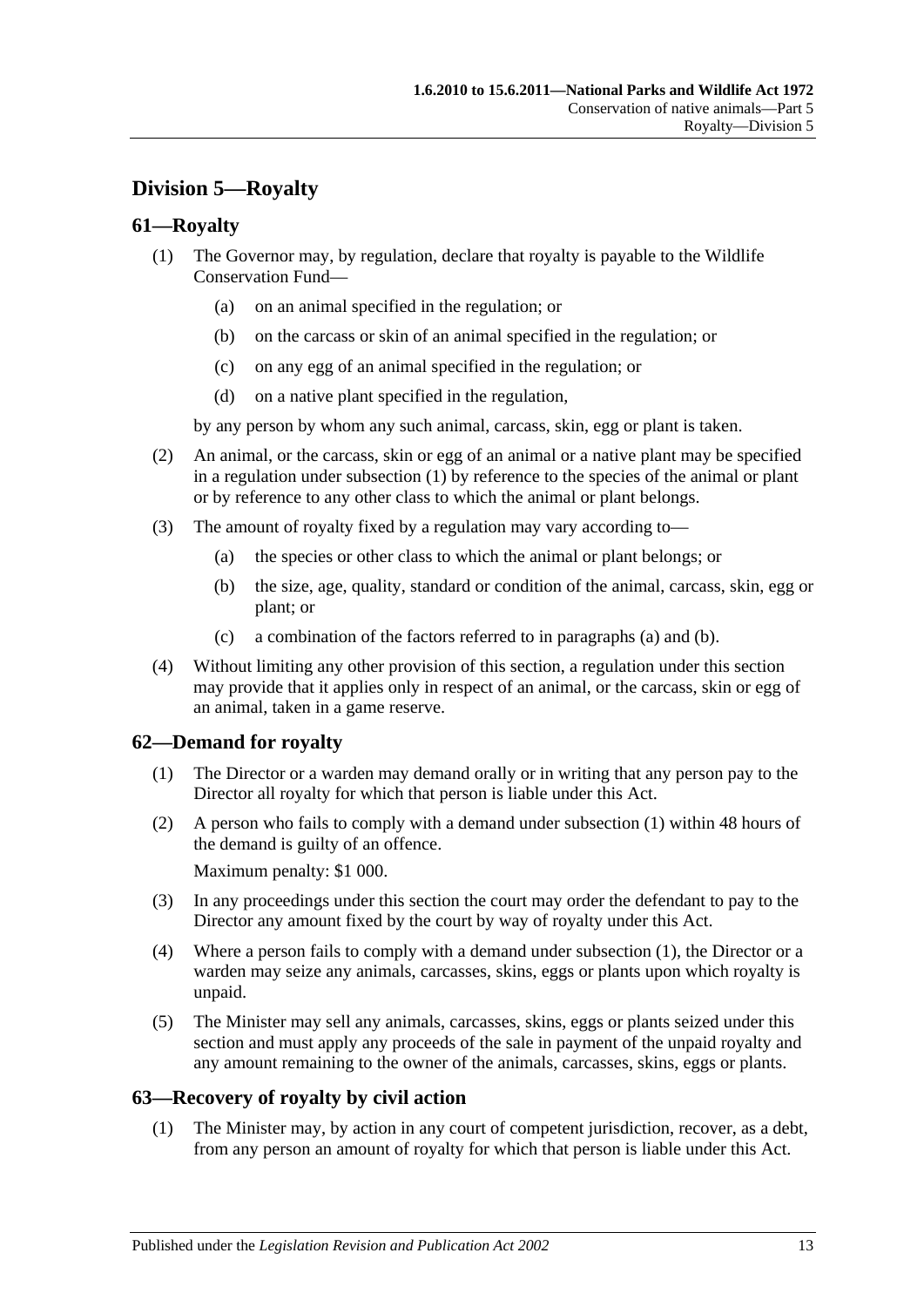(2) This section does not derogate from any other remedy available to the Minister for the recovery of royalty.

# **Division 6—General provisions**

### **64—Unlawful entry on land**

(1) A person must not be on any land for the purpose of taking a protected animal, or the eggs of a protected animal, unless the owner of that land has given that person, not more than six months beforehand, permission in writing to be on the land for that purpose.

Maximum penalty: \$1 000.

Expiation fee: \$150.

- <span id="page-65-0"></span>(2) If the owner or occupier of any land, or the servant or agent of the owner of the land, suspects that a person trespassing on the land is committing, has committed, or is about to commit an offence against this Act, he or she may request the trespasser—
	- (a) to state the trespasser's full name and usual place of residence; and
	- (b) to leave the land.
- (3) A person of whom a request is made under [subsection](#page-65-0) (2) must comply with it forthwith.

Maximum penalty: \$1 000.

Expiation fee: \$150.

(4) A person who has been requested to leave land under this section must not re-enter the land without the permission of the owner.

Maximum penalty: \$1 000.

Expiation fee: \$150.

- (5) In proceedings for an offence against this section, proof that a person has possession or control of a dog, firearm or device capable of being used for taking a protected animal is evidence that that person was on the land for the purpose of taking a protected animal.
- (6) In this section—

*owner* means—

- (a) in relation to private land, the owner of the land; and
- (b) in relation to land held by a Minister, agent or instrumentality of the Crown, that Minister, agent or instrumentality or a person authorised by the Minister, agent or instrumentality; and
- (c) in relation to unalienated land of the Crown, the Minister administering the *[Crown Lands Act](http://www.legislation.sa.gov.au/index.aspx?action=legref&type=act&legtitle=Crown%20Lands%20Act%201929) 1929* or a person authorised by that Minister.

### **65—Use of poison**

(1) A person who, without a permit granted by the Minister, uses poison for the purpose of taking a protected animal is guilty of an offence.

Maximum penalty: \$2 000.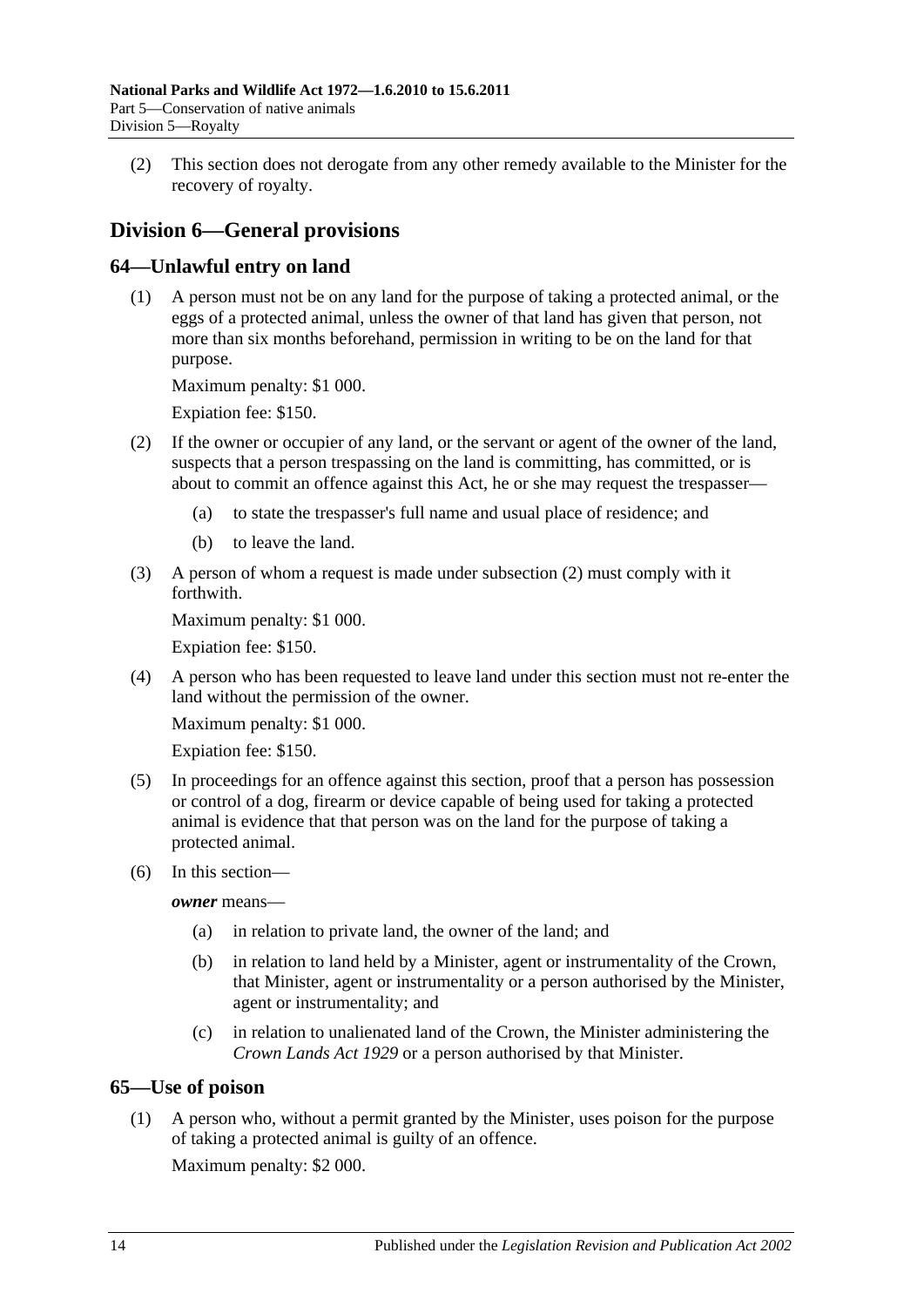- <span id="page-66-0"></span>(2) If a protected animal is taken as a result of the use of poison by a person without a permit granted by the Minister, that person is guilty of an offence. Maximum penalty: \$2 000.
- (3) It is a defence to a charge under [subsection](#page-66-0) (2) that the defendant—
	- (a) used the poison in good faith for the purpose of destroying vermin in pursuance of the *[Animal and Plant Control \(Agricultural Protection and](http://www.legislation.sa.gov.au/index.aspx?action=legref&type=act&legtitle=Animal%20and%20Plant%20Control%20(Agricultural%20Protection%20and%20Other%20Purposes)%20Act%201986)  [Other Purposes\) Act](http://www.legislation.sa.gov.au/index.aspx?action=legref&type=act&legtitle=Animal%20and%20Plant%20Control%20(Agricultural%20Protection%20and%20Other%20Purposes)%20Act%201986) 1986*; and
	- (b) exercised such precautions as the defendant might reasonably be expected to have exercised in the circumstances to avoid endangering protected animals by the use of poison.
- (4) In this section—

*poison* means any substance that might endanger the life or health of a protected animal.

### <span id="page-66-1"></span>**66—Restriction on use of certain devices**

- (1) The Governor may, by proclamation, restrict or prohibit the use of firearms or devices of a specified class for the taking of particular species of animals or for the taking of animals generally.
- (2) A person who contravenes a restriction or prohibition imposed under [subsection](#page-66-1) (1) is guilty of an offence.

Maximum penalty: \$1 000.

Expiation fee: \$150.

### **67—Devices for the illegal taking of animals**

- (1) A warden may dismantle and remove any device by which animals have been taken illegally or by which animals are in the warden's opinion likely to be taken illegally.
- (2) Any device removed by a warden pursuant to this section is forfeited to the Crown and may be sold or otherwise disposed of by the Director.

#### <span id="page-66-5"></span>**68—Molestation etc of protected animals**

- <span id="page-66-3"></span><span id="page-66-2"></span>(1) A person must not—
	- (a) interfere with, harass or molest, or cause or permit the interference with, harassment or molestation of, a protected animal; or
	- (b) undertake or continue an act or activity that is, or is likely to be, detrimental to the welfare of a protected animal after being directed by a warden not to undertake, or to stop, that act or activity; or
	- (c) undertake or continue an act or activity in relation to a protected animal that is contrary to regulations promulgated under this section,

<span id="page-66-4"></span>unless he or she acts in pursuance of this Act or a permit granted by the Minister under this section or another provision of this Act or in pursuance of some other Act or statutory instrument.

Maximum penalty:

In the case of a marine mammal—\$100 000 or imprisonment for 2 years.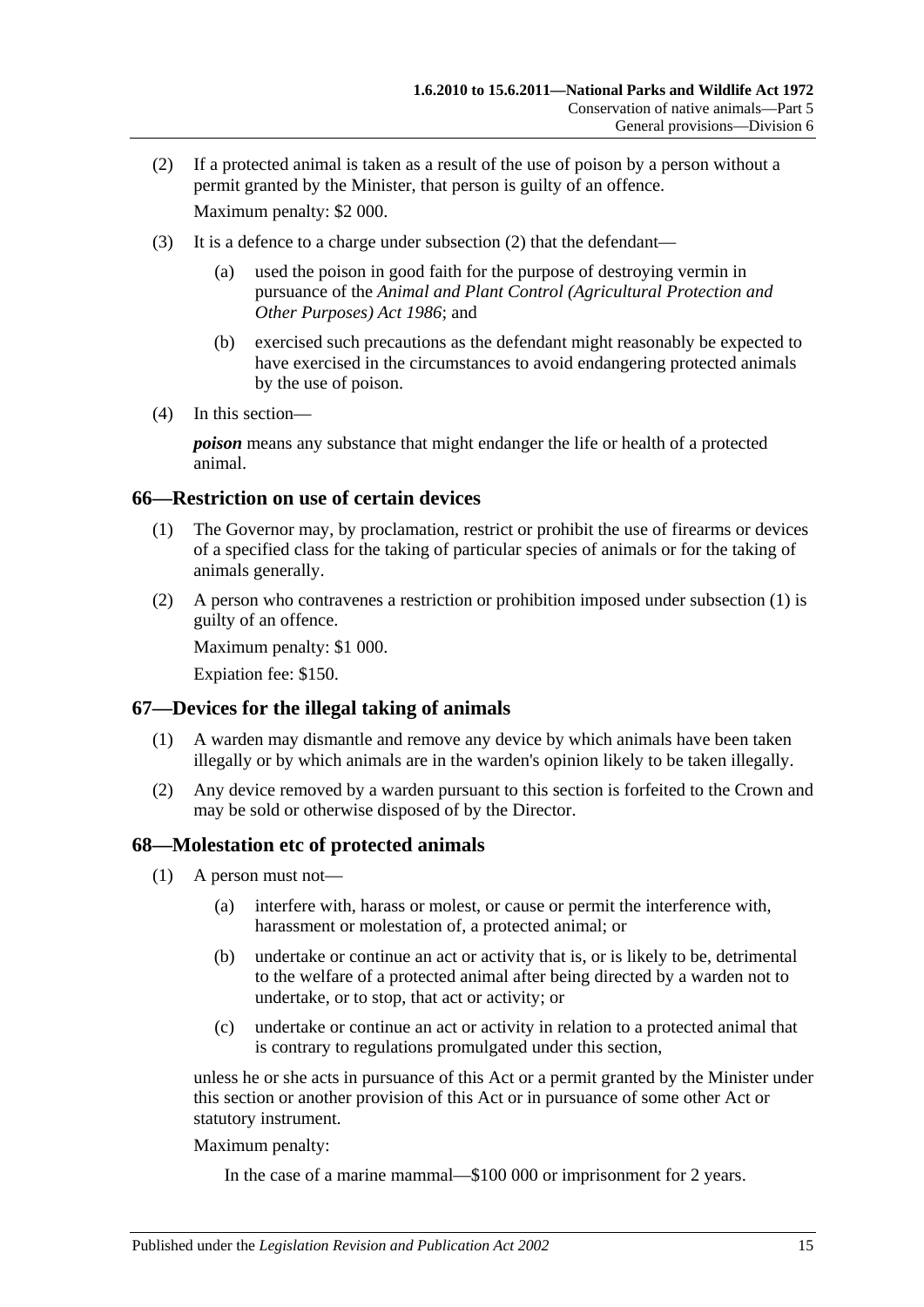In the case of an animal (not being a marine mammal) of an endangered species—\$10 000 or imprisonment for 2 years.

In the case of an animal (not being a marine mammal) of a vulnerable species—\$7 500 or imprisonment for 18 months.

In the case of an animal (not being a marine mammal) of a rare species—\$5 000 or imprisonment for 12 months.

In any other case—\$2 500 or imprisonment for 6 months.

- (2) The Minister may grant a permit to a person to undertake an act or activity that would otherwise contravene [paragraph](#page-66-2) (a), [\(b\)](#page-66-3) or [\(c\)](#page-66-4) of [subsection](#page-66-5) (1).
- (3) It is a defence to a charge of an offence against [subsection](#page-66-2)  $(1)(a)$  to prove—
	- (a) that the defendant acted in the best interests of the animal concerned; or
	- (b) that the defendant acted reasonably to frighten the animal in order to protect himself or herself or another person or to protect—
		- (i) property comprising plants cultivated for commercial or other purposes or animals; or
		- (ii) property of any other kind.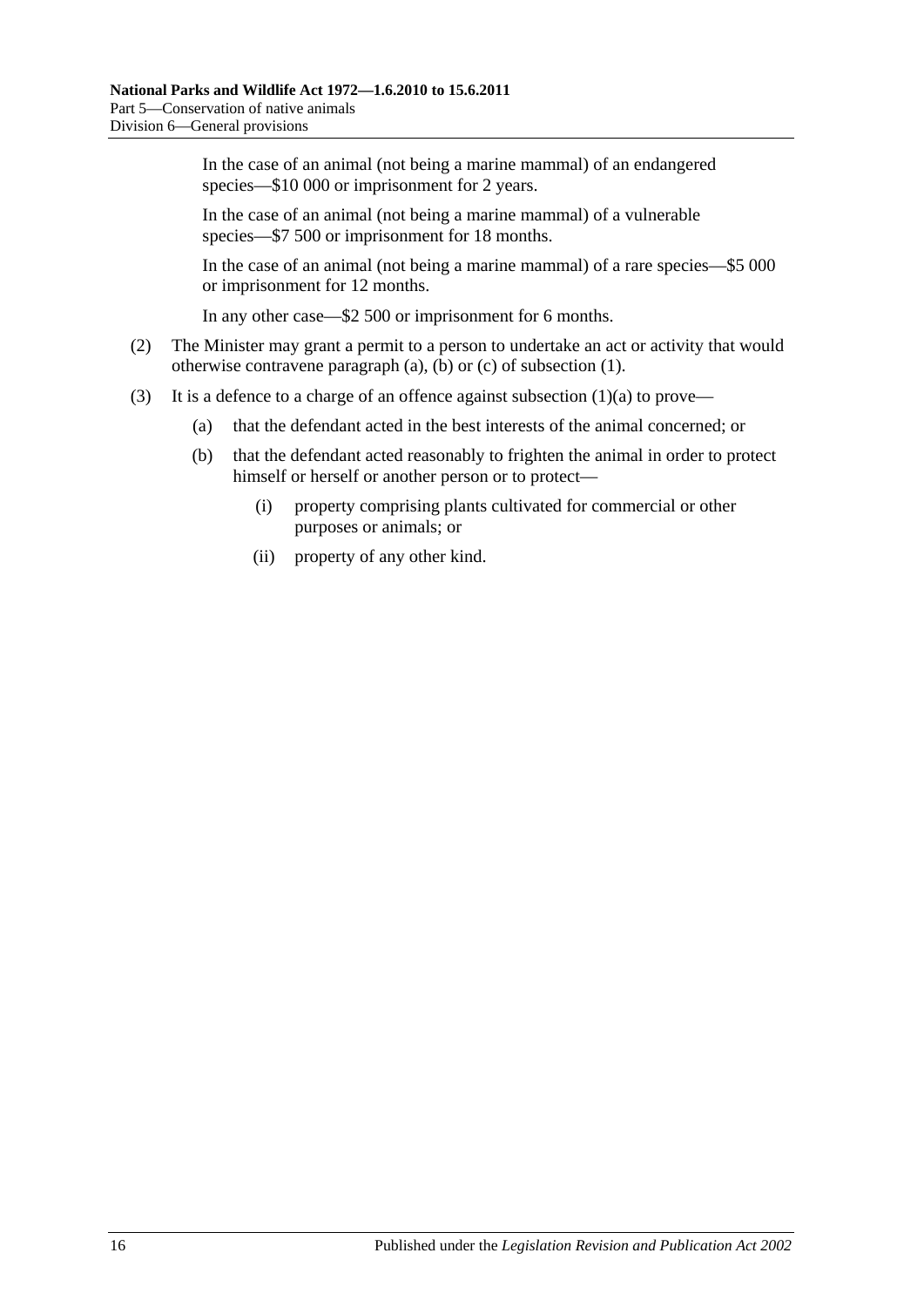# **Part 5A—Hunting**

# **Division 1—Hunting generally**

### <span id="page-68-3"></span>**68A—Hunting permits**

(1) Except as provided in [subsection](#page-68-0) (5), a person must not hunt, or have possession of any firearm or device for the purpose of hunting, unless that person holds a permit under this section.

Maximum penalty: \$1 000.

Expiation fee: \$150.

- (2) The Minister may grant to any person a permit under this section.
- (3) A permit under this section cannot authorise hunting within the Adelaide Dolphin Sanctuary or the possession by any person, while in that Sanctuary, of a firearm or other device for the purpose of hunting.
- (4) Where it is proved, in any proceedings for an offence against this section, that the defendant had possession of any firearm or device capable of being used for the purpose of hunting in circumstances that lead to a reasonable suspicion that the defendant had the firearm or device for that purpose, it will be presumed, in the absence of proof to the contrary, that the defendant had possession of that firearm or device for the purpose of hunting.
- <span id="page-68-0"></span>(5) No permit is required under this section for the purpose of—
	- (a) the destruction of animals that are endangering human life; or
	- (b) the destruction of animals (other than protected animals) by the owner of any land, a member of his or her household, or an employee or agent of the owner, that are causing damage to crops, stock or other property on the land; or
	- (c) the taking of an animal in pursuance of any other permit under this Act.

### <span id="page-68-2"></span>**68B—Unlawful entry on land**

(1) A person must not be on land for the purpose of hunting unless the owner of the land has given that person, within the preceding six months, permission in writing to be on the land for that purpose.

Maximum penalty: \$1 000.

Expiation fee: \$150.

- <span id="page-68-1"></span>(2) If the owner of land reasonably suspects that a person has committed or is about to commit an offence against this Act on the land, the owner may request the person—
	- (a) to state his or her full name and usual place of residence; and
	- (b) to leave the land.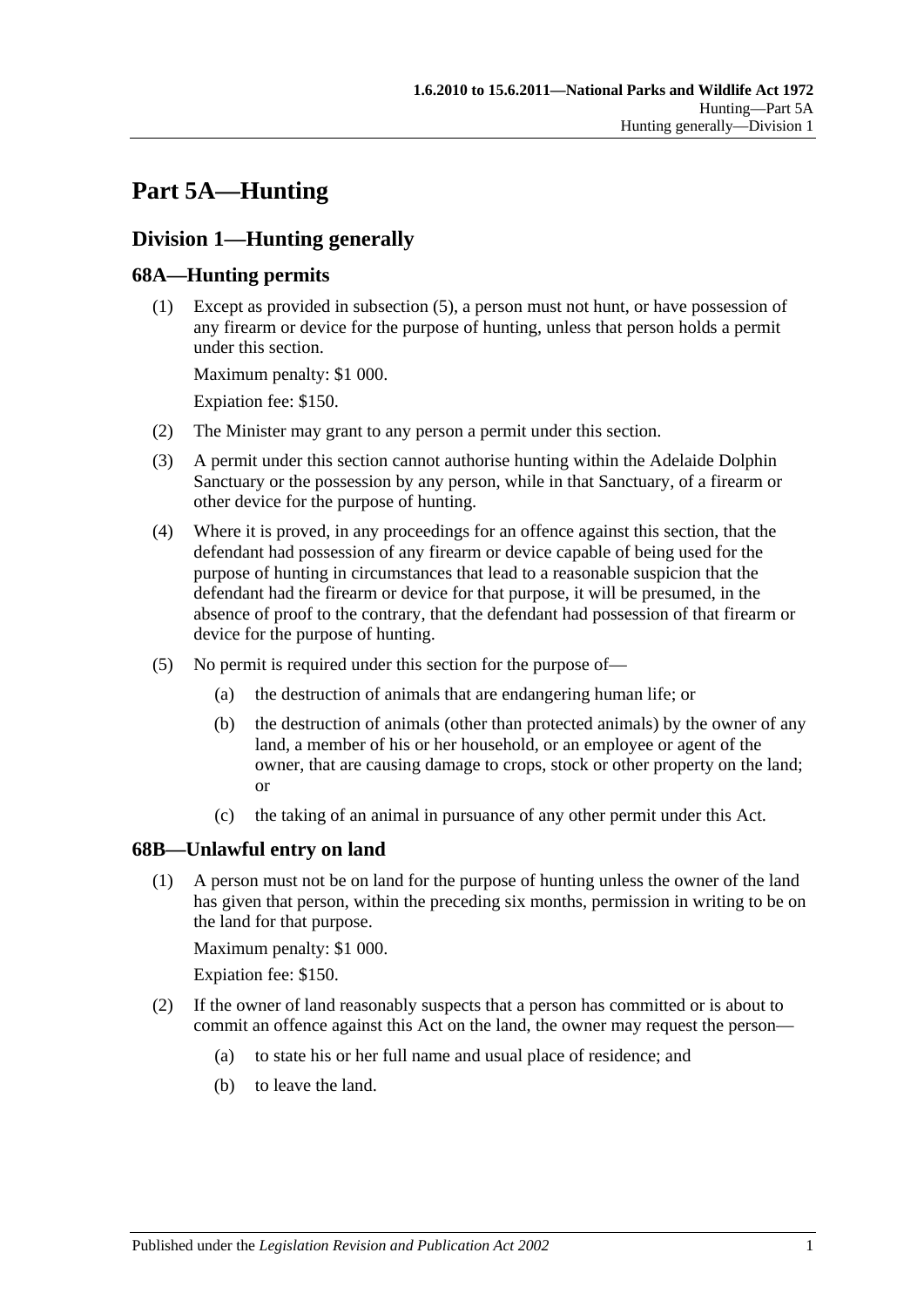(3) A person of whom a request is made under [subsection](#page-68-1) (2) must comply with it forthwith.

Maximum penalty: \$1 000.

Expiation fee: \$150.

(4) A person who has been requested to leave land under this section must not re-enter the land without the permission of the owner.

Maximum penalty: \$1 000.

Expiation fee: \$150.

- (5) Where it is proved, in proceedings for an offence against [subsection](#page-68-2) (1), that, while on the land, the defendant had possession or control of an animal, firearm, device, poison or bait capable of being used for hunting it will be presumed, in the absence of proof to the contrary, that the person was on the land for the purpose of hunting.
- (6) In this section—

*owner* means—

- (a) in relation to private land, the owner of the land; and
- (b) in relation to land held by a Minister, agent or instrumentality of the Crown, that Minister, agent or instrumentality or a person authorised by the Minister, agent or instrumentality; and
- (c) in relation to unalienated land of the Crown, the Minister administering the *[Crown Lands Act](http://www.legislation.sa.gov.au/index.aspx?action=legref&type=act&legtitle=Crown%20Lands%20Act%201929) 1929* or a person authorised by that Minister.

## **Division 2—Hunting and food gathering by Aboriginal persons**

### **68C—Interpretation**

- (2) This Division does not apply to the taking of—
	- (a) an animal, or the eggs of an animal, of a prescribed species or a plant of a prescribed species; or
	- (b) an animal, egg or plant by a prescribed means or in prescribed circumstances.

### **68D—Hunting and food gathering by Aboriginal persons**

- (1) It is not illegal by virtue of [section](#page-48-0) 47(1) or [\(2\)](#page-48-1) for an Aboriginal person to take a native plant in pursuance of this Division from land that is not a reserve or a wilderness protection area or wilderness protection zone.
- (2) It is not illegal by virtue of [section](#page-52-0) 51 for an Aboriginal person to take a protected animal, or the eggs of a protected animal, in pursuance of this Division from land that is not a reserve or a wilderness protection area or wilderness protection zone.
- <span id="page-69-0"></span>(3) It is not illegal by virtue of [section](#page-48-0) 47(1) for an Aboriginal person to take a native plant from a reserve (other than a co-managed park) or from a wilderness protection area or a wilderness protection zone in pursuance of this Division if the native plant is taken in accordance with a proclamation permitting the taking of the plant from the reserve or wilderness protection area or wilderness protection zone.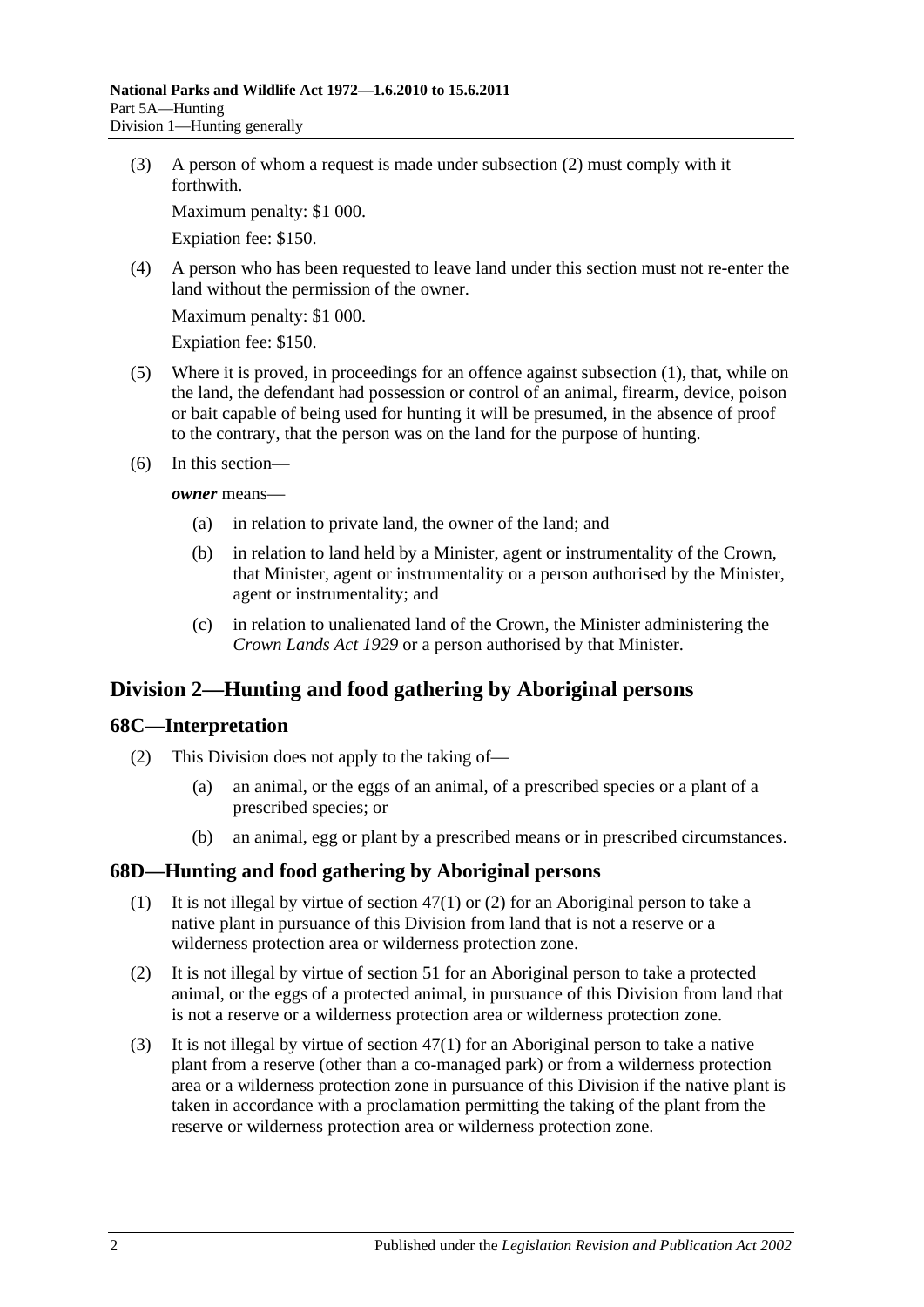- <span id="page-70-0"></span>(4) It is not illegal by virtue of [section](#page-52-0) 51 for an Aboriginal person to take a protected animal, or the eggs of a protected animal, from a reserve (other than a co-managed park) or from a wilderness protection area or a wilderness protection zone in pursuance of this Division if the animal or eggs are taken in accordance with a proclamation permitting the taking of the animal or eggs from the reserve or wilderness protection area or wilderness protection zone.
- (5) The Governor may, by proclamation, vary or revoke a proclamation referred to in [subsection](#page-69-0) (3) or [\(4\).](#page-70-0)
- (5a) It is not illegal by virtue of [section](#page-48-0) 47(1) or [51](#page-52-0) for an Aboriginal person who is a member of the relevant Aboriginal group to take a native plant, protected animal or the eggs of a protected animal in pursuance of this Division from a co-managed park if the native plant, protected animal or eggs are taken—
	- (a) if there is a co-management board for the park—in accordance with a permission granted by the board (which may be general or specific and conditional or unconditional); or
	- (b) in accordance with the provisions of the co-management agreement for the park.
- (6) An animal, egg or plant is taken in pursuance of this Division if it is taken—
	- (a) for food for the person who takes it or for his or her dependants; or
	- (b) solely for cultural purposes of Aboriginal origin.

### **68E—Exemption from requirement to hold hunting permit**

An Aboriginal person is not required to hold a permit under [section](#page-68-3) 68A in relation to hunting if the animal hunted will be used—

- (a) as food for the hunter or for his or her dependants; or
- (b) solely for cultural purposes of Aboriginal origin.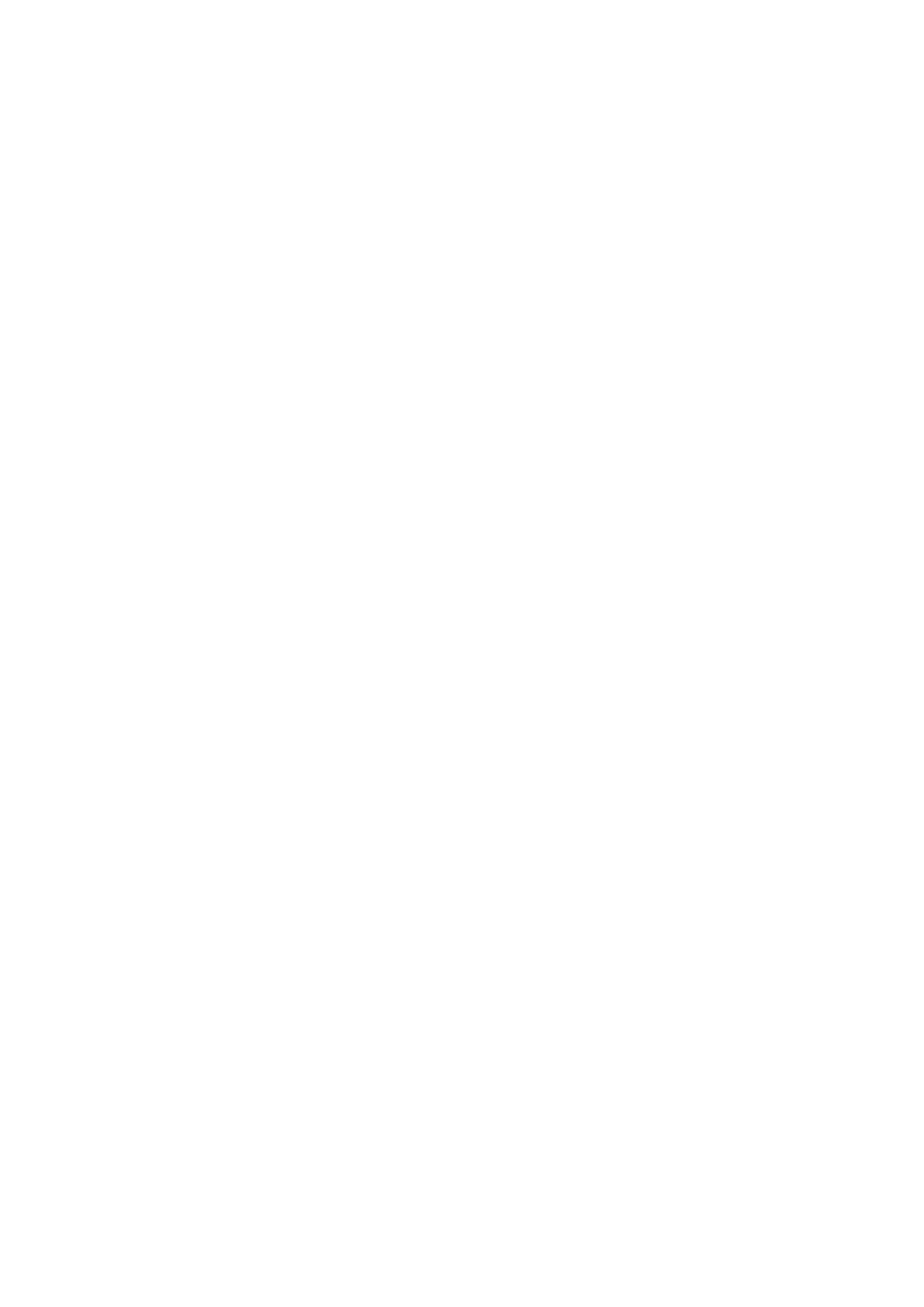## **Part 6—Miscellaneous provisions**

## **69—Permits**

- (1) An applicant for a permit under this Act—
	- (a) must make the application in a manner and form determined by the relevant authority; and
	- (b) must, subject to [subsection](#page-72-0) (2), pay to the relevant authority the appropriate fee fixed by regulation in respect of the permit at the time of the application.
- <span id="page-72-0"></span>(2) The relevant authority may, if satisfied that there are special reasons for doing so, remit the whole or any portion of any fee payable in respect of the grant of a permit under this Act.
- (2a) The relevant authority may refuse to grant a permit under any provision of this Act if, in the relevant authority's opinion—
	- (a) the applicant is not a fit and proper person to hold the permit; or
	- (b) to grant the permit would be prejudicial to the interests of conservation; or
	- (c) the applicant should fulfil certain requirements specified by the relevant authority before the permit is granted and the applicant has not fulfilled those requirements.
- (2b) If a permit granted under any provision of this Act relates to an activity that is to be, or may be, undertaken within a River Murray Protection Area, the permit must be consistent with the objects of the *[River Murray Act](http://www.legislation.sa.gov.au/index.aspx?action=legref&type=act&legtitle=River%20Murray%20Act%202003) 2003* and the *Objectives for a Healthy River Murray* under that Act.
- (2c) If an application for a permit under any provision of this Act relates to an activity that is to be, or may be, undertaken within a River Murray Protection Area and is within a class of applications prescribed by the regulations for the purposes of this provision (which class may be prescribed so as to consist of applications for all such permits), the relevant authority must, before making a decision on the application—
	- (a) consult the Minister to whom the administration of the *[River Murray](http://www.legislation.sa.gov.au/index.aspx?action=legref&type=act&legtitle=River%20Murray%20Act%202003)  Act [2003](http://www.legislation.sa.gov.au/index.aspx?action=legref&type=act&legtitle=River%20Murray%20Act%202003)* is committed; and
	- (b) comply with the Minister's directions (if any) in relation to the application (including a direction that the application not be granted, or that if it is to be granted, then the permit be subject to conditions specified by the Minister).
- (2d) If a permit granted under any provision of this Act relates to an activity that is to be, or may be, undertaken within the Adelaide Dolphin Sanctuary, the permit must be consistent with the objects and objectives of the *[Adelaide Dolphin Sanctuary](http://www.legislation.sa.gov.au/index.aspx?action=legref&type=act&legtitle=Adelaide%20Dolphin%20Sanctuary%20Act%202005)  Act [2005](http://www.legislation.sa.gov.au/index.aspx?action=legref&type=act&legtitle=Adelaide%20Dolphin%20Sanctuary%20Act%202005)*.
- (2e) If an application for a permit under any provision of this Act relates to an activity that is to be, or may be, undertaken within the Adelaide Dolphin Sanctuary and is within a class of applications prescribed by the regulations for the purposes of this provision (which class may be prescribed so as to consist of applications for all such permits), the Minister must, before making a decision on the application, consult with and have regard to the views of the Minister to whom the administration of the *[Adelaide](http://www.legislation.sa.gov.au/index.aspx?action=legref&type=act&legtitle=Adelaide%20Dolphin%20Sanctuary%20Act%202005)  [Dolphin Sanctuary Act](http://www.legislation.sa.gov.au/index.aspx?action=legref&type=act&legtitle=Adelaide%20Dolphin%20Sanctuary%20Act%202005) 2005* is committed.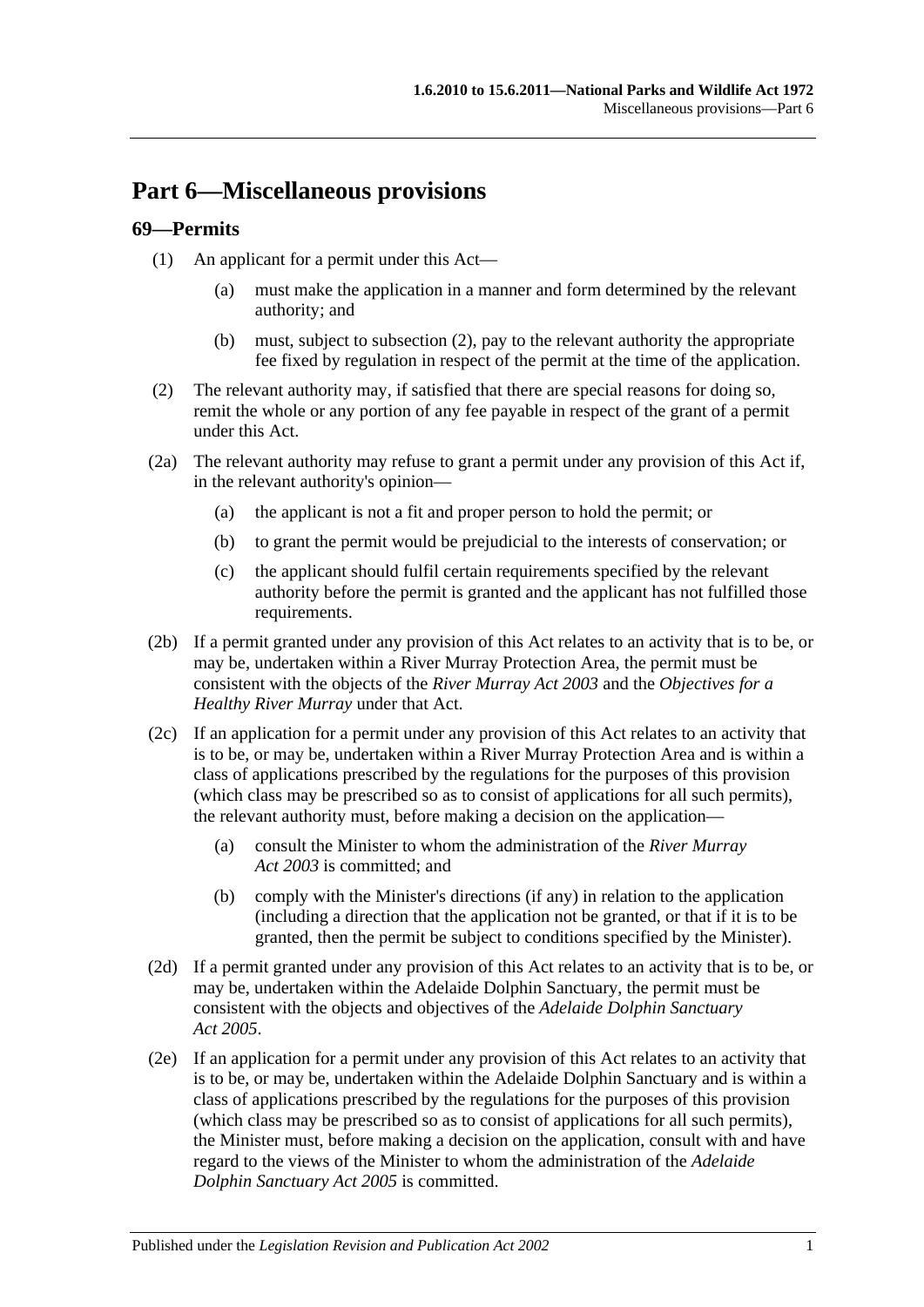- (3) A permit—
	- (a) is subject to such limitations, restrictions and conditions as the relevant authority thinks fit and includes in the permit; and
	- (b) may, if the holder of the permit has in the opinion of the relevant authority contravened or failed to comply with any limitation, restriction or condition of the permit, be revoked by the relevant authority by instrument in writing served personally or by post upon that person; and
	- (c) may be revoked by the relevant authority by instrument in writing served personally or by post upon the holder of the permit if, in the opinion of the relevant authority, it is in the interests of conservation to do so.
- (4) Without limiting the conditions upon which a permit relating to animals may be granted under this Act, those conditions may—
	- (a) provide for marking, or otherwise identifying, animals to which the permit relates; and
	- (b) require the holder of the permit to report the escape, illness or death of any animal to which the permit relates; and
	- (c) require the holder of the permit to report to the relevant authority the birth of any progeny to the animals to which the permit relates.
- (4a) A condition of a permit may require compliance with a specified code of practice, standard or other document as in force at a specified time or as in force from time to time.
- (5) A permit—
	- (a) comes into operation on the day fixed in the permit for its commencement or, if no such day is fixed, on the day on which it is granted; and
	- (b) expires on the day fixed in the permit for its expiry or, if no such day is fixed, on the expiration of 12 months from the day on which it came into operation.
- (6) Where—
	- (a) a permit is granted for a term of more than 12 months; and
	- (b) the permit includes a condition that entitles the holder of the permit to surrender it to the relevant authority; and
	- (c) the holder of the permit surrenders the permit 12 months or more before its specified term expires,

a proportionate part of the fee paid for the permit reflecting each complete year of the unexpired term is payable by the relevant authority to the former holder of the permit.

- (7) Where—
	- (a) a hunting permit granted under [section](#page-68-0) 68A authorises the hunting of ducks but does not authorise the hunting of any other animal; and
	- (b) during the whole of a particular year of the term of the permit it is not legally possible to hunt ducks pursuant to the permit because the relevant authority has not declared an open season under [section](#page-52-0) 52 for duck hunting in any part of the State to which the permit applies,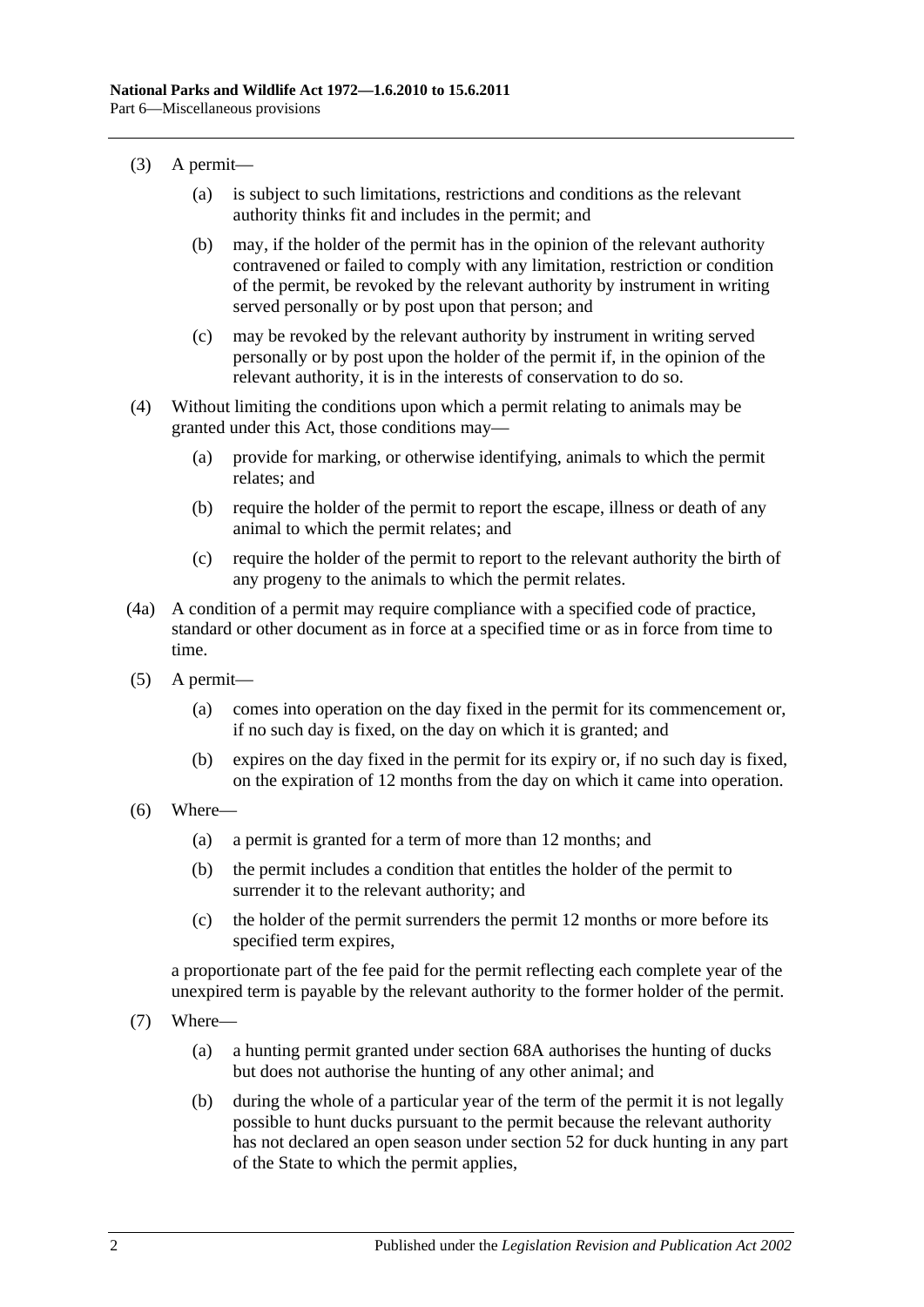the term of the permit is extended by one year without the payment of a fee in respect of the extension.

(8) In this section—

*relevant authority* means—

- (a) in relation to a permit issued by, or to be issued by, a co-management board for a co-managed park constituted of Aboriginal-owned land—the co-management board for the park; or
- (b) in any other case—the Minister.

## **70—Obligation to produce permit**

A person required by this Act to hold a permit, or to have written permission, must if requested by a warden, produce the permit or written permission for inspection by the warden as soon as practicable after the request is made.

Maximum penalty: \$1 000.

Expiation fee: \$150.

## **70A—Failure to comply with authority**

(1) If the holder of an authority, or a person acting in the employment or with the authority of the holder of an authority, contravenes or fails to comply with a limitation, restriction, condition or provision of the authority, the holder of the authority is guilty of an offence.

Maximum penalty: \$2 500.

Expiation fee: \$210.

(2) In this section—

*authority* means a permit, permission or other authority granted by the Director, the Minister or a co-management board under this Act or other law.

## **71—Duplicate**

- (1) If the relevant authority is satisfied—
	- (a) that any permit or other document issued to any person under this Act has been lost, destroyed or defaced; and
	- (b) that no improper use has been made of that permit or document,

the relevant authority may on the application of that person, and on payment of the prescribed fee, issue a duplicate of the permit or other document.

- (2) A duplicate issued under this section has the same force and effect as the original of which it is a duplicate.
- (3) In this section—

*relevant authority* means—

- (a) in relation to a co-managed park constituted of Aboriginal-owned land—the co-management board for the park; or
- (b) in any other case—the Minister.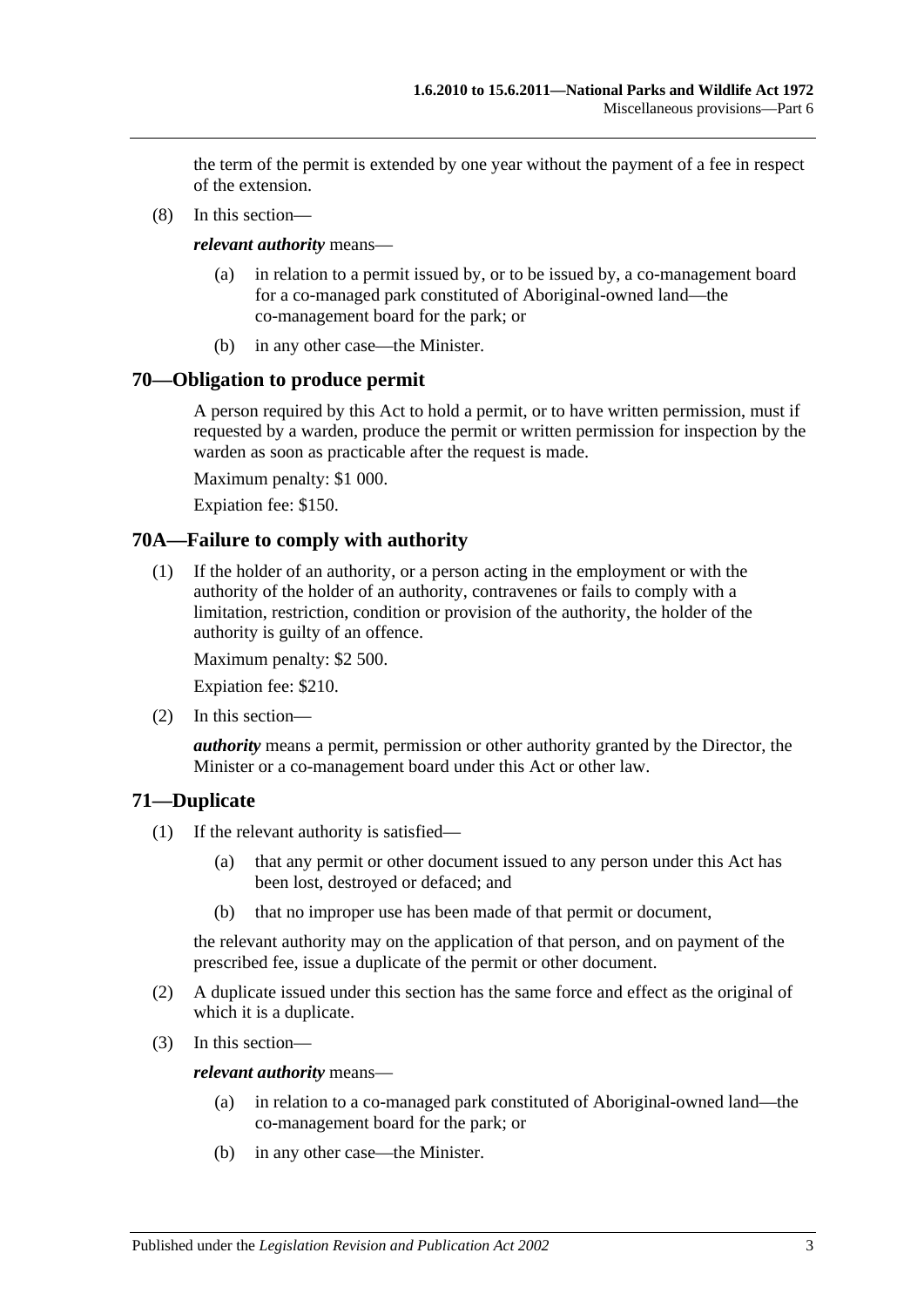## <span id="page-75-0"></span>**72—False or misleading statement**

(1) A person must not make, or cause to be made, a false or misleading statement in relation to the administration of this Act.

Maximum penalty: \$2 500.

- (1a) Without limiting [subsection](#page-75-0) (1), a person must not make, or cause to be made, a false or misleading statement in an application, return or other document under this Act. Maximum penalty: \$2 500.
- (2) It is a defence to a charge for an offence under this section that the defendant believed on reasonable grounds that the statement was true.

## **73—Offences against provisions of proclamations and notices**

(1) A person must not contravene, or fail to comply with, any provision or condition of a proclamation or notice under this Act.

Maximum penalty: \$1 000.

Expiation fee: \$150.

## **73A—Liability of vehicle owners and expiation of certain offences**

(1) In this section—

*owner*, in relation to a vehicle, includes—

- (a) a person registered or recorded as an owner of the vehicle under a law of this State or of the Commonwealth or another State or Territory of the Commonwealth; and
- (b) a person to whom a trade plate, a permit or other authority has been issued under the *[Motor Vehicles Act](http://www.legislation.sa.gov.au/index.aspx?action=legref&type=act&legtitle=Motor%20Vehicles%20Act%201959) 1959* or a similar law of the Commonwealth or another State or Territory of the Commonwealth, by virtue of which the vehicle is permitted to be driven on roads; and
- (c) a person who has possession of the vehicle by virtue of the hire or bailment of the vehicle;

*prescribed offence* means an offence against a provision of this Act prescribed by regulation for the purposes of this definition;

*principal offender* means a person who has committed a prescribed offence.

- <span id="page-75-1"></span>(2) Without derogating from the liability of any other person, but subject to this section, if a vehicle is involved in a prescribed offence, the owner of the vehicle is guilty of an offence and liable to the same penalty as is prescribed for the principal offence and the expiation fee that is fixed for the principal offence applies in relation to an offence against this section.
- (3) Where there are two or more owners of the same vehicle a prosecution for an offence against [subsection](#page-75-1) (2) may be brought against one of the owners or against some or all of the owners jointly as co-defendants.
- (4) The owner of a vehicle and the principal offender are not both liable through the operation of this section to be convicted of an offence arising out of the same circumstances, and consequently conviction of the owner exonerates the principal offender and conversely conviction of the principal offender exonerates the owner.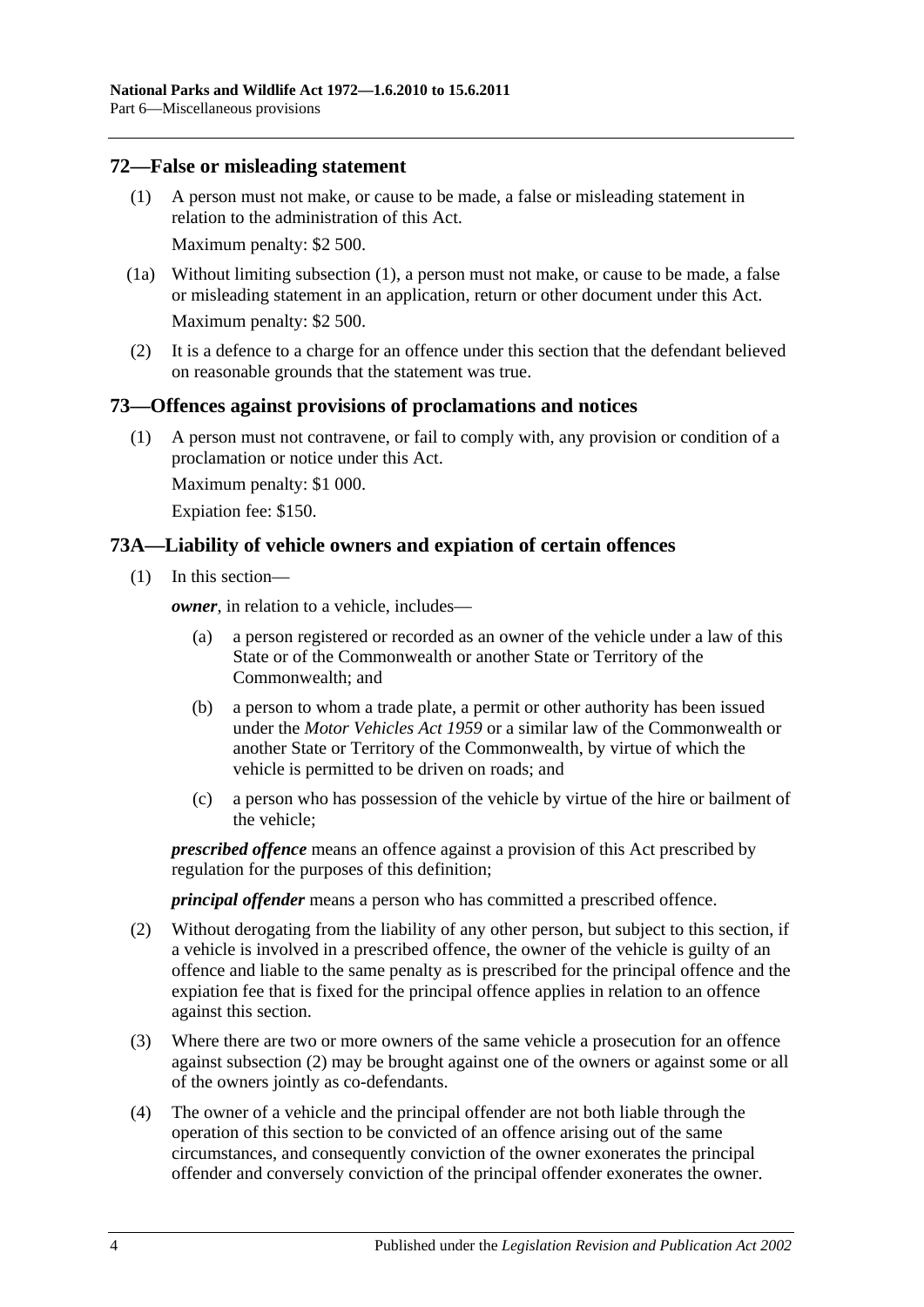- <span id="page-76-0"></span>(5) An expiation notice or expiation reminder notice given under the *[Expiation of](http://www.legislation.sa.gov.au/index.aspx?action=legref&type=act&legtitle=Expiation%20of%20Offences%20Act%201996)  [Offences Act](http://www.legislation.sa.gov.au/index.aspx?action=legref&type=act&legtitle=Expiation%20of%20Offences%20Act%201996) 1996* to the owner of a vehicle for an alleged offence against this section involving the vehicle must be accompanied by a notice inviting the owner, if he or she was not the principal offender, to provide the person specified in the notice, within the period specified in the notice, with a statutory declaration—
	- (a) setting out the name and address of the principal offender; or
	- (b) if he or she had transferred ownership of the vehicle to another prior to the time of the alleged offence and, in the case of a motor vehicle defined by section 5(1) of the *[Road Traffic Act](http://www.legislation.sa.gov.au/index.aspx?action=legref&type=act&legtitle=Road%20Traffic%20Act%201961) 1961*, has complied with the *[Motor](http://www.legislation.sa.gov.au/index.aspx?action=legref&type=act&legtitle=Motor%20Vehicles%20Act%201959)  [Vehicles Act](http://www.legislation.sa.gov.au/index.aspx?action=legref&type=act&legtitle=Motor%20Vehicles%20Act%201959) 1959* in respect of the transfer—setting out details of the transfer (including the name and address of the transferee).
- <span id="page-76-1"></span>(6) Before proceedings are commenced against the owner of a vehicle for an offence against this section involving the vehicle, the complainant must send the owner a notice—
	- (a) setting out particulars of the alleged prescribed offence; and
	- (b) inviting the owner, if he or she was not the principal offender, to provide the complainant, within 21 days of the date of the notice, with a statutory declaration setting out the matters referred to in [subsection](#page-76-0) (5).
- (7) [Subsection](#page-76-1) (6) does not apply to—
	- (a) proceedings commenced where an owner has elected under the *[Expiation of](http://www.legislation.sa.gov.au/index.aspx?action=legref&type=act&legtitle=Expiation%20of%20Offences%20Act%201996)  [Offences Act](http://www.legislation.sa.gov.au/index.aspx?action=legref&type=act&legtitle=Expiation%20of%20Offences%20Act%201996) 1996* to be prosecuted for the offence; or
	- (b) proceedings commenced against an owner of a vehicle who has been named in a statutory declaration under this section as the principal offender.
- (8) Where a person is found guilty of, or expiates, a prescribed offence or an offence against this section, neither that person nor any other person is liable to be found guilty of, or to expiate, an offence against this section or a prescribed offence in relation to the same incident.
- <span id="page-76-2"></span>(9) Subject to [subsection](#page-77-0) (10), in proceedings against the owner of a vehicle for an offence against this section, it is a defence to prove—
	- (a) that, in consequence of some unlawful act, the vehicle was not in the possession or control of the owner at the time of the alleged prescribed offence; or
	- $(b)$  that—
		- (i) the driver or operator of the vehicle was not the principal offender or one of the principal offenders; and
		- (ii) the owner does not know and cannot reasonably be expected to know the identity of the principal offender or of any one of the principal offenders; or
	- (c) that, at the time of the alleged prescribed offence, the vehicle was being used for a commercial purpose; or
	- (d) that the owner provided the complainant with a statutory declaration in accordance with an invitation under this section.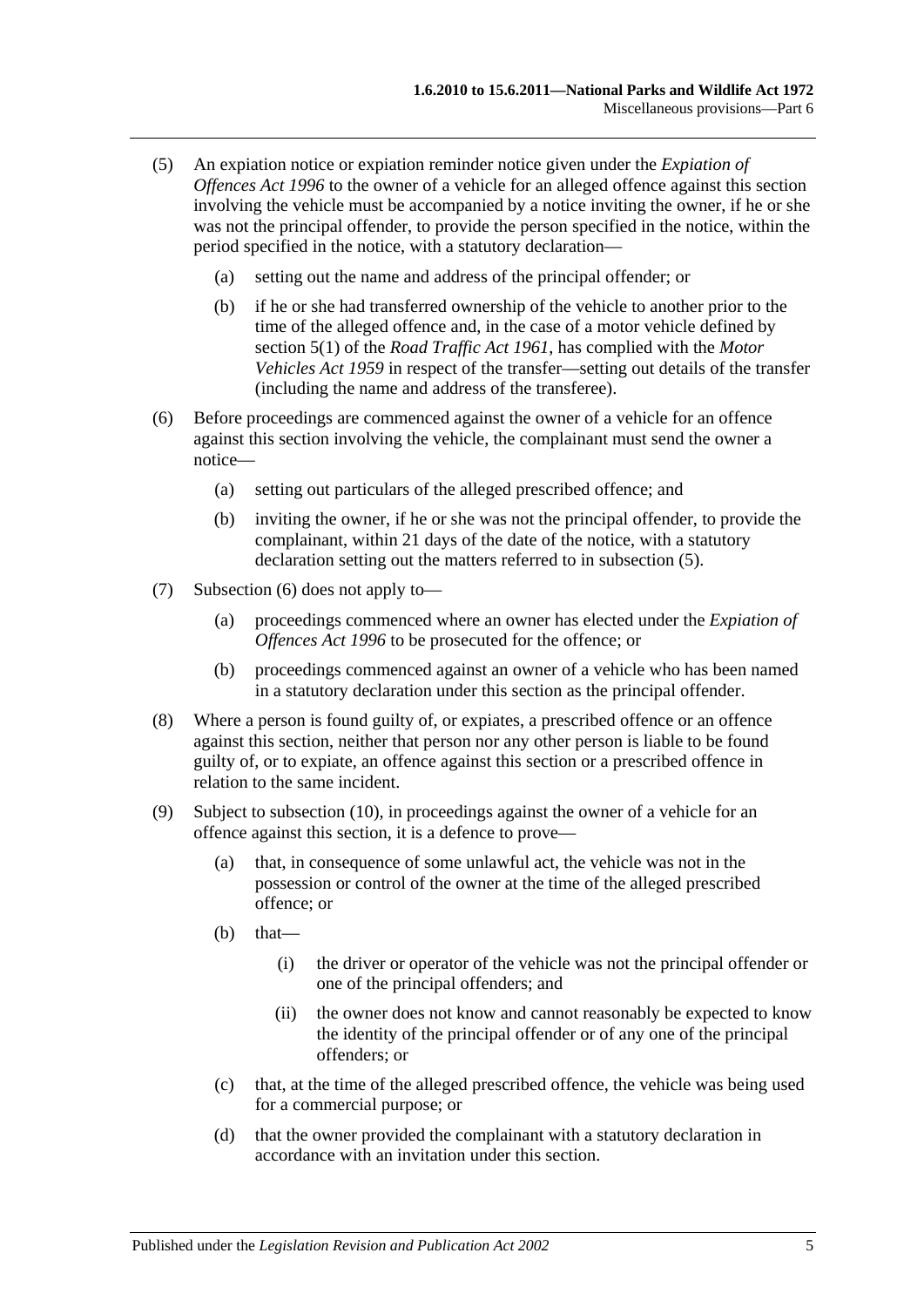- <span id="page-77-0"></span>(10) The defence in [subsection](#page-76-2) (9)(d) does not apply if it is proved that the owner made the declaration knowing it to be false in a material particular.
- $(11)$  If—
	- (a) an expiation notice is given to a person named as the alleged principal offender in a statutory declaration under this section; or
	- (b) proceedings are commenced against a person named as the alleged principal offender in such a statutory declaration,

the notice or summons, as the case may be, must be accompanied by a notice setting out particulars of the statutory declaration that named the person as the alleged principal offender.

- (12) In proceedings against a person named in a statutory declaration under this section for the offence to which the declaration relates, it will be presumed, in the absence of proof to the contrary, that the person was the principal offender.
- (13) In proceedings against the owner or the principal offender for an offence against this Act, an allegation in the complaint that a notice was given under this section on a specified day will be accepted as proof, in the absence of proof to the contrary, of the facts alleged.
- <span id="page-77-1"></span>(14) A vehicle will be taken to be involved in a prescribed offence for the purposes of [subsection](#page-75-1) (2) if it was used in, or in connection with, the commission of the offence.
- (15) Without limiting [subsection](#page-77-1) (14), a vehicle will be taken to be used in connection with the commission of an offence if it is used to convey the principal offender or equipment, articles or other things used in the commission of the offence to the place where, or to the general area in which, the offence was committed.

## **74—Additional penalty**

- (1) Where a person is convicted of an offence involving any unlawful act in relation to animals and the court is satisfied that more than one animal was involved in the offence, it must, in addition to imposing a penalty authorised by the provisions of this Act under which the offence arises, impose an additional fine based on the number of animals involved in the commission of the offence.
- <span id="page-77-4"></span><span id="page-77-3"></span><span id="page-77-2"></span>(2) The amount of the additional fine is—
	- (a) not more than \$1 000 for each animal of an endangered species involved in the commission of the offence; and
	- (b) not more than \$750 for each animal of a vulnerable species involved in the commission of the offence; and
	- (c) not more than \$500 for each animal of a rare species involved in the commission of the offence; and
	- (d) not more than \$250 for each animal (not being an animal referred to in [paragraph](#page-77-2) (a), [\(b\)](#page-77-3) or [\(c\)\)](#page-77-4) involved in the commission of the offence.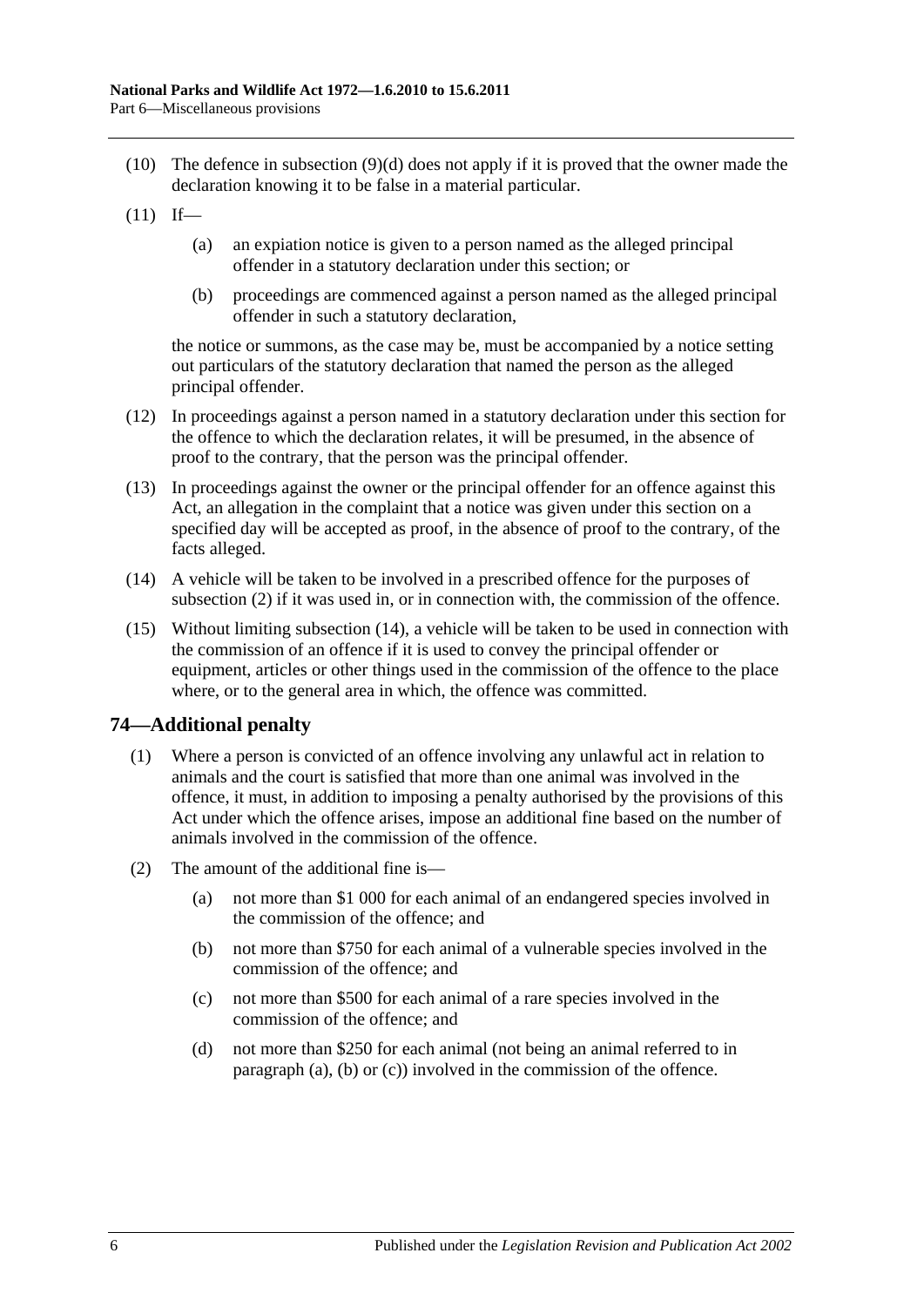## **74A—Maximum penalties in relation to wilderness protection areas and zones**

The maximum penalties prescribed by [sections](#page-48-0) 47(3) and [51](#page-52-1) are increased by one half of those penalties in respect of the taking of a native plant or a protected animal or the eggs of a protected animal in a wilderness protection area or wilderness protection zone.

## **75—Evidentiary provisions**

- (1) In any proceedings for an offence against this Act, an apparently genuine document purporting to be signed by the Director, and to state that at any specified time or during any specified period a person was or was not the holder of a permit under this Act is proof of the matter so stated in the absence of proof to the contrary.
- (2) In any proceedings for an offence against this Act, an allegation in a complaint that a place referred to in the complaint is, or was at a time specified in the complaint, a reserve or sanctuary under this Act or a wilderness protection area or wilderness protection zone or is situated within a reserve, sanctuary, wilderness protection area or zone, will be accepted as proved in the absence of proof to the contrary.
- (3) Where in any proceedings for an offence against this Act, any question arises as to whether the defendant was duly authorised pursuant to this Act to perform the action subject to the charge, the onus of proving that authorisation lies upon the defendant.
- (4) In any proceedings for an offence against this Act, an allegation in the complaint that a person named in the complaint is, or was at a time specified in the complaint, a warden will be accepted as proved in the absence of proof to the contrary.
- (5) In proceedings for an offence against this Act, an allegation in the complaint that an animal referred to in the complaint was a protected animal, or that a carcass or egg referred to in the complaint was the carcass or egg of a protected animal, will be accepted as proved in the absence of proof to the contrary.
- (6) In any proceedings for an offence against this Act, an allegation in the complaint that an animal referred to in the complaint was of a specified species, or that a carcass or egg referred to in the complaint was the carcass or egg of an animal of a specified species, will be accepted as proved in the absence of proof to the contrary.

### **75A—Defence**

It is a defence to a charge of an offence against this Act to prove that the defendant—

- (a) acted in a manner authorised by or under the *[Native Vegetation Act](http://www.legislation.sa.gov.au/index.aspx?action=legref&type=act&legtitle=Native%20Vegetation%20Act%201991) 1991*; or
- (b) acted in compliance with a requirement of the *[Natural Resources](http://www.legislation.sa.gov.au/index.aspx?action=legref&type=act&legtitle=Natural%20Resources%20Management%20Act%202004)  [Management Act](http://www.legislation.sa.gov.au/index.aspx?action=legref&type=act&legtitle=Natural%20Resources%20Management%20Act%202004) 2004*; or
- (c) acted in compliance with a requirement of any other Act.

### **77—Powers of court**

Upon convicting any person for an offence against this Act, the court may, in addition to imposing any other penalty, order—

- (a) that any permit of the convicted person be cancelled; and
- (b) that the convicted person be disqualified for such period as the court may specify from holding and obtaining a permit under this Act.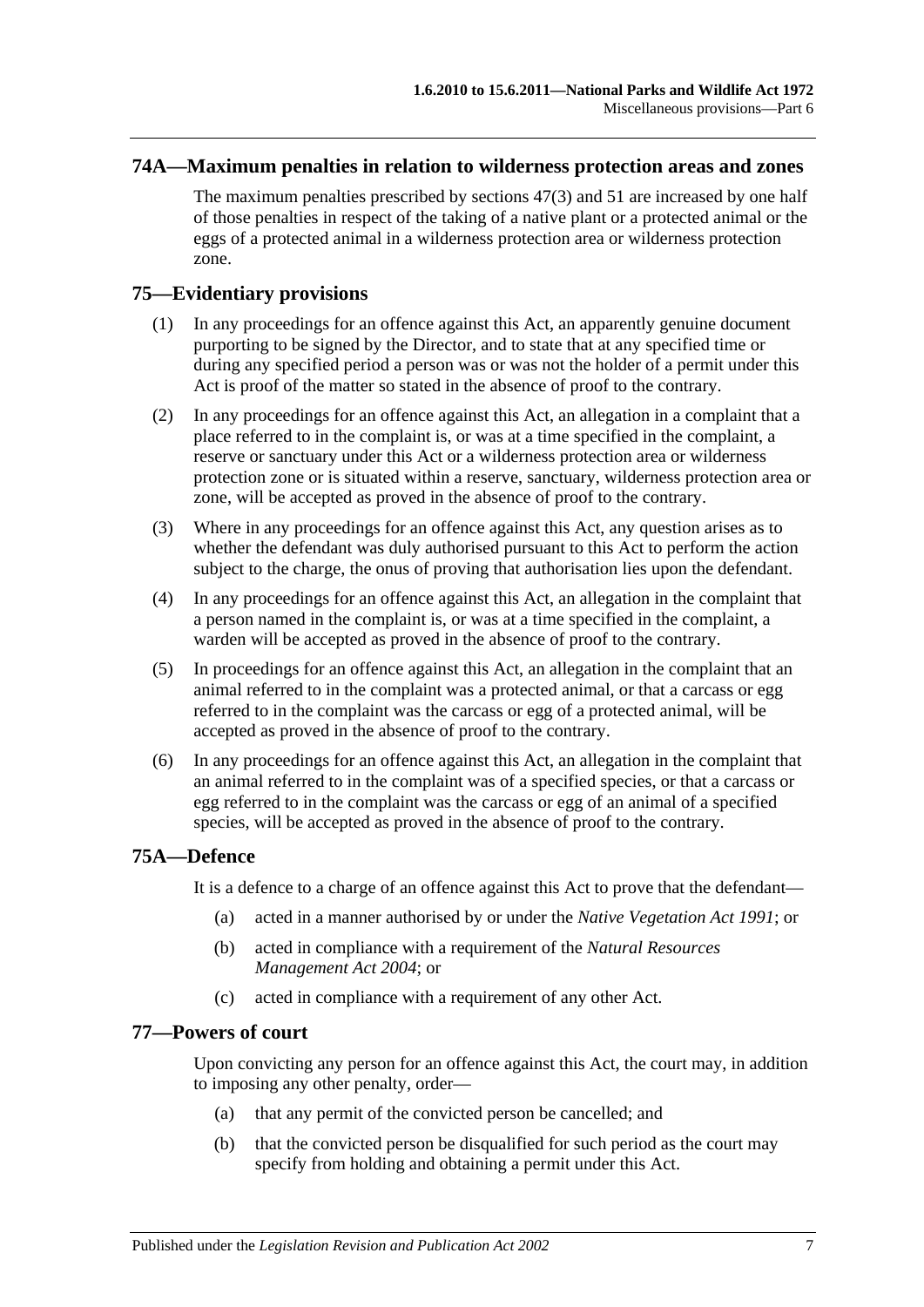## **78—Financial provision**

- (1) Subject to this Act, the money required for the purposes of this Act will be paid out of money provided by Parliament for those purposes.
- (2) Any money received or recovered by the Minister, the Chief Executive or the Director under this Act must, except as otherwise provided by this Act, be paid into the Consolidated Account.

## **79—Wilful damage to reserve or property of Minister or relevant board**

(1) A person who, intentionally and without lawful authority, destroys or damages any part of a reserve or any property of the Minister or a co-management board on a reserve is guilty of an offence.

Maximum penalty: \$2 000 or imprisonment for 6 months.

(2) Upon convicting a person for an offence against this section, the court may order the convicted person to pay to the Minister or a co-management board such sum as the court thinks just by way of compensation.

## <span id="page-79-0"></span>**80—Regulations**

- (1) The Governor may make such regulations as are contemplated by this Act, or as are necessary or expedient for the purposes or objects of this Act.
- (2) Without limiting the generality of [subsection](#page-79-0) (1), the regulations may—
	- (a) confer powers, authorities, duties and obligations upon the Minister, the Chief Executive, or the Director, or any officers appointed under this Act, that may be necessary or expedient for the administration or enforcement of this Act; and
	- (b) regulate the use and enjoyment of reserves; and
	- (c) provide for the safety of persons in reserves; and
	- (d) establish standards of conduct to which those who may resort to a reserve must conform while on the reserve; and
	- (e) provide for the removal of trespassers from reserves; and
	- (f) restrict or prohibit access to reserves or any portions of reserves; and
	- (g) provide for the preservation and protection of natural features of reserves; and
	- (h) provide for the protection, conservation and management of animals and plants in reserves; and
	- (i) regulate, restrict or prohibit the taking of animals and plants into reserves or the removal of animals and plants from reserves; and
	- (ia) regulate, restrict or prohibit the removal of wood, mulch or other dead vegetation from reserves; and
	- (j) provide for the impounding, removal, destruction, or disposal of animals found straying upon reserves; and
	- (k) regulate, restrict or prohibit the taking of firearms or other devices into, or the use of firearms or other devices in, a reserve or sanctuary; and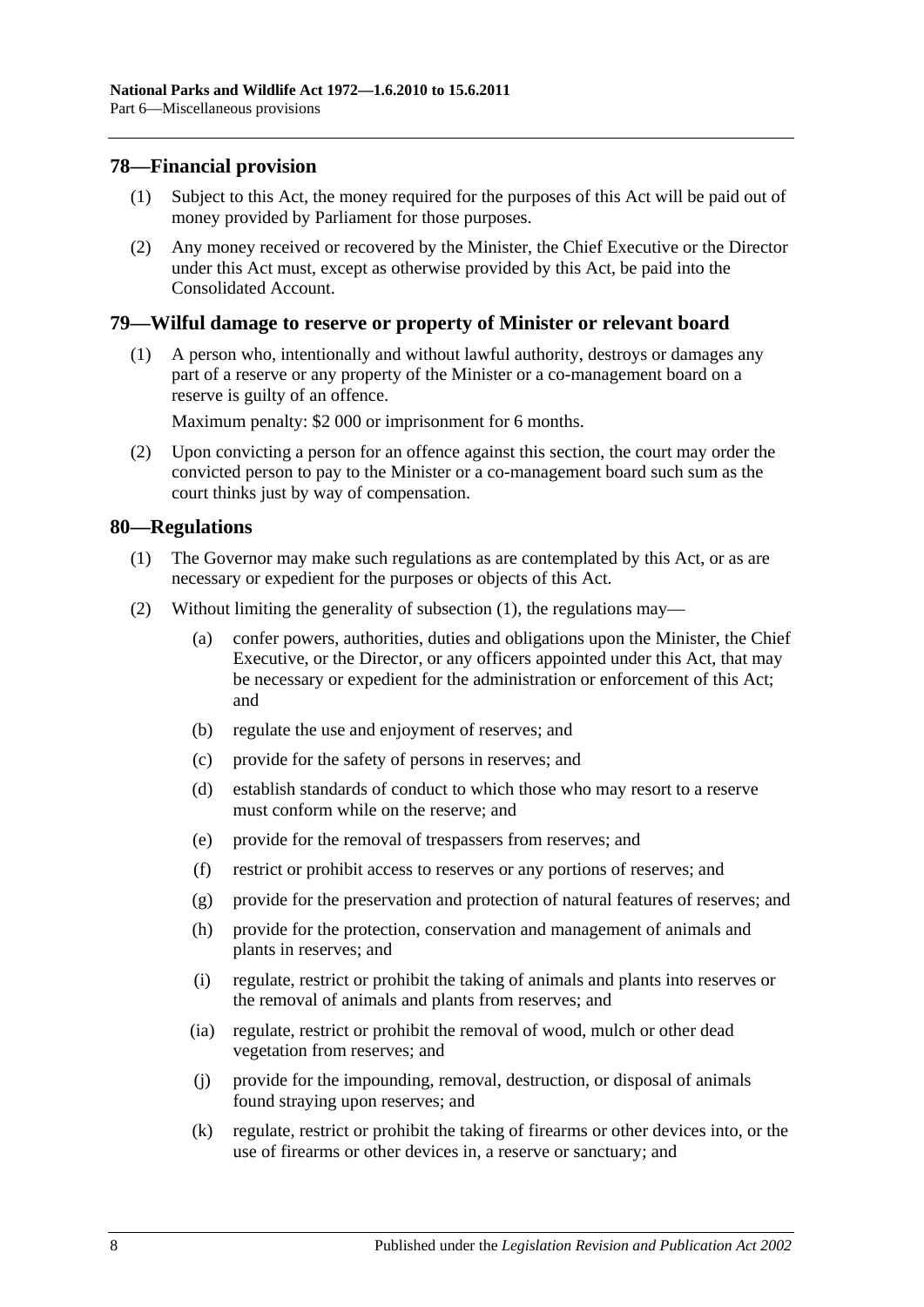- (l) provide for the collection of scientific specimens and the pursuit of research in reserves; and
- (m) reserve the whole or any portion of a reserve for a separate or exclusive use prescribed by the regulations; and
- (n) restrict or prohibit access to a reserve or any portion of a reserve by any person or class of persons; and
- (o) regulate, restrict or prohibit the use of roads or tracks in reserves; and
- (p) regulate, restrict or prohibit the use of motor vehicles or other vehicles in reserves; and
- (pa) empower the Director to fix one or more speed limits for vehicles driven within a reserve or any part of a reserve; and
- (q) provide for the impounding, removal or disposal of any vehicle or property found in a reserve in contravention of a regulation; and
- (r) prescribe fees or other charges relating to the administration of this Act; and
- (ra) provide for the recovery of fees or charges imposed by or under this Act; and
- (s) regulate, restrict or prohibit the parking of vehicles in a reserve; and
- (t) regulate, restrict or prohibit camping within a reserve; and
- (u) regulate, restrict or prohibit the erection of buildings, signs or other structures in reserves; and
- (v) provide for the protection and preservation of buildings, structures, signs and other improvements in reserves; and
- (w) exempt, conditionally or unconditionally, Aboriginal persons generally, or Aboriginal persons of a specified class, from all or any of the provisions of this Act in such portions of the State as may be specified in the regulations; and
- (wa) regulate the taking, keeping or selling of—
	- (i) protected animals or other animals indigenous to Australia; or
	- (ii) the eggs or carcasses of protected animals or other animals indigenous to Australia,

(including pursuant to permits granted by the Minister under this Act); and

- (x) make any other provision that may in the opinion of the Governor conduce to the preservation or conservation of wildlife; and
- (y) prescribe penalties, recoverable summarily, for breach of, or non-compliance with, any regulation; and
- (z) fix expiation fees for alleged offences against the regulations.
- (2a) The Governor may, by regulation, amend [Schedule 7,](#page-89-0) [8,](#page-101-0) [9](#page-114-0) or [10](#page-137-0) by deleting species of animals or plants from, or including species of animals or plants in, the Schedule.
- (2b) A regulation may require compliance with a specified code of practice, standard or other document as in force at a specified time or as in force from time to time.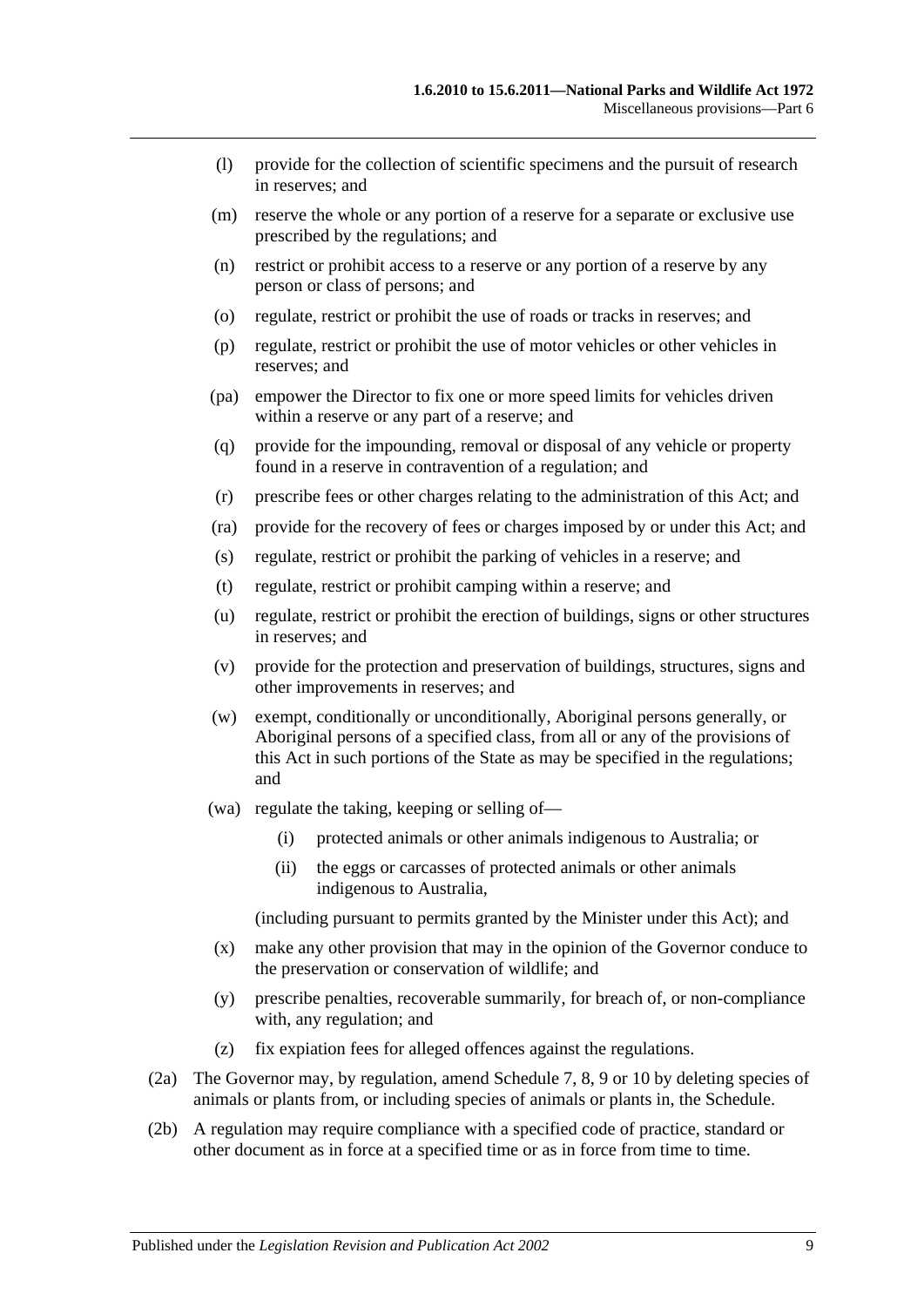- (3) Any fees prescribed under this Act may be differential, varying according to any factor stated in the regulation.
- (4) A fee specifically prescribed to recover the cost of issuing a permit under this Act in the form of a plastic card may, when recovered, be retained by the Director and applied for the purposes of administering this Act without further appropriation by Parliament.

## **81—Codes of practice etc**

Subject to this Act, where a code of practice, standard or other document is incorporated into or referred to in this Act, the regulations or a permit granted under this Act—

- (a) a copy of the code, standard or other document must be kept available for inspection by members of the public, without charge and during normal office hours, at an office determined by the Minister; and
- (b) evidence of the contents of the code, standard or other document may be given in any legal proceedings by production of a copy of a document apparently certified by or on behalf of the Minister to be a true copy of the code, standard or other document.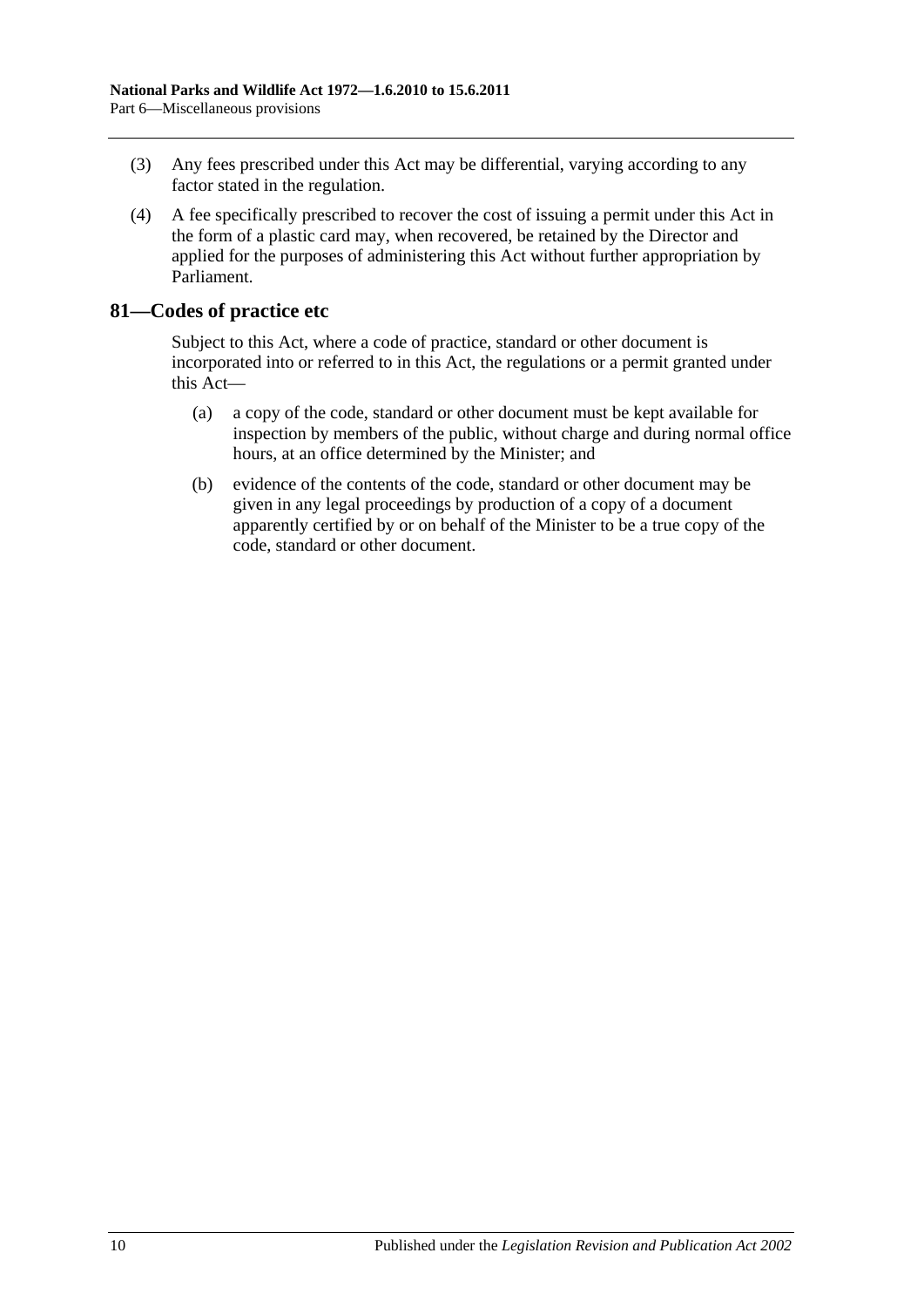# **Schedule 3—National parks**

The following areas are hereby constituted National Parks:

| <b>Lincoln National Park</b>         | Hundred Flinders, Section 2, 3, 5, 6, 12-14<br>Smith Island, Hopkins Island, Lewis Island, Little<br>Island, Owen Island, Albatross Island, Liguanea Island,<br>Rabbit Island (being Section 395, North out of<br>Hundreds)<br><b>Curta Rocks</b><br>Hundred Flinders, Section 4 |
|--------------------------------------|----------------------------------------------------------------------------------------------------------------------------------------------------------------------------------------------------------------------------------------------------------------------------------|
| <b>Flinders Ranges National Park</b> | Hundred Edeowie, Section 148<br>Hundred Bunyeroo, Section 177<br>Hundred Parachilna, Section 61<br>North out of Hundreds, Section 473<br>North out of Hundreds, Section 333<br>North out of Hundreds, Section 106                                                                |
| <b>Gammon Ranges National Park</b>   | North out of Hundreds, Section 464<br>North out of Hundreds, Section 35                                                                                                                                                                                                          |
| <b>Innes National Park</b>           | Hundred Warrenben, Section 99-102<br>Islands of Pondalowie Bay (excluding South Island,<br>being Section 88, Hundred Warrenben)                                                                                                                                                  |
| <b>Coorong National Park</b>         | Hundred Glyde, Section 17, 60<br>Hundred Santo, Section 6<br>Hundred Glyde, Section 59<br>Hundred Santo, Section 43<br>Hundred Santo, Section 52                                                                                                                                 |
| Canunda National Park                | Hundred Rivoli Bay, Section 377, 378, 379, 396<br>Hundred Mayurra, Section 157<br>Hundred Benara, Section 386                                                                                                                                                                    |
| <b>Flinders Chase National Park</b>  | Hundred Border, Section 11<br>Hundred Gosse, Section 64<br>Hundred McDonald, Section 17<br>South out of Hundreds, Section 66<br>Casuarina Islets (The Brothers)                                                                                                                  |
| Mount Remarkable National Park       | Hundred Winninowie, Section 176<br>Hundred Wongyarra, Section 471<br>Hundred Wongyarra, Section 474, 489<br>Hundred Wongyarra, Section 488<br>Hundred Baroota, Section 218<br>Hundred Baroota, Section 216, 217<br>Hundred Baroota, Section 180, 210, 219                        |

# **Schedule 4—Conservation parks**

The following areas are hereby constituted Conservation Parks:

| Nixon-Skinner Conservation Park    | Hundred Myponga, Section 245                                                 |
|------------------------------------|------------------------------------------------------------------------------|
| Ferries-McDonald Conservation Park | Hundred Freeling, Section 266–268, 103, 271, 272, 238,<br>241, 242, 245, 246 |
| <b>Fairview Conservation Park</b>  | Hundred Woolumbool, Section 93, 98                                           |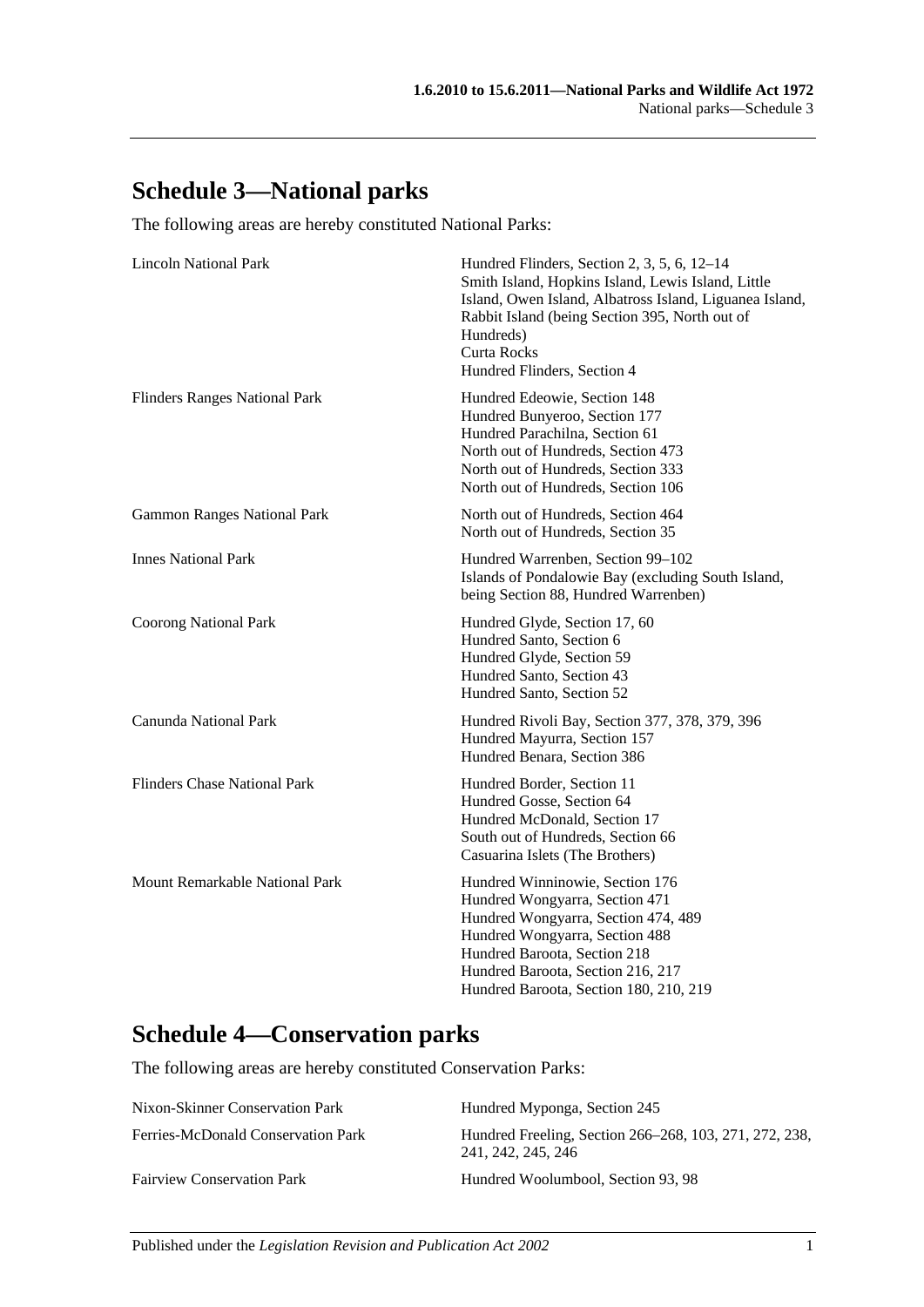#### **National Parks and Wildlife Act 1972—1.6.2010 to 15.6.2011** Schedule 4—Conservation parks

Waitpinga Conservation Park **Hundred Waitpinga, Section 355** Eric Bonython Conservation Park Hundred Waitpinga, Section 356, 357 Spring Gully Conservation Park Hundred Clare, Section 568, 572 Hundred Clare, Section 365 Hincks Conservation Park Hundred Hincks, Section 2 Hundred Murlong, Section 25 Hundred Nicholls, Section 11 Hundred Nicholls, Section 12 North out of Hundreds, Section 365 Peebinga Conservation Park Hundred Peebinga, Section 21, 22, 31, 19, 30 Hambidge Conservation Park Hundred Hambidge, Section 7 North out of Hundreds, Section 364 Kellidie Bay Conservation Park Hundred Lake Wangary, Section 1–13, 21, 273–277, 295 Mount Rescue Conservation Park Hundred Archibald, Section 7, 8, 9, 10 Hundred Makin, Section 3, 4 Billiatt Conservation Park Hundred Auld, Section 26 Hundred Billiatt, Section 15, 18 Cleland Conservation Park Hundred Adelaide, Section 608 Hundred Adelaide, Section 637 Hundred Adelaide, Section 500 Hundred Onkaparinga, Section 424 Hundred Adelaide, Section 920 Horsnell Gully Conservation Park Hundred Adelaide, Section 609, 618 The Knoll Conservation Park Hundred Adelaide, Section 612 Penguin Island Conservation Park Hundred Rivoli Bay, Section 374 South out of Hundreds, Un-numbered Section (Penguin Island) Mundoora Conservation Park Hundred Mundoora, Section 439–441 Hundred Mundoora, Section 442 Torrens Island Conservation Park Hundred Port Adelaide, Section 467 Messent Conservation Park Hundred Messent, Section 1 Hundred Colebatch, Section 1 Hale Conservation Park Hundred Barossa, Section 119, 124, 125, 135, 138, 315 Big Heath Conservation Park Hundred Spence, Section 17–20, 169 Sandy Creek Conservation Park Hundred Barossa, Section 72 Hundred Barossa, Section 317, 319 Spring Mount Conservation Park Hundred Encounter Bay, Section 633, 715 Warren Conservation Park Hundred Barossa, Section 321 Hundred Para Wirra, Section 118, 387, 388 Calectasia Conservation Park Hundred Short, Section 157 Desert Camp Conservation Park Hundred Marcollat, Section 87 Hundred Marcollat, Section 105 Guichen Bay Conservation Park Hundred Waterhouse, Section 360, 361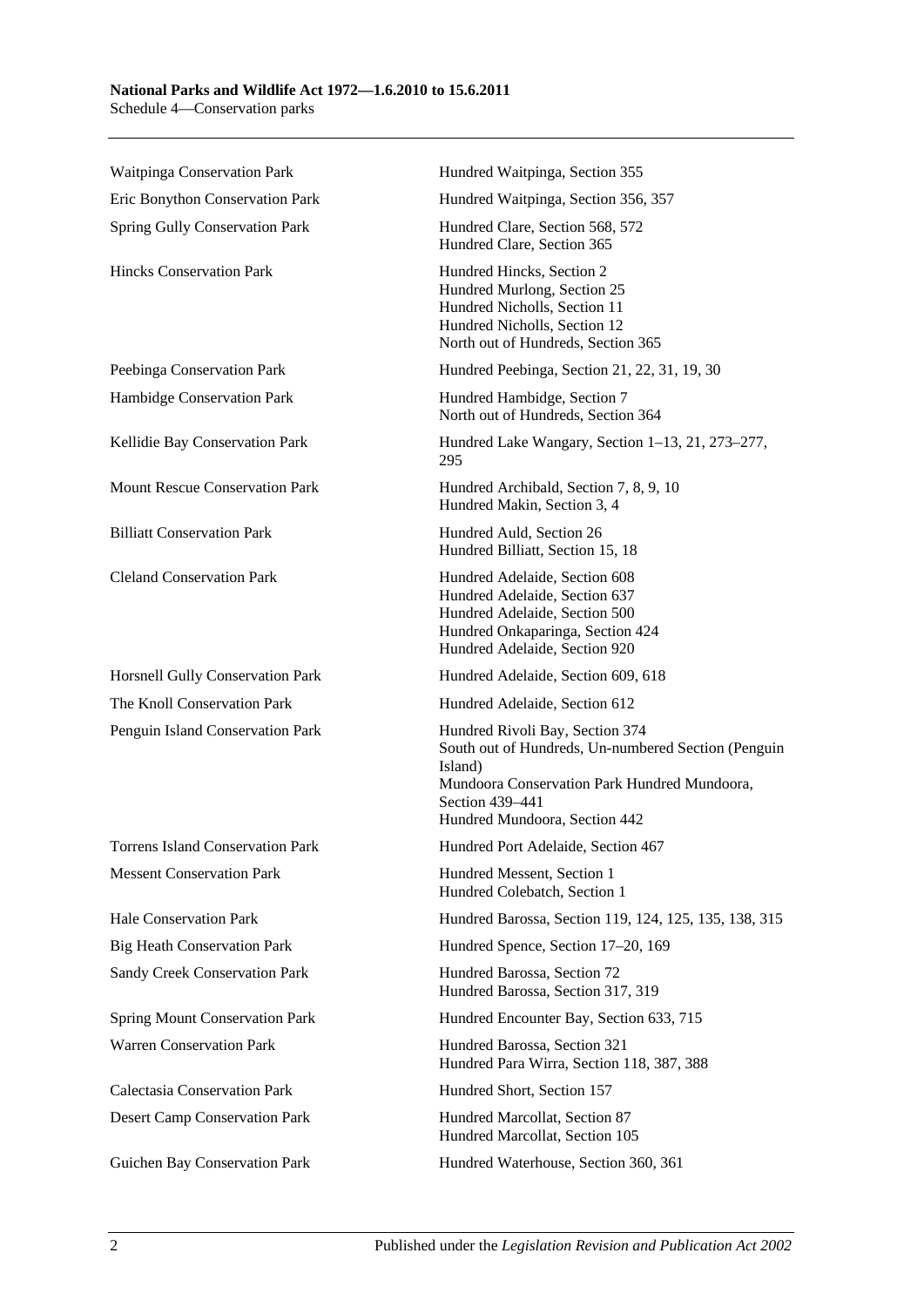Jip Jip Conservation Park Hundred Peacock, Section 86 Mount Magnificent Conservation Park Hundred Kuitpo, Section 293 Morialta Conservation Park **Hundred Adelaide**, Section 833

Mount Boothby Conservation Park Hundred Colebatch, Section 3

Carcuma Conservation Park Hundred Carcuma, Section 23 Karte Conservation Park Hundred Kingsford, Section 3, 4 Sleaford Mere Conservation Park Hundred Sleaford, Section 36 Unnamed Conservation Park Hundred Messent, Section 14

Scorpion Springs Conservation Park Hundred Fisk, Section 16

Hundred Adelaide, Section 834 Elliot Price Conservation Park North out of Hundreds, Section 49 Simpson Desert Conservation Park North out of Hundreds, Section 48 Ridley Conservation Park Hundred Ridley, Section 479, 480, 483 Hundred Fisher, Section 144 Yumbarra Conservation Park North out of Hundreds, Section 457 Beachport Conservation Park Hundred Lake George, Section 5, 31, 32, 40, 58 Parndana Conservation Park Hundred Seddon, Section 58 Warrenben Conservation Park Hundred Warrenben, Section 97 Hundred Warrenben, Section 44, 45, 54 Wittelbee Conservation Park Hundred Bonython, Section 101 Scott Conservation Park Hundred Goolwa, Section 218, 347 White's Dam Conservation Park Hundred Lindley, Section 202 Hundred Lindley, Section 197, 199, 201 Hundred Maude, Section 252 Piccaninnie Ponds Conservation Park Hundred Caroline, Section 598, 692 Hundred Santo, Section 19 Cox's Scrub Conservation Park Hundred Kondoparinga, Section 1972, 1979–1985 Dudley Conservation Park Hundred Dudley, Section 294–296, 302, 303 Unnamed Conservation Park North out of Hundreds, Section 50 Pooginook Conservation Park Hundred Pooginook, Section 7, 8, 14 Swan Reach Conservation Park Hundred Fisher, Section 38, 39, 55, 56, 59, 60 Mount Taylor Conservation Park Hundred Newland, Section 102 Bascombe Well Conservation Park Hundred Kappawanta, Section 2 Hundred Barwell, Section 29 Hundred Blesing, Section 11 Hundred Cowan, Section 39, 65 Hundred Quirke, Section 9, 10 South out of Hundreds, Section 65 Gum Lagoon Conservation Park Hundred Wells, Section 9, 30 Hundred Petherick, Section 8, 37 Telowie Gorge Conservation Park Hundred Telowie, Section 439, 491 Penola Conservation Park Hundred Monbulla, Section 255, 256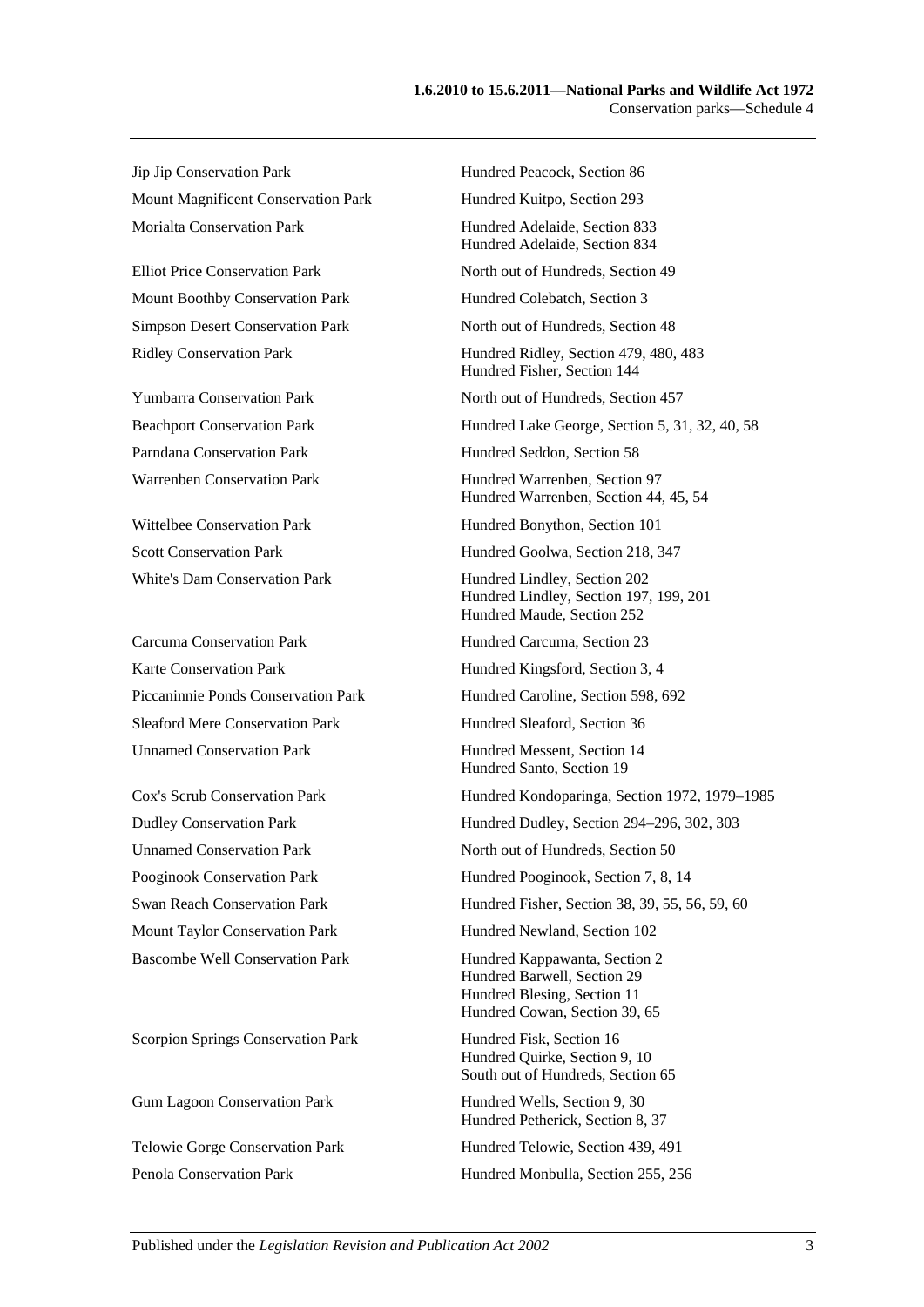Clinton Conservation Park Hundred Clinton, Section 568

Gower Conservation Park Hundred Hindmarsh, Section 517 Cape Torrens Conservation Park Hundred Borda, Section 10 Cape Hart Conservation Park Hundred Dudley, Section 377, 384

Western River Conservation Park Hundred Gosse, Section 8, 47 Kelly Hill Conservation Park **Hundred Ritchie, Section 5** 

Seddon Conservation Park Hundred Seddon, Section 67

Kelvin Powrie Conservation Park Hundred Archibald, Section 34

Padthaway Conservation Park Hundred Parsons, Section 136 Cudlee Creek Conservation Park Hundred Talunga, Section 57

Whyalla Conservation Park Hundred Cultana, Section 14 Mount Shaugh Conservation Park Hundred Shaugh, Section 5

Naracoorte Caves Conservation Park Hundred Jessie, Section 466

Tumby Island Conservation Park North out of Hundreds, Section 682

Glen Roy Conservation Park Hundred Comaum, Section 276, 279, 479

Pinkawillinie Conservation Park Hundred Pinkawillinie, Section 114 Hundred Panitya, Section 29

Cape Gantheaume Conservation Park Hundred Haines, Section 258, 275–279, 284 Hundred MacGillivray, Section 66, 67 Hundred Seddon, Section 52 plus Pelorus Island (s.e. from Vivonne Bay)

Vivonne Bay Conservation Park Hundred Newland, Section 7, 8, 106

Hundred Ritchie, Section 9 and 10

Port Gawler Conservation Park Hundred Port Gawler, Section 616 Hundred Port Adelaide, Section 483

Hundred Stirling, Section 475

Montacute Conservation Park Hundred Onkaparinga, Section 473, 523, 524, 5586, 5587, 5589, 5590

Lowan Conservation Park Hundred Bowhill, Section 71

Deep Creek Conservation Park Hundred Waitpinga, Section 130, 216, 217, 365

Lake Gilles Conservation Park Hundred O'Connor, Section 1–14, 16–20, 43 North out of Hundreds, Pastoral Block 958, Section 316

Black Hill Conservation Park Hundred Adelaide, Section 669, 670, 671 Hundred Onkaparinga, Section 526

Dingley Dell Conservation Park Hundred MacDonnell, Part Section 138, C.T. Vol. 1231, Fol. 123

Fort Glanville Conservation Park Hundred Port Adelaide, Part Section 415, C.T. Vol. 1987, Fol. 104

Hundred Joanna, Section 392, 395, 396, 398, 397

Tantanoola Caves Conservation Park Hundred Hindmarsh, Section 213

Kapunda Island Conservation Park Hundred Bookpurnong (Kapunda Island) in River Murray

Media Island Conservation Park Hundred Gordon (Media Island) in River Murray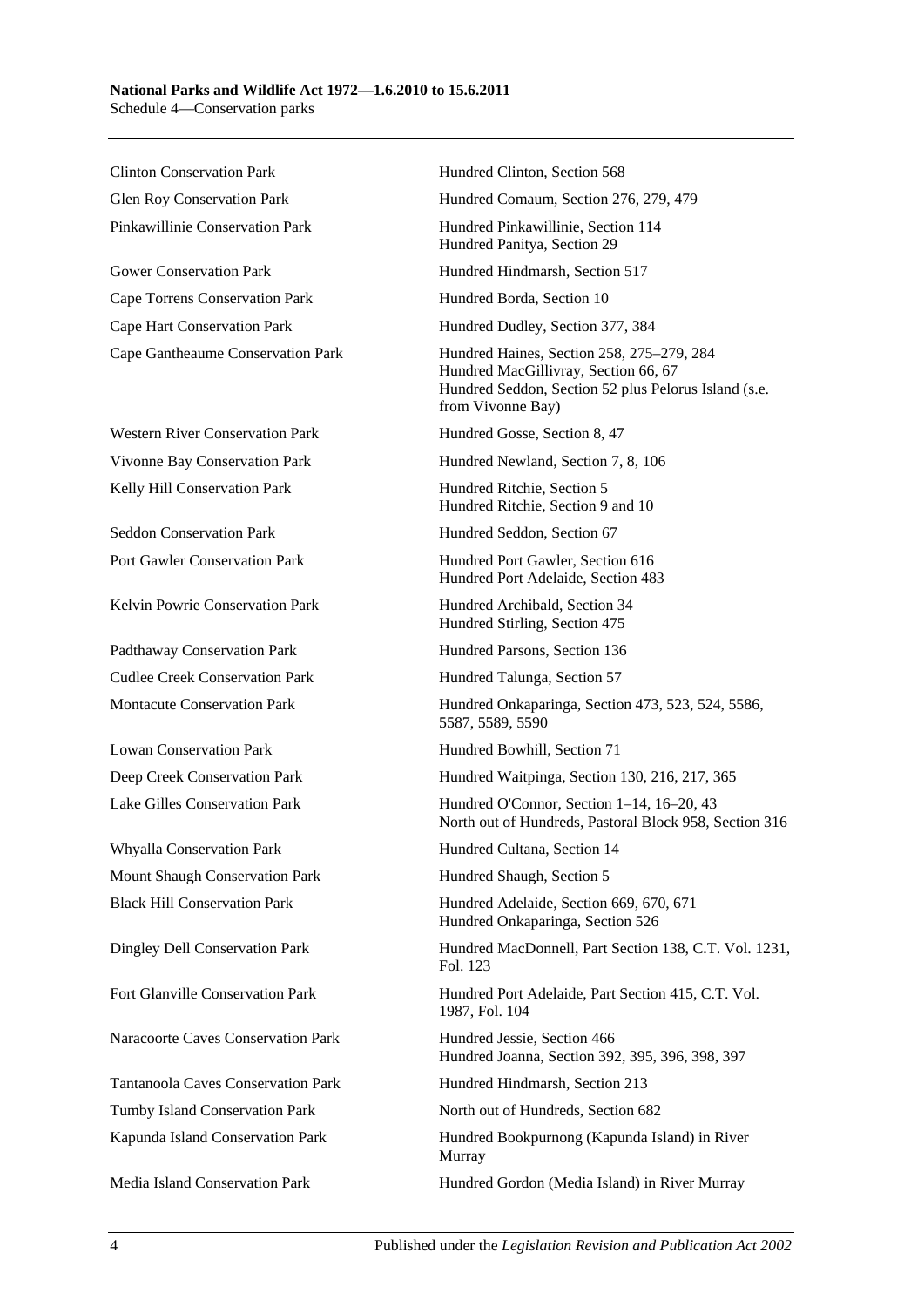| Rilli Island Conservation Park              | Hundred Gordon (Rilli Island) in River Murray                                                                                                                                                                                                                                                                                                                                                                                                                                                                                                                                                                      |
|---------------------------------------------|--------------------------------------------------------------------------------------------------------------------------------------------------------------------------------------------------------------------------------------------------------------------------------------------------------------------------------------------------------------------------------------------------------------------------------------------------------------------------------------------------------------------------------------------------------------------------------------------------------------------|
| Seal Bay Conservation Park                  | That portion of Hundred of Seddon, bounded as follows:<br>Commencing at S.W. corner of Section 2, Hundred<br>Seddon, thence generally E. along S. boundary of latter<br>section and across road to S.W. corner of Section 52;<br>generally S.E. along S.W. boundary of latter Section to<br>its intersection with E. boundary of said Hundred; S.<br>along portion of latter boundary to L.W.M.; generally<br>N.W. and W. along portion of said L.W.M. to its<br>intersection with production S.E. of S.W. boundary of<br>Section 2, Hundred Seddon; thence N.W. along said<br>production to point of commencement |
|                                             | Nobby Island                                                                                                                                                                                                                                                                                                                                                                                                                                                                                                                                                                                                       |
| Eba Island Conservation Park                | In Streaky Bay, adjacent to Hundred Scott, out of<br>Hundreds                                                                                                                                                                                                                                                                                                                                                                                                                                                                                                                                                      |
| <b>West Island Conservation Park</b>        | Hundred Waitpinga, Section 360                                                                                                                                                                                                                                                                                                                                                                                                                                                                                                                                                                                     |
| Nuyt's Archipelago Conservation Park        | Eyre Island<br>Franklin Islands, Goat Island, Lacey Island, Lound<br>Island, Purdie Island                                                                                                                                                                                                                                                                                                                                                                                                                                                                                                                         |
| Isles of St. Francis Conservation Park      | Freeling Island, Smooth Island<br>St. Francis Island (excluding Section 220, North out of<br>Hundreds) Dog Island, Egg Island, Fenelong Island,<br>Masillon Island, West Island, Hart Island                                                                                                                                                                                                                                                                                                                                                                                                                       |
| <b>Investigator Group Conservation Park</b> | Topgallant Island, Ward Island, Pearson Island<br>(excluding Section 12 and 13, North out of Hundreds)                                                                                                                                                                                                                                                                                                                                                                                                                                                                                                             |
| <b>Gambier Islands Conservation Park</b>    | Three islets S. and W. from Wedge Island<br>North Island                                                                                                                                                                                                                                                                                                                                                                                                                                                                                                                                                           |
| Sir Joseph Banks Group Conservation Park    | Blyth Island, Boucaut Island, Duffield Island, English<br>Island, Sibsey Island                                                                                                                                                                                                                                                                                                                                                                                                                                                                                                                                    |
| <b>Whidbey Isles Conservation Park</b>      | Four Hummocks Islands (excluding Southern-most<br>Island)<br>Perforated Island, Price Island<br>Unnamed Island south from Pt. Avoid                                                                                                                                                                                                                                                                                                                                                                                                                                                                                |
| <b>Beatrice Islet Conservation Park</b>     | Beatrice Islet, N.N.E. from Kingscote                                                                                                                                                                                                                                                                                                                                                                                                                                                                                                                                                                              |
| <b>Busby Islet Conservation Park</b>        | Busby Islet, N.N.E. from Kingscote                                                                                                                                                                                                                                                                                                                                                                                                                                                                                                                                                                                 |
| The Pages Conservation Park                 | The Pages Islands, S.E. from Cape Jervis                                                                                                                                                                                                                                                                                                                                                                                                                                                                                                                                                                           |
| Pullen Island Conservation Park             | Pullen Island, adjacent Port Elliot                                                                                                                                                                                                                                                                                                                                                                                                                                                                                                                                                                                |
| <b>Neptune Islands Conservation Park</b>    | North and South Neptunes (excluding southern-most<br>Island of South Neptunes)                                                                                                                                                                                                                                                                                                                                                                                                                                                                                                                                     |
| Althorpe Islands Conservation Park          | Althorpe Islands (excluding Section 13 and 61, South<br>out of Hundreds)                                                                                                                                                                                                                                                                                                                                                                                                                                                                                                                                           |
| <b>Lipson Island Conservation Park</b>      | Lipson Island (N.E. from Tumby Bay)                                                                                                                                                                                                                                                                                                                                                                                                                                                                                                                                                                                |
| <b>Olive Island Conservation Park</b>       | Olive Island (N.W. from Streaky Bay)                                                                                                                                                                                                                                                                                                                                                                                                                                                                                                                                                                               |
| Rocky Island (north) Conservation Park      | Rocky Island (N. from Coffin Bay)                                                                                                                                                                                                                                                                                                                                                                                                                                                                                                                                                                                  |
| Rocky Island (south) Conservation Park      | Rocky Island (W. from Four Hummocks)                                                                                                                                                                                                                                                                                                                                                                                                                                                                                                                                                                               |

Sinclair Island Conservation Park Sinclair Island (E.S.E. from Fowlers Bay)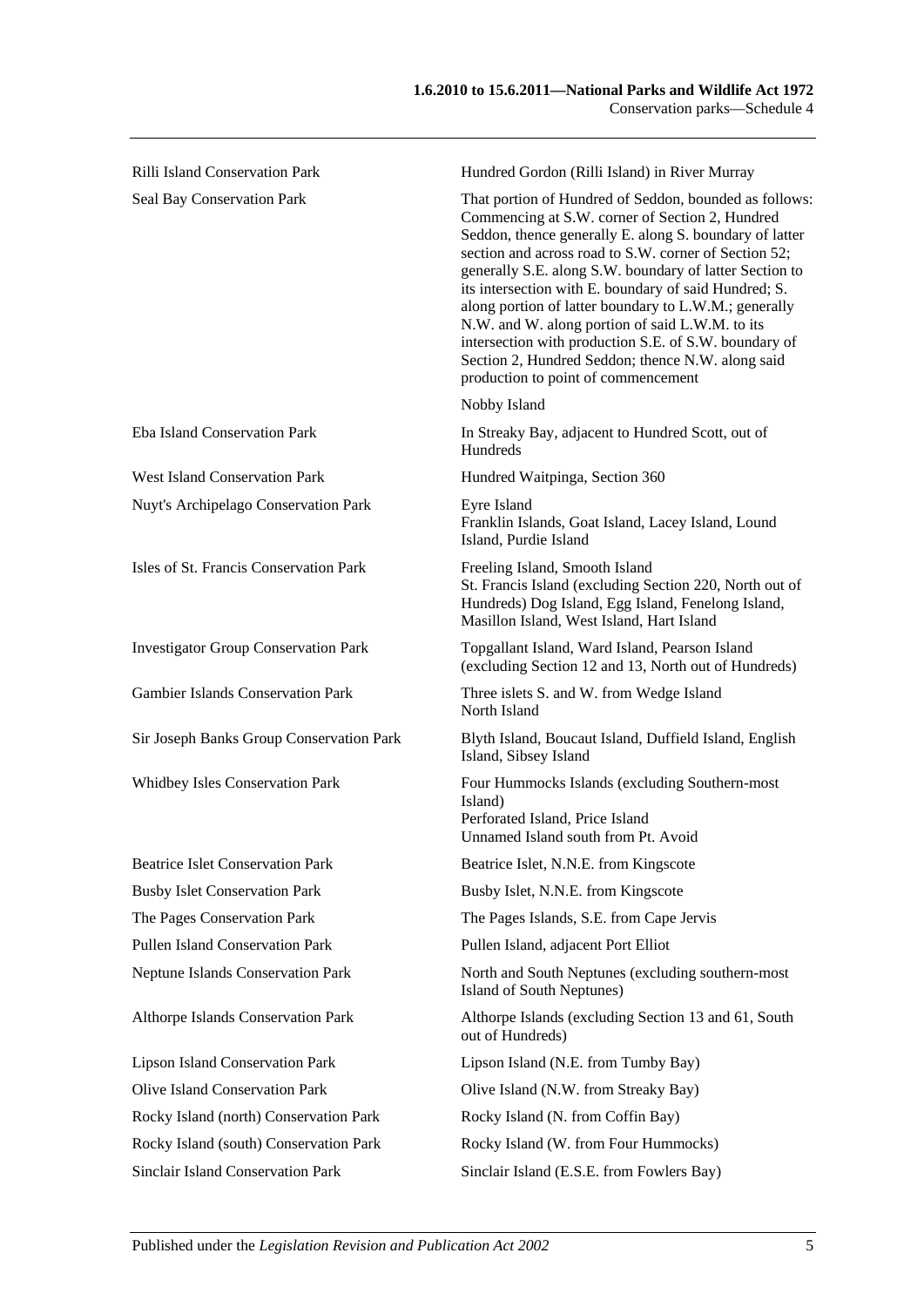Cap Island Conservation Park Cap Island (N.W. from Mount Hope) Baird Bay Islands Conservation Park Hundred Wrenfordsley, Section 181, island in Baird Bay Jones Island Nuyt's Reef Conservation Park Hundred Wookata, Nuyt's Reefs south of Cape Adieu Greenly Island Conservation Park Hundred Lake Wangary, Greenly Island, 20 miles W.S.W. from Port Whidbey Mount Dutton Bay Conservation Park All Islands in Mount Dutton Bay The Brothers, Goat Island and Rabbit Island Waldegrave Islands Conservation Park Waldegrave Island and small island west of Waldegrave Island adjacent to Hundred Ward Pelican Lagoon Conservation Park Hundred Dudley, Section 475, 476, 477, 478 and 479 Pigface Island Conservation Park Pigface Island, Hundred Scott, adjacent to Section 54 Avoid Bay Islands Conservation Park Black Rocks adjacent Coffin Bay Peninsula and small unnamed islands, S.E. from Section 107 and 108, Hundred Lake Wangary Bird Islands Conservation Park Bird Islands, S.W. from Wallaroo, Hundred of Wallaroo Salt Lagoon Islands Conservation Park Islands E. of Section 78 and 80, Hundred Baker and waters within 5 chains Maize Island Lagoon Conservation Park Section 365, 427, Waikerie Irrigation Area, Holder Division, Hundred Holder Baudin Rocks Conservation Park Godfrey Islands, north of town of Robe and west from Hundred Waterhouse Myponga Conservation Park Hundred Myponga, Section 269 and 270 Belt Hill Conservation Park Hundred Rivoli Bay, Section 339 Carribie Conservation Park Hundred Carribie, Section 153 Goose Island Conservation Park Goose Island and White Rocks Island N.W. of Wardang Island and N.W. from Port Victoria Kyeema Conservation Park Hundred Kuitpo, Section 92, 522, 688, 850 and 302 Hacks Lagoon Conservation Park Hundred Robertson, Section 249

## **Schedule 5—Game reserves**

The following areas are hereby constituted Game Reserves:

| Katarapko Game Reserve          | Hundred Katarapko, Cobdogla Irrigation Area, Weigall<br>Division. Section 73, 74 |
|---------------------------------|----------------------------------------------------------------------------------|
| <b>Bool Lagoon Game Reserve</b> | Hundred Robertson, Section 223, 224, Section 356                                 |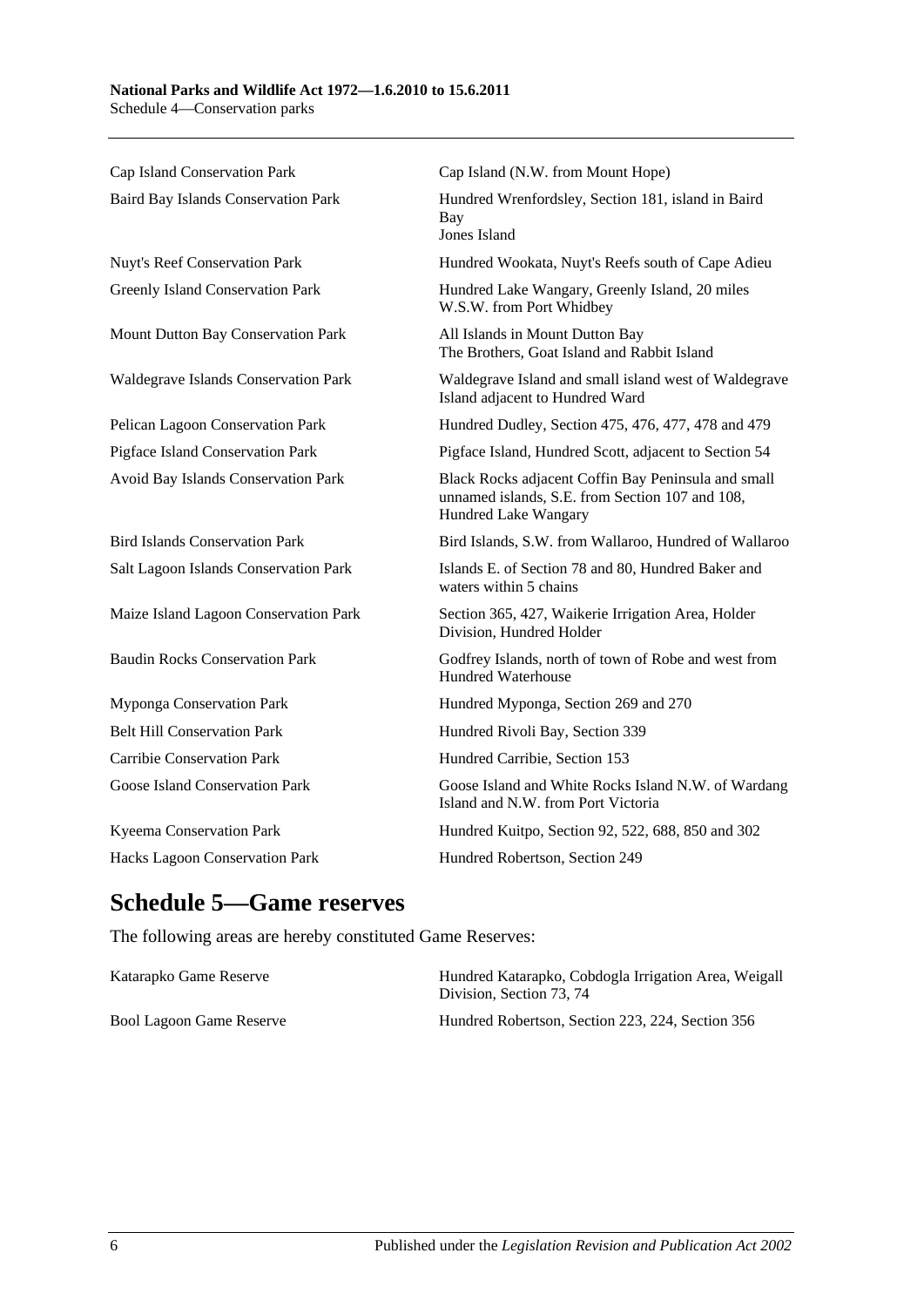| Coorong Game Reserve           | Hundred Santo, that portion of the Coorong situate<br>between a straight line joining Jacks Point to the N.E.<br>corner of Section 5 and a straight line, being the<br>production of the S.E. boundary of Section 5 to the<br>Eastern boundary of the Coorong<br>Teal Island, North Pelican Island, Halfway Island,<br>Pelican Island and Mellor Island<br>Hundred Santo, Section 1, 5, 36 and 37, and 150 link<br>reserve adjacent to Section 5 and 13, Pelican Reef,<br>South Reef, Seagull Island, Snipe Island and Wild Dog<br>Island<br>Hundred Santo, Section 31, 40, 44–48, 50 and 51 |
|--------------------------------|----------------------------------------------------------------------------------------------------------------------------------------------------------------------------------------------------------------------------------------------------------------------------------------------------------------------------------------------------------------------------------------------------------------------------------------------------------------------------------------------------------------------------------------------------------------------------------------------|
| Mud Islands Game Reserve       | Hundred Baker, Section 642–644, 646–652                                                                                                                                                                                                                                                                                                                                                                                                                                                                                                                                                      |
| Tolderol Game Reserve          | Hundred Freeling, Section 349 and 150 link reserve<br>adjacent to section 349                                                                                                                                                                                                                                                                                                                                                                                                                                                                                                                |
| <b>Bucks Lake Game Reserve</b> | Hundred Kongorong, Section 618                                                                                                                                                                                                                                                                                                                                                                                                                                                                                                                                                               |

# **Schedule 6—Recreation parks**

The following areas are hereby constituted Recreation Parks:

| <b>Belair Recreation Park</b>          | Hundred Adelaide, Section 675                                                                                                                                                                            |
|----------------------------------------|----------------------------------------------------------------------------------------------------------------------------------------------------------------------------------------------------------|
| Para Wirra Recreation Park             | Hundred Barossa, Section 311<br>Hundred Barossa, Section 183-185, 217, 181, 237, 238<br>and 299<br>Hundred Para Wirra, Section 423<br>Hundred Para Wirra, Section 428<br>Hundred Para Wirra, Section 429 |
| <b>Glossop Recreation Park</b>         | Berri Irrigation Area, Section 1444                                                                                                                                                                      |
| <b>Totness Recreation Park</b>         | Hundred Macclesfield, Section 124                                                                                                                                                                        |
| <b>Caratoola Recreation Park</b>       | Hundred Haslam, Section 53                                                                                                                                                                               |
| <b>Brownhill Creek Recreation Park</b> | Hundred Adelaide, Section 676                                                                                                                                                                            |
| <b>Coulthard Recreation Park</b>       | Hundred Moorooroo, Part Section 161, C.T. 2362/58                                                                                                                                                        |
| The Elbow Recreation Park              | Hundred Adelaide, Part Section 1285, C.T. 1655/79                                                                                                                                                        |
| <b>Ferguson Recreation Park</b>        | Hundred Adelaide, Part Section 289, C.T. 367/196, C.T.<br>2051/195                                                                                                                                       |
| <b>Greenhill Recreation Park</b>       | Hundred Adelaide, Section 578                                                                                                                                                                            |
| <b>Kingston Park</b>                   | Recreation Park Hundred Noarlunga, Section 1540,<br>1541                                                                                                                                                 |
| <b>Lenswood Recreation Park</b>        | Hundred Onkaparinga, Part Section 5148, C.T.<br>2126/186                                                                                                                                                 |
| <b>Loftia Recreation Park</b>          | Hundred Noarlunga, Part Section 421 and 422, C.T.<br>3635/150                                                                                                                                            |
| <b>Windy Point Recreation Park</b>     | Hundred Adelaide, Section 597                                                                                                                                                                            |
| Shepherds Hill Recreation Park         | Hundred Adelaide, Part Section 14 and Part Section 35,<br>C.T. 2396/141<br>Hundred Adelaide, Part Section 15, C.T. 3481/181<br>Hundred Adelaide, Part Section 36, C.T. 2201/97                           |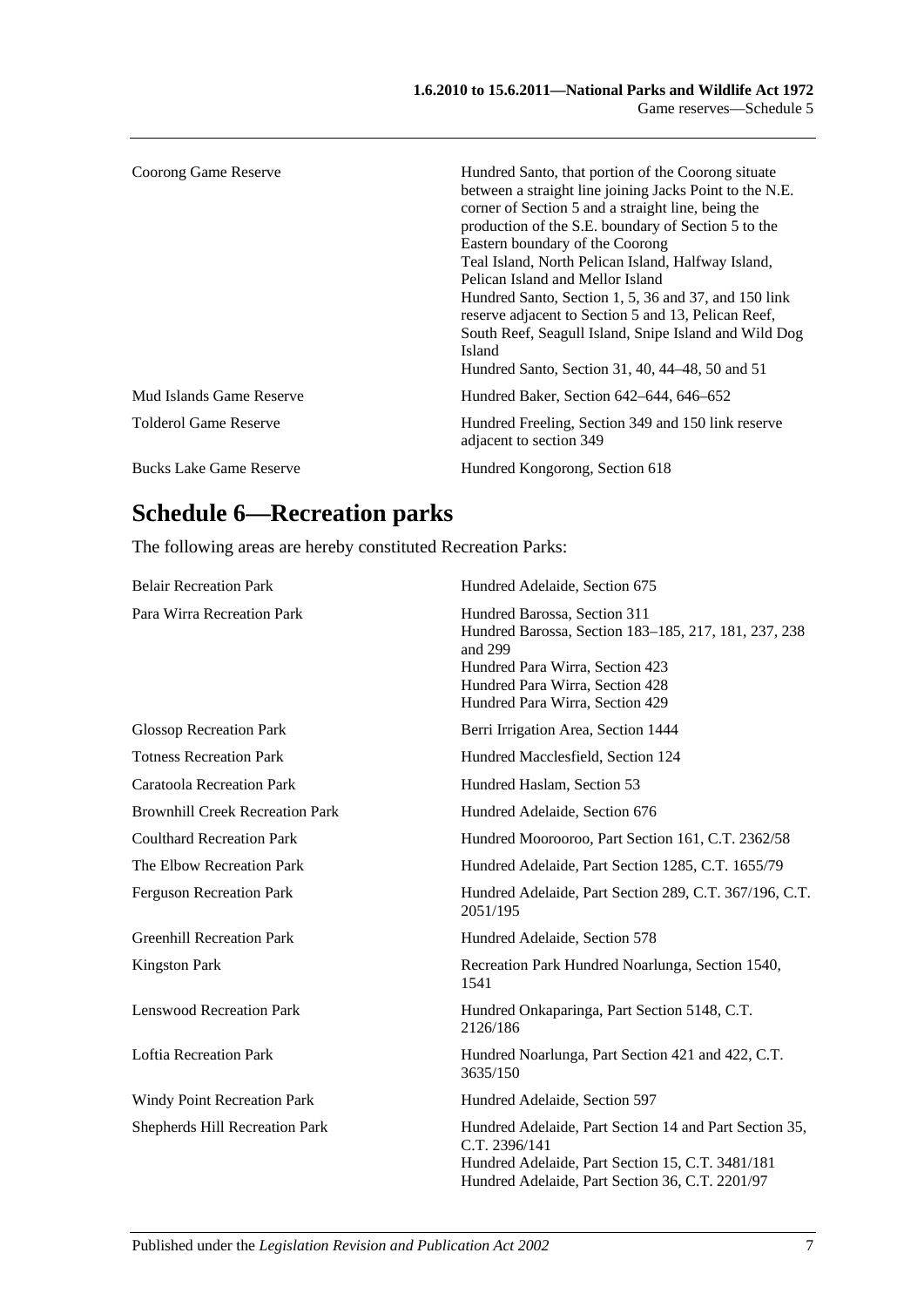# <span id="page-89-0"></span>**Schedule 7—Endangered species Part 1—Animals**

| <b>Common name</b>                                      | <b>Species</b>                               |
|---------------------------------------------------------|----------------------------------------------|
| <b>Mammals</b>                                          |                                              |
|                                                         | <b>ACROBATIDAE</b>                           |
| Feathertail Glider                                      | Acrobates pygmaeus                           |
|                                                         | <b>BALAENOPTERIDAE</b>                       |
| <b>Blue Whale</b>                                       | Balaenoptera musculus                        |
|                                                         | <b>DASYURIDAE</b>                            |
| <b>Agile Antechinus</b>                                 | Antechinus agilis                            |
| <b>Swamp Antechinus</b>                                 | Antechinus minimus                           |
| Mulgara                                                 | Dasycercus cristicauda cristicauda           |
| Western Quoll                                           | Dasyurus geoffroii                           |
| Spotted-tailed Quoll                                    | Dasyurus maculatus                           |
| Eastern Quoll                                           | Dasyurus viverrinus                          |
| Red-tailed Phascogale                                   | Phascogale calura                            |
| <b>Brush-tailed Phascogale</b>                          | Phascogale tapoatafa                         |
| Kangaroo Island Dunnart                                 | Sminthopsis aitkeni                          |
|                                                         | <b>MACROPODIDAE</b>                          |
| Rufous Hare-wallaby                                     | Lagorchestes hirsutus                        |
| Eastern Hare-wallaby                                    | Lagorchestes leporides                       |
| Tammar Wallaby (mainland South Australia<br>subspecies) | Macropus eugenii eugenii                     |
| Toolache Wallaby                                        | Macropus greyi                               |
| <b>Crescent Nailtail Wallaby</b>                        | Onychogalea lunata                           |
| Black-footed Rock-wallaby (MacDonnell Ranges<br>race)   | Petrogale lateralis (MacDonnell Ranges race) |
| <b>Tasmanian Pademelon</b>                              | Thylogale billardierii                       |
|                                                         | MEGADERMATIDAE                               |
| <b>Ghost Bat</b>                                        | Macroderma gigas                             |
|                                                         | <b>MURIDAE</b>                               |
| White-footed Tree-rat                                   | Conilurus albipes                            |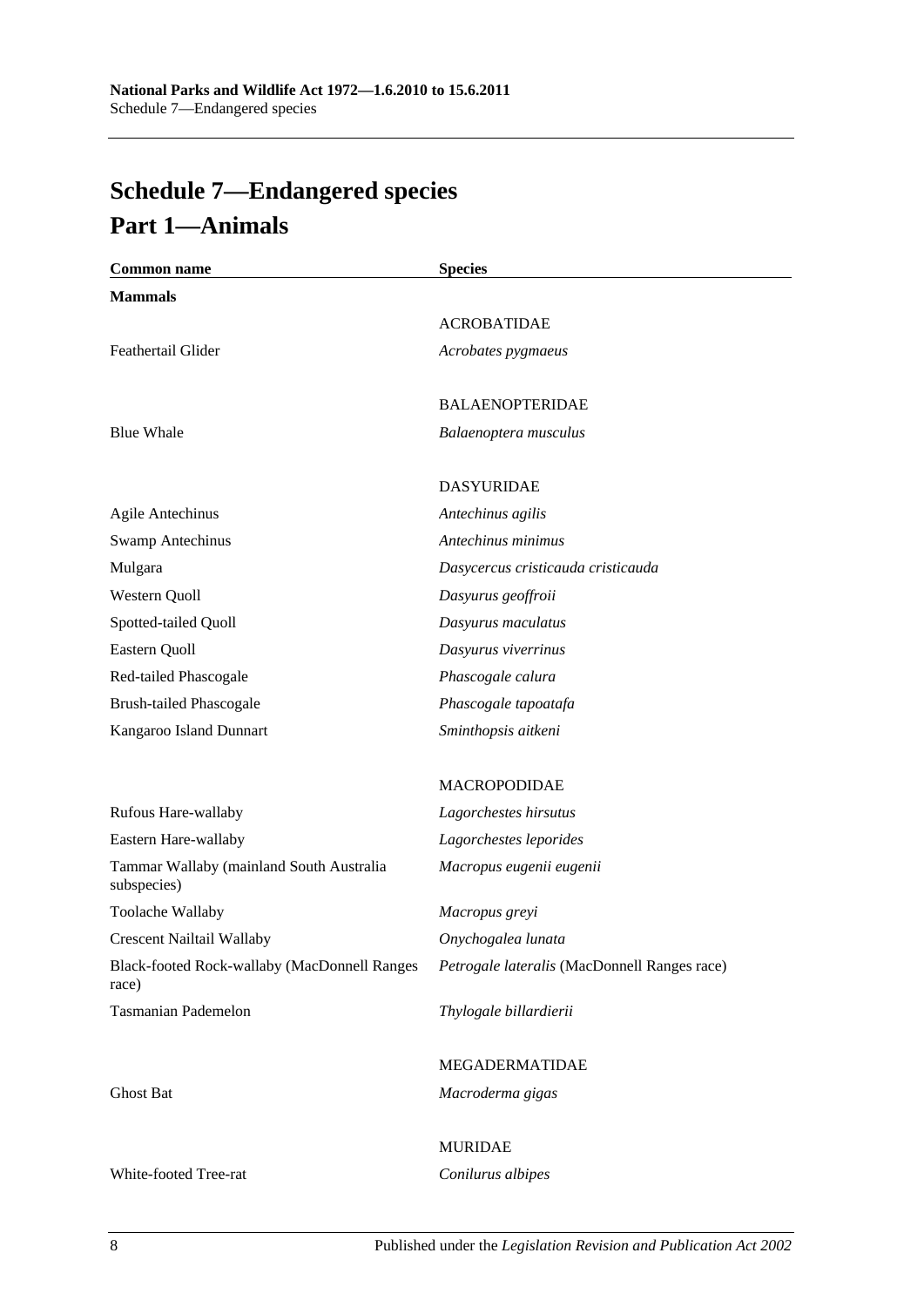#### **1.6.2010 to 15.6.2011—National Parks and Wildlife Act 1972** Endangered species—Schedule 7

| <b>Common name</b>                        | <b>Species</b>                    |
|-------------------------------------------|-----------------------------------|
| Lesser Stick-nest Rat                     | Leporillus apicalis               |
| Short-tailed Hopping-mouse                | Notomys amplus                    |
| Long-tailed Hopping-mouse                 | Notomys longicaudatus             |
| <b>Shark Bay Mouse</b>                    | Pseudomys fieldi                  |
| Gould's Mouse                             | Pseudomys gouldii                 |
| Heath Rat                                 | Pseudomys shortridgei             |
| Pale Field-rat                            | Rattus tunneyi                    |
|                                           | <b>MYRMECOBIIDAE</b>              |
| Numbat                                    | Myrmecobius fasciatus             |
|                                           | ORNITHORHYNCHIDAE                 |
| Platypus                                  | Ornithorhynchus anatinus          |
|                                           | <b>OTARIIDAE</b>                  |
| Subantarctic Fur-seal                     | Arctocephalus tropicalis          |
|                                           | PERAMELIDAE                       |
| Pig-footed Bandicoot                      | Chaeropus ecaudatus               |
| Golden Bandicoot                          | Isoodon auratus                   |
| Lesser Bilby                              | Macrotis leucura                  |
| <b>Western Barred Bandicoot</b>           | Perameles bougainville            |
| <b>Desert Bandicoot</b>                   | Perameles eremiana                |
| <b>Eastern Barred Bandicoot</b>           | Perameles gunnii                  |
|                                           | PETAURIDAE                        |
| Yellow-bellied Glider                     | Petaurus australis                |
| Squirrel Glider                           | Petaurus norfolcensis             |
|                                           | <b>POTORIDAE</b>                  |
| <b>Burrowing Bettong</b>                  | Bettongia lesueur                 |
| Brush-tailed Bettong (eastern subspecies) | Bettongia penicillata penicillata |
| Desert Rat-kangaroo                       | Caloprymnus campestris            |
| Long-nosed Potoroo                        | Potorous tridactylus              |

VESPERTILIONIDAE Little Pied Bat *Chalinolobus picatus*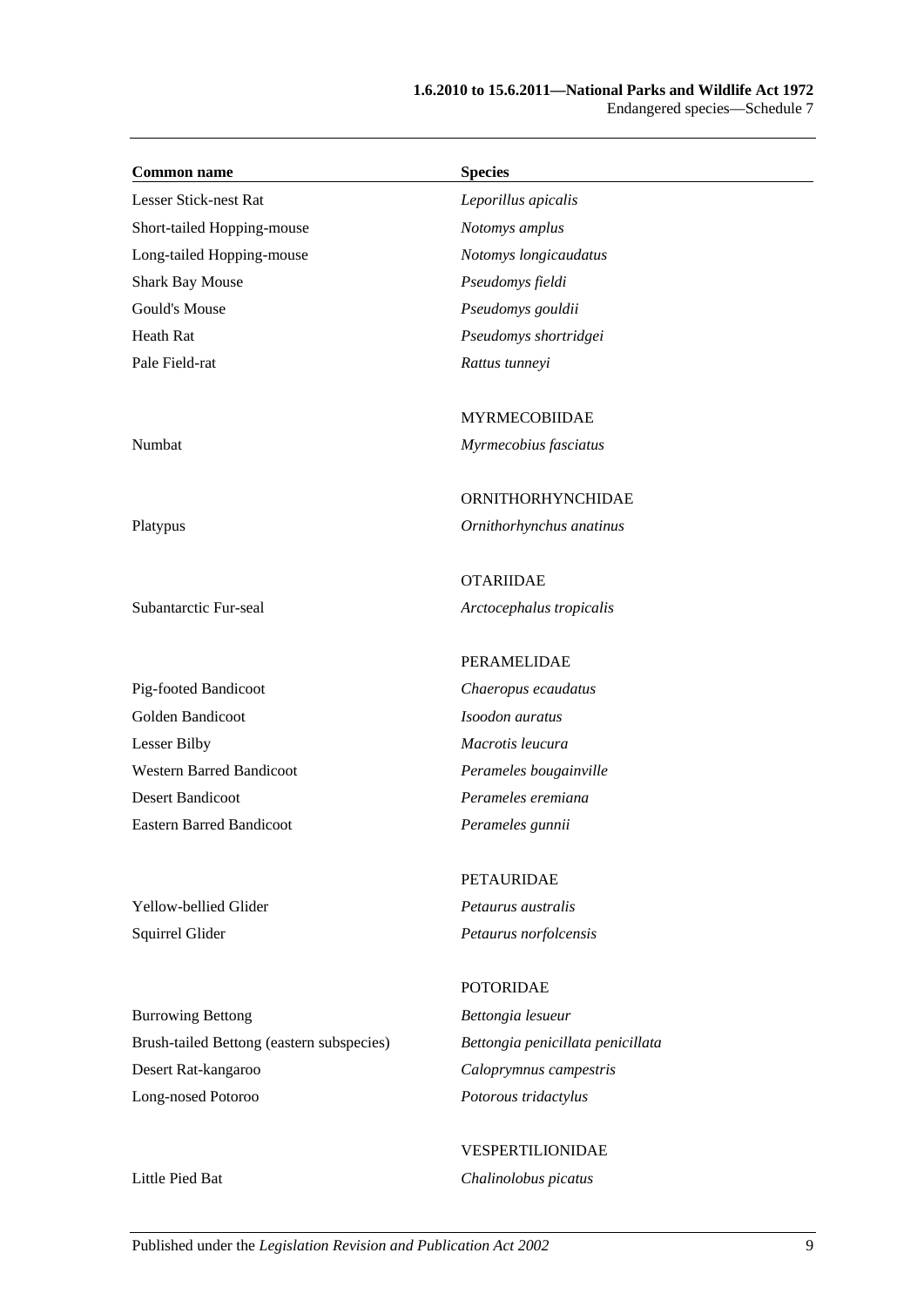## **National Parks and Wildlife Act 1972—1.6.2010 to 15.6.2011**

Schedule 7—Endangered species

| <b>Common name</b>                                                             | <b>Species</b>                       |
|--------------------------------------------------------------------------------|--------------------------------------|
| Eastern Falsistrelle                                                           | Falsistrellus tasmaniensis           |
| Large Bent-wing Bat (southern subspecies)                                      | Miniopterus schreibersii bassanii    |
| Southern Myotis                                                                | Myotis macropus                      |
| Gould's Long-eared Bat                                                         | Nyctophilus gouldi                   |
|                                                                                |                                      |
| <b>Birds</b>                                                                   | <b>ACANTHIZIDAE</b>                  |
| Chestnut-rumped Heathwren (Mount Lofty Ranges Calamanthus pyrrhopygius parkeri |                                      |
| subspecies)                                                                    |                                      |
|                                                                                |                                      |
|                                                                                | <b>ACCIPITRIDAE</b>                  |
| Grey Goshawk                                                                   | Accipiter novaehollandiae            |
| White-bellied Sea-Eagle                                                        | Haliaeetus leucogaster               |
| Square-tailed Kite                                                             | Lophoictinia isura                   |
| Osprey                                                                         | <b>Pandion haliaetus</b>             |
|                                                                                |                                      |
|                                                                                | <b>ALCEDINIDAE</b>                   |
| Azure Kingfisher                                                               | Alcedo azurea                        |
|                                                                                |                                      |
|                                                                                | <b>ANSERANATIDAE</b>                 |
| Magpie Goose                                                                   | Anseranas semipalmata                |
|                                                                                |                                      |
|                                                                                | <b>ARDEIDAE</b>                      |
| Little Bittern                                                                 | Ixobrychus minutus                   |
|                                                                                | <b>ARTAMIDAE</b>                     |
| Pied Currawong (south east subspecies)                                         | Strepera graculina ashbyi            |
| Grey Currawong (north western subspecies)                                      | Strepera versicolor plumbea          |
|                                                                                |                                      |
|                                                                                | <b>CACATUIDAE</b>                    |
| Red-tailed Black-Cockatoo (south east subspecies)                              | Calyptorhynchus banksii graptogyne   |
| Glossy Black-Cockatoo (Kangaroo Island<br>subspecies)                          | Calyptorhynchus lathami halmaturinus |
|                                                                                |                                      |
|                                                                                | <b>CASUARIIDAE</b>                   |
| Kangaroo Island Emu                                                            | Dromaius baudinianus                 |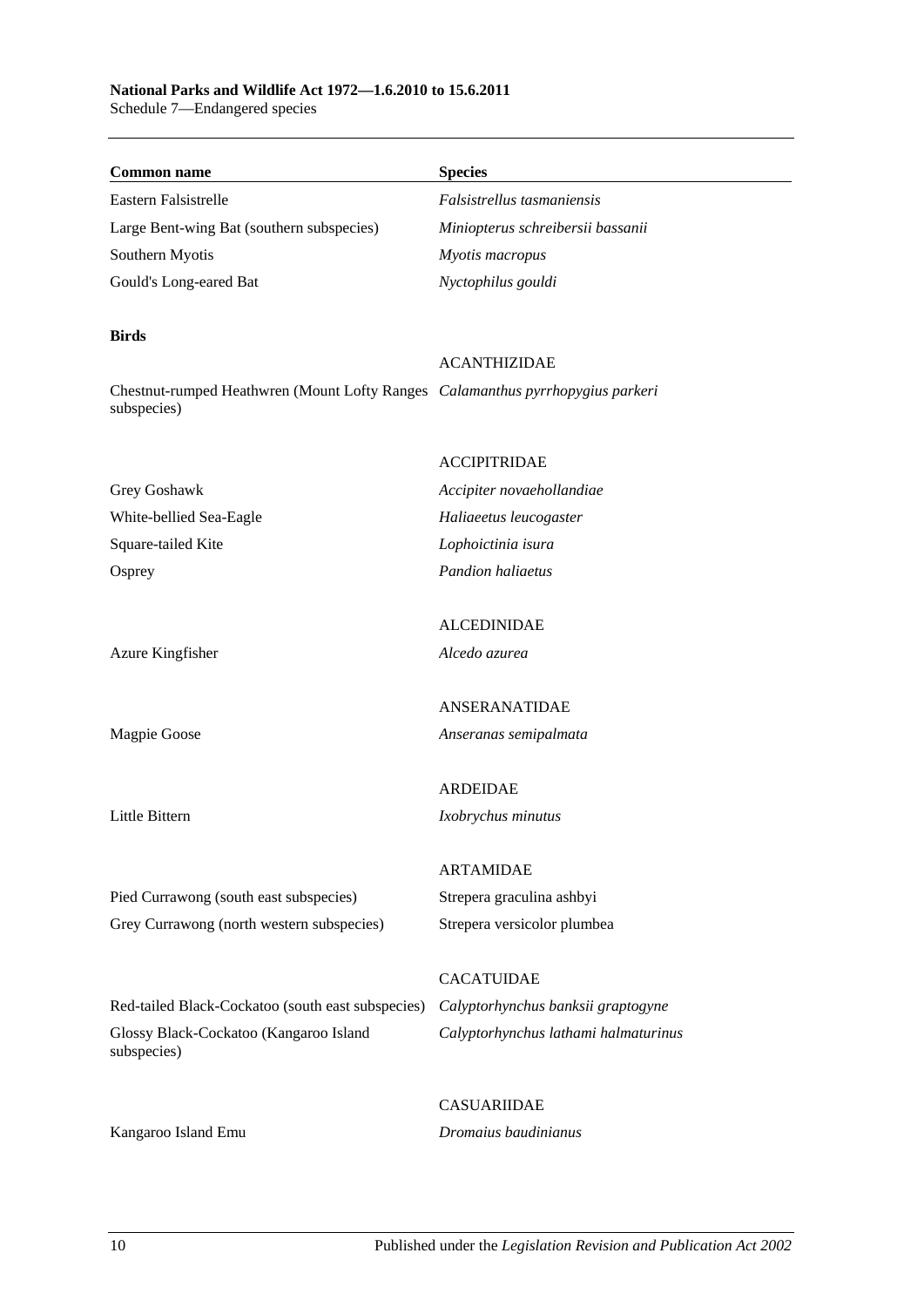| <b>Species</b>                                                                            |
|-------------------------------------------------------------------------------------------|
| <b>DICRURIDAE</b>                                                                         |
| Myiagra cyanoleuca                                                                        |
| <b>DIOMEDEIDAE</b>                                                                        |
| Yellow-nosed Albatross (Indian Ocean subspecies) Diomedea chlororhynchos carteri          |
| Yellow-nosed Albatross (Atlantic Ocean subspecies) Diomedea chlororhynchos chlororhynchos |
| Diomedea epomophora sanfordi                                                              |
| Diomedea fusca                                                                            |
| <b>EUPETIDAE</b>                                                                          |
| Cinclosoma punctatum anachoreta                                                           |
| Cinclosoma punctatum punctatum                                                            |
| Psophodes nigrogularis leucogaster                                                        |
| <b>LARIDAE</b>                                                                            |
| Sterna albifrons                                                                          |
| Sterna nereis                                                                             |
| <b>MALURIDAE</b>                                                                          |
| Stipiturus malachurus intermedius                                                         |
| Stipiturus malachurus parimeda                                                            |
| Stipiturus mallee                                                                         |
| MELIPHAGIDAE                                                                              |
| Epthianura crocea                                                                         |
| Manorina flavigula melanotis                                                              |
| Xanthomyza phrygia                                                                        |
| PACHYCEPHALIDAE                                                                           |
| Pachycephala olivacea hesperus                                                            |
| PEDIONOMIDAE                                                                              |
| Pedionomus torquatus                                                                      |
|                                                                                           |

PHASIANIDAE

King Quail *Coturnix chinensis*

Published under the *Legislation Revision and Publication Act 2002* 11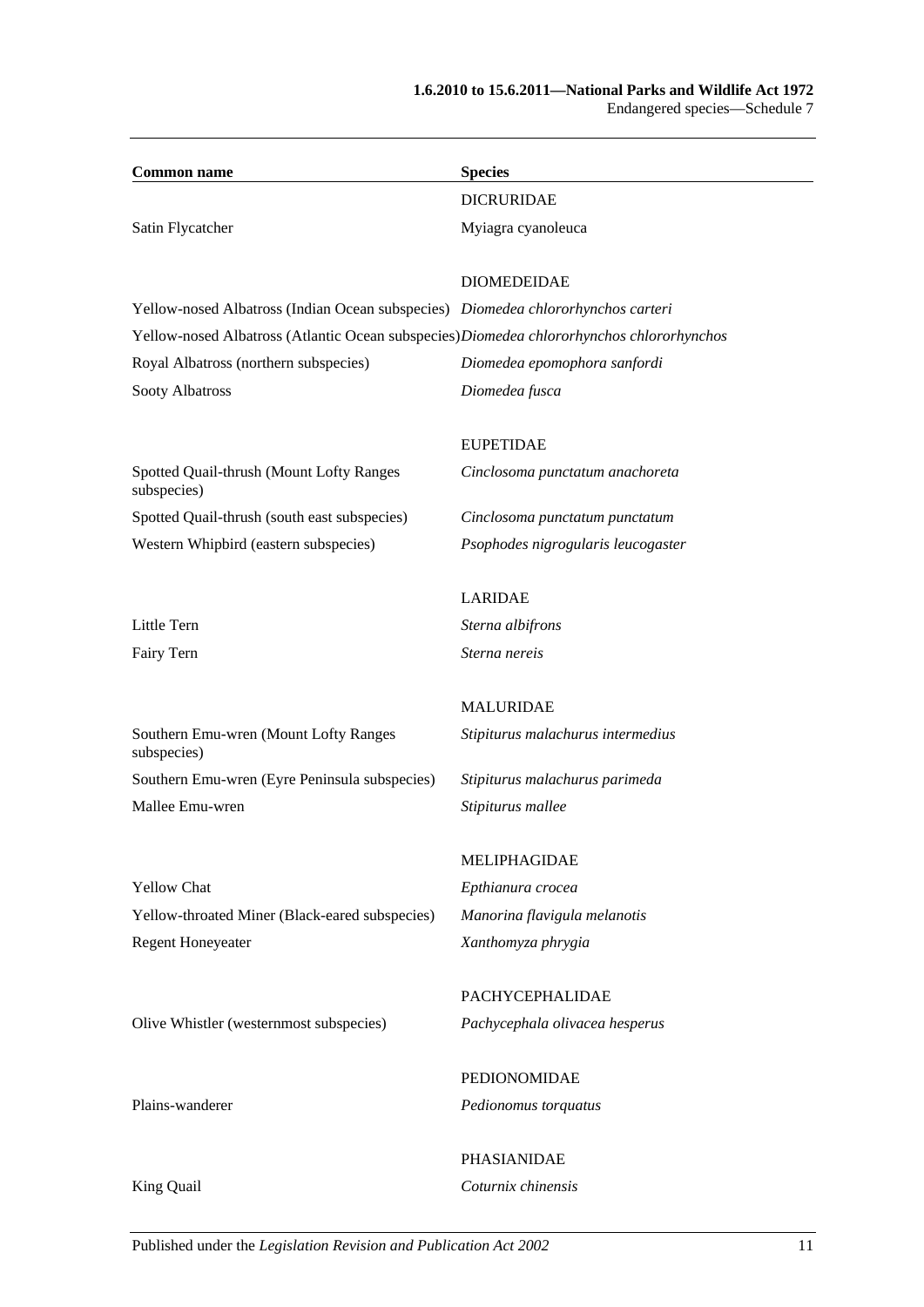Schedule 7—Endangered species

| <b>Common name</b>                           | <b>Species</b>                     |
|----------------------------------------------|------------------------------------|
|                                              | <b>POMATOSTOMIDAE</b>              |
| Grey-crowned Babbler (south east subspecies) | Pomatostomus temporalis temporalis |
|                                              | <b>PSITTACIDAE</b>                 |
| Little Lorikeet                              | Glossopsitta pusilla               |
| <b>Swift Parrot</b>                          | Lathamus discolor                  |
| Orange-bellied Parrot                        | Neophema chrysogaster              |
| Night Parrot                                 | Pezoporus occidentalis             |
| <b>Ground Parrot</b>                         | Pezoporus wallicus                 |
|                                              | PTILONORHYNCHIDAE                  |
| Spotted Bowerbird                            | Chlamydera maculata                |
|                                              | <b>STRIGIDAE</b>                   |
| Powerful Owl                                 | Ninox strenua                      |
|                                              | <b>SYLVIIDAE</b>                   |
| Spinifexbird                                 | Eremiornis carteri                 |
|                                              | <b>TYTONIDAE</b>                   |
| Masked Owl                                   | Tyto novaehollandiae               |
| <b>Reptiles</b>                              |                                    |
|                                              | <b>CHELONIIDAE</b>                 |
| Loggerhead Turtle                            | Caretta caretta                    |
|                                              | <b>GEKKONIDAE</b>                  |
| Mallee Worm-lizard                           | Aprasia aurita                     |
| Striped Snake-lizard                         | Delma impar                        |
|                                              | <b>SCINCIDAE</b>                   |
| Swamp Skink                                  | Egernia coventryi                  |
| Cunningham's Skink                           | Egernia cunninghami                |
| Tjakura                                      | Egernia kintorei                   |
| <b>Black-striped Desert Skink</b>            | Egernia slateri                    |
| Salamander Skink                             | Nannoscincus maccoyi               |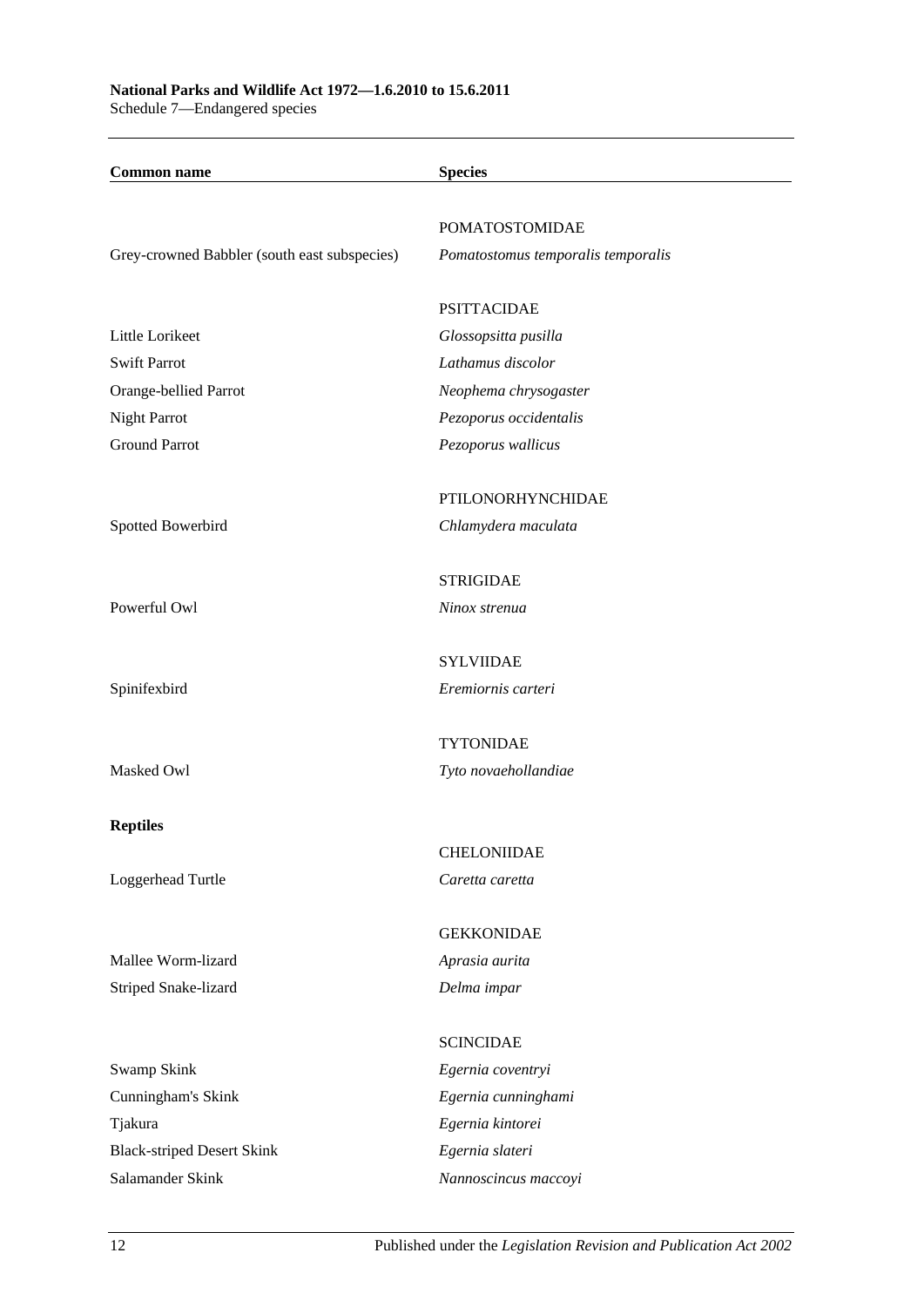| <b>Common name</b>     | <b>Species</b>                        |
|------------------------|---------------------------------------|
| Pygmy Bluetongue       | Tiliqua adelaidensis                  |
| <b>Part 2-Plants</b>   |                                       |
| <b>Common Name</b>     | <b>Species</b>                        |
|                        | <b>ACANTHACEAE</b>                    |
|                        | Xerothamnella parvifolia              |
|                        | AMARANTHACEAE                         |
| lamb's tails           | Ptilotus exaltatus var. semilanatus   |
|                        | <b>ASPLENIACEAE</b>                   |
| mother spleenwort      | Asplenium bulbiferum ssp. gracillimum |
|                        | <b>BLECHNACEAE</b>                    |
| lance water-fern       | Blechnum chambersii                   |
| small rasp-fern        | Doodia caudata                        |
|                        | CARYOPHYLLACEAE                       |
| tufted knawel          | Scleranthus diander                   |
|                        | <b>CASUARINACEAE</b>                  |
| Mount Compass oak-bush | Allocasuarina robusta                 |
|                        | CHENOPODIACEAE                        |
| coral saltbush         | Atriplex papillata                    |
| black cotton-bush      | Maireana decalvans                    |
| five-wing bonefruit    | Osteocarpum pentapterum               |
|                        | <b>COMPOSITAE</b>                     |
| spiny everlasting      | Acanthocladium dockeri                |
| field daisy            | <b>Brachyscome decipiens</b>          |
| tall daisy             | Brachyscome diversifolia              |
| Corunna daisy          | Brachyscome muelleri                  |
| milky beauty-heads     | Calocephalus lacteus                  |
|                        | Cassinia rugata                       |
|                        | Cassinia tegulata                     |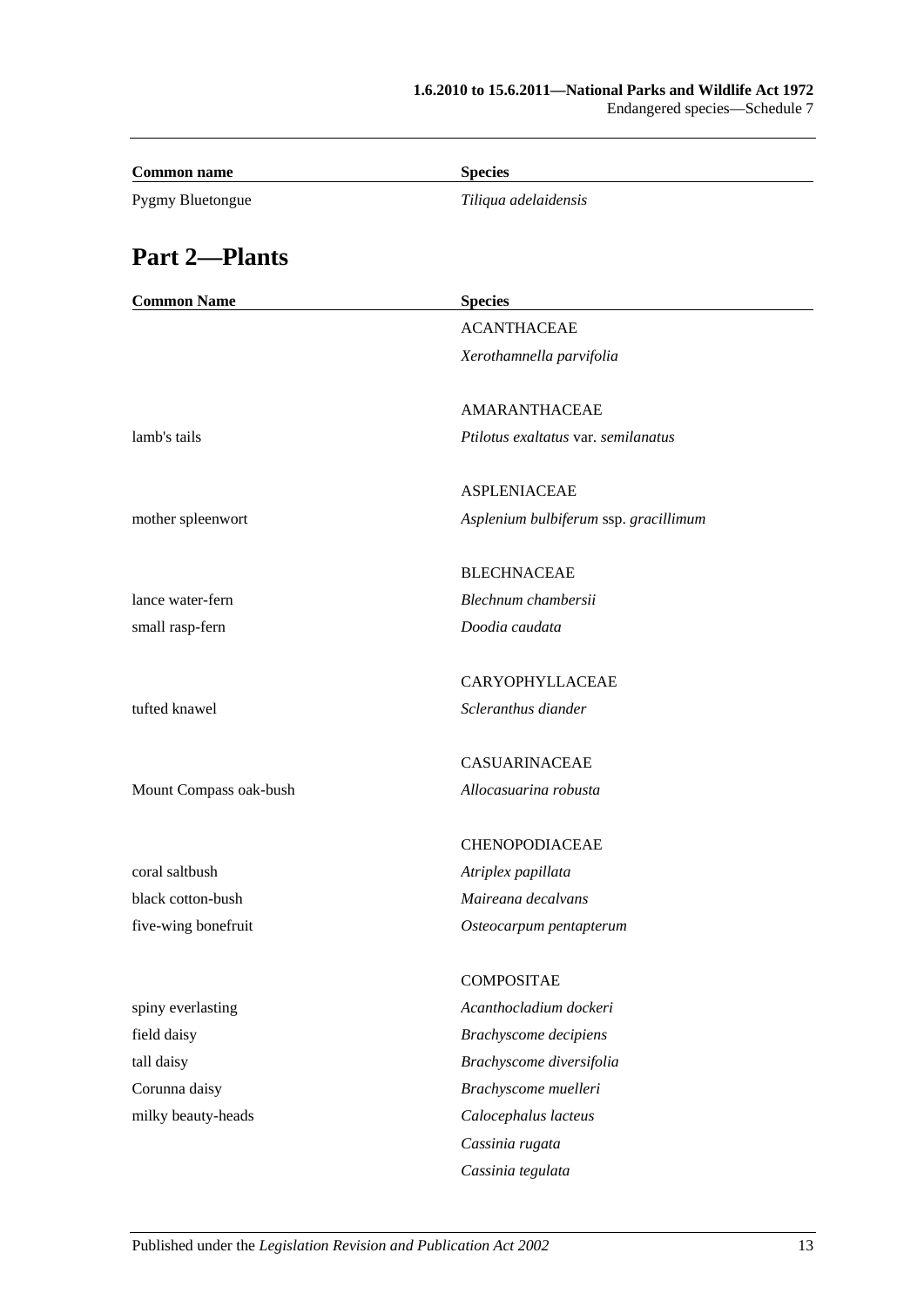### **National Parks and Wildlife Act 1972—1.6.2010 to 15.6.2011**

Schedule 7—Endangered species

| <b>Common Name</b>      | <b>Species</b>                      |
|-------------------------|-------------------------------------|
| pale everlasting        | Helichrysum rutidolepis             |
| sand ixodia             | Ixodia achillaeoides ssp. arenicola |
| moth daisy-bush         | Olearia erubescens                  |
| sticky daisy-bush       | Olearia glutinosa                   |
| small-flower daisy-bush | Olearia microdisca                  |
| clustered daisy-bush    | Olearia suffruticosa                |
|                         | Pycnosorus chrysanthes              |
| chamomile everlasting   | Rhodanthe anthemoides               |
| Behr's groundsel        | Senecio behrianus                   |
|                         | Senecio helichrysoides              |
| superb groundsel        | Senecio megaglossus                 |
|                         | CRASSULACEAE                        |
| Sieber's crassula       | Crassula sieberiana                 |
|                         |                                     |
|                         | <b>CRUCIFERAE</b>                   |
| winged peppercress      | Lepidium monoplocoides              |
| erect peppercress       | Lepidium pseudopapillosum           |
|                         | <b>CYPERACEAE</b>                   |
| bristle-rush            | Chorizandra australis               |
| leafy flat-sedge        | Cyperus lucidus                     |
| button grass            | Gymnoschoenus sphaerocephalus       |
| needle bog-rush         | Tricostularia pauciflora            |
|                         | DENNSTAEDTIACEAE                    |
| lacy ground-fern        | Dennstaedtia davallioides           |
| bat's-wing fern         | Histiopteris incisa                 |
|                         | <b>DICKSONIACEAE</b>                |
| soft tree-fern          | Dicksonia antarctica                |
|                         | <b>DILLENIACEAE</b>                 |
|                         | Hibbertia sessiliflora              |
|                         | Hibbertia tenuis                    |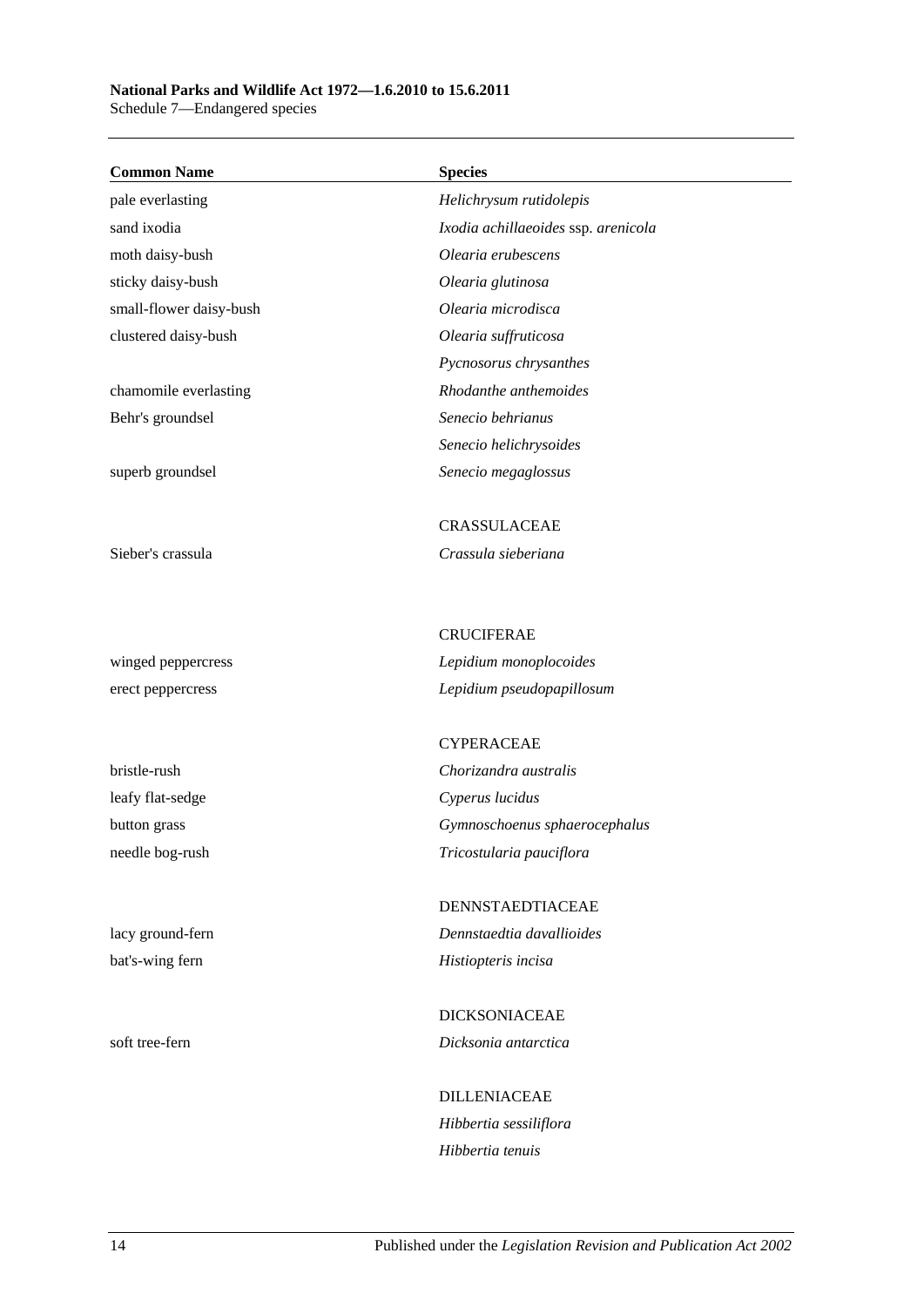#### **1.6.2010 to 15.6.2011—National Parks and Wildlife Act 1972** Endangered species—Schedule 7

| <b>Common Name</b>              | <b>Species</b>                      |
|---------------------------------|-------------------------------------|
|                                 | <b>DRYOPTERIDACEAE</b>              |
| shiny shield-fern               | Lastreopsis acuminata               |
| mother shield-fern              | Polystichum proliferum              |
|                                 | <b>ERIOCAULACEAE</b>                |
| salt pipewort                   | Eriocaulon carsonii                 |
|                                 | <b>EUPHORBIACEAE</b>                |
| Kangaroo Island turpentine bush | Beyeria subtecta                    |
|                                 | <b>GENTIANACEAE</b>                 |
| Cleland's gentian               | Gentianella clelandii               |
|                                 | <b>GOODENIACEAE</b>                 |
| Aldinga dampiera                | Dampiera lanceolata var. intermedia |
| lanky goodenia                  | Goodenia elongata                   |
| creeping fanflower              | Scaevola hookeri                    |
|                                 | <b>GRAMINEAE</b>                    |
| fine-head spear-grass           | Austrostipa oligostachya            |
| lake millet                     | Echinochloa lacunaria               |
| Spalding blown-grass            | Lachnagrostis limitanea             |
|                                 | <b>GYROSTEMONACEAE</b>              |
| slender bell-fruit              | Codonocarpus pyramidalis            |
|                                 | <b>HALORAGACEAE</b>                 |
| prickly raspwort                | Haloragis eyreana                   |
| clustered milfoil               | Myriophyllum glomeratum             |
|                                 | <b>JUNCACEAE</b>                    |
|                                 | Juncus prismatocarpus               |
|                                 | <b>LABIATAE</b>                     |
| Monarto mintbush                | Prostanthera eurybioides            |
|                                 | Teucrium grandiusculum ssp. pilosum |
|                                 |                                     |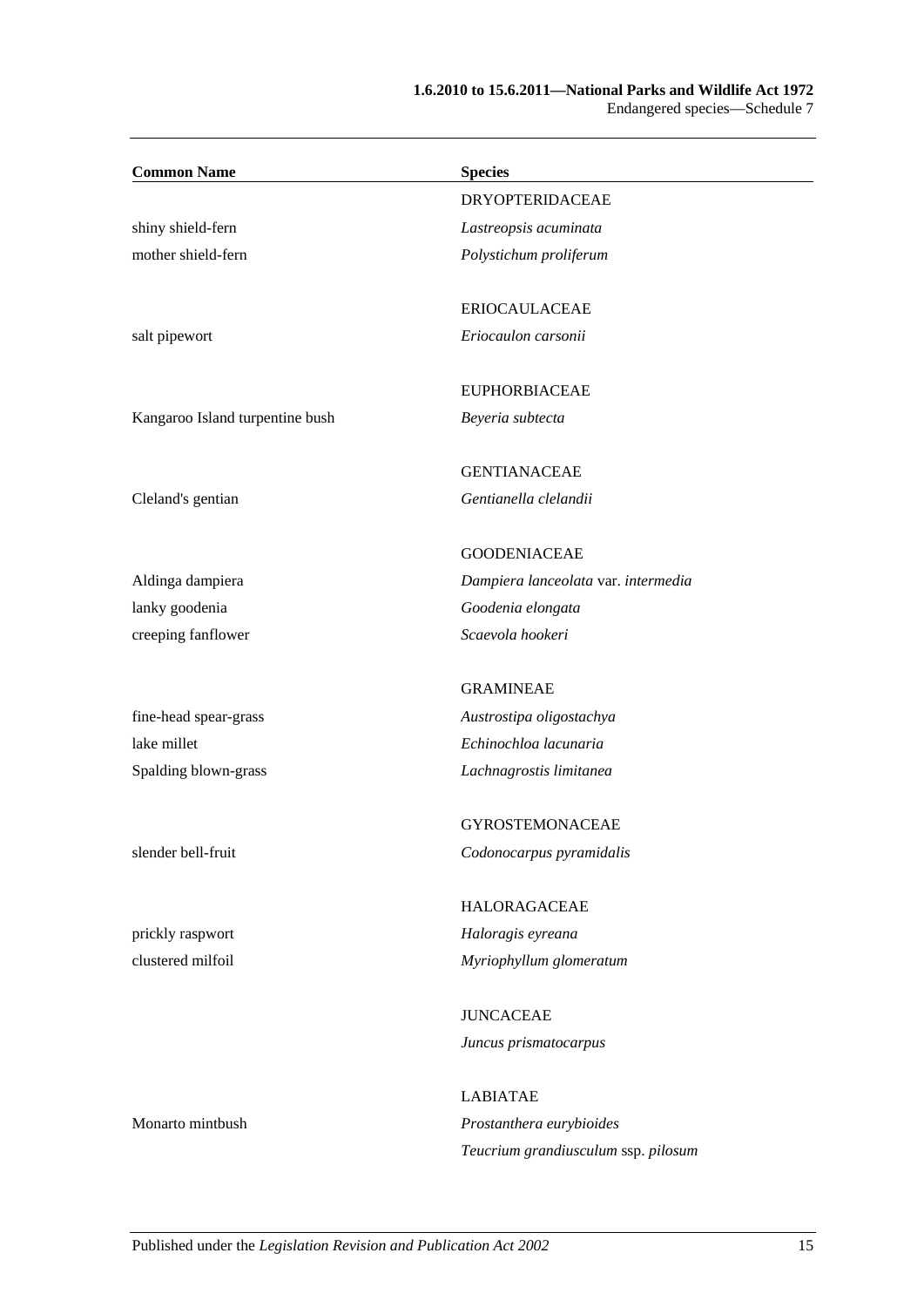#### **National Parks and Wildlife Act 1972—1.6.2010 to 15.6.2011**

Schedule 7—Endangered species

| <b>Common Name</b>      | <b>Species</b>                      |
|-------------------------|-------------------------------------|
|                         | LEGUMINOSAE                         |
| spidery wattle          | Acacia araneosa                     |
| chalky wattle           | Acacia cretacea                     |
| jumping-jack wattle     | Acacia enterocarpa                  |
| broom wattle            | Acacia genistifolia                 |
| hairy-pod wattle        | Acacia glandulicarpa                |
| fat-leaf wattle         | Acacia pinguifolia                  |
| senna wattle            | Acacia praemorsa                    |
| Spiller's wattle        | Acacia spilleriana                  |
| three-nerve wattle      | Acacia trineura                     |
| Whibley's wattle        | Acacia whibleyana                   |
| mountain scurf-pea      | Cullen microcephalum                |
| disjunct bitter-pea     | Daviesia sejugata                   |
| grey parrot-pea         | Dillwynia cinerascens               |
| silky swainson-pea      | Swainsona sericea                   |
|                         |                                     |
|                         | <b>LILIACEAE</b>                    |
| swamp flax-lily         | Dianella callicarpa                 |
| late-flowered flax-lily | Dianella tarda                      |
| many-flower mat-rush    | Lomandra multiflora ssp. multiflora |
|                         | Thysanotus nudicaulis               |
| lagoon Nancy            | Wurmbea dioica ssp. lacunaria       |
|                         | Wurmbea sinora                      |
| one-flower Nancy        | Wurmbea uniflora                    |
| pygmy yacca             | Xanthorrhoea minor ssp. lutea       |
|                         | LYCOPODIACEAE                       |
| bog clubmoss            | Lycopodiella serpentina             |
| bushy clubmoss          | Lycopodium deuterodensum            |
|                         |                                     |
|                         | <b>MYRTACEAE</b>                    |
| Mount Compass swamp gum | Eucalyptus paludicola               |
| western swamp-paperbark | Melaleuca cuticularis               |

water nymph *Najas tenuifolia*

NAJADACEAE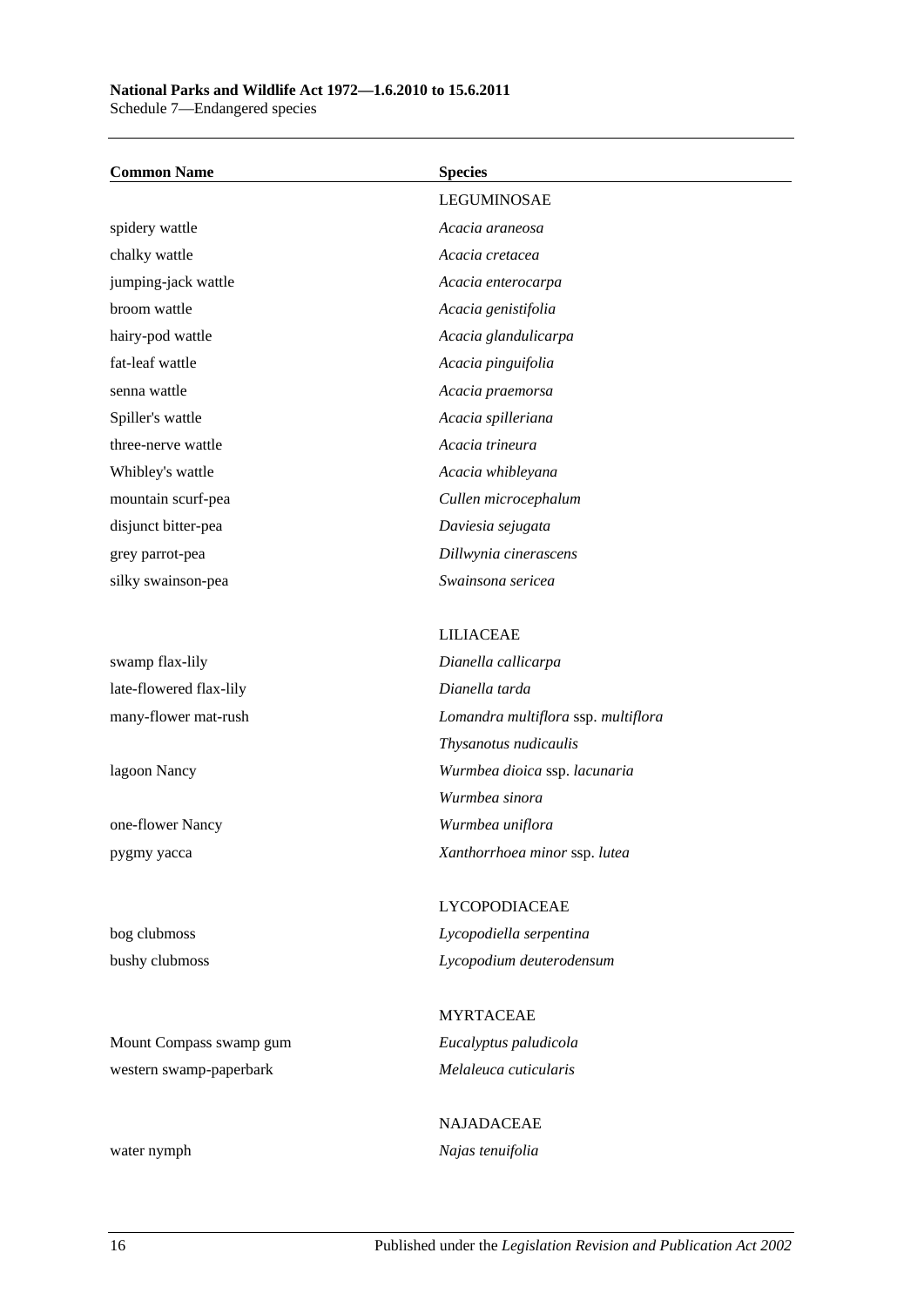| <b>Common Name</b>              | <b>Species</b>                                              |
|---------------------------------|-------------------------------------------------------------|
|                                 | OPHIOGLOSSACEAE                                             |
| austral moonwort                | Botrychium australe                                         |
|                                 |                                                             |
|                                 | ORCHIDACEAE                                                 |
| white beauty spider-orchid      | Caladenia argocalla                                         |
| Audas' spider-orchid            | Caladenia audasii                                           |
| pink-lip spider-orchid          | Caladenia behrii                                            |
| limestone spider-orchid         | Caladenia calcicola                                         |
| plain-lip spider-orchid         | Caladenia clavigera                                         |
| coloured spider-orchid          | Caladenia colorata                                          |
| crimson spider-orchid           | Caladenia concolor                                          |
| coast spider-orchid             | Caladenia conferta                                          |
| green-comb spider-orchid        | Caladenia dilatata                                          |
|                                 | Caladenia fulva                                             |
| bayonet spider-orchid           | Caladenia gladiolata                                        |
| musky caladenia                 | Caladenia gracilis                                          |
| large-club spider-orchid        | Caladenia macroclavia                                       |
|                                 | Caladenia ornata                                            |
| Kangaroo Island spider-orchid   | Caladenia ovata                                             |
| small green-comb spider-orchid  | Caladenia parva                                             |
| Little Dip spider-orchid        | Caladenia richardsiorum                                     |
| stiff white spider-orchid       | Caladenia rigida                                            |
| Bordertown spider-orchid        | Caladenia sp. Bordertown (R.S.Rogers 788)                   |
|                                 | Caladenia sp. Brentwood (R.J.Bates 53510)                   |
| Finniss spider-orchid           | Caladenia sp. Finniss (R.Bates 308)                         |
|                                 | Caladenia sp. Monarto South (H.Goldsack 163<br>AD97708605A) |
| robust spider-orchid            | Caladenia valida                                            |
| Grampians spider-orchid         | Caladenia versicolor                                        |
| Woolcock's spider-orchid        | Caladenia woolcockiorum                                     |
| yellow-lip spider-orchid        | Caladenia xanthochila                                       |
| Flinders Ranges white caladenia | Caladenia xantholeuca                                       |
| copper beard-orchid             | Calochilus cupreus                                          |
| green bird-orchid               | Chiloglottis cornuta                                        |
| dainty bird-orchid              | Chiloglottis trapeziformis                                  |
| toothed helmet-orchid           | Corybas dentatus                                            |
| swamp helmet-orchid             | Corybas fordhamii                                           |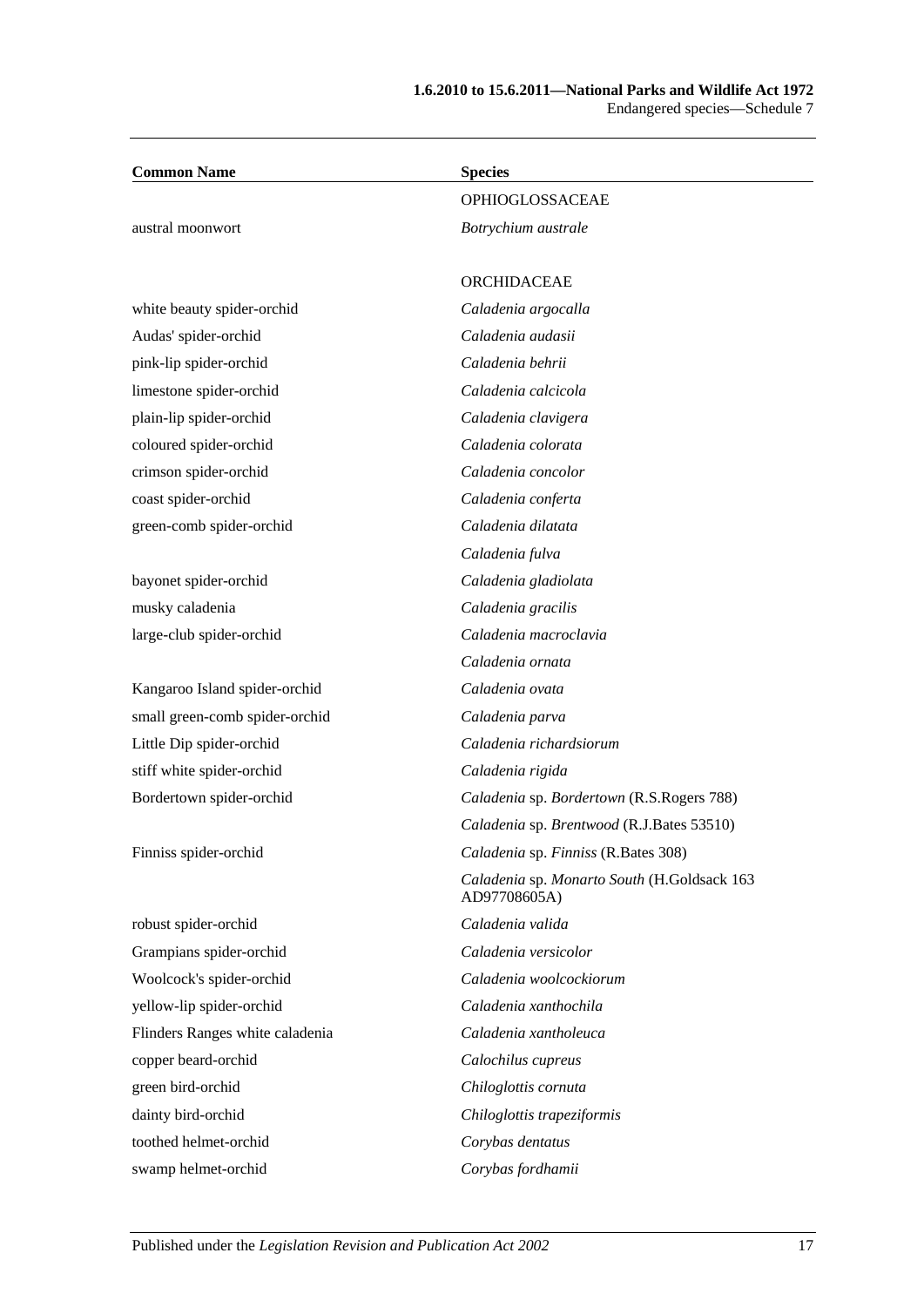#### **National Parks and Wildlife Act 1972—1.6.2010 to 15.6.2011**

Schedule 7—Endangered species

| <b>Common Name</b>         | <b>Species</b>                                               |
|----------------------------|--------------------------------------------------------------|
|                            | Dipodium punctatum                                           |
| short-leaf donkey-orchid   | Diuris brevifolia                                            |
|                            | Diuris chryseopsis                                           |
| purple donkey-orchid       | Diuris punctata var. punctata                                |
|                            | Eriochilus sp. Swamp (D.E.Murfet 1950b)                      |
| swamp midge-orchid         | Genoplesium ciliatum                                         |
| bearded midge-orchid       | Genoplesium morrisii                                         |
|                            | Microtis eremaea                                             |
| black-beak duck-orchid     | Paracaleana disjuncta                                        |
| maroon leek-orchid         | Prasophyllum frenchii                                        |
| Goldsack's leek-orchid     | Prasophyllum goldsackii                                      |
| coast leek-orchid          | Prasophyllum litorale                                        |
|                            | Prasophyllum murfetii                                        |
|                            | Prasophyllum rotundiflorum                                   |
|                            | Prasophyllum sp. Enigma (R.Bates 2350)                       |
|                            | Prasophyllum sp. Waterholes (R.Bates 9037)                   |
|                            | Prasophyllum sp. West Coast (R.Tate AD96945167)              |
| dense leek-orchid          | Prasophyllum spicatum                                        |
| Hindmarsh Valley greenhood | Pterostylis bryophila                                        |
|                            | Pterostylis chlorogramma                                     |
| trim greenhood             | Pterostylis concinna                                         |
| leafy greenhood            | Pterostylis cucullata                                        |
|                            | Pterostylis despectans                                       |
|                            | Pterostylis falcata                                          |
|                            | Pterostylis lingua                                           |
| large rufous greenhood     | Pterostylis maxima                                           |
|                            | Pterostylis melagramma                                       |
|                            | Pterostylis parviflora                                       |
| bristly greenhood          | Pterostylis setifera                                         |
| Halbury greenhood          | Pterostylis sp. Halbury (R.Bates 8425)                       |
|                            | Pterostylis sp. Rock ledges (pl. 185, Bates & Weber<br>1990) |
|                            | Pterostylis sp. Sand plain (D.N. Kraehenbuehl 5670)          |
|                            | Pterostylis sp. Triloba (pl. 191, Bates & Weber 1990)        |
| marsh greenhood            | Pterostylis uliginosa                                        |
| great sun-orchid           | Thelymitra aristata                                          |
| naked sun-orchid           | Thelymitra circumsepta                                       |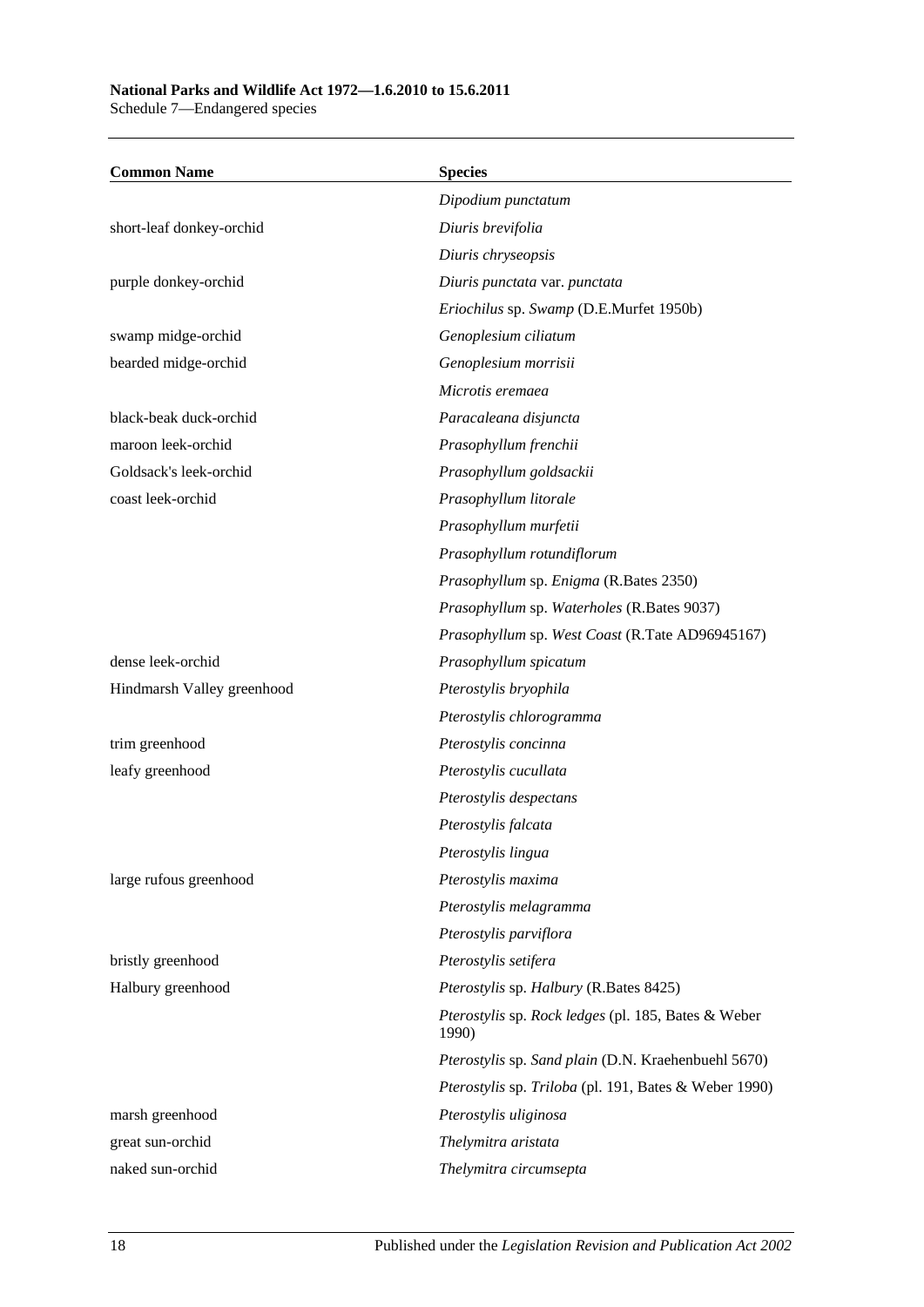#### **1.6.2010 to 15.6.2011—National Parks and Wildlife Act 1972** Endangered species—Schedule 7

| <b>Common Name</b>        | <b>Species</b>                                        |
|---------------------------|-------------------------------------------------------|
|                           | Thelymitra cyanapicata                                |
|                           | Thelymitra cyanea                                     |
| metallic sun-orchid       | Thelymitra epipactoides                               |
| spotted sun-orchid        | Thelymitra ixioides                                   |
| mauve-tufted sun-orchid   | Thelymitra malvina                                    |
| spiral sun-orchid         | Thelymitra matthewsii                                 |
|                           | Thelymitra merraniae                                  |
|                           | <b>OSMUNDACEAE</b>                                    |
| king fern                 | Todea barbara                                         |
|                           | PITTOSPORACEAE                                        |
|                           | Billardiera sp. Yorke Peninsula (P.C.Heyligers 80164) |
|                           | <b>PROTEACEAE</b>                                     |
|                           | Grevillea angustiloba                                 |
|                           | <b>PSILOTACEAE</b>                                    |
| skeleton fork-fern        | Psilotum nudum                                        |
|                           | <b>RHAMNACEAE</b>                                     |
| MacGillivray spyridium    | Spyridium eriocephalum var. glabrisepalum             |
|                           | <b>RUBIACEAE</b>                                      |
|                           | Asperula sp. A (A.B. Cashmore September 1933)         |
| Maori bedstraw            | Galium propinquum                                     |
| matted nertera            | Nertera granadensis                                   |
|                           | <b>RUTACEAE</b>                                       |
| De Mole River correa      | Correa calycina var. halmaturorum                     |
| Kangaroo Island phebalium | Leionema equestre                                     |
| glandular phebalium       | Phebalium glandulosum ssp. glandulosum                |
| scaly phebalium           | Phebalium squamulosum ssp. squamulosum                |
|                           | SANTALACEAE                                           |
|                           | Leptomeria preissiana                                 |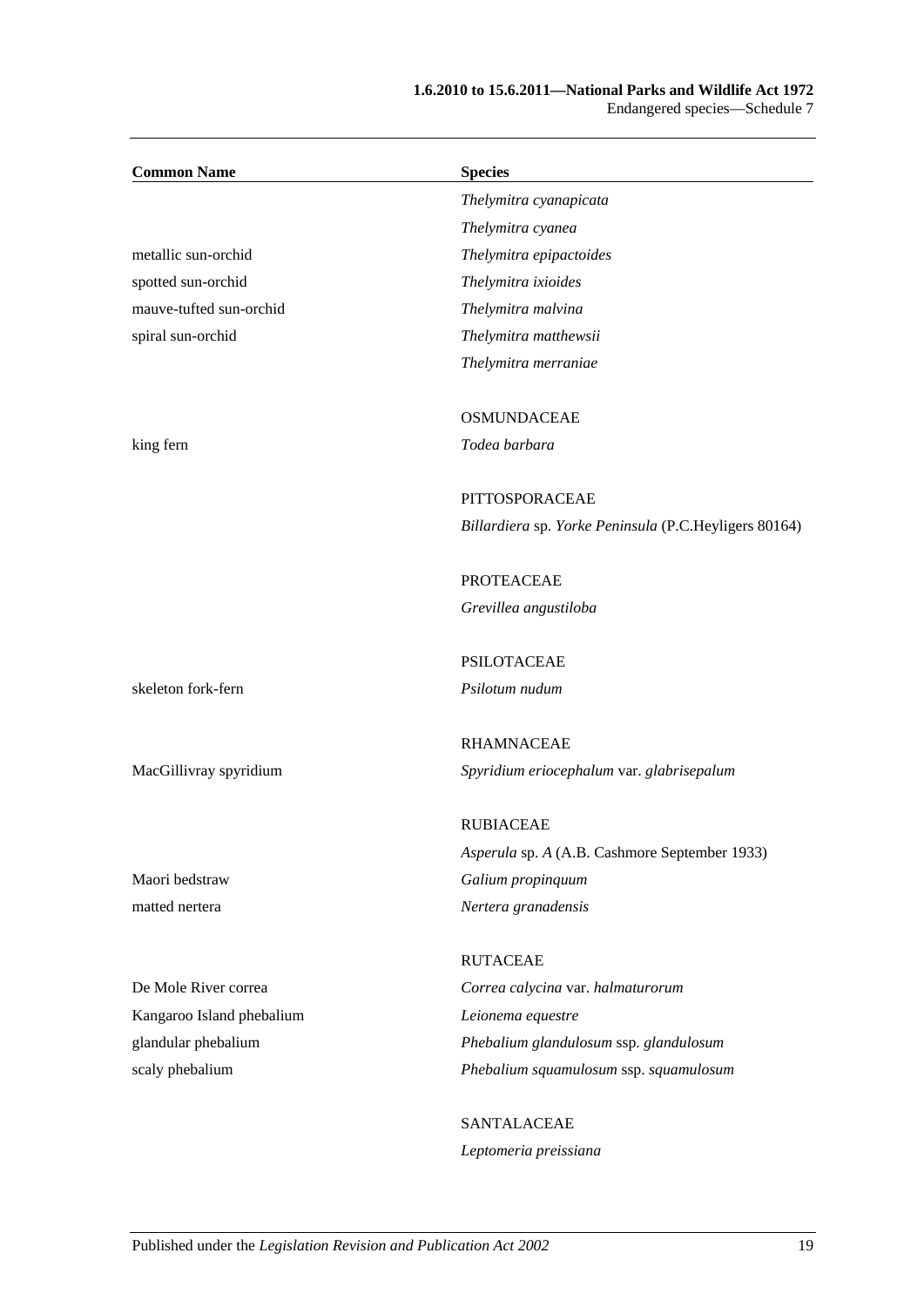| <b>Common Name</b>        | <b>Species</b>                         |
|---------------------------|----------------------------------------|
|                           | <b>SAPINDACEAE</b>                     |
|                           | Dodonaea subglandulifera               |
|                           |                                        |
|                           | <b>SCROPHULARIACEAE</b>                |
| Derwent speedwell         | Derwentia derwentiana ssp. derwentiana |
| Mount Lofty speedwell     | Derwentia derwentiana ssp. homalodonta |
| Mueller's eyebright       | Euphrasia collina ssp. muelleri        |
| Osborn's eyebright        | Euphrasia collina ssp. osbornii        |
| swamp eyebright           | Euphrasia collina ssp. paludosa        |
|                           | Euphrasia collina ssp. trichocalycina  |
| rough eyebright           | Euphrasia scabra                       |
| Port Lincoln speedwell    | Veronica parnkalliana                  |
|                           |                                        |
|                           | <b>STERCULIACEAE</b>                   |
|                           | Commersonia multiloba                  |
|                           |                                        |
|                           | THYMELAEACEAE                          |
| tall riceflower           | Pimelea ligustrina ssp. ligustrina     |
|                           |                                        |
|                           | <b>UMBELLIFERAE</b>                    |
| Kangaroo Island pennywort | Hydrocotyle diantha                    |
| Australian carraway       | Oreomyrrhis eriopoda                   |
|                           |                                        |
|                           | <b>VIOLACEAE</b>                       |
| showy violet              | Viola betonicifolia ssp. betonicifolia |
|                           |                                        |

# <span id="page-101-0"></span>**Schedule 8—Vulnerable species Part 1—Animals**

| <b>Common name</b>   | <b>Species</b>         |  |
|----------------------|------------------------|--|
| <b>Mammals</b>       |                        |  |
|                      | <b>BALAENIDAE</b>      |  |
| Southern Right Whale | Eubalaena australis    |  |
|                      |                        |  |
|                      | <b>BALAENOPTERIDAE</b> |  |
| Sei Whale            | Balaenoptera borealis  |  |
| Fin Whale            | Balaenoptera physalus  |  |
|                      |                        |  |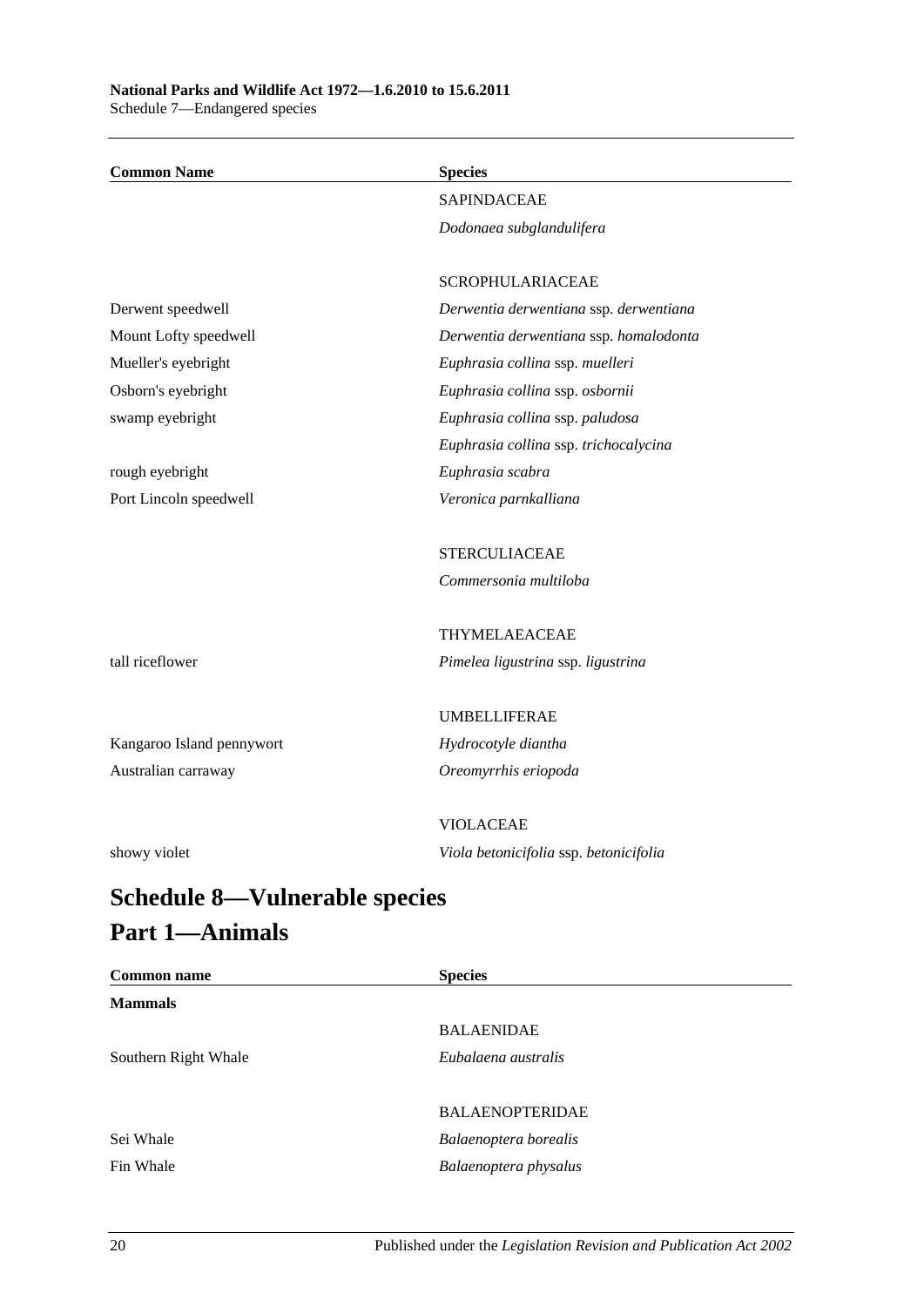| <b>Common name</b>                                                       | <b>Species</b>                               |
|--------------------------------------------------------------------------|----------------------------------------------|
| Humpback Whale                                                           | Megaptera novaeangliae                       |
|                                                                          | <b>BURRAMYIDAE</b>                           |
| Eastern Pygmy-possum                                                     | Cercartetus nanus                            |
|                                                                          | <b>DASYURIDAE</b>                            |
| <b>Yellow-footed Antechinus</b>                                          | Antechinus flavipes                          |
| Kowari                                                                   | Dasycercus byrnei                            |
| Sandhill Dunnart                                                         | Sminthopsis psammophila                      |
|                                                                          | <b>MACROPODIDAE</b>                          |
| Yellow-footed Rock-wallaby                                               | Petrogale xanthopus                          |
| Swamp Wallaby                                                            | Wallabia bicolor                             |
|                                                                          | <b>MOLOSSIDAE</b>                            |
| Hairy-rostrum Freetail-bat                                               | Mormopterus species 6 ("hairy rostrum")      |
|                                                                          | <b>MURIDAE</b>                               |
| <b>Greater Stick-nest Rat</b>                                            | Leporillus conditor                          |
| Fawn Hopping-mouse                                                       | Notomys cervinus                             |
| Dusky Hopping-mouse                                                      | Notomys fuscus                               |
| Plains Mouse                                                             | Pseudomys australis                          |
|                                                                          | NOTORYCTIDAE                                 |
| Southern Marsupial Mole (Itjari-itjari)                                  | Notoryctes typhlops                          |
|                                                                          | <b>OTARIIDAE</b>                             |
| Australian Sea-lion                                                      | Neophoca cinerea                             |
|                                                                          | PERAMELIDAE                                  |
| Southern Brown Bandicoot (Nuyts Archipelago<br>subspecies)               | Isoodon obesulus nauticus                    |
| Southern Brown Bandicoot (SA mainland and<br>Kangaroo Island subspecies) | Isoodon obesulus obesulus                    |
| <b>Greater Bilby</b>                                                     | Macrotis lagotis                             |
|                                                                          | VESPERTILIONIDAE                             |
| Greater Long-eared Bat (south eastern form)                              | Nyctophilus timoriensis (south eastern form) |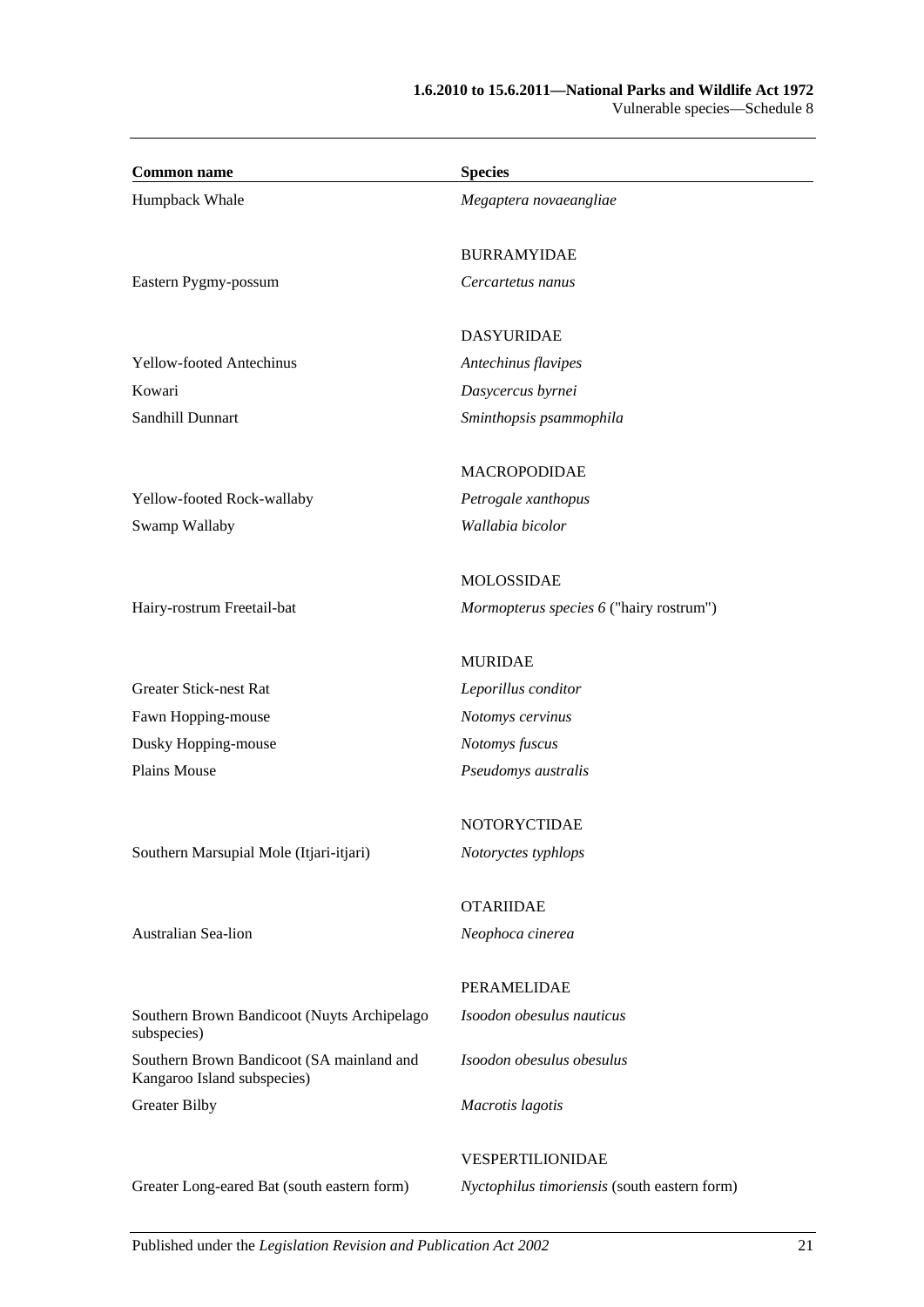**Common name Species Birds** ACANTHIZIDAE Slender-billed Thornbill (St Vincent Gulf subspecies) *Acanthiza iredalei rosinae* Chestnut-rumped Heathwren (Flinders Ranges subspecies) *Calamanthus pyrrhopygius pedleri* Chestnut-rumped Heathwren (south east subspecies) *Calamanthus pyrrhopygius pyrrhopygius* ANATIDAE Freckled Duck *Stictonetta naevosa* ARDEIDAE Australasian Bittern *Botaurus poiciloptilus* CACATUIDAE Yellow-tailed Black-Cockatoo *Calyptorhynchus funereus* CHARADRIIDAE Hooded Plover *Thinornis rubricollis* DIOMEDEIDAE Buller's Albatross *Diomedea bulleri* Shy Albatross *Diomedea cauta cauta* Salvin's Albatross *Diomedea cauta salvini* Grey-headed Albatross *Diomedea chrysostoma* Royal Albatross (southern subspecies) *Diomedea epomophora epomophora* Wandering Albatross *Diomedea exulans* Black-browed Albatross (Campbell Island subspecies) *Diomedea melanophrys impavida* Light-mantled Sooty Albatross *Diomedea palpebrata* ESTRILDIDAE Diamond Firetail *Stagonopleura guttata* GRUIDAE Brolga *Grus rubicunda*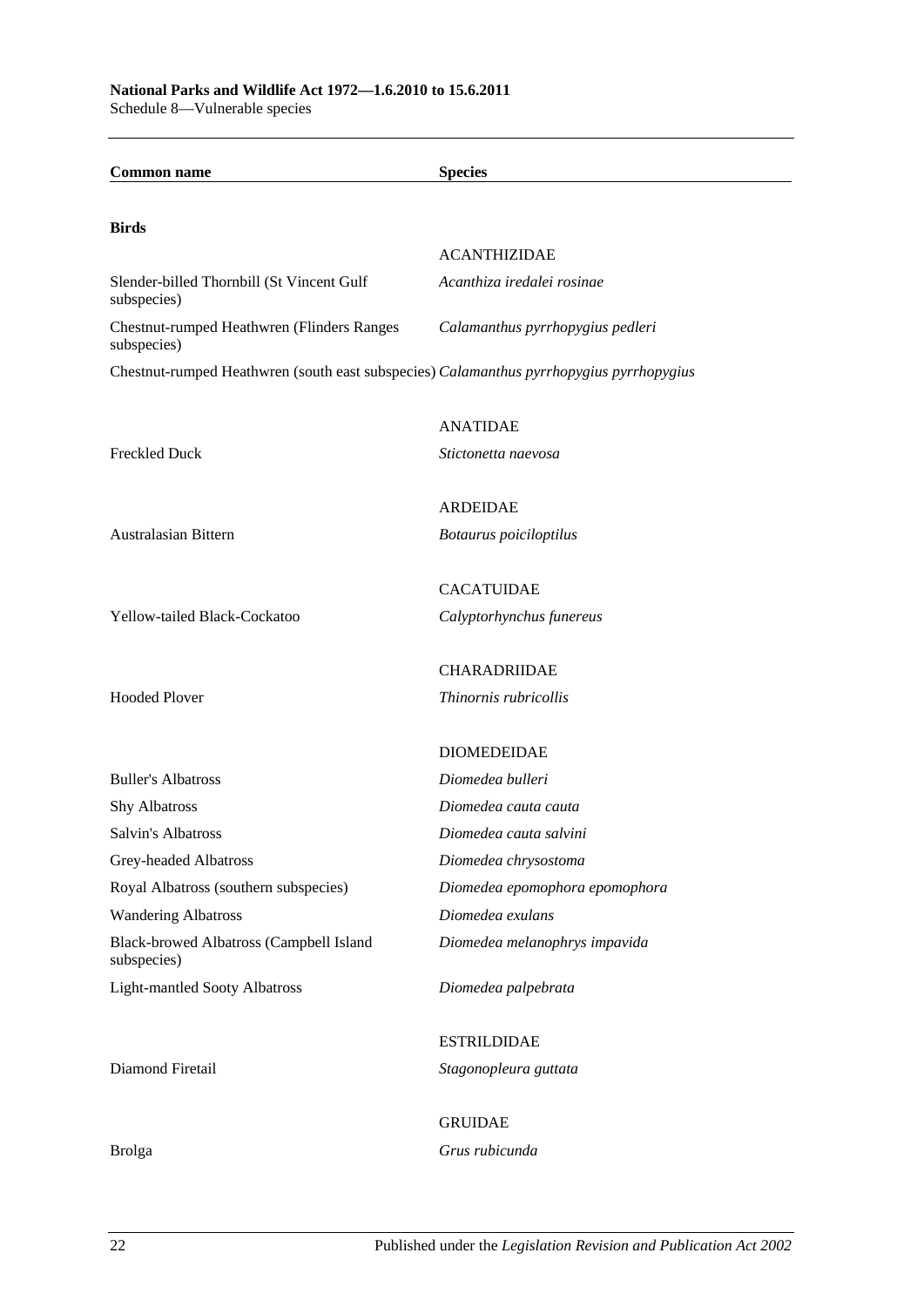#### **1.6.2010 to 15.6.2011—National Parks and Wildlife Act 1972** Vulnerable species—Schedule 8

| <b>Common name</b>                                     | <b>Species</b>                     |  |
|--------------------------------------------------------|------------------------------------|--|
|                                                        | <b>LARIDAE</b>                     |  |
| Great Skua (Macquarie and Heard Island<br>subspecies)  | Catharacta skua lonnbergi          |  |
|                                                        | <b>MEGAPODIIDAE</b>                |  |
| Malleefowl                                             | Leipoa ocellata                    |  |
|                                                        | <b>MELIPHAGIDAE</b>                |  |
| Black-chinned Honeyeater (south eastern<br>subspecies) | Melithreptus gularis gularis       |  |
|                                                        | <b>OTIDIDAE</b>                    |  |
| <b>Australian Bustard</b>                              | Ardeotis australis                 |  |
|                                                        | <b>PETROICIDAE</b>                 |  |
| Scarlet Robin (western subspecies)                     | Petroica multicolor campbelli      |  |
| Flame Robin                                            | Petroica phoenicea                 |  |
|                                                        | PHASIANIDAE                        |  |
| <b>Brown Quail</b>                                     | Coturnix ypsilophora               |  |
|                                                        | PROCELLARIIDAE                     |  |
| Southern Giant-Petrel                                  | Macronectes giganteus              |  |
|                                                        | <b>PSITTACIDAE</b>                 |  |
| <b>Blue-winged Parrot</b>                              | Neophema chrysostoma               |  |
| Princess Parrot                                        | Polytelis alexandrae               |  |
| Regent Parrot (eastern subspecies)                     | Polytelis anthopeplus monarchoides |  |
|                                                        | <b>RALLIDAE</b>                    |  |
| Lewin's Rail                                           | Rallus pectoralis                  |  |
|                                                        | <b>RECURVIROSTRIDAE</b>            |  |
| <b>Banded Stilt</b>                                    | Cladorhynchus leucocephalus        |  |
|                                                        | <b>ROSTRATULIDAE</b>               |  |
| Painted Snipe                                          | Rostratula benghalensis            |  |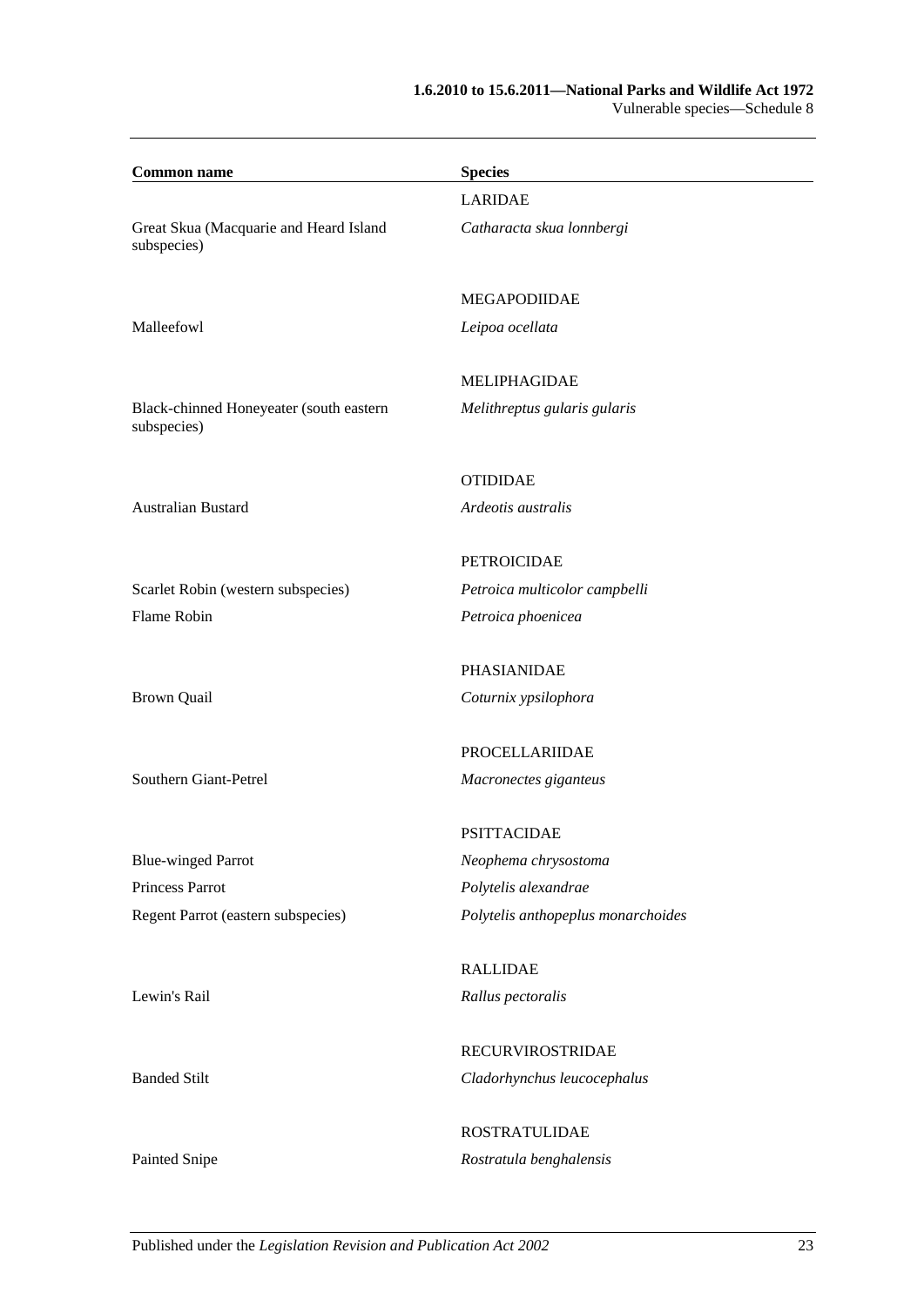## **National Parks and Wildlife Act 1972—1.6.2010 to 15.6.2011**

Schedule 8—Vulnerable species

| <b>SCOLOPACIDAE</b><br><b>Eastern Curlew</b><br>Numenius madagascariensis<br><b>Reptiles</b><br><b>CHELIDAE</b><br><b>Broad-shelled Tortoise</b><br>Chelodina expansa<br>Macquarie Tortoise<br>Emydura macquarii<br><b>CHELONIIDAE</b><br>Green Turtle<br>Chelonia mydas<br><b>DERMOCHELYIDAE</b><br>Leathery Turtle<br>Dermochelys coriacea<br><b>ELAPIDAE</b><br>Desert Death Adder<br>Acanthopis pyrrhus<br><b>SCINCIDAE</b><br>Yellow-bellied Water Skink<br>Eulamprus heatwolei<br>Musgrave Slider<br>Lerista speciosa<br>Pseudemoia rawlinsoni<br>Glossy Grass Skink<br><b>VARANIDAE</b><br>Heath Goanna<br>Varanus rosenbergi<br><b>Amphibians</b> | <b>Common name</b> | <b>Species</b> |
|-----------------------------------------------------------------------------------------------------------------------------------------------------------------------------------------------------------------------------------------------------------------------------------------------------------------------------------------------------------------------------------------------------------------------------------------------------------------------------------------------------------------------------------------------------------------------------------------------------------------------------------------------------------|--------------------|----------------|
|                                                                                                                                                                                                                                                                                                                                                                                                                                                                                                                                                                                                                                                           |                    |                |
|                                                                                                                                                                                                                                                                                                                                                                                                                                                                                                                                                                                                                                                           |                    |                |
|                                                                                                                                                                                                                                                                                                                                                                                                                                                                                                                                                                                                                                                           |                    |                |
|                                                                                                                                                                                                                                                                                                                                                                                                                                                                                                                                                                                                                                                           |                    |                |
|                                                                                                                                                                                                                                                                                                                                                                                                                                                                                                                                                                                                                                                           |                    |                |
|                                                                                                                                                                                                                                                                                                                                                                                                                                                                                                                                                                                                                                                           |                    |                |
|                                                                                                                                                                                                                                                                                                                                                                                                                                                                                                                                                                                                                                                           |                    |                |
|                                                                                                                                                                                                                                                                                                                                                                                                                                                                                                                                                                                                                                                           |                    |                |
|                                                                                                                                                                                                                                                                                                                                                                                                                                                                                                                                                                                                                                                           |                    |                |
|                                                                                                                                                                                                                                                                                                                                                                                                                                                                                                                                                                                                                                                           |                    |                |
|                                                                                                                                                                                                                                                                                                                                                                                                                                                                                                                                                                                                                                                           |                    |                |
|                                                                                                                                                                                                                                                                                                                                                                                                                                                                                                                                                                                                                                                           |                    |                |
|                                                                                                                                                                                                                                                                                                                                                                                                                                                                                                                                                                                                                                                           |                    |                |
|                                                                                                                                                                                                                                                                                                                                                                                                                                                                                                                                                                                                                                                           |                    |                |
|                                                                                                                                                                                                                                                                                                                                                                                                                                                                                                                                                                                                                                                           |                    |                |
|                                                                                                                                                                                                                                                                                                                                                                                                                                                                                                                                                                                                                                                           |                    |                |
|                                                                                                                                                                                                                                                                                                                                                                                                                                                                                                                                                                                                                                                           |                    |                |
|                                                                                                                                                                                                                                                                                                                                                                                                                                                                                                                                                                                                                                                           |                    |                |
|                                                                                                                                                                                                                                                                                                                                                                                                                                                                                                                                                                                                                                                           |                    |                |
|                                                                                                                                                                                                                                                                                                                                                                                                                                                                                                                                                                                                                                                           |                    |                |
|                                                                                                                                                                                                                                                                                                                                                                                                                                                                                                                                                                                                                                                           |                    |                |
|                                                                                                                                                                                                                                                                                                                                                                                                                                                                                                                                                                                                                                                           |                    |                |
|                                                                                                                                                                                                                                                                                                                                                                                                                                                                                                                                                                                                                                                           |                    |                |
|                                                                                                                                                                                                                                                                                                                                                                                                                                                                                                                                                                                                                                                           |                    |                |
|                                                                                                                                                                                                                                                                                                                                                                                                                                                                                                                                                                                                                                                           |                    |                |
|                                                                                                                                                                                                                                                                                                                                                                                                                                                                                                                                                                                                                                                           |                    | <b>HYLIDAE</b> |
| Golden Bell Frog<br>Litoria raniformis                                                                                                                                                                                                                                                                                                                                                                                                                                                                                                                                                                                                                    |                    |                |
| <b>MYOBATRACHIDAE</b>                                                                                                                                                                                                                                                                                                                                                                                                                                                                                                                                                                                                                                     |                    |                |
| <b>Shoemaker Frog</b><br>Neobatrachus sutor                                                                                                                                                                                                                                                                                                                                                                                                                                                                                                                                                                                                               |                    |                |
| Orange-crowned Toadlet<br>Pseudophryne occidentalis                                                                                                                                                                                                                                                                                                                                                                                                                                                                                                                                                                                                       |                    |                |
| Marbled Toadlet<br>Pseudophryne semimarmorata                                                                                                                                                                                                                                                                                                                                                                                                                                                                                                                                                                                                             |                    |                |
|                                                                                                                                                                                                                                                                                                                                                                                                                                                                                                                                                                                                                                                           |                    |                |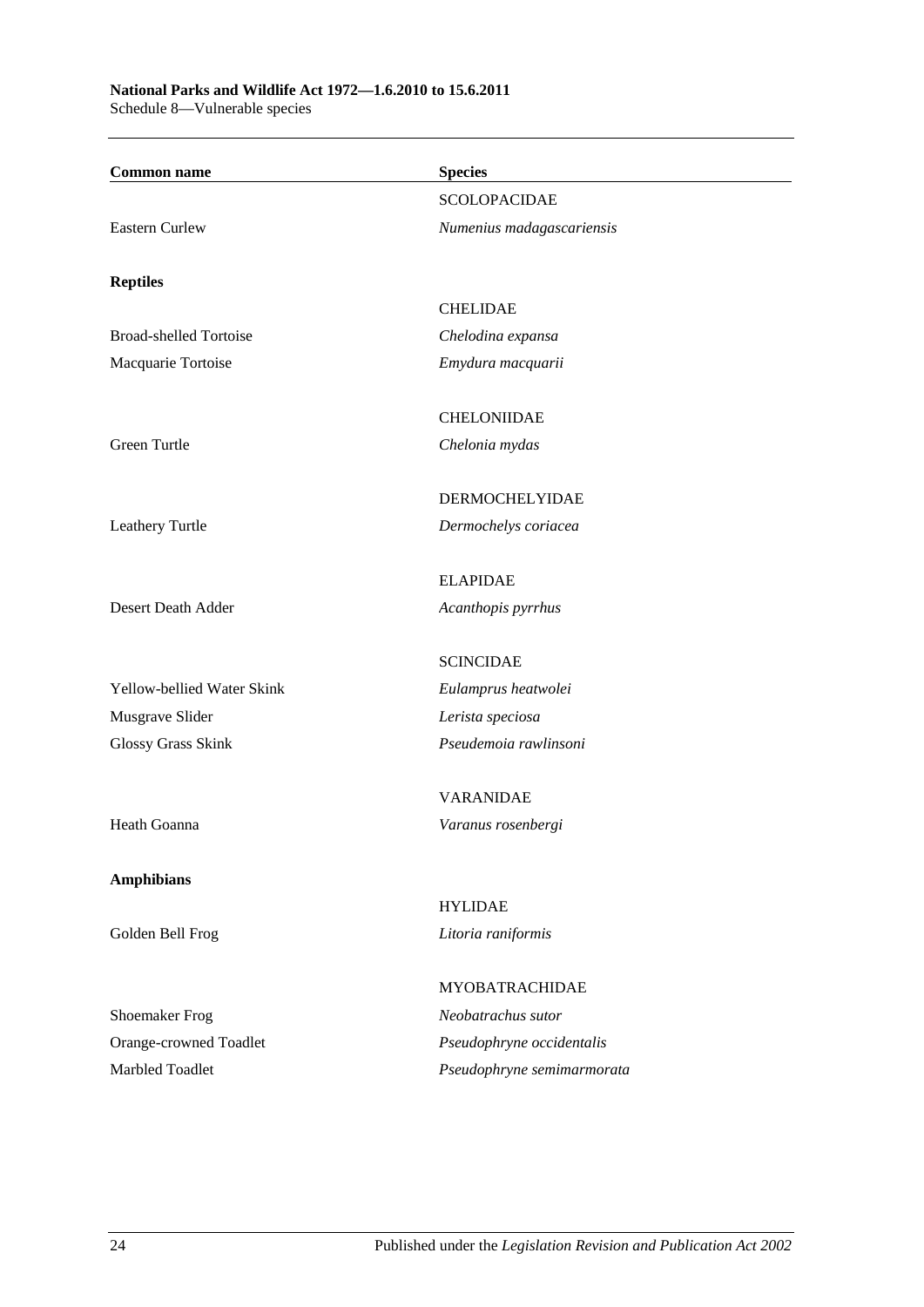# **Part 2—Plants**

| <b>Common name</b>    | <b>Species</b>                           |
|-----------------------|------------------------------------------|
|                       | <b>ADIANTACEAE</b>                       |
| dainty maiden-hair    | Adiantum capillus-veneris                |
|                       | <b>AIZOACEAE</b>                         |
| ridged noon-flower    | Sarcozona bicarinata                     |
|                       | AMARANTHACEAE                            |
| pigface hemichroa     | Hemichroa mesembryanthema                |
|                       | Ptilotus aristatus var. eichlerianus     |
| ironstone mulla mulla | Ptilotus beckerianus                     |
|                       | Ptilotus robynsianus                     |
|                       | Ptilotus sp. Cordillo Downs (B.Lay 1487) |
|                       | <b>BORAGINACEAE</b>                      |
|                       | Plagiobothrys orthostatus                |
|                       | <b>CALLITRICHACEAE</b>                   |
|                       | Callitriche umbonata                     |
|                       | <b>CAMPANULACEAE</b>                     |
| showy lobelia         | Lobelia beaugleholei                     |
|                       | Pratia puberula                          |
| naked bluebell        | Wahlenbergia gymnoclada                  |
|                       | CARYOPHYLLACEAE                          |
| coast colobanth       | Colobanthus apetalus                     |
|                       | CHENOPODIACEAE                           |
|                       | Atriplex humifusa                        |
| Koch's saltbush       | Atriplex kochiana                        |
|                       | Atriplex morrisii                        |
|                       | Halosarcia cupuliformis                  |
| bead samphire         | Halosarcia flabelliformis                |
| bottle fissure-plant  | Maireana excavata                        |
| slender soft-horns    | Malacocera gracilis                      |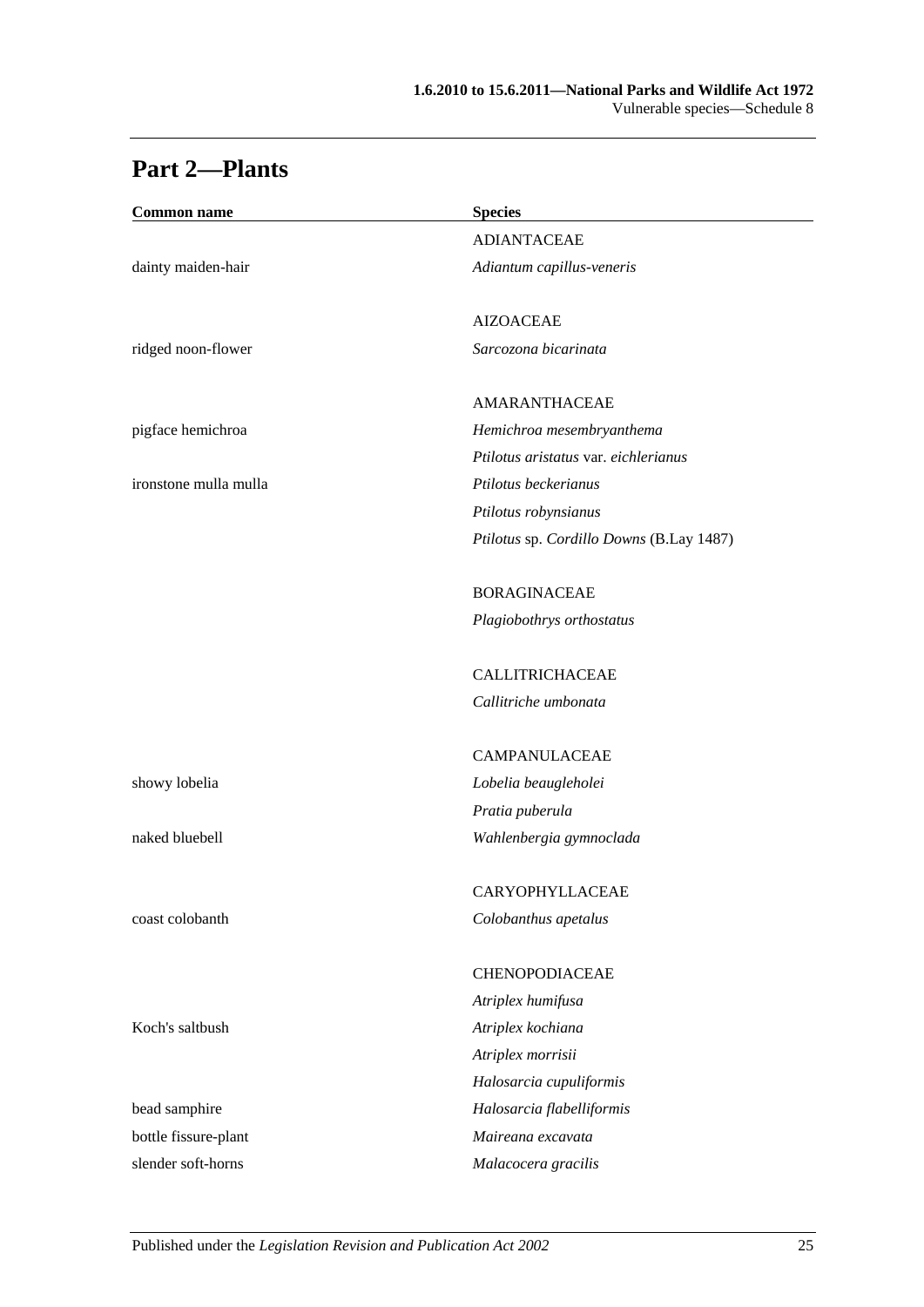## **National Parks and Wildlife Act 1972—1.6.2010 to 15.6.2011**

Schedule 8—Vulnerable species

| <b>Common name</b>      | <b>Species</b>                             |
|-------------------------|--------------------------------------------|
|                         | Sclerolaena fusiformis                     |
| Symon's bindyi          | Sclerolaena symoniana                      |
|                         | <b>COMPOSITAE</b>                          |
| black-fruit daisy       | Brachyscome melanocarpa                    |
| swamp buttons           | Craspedia paludicola                       |
| slender bottle-daisy    | Lagenophora gracilis                       |
|                         | Leptorhynchos melanocarpus                 |
| desert daisy-bush       | Olearia arida                              |
| swamp daisy-bush        | Olearia glandulosa                         |
| silver daisy-bush       | Olearia pannosa ssp. pannosa               |
|                         | Ozothamnus pholidotus                      |
|                         | Ozothamnus scaber                          |
| silver candles          | Pleuropappus phyllocalymmeus               |
| button podolepis        | Podolepis muelleri                         |
| drumsticks              | Pycnosorus globosus                        |
| twin-leaf everlasting   | Rhodanthe oppositifolia ssp. oppositifolia |
| large-fruit groundsel   | Senecio macrocarpus                        |
|                         | Senecio psilocarpus                        |
|                         | Vittadinia australasica var. oricola       |
|                         | CONVOLVULACEAE                             |
| Tasmanian dodder        | Cuscuta tasmanica                          |
|                         | <b>CRUCIFERAE</b>                          |
| spade-leaf bitter-cress | Cardamine gunnii                           |
| shade peppercress       | Lepidium pseudotasmanicum                  |
|                         | Microlepidium alatum                       |
| Nullarbor cress         | Phlegmatospermum richardsii                |
|                         | <b>CYPERACEAE</b>                          |
|                         | Cyperus dactylotes                         |
| tuber spike-rush        | Eleocharis atricha                         |
| nutty club-rush         | Isolepis producta                          |
| stiff rapier-sedge      | Lepidosperma neesii                        |
| medusa bog-rush         | Schoenus latelaminatus                     |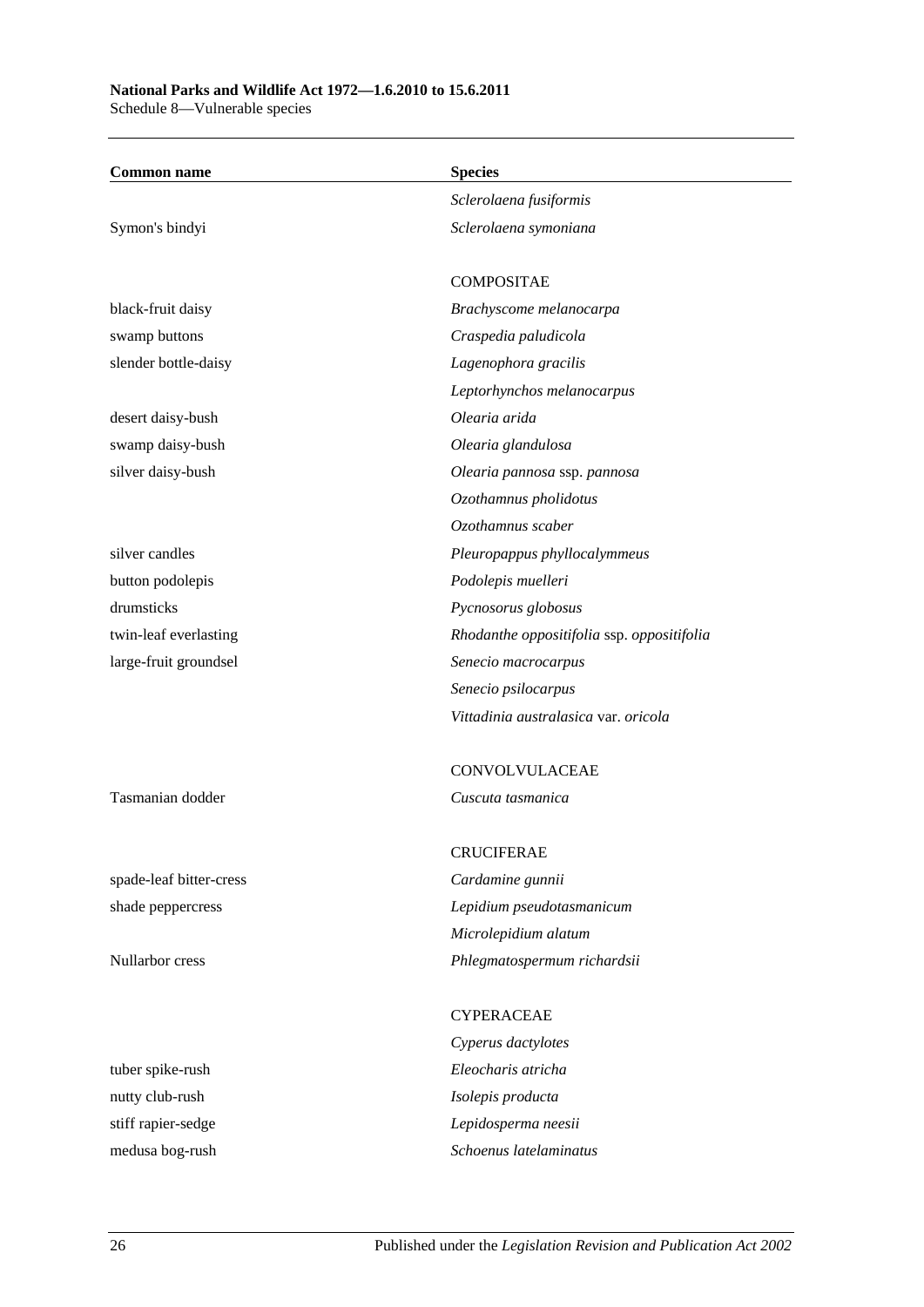### **1.6.2010 to 15.6.2011—National Parks and Wildlife Act 1972** Vulnerable species—Schedule 8

 $\overline{\phantom{0}}$ 

| <b>Common name</b>      | <b>Species</b>                     |
|-------------------------|------------------------------------|
|                         | <b>DILLENIACEAE</b>                |
| Ooldea guinea-flower    | Hibbertia crispula                 |
|                         | Hibbertia obtusibracteata          |
|                         | <b>DROSERACEAE</b>                 |
| erect sundew            | Drosera sp. Rigid (R.J.Bates 2268) |
|                         | <b>ELATINACEAE</b>                 |
|                         | Bergia occultipetala               |
|                         | <b>EUPHORBIACEAE</b>               |
|                         | Sauropus ramosissimus              |
|                         | <b>FRANKENIACEAE</b>               |
|                         | Frankenia plicata                  |
|                         | <b>GENTIANACEAE</b>                |
| mountain gentian        | Gentianella gunniana               |
|                         | <b>GOODENIACEAE</b>                |
|                         | Goodenia lineata                   |
| leafless lechenaultia   | Lechenaultia aphylla               |
| dune fanflower          | Scaevola calendulacea              |
|                         | Scaevola obovata                   |
|                         | <b>GRAMINEAE</b>                   |
| club spear-grass        | Austrostipa nullanulla             |
| prickly spear-grass     | Austrostipa pilata                 |
| small bent-grass        | Deyeuxia minor                     |
| ruddy bent-grass        | Lachnagrostis scabra               |
| fine-leaf tussock-grass | Poa meionectes                     |
|                         | Polypogon tenellus                 |
| hairy rice-grass        | Tetrarrhena distichophylla         |
|                         | <b>HALORAGACEAE</b>                |
| upright milfoil         | Myriophyllum crispatum             |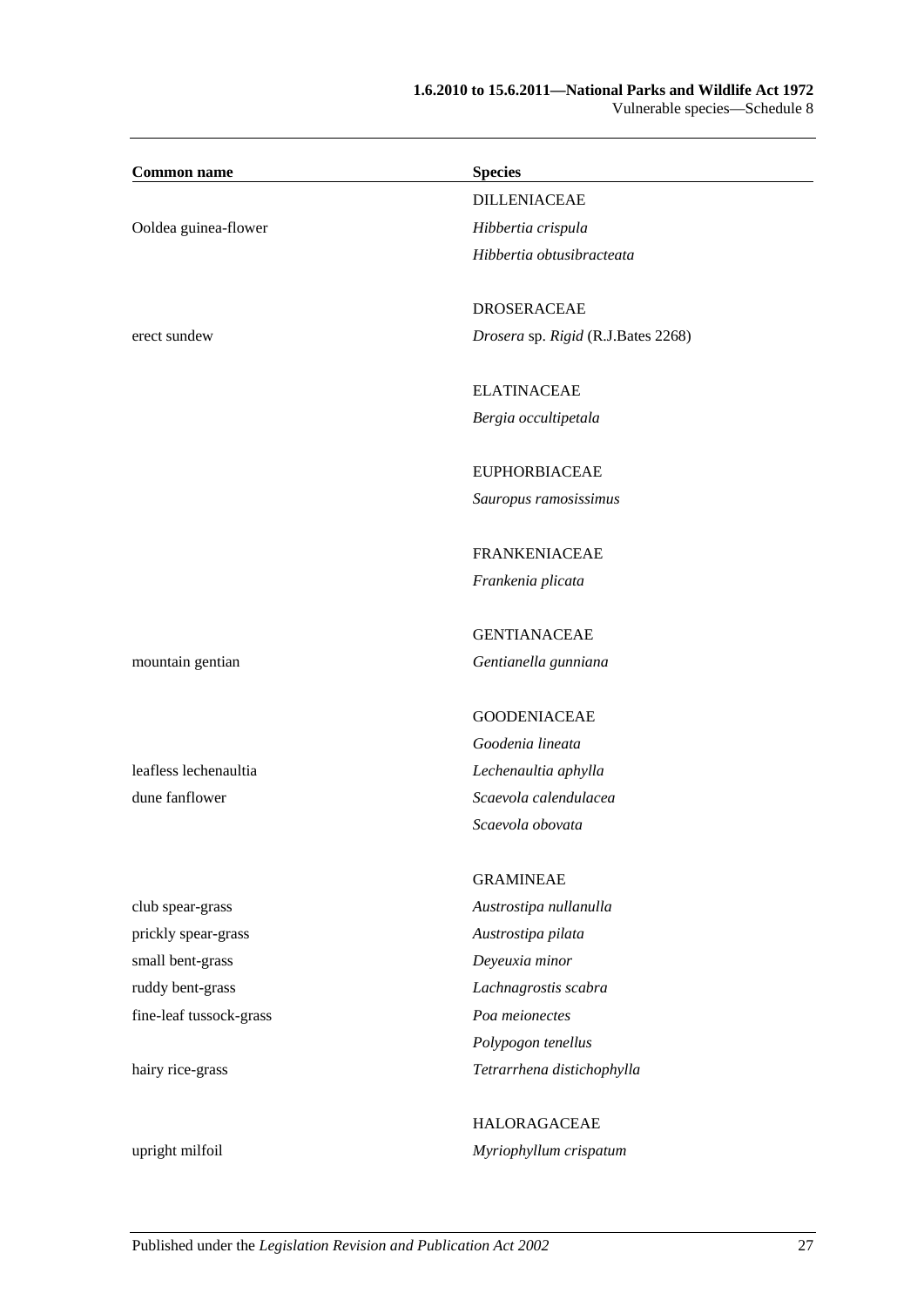Schedule 8—Vulnerable species

| <b>Common name</b>        | <b>Species</b>                            |
|---------------------------|-------------------------------------------|
|                           | <b>JUNCACEAE</b>                          |
|                           | Juncus amabilis                           |
| wiry rush                 | Juncus homalocaulis                       |
| hoary rush                | Juncus radula                             |
| pale woodrush             | Luzula flaccida                           |
|                           | <b>JUNCAGINACEAE</b>                      |
| turret arrowgrass         | Triglochin turriferum                     |
|                           | <b>LABIATAE</b>                           |
| West Coast mintbush       | Prostanthera calycina                     |
| Mount Illbilie mintbush   | Prostanthera nudula                       |
|                           | Teucrium grandiusculum ssp. grandiusculum |
|                           | <b>LEGUMINOSAE</b>                        |
| needle wattle             | Acacia carneorum                          |
| Arkaroola wattle          | Acacia confluens                          |
| Menzel's wattle           | Acacia menzelii                           |
| weeping myall             | Acacia pendula                            |
| resin wattle              | Acacia rhetinocarpa                       |
| sweet wattle              | Acacia suaveolens                         |
| sword bossiaea            | Bossiaea ensata                           |
| small scurf-pea           | Cullen parvum                             |
| clover glycine            | Glycine latrobeana                        |
| variable glycine          | Glycine tabacina                          |
|                           | Hovea linearis                            |
|                           | Pultenaea villifera var. glabrescens      |
| Behr's swainson-pea       | Swainsona behriana                        |
|                           | Swainsona dictyocarpa                     |
|                           | Swainsona kingii                          |
| small-flower swainson-pea | Swainsona minutiflora                     |
| Murray swainson-pea       | Swainsona murrayana                       |
| Broughton pea             | Swainsona procumbens                      |
|                           | Swainsona vestita                         |
| creeping Darling pea      | Swainsona viridis                         |
| leafy templetonia         | Templetonia stenophylla                   |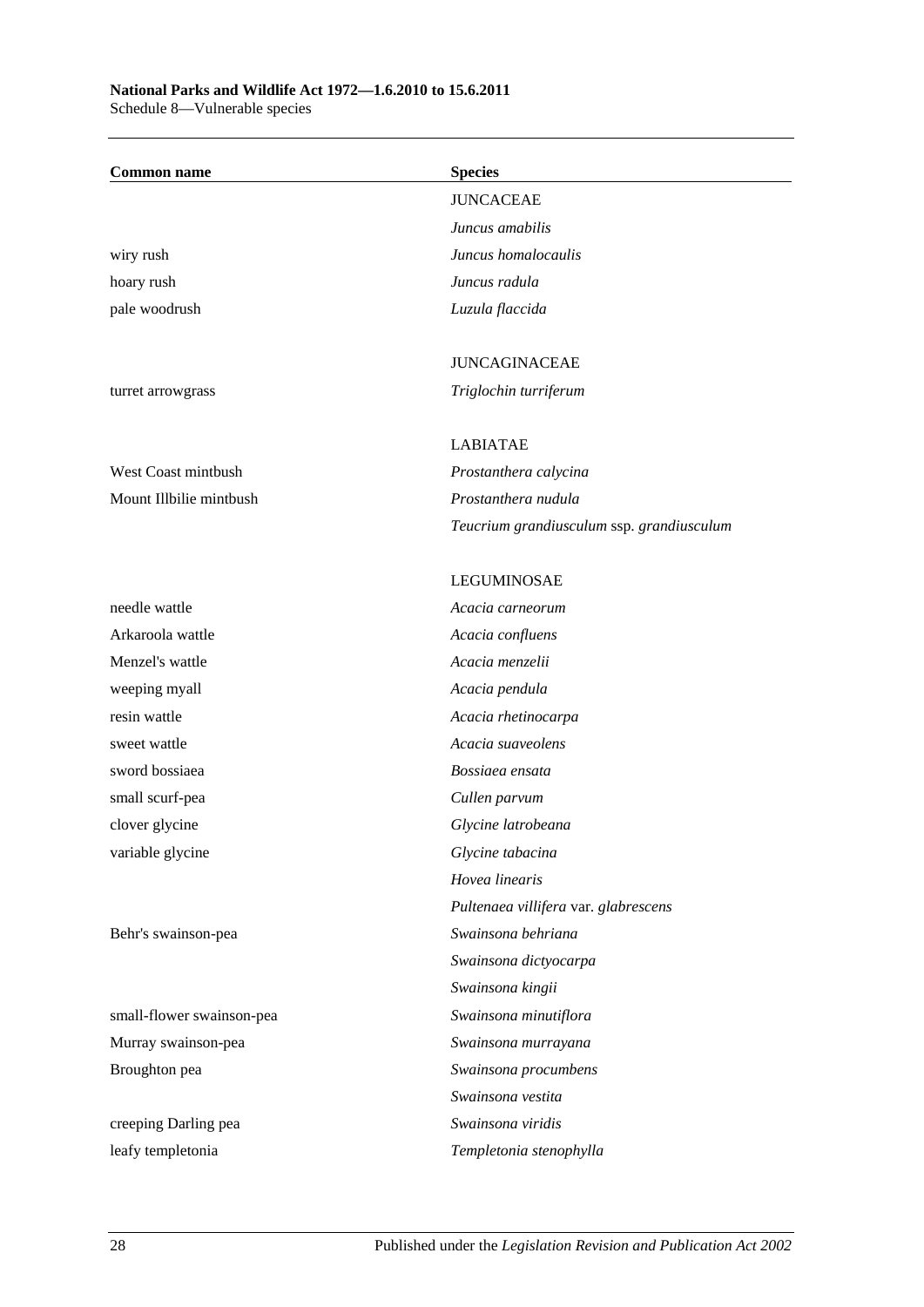### **1.6.2010 to 15.6.2011—National Parks and Wildlife Act 1972** Vulnerable species—Schedule 8

| <b>Common name</b>         | <b>Species</b>                         |
|----------------------------|----------------------------------------|
|                            | <b>LENTIBULARIACEAE</b>                |
| Beauglehole's bladderwort  | Utricularia beaugleholei               |
| small bladderwort          | Utricularia lateriflora                |
|                            |                                        |
|                            | <b>LILIACEAE</b>                       |
| pale vanilla-lily          | Arthropodium milleflorum               |
| eastern blue tinsel-lily   | Calectasia intermedia                  |
|                            | Dianella porracea                      |
| nodding grass-lily         | Stypandra glauca                       |
| tufted lily                | Thelionema caespitosum                 |
| tuber fringe-lily          | Thysanotus tuberosus                   |
| broad-leaf Nancy           | Wurmbea latifolia ssp. latifolia       |
|                            | Wurmbea sp. Nilpinna (F.J.Badman 7107) |
|                            | LOGANIACEAE                            |
| Kangaroo Island logania    | Logania insularis                      |
| hairy mitrewort            | Mitrasacme pilosa var. pilosa          |
|                            | Phyllangium sulcatum                   |
|                            | <b>MALVACEAE</b>                       |
| Australian mallow          | Althaea australis                      |
|                            | Alyogyne pinoniana var. microandra     |
|                            | <b>MENYANTHACEAE</b>                   |
| entire marshwort           | Nymphoides geminata                    |
| Beauglehole's marsh-flower | Villarsia umbricola var. beaugleholei  |
|                            | <b>MYRTACEAE</b>                       |
| southern blue gum          | Eucalyptus globulus ssp. bicostata     |
| glaucous long-leaf box     | Eucalyptus goniocalyx ssp. exposa      |
| snow gum                   | Eucalyptus pauciflora ssp. pauciflora  |
| Carpenter Rocks manna gum  | Eucalyptus splendens ssp. arcana       |
|                            | ORCHIDACEAE                            |
|                            | Caladenia bicalliata ssp. cleistogama  |
| winter spider-orchid       | Caladenia brumalis                     |

drooping spider-orchid *Caladenia flaccida*

Published under the *Legislation Revision and Publication Act 2002* 29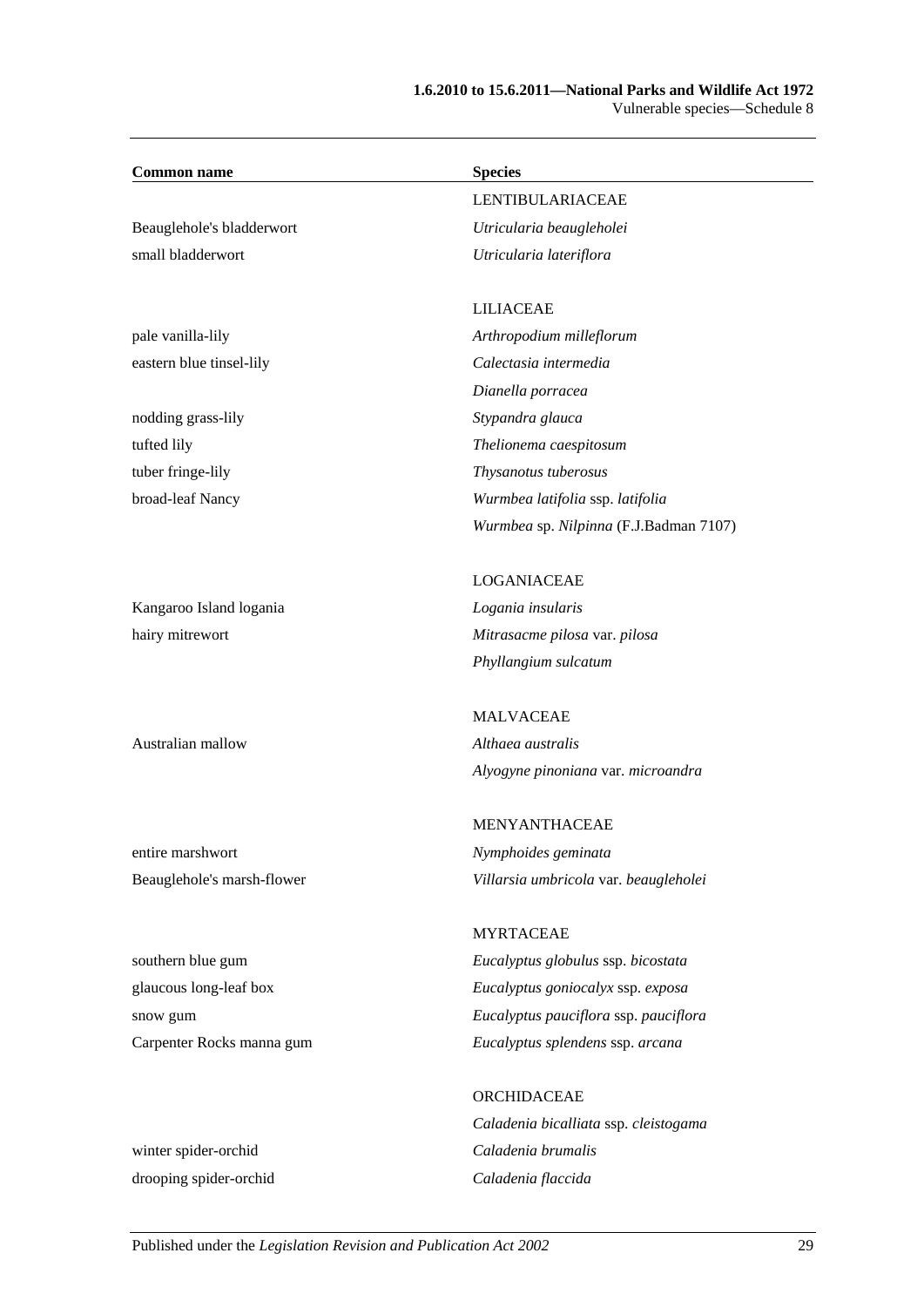Schedule 8—Vulnerable species

| <b>Common name</b>           | <b>Species</b>                                  |
|------------------------------|-------------------------------------------------|
| elegant spider-orchid        | Caladenia formosa                               |
| scented spider-orchid        | Caladenia fragrantissima ssp. fragrantissima    |
| large white spider-orchid    | Caladenia venusta                               |
| large duck-orchid            | Caleana major                                   |
| red beard-orchid             | Calochilus paludosus                            |
| dune helmet-orchid           | Corybas expansus                                |
| moose orchid                 | Cryptostylis subulata                           |
| bell-flower hyacinth-orchid  | Dipodium campanulatum                           |
| leopard hyacinth-orchid      | Dipodium pardalinum                             |
| Behr's cowslip orchid        | Diuris behrii                                   |
|                              | Gastrodia vescula                               |
| sharp midge-orchid           | Genoplesium despectans                          |
| swamp onion-orchid           | Microtis orbicularis                            |
| small duck-orchid            | Paracaleana minor                               |
| limestone leek-orchid        | Prasophyllum calcicola                          |
| plum leek-orchid             | Prasophyllum pruinosum                          |
| Mount Remarkable leek-orchid | Prasophyllum validum                            |
| sandhill greenhood           | Pterostylis arenicola                           |
|                              | Pterostylis sp. Eyre Peninsula (R. Bates 19474) |
|                              | Pterostylis sp. Sandheath (D. Murfet 3190)      |
|                              | Pterostylis sp. Veined leaf (R.J. Bates 59781)  |
|                              | Pterostylis tasmanica                           |
| swamp greenhood              | Pterostylis tenuissima                          |
| desert greenhood             | Pterostylis xerophila                           |
| blue star sun-orchid         | Thelymitra holmesii                             |
|                              | Thelymitra inflata                              |
|                              | Thelymitra peniculata                           |
|                              | Thelymitra sp. Black buds (R.J.Bates 64389)     |
|                              | PITTOSPORACEAE                                  |
| twining finger-flower        | Cheiranthera volubilis                          |
|                              | PLANTAGINACEAE                                  |
|                              | Plantago multiscapa                             |
|                              | <b>PORTULACACEAE</b>                            |
| waterblinks                  | Montia fontana ssp. chondrosperma               |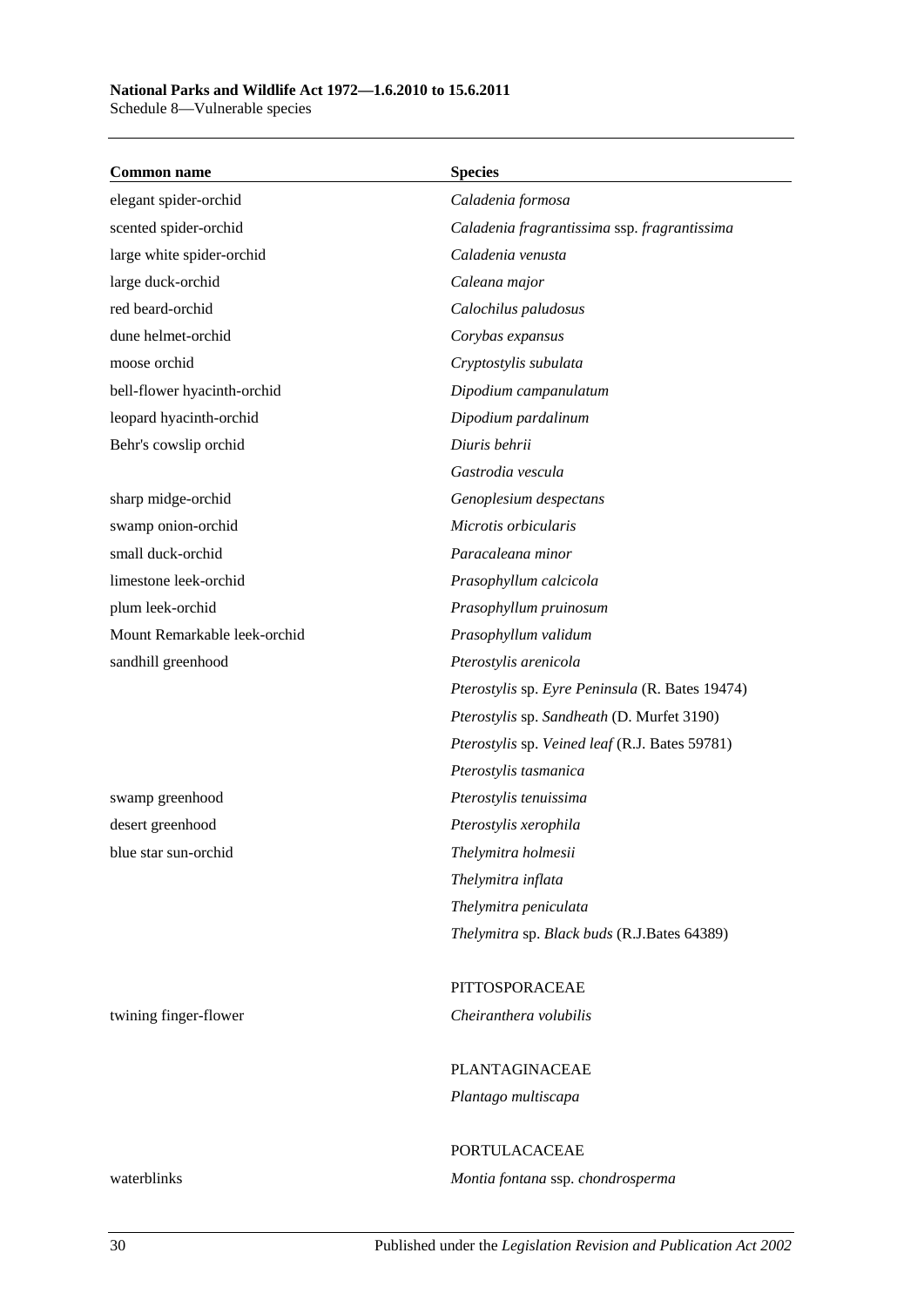### **1.6.2010 to 15.6.2011—National Parks and Wildlife Act 1972** Vulnerable species—Schedule 8

| <b>Common name</b>           | <b>Species</b>                                           |
|------------------------------|----------------------------------------------------------|
|                              | <b>POTAMOGETONACEAE</b>                                  |
| thin pondweed                | Potamogeton australiensis                                |
|                              | <b>PROTEACEAE</b>                                        |
| rough spider-flower          | Grevillea muricata                                       |
| scarlet grevillea            | Grevillea treueriana                                     |
|                              | RANUNCULACEAE                                            |
| mountain clematis            | Clematis aristata                                        |
| shining buttercup            | Ranunculus glabrifolius                                  |
| large river buttercup        | Ranunculus papulentus                                    |
| smooth-fruit ferny buttercup | Ranunculus pumilio var. politus                          |
| annual buttercup             | Ranunculus sessiliflorus var. pilulifer                  |
|                              | <b>RESTIONACEAE</b>                                      |
|                              | Baloskion tetraphyllum ssp. tetraphyllum                 |
| bundled cord-rush            | Desmocladus diacolpicus                                  |
| flat cord-rush               | Eurychorda complanata                                    |
|                              | <b>RHAMNACEAE</b>                                        |
|                              | Pomaderris halmaturina ssp. continentis                  |
| Kangaroo Island pomaderris   | Pomaderris halmaturina ssp. halmaturina                  |
| Marble Range spyridium       | Spyridium bifidum var. Marble Range<br>(W.R.Barker 7601) |
| Wanilla spyridium            | Spyridium bifidum var. Wanilla (K.Clipstone 88)          |
| butterfly spyridium          | Spyridium coactilifolium                                 |
| cloaked spyridium            | Spyridium erymnocladum                                   |
| rusty spyridium              | Spyridium tricolor                                       |
|                              | <b>RUBIACEAE</b>                                         |
| broad-leaf woodruff          | Asperula euryphylla var. tetraphylla                     |
|                              | <b>RUTACEAE</b>                                          |
| downy star-bush              | Asterolasia phebalioides                                 |
| desert lime                  | Citrus glauca                                            |
| Hindmarsh correa             | Correa calycina var. calycina                            |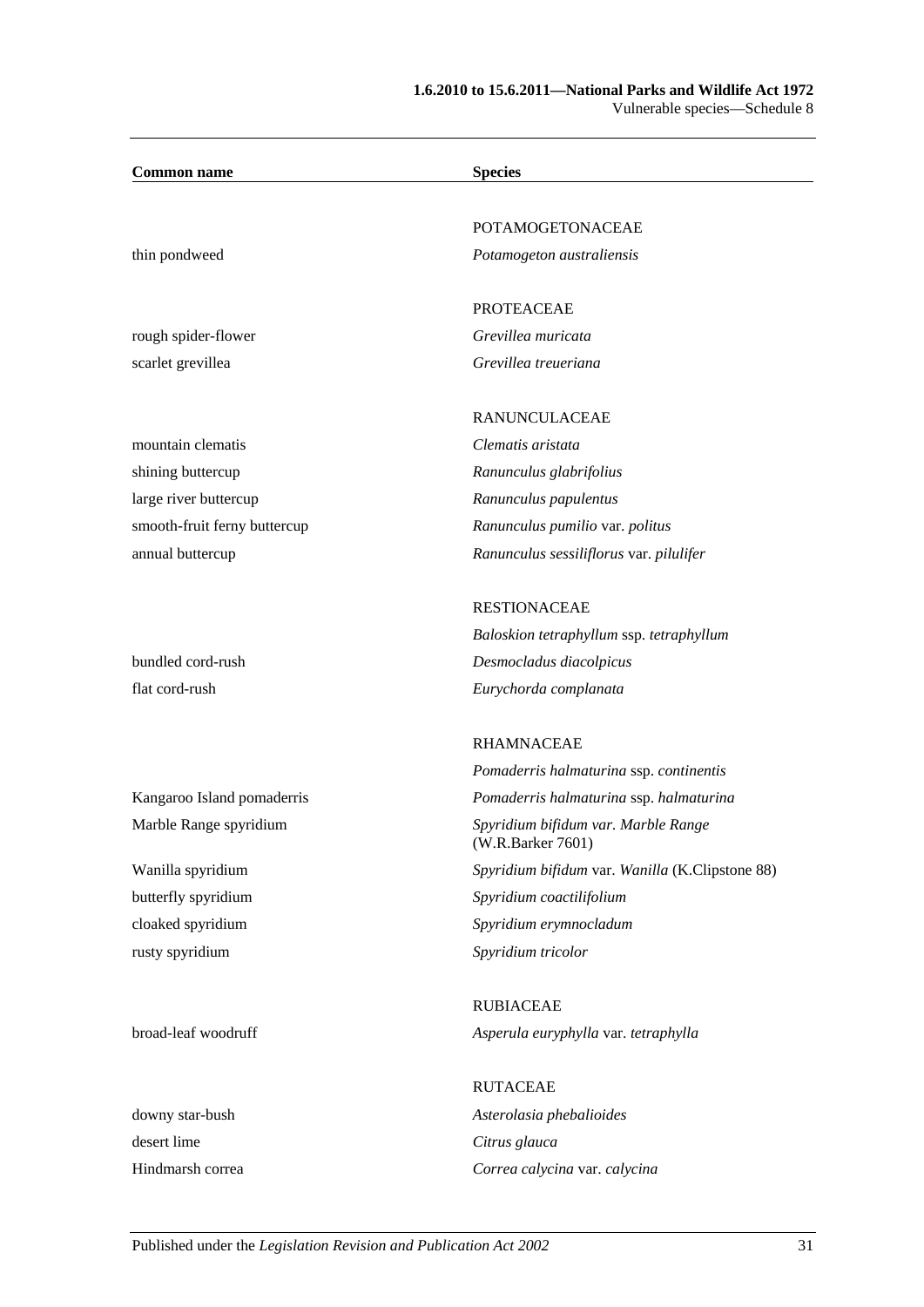Schedule 8—Vulnerable species

| <b>Common name</b>    | <b>Species</b>                                              |
|-----------------------|-------------------------------------------------------------|
| Deep Creek correa     | Correa eburnea                                              |
| Lowan phebalium       | Phebalium lowanense                                         |
| small-leaf wax-flower | Philotheca difformis ssp. difformis                         |
| Bendigo wax-flower    | Philotheca verrucosa                                        |
|                       | SANTALACEAE                                                 |
| sandalwood            | Santalum spicatum                                           |
|                       | <b>SAPINDACEAE</b>                                          |
| trailing hop-bush     | Dodonaea procumbens                                         |
|                       | <b>SCHIZAEACEAE</b>                                         |
| forked comb-fern      | Schizaea bifida                                             |
| narrow comb-fern      | Schizaea fistulosa                                          |
|                       | <b>SCROPHULARIACEAE</b>                                     |
| purple eyebright      | Euphrasia collina ssp. collina                              |
|                       | Glossostigma sp. Long stout-pedicelled<br>(W.R.Barker 2481) |
| granite mudwort       | Limosella granitica                                         |
| swamp mazus           | Mazus pumilio                                               |
| slender speedwell     | Veronica gracilis                                           |
|                       | Veronica sp. Narrow-linear leaves (B.G.Briggs 2531)         |
|                       | <b>SOLANACEAE</b>                                           |
|                       | Nicotiana burbidgeae                                        |
|                       | <b>STACKHOUSIACEAE</b>                                      |
| annual candles        | Stackhousia annua                                           |
|                       | <b>STERCULIACEAE</b>                                        |
|                       | Rulingia craurophylla                                       |
|                       | <b>STYLIDIACEAE</b>                                         |
| slender stylewort     | Levenhookia sonderi                                         |
|                       | Stylidium desertorum                                        |
|                       | Stylidium inaequipetalum                                    |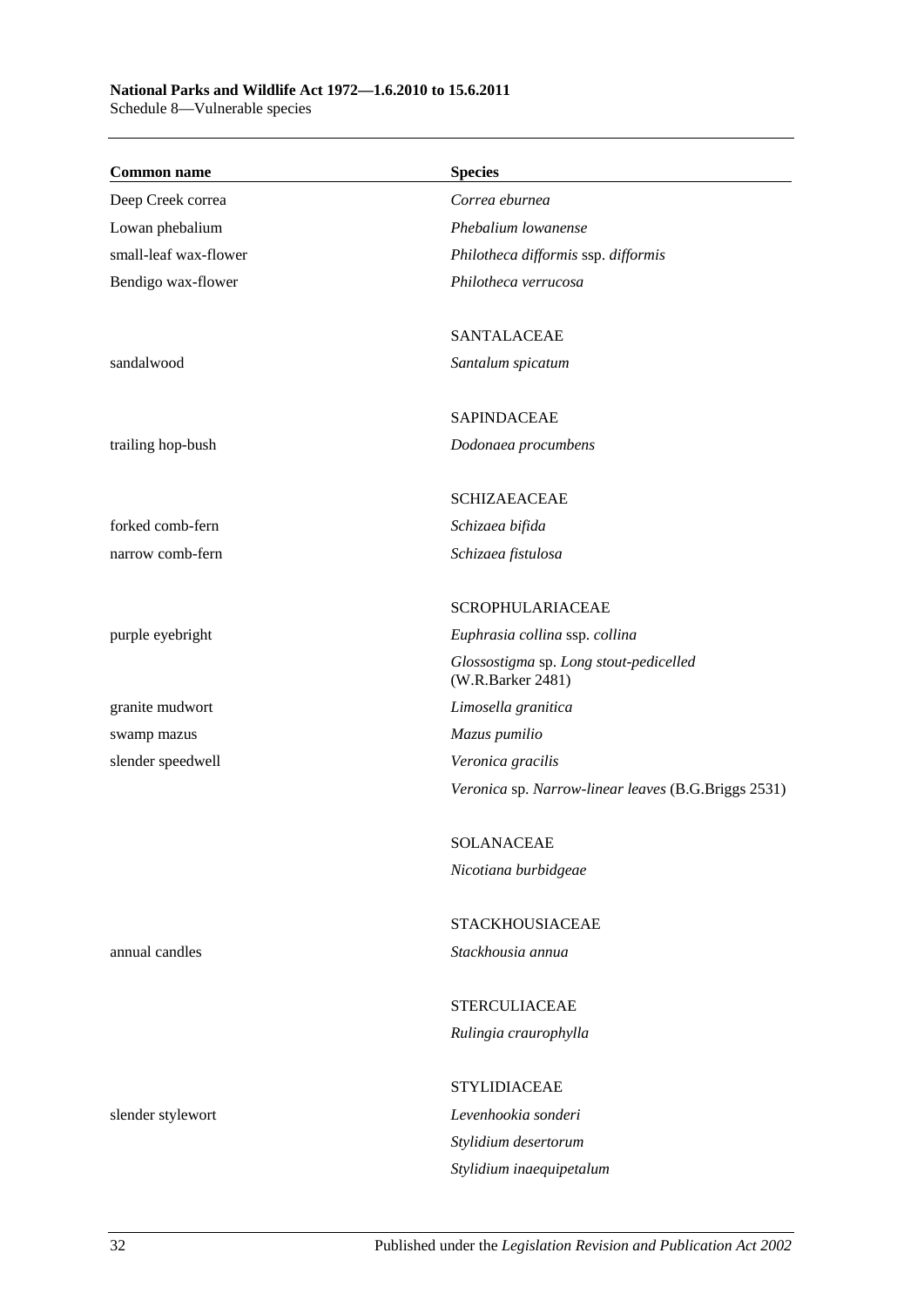### **1.6.2010 to 15.6.2011—National Parks and Wildlife Act 1972** Vulnerable species—Schedule 8

| <b>Common name</b> | <b>Species</b>      |  |
|--------------------|---------------------|--|
|                    |                     |  |
|                    | THYMELAEACEAE       |  |
|                    | Pimelea hewardiana  |  |
|                    |                     |  |
|                    | <b>UMBELLIFERAE</b> |  |
|                    | Centella uniflora   |  |
| blue devil         | Eryngium rostratum  |  |
|                    |                     |  |

# **Schedule 9—Rare species Part 1—Animals**

| <b>Common name</b>            | <b>Species</b>             |  |
|-------------------------------|----------------------------|--|
| <b>Mammals</b>                |                            |  |
|                               | <b>BALAENOPTERIDAE</b>     |  |
| Minke Whale                   | Balaenoptera acutorostrata |  |
| Bryde's Whale                 | Balaenoptera edeni         |  |
|                               | <b>DASYURIDAE</b>          |  |
| Lesser Hairy-footed Dunnart   | Sminthopsis youngsoni      |  |
|                               | DELPHINIDAE                |  |
| Short-finned Pilot Whale      | Globicephala macrorhynchus |  |
| Risso's Dolphin               | Grampus griseus            |  |
| False Killer Whale            | Pseudorca crassidens       |  |
|                               | <b>EMBALLONURIDAE</b>      |  |
| Yellow-bellied Sheathtail Bat | Saccolaimus flaviventris   |  |
| Hill's Sheathtail Bat         | Taphozous hilli            |  |
|                               | <b>KOGIIDAE</b>            |  |
| Pygmy Sperm Whale             | Kogia breviceps            |  |
| Dwarf Sperm Whale             | Kogia simas                |  |
|                               | MACROPODIDAE               |  |
| Eastern Grey Kangaroo         | Macropus giganteus         |  |
| Red-necked Wallaby            | Macropus rufogriseus       |  |
|                               |                            |  |

Published under the *Legislation Revision and Publication Act 2002* 33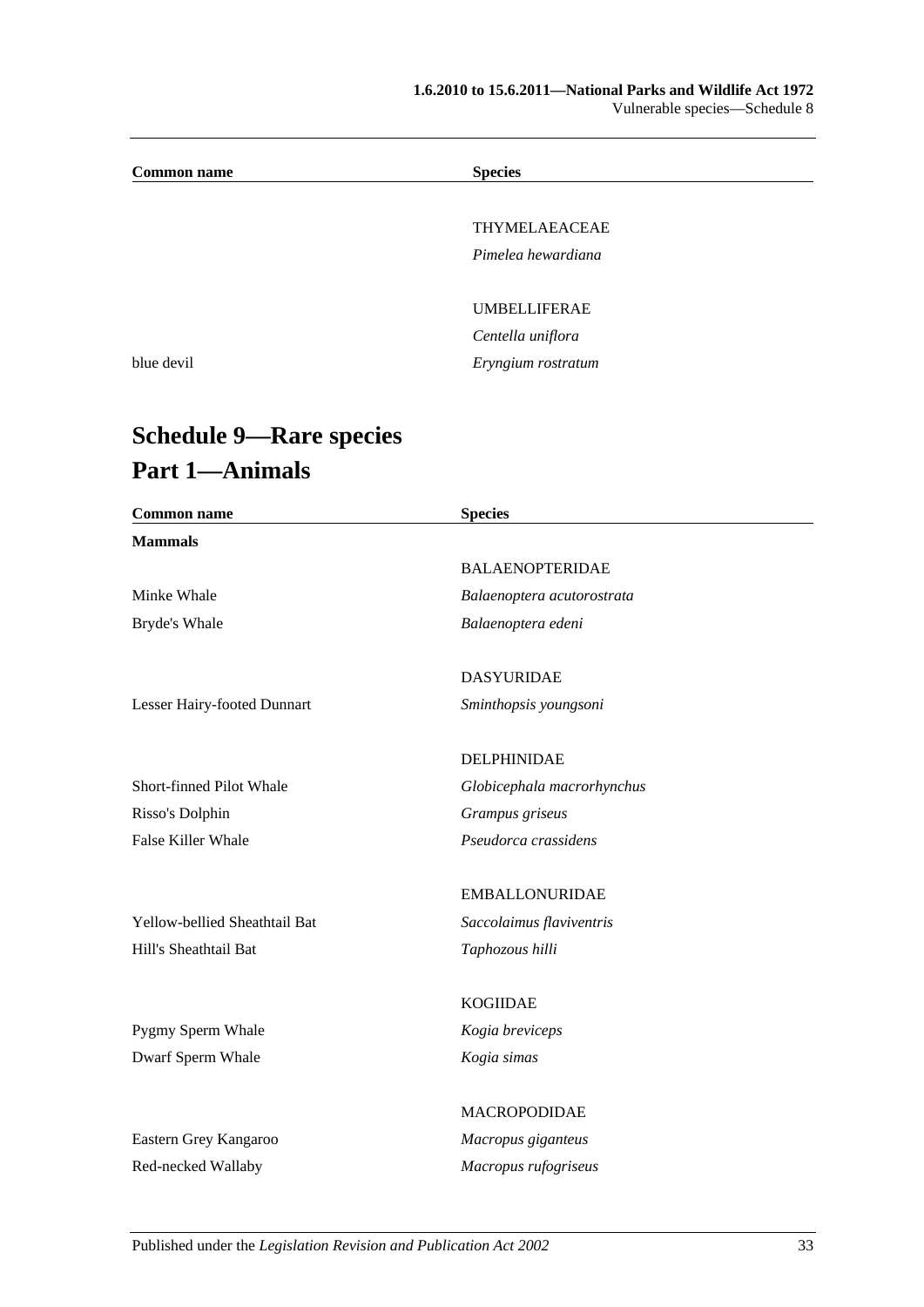Schedule 9—Rare species

| <b>Common name</b>                        | <b>Species</b>                         |
|-------------------------------------------|----------------------------------------|
| <b>Black-footed Rock Wallaby</b>          | Petrogale lateralis pearsoni           |
|                                           |                                        |
|                                           | <b>MURIDAE</b>                         |
| Swamp Rat                                 | Rattus lutreolus                       |
|                                           |                                        |
|                                           | <b>NEOBALAENIDAE</b>                   |
| Pygmy Right Whale                         | Caperea marginata                      |
|                                           | <b>OTARIIDAE</b>                       |
| Australian Fur-seal                       | Arctocephalus pusillus                 |
|                                           |                                        |
|                                           | <b>PETAURIDAE</b>                      |
| Sugar Glider                              | Petaurus breviceps                     |
|                                           | PHALANGERIDAE                          |
| Common Brushtail Possum                   | Trichosurus vulpecula                  |
|                                           |                                        |
|                                           | <b>PHOCIDAE</b>                        |
| Leopard Seal                              | Hydrurga leptonyx                      |
| Southern Elephant Seal                    | Mirounga leonina                       |
|                                           | PHYSETERIDAE                           |
| Sperm Whale                               | Physeter macrocephalus                 |
|                                           |                                        |
|                                           | <b>POTORIDAE</b>                       |
| Brush-tailed Bettong (western subspecies) | Bettongia penicillata ogilbyi          |
|                                           |                                        |
| Grey-headed Flying-fox                    | PTEROPODIDAE<br>Pteropus poliocephalus |
| Little Red Flying-fox                     | Pteropus scapulatus                    |
|                                           |                                        |
|                                           | <b>VOMBATIDAE</b>                      |
| Common Wombat                             | Vombatus ursinus                       |
|                                           |                                        |
|                                           | ZIPHIIDAE                              |
| Arnoux's Beaked Whale                     | Berardius arnouxi                      |
| Southern Bottlenose Whale                 | Hyperoodon planifrons                  |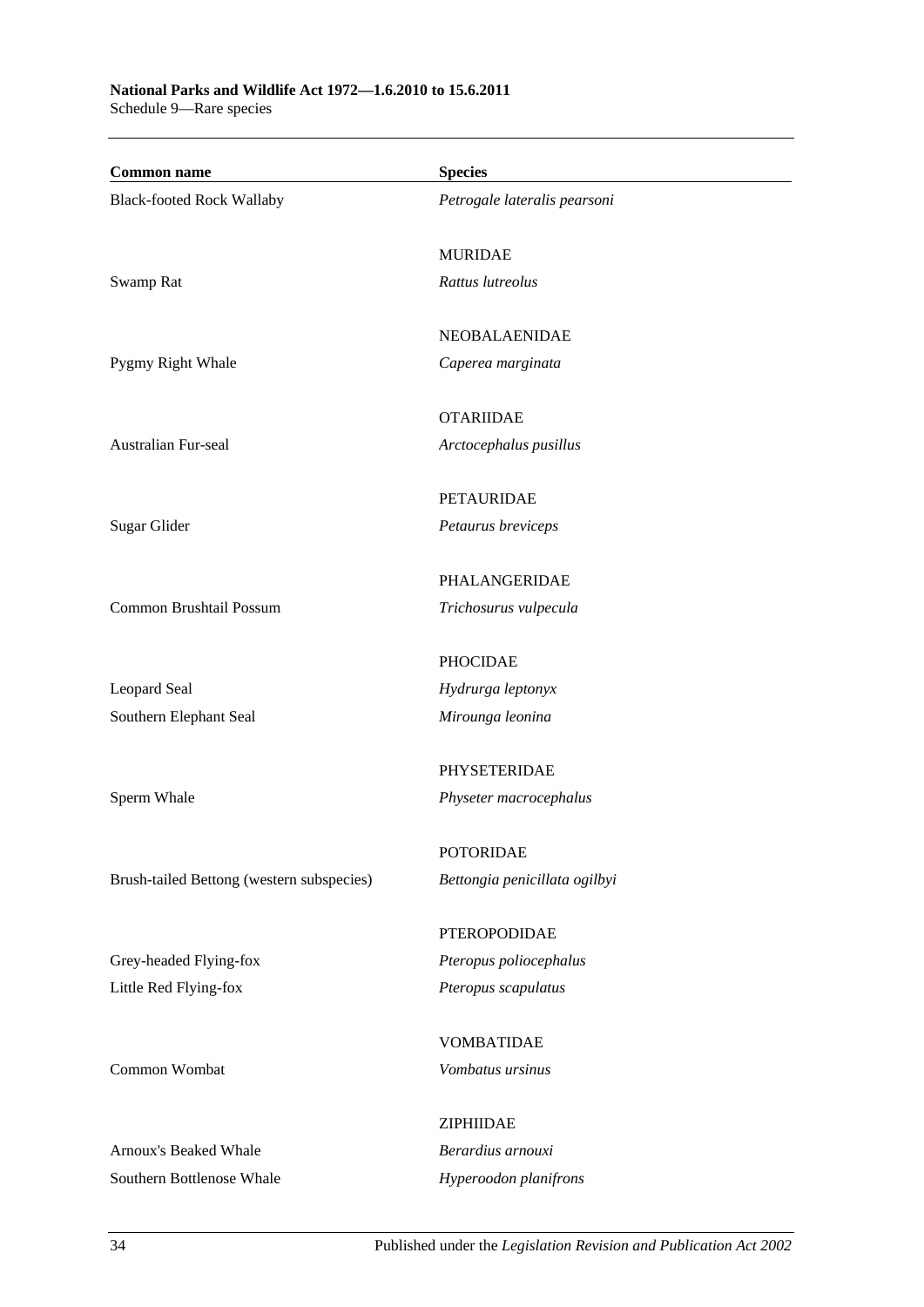#### **Common name Species**

Andrew's Beaked Whale *Mesoplodon bowdoini* Gray's Beaked Whale *Mesoplodon grayi* Hector's Beaked Whale *Mesoplodon hectori*

### **Birds**

Shepherd's Beaked Whale *Tasmacetus shepherdi* Cuvier's Beaked Whale *Ziphius cavirostris*

Slender-billed Thornbill (eastern subspecies) *Acanthiza iredalei hedleyi* Slender-billed Thornbill (western subspecies) *Acanthiza iredalei iredalei* Chestnut-breasted Whiteface *Aphelocephala pectoralis* Shy Heathwren (Shy Hylacola) *Calamanthus cautus* Rufous Bristlebird (south east SA subspecies) *Dasyornis broadbenti broadbenti* Western Gerygone *Gerygone fusca* White-throated Gerygone *Gerygone olivacea*

Letter-winged Kite *Elanus scriptus*

Australasian Shoveler *Anas rhynchotis* Musk Duck *Biziura lobata* Blue-billed Duck *Oxyura australis*

Cattle Egret *Ardea ibis* Intermediate Egret *Ardea intermedia* Little Egret *Egretta garzetta* Eastern Reef Egret *Egretta sacra*

### ACCIPITRIDAE

ACANTHIZIDAE

Black-breasted Buzzard *Hamirostra melanosternon*

### ANATIDAE

Cape Barren Goose *Cereopsis novaehollandiae*

ANHINGIDAE Darter *Anhinga melanogaster*

# ARDEIDAE

### BURHINIDAE Bush Stone-curlew *Burhinus grallarius*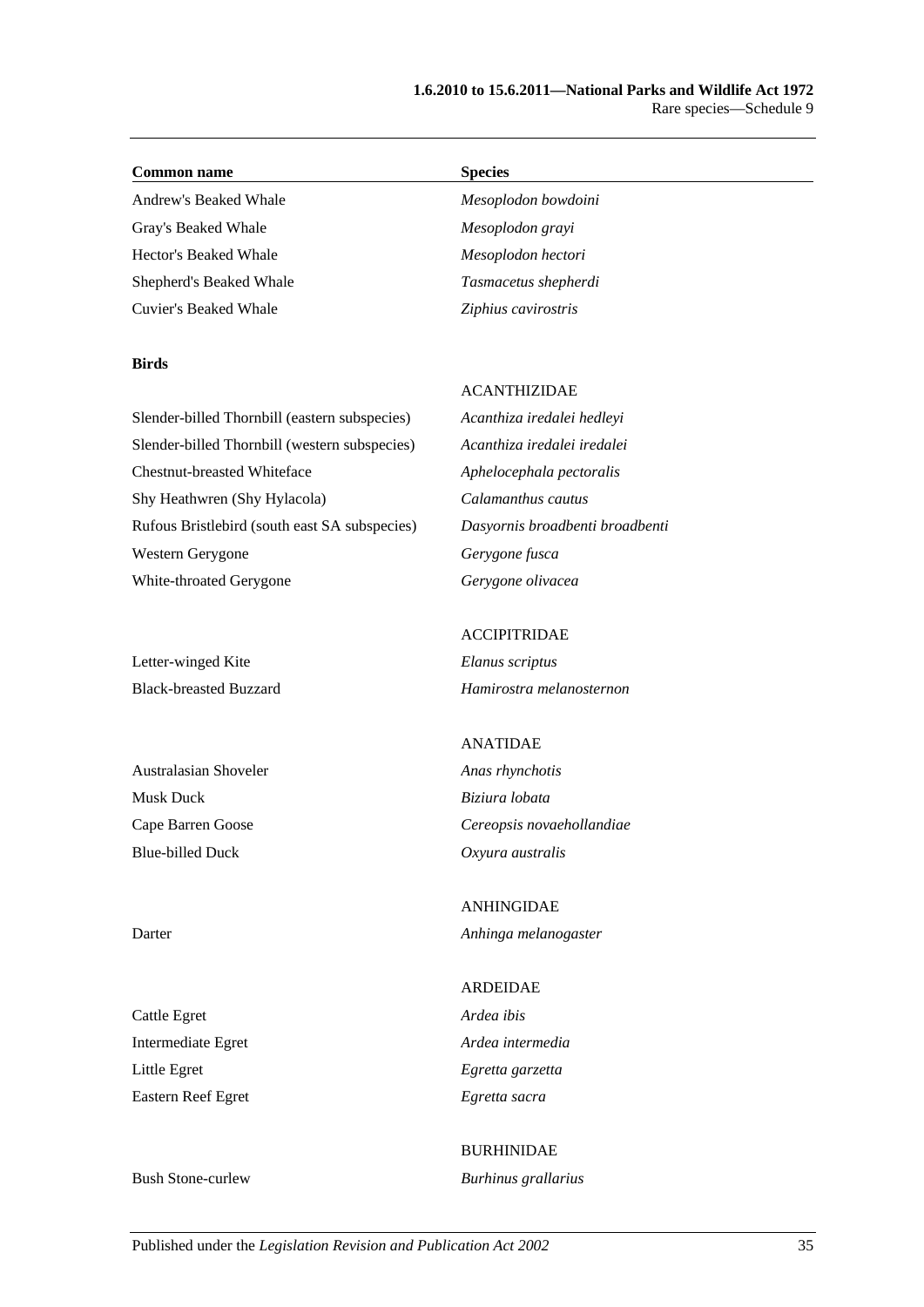| <b>Common name</b>                            | <b>Species</b>                   |
|-----------------------------------------------|----------------------------------|
|                                               |                                  |
|                                               | <b>CACATUIDAE</b>                |
| Major Mitchell's Cockatoo                     | Cacatua leadbeateri              |
|                                               | CAMPEPHAGIDAE                    |
| White-bellied Cuckoo-shrike                   | Coracina papuensis               |
|                                               | CHARADRIIDAE                     |
| <b>Great Sand Plover</b>                      | Charadrius leschenaultii         |
| <b>Lesser Sand Plover</b>                     | Charadrius mongolus              |
| Pacific Golden Plover                         | Pluvialis fulva                  |
|                                               | <b>CLIMACTERIDAE</b>             |
| White-browed Treecreeper                      | Climacteris affinis              |
|                                               | <b>COLUMBIDAE</b>                |
| Spinifex Pigeon                               | Geophaps plumifera               |
| <b>Flock Bronzewing</b>                       | Phaps histrionica                |
|                                               | <b>CORCORACIDAE</b>              |
| White-winged Chough                           | Corcorax melanorhamphos          |
|                                               | <b>DICRURIDAE</b>                |
| Restless Flycatcher                           | Myiagra inquieta                 |
|                                               | <b>ESTRILDIDAE</b>               |
| Painted Finch                                 | Emblema pictum                   |
| <b>Beautiful Firetail</b>                     | Stagonopleura bella              |
|                                               |                                  |
|                                               | <b>EUPETIDAE</b>                 |
| Chestnut Quail-thrush (eastern subspecies)    | Cinclosoma castanotus castanotus |
| Western Whipbird (Kangaroo Island subspecies) | Psophodes nigrogularis lashmari  |
|                                               | <b>FALCONIDAE</b>                |
| Grey Falcon                                   | Falco hypoleucos                 |
| Peregrine Falcon                              | Falco peregrinus                 |
|                                               |                                  |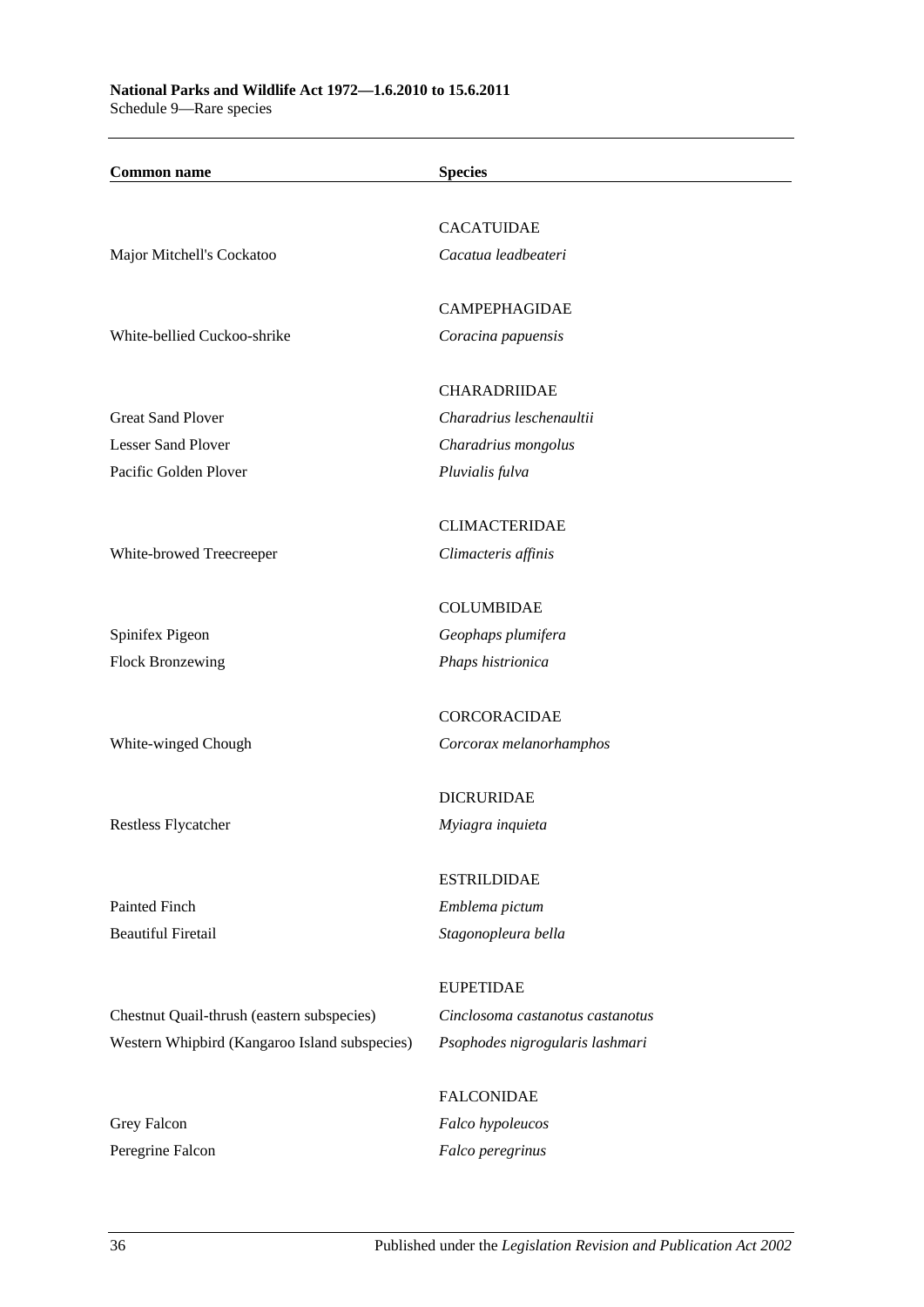| <b>Common name</b>        | <b>Species</b>          |  |
|---------------------------|-------------------------|--|
|                           | <b>HAEMATOPODIDAE</b>   |  |
| Sooty Oystercatcher       | Haematopus fuliginosus  |  |
| Pied Oystercatcher        | Haematopus longirostris |  |
|                           | <b>LARIDAE</b>          |  |
| Kelp Gull                 | Larus dominicanus       |  |
| Common Tern               | Sterna hirundo          |  |
|                           |                         |  |
|                           | <b>MALURIDAE</b>        |  |
| Grey Grasswren            | Amytornis barbatus      |  |
| <b>Striated Grasswren</b> | Amytornis striatus      |  |
|                           |                         |  |

Southern Emu-wren (Kangaroo Island subspecies) *Stipiturus malachurus halmaturinus* Southern Emu-wren (south east SA subspecies) *Stipiturus malachurus polionotum* Rufous-crowned Emu-wren *Stipiturus ruficeps*

# Grey Honeyeater *Conopophila whitei* Blue-faced Honeyeater *Entomyzon cyanotis* Painted Honeyeater *Grantiella picta* Purple-gaped Honeyeater (mainland subspecies) *Lichenostomus cratitius occidentalis* Brown Honeyeater *Lichmera indistincta* Black-chinned Honeyeater (northern subspecies) *Melithreptus gularis laetior* Little Friarbird *Philemon citreogularis* Striped Honeyeater *Plectorhyncha lanceolata* Bassian Thrush *Zoothera lunulata*

### MELIPHAGIDAE

ORIOLIDAE

Olive-backed Oriole *Oriolus sagittatus*

Hooded Robin (south east subspecies) *Melanodryas cucullata cucullata* Jacky Winter (south east subspecies) *Microeca fascinans fascinans*

### PACHYCEPHALIDAE

Crested Shrike-tit *Falcunculus frontatus* Gilbert's Whistler *Pachycephala inornata* Red-lored Whistler *Pachycephala rufogularis*

### PETROICIDAE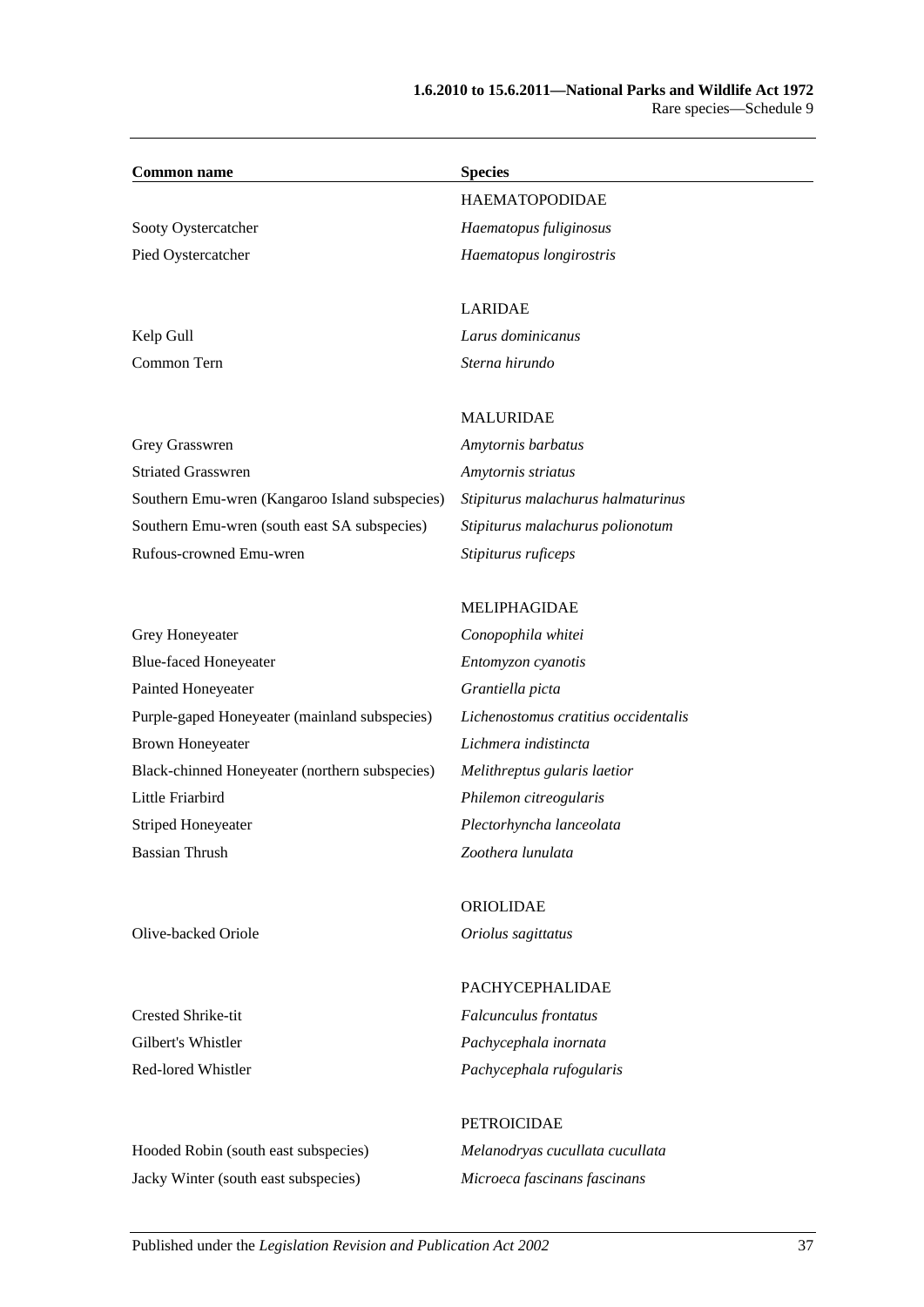Schedule 9—Rare species

| <b>Common name</b>                         | <b>Species</b>                    |
|--------------------------------------------|-----------------------------------|
| Scarlet Robin (eastern subspecies)         | Petroica multicolor boodang       |
|                                            | <b>PODICIPEDIDAE</b>              |
| <b>Great Crested Grebe</b>                 | Podiceps cristatus                |
|                                            | <b>POMATOSTOMIDAE</b>             |
| Grey-crowned Babbler (northern subspecies) | Pomatostomus temporalis rubeculus |
|                                            |                                   |
|                                            | PROCELLARIIDAE                    |
| Fleshy-footed Shearwater                   | Puffinus carneipes                |
|                                            | <b>PSITTACIDAE</b>                |
| Red-winged Parrot                          | Aprosmictus erythropterus         |
| <b>Elegant Parrot</b>                      | Neophema elegans                  |
| <b>Rock Parrot</b>                         | Neophema petrophila               |
| Scarlet-chested Parrot                     | Neophema splendida                |
| Blue Bonnet (western subspecies)           | Northiella haematogaster narethae |
|                                            | PTILONORHYNCHIDAE                 |
| Western Bowerbird                          | Chlamydera guttata                |
|                                            | <b>RALLIDAE</b>                   |
| Spotless Crake                             | Porzana tabuensis                 |
|                                            | SCOLOPACIDAE                      |
| Common Sandpiper                           | Actitis hypoleucos                |
| Ruddy Turnstone                            | Arenaria interpres                |
| Sanderling                                 | Calidris alba                     |
| Pectoral Sandpiper                         | Calidris melanotos                |
| Long-toed Stint                            | Calidris subminuta                |
| <b>Great Knot</b>                          | Calidris tenuirostris             |
| Latham's Snipe                             | Gallinago hardwickii              |
| Grey-tailed Tattler                        | Heteroscelus brevipes             |
| <b>Bar-tailed Godwit</b>                   | Limosa lapponica                  |
| <b>Black-tailed Godwit</b>                 | Limosa limosa                     |
| Whimbrel                                   | Numenius phaeopus                 |
| Ruff                                       | Philomachus pugnax                |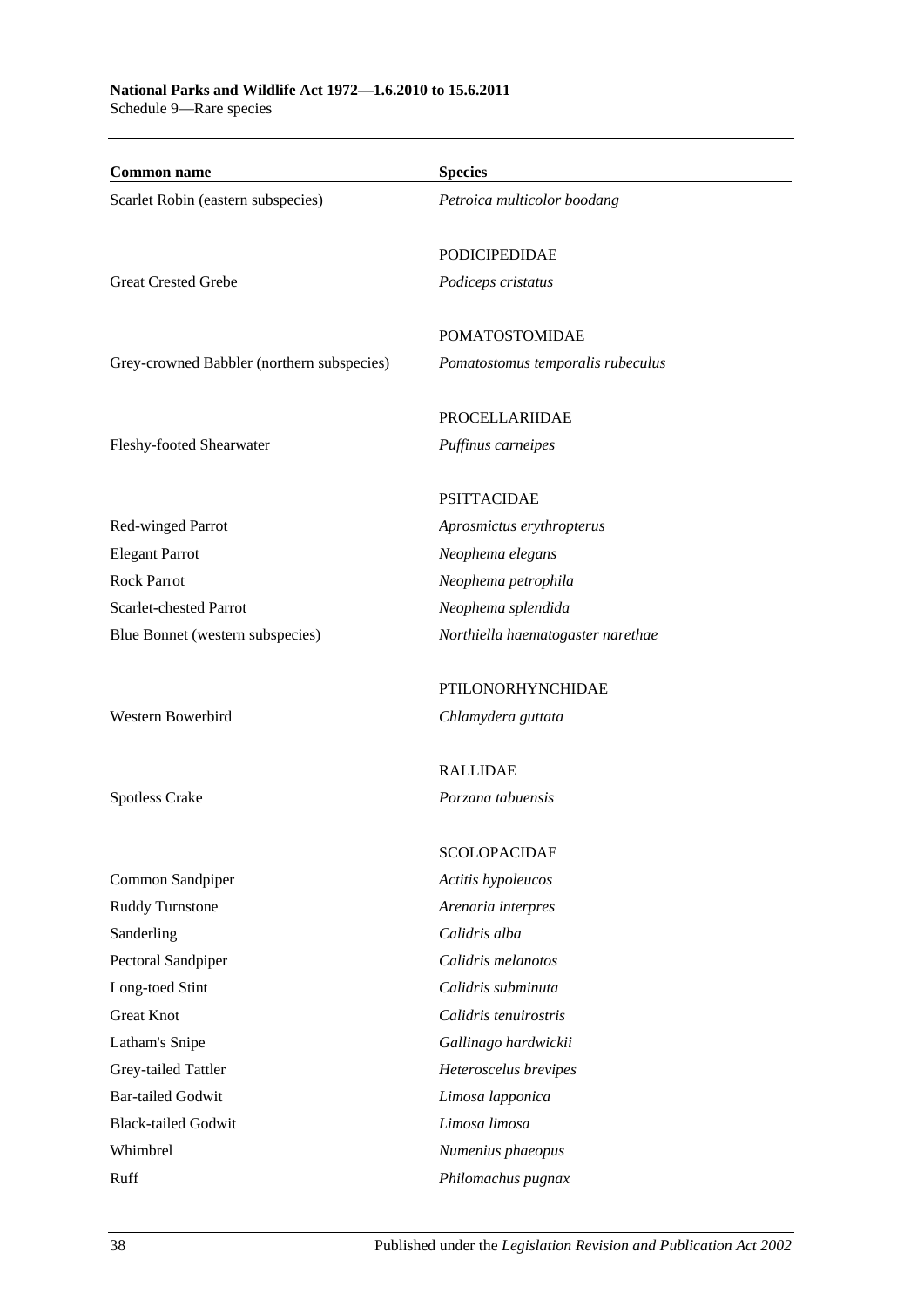| <b>Common name</b>               | <b>Species</b>                           |
|----------------------------------|------------------------------------------|
| Wood Sandpiper                   | Tringa glareola                          |
| Terek Sandpiper                  | Xenus cinereus                           |
|                                  | <b>STRIGIDAE</b>                         |
| <b>Barking Owl</b>               | Ninox connivens                          |
|                                  | <b>THRESKIORNITHIDAE</b>                 |
| Glossy Ibis                      | Plegadis falcinellus                     |
|                                  | <b>TURNICIDAE</b>                        |
| Red-chested Button-quail         | Turnix pyrrhothorax                      |
| Painted Button-quail             | Turnix varia                             |
|                                  | <b>TYTONIDAE</b>                         |
| Grass Owl                        | Tyto capensis                            |
| <b>Reptiles</b>                  |                                          |
|                                  | <b>AGAMIDAE</b>                          |
| Jacky Lizard                     | Amphibolurus muricatus                   |
| <b>Spotted Dragon</b>            | Ctenophorus maculatus                    |
| McKenzie's Dragon                | Ctenophorus mckenziei                    |
| Claypan Dragon                   | Ctenophorus salinarum                    |
|                                  | <b>BOIDAE</b>                            |
| Woma                             | Aspidites ramsayi                        |
| Carpet Python                    | Morelia spilota                          |
|                                  | <b>ELAPIDAE</b>                          |
| <b>Channel Country Whipsnake</b> | Demansia sp. 'Channel Country Whipsnake' |
| White-lipped Snake               | Drysdalia coronoides                     |
| <b>Bardick</b>                   | Echiopsis curta                          |
| Spotted Brown Snake              | Pseudonaja guttata                       |
| Western Black-naped Snake        | Simoselaps bimaculatus                   |
| Common Bandy-Bandy               | Vermicella annulata                      |
|                                  | <b>GEKKONIDAE</b>                        |
| Northern Snake-lizard            | Delma borea                              |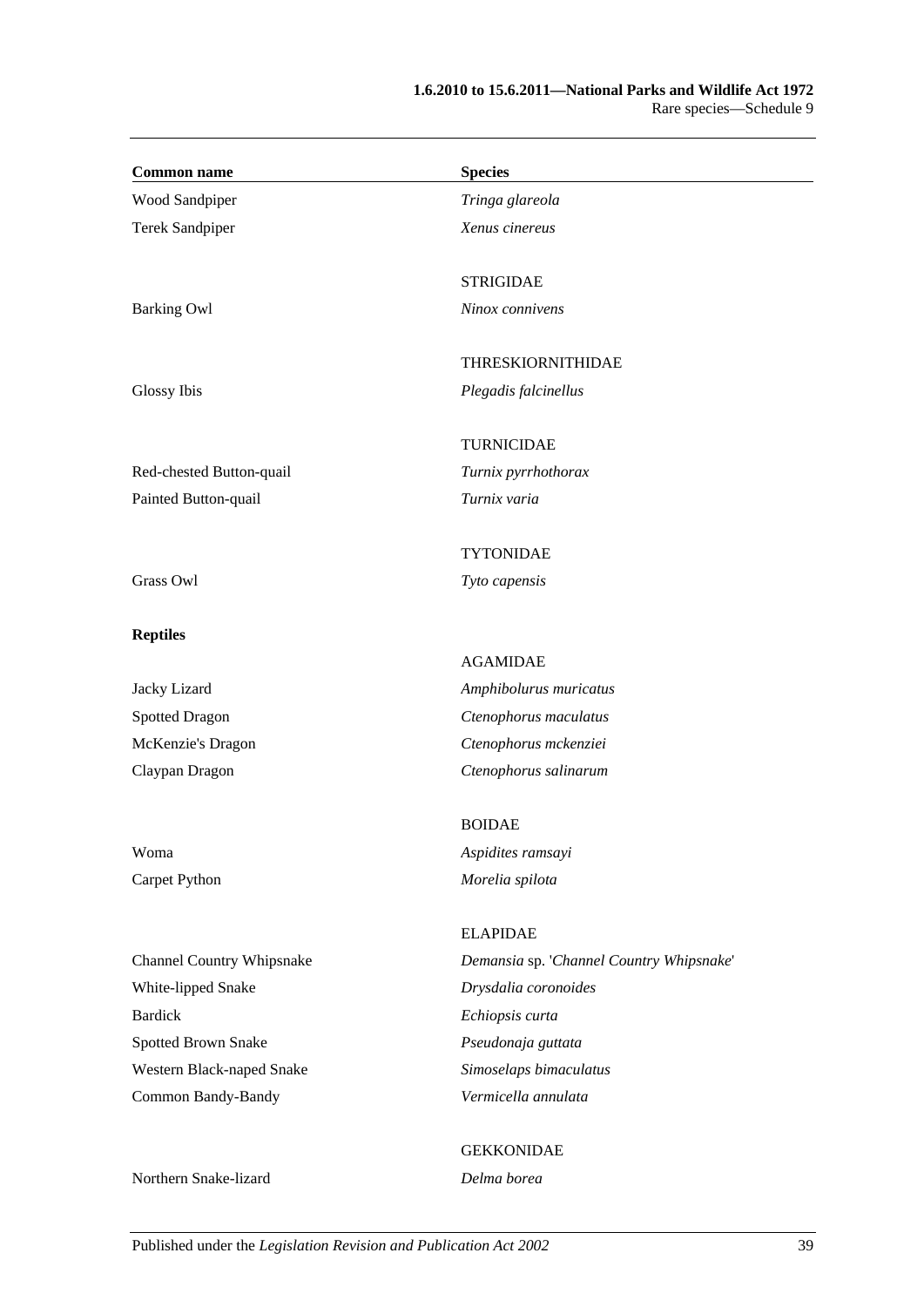### **Common name Species**

Patchwork Gecko *Diplodactylus pulcher* Map Gecko *Diplodactylus steindachneri* Pernatty Knob-tailed Gecko *Nephrurus deleani* Marbled Velvet Gecko *Oedura marmorata* Bronzeback Legless Lizard *Ophidiocephalus taeniatus*

Western Three-lined Skink *Bassiana trilineata* Ashy-downs Ctenotus *Ctenotus astarte* Giant Desert Ctenotus *Ctenotus grandis* Greer's Ctenotus *Ctenotus greeri* Blacksoil Ctenotus *Ctenotus joanae* Paleface Ctenotus *Ctenotus piankai* Southern Water Skink *Eulamprus tympanum* Beach Slider *Lerista arenicola* Speckled Slider *Lerista baynesi* Dwarf four-toed Slider *Lerista distinguenda* Long-legged Slider *Lerista microtis* Desert Glossy Skink *Notoscincus ornatus* Blacksoil Skink *Proablepharus kinghorni* Bight Coast Skink *Pseudemoia baudini*

Short-tailed Pygmy Goanna *Varanus brevicauda* Tree Goanna *Varanus varius*

### **Amphibians**

Knife-footed Frog *Cyclorana cultripes* Smooth Frog *Geocrinia laevis* Brown Toadlet *Pseudophryne bibroni* Small-headed Toadlet *Uperoleia capitulata*

### SCINCIDAE

Tussock Skink *Pseudemoia pagenstecheri*

# VARANIDAE

# HYLIDAE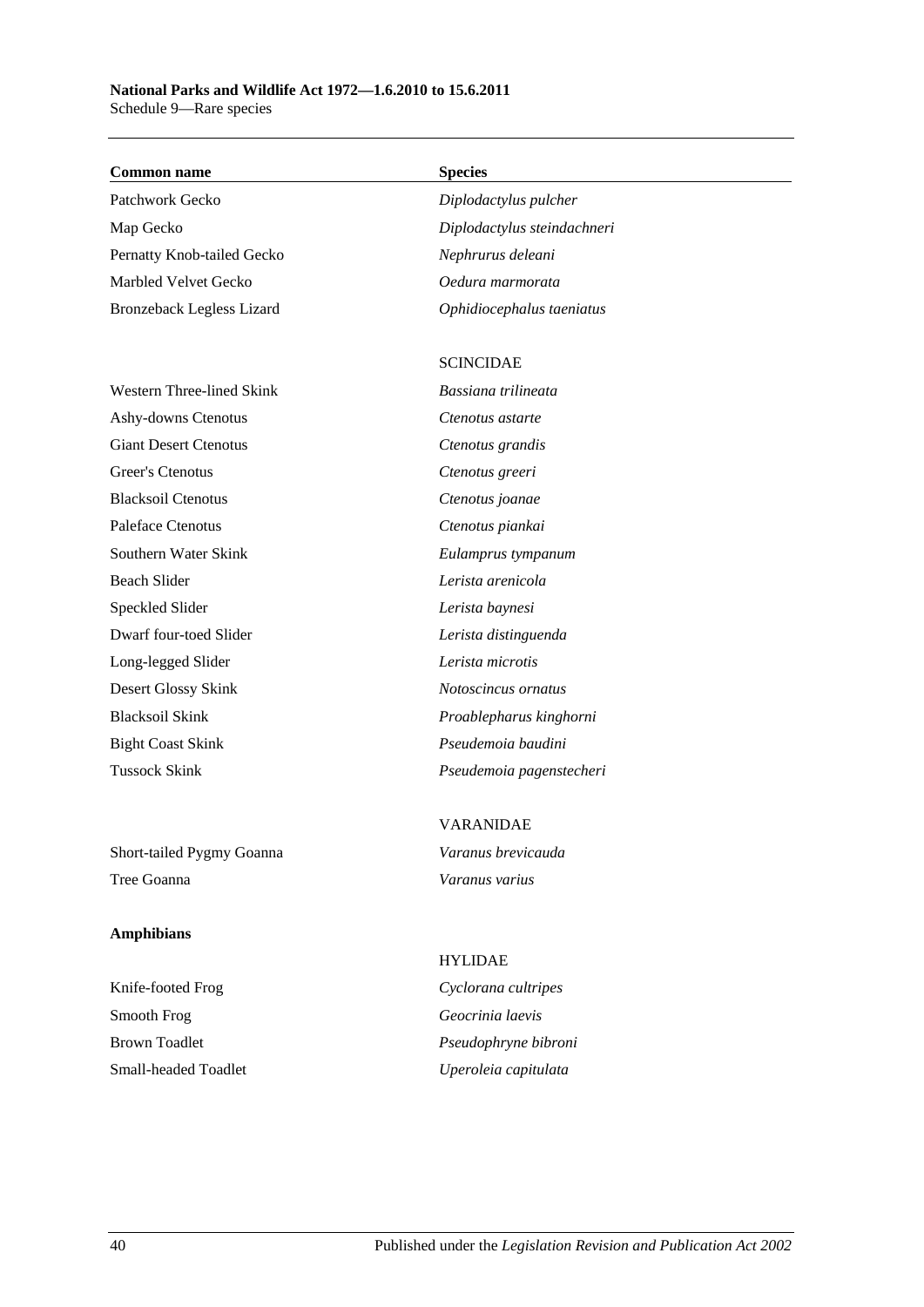| <b>Common name</b>    | <b>Species</b>                     |
|-----------------------|------------------------------------|
|                       | <b>ADIANTACEAE</b>                 |
| annual fern           | Anogramma leptophylla              |
|                       |                                    |
|                       | AMARANTHACEAE                      |
|                       | Ptilotus aristatus var. aristatus  |
| Barker's mulla mulla  | Ptilotus barkeri                   |
| hairy-tails           | Ptilotus erubescens                |
|                       | Ptilotus schwartzii f. schwartzii  |
| Symon's mulla mulla   | Ptilotus symonii                   |
|                       | <b>ARACEAE</b>                     |
|                       | Typhonium alismifolium             |
|                       | <b>ASPLENIACEAE</b>                |
| common spleenwort     | Asplenium trichomanes              |
|                       | <b>BAUERACEAE</b>                  |
| wiry bauera           | Bauera rubioides                   |
|                       |                                    |
|                       | <b>BLECHNACEAE</b>                 |
| fishbone water-fern   | Blechnum nudum                     |
| hard water-fern       | Blechnum wattsii                   |
|                       | <b>BORAGINACEAE</b>                |
|                       | Embadium johnstonii                |
|                       | Embadium stagnense                 |
|                       | <b>CALLITRICHACEAE</b>             |
| matted water starwort | Callitriche sonderi                |
|                       | <b>CAMPANULACEAE</b>               |
| swamp isotome         | Isotoma fluviatilis ssp. australis |
| salt isotome          | Isotoma scapigera                  |
|                       | Lobelia heterophylla               |
| poison lobelia        | Lobelia pratioides                 |

# **Part 2—Plants**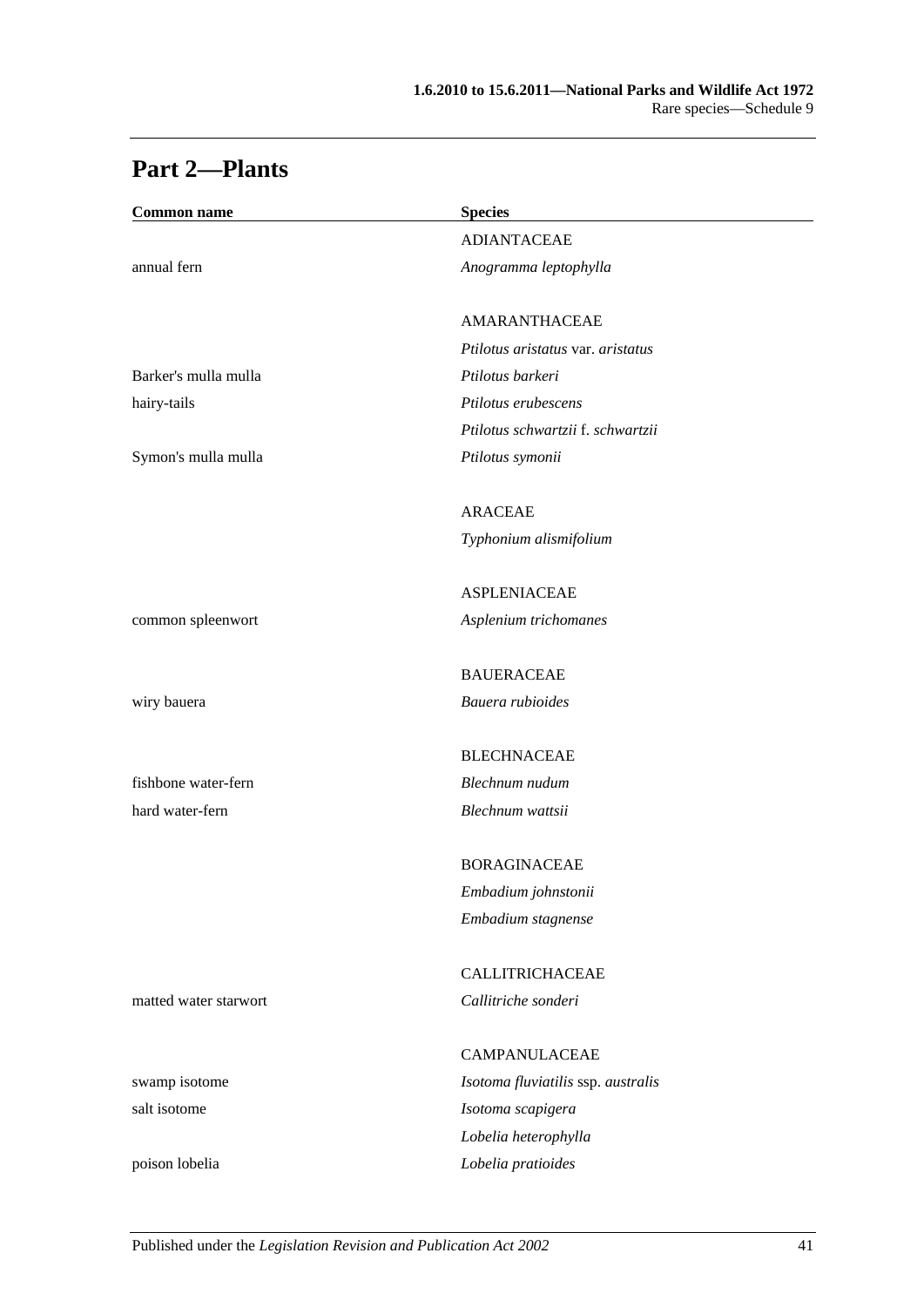| <b>Common name</b>          | <b>Species</b>                               |
|-----------------------------|----------------------------------------------|
| poison pratia               | Pratia concolor                              |
|                             |                                              |
|                             | CARYOPHYLLACEAE                              |
| rayless starwort            | Stellaria multiflora                         |
| swamp starwort              | Stellaria palustris var. tenella             |
| prickly starwort            | Stellaria pungens                            |
|                             |                                              |
|                             | <b>CENTROLEPIDACEAE</b>                      |
| cushion centrolepis         | Centrolepis cephaloformis ssp. cephaloformis |
| cushion centrolepis         | Centrolepis cephaloformis ssp. murrayi       |
| smooth centrolepis          | Centrolepis glabra                           |
|                             | <b>CERATOPHYLLACEAE</b>                      |
| hornwort                    | Ceratophyllum demersum                       |
|                             |                                              |
|                             | CHENOPODIACEAE                               |
|                             | Atriplex australasica                        |
| Eichler's saltbush          | Atriplex eichleri                            |
| papery goosefoot            | Chenopodium erosum                           |
|                             | Halosarcia lepidosperma                      |
| black-fruit bluebush        | Maireana melanocarpa                         |
| slender fissure-plant       | Maireana pentagona                           |
| Rohrlach's bluebush         | Maireana rohrlachii                          |
| lax bluebush                | Maireana suaedifolia                         |
| wingless bonefruit          | Osteocarpum acropterum var. deminutum        |
| Black's bindyi              | Sclerolaena blackiana                        |
|                             | Sclerolaena fontinalis                       |
| five-spine bindyi           | Sclerolaena muricata var. villosa            |
|                             | <b>COMPOSITAE</b>                            |
| Kangaroo Island river daisy | Achnophora tatei                             |
| swamp daisy                 | Allittia cardiocarpa                         |
|                             | Allittia uliginosa                           |
|                             | Basedowia tenerrima                          |
| swamp daisy                 | Brachyscome basaltica var. gracilis          |
| short-stem daisy            | Brachyscome breviscapis                      |

*Brachyscome ciliaris* var. *subintegrifolia*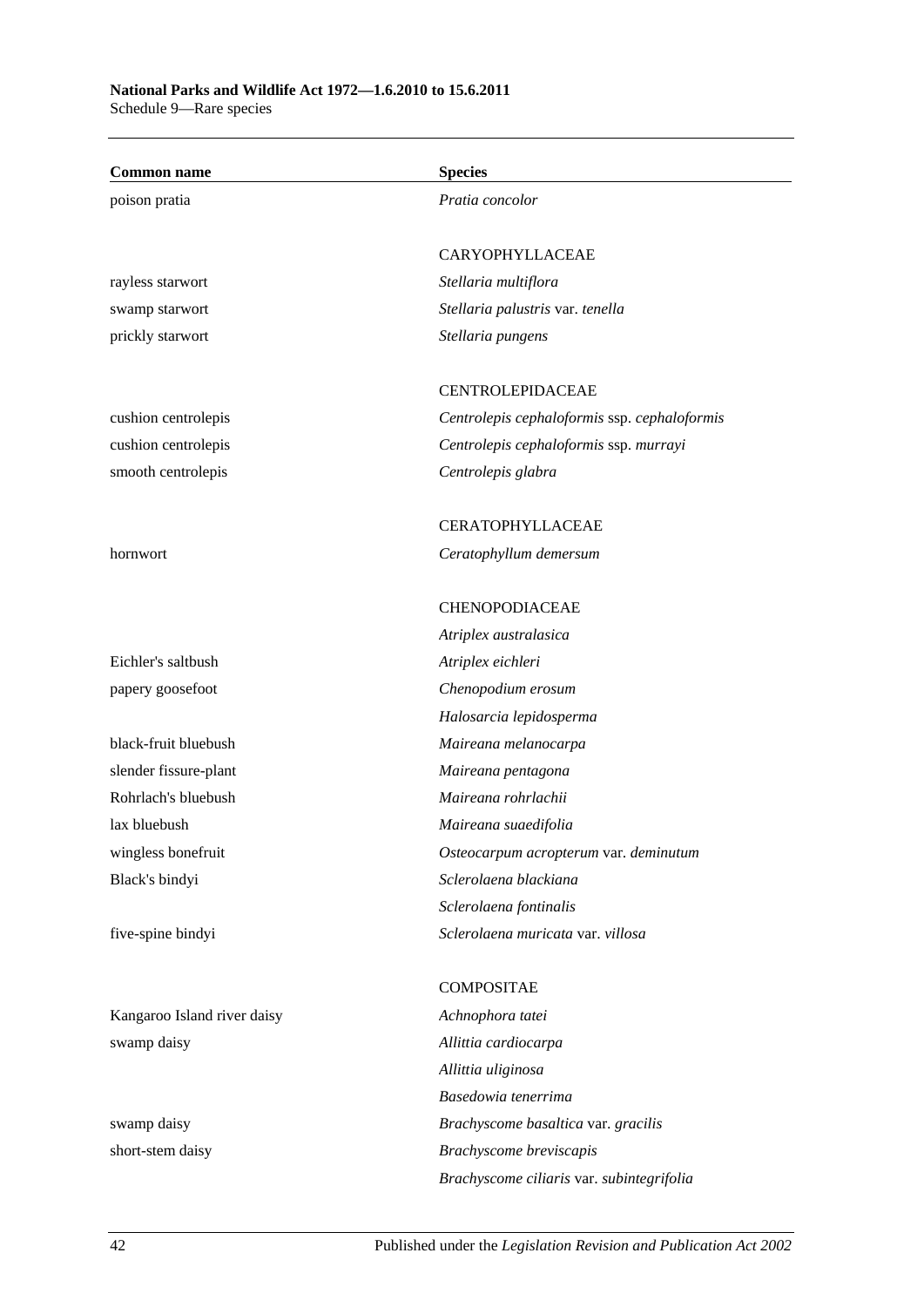| <b>Common name</b>      | <b>Species</b>                        |
|-------------------------|---------------------------------------|
|                         | Brachyscome eriogona                  |
| grass daisy             | Brachyscome graminea                  |
| coast daisy             | Brachyscome parvula                   |
| Reader's daisy          | Brachyscome readeri                   |
| Nullarbor daisy         | Brachyscome tatei                     |
| yellow-fruit daisy      | Brachyscome xanthocarpa               |
| pale beauty-heads       | Calocephalus sonderi                  |
| yellow burr-daisy       | Calotis lappulacea                    |
| tufted burr-daisy       | Calotis scapigera                     |
| wingwort                | Ceratogyne obionoides                 |
| salt button-daisy       | Chondropyxis halophila                |
| shiny elachanth         | Elachanthus glaber                    |
|                         | Gratwickia monochaeta                 |
| dogwood haeckeria       | Haeckeria cassiniiformis              |
| small nut-heads         | Haegiela tatei                        |
|                         | Hyalosperma stoveae                   |
|                         | Leiocarpa pluriseta                   |
|                         | Leptinella reptans                    |
| lanky buttons           | Leptorhynchos elongatus               |
|                         | Leptorhynchos orientalis              |
| annual buttons          | Leptorhynchos scaber                  |
| wiry buttons            | Leptorhynchos tenuifolius             |
| musk daisy-bush         | Olearia adenolasia                    |
| velvet daisy-bush       | Olearia pannosa ssp. cardiophylla     |
| sticky daisy-bush       | Olearia passerinoides ssp. glutescens |
| rasp daisy-bush         | Olearia picridifolia                  |
| squat picris            | Picris squarrosa                      |
| showy copper-wire daisy | Podolepis jaceoides                   |
| gypsum groundsel        | Senecio gypsicola                     |
|                         |                                       |
|                         | CRASSULACEAE                          |
| large-fruit crassula    | Crassula exserta                      |
| purple crassula         | Crassula peduncularis                 |

# CRUCIFERAE annual bitter-cress *Cardamine paucijuga* slender bitter-cress *Cardamine tenuifolia*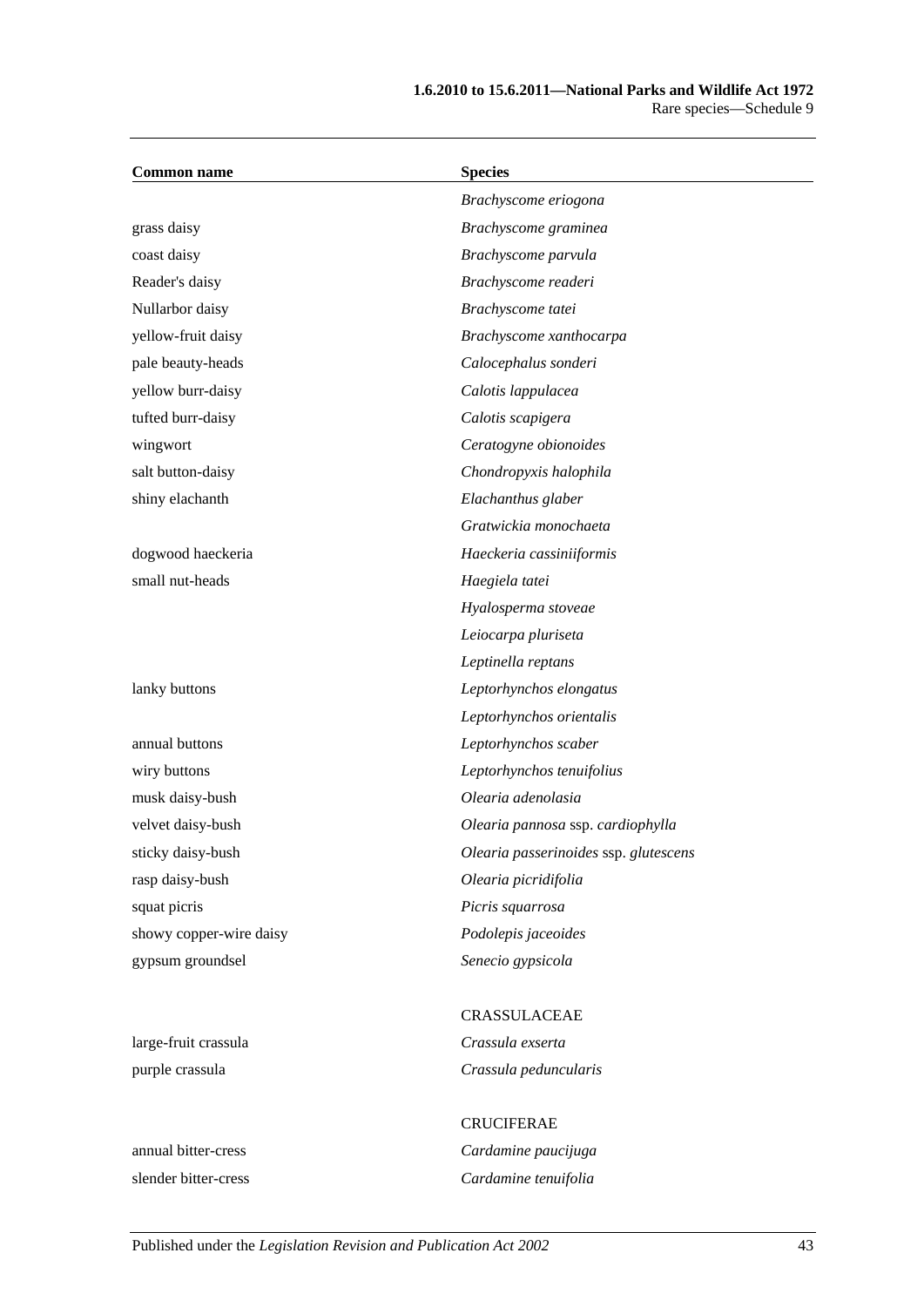Schedule 9—Rare species

| <b>Common name</b>     | <b>Species</b>                         |
|------------------------|----------------------------------------|
| Kangaroo Island cress  | Irenepharsus phasmatodes               |
| bushy peppercress      | Lepidium desvauxii                     |
|                        | Lepidium pseudoruderale                |
|                        | Menkea lutea                           |
| hairy shepherd's-purse | Microlepidium pilosulum                |
| spreading cress        | Phlegmatospermum eremaeum              |
| forest bitter-cress    | Rorippa dictyosperma                   |
| jagged bitter-cress    | Rorippa laciniata                      |
|                        | <b>CYPERACEAE</b>                      |
| pale twig-rush         | Baumea acuta                           |
| slender twig-rush      | Baumea gunnii                          |
| lax twig-rush          | Baumea laxa                            |
|                        | <b>Bulbostylis</b> pyriformis          |
|                        | Bulbostylis turbinata                  |
| mountain sedge         | Carex gunniana                         |
| leafy twig-rush        | Cladium procerum                       |
| downs flat-sedge       | Cyperus bifax                          |
|                        | Cyperus castaneus                      |
|                        | Cyperus concinnus                      |
| flaccid flat-sedge     | Cyperus flaccidus                      |
|                        | Cyperus lhotskyanus                    |
|                        | Cyperus nervulosus                     |
| dark flat-sedge        | Cyperus sanguinolentus                 |
|                        | Cyperus sphaeroideus                   |
|                        | Eleocharis geniculata                  |
|                        | Eleocharis papillosa                   |
|                        | Eleocharis plana                       |
| summer fringe-rush     | Fimbristylis aestivalis                |
| tall saw-sedge         | Gahnia clarkei                         |
| spiky saw-sedge        | Gahnia hystrix                         |
| thatch saw-sedge       | Gahnia radula                          |
|                        | Gahnia sp. West Bay (B.M.Overton 2685) |
| remote sword-sedge     | Lepidosperma avium                     |
|                        | Lepidosperma leptophyllum              |
| tiny bog-rush          | Schoenus discifer                      |
|                        | Schoenus laevigatus                    |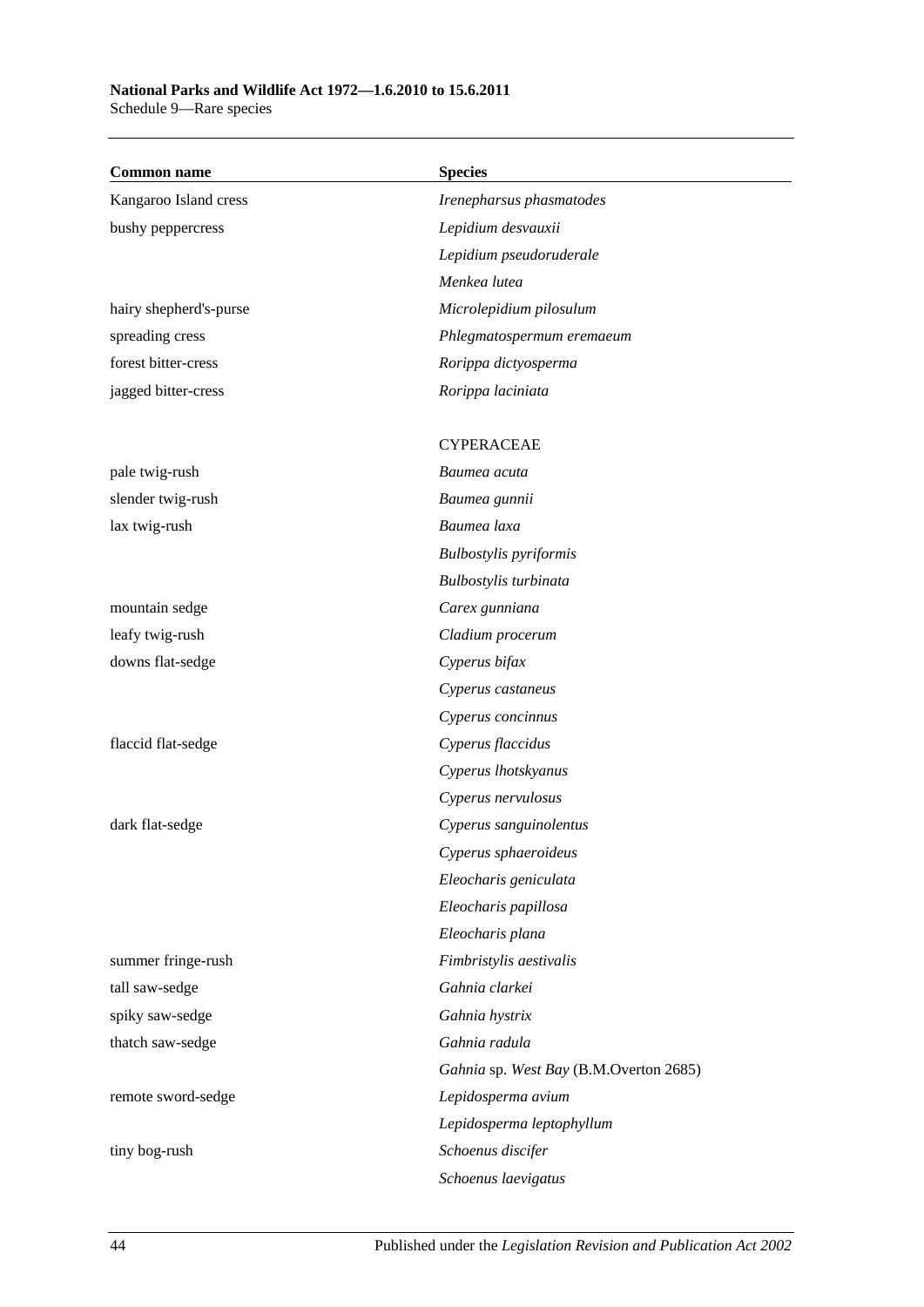| <b>Common name</b>               | <b>Species</b>                           |
|----------------------------------|------------------------------------------|
| slender bog-rush                 | Schoenus lepidosperma ssp. lepidosperma  |
| gimlet bog-rush                  | Schoenus sculptus                        |
| grassy bog-rush                  | Schoenus tesquorum                       |
|                                  | DENNSTAEDTIACEAE                         |
| ruddy ground-fern                | Hypolepis rugosula                       |
|                                  | <b>DILLENIACEAE</b>                      |
| Central Australian guinea-flower | Hibbertia glaberrima                     |
|                                  | Hibbertia sp. Humilis (H.R.Toelken 9196) |
|                                  | <b>DROSERACEAE</b>                       |
| forked sundew                    | Drosera binata                           |
| early sundew                     | Drosera praefolia                        |
|                                  | <b>ELATINACEAE</b>                       |
| waterwort                        | Elatine gratioloides                     |
|                                  | <b>EPACRIDACEAE</b>                      |
| Cleland's beard-heath            | Leucopogon clelandii                     |
| hairy beard-heath                | Leucopogon hirsutus                      |
|                                  | Leucopogon revolutus                     |
| pink swamp-heath                 | Sprengelia incarnata                     |
|                                  | <b>EUPHORBIACEAE</b>                     |
| snowdrop spurge                  | Phyllanthus calycinus                    |
| fringed pseudanthus              | Pseudanthus micranthus                   |
|                                  | <b>FRANKENIACEAE</b>                     |
|                                  | Frankenia cinerea                        |
|                                  | Frankenia cupularis                      |
|                                  | Frankenia subteres                       |
|                                  | <b>GERANIACEAE</b>                       |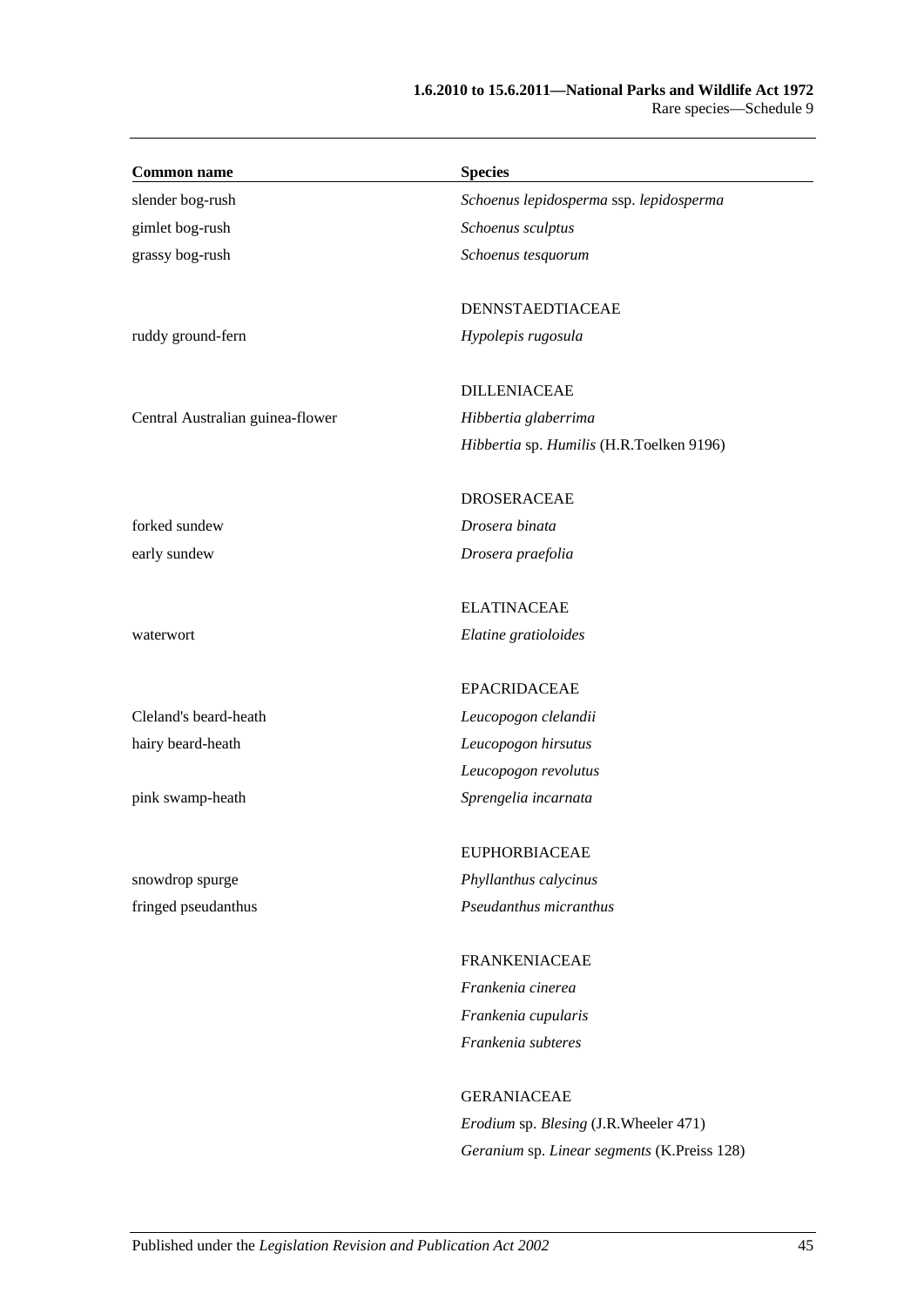| <b>Common name</b>             | <b>Species</b>            |
|--------------------------------|---------------------------|
|                                | <b>GLEICHENIACEAE</b>     |
| coral fern                     | Gleichenia microphylla    |
|                                | <b>GOODENIACEAE</b>       |
|                                | Dampiera roycei           |
|                                | Goodenia anfracta         |
| Bentham's goodenia             | Goodenia benthamiana      |
|                                | Goodenia brunnea          |
|                                | Goodenia chambersii       |
|                                | Goodenia glandulosa       |
| spreading goodenia             | Goodenia heteromera       |
| Flinders Range goodenia        | Goodenia saccata          |
| myrtle fanflower               | Scaevola myrtifolia       |
|                                | Velleia cycnopotamica     |
|                                | <b>GRAMINEAE</b>          |
| pointed swamp wallaby-grass    | Amphibromus archeri       |
| long-nosed swamp wallaby-grass | Amphibromus macrorhinus   |
| dark swamp wallaby-grass       | Amphibromus recurvatus    |
|                                | Aristida arida            |
|                                | Aristida australis        |
| smooth wallaby-grass           | Austrodanthonia laevis    |
| short-awn wallaby-grass        | Austrodanthonia tenuior   |
| cane spear-grass               | Austrostipa breviglumis   |
| foxtail spear-grass            | Austrostipa densiflora    |
| spiny spear-grass              | Austrostipa echinata      |
|                                | Austrostipa gibbosa       |
|                                | Austrostipa multispiculis |
| Flinders Range spear-grass     | Austrostipa petraea       |
|                                | Austrostipa plumigera     |
|                                | Austrostipa tenuifolia    |
| Tucker's spear-grass           | Austrostipa tuckeri       |
| Vickery's spear-grass          | Austrostipa vickeryana    |
| red-leg grass                  | Bothriochloa macra        |
| heath bent-grass               | Deyeuxia densa            |
| rough-bearded grass            | Echinopogon ovatus        |
| barren cane-grass              | Eragrostis infecunda      |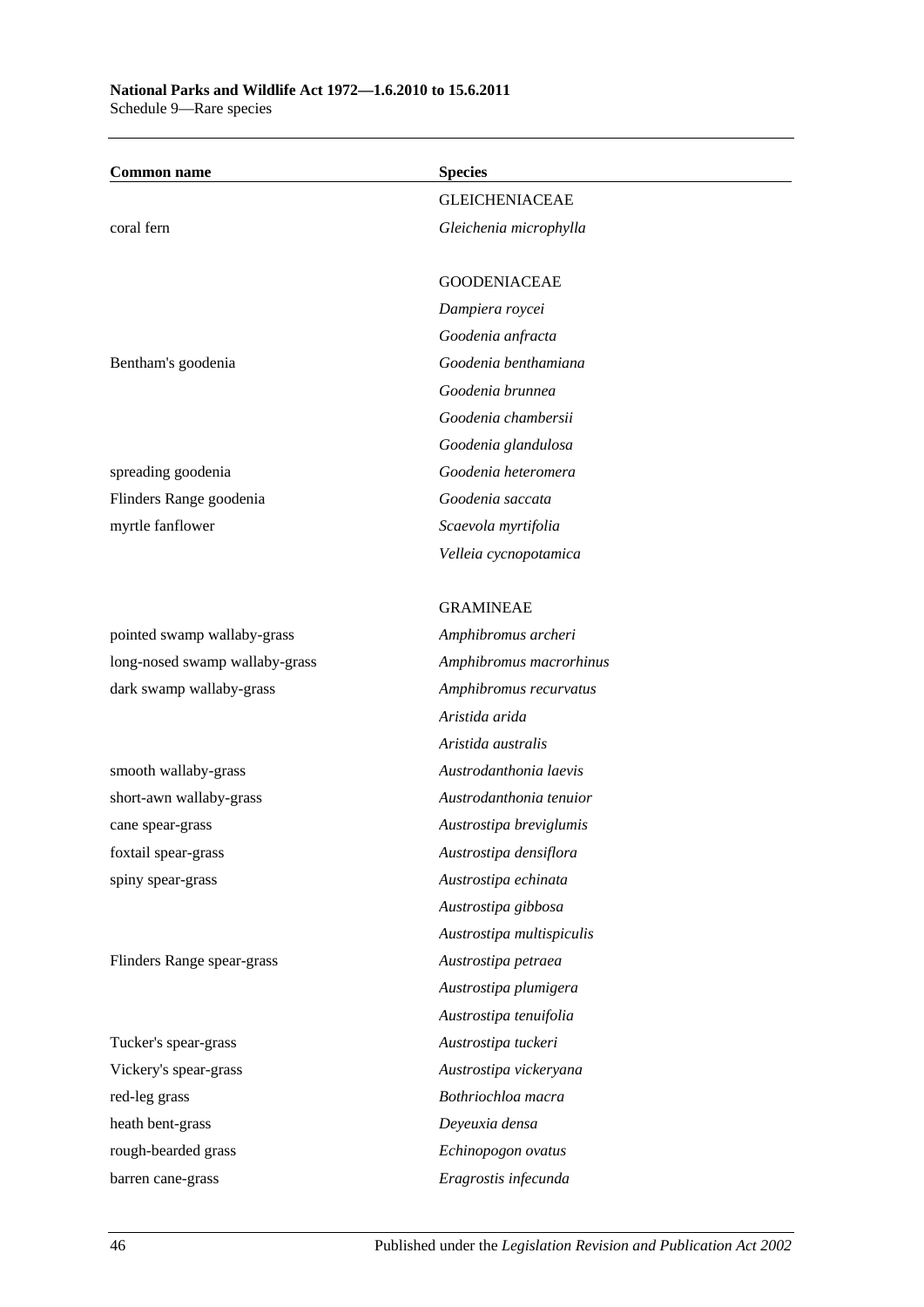| <b>Common name</b>      | <b>Species</b>                          |
|-------------------------|-----------------------------------------|
| purple love-grass       | Eragrostis lacunaria                    |
| Bentham's fescue        | Festuca benthamiana                     |
| narrow-leaf blown-grass | Lachnagrostis punicea var. filifolia    |
|                         | Lachnagrostis punicea var. punicea      |
| tall blown-grass        | Lachnagrostis robusta                   |
| woolly mulga-grass      | Neurachne lanigera                      |
| five-awn spear-grass    | Pentapogon quadrifidus var. quadrifidus |
| knotted poa             | Poa drummondiana                        |
| scaly poa               | Poa fax                                 |
| soft tussock-grass      | Poa morrisii                            |
| velvet tussock-grass    | Poa rodwayi                             |
|                         | Poa sieberiana var. sieberiana          |
| shade tussock-grass     | Poa umbricola                           |
| gummy spinifex          | Triodia pungens                         |
|                         | Zoysia macrantha ssp. walshii           |
|                         | <b>GUTTIFERAE</b>                       |
| matted St John's wort   | Hypericum japonicum                     |
|                         | <b>HALORAGACEAE</b>                     |
| shade raspwort          | Gonocarpus humilis                      |
| creeping raspwort       | Gonocarpus micranthus ssp. micranthus   |
| swamp raspwort          | Haloragis brownii                       |
| Eichler's raspwort      | Haloragis eichleri                      |
|                         | Haloragis myriocarpa                    |
| broad milfoil           | Myriophyllum amphibium                  |
| tiny milfoil            | Myriophyllum integrifolium              |
| robust milfoil          | Myriophyllum papillosum                 |
| varied milfoil          | Myriophyllum variifolium                |
|                         | HYDROCHARITACEAE                        |
| waterthyme              | Hydrilla verticillata                   |
| swamp lily              | Ottelia ovalifolia ssp. ovalifolia      |
|                         | <b>ISOETACEAE</b>                       |
| plain quillwort         | Isoetes drummondii ssp. drummondii      |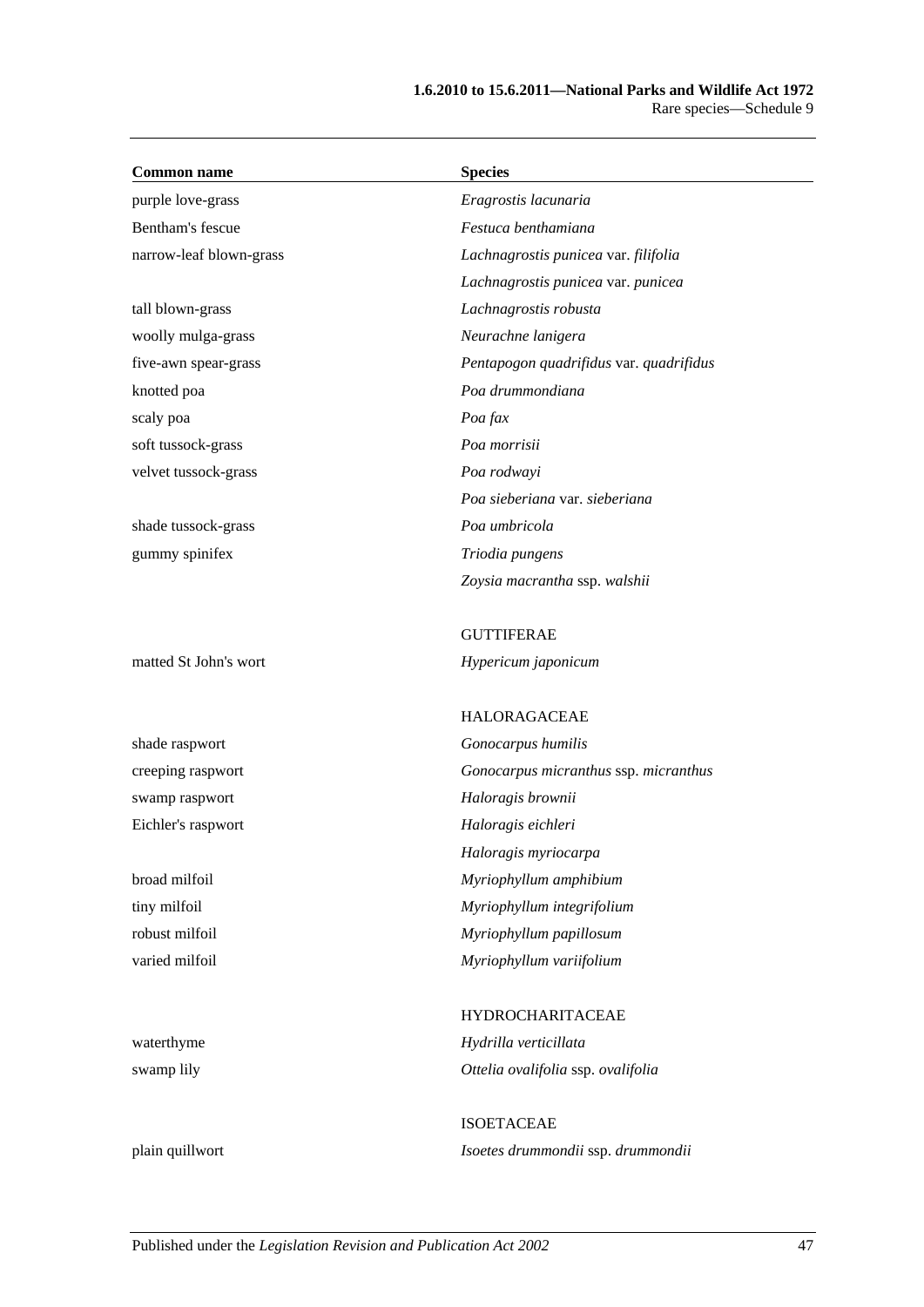| <b>Common name</b>     | <b>Species</b>                     |
|------------------------|------------------------------------|
|                        | <b>JUNCACEAE</b>                   |
| austral rush           | Juncus australis                   |
| tall rush              | Juncus procerus                    |
|                        | Luzula ovata                       |
|                        |                                    |
|                        | <b>JUNCAGINACEAE</b>               |
| Alcock's water-ribbons | Triglochin alcockiae               |
| tiny arrowgrass        | Triglochin minutissimum            |
|                        |                                    |
|                        | <b>LABIATAE</b>                    |
| slender mint           | Mentha diemenica                   |
| native pennyroyal      | Mentha satureioides                |
|                        | Microcorys macrediana              |
| green mintbush         | Prostanthera chlorantha            |
| dwarf skullcap         | Scutellaria humilis                |
|                        |                                    |
|                        | <b>LEGUMINOSAE</b>                 |
| Alcock's wattle        | Acacia alcockii                    |
|                        | Acacia ammobia                     |
| Baratta wattle         | Acacia barattensis                 |
| hop-bush wattle        | Acacia dodonaeifolia               |
| prickly wattle         | Acacia erinacea                    |
| Georgina gidgea        | Acacia georginae                   |
| graceful wattle        | Acacia gracilifolia                |
| ploughshare wattle     | Acacia gunnii                      |
| Helm's wattle          | Acacia helmsiana                   |
|                        | Acacia hemiteles                   |
| six-nerve spine-bush   | Acacia hexaneura                   |
| feathery wattle        | Acacia imbricata                   |
| Flinders Ranges wattle | Acacia iteaphylla                  |
| Coonavittra wattle     | Acacia jennerae                    |
| Latz's wattle          | Acacia latzii                      |
| streaked wattle        | Acacia lineata                     |
| nealie                 | Acacia loderi                      |
| Mitchell's wattle      | Acacia mitchellii                  |
| mallee wattle          | Acacia montana                     |
|                        | Acacia mutabilis ssp. angustifolia |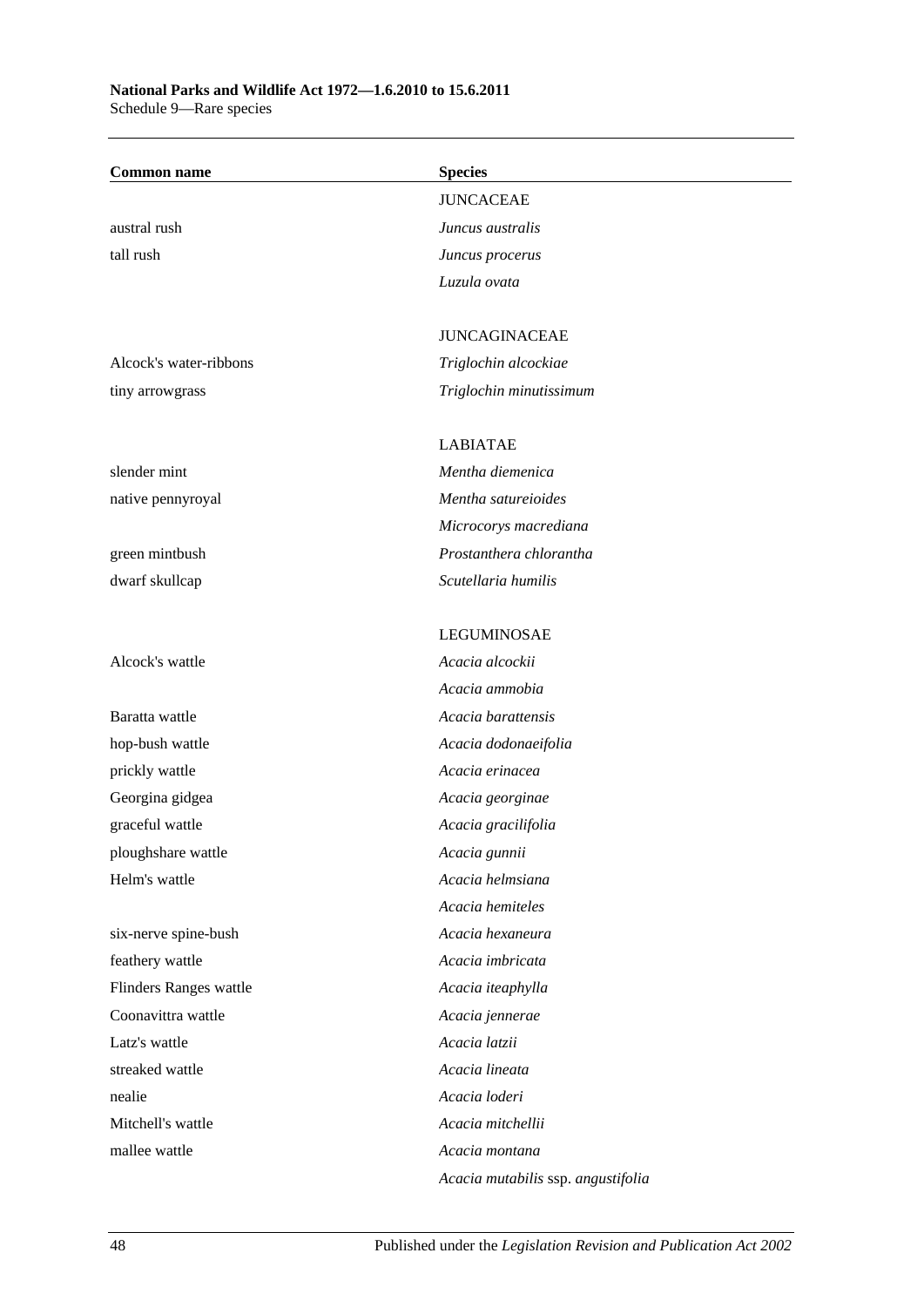| <b>Common name</b>         | <b>Species</b>                    |
|----------------------------|-----------------------------------|
| Pickard's wattle           | Acacia pickardii                  |
| Quorn wattle               | Acacia quornensis                 |
| dagger-leaf wattle         | Acacia rhigiophylla               |
| minni ritchi               | Acacia rhodophloia                |
|                            | Acacia simmonsiana                |
| hop wattle                 | Acacia stricta                    |
| Symon's wattle             | Acacia symonii                    |
|                            | Acacia tenuior                    |
|                            | Acacia tenuissima                 |
|                            | Acacia toondulya                  |
| mallee bitter-pea          | Daviesia benthamii ssp. humilis   |
| zig-zag bitter-pea         | Daviesia pectinata                |
| Flinders Ranges bitter-pea | Daviesia stricta                  |
|                            | Hovea purpurea                    |
| clustered bush-pea         | Pultenaea dentata                 |
| Tothill bush-pea           | Pultenaea kraehenbuehlii          |
| rough bush-pea             | Pultenaea scabra                  |
| tufted bush-pea            | Pultenaea trichophylla            |
| leafless globe-pea         | Sphaerolobium minus               |
|                            | Swainsona fuscoviridis            |
| Lee's swainson-pea         | Swainsona leeana                  |
| wild violet                | Swainsona microcalyx              |
|                            | Swainsona oligophylla             |
| yellow swainson-pea        | Swainsona pyrophila               |
| spiny templetonia          | Templetonia battii                |
| native broom               | Viminaria juncea                  |
|                            | LENTIBULARIACEAE                  |
| yellow bladderwort         | Utricularia australis             |
| violet bladderwort         | Utricularia violacea              |
|                            | <b>LILIACEAE</b>                  |
| pale grass-lily            | Caesia parviflora var. minor      |
| sand lily                  | Corynotheca licrota               |
|                            | Dianella longifolia var. grandis  |
| wattle mat-rush            | Lomandra filiformis ssp. coriacea |

grassy fringe-lily *Thysanotus tenellus*

Published under the *Legislation Revision and Publication Act 2002* 49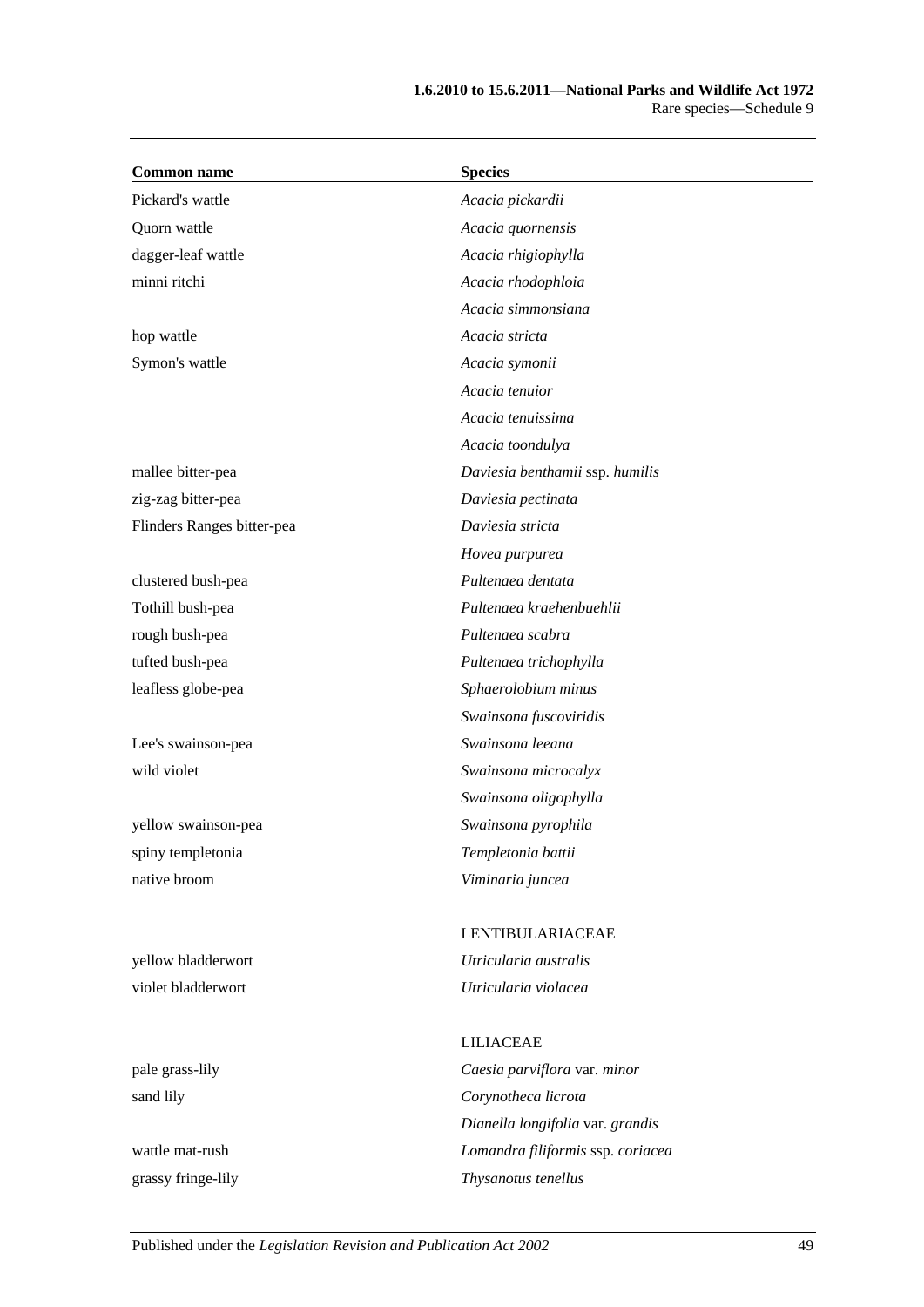Schedule 9—Rare species

| <b>Common name</b>         | <b>Species</b>                         |
|----------------------------|----------------------------------------|
| Eyre Peninsula fringe-lily | Thysanotus wangariensis                |
| trailing Nancy             | Wurmbea decumbens                      |
| desert Nancy               | Wurmbea deserticola                    |
|                            | Wurmbea latifolia ssp. vanessae        |
|                            | Wurmbea stellata                       |
| Tate's grass-tree          | Xanthorrhoea semiplana ssp. tateana    |
| desert grass-tree          | Xanthorrhoea thorntonii                |
|                            |                                        |
|                            | <b>LOGANIACEAE</b>                     |
| rock logania               | Logania saxatilis                      |
| rough logania              | Logania scabrella                      |
| tiny mitrewort             | Phyllangium distylis                   |
|                            |                                        |
|                            | LYCOPODIACEAE                          |
| slender clubmoss           | Lycopodiella lateralis                 |
| pigmy clubmoss             | Phylloglossum drummondii               |
|                            | <b>LYTHRACEAE</b>                      |
| purple loosestrife         | Lythrum salicaria                      |
|                            | <b>MALVACEAE</b>                       |
|                            | Abutilon oxycarpum var. incanum        |
| showy lawrencia            | Lawrencia berthae                      |
|                            | Sida sp. Wakaya Desert (C.Dunlop 1984) |
|                            | <b>MARSILEACEAE</b>                    |
| austral pillwort           | Pilularia novae-hollandiae             |
|                            |                                        |
|                            | MENYANTHACEAE                          |
| wavy marshwort             | Nymphoides crenata                     |
|                            |                                        |
|                            | MYOPORACEAE                            |
|                            | Eremophila praecox                     |
| Blue Range emubush         | Eremophila barbata                     |
| coccid emubush             | Eremophila gibbifolia                  |
| Hill's emubush             | Eremophila hillii                      |
|                            | Eremophila interstans var. interstans  |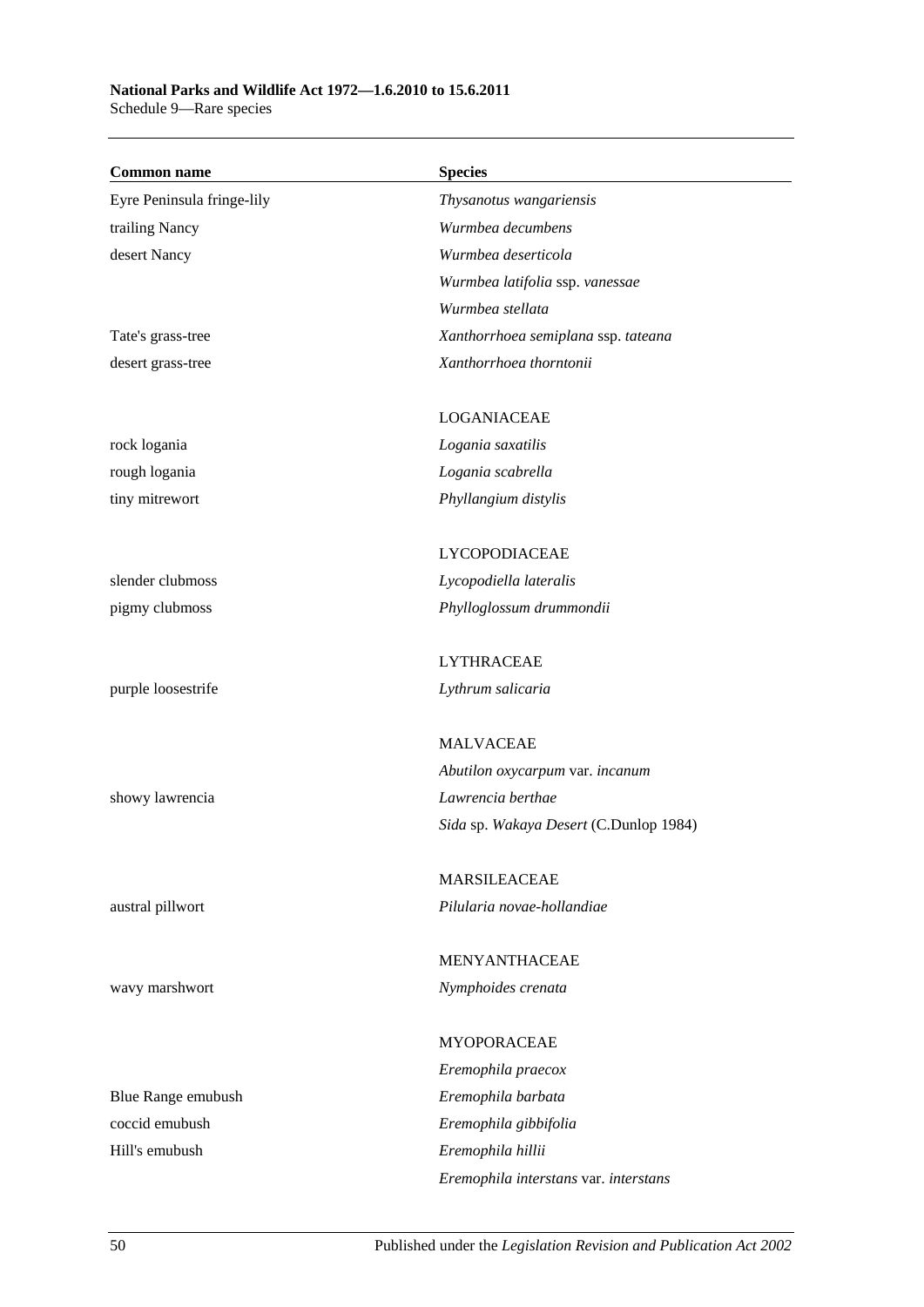| <b>Common name</b>             | <b>Species</b>                                 |
|--------------------------------|------------------------------------------------|
| small-leaf emubush             | Eremophila parvifolia                          |
|                                | Eremophila pentaptera                          |
| twiggy emubush                 | Eremophila polyclada                           |
| green-flower emubush           | Eremophila subfloccosa ssp. glandulosa         |
| creeping boobialla             | Myoporum parvifolium                           |
|                                |                                                |
|                                | <b>MYRTACEAE</b>                               |
| prickly bottlebrush            | Callistemon brachyandrus                       |
| Kangaroo Island heath-myrtle   | Calytrix smeatoniana                           |
| white box                      | Eucalyptus albens                              |
| broad-leaf box                 | Eucalyptus behriana                            |
| Spafford's square-fruit mallee | Eucalyptus calycogona ssp. spaffordii          |
|                                | Eucalyptus canescens ssp. beadellii            |
| Port Lincoln mallee            | Eucalyptus conglobata                          |
| Darke Peak mallee              | Eucalyptus cretata                             |
| candlebark gum                 | Eucalyptus dalrympleana ssp. dalrympleana      |
|                                | Eucalyptus diversifolia ssp. hesperia          |
| pink gum                       | Eucalyptus fasciculosa                         |
| Mount Lindsay gum              | Eucalyptus gillenii                            |
| Kingsmill mallee               | Eucalyptus kingsmillii ssp. alatissima         |
| whipstick mallee               | Eucalyptus leptopoda ssp. elevata              |
| large-fruit blue gum           | Eucalyptus leucoxylon ssp. megalocarpa         |
| red stringybark                | Eucalyptus macrorhyncha ssp. macrorhyncha      |
| ribbed white mallee            | Eucalyptus percostata                          |
|                                | Eucalyptus phenax ssp. compressa               |
|                                | Eucalyptus sp. Flinders Ranges (D.Nicolle 562) |
| manna gum                      | Eucalyptus viminalis ssp. viminalis            |
| green mallee                   | Eucalyptus viridis ssp. viridis                |
| Wimmera mallee                 | Eucalyptus wimmerensis                         |
| Wyola Lake mallee              | Eucalyptus wyolensis                           |
| needle-leaf honey-myrtle       | Melaleuca armillaris ssp. akineta              |
| wrinkled honey-myrtle          | Melaleuca fulgens ssp. corrugata               |
| pungent honey-myrtle           | Melaleuca leiocarpa                            |
| dwarf-leaf honey-myrtle        | Melaleuca nanophylla                           |
| pointed-leaf honey-myrtle      | Melaleuca oxyphylla                            |
| swamp honey-myrtle             | Melaleuca squamea                              |
| bottlebrush tea-tree           | Melaleuca squarrosa                            |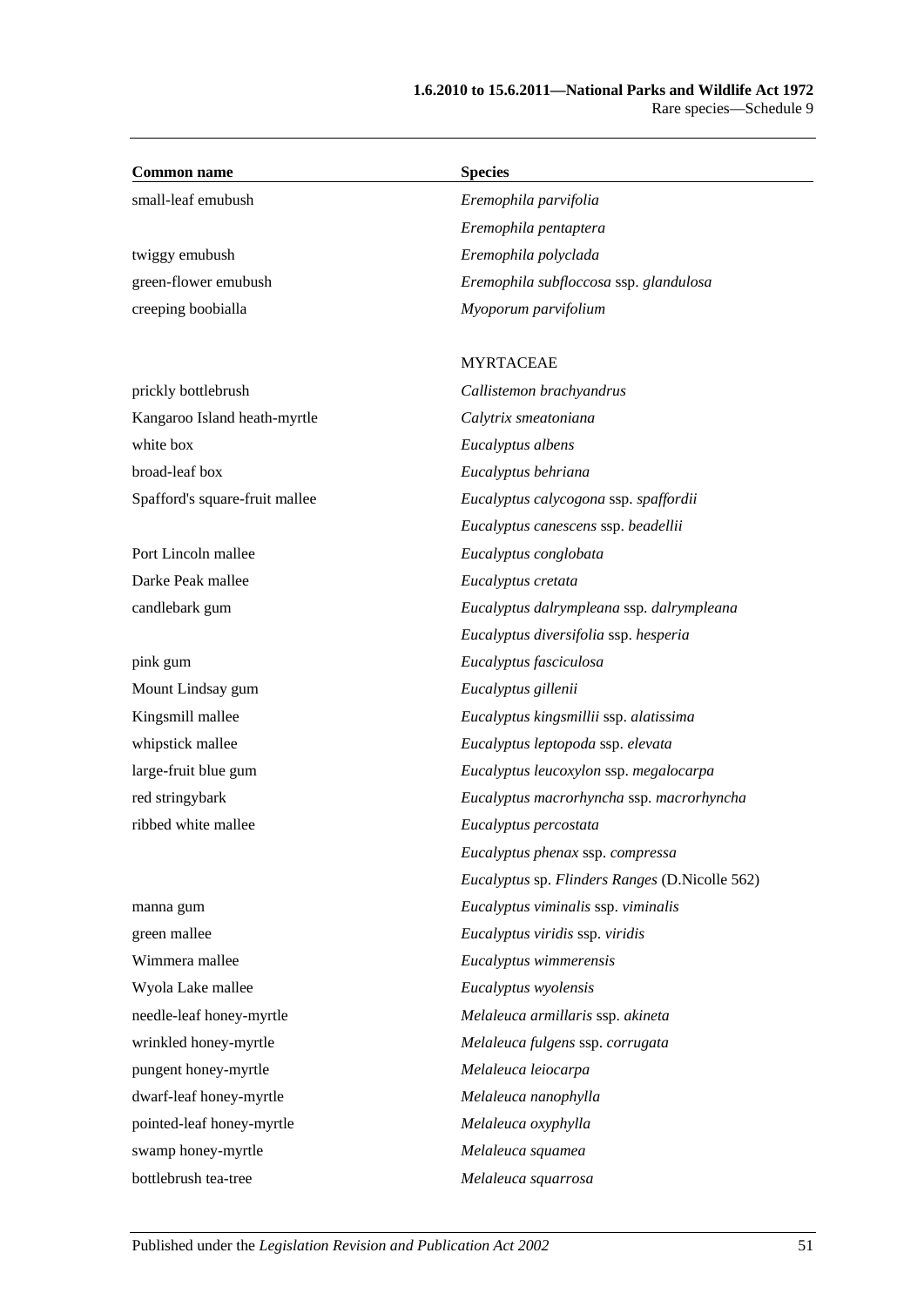Schedule 9—Rare species

| <b>Common name</b>     | <b>Species</b>                       |
|------------------------|--------------------------------------|
| Wilson's honey-myrtle  | Melaleuca wilsonii                   |
| fringed heath-myrtle   | Micromyrtus ciliata                  |
|                        |                                      |
|                        | <b>OLACACEAE</b>                     |
|                        | Olax obcordata                       |
|                        |                                      |
|                        | OPHIOGLOSSACEAE                      |
| large adder's-tongue   | Ophioglossum polyphyllum             |
|                        | ORCHIDACEAE                          |
|                        | Caladenia bicalliata ssp. bicalliata |
| black-tongue caladenia | Caladenia congesta                   |
| hooded caladenia       | Caladenia cucullata                  |
| late spider-orchid     | Caladenia necrophylla                |
| pygmy caladenia        | Caladenia pusilla                    |
|                        | Caladenia sanguinea                  |
| star spider-orchid     | Caladenia stellata                   |
| plain caladenia        | Caladenia vulgaris                   |
| plains beard-orchid    | Calochilus campestris                |
| small helmet-orchid    | Corybas unguiculatus                 |
| tiger orchid           | Diuris sulphurea                     |
| potato orchid          | Gastrodia sesamoides                 |
| yellow onion-orchid    | Microtis atrata                      |
| sweet onion-orchid     | Microtis rara                        |
| austral leek-orchid    | Prasophyllum australe                |
| tawny leek-orchid      | Prasophyllum constrictum             |
| fertile leek-orchid    | Prasophyllum fecundum                |
| cryptic leek-orchid    | Prasophyllum occultans               |
| pale leek-orchid       | Prasophyllum pallidum                |
| blunt greenhood        | Pterostylis curta                    |
| slender greenhood      | Pterostylis foliata                  |
|                        | Pterostylis striata                  |
| austral lady's tresses | Spiranthes australis                 |
| frog-mouth sun-orchid  | Thelymitra batesii                   |
| small pink sun-orchid  | Thelymitra carnea                    |
| twisted sun-orchid     | Thelymitra flexuosa                  |
| giant sun-orchid       | Thelymitra grandiflora               |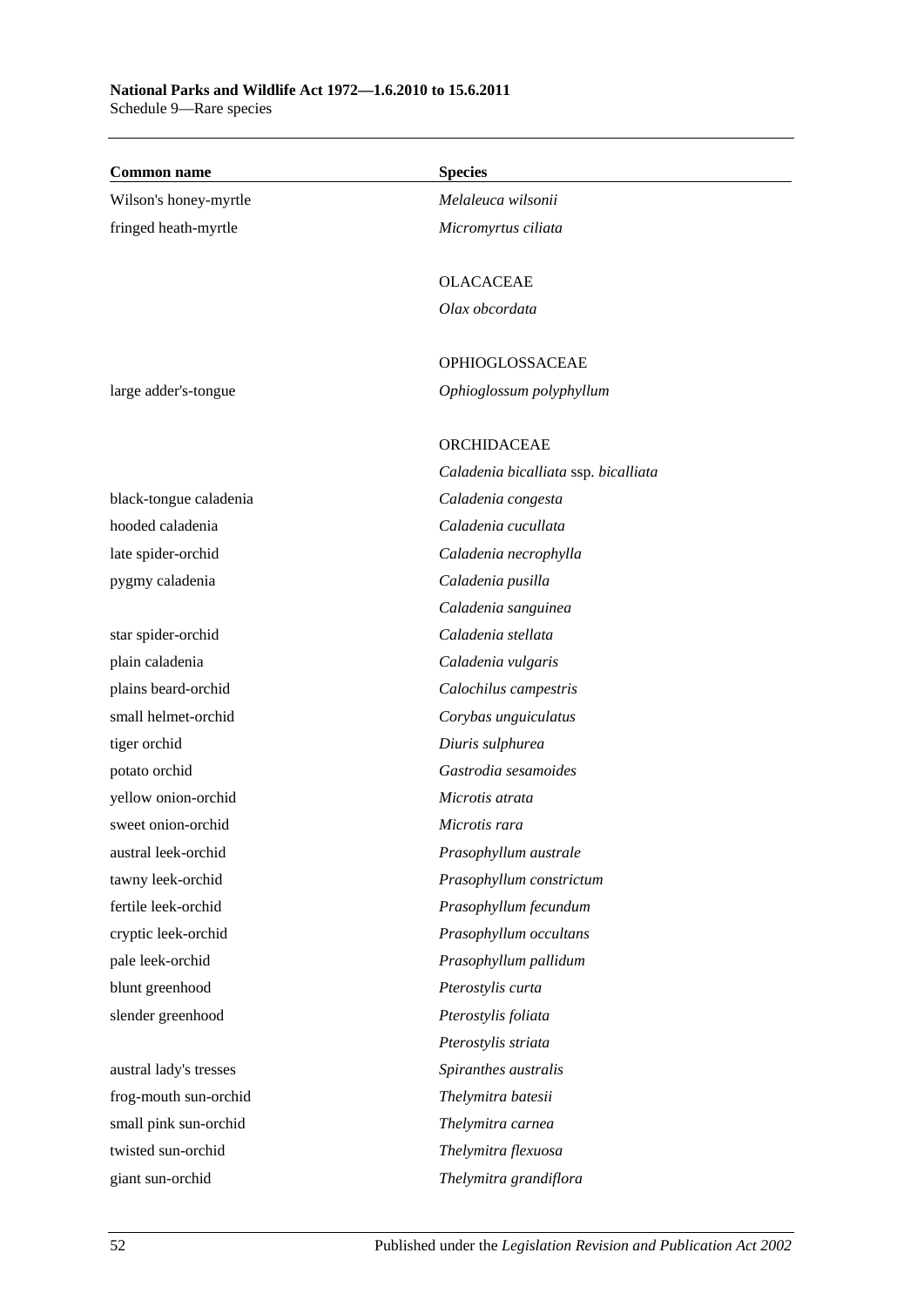| <b>Common name</b>     | <b>Species</b>                         |
|------------------------|----------------------------------------|
| plum sun-orchid        | Thelymitra mucida                      |
| western sky sun-orchid | Thelymitra occidentalis                |
|                        | OROBANCHACEAE                          |
| native broomrape       | Orobanche cernua var. australiana      |
|                        | PITTOSPORACEAE                         |
| eastern apple-berry    | Billardiera scandens var. scandens     |
| white rhytidosporum    | Rhytidosporum procumbens               |
|                        | PLANTAGINACEAE                         |
|                        | Plantago sp. A (A.C.Robinson 704)      |
|                        | <b>POLYGONACEAE</b>                    |
| spiny lignum           | Muehlenbeckia horrida ssp. horrida     |
| wiry dock              | Rumex dumosus                          |
|                        | <b>PORTULACACEAE</b>                   |
| bead purslane          | Calandrinia sphaerophylla              |
|                        | Calandrinia stagnensis                 |
| white purslane         | Neopaxia australasica                  |
|                        | <b>POTAMOGETONACEAE</b>                |
| blunt pondweed         | Potamogeton ochreatus                  |
|                        | PRIMULACEAE                            |
| desert samolus         | Samolus eremaeus                       |
|                        | <b>PROTEACEAE</b>                      |
|                        | Grevillea anethifolia                  |
| prickly grevillea      | Grevillea aquifolium                   |
|                        | Grevillea halmaturina ssp. halmaturina |
|                        | Grevillea halmaturina ssp. laevis      |
|                        | Grevillea lavandulacea ssp. rogersii   |
|                        | Grevillea pauciflora ssp. leptophylla  |
| Kangaroo Island hakea  | Hakea aenigma                          |
| hooked needlewood      | Hakea tephrosperma                     |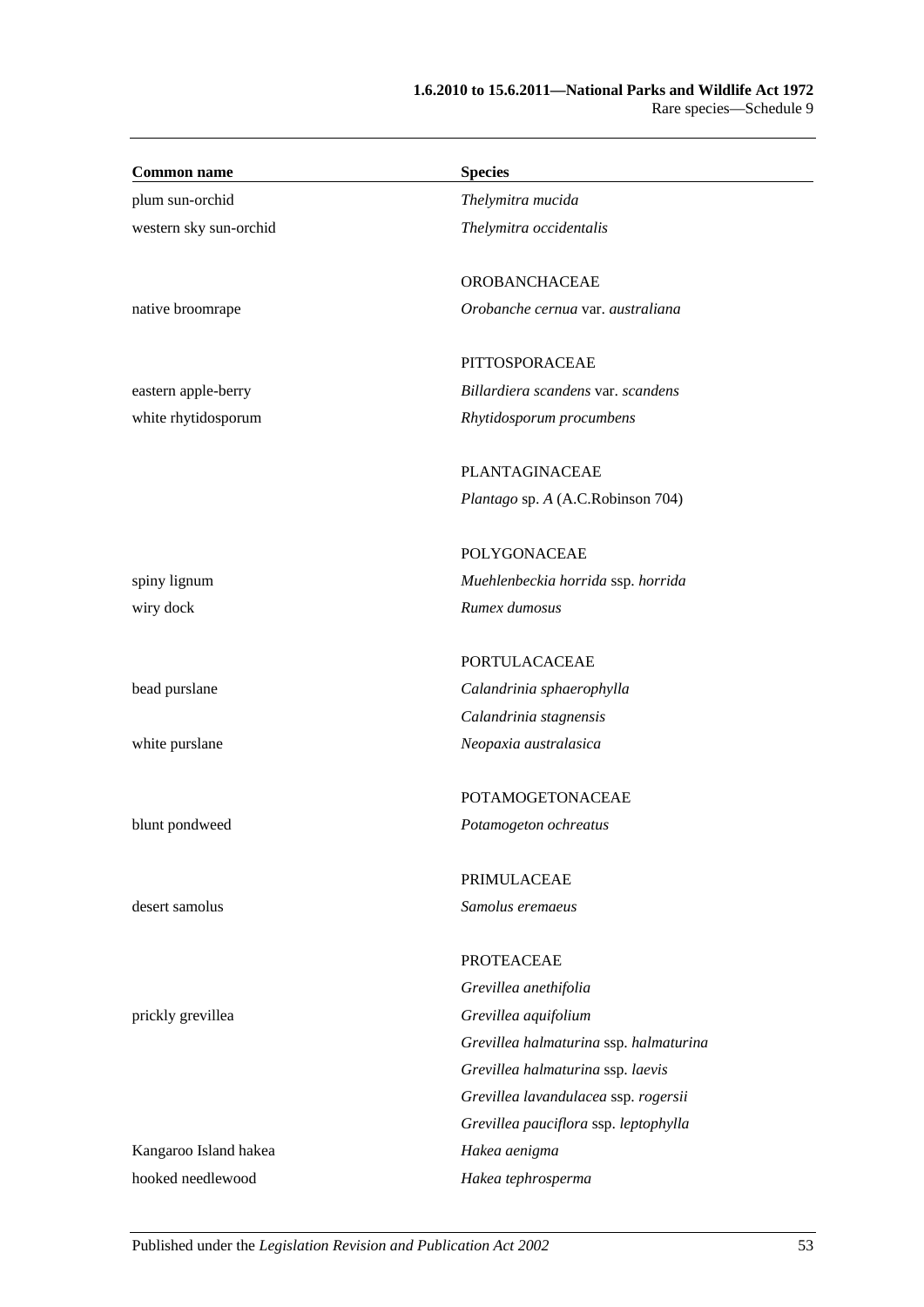| <b>Common name</b>         | <b>Species</b>                                     |
|----------------------------|----------------------------------------------------|
|                            |                                                    |
|                            | <b>PTERIDACEAE</b>                                 |
| tender brake               | Pteris tremula                                     |
|                            | RANUNCULACEAE                                      |
| river buttercup            | Ranunculus inundatus                               |
| slender buttercup          | Ranunculus robertsonii                             |
|                            | <b>RESTIONACEAE</b>                                |
| Kangaroo Island scale-rush | Lepyrodia valliculae                               |
|                            | <b>RHAMNACEAE</b>                                  |
| long-flower cryptandra     | Cryptandra sp. Long hypanthium (C.R. Alcock 10626) |
|                            | Pomaderris forrestiana                             |
|                            | Spyridium bifidum var. integrifolium               |
| rough spyridium            | Spyridium halmaturinum var. scabridum              |
| silvery spyridium          | Spyridium leucopogon                               |
| spoon-leaf spyridium       | Spyridium spathulatum                              |
|                            |                                                    |
|                            | <b>RUBIACEAE</b>                                   |
| water woodruff             | Asperula subsimplex                                |
| Southern Flinders woodruff | Asperula syrticola                                 |
| tight bedstraw             | Galium curvihirtum                                 |
| dwarf nertera              | Leptostigma reptans                                |
|                            | <b>RUTACEAE</b>                                    |
| rough star-bush            | Asterolasia muricata                               |
|                            | Boronia nana var. hyssopifolia                     |
|                            | Boronia nana var. pubescens                        |
| swamp boronia              | Boronia parviflora                                 |
| hairy boronia              | Boronia pilosa ssp. torquata                       |
| hairy correa               | Correa aemula                                      |
| white correa               | Correa alba var. pannosa                           |
|                            | Correa backhouseana var. orbicularis               |
|                            | Correa glabra var. leucoclada                      |
| wilga                      | Geijera parviflora                                 |
| Mount Lofty phebalium      | Leionema hillebrandii                              |
|                            |                                                    |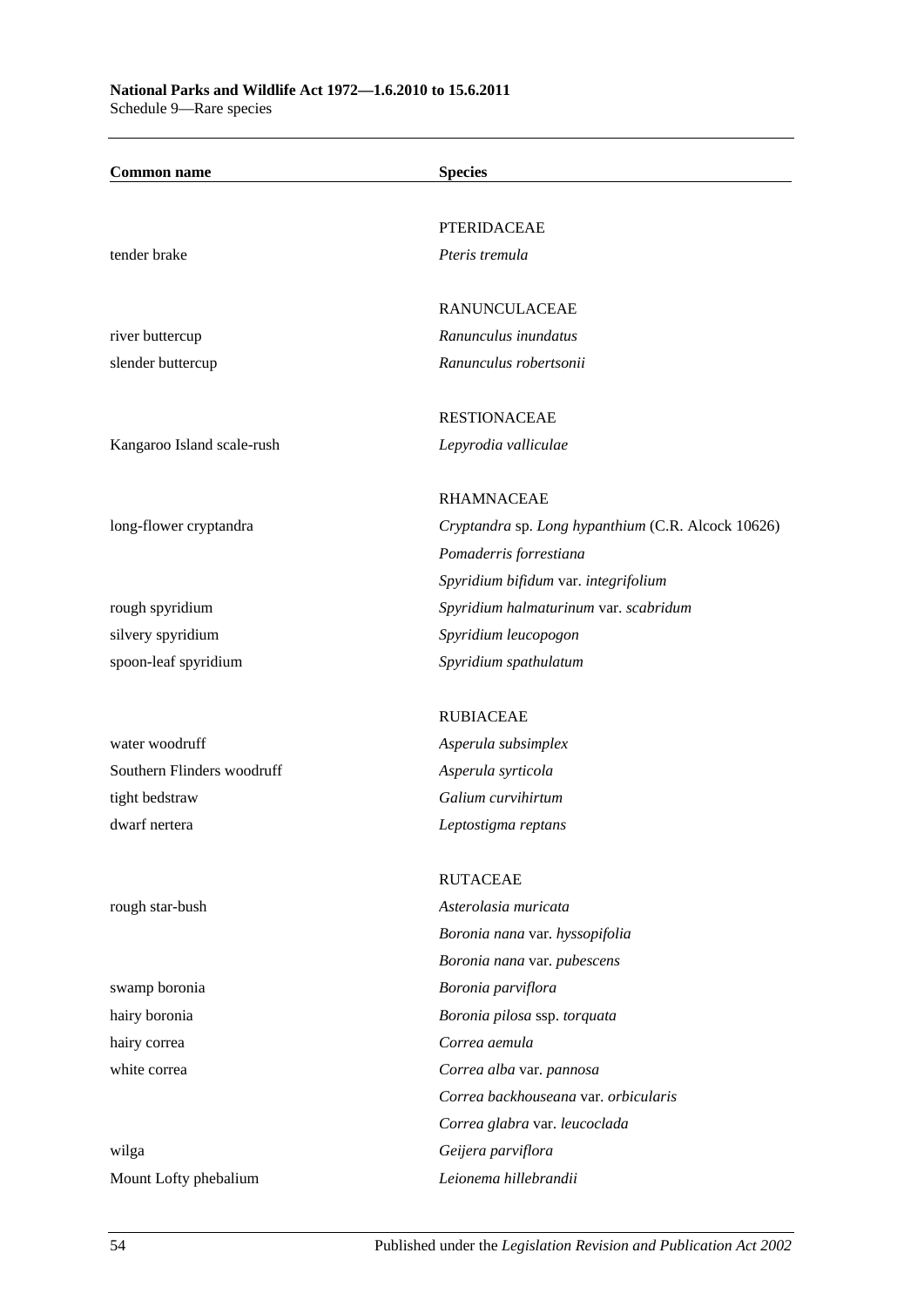| <b>Common name</b>            | <b>Species</b>                            |
|-------------------------------|-------------------------------------------|
|                               | Leionema microphyllum                     |
| narrow-leaf wax-flower        | Philotheca angustifolia ssp. angustifolia |
|                               | Zieria veronicea ssp. insularis           |
|                               | Zieria veronicea ssp. veronicea           |
|                               |                                           |
|                               | SANTALACEAE                               |
| yellow-flower sour-bush       | Choretrum glomeratum var. chrysanthum     |
| spiked sour-bush              | Choretrum spicatum                        |
| pale-fruit cherry             | Exocarpos strictus                        |
|                               | <b>SCROPHULARIACEAE</b>                   |
| showy speedwell               | Derwentia decorosa                        |
| Kangaroo Island speedwell     | Derwentia derwentiana ssp. anisodonta     |
| stalked brooklime             | Gratiola pedunculata                      |
| glandular brooklime           | Gratiola pubescens                        |
| dwarf brooklime               | Gratiola pumilo                           |
| small monkey-flower           | Mimulus prostratus                        |
| Haegi's stemodia              | Stemodia sp. Haegii (J.Z.Weber 9055)      |
|                               | <b>SOLANACEAE</b>                         |
| narrow-leaf ray-flower        | Anthocercis angustifolia                  |
| Port Lincoln ray-flower       | Anthocercis anisantha ssp. anisantha      |
|                               | Nicotiana truncata                        |
| rare nightshade               | Solanum eremophilum                       |
|                               | <b>STERCULIACEAE</b>                      |
| western tar-vine              | Gilesia biniflora                         |
|                               | <b>STYLIDIACEAE</b>                       |
|                               | Levenhookia stipitata                     |
| Beauglehole's trigger-plant   | Stylidium beaugleholei                    |
|                               | Stylidium ecorne                          |
| Kangaroo Island trigger-plant | Stylidium tepperianum                     |
|                               |                                           |
|                               | THELYPTERIDACEAE                          |
| soft shield-fern              | Christella dentata                        |
|                               |                                           |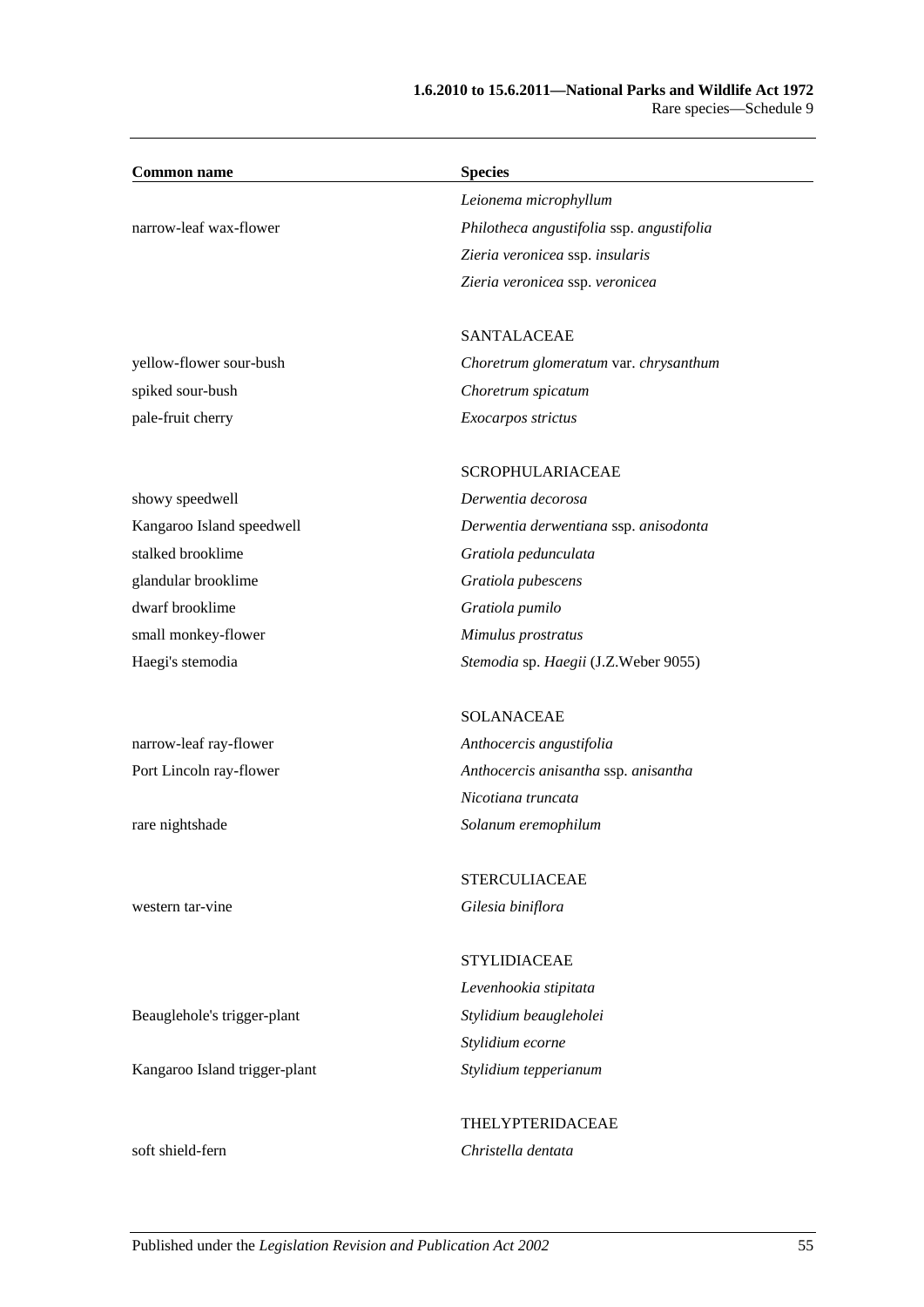Schedule 9—Rare species

| <b>Common name</b>        | <b>Species</b>                      |
|---------------------------|-------------------------------------|
|                           | <b>THYMELAEACEAE</b>                |
|                           | Pimelea curviflora var. subglabrata |
| sandhill riceflower       | Pimelea penicillaris                |
| Williamson's riceflower   | Pimelea williamsonii                |
|                           |                                     |
|                           | <b>UMBELLIFERAE</b>                 |
| prostrate blue devil      | Eryngium vesiculosum                |
| fringe-fruit pennywort    | Hydrocotyle comocarpa               |
| spreading pennywort       | Hydrocotyle crassiuscula            |
|                           | Neosciadium glochidiatum            |
| Kangaroo Island platysace | Platysace heterophylla var. tepperi |
| native parsnip            | Trachymene anisocarpa               |
| southern xanthosia        | Xanthosia tasmanica                 |
|                           | <b>XYRIDACEAE</b>                   |
| tall yellow-eye           | Xyris operculata                    |
|                           |                                     |
|                           | ZANNICHELLIACEAE                    |
|                           | Zannichellia palustris              |
|                           | ZOSTERACEAE                         |
| garweed                   | Zostera muelleri ssp. mucronata     |
|                           |                                     |
|                           | ZYGOPHYLLACEAE                      |
| thick twinleaf            | Zygophyllum crassissimum            |
| small-fruit twinleaf      | Zygophyllum humillimum              |
|                           | Zygophyllum hybridum                |

# **Schedule 10—Unprotected species**

Zebra Finch *(Poephila guttata)* Budgerygah *(Melopsittacus undulatus)* Red Wattlebird *(Anthochaera carunculata)* Grey-backed Silvereye *(Zosterops lateralis halmaturina)* Galah *(Cacatua roseicapilla)* Little Corella *(Cacatua sanguinea)* Australian Raven *(Corvus coronoides)* Little Crow *(Corvus bennetti)* Australian Crow *(Corvus orru cecilae)*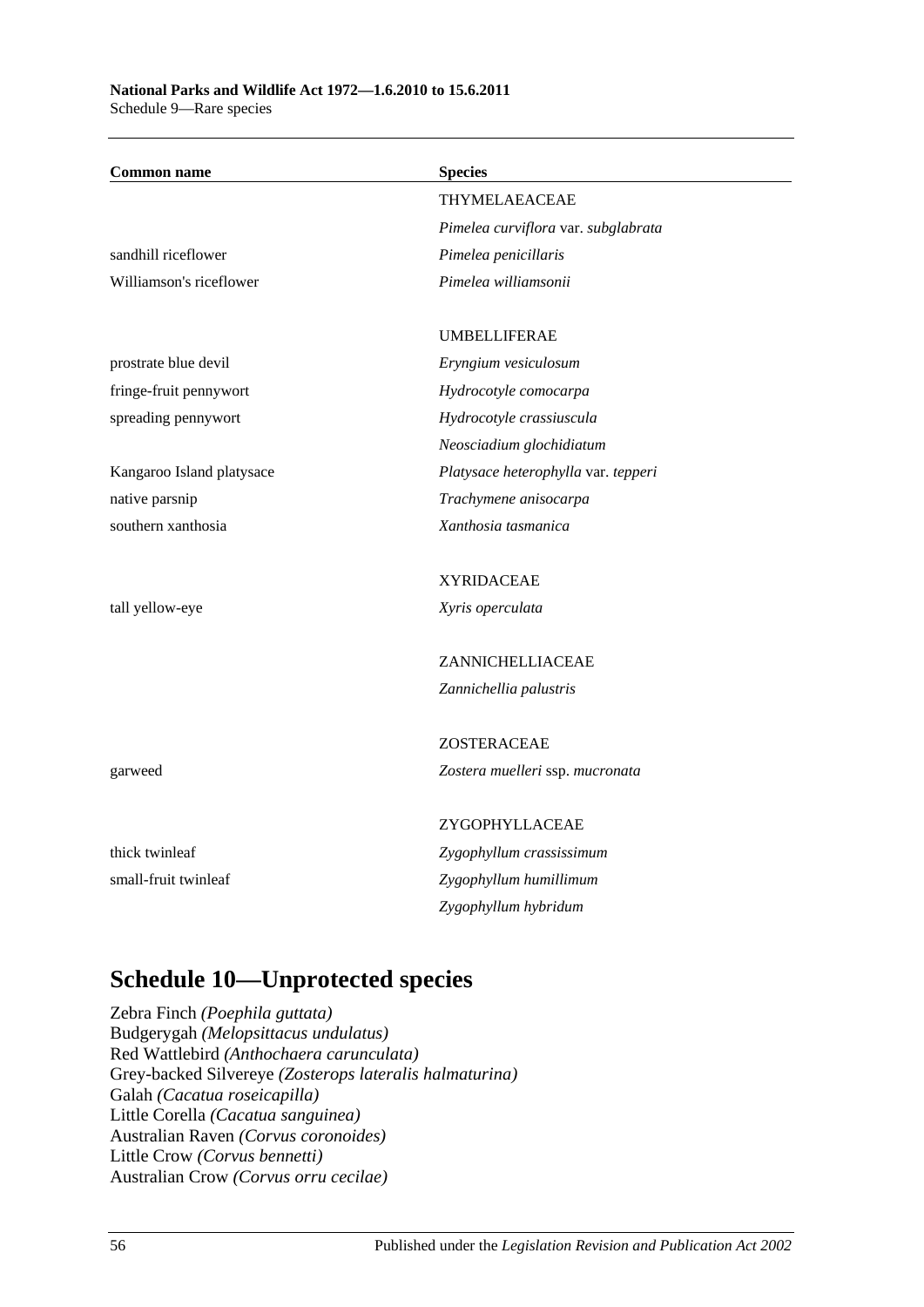Little Raven *(Corvus mellori)* Wild Dog (Dingo) *(Canis familiaris)*

# **Schedule 11—Species to which [Part 5 Division 4A](#page-57-0) applies**

Emu DROMAIUS NOVAEHOLLANDIAE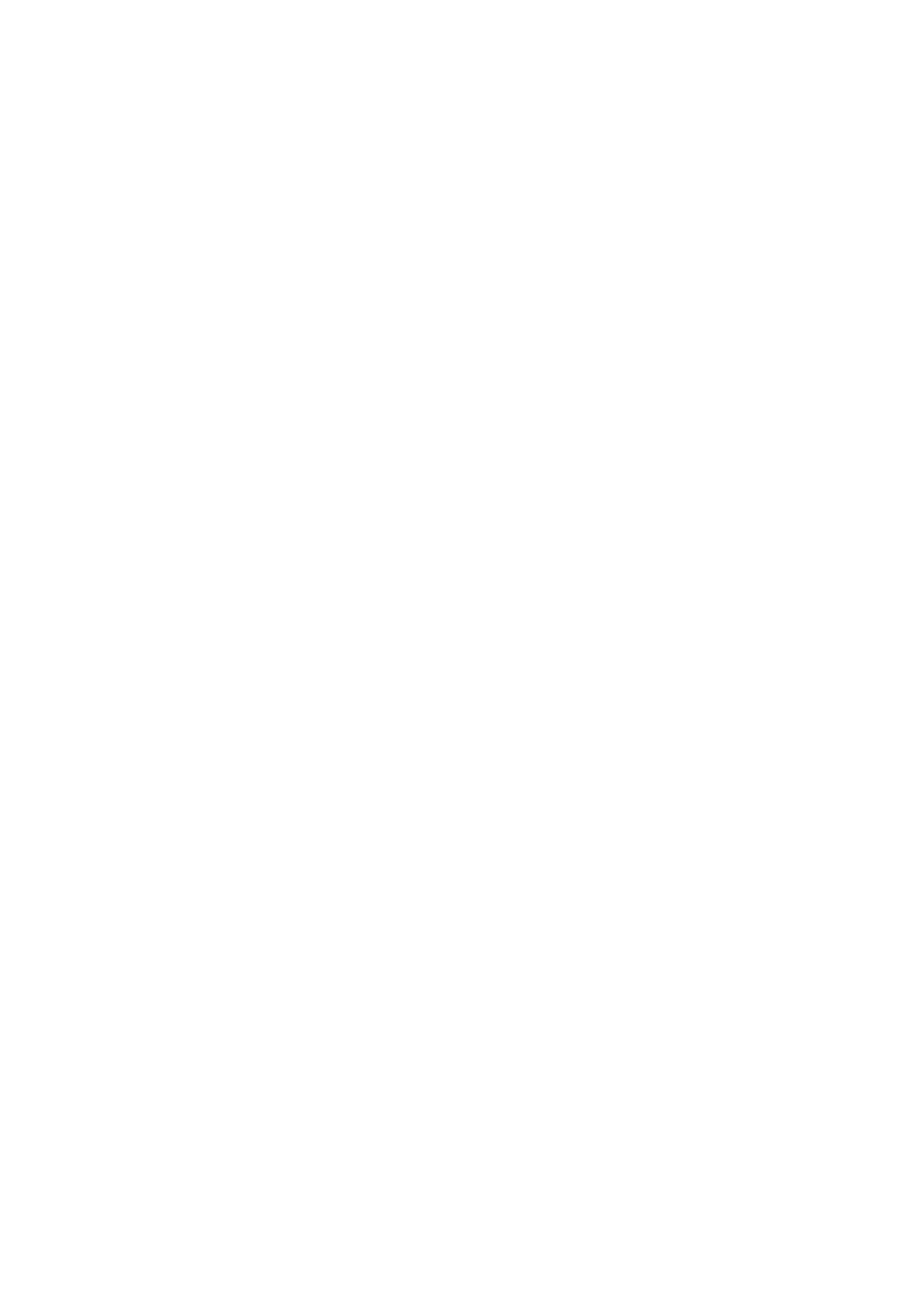# **Legislative history**

### **Notes**

• This version is comprised of the following:

| Part 1    | 1.7.2005                   |
|-----------|----------------------------|
| Part 2    | 1.2.2010                   |
| Part 3    | 1.6.2010                   |
| Part 3A   | 1.7.2005                   |
| Part 4    | 24.11.2003 (Reprint No 11) |
| Part 5    | 21.2.2008                  |
| Part 5A   | 4.6.2005                   |
| Part 6    | 1.7.2005                   |
| Schedules | 21.2.2008                  |
|           |                            |

- Amendments of this version that are uncommenced are not incorporated into the text.
- Please note—References in the legislation to other legislation or instruments or to titles of bodies or offices are not automatically updated as part of the program for the revision and publication of legislation and therefore may be obsolete.
- Earlier versions of this Act (historical versions) are listed at the end of the legislative history.
- For further information relating to the Act and subordinate legislation made under the Act see the Index of South Australian Statutes or www.legislation.sa.gov.au.

## **Legislation repealed by principal Act**

The *National Parks and Wildlife Act 1972* repealed the following:

*Fauna and Flora Reserve Act 1919 Fauna and Flora Reserve Act Amendment Act 1940 Fauna Conservation Act 1964 Fauna Conservation Act Amendment Act 1965 National Parks Act 1966 The National Pleasure Resorts Act 1914 National Pleasure Resorts Act Amendment Act 1960 Native Plants Protection Act 1936*

### **Legislation amended by principal Act**

The *National Parks and Wildlife Act 1972* amended the following:

*The Lands for Public Purposes Acquisition Act 1914 Statute Law Revision Act 1935*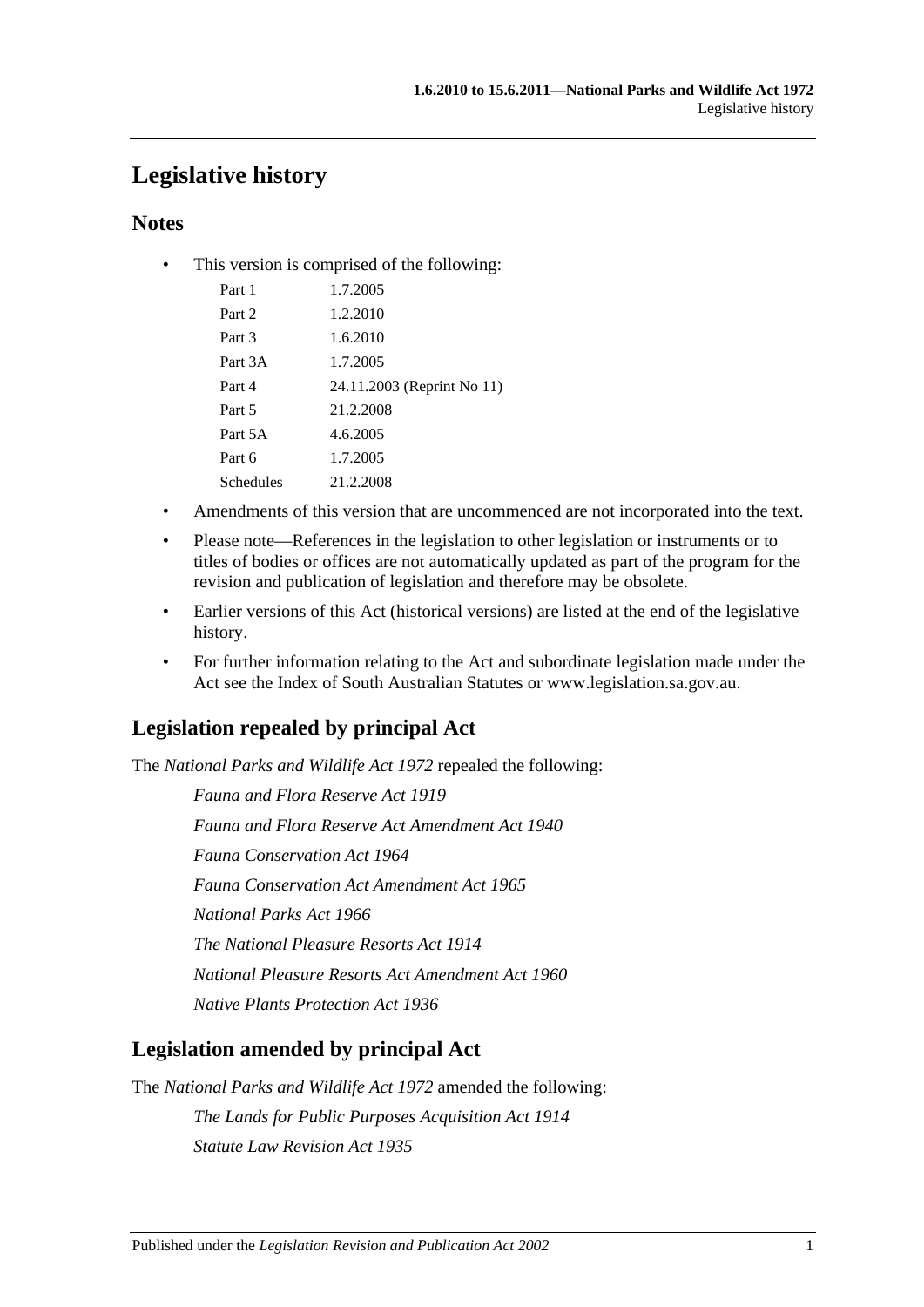# **Principal Act and amendments**

| New entries appear in bold. |  |  |
|-----------------------------|--|--|
|                             |  |  |

| Year | N <sub>o</sub> | Title                                                                                                                                              | Assent     | Commencement                                                                                                                                                                                                 |
|------|----------------|----------------------------------------------------------------------------------------------------------------------------------------------------|------------|--------------------------------------------------------------------------------------------------------------------------------------------------------------------------------------------------------------|
| 1972 | 56             | National Parks and Wildlife Act 1972 27.4.1972                                                                                                     |            | 3.7.1972 (Gazette 29.6.1972 p2689)                                                                                                                                                                           |
| 1974 | 130            | National Parks and Wildlife Act<br>Amendment Act 1974                                                                                              | 12.12.1974 | 1.2.1975 (Gazette 30.1.1975 p341)                                                                                                                                                                            |
| 1978 | 35             | National Parks and Wildlife Act<br>Amendment Act 1978                                                                                              | 6.4.1978   | 8.6.1978 (Gazette 8.6.1978 p1973)                                                                                                                                                                            |
| 1978 | 100            | National Parks and Wildlife Act<br>Amendment Act (No. 2) 1978                                                                                      | 7.12.1978  | 14.8.1980 (Gazette 14.8.1980 p528)                                                                                                                                                                           |
| 1981 | 19             | National Parks and Wildlife Act<br>Amendment Act 1981                                                                                              | 19.3.1981  | 2.4.1981 (Gazette 2.4.1981 p1017)                                                                                                                                                                            |
| 1981 | 54             | National Parks and Wildlife Act<br>Amendment Act (No. 2) 1981                                                                                      | 25.6.1981  | 25.6.1981                                                                                                                                                                                                    |
| 1987 | 94             | National Parks and Wildlife Act<br>Amendment Act 1987                                                                                              | 17.12.1987 | 17.12.1987 (Gazette 17.12.1987 p1851)<br>except ss 29, 30, 32 and 37-1.7.1988<br>(Gazette 23.6.1988 p1983)                                                                                                   |
| 1991 | (57)           | National Parks and Wildlife<br>Endangered, Vulnerable and Rare<br>Species (Amendment of Schedules)<br>Regulations 1991 (Gazette 16.5.1991<br>p1590 |            | 16.5.1991                                                                                                                                                                                                    |
| 1992 | 28             | <b>Wilderness Protection Act 1992</b>                                                                                                              | 21.5.1992  | 25.6.1992 (Gazette 18.6.1992 p1756)                                                                                                                                                                          |
| 1992 | 71             | <b>Statutes Amendment (Expiation of</b><br>Offences) Act 1992                                                                                      | 19.11.1992 | 1.3.1993 (Gazette 18.2.1993 p600)                                                                                                                                                                            |
| 1993 | 45             | National Parks and Wildlife<br>(Miscellaneous) Amendment Act 1993                                                                                  | 20.5.1993  | 1.8.1993 (Gazette 22.7.1993 p598)                                                                                                                                                                            |
| 1993 | 54             | <b>Statutes Repeal and Amendment</b><br>(Development) Act 1993                                                                                     | 27.5.1993  | 15.1.1994 (Gazette 27.10.1993 p1889)                                                                                                                                                                         |
| 1996 | 13             | National Parks and Wildlife<br>(Miscellaneous) Amendment Act 1996                                                                                  | 24.4.1996  | 23.5.1996 (Gazette 23.5.1996 p2534)                                                                                                                                                                          |
| 1996 | 34             | <b>Statutes Amendment and Repeal</b><br>(Common Expiation Scheme) Act 1996                                                                         | 2.5.1996   | Sch (cl 25)-3.2.1997 (Gazette<br>19.12.1996 p1923)                                                                                                                                                           |
| 1998 | 54             | National Parks and Wildlife<br>(Bookmark Biosphere Trust)<br>Amendment Act 1998                                                                    | 3.9.1998   | 3.9.1998                                                                                                                                                                                                     |
| 2000 | -11            | Offshore Minerals Act 2000                                                                                                                         | 4.5.2000   | $4.5.2002$ (s $7(5)$ Acts Interpretation<br>Act 1915)—certain amendments<br>contained in Sch 2 were rendered<br>nugatory by the prior amendment of ss 5,<br>14 & 43 of the principal Act by $62/2000$<br>Sch |
| 2000 | 62             | National Parks and Wildlife<br>(Miscellaneous) Amendment Act 2000                                                                                  | 27.7.2000  | 24.8.2000 (Gazette 24.8.2000 p592)                                                                                                                                                                           |
| 2003 | 35             | River Murray Act 2003                                                                                                                              | 31.7.2003  | Sch (cl 14)-24.11.2003 (Gazette<br>20.11.2003 p4203)                                                                                                                                                         |
| 2003 | 44             | <b>Statute Law Revision Act 2003</b>                                                                                                               | 23.10.2003 | Sch 1-24.11.2003 (Gazette 13.11.2003<br>p4048)                                                                                                                                                               |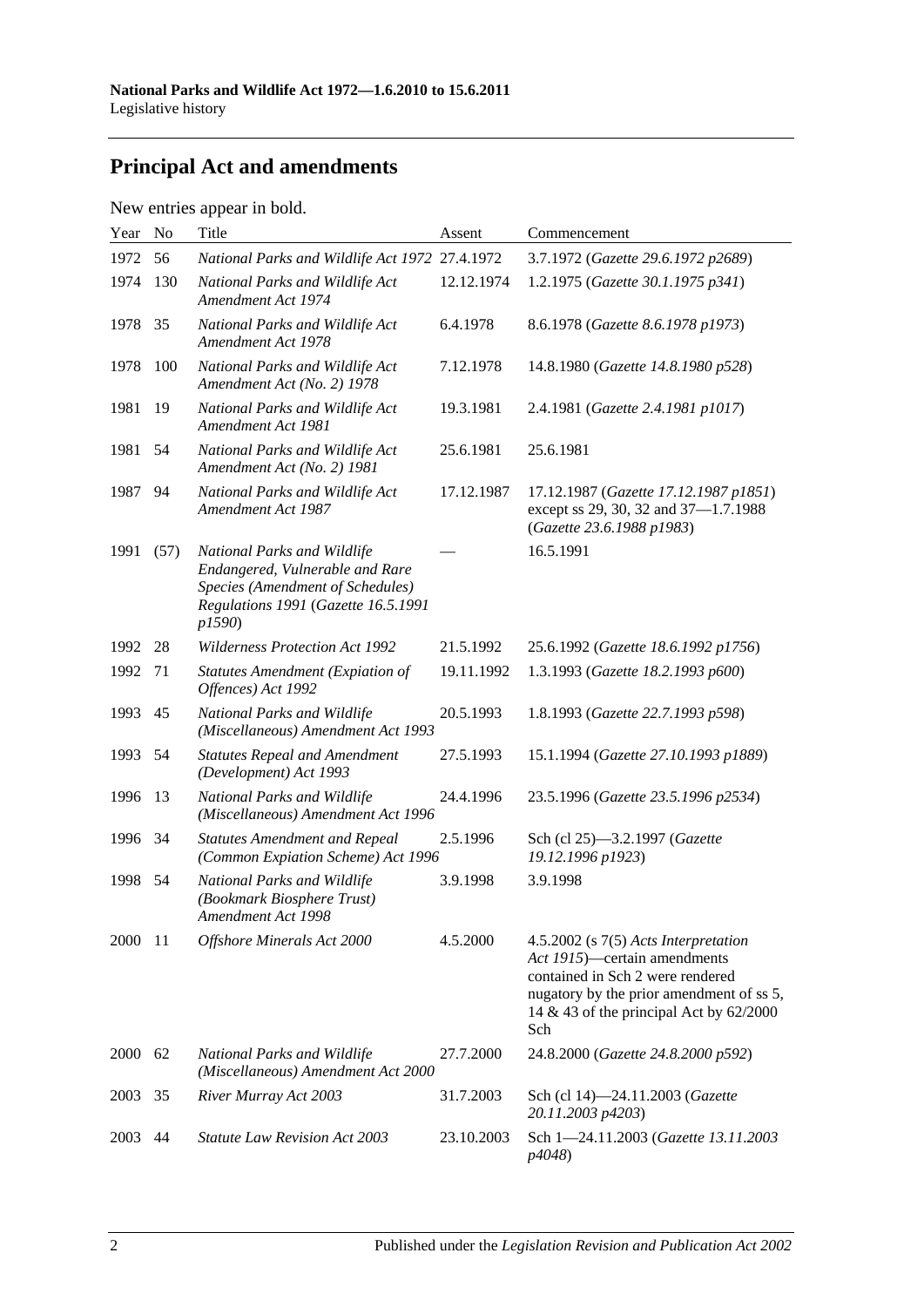| 2003 | 63   | National Parks and Wildlife<br>(Innamincka Regional Reserve)<br>Amendment Act 2003                                         | 11.12.2003 | 22.7.2004 (Gazette 22.7.2004 p2594)                                                   |
|------|------|----------------------------------------------------------------------------------------------------------------------------|------------|---------------------------------------------------------------------------------------|
| 2004 | 27   | Statutes Amendment (Co-managed<br>Parks) Act 2004                                                                          | 29.7.2004  | Pt 3 (ss $13-38$ )-29.7.2004 ( <i>Gazette</i><br>29.7.2004 p2682)                     |
| 2004 | -34  | Natural Resources Management Act<br>2004                                                                                   | 5.8.2004   | Sch 4 (cl 23)-1.7.2005 ( <i>Gazette</i><br>30.6.2005 p2093)                           |
| 2005 | - 5  | Adelaide Dolphin Sanctuary Act 2005 14.4.2005                                                                              |            | Sch 2 (cll 42, 44–47)–4.6.2005, (cll 43<br>& 48)-1.7.2005 (Gazette 2.6.2005<br>p1684) |
| 2005 | 20   | <b>Statutes Amendment (Environment</b> )<br>and Conservation Portfolio) Act 2005                                           | 9.6.2005   | Pt 3 (ss 9—24) & Sch 3—23.6.2005<br>(Gazette 23.6.2005 p1901)                         |
| 2008 | (16) | National Parks and Wildlife<br>(Amendment of Schedules 7, 8 and 9)<br>of Act) Regulations 2008 (Gazette<br>21.2.2008 p581) |            | $21.2.2008$ : r 2                                                                     |
| 2009 | 20   | <b>Crown Land Management Act 2009</b>                                                                                      | 4.6.2009   | Sch 1 (cl 2)-1.6.2010 (Gazette<br>18.2.2010 p816)                                     |
| 2009 | 84   | <b>Statutes Amendment (Public Sector</b><br>Consequential Amendments) Act 2009                                             | 10.12.2009 | Pt 95 (ss 220-225)-1.2.2010 (Gazette<br>28.1.2010 p320)                               |
| 2011 | 11   | <b>Statutes Amendment (Personal</b><br><b>Property Securities</b> ) Act 2011                                               | 14.4.2011  | Pt 18 (ss 49 $\&$ 50)—uncommenced                                                     |

### **Provisions amended since 3 February 1976**

- Legislative history prior to 3 February 1976 appears in marginal notes and footnotes included in the consolidation of this Act contained in Volume 7 of The Public General Acts of South Australia 1837-1975 at page 540.
- Certain textual alterations were made to this Act by the Commissioner of Statute Revision when preparing the reprint of the Act that incorporated all amendments in force as at 11 July 1988. A schedule of these alterations was laid before Parliament on 16 August 1988.

New entries appear in bold.

Entries that relate to provisions that have been deleted appear in italics.

| Provision         | How varied                                                                                    | Commencement |
|-------------------|-----------------------------------------------------------------------------------------------|--------------|
| Pt1               |                                                                                               |              |
| ss 2 and 3        | deleted in pursuance of the Acts Republication<br>Act 1967 as their function is now exhausted | 11.7.1988    |
| $s\,4$            | amended by $35/1978$ s 3                                                                      | 8.6.1978     |
|                   | amended by $100/1978 s3$                                                                      | 14.8.1980    |
|                   | deleted by 94/1987 Sch                                                                        | 17.12.1987   |
| s <sub>5</sub>    |                                                                                               |              |
| Aboriginal        | inserted by $27/2004$ s 13(1)                                                                 | 29.7.2004    |
| land              | Aboriginal-owned inserted by $27/2004$ s 13(1)                                                | 29.7.2004    |
| Aboriginal person | inserted by $27/2004$ s $13(1)$                                                               | 29.7.2004    |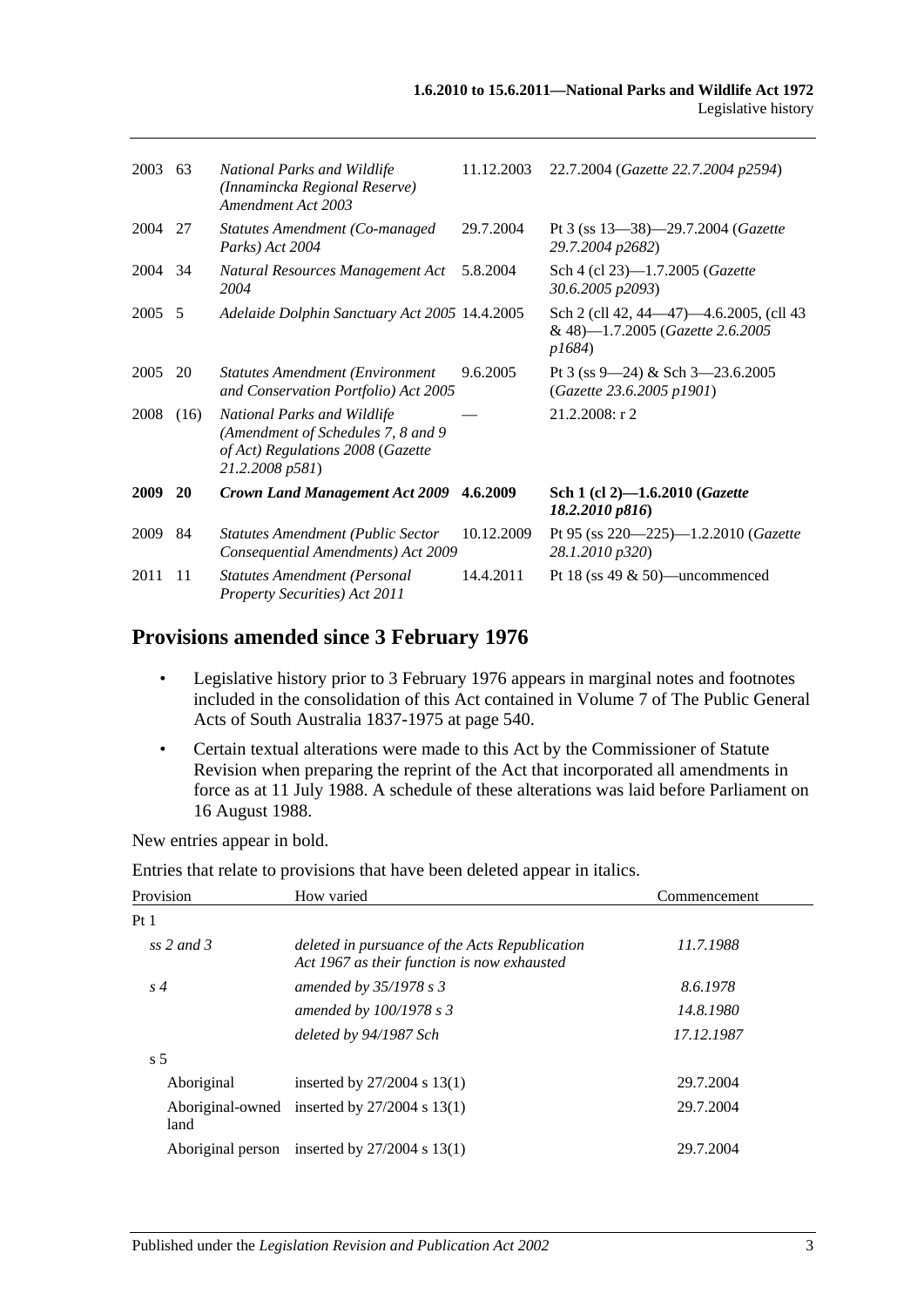### **National Parks and Wildlife Act 1972—1.6.2010 to 15.6.2011** Legislative history

| Sanctuary                                                   | Adelaide Dolphin inserted by 5/2005 Sch 2 (cl 42) | 4.6.2005   |  |
|-------------------------------------------------------------|---------------------------------------------------|------------|--|
| aircraft                                                    | inserted by $94/1987$ s 3(a)                      | 17.12.1987 |  |
|                                                             | appointed member inserted by $13/1996$ s $3(a)$   | 23.5.1996  |  |
| the Advisory<br>Council                                     | deleted by $100/1978 s 4(b)$                      | 14.8.1980  |  |
|                                                             | appointed member deleted by $100/1978$ s $4(a)$   | 14.8.1980  |  |
| carcass                                                     | substituted by $94/1987$ s 3(b)                   | 17.12.1987 |  |
| Officer                                                     | the Chief Executive inserted by $94/1987$ s 3(j)  | 17.12.1987 |  |
|                                                             | amended by 62/2000 Sch                            | 24.8.2000  |  |
| co-managed park                                             | inserted by 27/2004 s 13(2)                       | 29.7.2004  |  |
| co-management<br>agreement                                  | inserted by 27/2004 s 13(2)                       | 29.7.2004  |  |
| co-management<br>board                                      | inserted by 27/2004 s 13(2)                       | 29.7.2004  |  |
| the Council                                                 | deleted by $100/1978$ s $4(b)$                    | 14.8.1980  |  |
|                                                             | inserted by $13/1996$ s $3(b)$                    | 23.5.1996  |  |
| Crown lands                                                 | deleted by 94/1987 Sch                            | 17.12.1987 |  |
| Crown land                                                  | inserted by 94/1987 Sch                           | 17.12.1987 |  |
| the Department                                              | substituted by $94/1987$ s 3(k)                   | 17.12.1987 |  |
|                                                             | substituted by 13/1996 s 3(c)                     | 23.5.1996  |  |
| device                                                      | amended by $13/1996$ s $3(d)$                     | 23.5.1996  |  |
| the Director                                                | amended by 94/1987 s 3(l)                         | 17.12.1987 |  |
|                                                             | endangered species inserted by $94/1987$ s 3(c)   | 17.12.1987 |  |
| land under the<br>jurisdiction of the<br>Minister of Marine | deleted by 62/2000 Sch                            | 24.8.2000  |  |
| marine mammal                                               | inserted by $45/1993$ s 3                         | 1.8.1993   |  |
| mining Act                                                  | inserted by 62/2000 Sch                           | 24.8.2000  |  |
|                                                             | amended by 20/2005 Sch 3                          | 23.6.2005  |  |
| tenement                                                    | mining production inserted by $94/1987$ s 3(d)    | 17.12.1987 |  |
|                                                             | amended by 62/2000 Sch                            | 24.8.2000  |  |
|                                                             | amended by 11/2000 Sch 2                          | 4.5.2002   |  |
|                                                             | amended by 20/2005 Sch 3                          | 23.6.2005  |  |
| mining tenement                                             | inserted by $94/1987$ s 3(d)                      | 17.12.1987 |  |
|                                                             | substituted by 62/2000 Sch                        | 24.8.2000  |  |
| the Minister                                                | deleted by $94/1987 s 3(m)$                       | 17.12.1987 |  |
| additions to a public<br>road                               | minor alterations or inserted by $94/1987$ s 3(d) | 17.12.1987 |  |
| Murray-Darling<br>Basin                                     | inserted by $35/2003$ Sch cl 14(a)                | 24.11.2003 |  |
| the Permanent<br>Head                                       | deleted by $94/1987 s 3(n)$                       | 17.12.1987 |  |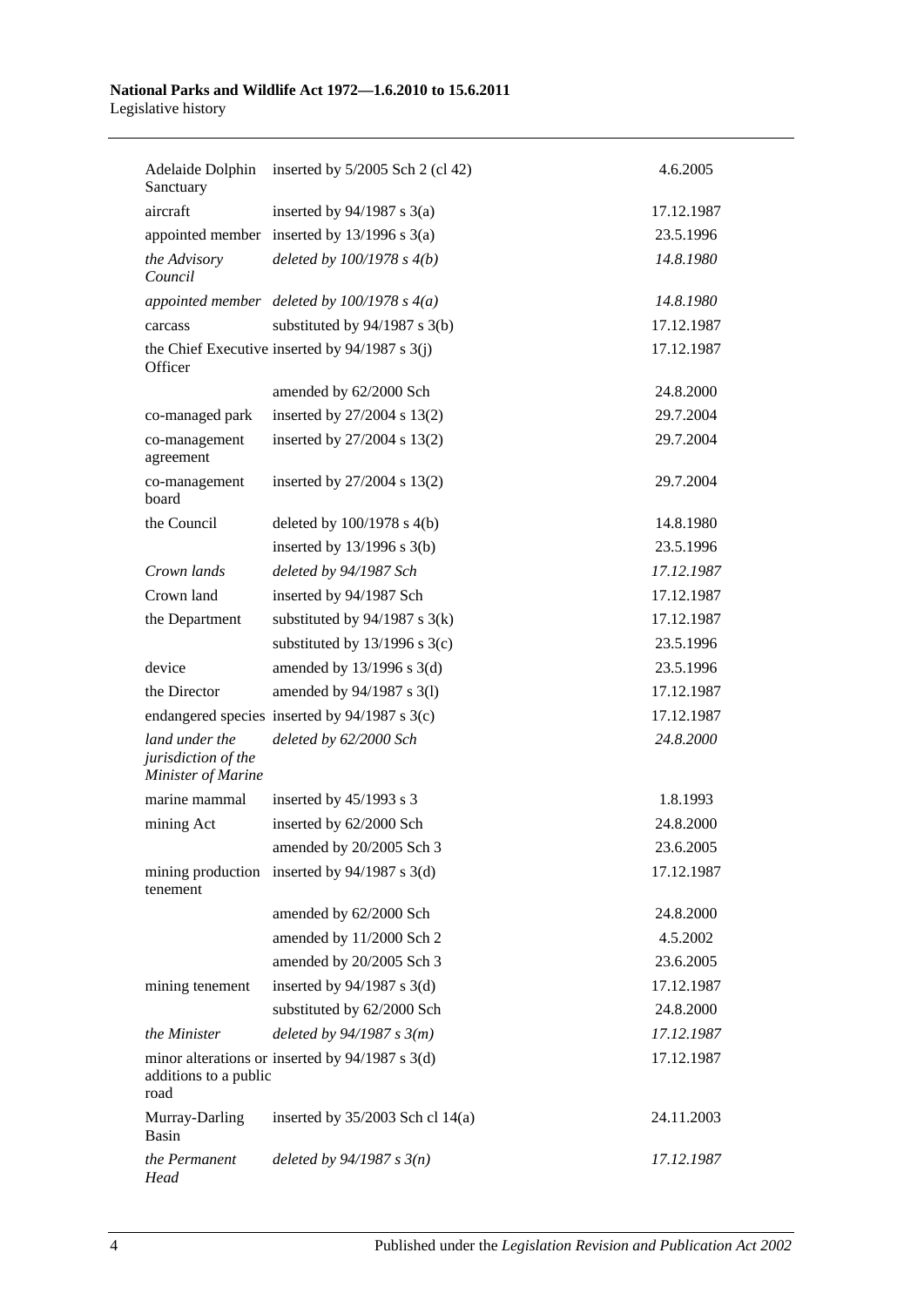|                | plant                                     | substituted by $94/1987$ s 3(e)                 | 17.12.1987 |
|----------------|-------------------------------------------|-------------------------------------------------|------------|
|                | premises                                  | inserted by $94/1987$ s 3(e)                    | 17.12.1987 |
|                | protected animal                          | amended by $94/1987$ s 3(f)                     | 17.12.1987 |
|                | protected native<br>plant                 | deleted by $94/1987 s 3(g)$                     | 17.12.1987 |
|                | protected<br>wildflower                   | deleted by $94/1987 s 3(g)$                     | 17.12.1987 |
|                | public road                               | inserted by $94/1987$ s 3(g)                    | 17.12.1987 |
|                |                                           | amended by 62/2000 Sch                          | 24.8.2000  |
|                | rare species                              | substituted by $94/1987$ s 3(g)                 | 17.12.1987 |
|                | group                                     | relevant Aboriginal inserted by 27/2004 s 13(3) | 29.7.2004  |
|                | relevant mining<br>Minister               | inserted by 62/2000 Sch                         | 24.8.2000  |
|                | and Flora Reserve<br>Act                  | the repealed Fauna deleted by 62/2000 Sch       | 24.8.2000  |
|                | the repealed<br><b>National Parks Act</b> | deleted by 62/2000 Sch                          | 24.8.2000  |
|                | reserve                                   | substituted by $94/1987$ s 3(h)                 | 17.12.1987 |
|                | <b>River Murray</b><br>Protection Area    | inserted by $35/2003$ Sch cl 14(b)              | 24.11.2003 |
|                | the Reserves<br><b>Advisory Committee</b> | inserted by $100/1978$ s $4(c)$                 | 14.8.1980  |
|                |                                           | deleted by $13/1996$ s $3(e)$                   | 23.5.1996  |
|                | the Committee                             | inserted by $100/1978$ s $4(c)$                 | 14.8.1980  |
|                |                                           | deleted by $13/1996$ s $3(e)$                   | 23.5.1996  |
|                | take                                      | amended by $94/1987$ s 3(i)                     | 17.12.1987 |
|                | threatened species                        | deleted by $94/1987 s 3(o)$                     | 17.12.1987 |
|                | traditional<br>association                | inserted by 27/2004 s 13(4)                     | 29.7.2004  |
|                | vehicle                                   | inserted by $94/1987$ s 3(p)                    | 17.12.1987 |
|                | vulnerable species                        | inserted by $94/1987$ s 3(p)                    | 17.12.1987 |
|                | wilderness<br>protection area             | inserted by 28/1992 Sch 1                       | 25.6.1992  |
|                | wilderness<br>protection zone             | inserted by 28/1992 Sch 1                       | 25.6.1992  |
|                | wildflower                                | deleted by $94/1987 s 3(q)$                     | 17.12.1987 |
| Pt 2           |                                           |                                                 |            |
|                | Pt 2 Div 1                                | heading amended by 94/1987 s 4                  | 17.12.1987 |
| s <sub>6</sub> |                                           |                                                 |            |
|                | s(6(1))                                   | substituted by 94/1987 Sch                      | 17.12.1987 |
|                | s(6(2)                                    | amended by 94/1987 Sch                          | 17.12.1987 |
|                | $ss$ 7 and 8                              | deleted by 94/1987 Sch                          | 17.12.1987 |
| s 9            |                                           |                                                 |            |
|                | s(9(2)                                    | substituted by 94/1987 Sch                      | 17.12.1987 |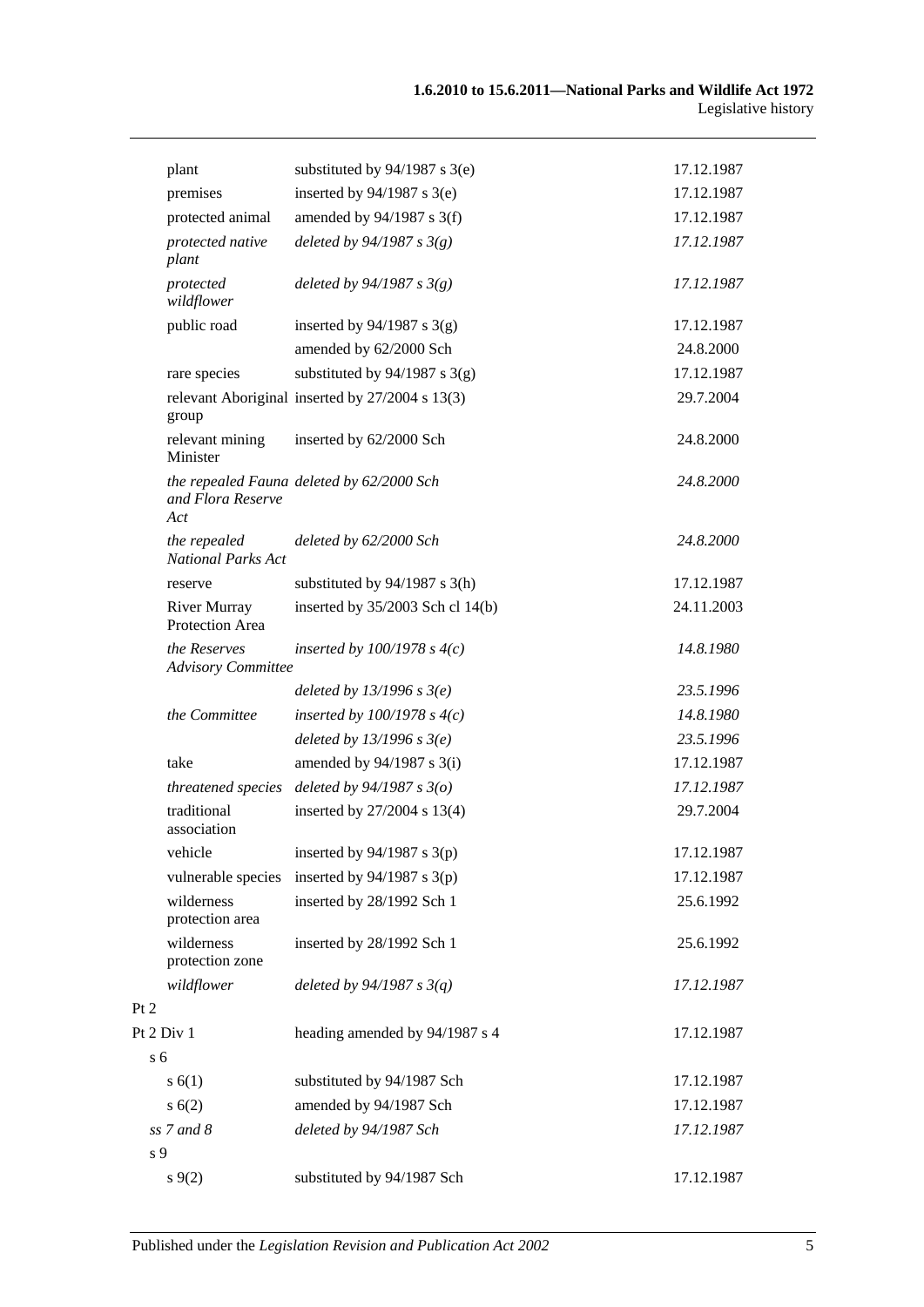|             | amended by 62/2000 Sch              | 24.8.2000  |
|-------------|-------------------------------------|------------|
| s 10        |                                     |            |
| 10(2)       | amended by 94/1987 Sch              | 17.12.1987 |
| s 11        |                                     |            |
| s 11(2)     | amended by $13/1996$ s $4(a)$       | 23.5.1996  |
|             | amended by $62/2000$ s $3(a)$ , (b) | 24.8.2000  |
| s 11(3)     | amended by 100/1978 s 5             | 14.8.1980  |
|             | amended by 94/1987 Sch              | 17.12.1987 |
|             | amended by $13/1996$ s $4(b)$ —(d)  | 23.5.1996  |
| s 11(4)     | inserted by $62/2000$ s $3(c)$      | 24.8.2000  |
| s 12        | substituted by 94/1987 s 5          | 17.12.1987 |
| s 12(1)     | amended by $13/1996$ s $5(a)$       | 23.5.1996  |
|             | amended by 62/2000 Sch              | 24.8.2000  |
| s 12(2)     | amended by 13/1996 s 5(b)           | 23.5.1996  |
|             | amended by 62/2000 Sch              | 24.8.2000  |
| s 12(3)     | amended by 13/1996 s 5(c)           | 23.5.1996  |
|             | substituted by 20/2005 s 9          | 23.6.2005  |
| s 12(4)     | amended by 84/2009 s 220            | 1.2.2010   |
| s 13        | substituted by 94/1987 s 6          | 17.12.1987 |
|             | substituted by 62/2000 s 4          | 24.8.2000  |
| s 13(1)     | amended by 84/2009 s 221            | 1.2.2010   |
| s 14        | substituted by 94/1987 s 6          | 17.12.1987 |
|             | amended by 62/2000 Sch              | 24.8.2000  |
| Pt 2 Div 2  | substituted by 100/1978 s 6         | 14.8.1980  |
|             | amended by 94/1987 s 7, Sch         | 17.12.1987 |
|             | substituted by 13/1996 s 6          | 23.5.1996  |
| s 19A       | substituted by 84/2009 s 222        | 1.2.2010   |
| s 19D       |                                     |            |
| s 19D(2)    | amended by 20/2005 s 10             | 23.6.2005  |
| Pt 2 Div 2A | inserted by $13/1996$ s 6           | 23.5.1996  |
| s 19J       | deleted by 84/2009 s 223            | 1.2.2010   |
| s 19L       |                                     |            |
| s 19L(2)    | amended by 20/2005 s 11             | 23.6.2005  |
| Pt 2 Div 2B | inserted by 13/1996 s 6             | 23.5.1996  |
| s 19P       | deleted by 84/2009 s 224            | 1.2.2010   |
| Pt 2 Div 3  |                                     |            |
| s 20        |                                     |            |
| $s \ 20(1)$ | amended by $94/1987$ s $8(a)$       | 17.12.1987 |
|             | amended by 27/2004 s 14(1)          | 29.7.2004  |
| $s \ 20(2)$ | amended by 94/1987 Sch              | 17.12.1987 |
| $s\ 20(3)$  | amended by 94/1987 Sch              | 17.12.1987 |
|             | substituted by 27/2004 s 14(2)      | 29.7.2004  |
| $s \ 20(4)$ | amended by 94/1987 Sch              | 17.12.1987 |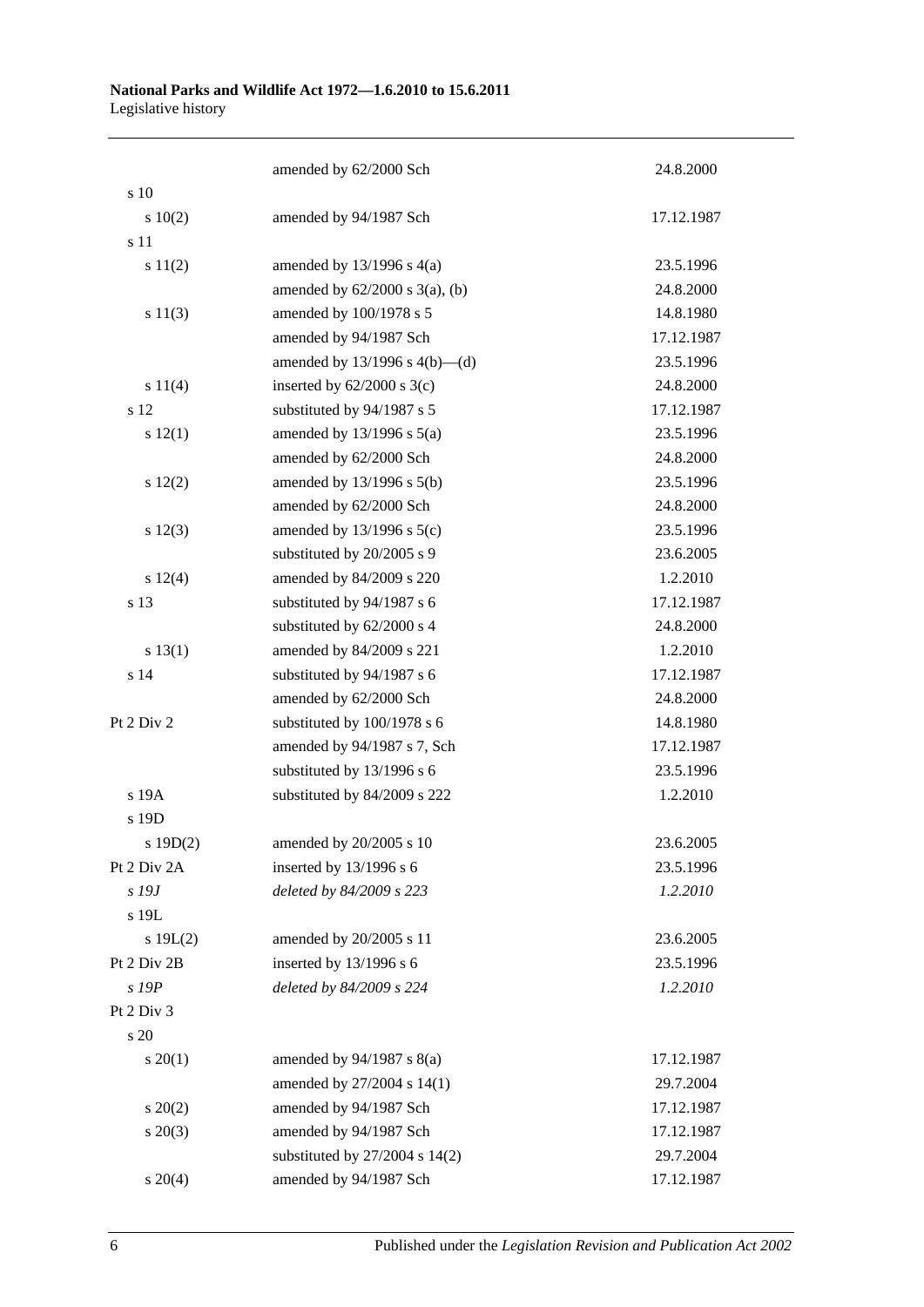|                                     | deleted by $27/2004$ s $14(2)$     | 29.7.2004  |
|-------------------------------------|------------------------------------|------------|
| $s\,20(5)$                          | amended by 94/1987 Sch             | 17.12.1987 |
|                                     | amended by 20/2005 Sch 3           | 23.6.2005  |
| $s\,20(6)$                          | inserted by $94/1987$ s $8(b)$     | 17.12.1987 |
|                                     | amended by 20/2005 Sch 3           | 23.6.2005  |
| $s\,20(7)$                          | inserted by 27/2004 s 14(3)        | 29.7.2004  |
| s 21                                | substituted by 94/1987 s 9         | 17.12.1987 |
| s <sub>22</sub>                     | substituted by 94/1987 s 10        | 17.12.1987 |
| $s\,22(1)$                          | amended by 13/1996 s 7             | 23.5.1996  |
|                                     | amended by $62/2000$ s $5(a)$      | 24.8.2000  |
| s 22(1a)—(1c)                       | inserted by $62/2000$ s $5(b)$     | 24.8.2000  |
| $s\,22(7)$                          | amended by 62/2000 Sch             | 24.8.2000  |
| $s\,22(8)$                          | inserted by 27/2004 s 15           | 29.7.2004  |
| s 23                                | amended by 19/1981 s 3             | 2.4.1981   |
|                                     | substituted by 94/1987 s 11        | 17.12.1987 |
| s 23(4)                             | amended by $13/1996$ s $8(a)$ —(d) | 23.5.1996  |
| $s\,23(5)$                          | amended by 62/2000 Sch             | 24.8.2000  |
| $s\,23(5a)$                         | inserted by $13/1996$ s $8(e)$     | 23.5.1996  |
|                                     | amended by 62/2000 Sch             | 24.8.2000  |
| s <sub>24</sub>                     | amended by 19/1981 s 4 (Sch)       | 2.4.1981   |
|                                     | substituted by 94/1987 s 12        | 17.12.1987 |
| $s\,24(1)$ —(3)                     | amended by 62/2000 Sch             | 24.8.2000  |
| s 24A                               | inserted by $62/2000$ s 6          | 24.8.2000  |
| s <sub>25</sub>                     | substituted by 94/1987 s 13        | 17.12.1987 |
| s <sub>26</sub>                     | amended by 19/1981 s 4 (Sch)       | 2.4.1981   |
|                                     | amended by 94/1987 Sch             | 17.12.1987 |
|                                     | amended by 62/2000 Sch             | 24.8.2000  |
| s 26A before deletion<br>by 84/2009 | inserted by 94/1987 s 14           | 17.12.1987 |
| $s$ 26A $(1)$                       | amended by $62/2000 s 7(a)$        | 24.8.2000  |
| s 26A(2)                            | amended by $62/2000 s 7(b)$        | 24.8.2000  |
| s26A                                | deleted by 84/2009 s 225           | 1.2.2010   |
| $Pt\,3$                             |                                    |            |
| Pt 3 Div 1                          |                                    |            |
| s 27                                |                                    |            |
| $s\,27(2)$                          | amended by 94/1987 Sch             | 17.12.1987 |
| $s \, 27(4)$                        | amended by 20/2005 s 12            | 23.6.2005  |
| $s \, 27(6)$                        | inserted by 27/2004 s 16           | 29.7.2004  |
| s 28                                |                                    |            |
| s 28(1)                             | amended by 27/2004 s 17(1)         | 29.7.2004  |
| $s$ 28 $(1a)$                       | inserted by 27/2004 s 17(2)        | 29.7.2004  |
| $s\,28(3)$                          | amended by 20/2005 s 13            | 23.6.2005  |
| s 28(5)                             | inserted by 27/2004 s 17(3)        | 29.7.2004  |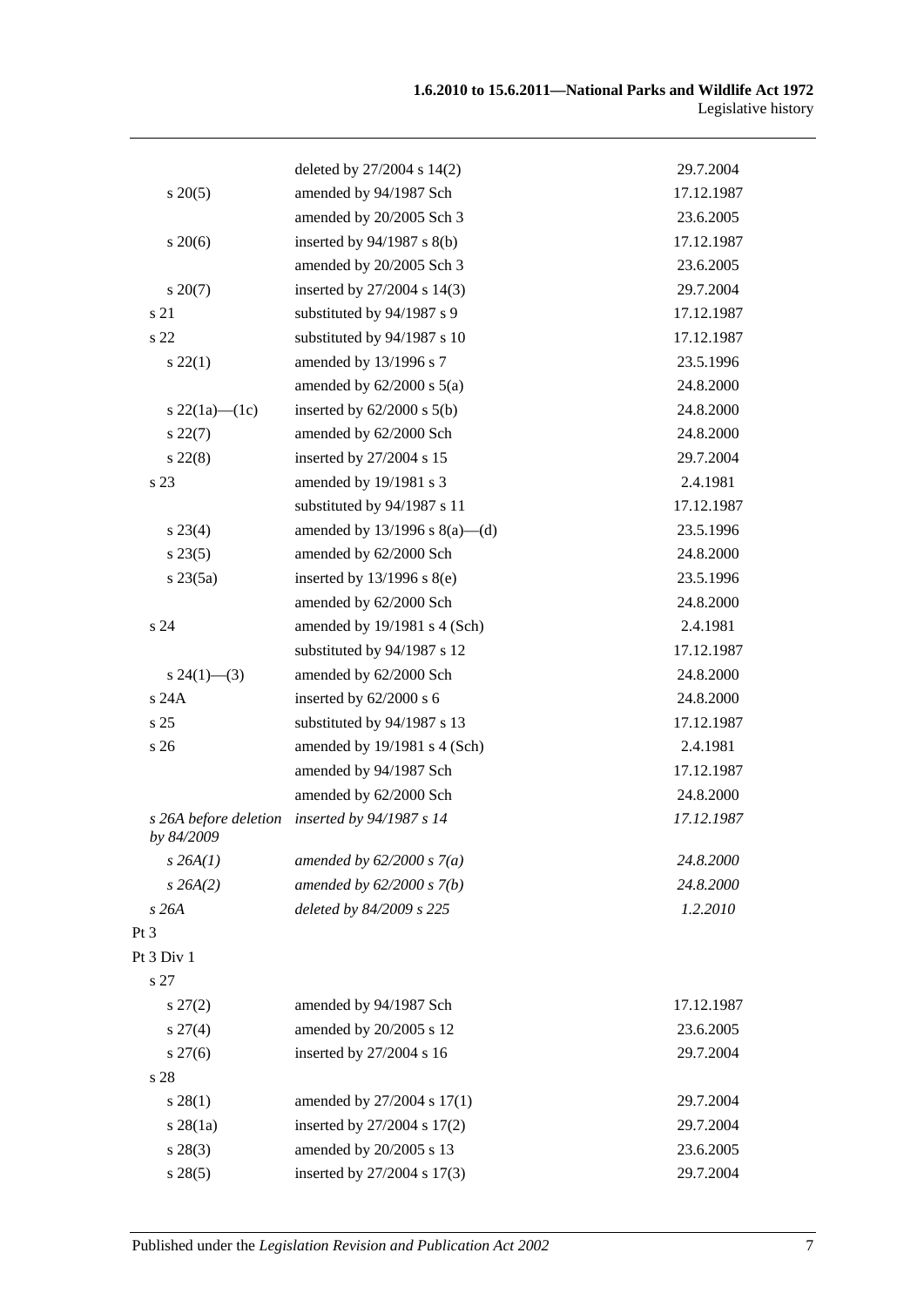| s 28A                    | inserted by 27/2004 s 18           | 29.7.2004  |
|--------------------------|------------------------------------|------------|
| Pt 3 Div 2               |                                    |            |
| s 29                     |                                    |            |
| $s\,29(2)$               | amended by 94/1987 Sch             | 17.12.1987 |
| s 29(4)                  | amended by 20/2005 s 14            | 23.6.2005  |
| $s\,29(6)$               | inserted by 27/2004 s 19           | 29.7.2004  |
| s 30                     |                                    |            |
| $s \ 30(1)$              | amended by 27/2004 s 20(1)         | 29.7.2004  |
| s $30(1a)$               | inserted by 27/2004 s 20(2)        | 29.7.2004  |
| $s \ 30(3)$              | amended by 20/2005 s 15            | 23.6.2005  |
| $s \ 30(5)$              | inserted by 27/2004 s 20(3)        | 29.7.2004  |
| s 30A                    | inserted by 27/2004 s 21           | 29.7.2004  |
| Pt 3 Div 3               |                                    |            |
| s 31                     |                                    |            |
| $s \, 31(2)$             | amended by 94/1987 Sch             | 17.12.1987 |
| $s \ 31(4)$              | substituted by 94/1987 s 15        | 17.12.1987 |
|                          | amended by 20/2005 s 16            | 23.6.2005  |
| Pt 3 Div 4               |                                    |            |
| s 33                     |                                    |            |
| $s \, 33(2)$             | substituted by 94/1987 Sch         | 17.12.1987 |
| $s \, 33(4)$             | amended by 62/2000 Sch             | 24.8.2000  |
|                          | amended by 20/2005 s 17            | 23.6.2005  |
| Pt 3 Div 4A              | inserted by 94/1987 s 16           | 17.12.1987 |
| s 34A                    |                                    |            |
| $s \, 34A(3)$            | amended by 20/2005 s 18            | 23.6.2005  |
| Pt 3 Div 4B              | inserted by 13/1996 s 9            | 23.5.1996  |
| Pt 3 Div 5               |                                    |            |
| s 35                     |                                    |            |
| $s \, 35(1)$             | amended by 35/1978 s 4             | 8.6.1978   |
|                          | amended by 27/2004 s 22(1)         | 29.7.2004  |
| $s \; 35(2)$             | substituted by $27/2004$ s $22(2)$ | 29.7.2004  |
| $s \frac{35(2a)}{2}$     | inserted by 27/2004 s 22(3)        | 29.7.2004  |
| $s \; 35(3)$             | substituted by 94/1987 Sch         | 17.12.1987 |
|                          | substituted by 62/2000 s 8         | 24.8.2000  |
|                          | amended by 27/2004 s 22(4)         | 29.7.2004  |
| $s \; 35(4)$             | substituted by 62/2000 s 8         | 24.8.2000  |
|                          | amended by 27/2004 s 22(5)         | 29.7.2004  |
| $s \, 35(5)$             | inserted by 62/2000 s 8            | 24.8.2000  |
|                          | amended by 35/2003 Sch cl 14(c)    | 24.11.2003 |
|                          | amended by 27/2004 s 22(6)         | 29.7.2004  |
| $s \; 35(5a)$ and $(5b)$ | inserted by 35/2003 Sch cl 14(d)   | 24.11.2003 |
| $s \; 35(6)$             | inserted by 62/2000 s 8            | 24.8.2000  |
|                          | amended by 27/2004 s 22(7)         | 29.7.2004  |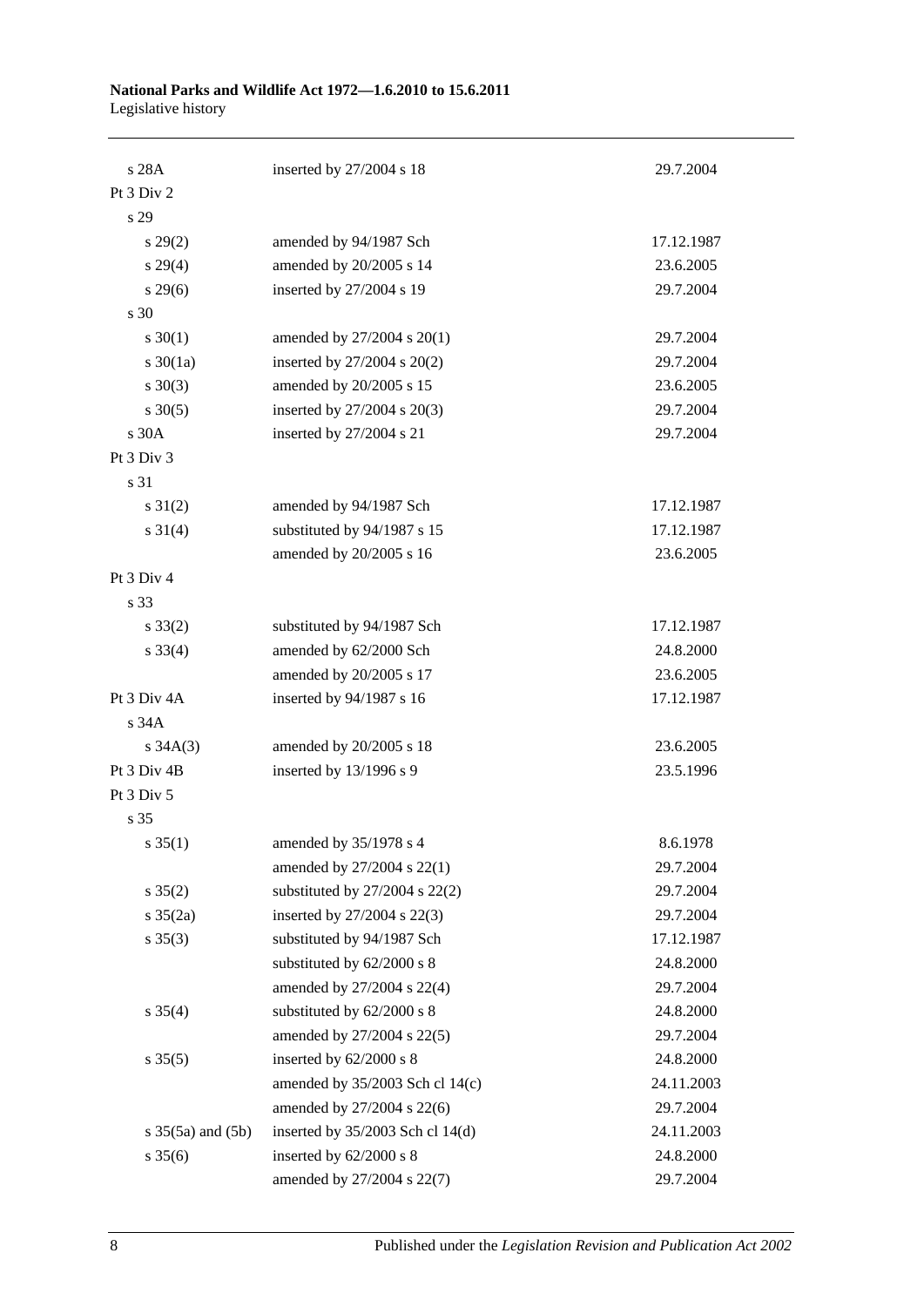| s $35(7)$ and $(8)$            | inserted by 27/2004 s 22(8)                                 | 29.7.2004  |
|--------------------------------|-------------------------------------------------------------|------------|
| s 36 before<br>substitution by |                                                             |            |
| 27/2004                        |                                                             |            |
| $s \, 36(1)$                   | amended by 35/1978 s 5                                      | 8.6.1978   |
| $s \, 36(2)$                   | substituted by 94/1987 s 17                                 | 17.12.1987 |
|                                | amended by 62/2000 Sch                                      | 24.8.2000  |
| s <sub>36</sub>                | substituted by 27/2004 s 23                                 | 29.7.2004  |
| s 37                           |                                                             |            |
| $s \frac{37(1)}{2}$            | s 37 amended by 94/1987 s 18, Sch                           | 17.12.1987 |
|                                | s 37 amended by 62/2000 Sch                                 | 24.8.2000  |
|                                | s 37 amended by 35/2003 Sch cl 14(e)                        | 24.11.2003 |
|                                | s 37 amended by 27/2004 s 24                                | 29.7.2004  |
|                                | s 37 redesignated as s 37(1) by 5/2005 Sch 2<br>(cl 43)     | 1.7.2005   |
| $s \frac{37(2)}{2}$            | inserted by 5/2005 Sch 2 (cl 43)                            | 1.7.2005   |
| s 38                           |                                                             |            |
| $s \ 38(1)$                    | substituted by 94/1987 Sch                                  | 17.12.1987 |
|                                | substituted by $27/2004$ s $25(1)$                          | 29.7.2004  |
| $s \, 38(1a)$                  | inserted by 27/2004 s 25(1)                                 | 29.7.2004  |
| $s \ 38(2)$                    | amended by 27/2004 s 25(2)                                  | 29.7.2004  |
| $s \ 38(2a)$                   | inserted by 54/1993 s 11                                    | 15.1.1994  |
|                                | amended by 35/2003 Sch cl 14(f), (g)                        | 24.11.2003 |
|                                | substituted by $27/2004$ s $25(3)$                          | 29.7.2004  |
| $s \ 38(3)$                    | amended by $13/1996$ s $10(a)$                              | 23.5.1996  |
|                                | amended by 27/2004 s 25(4), (5)                             | 29.7.2004  |
| $s \frac{38}{4a}$              | inserted by 27/2004 s 25(6)                                 | 29.7.2004  |
| $s \, 38(6)$                   | amended by 94/1987 s 19                                     | 17.12.1987 |
|                                | amended by 13/1996 s 10(b)                                  | 23.5.1996  |
| $s \ 38(7)$                    | amended by 100/1978 s 7(a)                                  | 14.8.1980  |
|                                | amended by 94/1987 Sch                                      | 17.12.1987 |
|                                | amended by 13/1996 s 10(c)                                  | 23.5.1996  |
| $s \ 38(8)$                    | amended by 100/1978 s 7(b), (c)                             | 14.8.1980  |
|                                | amended by 13/1996 s 10(d)                                  | 23.5.1996  |
| $s \ 38(9)$                    | amended by 100/1978 s 7(d)                                  | 14.8.1980  |
|                                | substituted by 94/1987 Sch                                  | 17.12.1987 |
|                                | amended by 13/1996 s 10(e)                                  | 23.5.1996  |
| $s \frac{38(9a)}{2}$           | inserted by 27/2004 s 25(7)                                 | 29.7.2004  |
| $s \, 38(10)$                  | substituted by 94/1987 Sch                                  | 17.12.1987 |
| $s \frac{38(10a)}{2}$          | inserted by $13/1996$ s $10(f)$                             | 23.5.1996  |
| s 40                           |                                                             |            |
| $s\ 40(1)$                     | s 40 amended and redesignated as s 40(1) by<br>94/1987 s 20 | 17.12.1987 |
| $s\ 40(2)$                     | inserted by 94/1987 s 20(b)                                 | 17.12.1987 |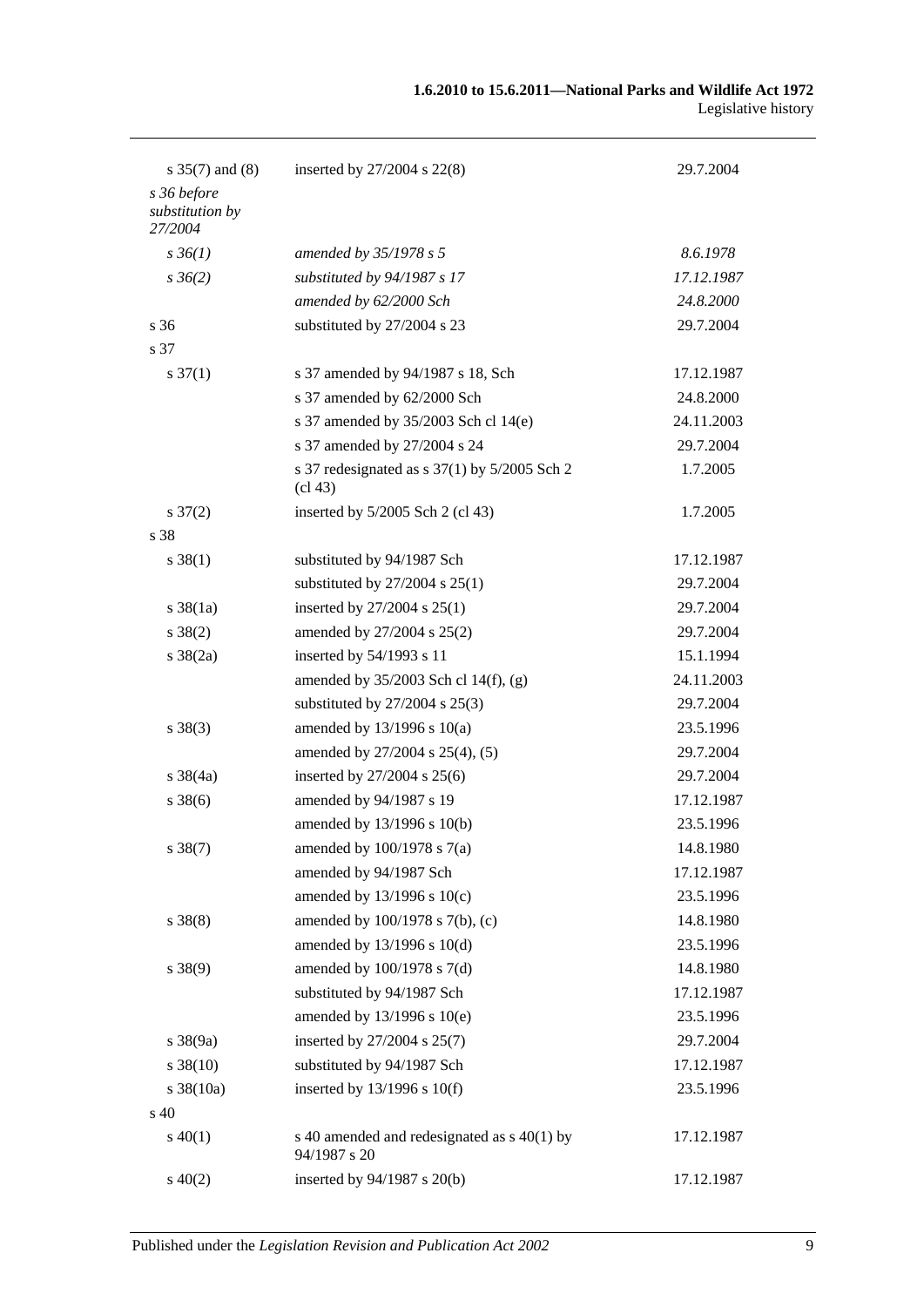| s 40A            | inserted by 94/1987 s 21                                             | 17.12.1987 |
|------------------|----------------------------------------------------------------------|------------|
| s $40A(1)$ —(3)  | amended by 62/2000 Sch                                               | 24.8.2000  |
| Pt 3 Div 6       | heading substituted by 63/2003 s 4                                   | 29.7.2004  |
| s 41             |                                                                      |            |
| $s\ 41(1)$       | substituted by 94/1987 s 22                                          | 17.12.1987 |
|                  | amended by 62/2000 Sch                                               | 24.8.2000  |
|                  | amended by 35/2003 Sch cl 14(h)                                      | 24.11.2003 |
| $s\ 41(2)$       | substituted by 62/2000 Sch                                           | 24.8.2000  |
| $s$ 41 $A$       | inserted by 94/1987 s 23                                             | 17.12.1987 |
| s <sub>42</sub>  |                                                                      |            |
| $s\ 42(1a)$      | inserted by $27/2004$ s $26(1)$                                      | 29.7.2004  |
| $s\ 42(3)$       | amended by 19/1981 s 4 (Sch)                                         | 2.4.1981   |
|                  | amended by 94/1987 Sch                                               | 17.12.1987 |
|                  | amended by 62/2000 Sch                                               | 24.8.2000  |
| $s\ 42(4)$       | amended by 94/1987 Sch                                               | 17.12.1987 |
| $s\ 42(5)$       | inserted by 27/2004 s 26(2)                                          | 29.7.2004  |
| s 43             |                                                                      |            |
| $s\,43(1)$       | amended by $94/1987$ s $24(a)$                                       | 17.12.1987 |
|                  | amended by 62/2000 Sch                                               | 24.8.2000  |
| $s\,43(1a)$      | inserted by $94/1987$ s $24(b)$                                      | 17.12.1987 |
| $s\,43(2)$       | amended by 94/1987 s 24(c)                                           | 17.12.1987 |
| $s\ 43(2a)$      | inserted by $94/1987$ s $24(d)$                                      | 17.12.1987 |
|                  | amended by 62/2000 Sch                                               | 24.8.2000  |
| $s\,43(5)$       | amended by 62/2000 Sch                                               | 24.8.2000  |
| $s\,43(7)$       | inserted by 27/2004 s 27                                             | 29.7.2004  |
| s 43A            | inserted by 94/1987 s 25                                             | 17.12.1987 |
| $s\,43A(1)$ —(5) | amended by 62/2000 Sch                                               | 24.8.2000  |
| $s\,43A(6)$      | substituted by 62/2000 Sch                                           | 24.8.2000  |
| $s\,43A(7)$      | inserted by 62/2000 Sch                                              | 24.8.2000  |
| $s$ 43 $AB$      | inserted by 63/2003 s 5                                              | 29.7.2004  |
| s 43B            | inserted by 94/1987 s 25                                             | 17.12.1987 |
| $s\,43B(1)$      | amended by 62/2000 Sch                                               | 24.8.2000  |
| $s\ 43B(3)$      | inserted by 63/2003 s 6                                              | 29.7.2004  |
| s 43C            | inserted by 13/1996 s 11                                             | 23.5.1996  |
| s $43C(1)$       | s 43C amended and redesignated as s 43C(1) by<br>62/2000 s 9(a), (b) | 24.8.2000  |
|                  | amended by 27/2004 s 28(1)                                           | 29.7.2004  |
| $s\ 43C(2)$      | inserted by $62/2000$ s $9(b)$                                       | 24.8.2000  |
|                  | amended by 27/2004 s 28(2)                                           | 29.7.2004  |
| $s\,43C(3)$      | inserted by 27/2004 s 28(3)                                          | 29.7.2004  |
| Pt 3 Div 6A      | inserted by 27/2004 s 29                                             | 29.7.2004  |
| Pt 3 Div 7       |                                                                      |            |

s 44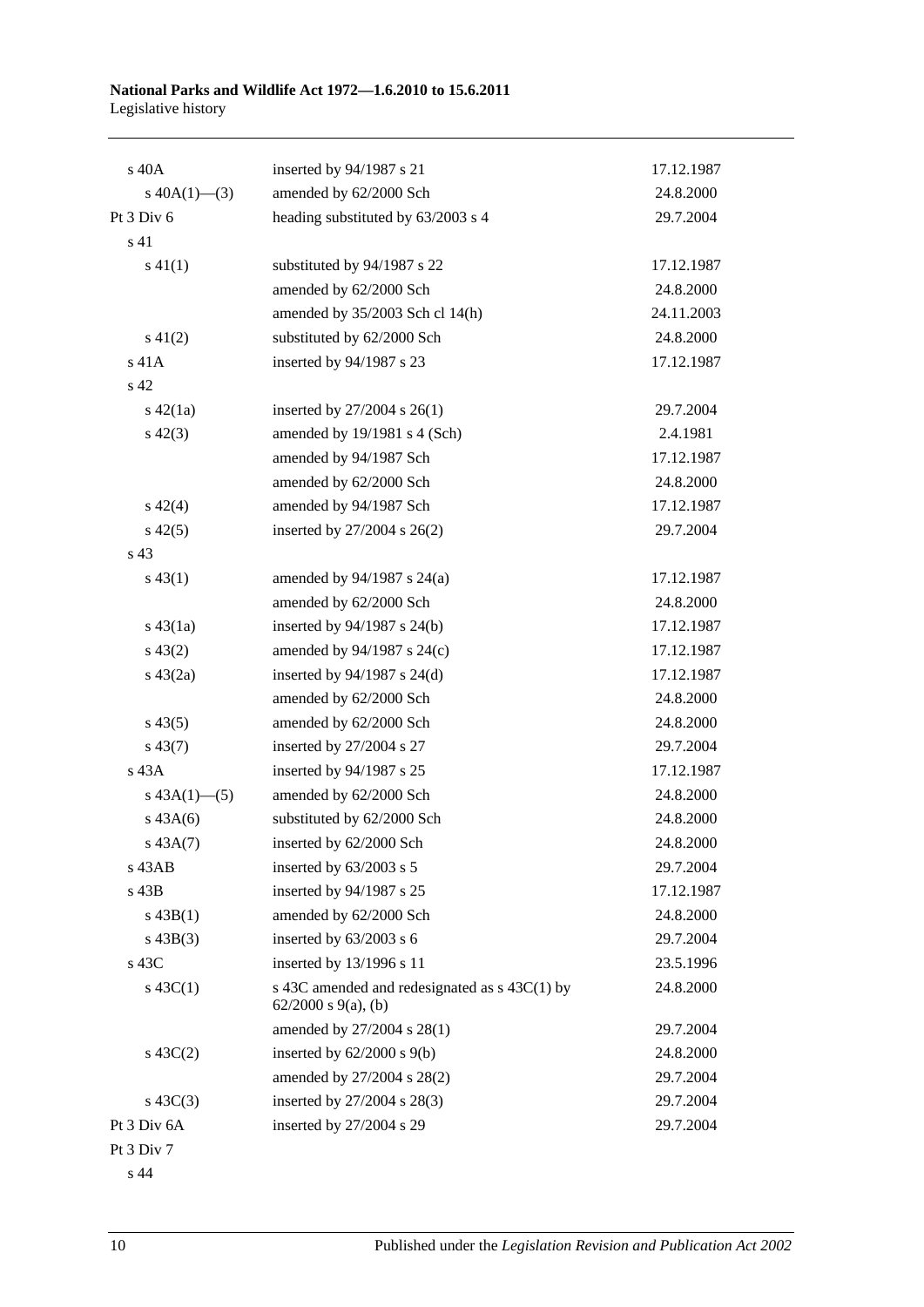| $s\,44(1a)$                               | inserted by 13/1996 s 12                         | 23.5.1996  |
|-------------------------------------------|--------------------------------------------------|------------|
| $s\,44(3)$                                | inserted by 94/1987 s 26                         | 17.12.1987 |
| owner                                     | substituted by $20/2009$ Sch 1 cl $2(1)$         | 1.6.2010   |
| $s\,44(4)$                                | inserted by 20/2009 Sch 1 cl 2(2)                | 1.6.2010   |
| s <sub>45</sub>                           | amended by 19/1981 s 4 (Sch)                     | 2.4.1981   |
|                                           | substituted by 94/1987 s 27                      | 17.12.1987 |
| $s\,45(1)$                                | amended by 62/2000 Sch                           | 24.8.2000  |
| Pt 3A                                     | inserted by $35/1978$ s 6                        | 8.6.1978   |
| Pt 3A Div 1                               | heading inserted by 62/2000 s 10                 | 24.8.2000  |
| s 45A                                     |                                                  |            |
| s 45A(1)                                  | s 45A redesignated as $s$ 45A(1) by 27/2004 s 30 | 29.7.2004  |
| <b>Bookmark</b><br><b>Biosphere Trust</b> | inserted by $54/1998 s 2$                        | 3.9.1998   |
|                                           | deleted by $20/2005 s 19(1)$                     | 23.6.2005  |
| <b>General Reserves</b><br>Trust          | inserted by 62/2000 s 11                         | 24.8.2000  |
| Man and the<br><b>Biosphere Program</b>   | inserted by $54/1998 s 2$                        | 3.9.1998   |
|                                           | deleted by $20/2005 s 19(2)$                     | 23.6.2005  |
| $s\,45A(2)$                               | inserted by 27/2004 s 30                         | 29.7.2004  |
| s 45B                                     |                                                  |            |
| $s\,45B(2)$                               | amended by 62/2000 s 12                          | 24.8.2000  |
| $s$ 45BA                                  | inserted by 62/2000 s 13                         | 24.8.2000  |
| $s$ 45D                                   |                                                  |            |
| s $45D(2)$ and $(4)$                      | substituted by 94/1987 Sch                       | 17.12.1987 |
| $s\,45D(5)$                               | amended by 62/2000 Sch                           | 24.8.2000  |
| $s$ 45 $E$                                |                                                  |            |
| $s\,45E(1)$                               | amended by 62/2000 Sch                           | 24.8.2000  |
| $s\,45E(2)$                               | substituted by 94/1987 Sch                       | 17.12.1987 |
|                                           | amended by 62/2000 Sch                           | 24.8.2000  |
| $s\,45E(3)$                               | amended by 62/2000 Sch                           | 24.8.2000  |
| s 45F                                     |                                                  |            |
| $s\,45F(1)$                               | amended by 13/1996 s 13(a)                       | 23.5.1996  |
|                                           | amended by $54/1998$ s $3(a)$                    | 3.9.1998   |
|                                           | amended by $62/2000$ s $14(a)$                   | 24.8.2000  |
| $s\,45F(1a)$                              | inserted by $54/1998$ s $3(b)$                   | 3.9.1998   |
|                                           | deleted by 20/2005 s 20                          | 23.6.2005  |
| $s\,45F(1b)$                              | inserted by $62/2000$ s $14(b)$                  | 24.8.2000  |
| $s\ 45F(2a)$                              | inserted by $13/1996$ s $13(b)$                  | 23.5.1996  |
| s $45F(2b)$ - $(2d)$                      | inserted by $62/2000$ s $14(c)$                  | 24.8.2000  |
| s 45H                                     |                                                  |            |
| $s\,45H(2)$                               | substituted by 62/2000 Sch                       | 24.8.2000  |
| s 45I                                     | substituted by 54/1998 s 4                       | 3.9.1998   |
|                                           |                                                  |            |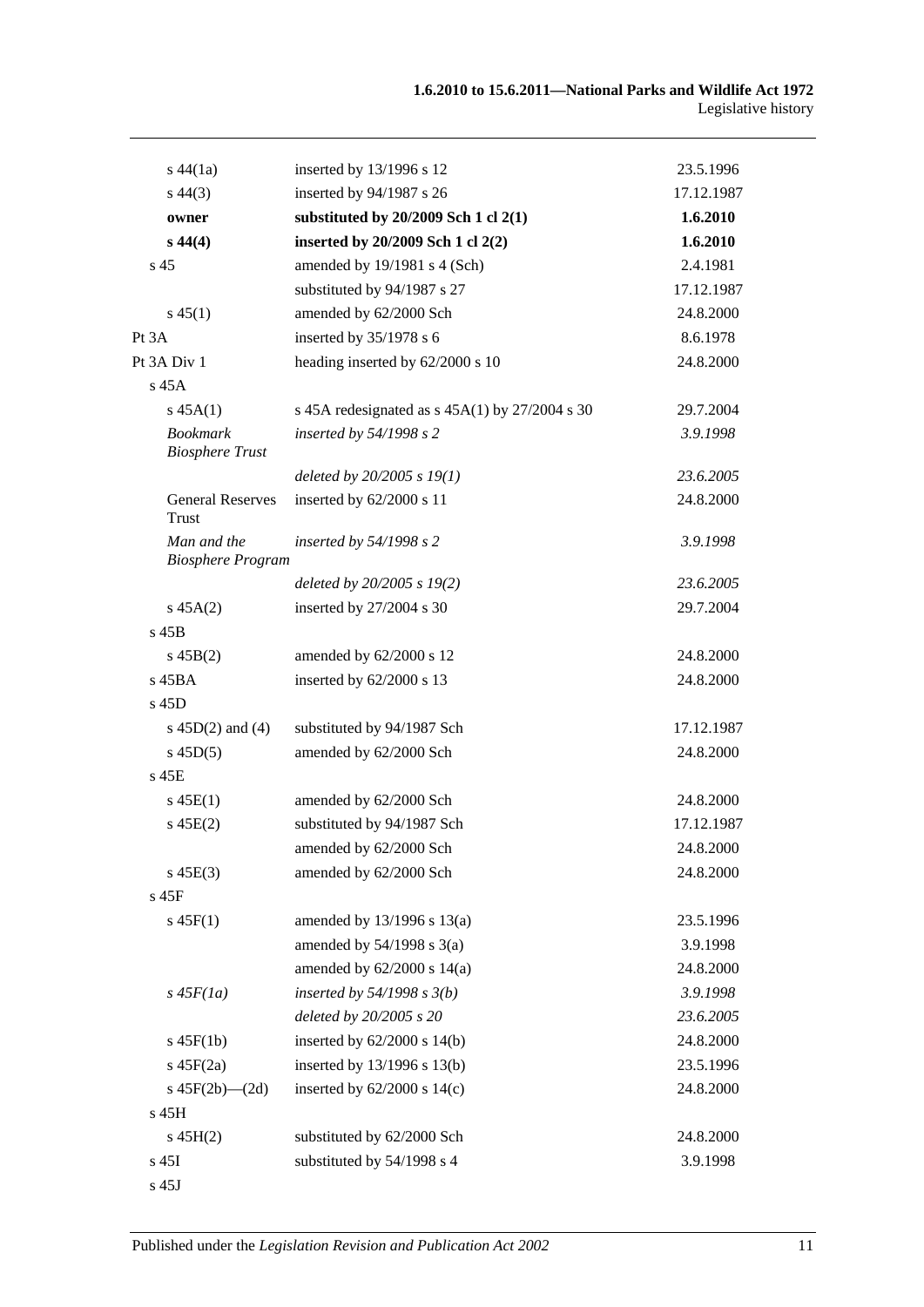| $s\,45J(3)$          | amended by 62/2000 Sch                                                                  | 24.8.2000   |
|----------------------|-----------------------------------------------------------------------------------------|-------------|
| $s\,45K$             | amended by 94/1987 Sch                                                                  | 17.12.1987  |
|                      | deleted by 62/2000 s 15                                                                 | 24.8.2000   |
| Pt 3A Div 2          | inserted by 62/2000 s 16                                                                | 24.8.2000   |
| Pt 4                 | heading amended by 94/1987 s 28                                                         | 17.12.1987  |
| $s\,46$              |                                                                                         |             |
| $s\,46(2)$           | amended by 94/1987 s 29                                                                 | 1.7.1988    |
| s 47                 | amended by 19/1981 s 4 (Sch)                                                            | 2.4.1981    |
|                      | substituted by 94/1987 s 30                                                             | 1.7.1988    |
| $s\,47(1)$           | amended by 28/1992 Sch 1                                                                | 25.6.1992   |
| $s\,47(3)$           | amended by 62/2000 Sch                                                                  | 24.8.2000   |
| $s\,47(4)$           | amended by 71/1992 s 3(1) (Sch)                                                         | 1.3.1993    |
|                      | amended by 62/2000 Sch                                                                  | 24.8.2000   |
| s 48                 | amended by 19/1981 s 4 (Sch)                                                            | 2.4.1981    |
|                      | substituted by 94/1987 s 31                                                             | 17.12.1987  |
| $s\,48(1)$           | amended by 62/2000 Sch                                                                  | 24.8.2000   |
| s 48A                | inserted by 94/1987 s 32                                                                | 1.7.1988    |
| s 48A(1)             | amended by 62/2000 Sch                                                                  | 24.8.2000   |
| s 49                 | substituted by 94/1987 s 33                                                             | 17.12.1987  |
| s 49A                | inserted by 13/1996 s 14                                                                | 23.5.1996   |
| $Pt\,5$              |                                                                                         |             |
| Pt 5 Div 2           |                                                                                         |             |
| s 51                 |                                                                                         |             |
| s 51(1)              | amended by 19/1981 s 4 (Sch)                                                            | 2.4.1981    |
|                      | substituted by 94/1987 s 34                                                             | 17.12.1987  |
|                      | amended by 45/1993 s 4                                                                  | 1.8.1993    |
|                      | amended by 62/2000 Sch                                                                  | 24.8.2000   |
|                      | amended by 5/2005 Sch 2 (cl 44)                                                         | 4.6.2005    |
| $s \frac{5}{l}$ (1a) | amended by $19/1981$ s 4 (Sch)                                                          | 2.4.1981    |
|                      | deleted by 94/1987 s 34                                                                 | 17.12.1987  |
| $s$ 51 $A$           | inserted by 13/1996 s 15                                                                | 23.5.1996   |
|                      | expired: $s$ 51A(7)                                                                     | (23.5.2000) |
|                      | inserted by 62/2000 s 17                                                                | 24.8.2000   |
|                      | expired: s 51A(9)-omitted under Legislation<br><b>Revision and Publication Act 2002</b> | (24.8.2005) |
| s <sub>52</sub>      | substituted by 94/1987 s 35                                                             | 17.12.1987  |
| s 52(1)              | amended by $13/1996$ s $16(a)$                                                          | 23.5.1996   |
| s 52(2)              | amended by 28/1992 Sch 1                                                                | 25.6.1992   |
| $s\,52(3)$           | amended by 13/1996 s 16(b)                                                              | 23.5.1996   |
| s <sub>53</sub>      |                                                                                         |             |
| s 53(1)              | amended by 94/1987 s 36, Sch                                                            | 17.12.1987  |
| s 53(2)              | amended by 94/1987 Sch                                                                  | 17.12.1987  |
| s 53(4)              | amended by 19/1981 s 4 (Sch)                                                            | 2.4.1981    |
|                      |                                                                                         |             |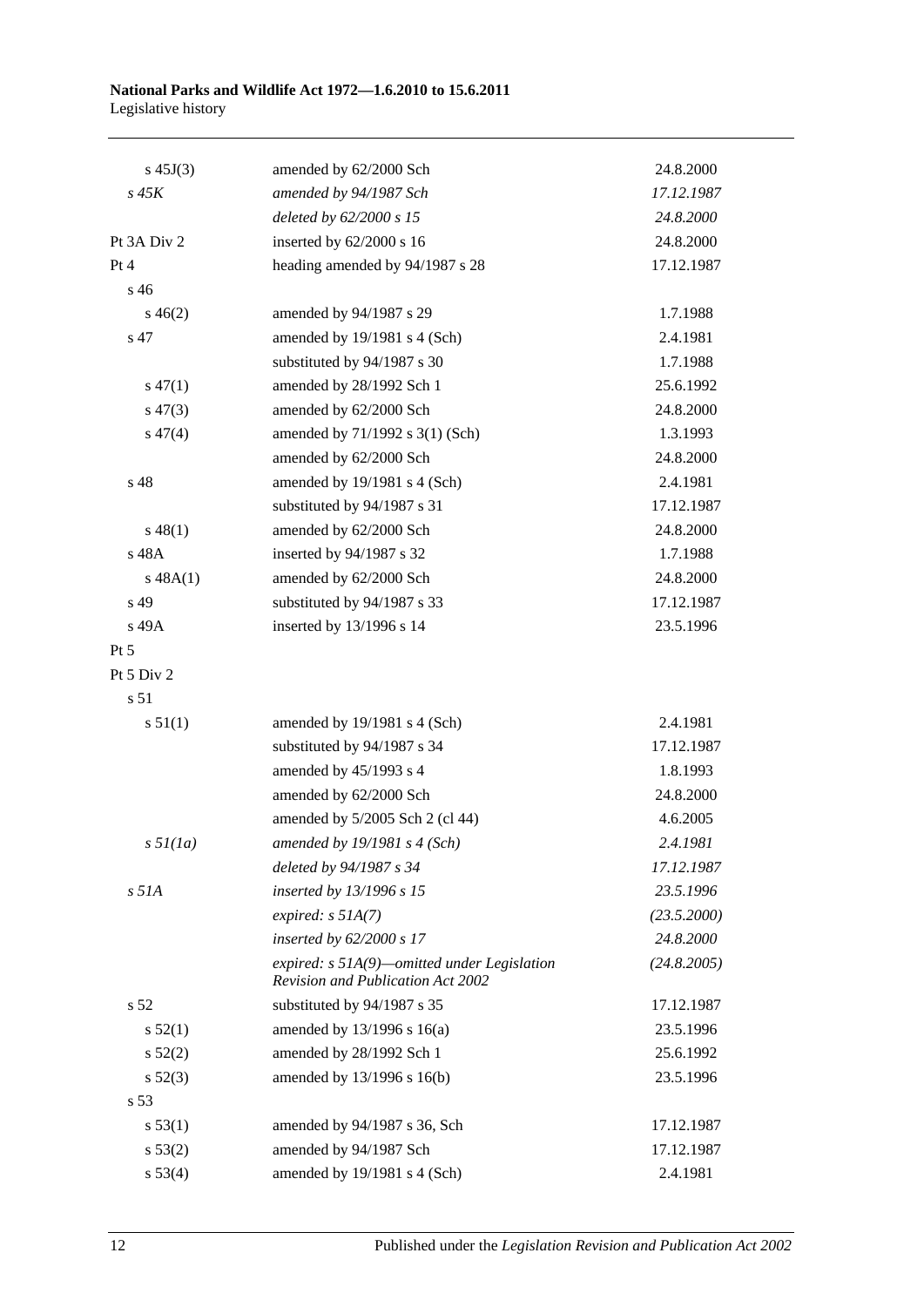|                                       | amended by 94/1987 Sch                         | 17.12.1987 |
|---------------------------------------|------------------------------------------------|------------|
|                                       | amended by 71/1992 s 3(1) (Sch)                | 1.3.1993   |
|                                       | amended by 62/2000 Sch                         | 24.8.2000  |
| s 53(6)                               | amended by 94/1987 Sch                         | 17.12.1987 |
| s 53A                                 | inserted by $62/2000$ s 18                     | 24.8.2000  |
| Pt 5 Div 3                            | amended by 19/1981 s 4 (Sch)                   | 2.4.1981   |
|                                       | substituted by 94/1987 s 37                    | 1.7.1988   |
| s <sub>55</sub>                       | amended by 71/1992 s 3(1) (Sch)                | 1.3.1993   |
|                                       | amended by 62/2000 Sch                         | 24.8.2000  |
| Pt 5 Div 4                            |                                                |            |
| s 58                                  | amended by 19/1981 s 4 (Sch)                   | 2.4.1981   |
|                                       | substituted by 94/1987 s 38                    | 17.12.1987 |
| s $58(1)$ —(3)                        | amended by 62/2000 Sch                         | 24.8.2000  |
| s 58(4a)                              | inserted by 62/2000 s 19                       | 24.8.2000  |
| s 58(9)                               | deleted by 13/1996 s 17                        | 23.5.1996  |
| s 58A                                 | inserted by 94/1987 s 38                       | 17.12.1987 |
|                                       | amended by 62/2000 Sch                         | 24.8.2000  |
| s 59                                  | amended by 19/1981 s 4 (Sch)                   | 2.4.1981   |
|                                       | amended by 94/1987 Sch                         | 17.12.1987 |
|                                       | amended by 71/1992 s 3(1) (Sch)                | 1.3.1993   |
|                                       | substituted by 13/1996 s 18                    | 23.5.1996  |
| s 60                                  | amended by 19/1981 s 4 (Sch)                   | 2.4.1981   |
|                                       | substituted by 94/1987 s 39                    | 17.12.1987 |
| s 60(1)                               | amended by 45/1993 s 5                         | 1.8.1993   |
|                                       | amended by 62/2000 Sch                         | 24.8.2000  |
|                                       | amended by 5/2005 Sch 2 (cl 45)                | 4.6.2005   |
| Pt 5 Div 4A                           | inserted by $45/1993$ s 6                      | 1.8.1993   |
| s 60A                                 | deleted by 13/1996 s 19                        | 23.5.1996  |
| s 60B                                 |                                                |            |
| animal                                | inserted by $13/1996$ s $20(a)$                | 23.5.1996  |
| of protected animals                  | commercial farming inserted by 13/1996 s 20(b) | 23.5.1996  |
| trial farming of<br>protected animals | inserted by $13/1996$ s $20(b)$                | 23.5.1996  |
| s 60BA                                | inserted by 13/1996 s 21                       | 23.5.1996  |
| s 60C                                 |                                                |            |
| s $60C(2)$                            | amended by $13/1996$ s $22(a)$                 | 23.5.1996  |
| $s$ 60C(3)                            | amended by 13/1996 s 22(b)                     | 23.5.1996  |
| s $60C(4)$                            | substituted by $13/1996$ s $22(c)$             | 23.5.1996  |
| s $60C(6)$                            | amended by 13/1996 s 22(d)                     | 23.5.1996  |
| $s$ 60D                               |                                                |            |
| s $60D(1a)$                           | inserted by $13/1996$ s $23(a)$                | 23.5.1996  |
| $s$ 60D(4)                            | amended by 62/2000 Sch                         | 24.8.2000  |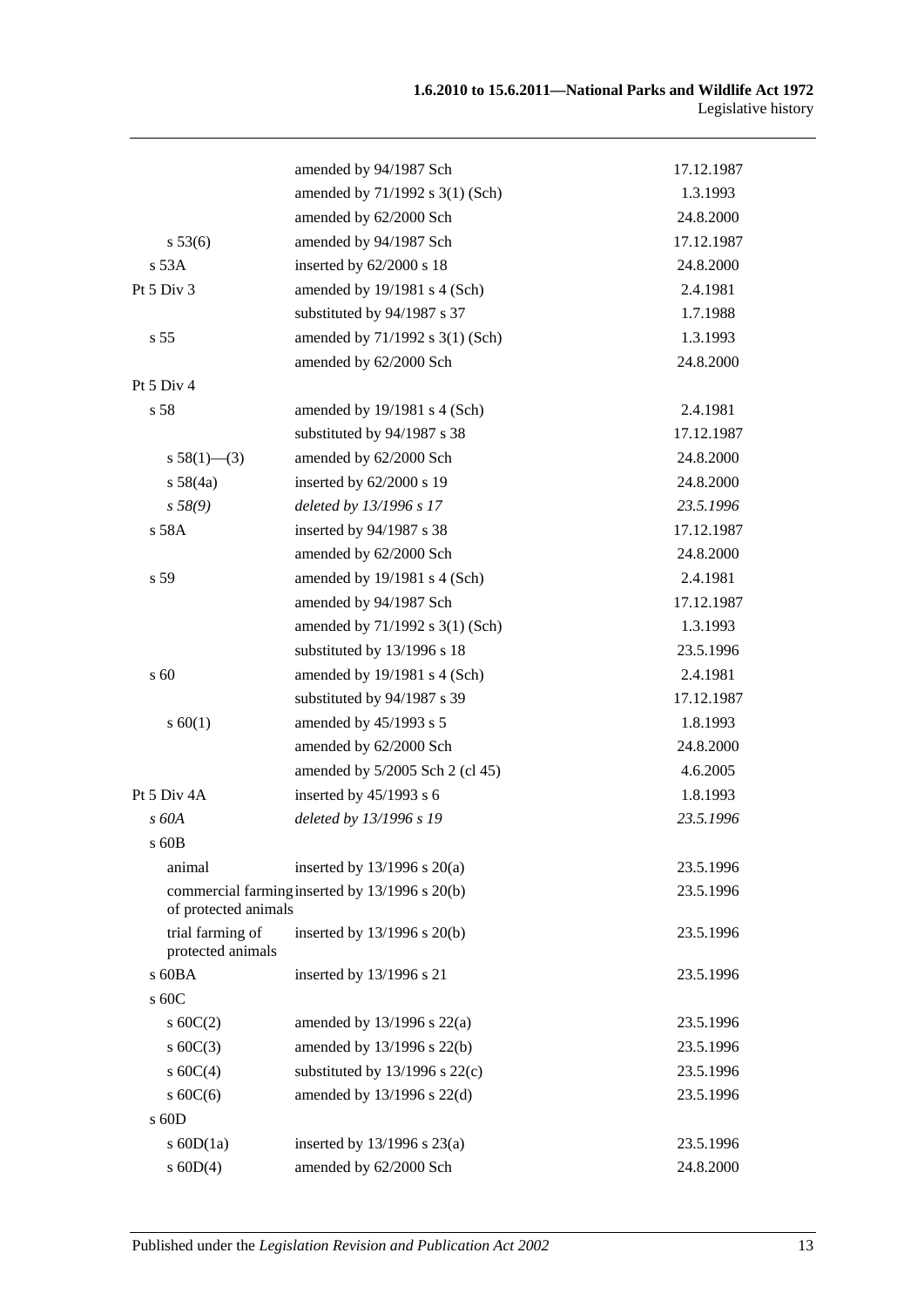| $s$ 60D(5)           | substituted by $13/1996$ s $23(b)$   | 23.5.1996  |
|----------------------|--------------------------------------|------------|
| s $60D(5a)$          | inserted by 13/1996 s 23(b)          | 23.5.1996  |
| $s$ 60D(6)           | amended by 62/2000 Sch               | 24.8.2000  |
| $s$ 60D(9)           | inserted by $13/1996$ s $23(c)$      | 23.5.1996  |
| Pt 5 Div 4B          | inserted by 13/1996 s 24             | 23.5.1996  |
| $\mathrm{s}$ 60I     |                                      |            |
| s $60I(3)$ and $(6)$ | amended by 62/2000 Sch               | 24.8.2000  |
| $s$ 60I(7)           | substituted by 20/2005 s 21          | 23.6.2005  |
| s $60I(7a)$          | inserted by 20/2005 s 21             | 23.6.2005  |
| Pt 5 Div 5           |                                      |            |
| s 61                 | amended by 13/1996 s 25              | 23.5.1996  |
|                      | substituted by 62/2000 s 20          | 24.8.2000  |
| s 62                 |                                      |            |
| $s \, 62(2)$         | amended by 19/1981 s 4 (Sch)         | 2.4.1981   |
|                      | substituted by 94/1987 Sch           | 17.12.1987 |
|                      | amended by 62/2000 Sch               | 24.8.2000  |
| s $62(4)$ and $(5)$  | amended by 13/1996 s 26              | 23.5.1996  |
| Pt $5$ Div $6$       |                                      |            |
| s 64                 |                                      |            |
| s 64(1)              | amended by 19/1981 s 4 (Sch)         | 2.4.1981   |
|                      | amended by $94/1987$ s $40(a)$ , Sch | 17.12.1987 |
|                      | amended by 71/1992 s 3(1) (Sch)      | 1.3.1993   |
|                      | amended by 62/2000 Sch               | 24.8.2000  |
| s $64(3)$ and $(4)$  | amended by 19/1981 s 4 (Sch)         | 2.4.1981   |
|                      | amended by 94/1987 Sch               | 17.12.1987 |
|                      | amended by 71/1992 s 3(1) (Sch)      | 1.3.1993   |
|                      | amended by 62/2000 Sch               | 24.8.2000  |
| s 64(5)              | substituted by 94/1987 Sch           | 17.12.1987 |
| s 64(6)              | inserted by $94/1987$ s $40(b)$      | 17.12.1987 |
| owner                | amended by 62/2000 Sch               | 24.8.2000  |
| s <sub>65</sub>      |                                      |            |
| s $65(1)$ and $(2)$  | amended by 19/1981 s 4 (Sch)         | 2.4.1981   |
|                      | substituted by 94/1987 Sch           | 17.12.1987 |
|                      | amended by 62/2000 Sch               | 24.8.2000  |
| s 66                 | amended by 19/1981 s 4 (Sch)         | 2.4.1981   |
|                      | substituted by 94/1987 s 41          | 17.12.1987 |
| s 66(2)              | amended by 71/1992 s 3(1) (Sch)      | 1.3.1993   |
|                      | amended by 62/2000 Sch               | 24.8.2000  |
| s 68                 | amended by 19/1981 s 4 (Sch)         | 2.4.1981   |
|                      | amended by 94/1987 Sch               | 17.12.1987 |
|                      | substituted by 45/1993 s 7           | 1.8.1993   |
| s 68(1)              | amended by $62/2000$ s $21(a)$ , Sch | 24.8.2000  |
|                      | amended by 5/2005 Sch 2 (cl 46)      | 4.6.2005   |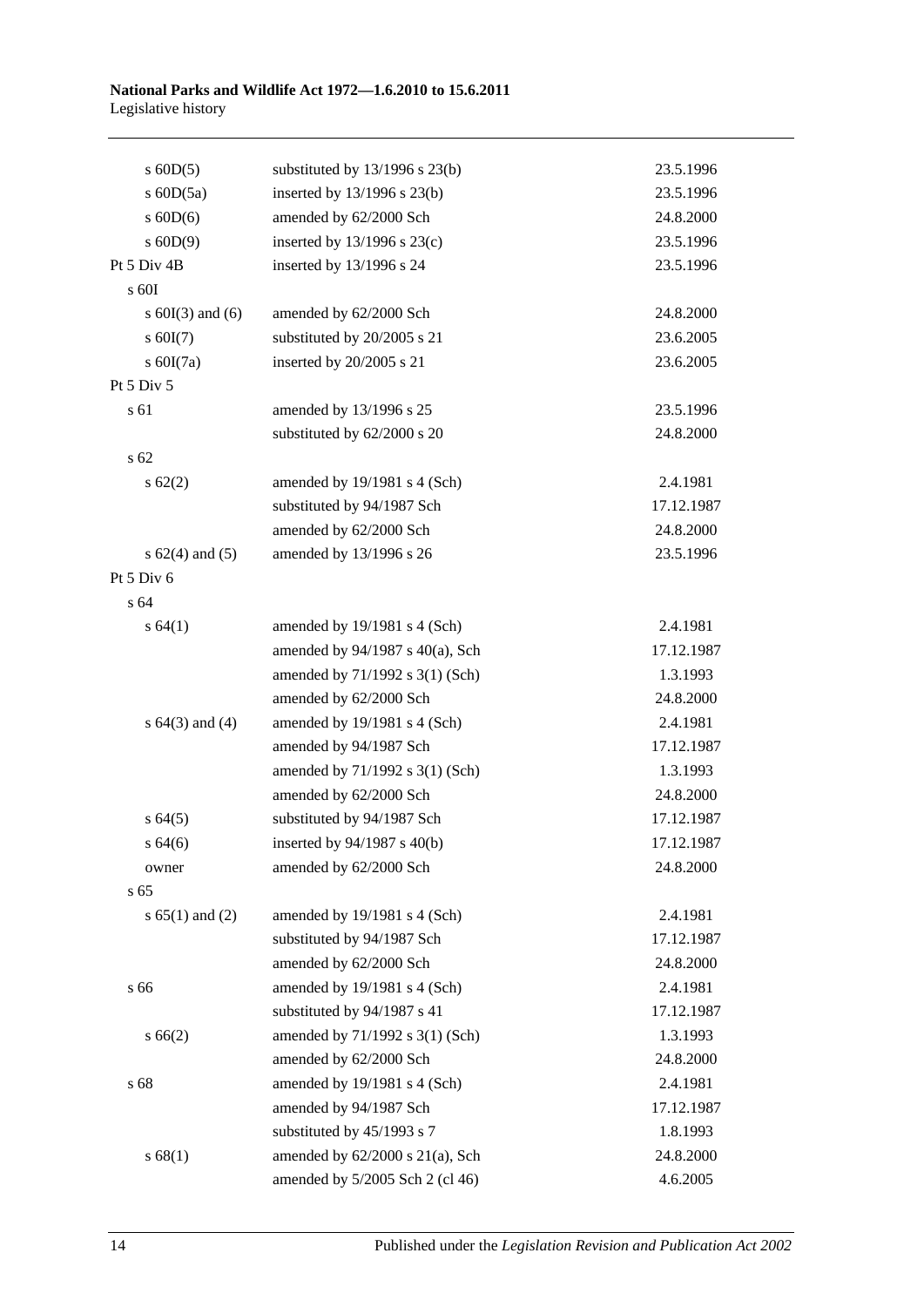| s68(3)                      | inserted by $62/2000$ s $21(b)$    | 24.8.2000  |
|-----------------------------|------------------------------------|------------|
| Pt 5A                       |                                    |            |
| Pt 5A Div 1                 | heading inserted by 94/1987 s 42   | 17.12.1987 |
| s 68A                       |                                    |            |
| s 68A(1)                    | amended by 19/1981 s 4 (Sch)       | 2.4.1981   |
|                             | amended by 94/1987 Sch             | 17.12.1987 |
|                             | amended by 71/1992 s 3(1) (Sch)    | 1.3.1993   |
|                             | amended by 62/2000 Sch             | 24.8.2000  |
| s 68A(3)                    | deleted by 62/2000 s 22            | 24.8.2000  |
|                             | inserted by $5/2005$ Sch 2 (cl 47) | 4.6.2005   |
| s 68A(4)                    | amended by 94/1987 Sch             | 17.12.1987 |
| s 68A(5)                    | amended by 94/1987 s 43            | 17.12.1987 |
| s 68B                       | amended by 19/1981 s 4 (Sch)       | 2.4.1981   |
|                             | substituted by 94/1987 s 44        | 17.12.1987 |
| s $68B(1)$ , (3) and<br>(4) | amended by 71/1992 s 3(1) (Sch)    | 1.3.1993   |
|                             | amended by 62/2000 Sch             | 24.8.2000  |
| s 68B(6)                    |                                    |            |
| owner                       | amended by 62/2000 Sch             | 24.8.2000  |
| Pt 5A Div 2                 | inserted by 94/1987 s 45           | 17.12.1987 |
|                             | heading amended by 27/2004 s 31    | 29.7.2004  |
| s 68C                       |                                    |            |
| s 68C(1)                    | deleted by 27/2004 s 32            | 29.7.2004  |
| s 68D                       |                                    |            |
| s $68D(1)$ and $(2)$        | amended by 28/1992 Sch 1           | 25.6.1992  |
|                             | amended by 27/2004 s 33(1)         | 29.7.2004  |
| s 68D(3)                    | amended by 28/1992 Sch 1           | 25.6.1992  |
|                             | amended by 27/2004 s 33(1), (2)    | 29.7.2004  |
| s 68D(4)                    | amended by 28/1992 Sch 1           | 25.6.1992  |
|                             | amended by 27/2004 s 33(1), (3)    | 29.7.2004  |
| s $68D(5a)$                 | inserted by 27/2004 s 33(4)        | 29.7.2004  |
| s 68E                       | amended by 27/2004 s 34            | 29.7.2004  |
| Pt 6                        |                                    |            |
| s 69                        |                                    |            |
| s 69(1)                     | amended by 27/2004 s 35(1)         | 29.7.2004  |
| s 69(2)                     | amended by 94/1987 Sch             | 17.12.1987 |
|                             | amended by 27/2004 s 35(1)         | 29.7.2004  |
| $s\,69(2a)$                 | inserted by 13/1996 s 27           | 23.5.1996  |
|                             | amended by 27/2004 s 35(1), (2)    | 29.7.2004  |
| $s\,69(2b)$                 | inserted by 35/2003 Sch cl 14(i)   | 24.11.2003 |
| $s\,69(2c)$                 | inserted by 35/2003 Sch cl 14(i)   | 24.11.2003 |
|                             | amended by 27/2004 s 35(1)         | 29.7.2004  |
|                             | amended by 20/2005 Sch 3           | 23.6.2005  |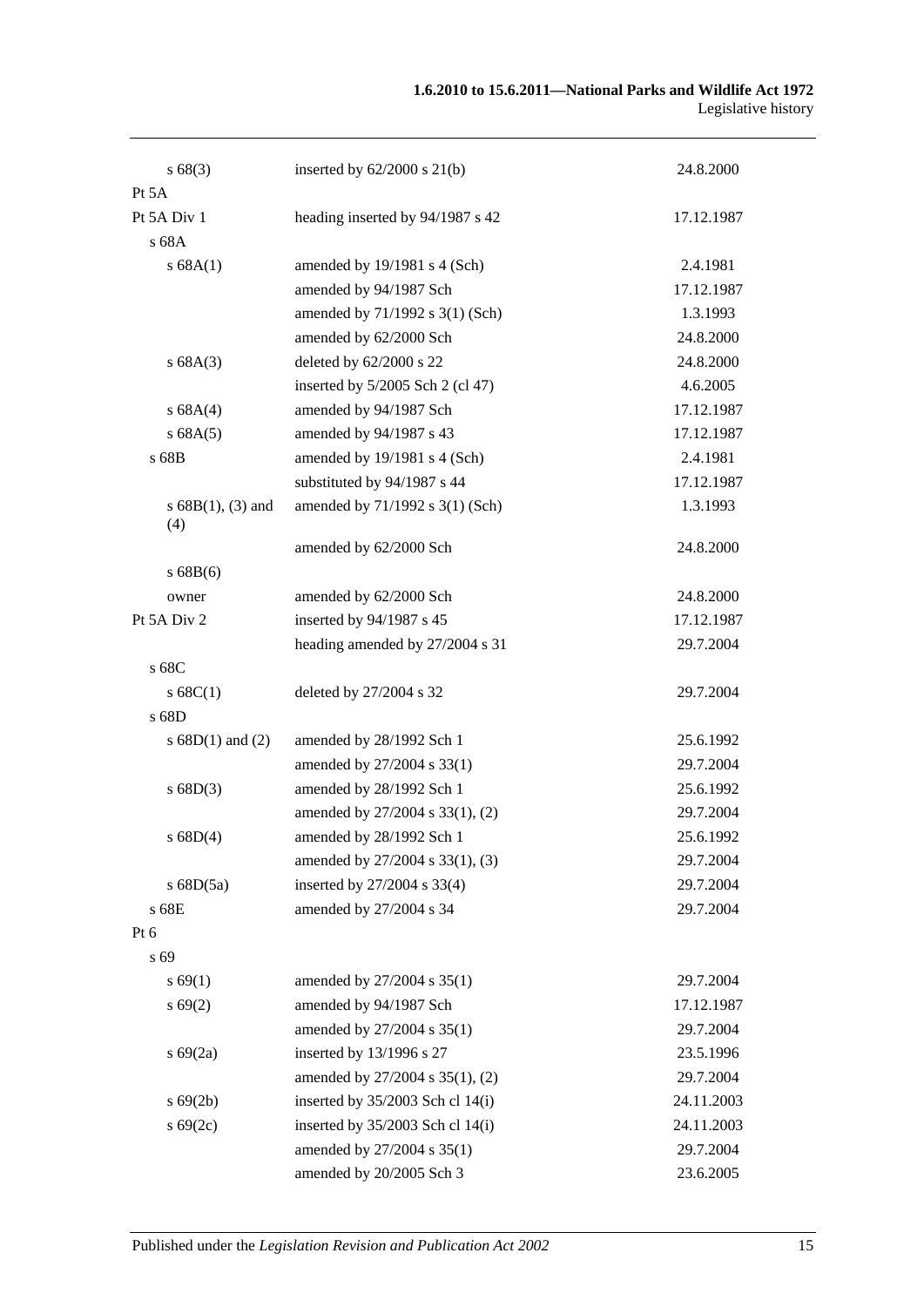| s $69(2d)$ and $(2e)$ | inserted by $5/2005$ Sch 2 (cl 48) | 1.7.2005   |
|-----------------------|------------------------------------|------------|
| $s\ 69(3)$ and (4)    | amended by 27/2004 s 35(1)         | 29.7.2004  |
| $s\,69(4a)$           | inserted by $62/2000$ s $23(a)$    | 24.8.2000  |
| $s\,69(5)$            | substituted by 94/1987 Sch         | 17.12.1987 |
| $s\,69(6)$ and (7)    | inserted by $62/2000$ s $23(b)$    | 24.8.2000  |
|                       | amended by 27/2004 s 35(1)         | 29.7.2004  |
| $s\,69(8)$            | inserted by 27/2004 s 35(3)        | 29.7.2004  |
| s 70                  | amended by 19/1981 s 4 (Sch)       | 2.4.1981   |
|                       | substituted by 94/1987 s 46        | 17.12.1987 |
|                       | amended by 71/1992 s 3(1) (Sch)    | 1.3.1993   |
|                       | amended by 62/2000 s 24, Sch       | 24.8.2000  |
| s 70A                 | inserted by 62/2000 s 25           | 24.8.2000  |
| 570A(1)               | substituted by 20/2005 s 22        | 23.6.2005  |
| 570A(2)               | amended by 27/2004 s 36            | 29.7.2004  |
| s 71                  |                                    |            |
| s 71(1)               | amended by 94/1987 Sch             | 17.12.1987 |
|                       | amended by 27/2004 s 37(1)         | 29.7.2004  |
| $s \, 71(3)$          | inserted by 27/2004 s 37(2)        | 29.7.2004  |
| s 72                  |                                    |            |
| $s \, 72(1)$          | amended by 19/1981 s 4 (Sch)       | 2.4.1981   |
|                       | amended by 94/1987 Sch             | 17.12.1987 |
|                       | amended by 13/1996 s 28            | 23.5.1996  |
|                       | substituted by $62/2000$ s $26(a)$ | 24.8.2000  |
| $s \, 72(1a)$         | inserted by $62/2000$ s $26(a)$    | 24.8.2000  |
| $s\ 72(2)$            | amended by $62/2000$ s $26(b)$     | 24.8.2000  |
| s 73                  |                                    |            |
| s 73(1)               | amended by 19/1981 s 4 (Sch)       | 2.4.1981   |
|                       | amended by 94/1987 s 47, Sch       | 17.12.1987 |
|                       | amended by 71/1992 s 3(1) (Sch)    | 1.3.1993   |
|                       | amended by 62/2000 Sch             | 24.8.2000  |
| $s \, 73(2)$          | amended by $19/1981$ s 4 (Sch)     | 2.4.1981   |
|                       | substituted by 94/1987 Sch         | 17.12.1987 |
|                       | amended by 71/1992 s 3(1) (Sch)    | 1.3.1993   |
|                       | amended by 62/2000 Sch             | 24.8.2000  |
|                       | deleted by 20/2005 s 23            | 23.6.2005  |
| s 73A                 | inserted by 62/2000 s 27           | 24.8.2000  |
| s 74                  |                                    |            |
| $s \, 74(2)$          | amended by 19/1981 s 4 (Sch)       | 2.4.1981   |
|                       | substituted by 94/1987 Sch         | 17.12.1987 |
| s 74A                 | inserted by 28/1992 Sch 1          | 25.6.1992  |
| s 75                  |                                    |            |
| $s \, 75(2)$          | amended by 28/1992 Sch 1           | 25.6.1992  |
| s 75A                 | inserted by 94/1987 s 48           | 17.12.1987 |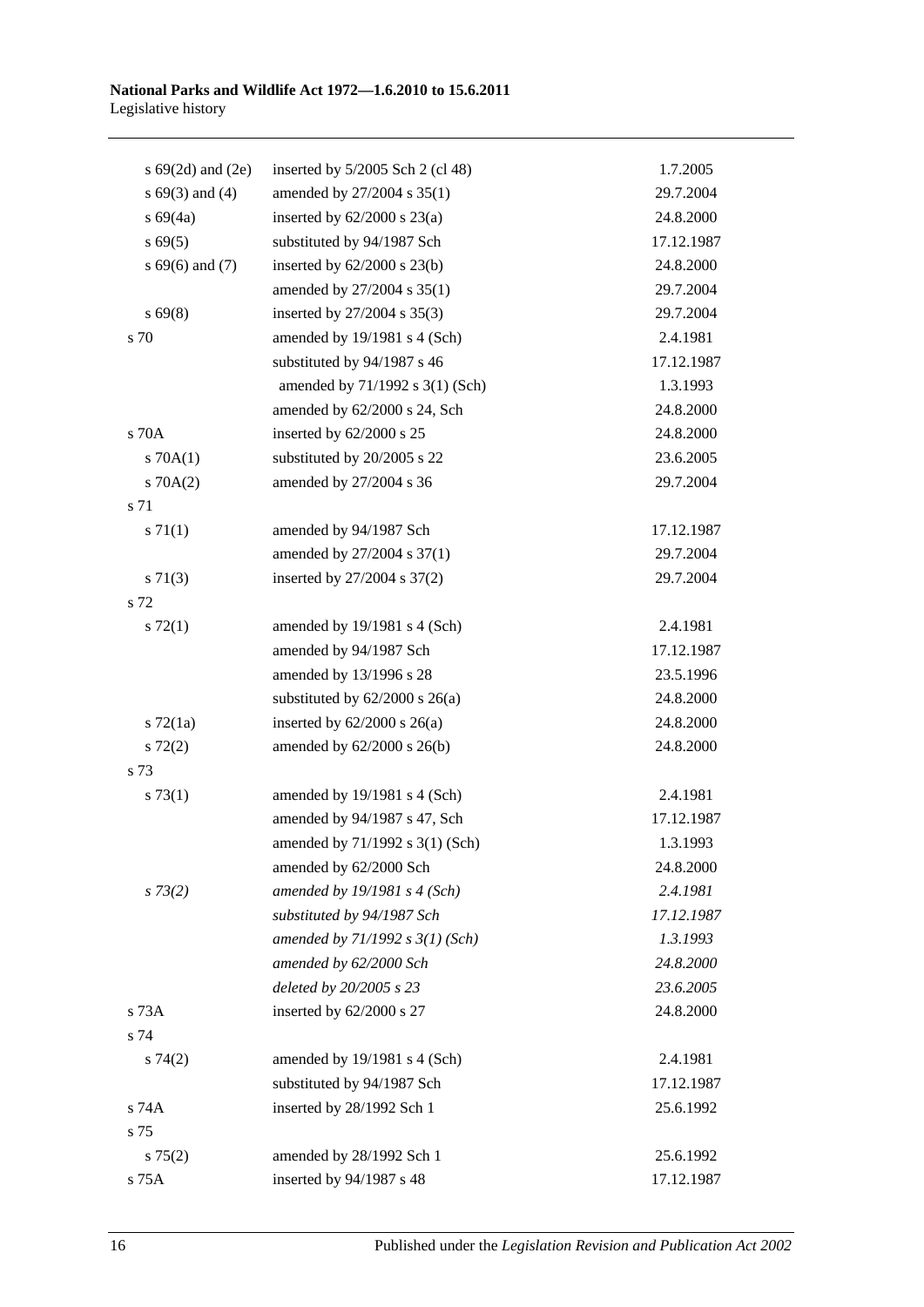|                  | amended by 62/2000 Sch                                                                        | 24.8.2000  |
|------------------|-----------------------------------------------------------------------------------------------|------------|
|                  | amended by 34/2004 Sch 4 cl 23                                                                | 1.7.2005   |
| s 76             | deleted by 62/2000 s 28                                                                       | 24.8.2000  |
| s 78             |                                                                                               |            |
| s 78(1)          | amended by $94/1987$ s $49(a)$                                                                | 17.12.1987 |
| s 78(2)          | amended by 94/1987 s 49(b)                                                                    | 17.12.1987 |
|                  | amended by 62/2000 Sch                                                                        | 24.8.2000  |
| s 79             | substituted by 94/1987 s 50                                                                   | 17.12.1987 |
| s79(1)           | amended by 62/2000 Sch                                                                        | 24.8.2000  |
|                  | amended by 27/2004 s 38(1)                                                                    | 29.7.2004  |
| s79(2)           | amended by 27/2004 s 38(2)                                                                    | 29.7.2004  |
| s 79A            | inserted by 94/1987 s 50                                                                      | 17.12.1987 |
|                  | deleted by 62/2000 s 29                                                                       | 24.8.2000  |
| s 80             |                                                                                               |            |
| s 80(1)          | amended by 94/1987 Sch                                                                        | 17.12.1987 |
| $s\ 80(2)$       | amended by $94/1987$ s $51(a)$ —(d)                                                           | 17.12.1987 |
|                  | amended by 34/1996 s 4 (Sch cl 25)                                                            | 3.2.1997   |
|                  | amended by $62/2000$ s $30(a)$ , Sch                                                          | 24.8.2000  |
|                  | amended by 20/2005 s 24(1), (2)                                                               | 23.6.2005  |
| $s\ 80(2a)$      | inserted by $94/1987$ s $51(e)$                                                               | 17.12.1987 |
|                  | substituted by 13/1996 s 29                                                                   | 23.5.1996  |
| $s\ 80(2b)$      | inserted by $62/2000$ s $30(b)$                                                               | 24.8.2000  |
| $s\ 80(4)$       | inserted by $62/2000$ s $30(c)$                                                               | 24.8.2000  |
| s 81             | inserted by 62/2000 s 31                                                                      | 24.8.2000  |
| Schs 1 and 2     | deleted in pursuance of the Acts Republication<br>Act 1967 as their function is now exhausted | 11.7.1988  |
| Sch <sub>3</sub> | heading substituted by $44/2003$ s $3(1)$ (Sch 1)                                             | 24.11.2003 |
| Sch 4            | heading substituted by $44/2003$ s $3(1)$ (Sch 1)                                             | 24.11.2003 |
| Sch 5            | heading substituted by $44/2003$ s $3(1)$ (Sch 1)                                             | 24.11.2003 |
| Sch 6            | heading substituted by $44/2003$ s 3(1) (Sch 1)                                               | 24.11.2003 |
| Sch 7            | substituted by 94/1987 s 52                                                                   | 17.12.1987 |
|                  | amended by 57/1991 r 3                                                                        | 16.5.1991  |
|                  | substituted by 62/2000 s 32                                                                   | 24.8.2000  |
| Pt1              | amended by 16/2008 r 4(1)                                                                     | 21.2.2008  |
| Pt 2             | amended by 16/2008 r 4(2)                                                                     | 21.2.2008  |
| Sch 8            | substituted by 54/1981 s 2                                                                    | 25.6.1981  |
|                  | substituted by 94/1987 s 52                                                                   | 17.12.1987 |
|                  | amended by 57/1991 r 4                                                                        | 16.5.1991  |
|                  | substituted by 62/2000 s 32                                                                   | 24.8.2000  |
| Pt1              | amended by 16/2008 r 5(1)                                                                     | 21.2.2008  |
| Pt 2             | amended by 16/2008 r 5(2)                                                                     | 21.2.2008  |
| Sch 9            | substituted by 94/1987 s 52                                                                   | 17.12.1987 |
|                  | amended by 57/1991 r 5                                                                        | 16.5.1991  |